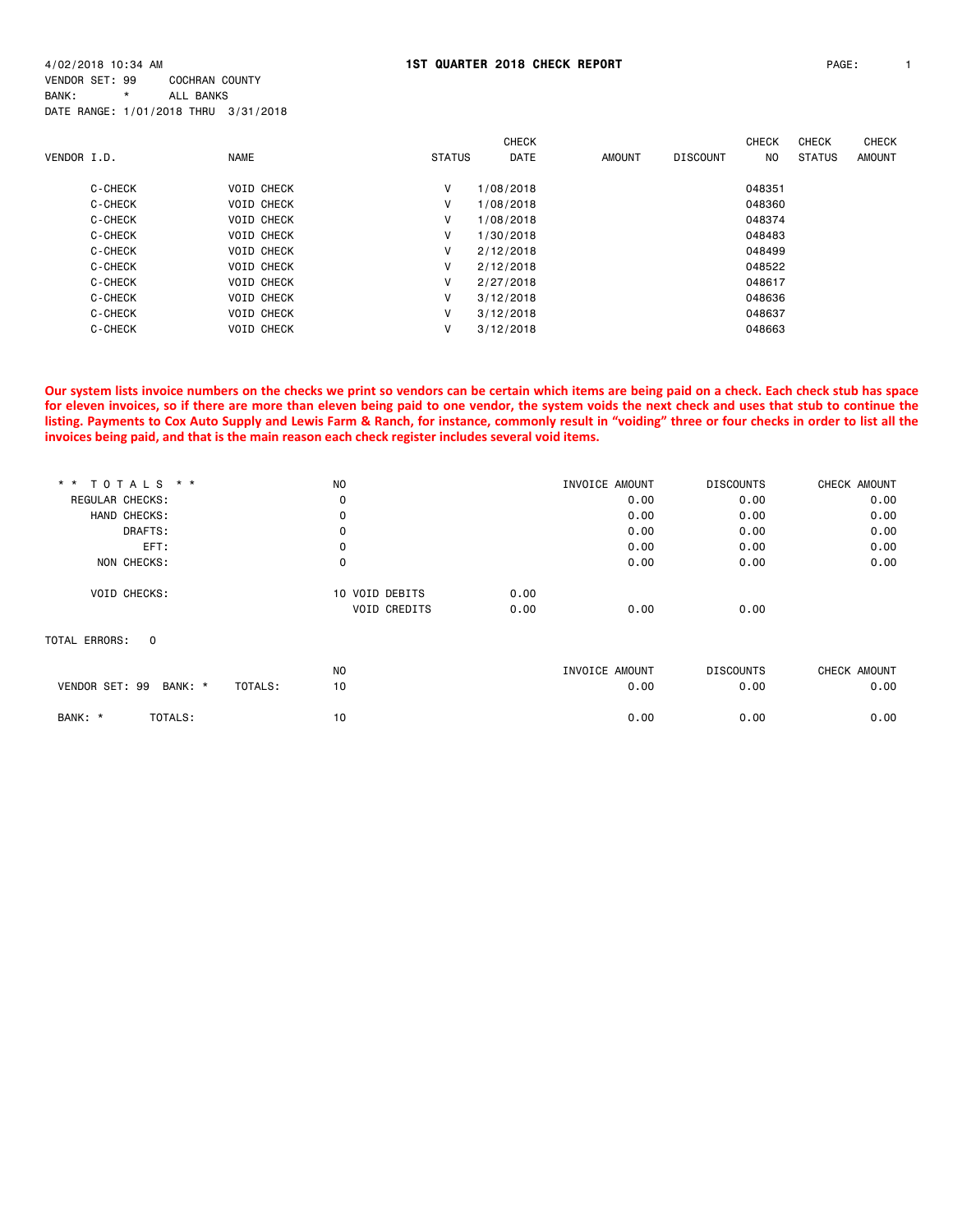4/02/2018 10:34 AM 1ST QUARTER 2018 CHECK REPORT PAGE: 2 VENDOR SET: 99 COCHRAN COUNTY BANK: CC REGULAR NON-P/R PAYABLES DATE RANGE: 1/01/2018 THRU 3/31/2018

|             |                     | <b>CHECK</b>               |                     |                      |               |                 | <b>CHECK</b>   | <b>CHECK</b>  | <b>CHECK</b>  |
|-------------|---------------------|----------------------------|---------------------|----------------------|---------------|-----------------|----------------|---------------|---------------|
| VENDOR I.D. |                     | <b>NAME</b>                | <b>STATUS</b>       | <b>DATE</b>          | <b>AMOUNT</b> | <b>DISCOUNT</b> | N <sub>O</sub> | <b>STATUS</b> | <b>AMOUNT</b> |
| F083        |                     | FIRST MISSIONARY BAPTIST   |                     |                      |               |                 |                |               |               |
|             | C-RENT              | <b>ACTIVITY BLDG</b>       | N                   | 1/04/2018            |               |                 | 000000         |               |               |
|             | 10 000-4370.101     | RENT-ACTIVITY BUILDING     | RETURN RENT/041799  |                      | 30.00CR       |                 |                |               |               |
|             | D-CE RENT 04/17/99  | <b>ACTIVITY BLDG</b>       | N                   | 1/04/2018            |               |                 | 000000         |               |               |
|             | 10 000-4370.101     | RENT-ACTIVITY BUILDING     | CE CM RENT 04/17/99 |                      | 30.00         |                 |                |               |               |
| A228        |                     | SONIA ANAYA                |                     |                      |               |                 |                |               |               |
|             | I-GRAND JURY 010418 | DISTRICT COURT             | R                   | 1/04/2018            |               |                 | 048323         |               |               |
|             | 10 435-5491         | <b>GRAND JURY</b>          | GRAND JURY 01/04/18 |                      | 15.00         |                 |                |               | 15.00         |
|             |                     |                            |                     |                      |               |                 |                |               |               |
| <b>B249</b> |                     | <b>WAYNE TRAVIS BUTLER</b> |                     |                      |               |                 |                |               |               |
|             | I-GRAND JURY 010418 | DISTRICT COURT             | R                   | 1/04/2018            |               |                 | 048324         |               |               |
|             | 10 435-5491         | <b>GRAND JURY</b>          | GRAND JURY 01/04/18 |                      | 40.00         |                 |                |               | 40.00         |
| B291        |                     | JORAM BANMAN               |                     |                      |               |                 |                |               |               |
|             | I-GRAND JURY 010418 | DISTRICT COURT             | R                   | 1/04/2018            |               |                 | 048325         |               |               |
|             | 10 435-5491         | <b>GRAND JURY</b>          | GRAND JURY 01/04/18 |                      | 40.00         |                 |                |               | 40.00         |
| C051        |                     | COCHRAN COUNTY CHILDRENS   |                     |                      |               |                 |                |               |               |
|             | I-GRAND JURY 010418 | DISTRICT COURT             | R                   | 1/04/2018            |               |                 | 048326         |               |               |
|             | 10 435-5491         | <b>GRAND JURY</b>          |                     | DONATION/MICHAEL MAR | 40.00         |                 |                |               |               |
|             | 10 435-5491         | <b>GRAND JURY</b>          |                     | DONATION/LESLIE MARK | 40.00         |                 |                |               |               |
|             | 10 435-5491         | <b>GRAND JURY</b>          |                     | DONATION/ABEL VILLEG | 40.00         |                 |                |               |               |
|             | 10 435-5491         | <b>GRAND JURY</b>          |                     | DONATION/GERALD SAND | 15.00         |                 |                |               | 135.00        |
| C398        |                     | NORMA CHAVEZ               |                     |                      |               |                 |                |               |               |
|             | I-GRAND JURY 010418 | DISTRICT COURT             | R                   | 1/04/2018            |               |                 | 048327         |               |               |
|             |                     |                            | GRAND JURY 01/04/18 |                      | 40.00         |                 |                |               | 40.00         |
|             | 10 435-5491         | <b>GRAND JURY</b>          |                     |                      |               |                 |                |               |               |
| D041        |                     | TAYLOR DORSEY              |                     |                      |               |                 |                |               |               |
|             | I-GRAND JURY 010418 | DISTRICT COURT             | R                   | 1/04/2018            |               |                 | 048328         |               |               |
|             | 10 435-5491         | <b>GRAND JURY</b>          | GRAND JURY 01/04/18 |                      | 40.00         |                 |                |               | 40.00         |
| D070        |                     | ROY B. DAVIS, JR.          |                     |                      |               |                 |                |               |               |
|             | I-GRAND JURY 010418 | DISTRICT COURT             | R                   | 1/04/2018            |               |                 | 048329         |               |               |
|             | 10 435-5491         | <b>GRAND JURY</b>          | GRAND JURY 01/04/18 |                      | 40.00         |                 |                |               | 40.00         |
| D192        |                     | DOUGLAS CHRISTIAN          |                     |                      |               |                 |                |               |               |
|             | I-GRAND JURY 010418 | DISTRICT COURT             | R                   | 1/04/2018            |               |                 | 048330         |               |               |
|             | 10 435-5491         | <b>GRAND JURY</b>          | GRAND JURY 01/04/18 |                      | 15.00         |                 |                |               | 15.00         |
| G227        |                     | SUSAN GANDY                |                     |                      |               |                 |                |               |               |
|             | I-GRAND JURY 010418 | DISTRICT COURT             | R                   | 1/04/2018            |               |                 | 048331         |               |               |
|             | 10 435-5491         | <b>GRAND JURY</b>          | GRAND JURY 01/04/18 |                      | 40.00         |                 |                |               | 40.00         |
|             |                     |                            |                     |                      |               |                 |                |               |               |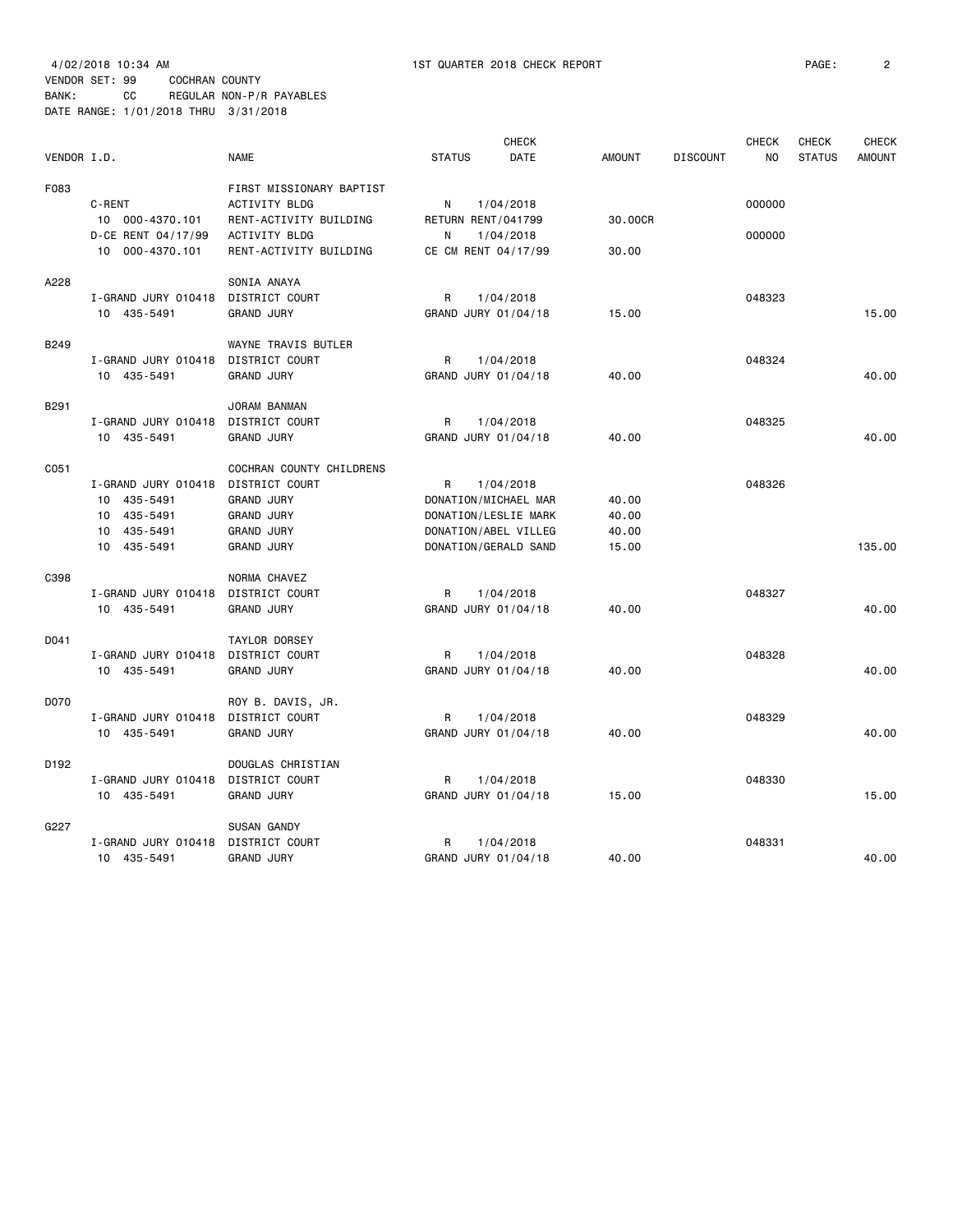4/02/2018 10:34 AM 1ST QUARTER 2018 CHECK REPORT PAGE: 3 VENDOR SET: 99 COCHRAN COUNTY BANK: CC REGULAR NON-P/R PAYABLES DATE RANGE: 1/01/2018 THRU 3/31/2018

|                  |                                    |                          |                     | <b>CHECK</b>         |               |                 | <b>CHECK</b>   | <b>CHECK</b>  | <b>CHECK</b>  |
|------------------|------------------------------------|--------------------------|---------------------|----------------------|---------------|-----------------|----------------|---------------|---------------|
| VENDOR I.D.      |                                    | <b>NAME</b>              | <b>STATUS</b>       | <b>DATE</b>          | <b>AMOUNT</b> | <b>DISCOUNT</b> | N <sub>O</sub> | <b>STATUS</b> | <b>AMOUNT</b> |
| G250             |                                    | SAMMY GARZA              |                     |                      |               |                 |                |               |               |
|                  | I-GRAND JURY 010418                | DISTRICT COURT           | R                   | 1/04/2018            |               |                 | 048332         |               |               |
|                  | 10 435-5491                        | <b>GRAND JURY</b>        | GRAND JURY 01/04/18 |                      | 40.00         |                 |                |               | 40.00         |
| G254             |                                    | JACKIE GATEWOOD          |                     |                      |               |                 |                |               |               |
|                  | I-GRAND JURY 010418 DISTRICT COURT |                          | R                   | 1/04/2018            |               |                 | 048333         |               |               |
|                  | 10 435-5491                        | <b>GRAND JURY</b>        | GRAND JURY 01/04/18 |                      | 40.00         |                 |                |               | 40.00         |
| H <sub>288</sub> |                                    | DEBBIE HERRIAGE          |                     |                      |               |                 |                |               |               |
|                  | I-GRAND JURY 010418                | DISTRICT COURT           | R                   | 1/04/2018            |               |                 | 048334         |               |               |
|                  | 10 435-5491                        | <b>GRAND JURY</b>        | GRAND JURY 01/04/18 |                      | 40.00         |                 |                |               | 40.00         |
| M317             |                                    | <b>COLLEEN MANN</b>      |                     |                      |               |                 |                |               |               |
|                  | I-GRAND JURY 010418                | DISTRICT COURT           | R                   | 1/04/2018            |               |                 | 048335         |               |               |
|                  | 10 435-5491                        | <b>GRAND JURY</b>        | GRAND JURY 01/04/18 |                      | 40.00         |                 |                |               | 40.00         |
| M337             |                                    | CHEYANNE MARTIN          |                     |                      |               |                 |                |               |               |
|                  | I-GRAND JURY 010418                | DISTRICT COURT           | R                   | 1/04/2018            |               |                 | 048336         |               |               |
|                  | 10 435-5491                        | <b>GRAND JURY</b>        | GRAND JURY 01/04/18 |                      | 40.00         |                 |                |               | 40.00         |
| N063             |                                    | MARY JEAN NEW            |                     |                      |               |                 |                |               |               |
|                  | I-GRAND JURY 010418                | DISTRICT COURT           | R                   | 1/04/2018            |               |                 | 048337         |               |               |
|                  | 10 435-5491                        | <b>GRAND JURY</b>        | GRAND JURY 01/04/18 |                      | 15.00         |                 |                |               | 15.00         |
| R300             |                                    | DEANNA RICHARDSON        |                     |                      |               |                 |                |               |               |
|                  | I-GRAND JURY 010418                | DISTRICT COURT           | R                   | 1/04/2018            |               |                 | 048338         |               |               |
|                  | 10 435-5491                        | <b>GRAND JURY</b>        | GRAND JURY 01/04/18 |                      | 40.00         |                 |                |               | 40.00         |
| R301             |                                    | MARY RECTOR              |                     |                      |               |                 |                |               |               |
|                  | I-GRAND JURY 010418                | DISTRICT COURT           | R                   | 1/04/2018            |               |                 | 048339         |               |               |
|                  | 10 435-5491                        | <b>GRAND JURY</b>        | GRAND JURY 01/04/18 |                      | 15.00         |                 |                |               | 15.00         |
| S233             |                                    | COCHRAN COUNTY STATE FEE |                     |                      |               |                 |                |               |               |
|                  | I-GRAND JURY 010418                | <b>DISTRICT COURT</b>    | R                   | 1/04/2018            |               |                 | 048340         |               |               |
|                  | 10 435-5491                        | <b>GRAND JURY</b>        |                     | DONATION/CURTIS GAND | 15.00         |                 |                |               | 15.00         |
| S425             |                                    | REGINA SALAZAR           |                     |                      |               |                 |                |               |               |
|                  | I-GRAND JURY 010418 DISTRICT COURT |                          | R                   | 1/04/2018            |               |                 | 048341         |               |               |
|                  | 10 435-5491                        | <b>GRAND JURY</b>        | GRAND JURY 01/04/18 |                      | 40.00         |                 |                |               | 40.00         |
| T <sub>258</sub> |                                    | KHARA TREJO              |                     |                      |               |                 |                |               |               |
|                  | I-GRAND JURY 010418                | DISTRICT COURT           | R                   | 1/04/2018            |               |                 | 048342         |               |               |
|                  | 10 435-5491                        | <b>GRAND JURY</b>        | GRAND JURY 01/04/18 |                      | 15.00         |                 |                |               | 15.00         |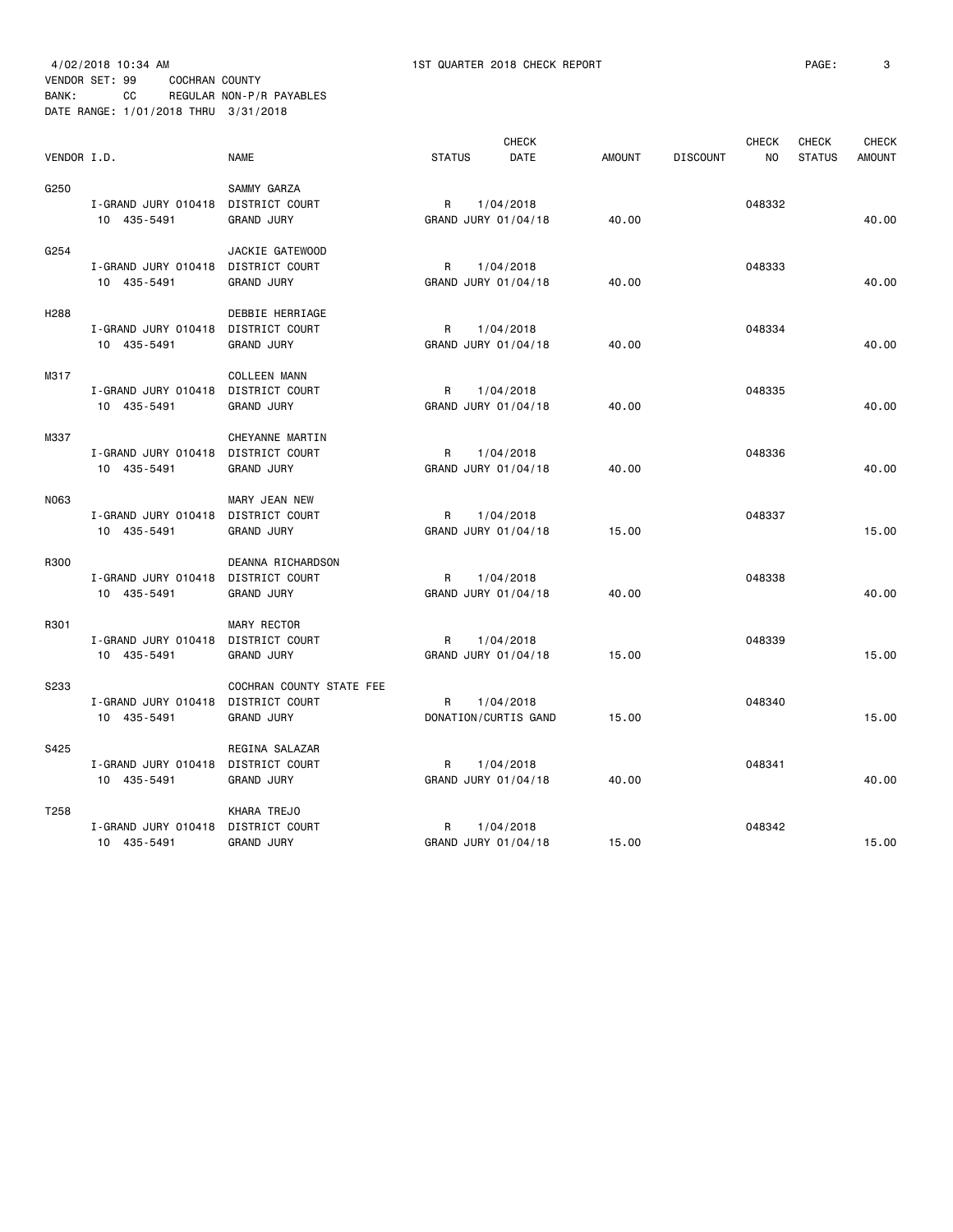VENDOR SET: 99 COCHRAN COUNTY BANK: CC REGULAR NON-P/R PAYABLES

DATE RANGE: 1/01/2018 THRU 3/31/2018

|             |                                    |                               |                         | <b>CHECK</b> |               |                 | <b>CHECK</b> | <b>CHECK</b>  | <b>CHECK</b>  |
|-------------|------------------------------------|-------------------------------|-------------------------|--------------|---------------|-----------------|--------------|---------------|---------------|
| VENDOR I.D. |                                    | NAME                          | <b>STATUS</b>           | DATE         | <b>AMOUNT</b> | <b>DISCOUNT</b> | ΝO           | <b>STATUS</b> | <b>AMOUNT</b> |
| W052        |                                    | DANNY WISELEY                 |                         |              |               |                 |              |               |               |
|             | I-GRAND JURY 010418 DISTRICT COURT |                               | R                       | 1/04/2018    |               |                 | 048343       |               |               |
|             | 10 435-5491                        | <b>GRAND JURY</b>             | GRAND JURY 01/04/18     |              | 15.00         |                 |              |               | 15.00         |
| W185        |                                    | DEVIN WAGGONER                |                         |              |               |                 |              |               |               |
|             | I-GRAND JURY 010418                | DISTRICT COURT                | R                       | 1/04/2018    |               |                 | 048344       |               |               |
|             | 10 435-5491                        | <b>GRAND JURY</b>             | GRAND JURY 01/04/18     |              | 15.00         |                 |              |               | 15.00         |
| A020        |                                    | AMERICAN EQUIP & TRAILER, INC |                         |              |               |                 |              |               |               |
|             | I-LI81659                          | PREC 4                        | R                       | 1/08/2018    |               |                 | 048345       |               |               |
|             | 15 624-5451                        | <b>REPAIRS</b>                | TARP MOTOR 60:1 1.2H    |              | 231.97        |                 |              |               | 231.97        |
| <b>B001</b> |                                    | BAILEY CO. ELECTRIC COOP      |                         |              |               |                 |              |               |               |
|             | I-394792                           | PREC <sub>3</sub>             | R                       | 1/08/2018    |               |                 | 048346       |               |               |
|             | 15 623-5440                        | UTILITIES                     | 63KWH 11/14-12/19       |              | 31.02         |                 |              |               |               |
|             | 15 623-5440                        | UTILITIES                     | 2/AREA LIGHTS           |              | 24.66         |                 |              |               | 55.68         |
| B292        |                                    | BLUE 360 MEDIA, LLC           |                         |              |               |                 |              |               |               |
|             | I-INV-767                          | SHERIFF                       | R                       | 1/08/2018    |               |                 | 048347       |               |               |
|             | 10 560-5310                        | OFFICE SUPPLIES               | CIVIL PROCESS TX BOO    |              | 50.25         |                 |              |               | 50.25         |
| C007        |                                    | CITY OF MORTON                |                         |              |               |                 |              |               |               |
|             | $I - 122917$                       | LIB/MUS/ACT BLDG/CRTHSE/PREC1 | $\mathsf{R}$            | 1/08/2018    |               |                 | 048348       |               |               |
|             | 10 650-5440                        | UTILITIES                     | LIBRARY GAS             |              | 129.50        |                 |              |               |               |
|             | 10 650-5440                        | UTILITIES                     | LIBRARY WATER           |              | 28,00         |                 |              |               |               |
|             | 650-5440<br>10 <sup>1</sup>        | UTILITIES                     | LIBRARY GARBAGE         |              | 51.50         |                 |              |               |               |
|             | 650-5440<br>10                     | UTILITIES                     | LIBRARY SEWER           |              | 18.00         |                 |              |               |               |
|             | 10 652-5440                        | UTILITIES                     | <b>MUSEUM GAS</b>       |              | 27.50         |                 |              |               |               |
|             | 652-5440<br>10                     | UTILITIES                     | <b>MUSEUM WATER</b>     |              | 28.00         |                 |              |               |               |
|             | 652-5440<br>10                     | UTILITIES                     | MUSEUM GARBAGE          |              | 28.00         |                 |              |               |               |
|             | 652-5440<br>10                     | UTILITIES                     | MUSEUM SEWER            |              | 16.00         |                 |              |               |               |
|             | 662-5440<br>10                     | UTILITIES                     | ACTIVITY BLDG GAS       |              | 903.00        |                 |              |               |               |
|             | 662-5440<br>10                     | UTILITIES                     | ACT. BLDG WATER         |              | 28.00         |                 |              |               |               |
|             | 10 662-5440                        | UTILITIES                     | ACT. BLDG GARBAGE       |              | 77.00         |                 |              |               |               |
|             | 662-5440<br>10                     | UTILITIES                     | ACT. BLDG SEWER         |              | 48.00         |                 |              |               |               |
|             | 510-5440<br>10                     | UTILITIES                     | COURTHOUSE GAS          |              | 631.00        |                 |              |               |               |
|             | 10<br>510-5440                     | UTILITIES                     | <b>COURTHOUSE WATER</b> |              | 75.00         |                 |              |               |               |
|             | 510-5440<br>10                     | UTILITIES                     | CRTHSE GARBAGE          |              | 334.50        |                 |              |               |               |
|             | 510-5440<br>10                     | UTILITIES                     | <b>COURTHOUSE SEWER</b> |              | 54.00         |                 |              |               |               |
|             | 621-5440<br>15                     | UTILITIES                     | PREC 1 GAS              |              | 36.00         |                 |              |               |               |
|             | 621-5440<br>15                     | UTILITIES                     | PREC 1 WATER            |              | 28.00         |                 |              |               |               |
|             | 15 621-5440                        | UTILITIES                     | PREC 1 GARBAGE          |              | 51.50         |                 |              |               | 2.592.50      |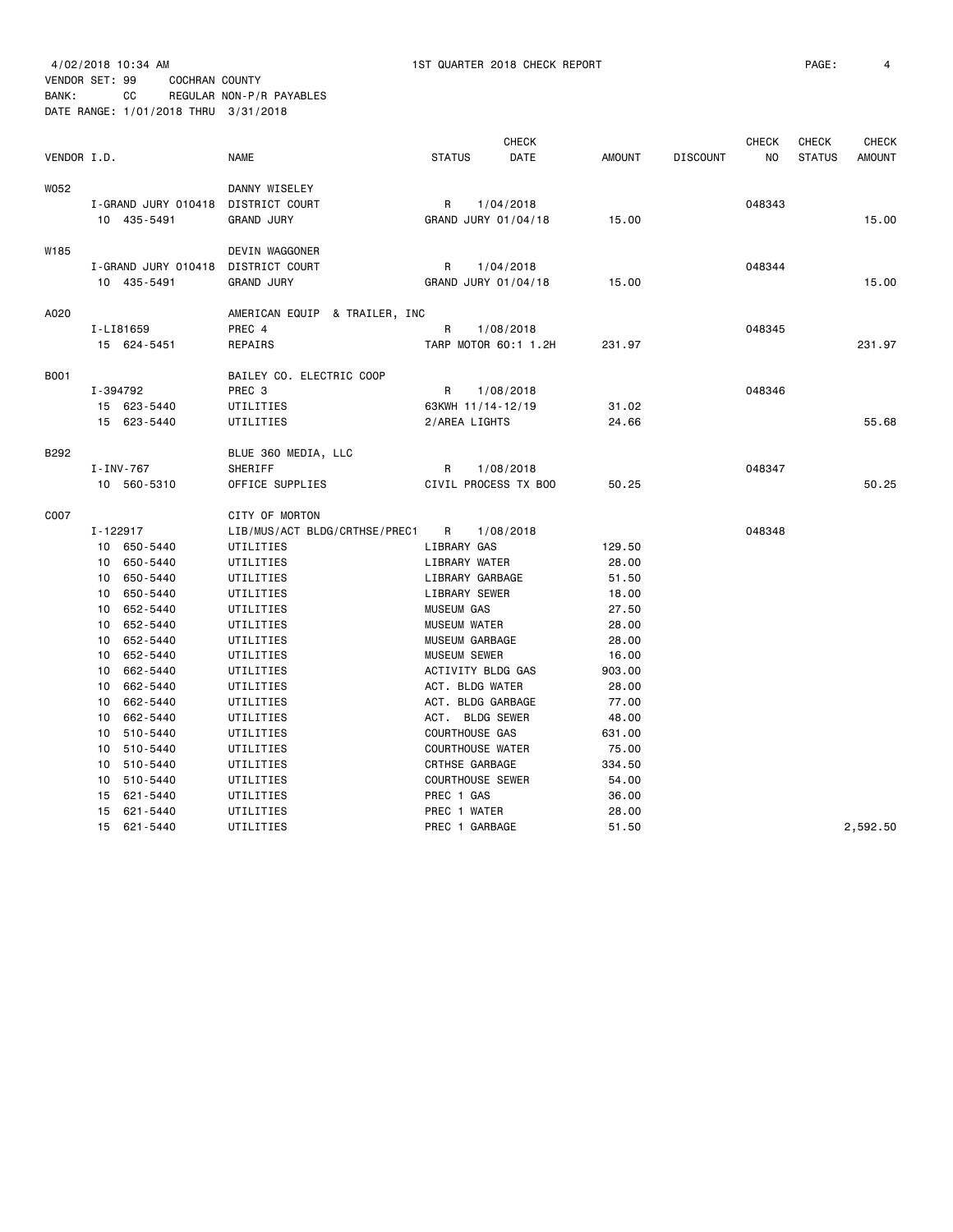|             |                 |                             | CHECK                        |               |                 | CHECK  | CHECK         | CHECK         |
|-------------|-----------------|-----------------------------|------------------------------|---------------|-----------------|--------|---------------|---------------|
| VENDOR I.D. |                 | <b>NAME</b>                 | <b>STATUS</b><br><b>DATE</b> | <b>AMOUNT</b> | <b>DISCOUNT</b> | NO     | <b>STATUS</b> | <b>AMOUNT</b> |
| C008        |                 | CITY OF WHITEFACE           |                              |               |                 |        |               |               |
|             | $I - 409$ 12/17 | PREC <sub>2</sub>           | R<br>1/08/2018               |               |                 | 048349 |               |               |
|             | 15 622-5440     | UTILITIES                   | GAS SVC 11/15-12/15          | 16.25         |                 |        |               |               |
|             | 15 622-5440     | UTILITIES                   | <b>WATER SVC</b>             | 14.00         |                 |        |               |               |
|             | 15 622-5440     | UTILITIES                   | GARBAGE SVC                  | 54.37         |                 |        |               |               |
|             | 15 622-5440     | UTILITIES                   | SEWER SVC                    | 22.50         |                 |        |               | 107.12        |
| C035        |                 | COX AUTO SUPPLY CO          |                              |               |                 |        |               |               |
|             | I-382395        | ACTIVITY BLDG               | R<br>1/08/2018               |               |                 | 048350 |               |               |
|             | 10 662-5332     | CUSTODIAL SUPPLIES          | SCREWS/DRILL BIT             | 2.27          |                 |        |               |               |
|             | I-382466        | PREC 4                      | R<br>1/08/2018               |               |                 | 048350 |               |               |
|             | 15 624-5356     | ROAD MATERIALS & SUPPLIES   | LIGHT BULBS                  | 9.99          |                 |        |               |               |
|             | 15 624-5356     | ROAD MATERIALS & SUPPLIES   | <b>B12 CARB CLEANER</b>      | 4.29          |                 |        |               |               |
|             | 15 624-5356     | ROAD MATERIALS & SUPPLIES   | GOJ0                         | 4.59          |                 |        |               |               |
|             | I-382491        | SHERIFF                     | R<br>1/08/2018               |               |                 | 048350 |               |               |
|             | 10 560-5451     | MACHINERY-NON-OFFICE REPAIR | OIL FILTER                   | 6.98          |                 |        |               |               |
|             | 10 560-5451     | MACHINERY-NON-OFFICE REPAIR | AIR FILTER                   | 34.89         |                 |        |               |               |
|             | 10 560-5451     | MACHINERY-NON-OFFICE REPAIR | 7/AMSOIL                     | 97.93         |                 |        |               |               |
|             | I-382492        | PARK/SHOWBARN               | R<br>1/08/2018               |               |                 | 048350 |               |               |
|             | 10 660-5451     | REPAIR                      | 7/DOOR KNOBS/SHOWBAR         | 136.43        |                 |        |               |               |
|             | I-382495        | SHERIFF                     | R<br>1/08/2018               |               |                 | 048350 |               |               |
|             | 10 560-5451     | MACHINERY-NON-OFFICE REPAIR | WASHER FLUID                 | 3.99          |                 |        |               |               |
|             | I-382569        | PREC <sub>2</sub>           | R<br>1/08/2018               |               |                 | 048350 |               |               |
|             | 15 622-5451     | REPAIRS                     | <b>BUSHING</b>               | 1.09          |                 |        |               |               |
|             | 15 622-5451     | REPAIRS                     | <b>BUSHING</b>               | 1.29          |                 |        |               |               |
|             | 15 622-5451     | REPAIRS                     | PLUG                         | 1.59          |                 |        |               |               |
|             | 15 622-5451     | REPAIRS                     | CARB/CHOKE CLEANER           | 3.89          |                 |        |               |               |
|             | I-382740        | SHERIFF                     | R<br>1/08/2018               |               |                 | 048350 |               |               |
|             | 10 560-5451     | MACHINERY-NON-OFFICE REPAIR | OIL FILTER                   | 6.65          |                 |        |               |               |
|             | 10 560-5451     | MACHINERY-NON-OFFICE REPAIR | 7/AMSOIL                     | 97.93         |                 |        |               |               |
|             | 10 560-5451     | MACHINERY-NON-OFFICE REPAIR | WASHER FLUID                 | 3.99          |                 |        |               |               |
|             | I-382757        | PREC 1                      | 1/08/2018<br>R               |               |                 | 048350 |               |               |
|             | 15 621-5451     | REPAIRS                     | OIL FILTER                   | 26.98         |                 |        |               |               |
|             | 15 621-5451     | REPAIRS                     | 3/ROTELLA 15/40              | 176.97        |                 |        |               |               |
|             | 15 621-5451     | REPAIRS                     | ROTELLA 15/40                | 18.99         |                 |        |               |               |
|             | 15 621-5451     | REPAIRS                     | 2/ANTIFREEZE                 | 25.98         |                 |        |               |               |
|             | I-382906        | SHERIFF                     | R<br>1/08/2018               |               |                 | 048350 |               |               |
|             | 10 560-5451     | MACHINERY-NON-OFFICE REPAIR | 6/AMSOIL                     | 83.94         |                 |        |               |               |
|             | 10 560-5451     | MACHINERY-NON-OFFICE REPAIR | OIL STABILIZER               | 12.99         |                 |        |               |               |
|             | 10 560-5451     | MACHINERY-NON-OFFICE REPAIR | OIL FILTER                   | 6.98          |                 |        |               |               |
|             | 10 560-5451     | MACHINERY-NON-OFFICE REPAIR | AIR FILTER                   | 24.98         |                 |        |               |               |
|             | I-382908        | SHERIFF                     | R<br>1/08/2018               |               |                 | 048350 |               |               |
|             | 10 560-5451     | MACHINERY-NON-OFFICE REPAIR | <b>WASHER FLUID</b>          | 3.99          |                 |        |               |               |
|             | I-382996        | <b>ACTIVITY BLDG</b>        | R<br>1/08/2018               |               |                 | 048350 |               |               |
|             | 10 662-5332     | CUSTODIAL SUPPLIES          | KEY SNAP HOOK                | 1.70          |                 |        |               |               |
|             | I-383007        | PREC 1                      | R<br>1/08/2018               |               |                 | 048350 |               |               |
|             | 15 621-5451     | REPAIRS                     | SITE GLASS                   | 14.99         |                 |        |               |               |
|             | 15 621-5451     | REPAIRS                     | 2/QT.80/90GR                 | 9.98          |                 |        |               |               |
|             | I-383659        | PREC 4                      | R<br>1/08/2018               |               |                 | 048350 |               |               |
|             |                 |                             |                              |               |                 |        |               |               |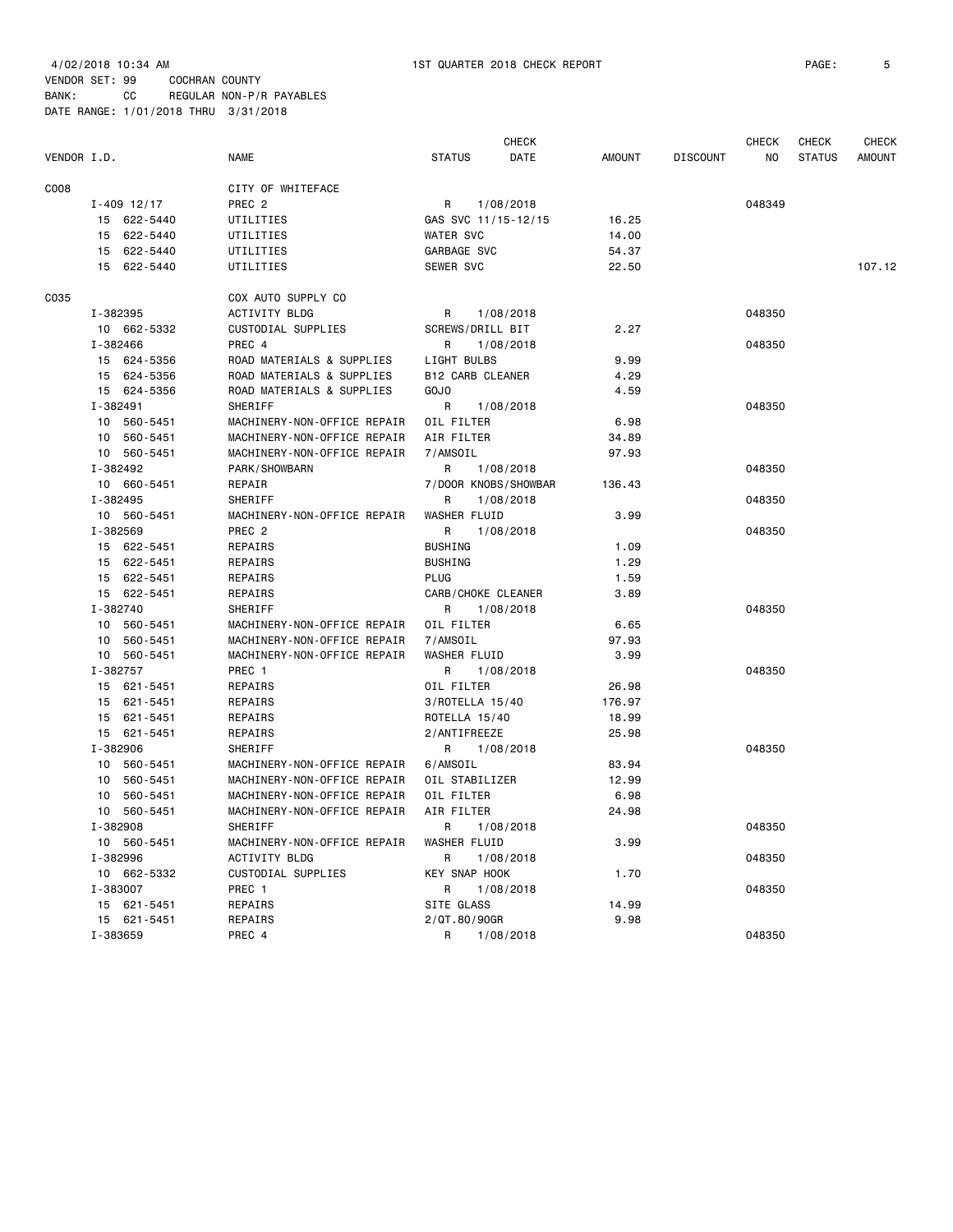| VENDOR I.D. |                 | <b>NAME</b>                                | <b>STATUS</b>        | <b>CHECK</b><br>DATE | <b>AMOUNT</b> | <b>DISCOUNT</b> | <b>CHECK</b><br>NO | CHECK<br><b>STATUS</b> | <b>CHECK</b><br><b>AMOUNT</b> |
|-------------|-----------------|--------------------------------------------|----------------------|----------------------|---------------|-----------------|--------------------|------------------------|-------------------------------|
| C035        |                 | COX AUTO SUPPLY CO<br>(CONTINUED)          |                      |                      |               |                 |                    |                        |                               |
|             | I-383659        | PREC 4                                     | R                    | 1/08/2018            |               |                 | 048350             |                        |                               |
|             | 15 624-5356     | ROAD MATERIALS & SUPPLIES                  | 2/PAPER TOWELS       |                      | 9.98          |                 |                    |                        |                               |
|             | 15 624-5356     | ROAD MATERIALS & SUPPLIES                  | HAND CLEANER         |                      | 4.59          |                 |                    |                        |                               |
|             | 15 624-5356     | ROAD MATERIALS & SUPPLIES                  | LUCAS ETHANOL FUEL C |                      | 7.99          |                 |                    |                        |                               |
|             | I-383664        | PREC <sub>2</sub>                          | R                    | 1/08/2018            |               |                 | 048350             |                        |                               |
|             | 15 622-5451     | REPAIRS                                    | FUEL FILTER          |                      | 14.99         |                 |                    |                        |                               |
|             | 15 622-5451     | REPAIRS                                    | QUART OIL            |                      | 6.69          |                 |                    |                        |                               |
|             | 15 622-5451     | REPAIRS                                    | AIR FILTER           |                      | 24.87         |                 |                    |                        |                               |
|             | 15 622-5451     | REPAIRS                                    | OIL FILTER           |                      | 7.98          |                 |                    |                        |                               |
|             | I-383792        | PREC <sub>2</sub>                          | R                    | 1/08/2018            |               |                 | 048350             |                        |                               |
|             | 15 622-5451     | REPAIRS                                    | FITTING              |                      | 5.84          |                 |                    |                        |                               |
|             | 15 622-5451     | REPAIRS                                    | FUEL FILTER          |                      | 13.99         |                 |                    |                        |                               |
|             | 15 622-5451     | REPAIRS                                    | FUEL FILTER          |                      | 21.98         |                 |                    |                        |                               |
|             | I-384033        | SHERIFF                                    | R                    | 1/08/2018            |               |                 | 048350             |                        |                               |
|             | 10 560-5334     | OTHER SUPPLIES                             | 2/BLACK TAPE         |                      | 13.58         |                 |                    |                        |                               |
|             | I-384174        | PREC 1                                     | R                    | 1/08/2018            |               |                 | 048350             |                        |                               |
|             | 15 621-5356     | ROAD MATERIALS & SUPPLIES                  | LIQUID FIRE          |                      | 5.79          |                 |                    |                        |                               |
|             | 15 621-5356     | ROAD MATERIALS & SUPPLIES                  | 3/4GL PLUG           |                      | 3.99          |                 |                    |                        | 968.52                        |
|             |                 |                                            |                      |                      |               |                 |                    |                        |                               |
| C084        |                 | CLERK, SEVENTH COURT OF APPEAL             |                      |                      |               |                 |                    |                        |                               |
|             | $I-DEC 17$      | STATE FEES                                 | R                    | 1/08/2018            |               |                 | 048352             |                        |                               |
|             | 90 000-2379.002 | 7th Crt of Appeal Gov't22.2081COUNTY COURT |                      |                      | 15.00         |                 |                    |                        | 15.00                         |
|             |                 |                                            |                      |                      |               |                 |                    |                        |                               |
| C367        |                 | COMPUTER TRANSITION SERVICES,              |                      |                      |               |                 |                    |                        |                               |
|             | I-162947        | SHERIFF                                    | R                    | 1/08/2018            |               |                 | 048353             |                        |                               |
|             | 10 560-5452     | OFFICE EQUIPMENT REPAIR                    | 1/2HR/AFTER HOURS SU |                      | 82.50         |                 |                    |                        | 82.50                         |
|             |                 |                                            |                      |                      |               |                 |                    |                        |                               |
| C392        |                 | CONDUENT GOVERNMENT RECORDS SV             |                      |                      |               |                 |                    |                        |                               |
|             | I-1430907       | CO/DIST CLERK                              | R                    | 1/08/2018            |               |                 | 048354             |                        |                               |
|             | 10 403-5416     | FILMING & INDEXING                         | ORR/EAST TX TITLE2/1 |                      | 364.00        |                 |                    |                        |                               |
|             | I-1432422       | CO/DIST CLERK                              | R                    | 1/08/2018            |               |                 | 048354             |                        |                               |
|             | 10 403-5416     | FILMING & INDEXING                         | 20/20 LAND REC       |                      | 1,250.00      |                 |                    |                        |                               |
|             | 10 403-5416     | FILMING & INDEXING                         | FREIGHT              |                      | 57.15         |                 |                    |                        | 1,671.15                      |
|             |                 |                                            |                      |                      |               |                 |                    |                        |                               |
| D048        |                 | DATA-LINE OFFICE SYSTEMS                   |                      |                      |               |                 |                    |                        |                               |
|             | I-IN77690       | LIBRARY                                    | R                    | 1/08/2018            |               |                 | 048355             |                        |                               |
|             | 650-5411<br>10  | MAINTENANCE CONTRACTS                      | COPIER MAINT 12/21/1 |                      | 37.50         |                 |                    |                        |                               |
|             | 650-5411<br>10  | MAINTENANCE CONTRACTS                      | 84 COLOR COPIES 11/2 |                      | 8.40          |                 |                    |                        | 45.90                         |
|             |                 |                                            |                      |                      |               |                 |                    |                        |                               |
| E075        |                 | WEX BANK                                   |                      |                      |               |                 |                    |                        |                               |
|             | I-52636932      | CONSTABLE/SHERIFF                          | R                    | 1/08/2018            |               |                 | 048356             |                        |                               |
|             | 10 560-5330     | FUEL AND OIL                               | 16.496GL/UNL 12/14;L |                      | 35.78         |                 |                    |                        |                               |
|             | 550-5330<br>10  | FUEL & OIL                                 | 23.068GL/UNL 12/14;W |                      | 53.03         |                 |                    |                        |                               |
|             | 550-5330<br>10  | FUEL & OIL                                 | 21.001GL/UNL 12/04;M |                      | 50.38         |                 |                    |                        |                               |
|             | 10 560-5330     | FUEL AND OIL                               | 19.787GL/UNL+/MRTN/E |                      | 49.45         |                 |                    |                        | 188.64                        |
|             |                 |                                            |                      |                      |               |                 |                    |                        |                               |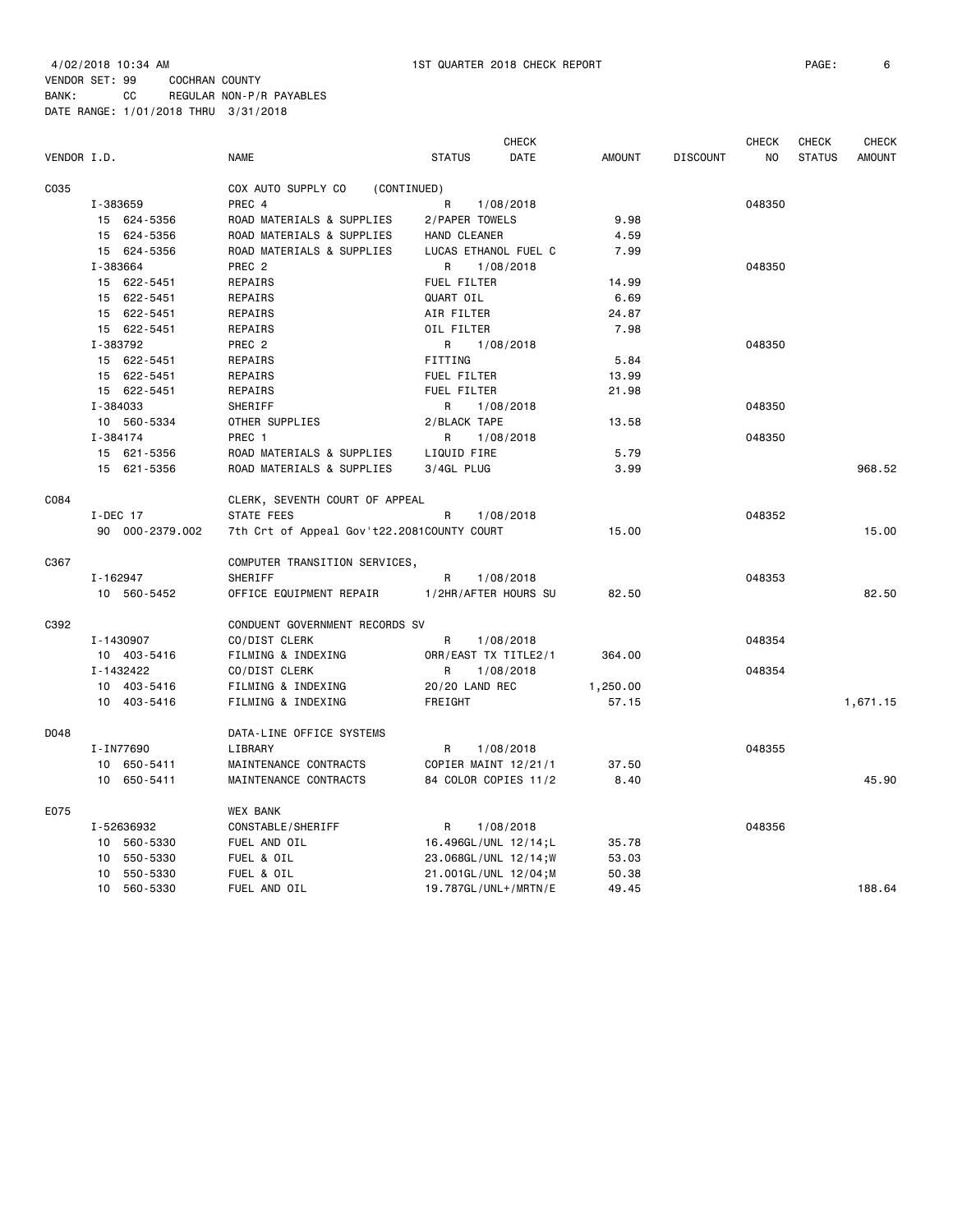|             |                     |                                                    |                      | <b>CHECK</b>         |               |                 | <b>CHECK</b> | <b>CHECK</b>  | <b>CHECK</b>  |
|-------------|---------------------|----------------------------------------------------|----------------------|----------------------|---------------|-----------------|--------------|---------------|---------------|
| VENDOR I.D. |                     | <b>NAME</b>                                        | <b>STATUS</b>        | DATE                 | <b>AMOUNT</b> | <b>DISCOUNT</b> | NO           | <b>STATUS</b> | <b>AMOUNT</b> |
| G005        |                     | <b>GENERAL FUND</b>                                |                      |                      |               |                 |              |               |               |
|             | I-4TH QTR '17 SPEC  | SPECIALTY CT SVC FEES                              | R                    | 1/08/2018            |               |                 | 048357       |               |               |
|             | 90 000-2379.001     | Drug Court Fee CCP102.0178                         |                      | 4TH QTR SPECIALTY CT | 1.11          |                 |              |               |               |
|             | I-4TH QTR CIVIL '17 | STATE CIVIL FEES                                   | R                    | 1/08/2018            |               |                 | 048357       |               |               |
|             | 000-2363.004<br>90  | Co Filing Fee Ind Lgl Serv.                        |                      | 4TH QTR CIVIL FEES   | 0.90          |                 |              |               |               |
|             | 90<br>000-2363.001  | Divorce & Family Gov't 133.1514TH QTR CIVIL FEES   |                      |                      | 0.50          |                 |              |               |               |
|             | 000-2363.002<br>90  | Other Than Divorce/Family 10B 4TH QTR CIVIL FEES   |                      |                      | 2.50          |                 |              |               |               |
|             | 000-2363.004<br>90  | Co Filing Fee Ind Lgl Serv.                        |                      | 4TH QTR CIVIL FEES   | 6.80          |                 |              |               |               |
|             | I-4TH QTR CRIM '17  | STATE CRIM SVC FEES                                | R                    | 1/08/2018            |               |                 | 048357       |               |               |
|             | 000-2358.001<br>90  | State CCC Date 010104 Forward 4TH QTR CRIMINAL FEE |                      |                      | 330.37        |                 |              |               |               |
|             | 000-2368<br>90      | BB Bond Fee (Gov CD 41.258)                        |                      | 4TH QTR CRIMINAL FEE | 36.00         |                 |              |               |               |
|             | 000-2369<br>90      | EMS Trauma Sec49.02 SB1131                         |                      | 4TH QTR CRIMINAL FEE | 4.98          |                 |              |               |               |
|             | 90<br>000-2378      | JRF Jury Reimb Fee CCP102.00454TH QTR CRIMINAL FEE |                      |                      | 30.16         |                 |              |               |               |
|             | 000-2363.003<br>90  | Indigent Defense Fee                               |                      | 4TH QTR CRIMINAL FEE | 18.22         |                 |              |               |               |
|             | 90<br>000-2355      | MVF CCP 102.002                                    |                      | 4TH QTR CRIMINAL FEE | 0.42          |                 |              |               |               |
|             | 000-2367<br>90      | STF-Sub 95% C(Trans CD542.40 4TH QTR CRIMINAL FEE  |                      |                      | 63.07         |                 |              |               | 495.03        |
| G074        |                     | GRAVES, HUMPHRIES, STAHL, LTD                      |                      |                      |               |                 |              |               |               |
|             | I-FEES DEC 17       | JUSTICE OF PEACE                                   | R                    | 1/08/2018            |               |                 | 048358       |               |               |
|             | 10 000-2206.002     | COLLECTION AGENCY FEES                             |                      | COLLECTION FEES DEC  | 283.01        |                 |              |               | 283.01        |
| L010        |                     | LEWIS FARM & RANCH STORE INC                       |                      |                      |               |                 |              |               |               |
|             | C-63736             | ACTIVITY BLDG                                      | R                    | 1/08/2018            |               |                 | 048359       |               |               |
|             | 10 662-5332         | CUSTODIAL SUPPLIES                                 | <b>RETURN HEATER</b> |                      | 36.99CR       |                 |              |               |               |
|             | 10 662-5332         | CUSTODIAL SUPPLIES                                 | RET DISC             |                      | 3.70          |                 |              |               |               |
|             | $I - 63295$         | ACTIVITY BLDG                                      | R                    | 1/08/2018            |               |                 | 048359       |               |               |
|             | 10 662-5332         | CUSTODIAL SUPPLIES                                 | 12/FLATS             |                      | 0.36          |                 |              |               |               |
|             | I-63304             | PREC <sub>2</sub>                                  | R                    | 1/08/2018            |               |                 | 048359       |               |               |
|             | 15 622-5356         | ROAD MATERIALS & SUPPLIES                          | PAINT                |                      | 29.99         |                 |              |               |               |
|             | 15 622-5356         | ROAD MATERIALS & SUPPLIES                          | 2/ROLLERS            |                      | 10.08         |                 |              |               |               |
|             | 15 622-5356         | ROAD MATERIALS & SUPPLIES                          |                      | 2/2x10x16 YELLOW     | 56.00         |                 |              |               |               |
|             | I-63308             | <b>EXTENSION SVC</b>                               | R                    | 1/08/2018            |               |                 | 048359       |               |               |
|             | 10 665-5334         | OTHER SUPPLIES                                     | PLIERS               |                      | 18.99         |                 |              |               |               |
|             | $I - 63350$         | PREC 4                                             | R                    | 1/08/2018            |               |                 | 048359       |               |               |
|             | 624-5356<br>15      | ROAD MATERIALS & SUPPLIES                          | SUPPLIES             |                      | 35.49         |                 |              |               |               |
|             | 15 624-5356         | ROAD MATERIALS & SUPPLIES                          | 3/CUPS               |                      | 6.87          |                 |              |               |               |
|             | 15 624-5356         | ROAD MATERIALS & SUPPLIES                          | <b>DISC</b>          |                      | 4.24CR        |                 |              |               |               |
|             | I-63389             | <b>COURTHOUSE</b>                                  | R                    | 1/08/2018            |               |                 | 048359       |               |               |
|             | 10 510-5451         | REPAIR                                             | 3/4 COUPLER          |                      | 4.29          |                 |              |               |               |
|             | $I - 63681$         | ACTIVITY BLDG                                      | R                    | 1/08/2018            |               |                 | 048359       |               |               |
|             | 10 662-5332         | CUSTODIAL SUPPLIES                                 | 2/HEATERS            |                      | 73.98         |                 |              |               |               |
|             | 10 662-5332         | CUSTODIAL SUPPLIES                                 | <b>DISC</b>          |                      | 7.40CR        |                 |              |               |               |
|             | $I - 63756$         | <b>ACTIVITY BLDG</b>                               | R                    | 1/08/2018            |               |                 | 048359       |               |               |
|             | 662-5332<br>10      | CUSTODIAL SUPPLIES                                 | TRASH BAGS           |                      | 19.99         |                 |              |               |               |
|             | 10 662-5332         | CUSTODIAL SUPPLIES                                 | <b>DISC</b>          |                      | 2.00CR        |                 |              |               |               |
|             | I-63828             | <b>COURTHOUSE</b>                                  | R                    | 1/08/2018            |               |                 | 048359       |               |               |
|             | 10 510-5332         | CUSTODIAL SUPPLIES                                 | BAKING SODA          |                      | 3.99          |                 |              |               |               |
|             | 10 510-5332         | CUSTODIAL SUPPLIES                                 | VINEGAR              |                      | 3.99          |                 |              |               |               |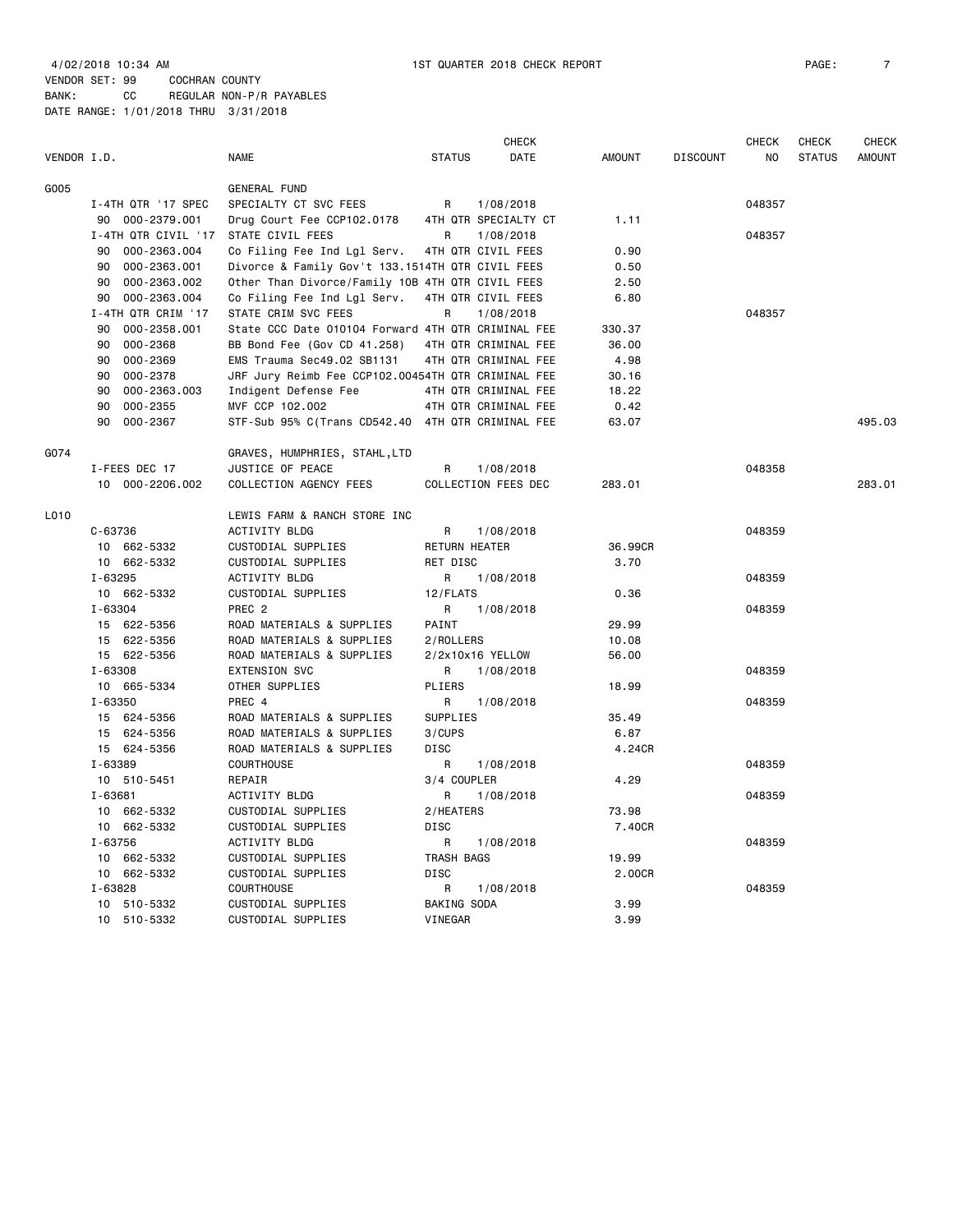|             |                |                           |                       | <b>CHECK</b>          |                 | <b>CHECK</b> | <b>CHECK</b>  | <b>CHECK</b>  |
|-------------|----------------|---------------------------|-----------------------|-----------------------|-----------------|--------------|---------------|---------------|
| VENDOR I.D. |                | <b>NAME</b>               | <b>STATUS</b>         | DATE<br><b>AMOUNT</b> | <b>DISCOUNT</b> | NO           | <b>STATUS</b> | <b>AMOUNT</b> |
| L010        |                | LEWIS FARM & RANCH STORE  | (CONTINUED)           |                       |                 |              |               |               |
|             | I-63828        | <b>COURTHOUSE</b>         | R<br>1/08/2018        |                       |                 | 048359       |               |               |
|             | 10 510-5332    | CUSTODIAL SUPPLIES        | <b>DISC</b>           | 0.80CR                |                 |              |               |               |
|             | I-63833        | JAIL                      | R<br>1/08/2018        |                       |                 | 048359       |               |               |
|             | 10 512-5451    | REPAIR                    | 4" VENT               | 4.99                  |                 |              |               |               |
|             | 10 512-5451    | REPAIR                    | DISC                  | 0.50CR                |                 |              |               |               |
|             | I-63843        | JAIL                      | 1/08/2018<br>R        |                       |                 | 048359       |               |               |
|             | 10 512-5451    | REPAIR                    | <b>FOAM</b>           | 5.59                  |                 |              |               |               |
|             | 10 512-5451    | REPAIR                    | DISC                  | 0.56CR                |                 |              |               |               |
|             | I-63935        | PREC 4                    | R<br>1/08/2018        |                       |                 | 048359       |               |               |
|             | 15 624-5356    | ROAD MATERIALS & SUPPLIES | 2/FILTERS             | 67.98                 |                 |              |               |               |
|             | 15 624-5356    | ROAD MATERIALS & SUPPLIES | <b>DISC</b>           | 6.80CR                |                 |              |               |               |
|             | I-63944        | <b>PARK</b>               | R.<br>1/08/2018       |                       |                 | 048359       |               |               |
|             | 10 660-5451    | REPAIR                    | 3/4 FAUCET            | 9.99                  |                 |              |               |               |
|             | 10 660-5451    | REPAIR                    | INSULATION            | 3.99                  |                 |              |               |               |
|             | 10 660-5451    | REPAIR                    | DISC                  | 1.40CR                |                 |              |               |               |
|             | I-63999        | JAIL                      | R<br>1/08/2018        |                       |                 | 048359       |               |               |
|             | 10 512-5392    | MISCELLANEOUS SUPPLIES    | 2CS/BLEACH            | 47.84                 |                 |              |               |               |
|             | 10 512-5392    | MISCELLANEOUS SUPPLIES    | DISC                  | 4.78CR                |                 |              |               |               |
|             | $I - 64035$    | <b>ACTIVITY BLDG</b>      | R<br>1/08/2018        |                       |                 | 048359       |               |               |
|             | 10 662-5332    | CUSTODIAL SUPPLIES        | <b>STRAP</b>          | 9.99                  |                 |              |               |               |
|             | 10 662-5332    | CUSTODIAL SUPPLIES        | DISC                  | 1.00CR                |                 |              |               |               |
|             | $I - 64041$    | ACTIVITY BLDG             | R<br>1/08/2018        |                       |                 | 048359       |               |               |
|             | 10 662-5332    | CUSTODIAL SUPPLIES        | 5GL PAINT             | 144.95                |                 |              |               |               |
|             | 10 662-5332    | CUSTODIAL SUPPLIES        | <b>TAPE</b>           | 4.59                  |                 |              |               |               |
|             | 10 662-5332    | CUSTODIAL SUPPLIES        | <b>TAPE</b>           | 5.99                  |                 |              |               |               |
|             | 10 662-5332    | CUSTODIAL SUPPLIES        | <b>BRUSH</b>          | 2.99                  |                 |              |               |               |
|             | 10 662-5332    | CUSTODIAL SUPPLIES        | 2/DROP CLOTHS         | 5.18                  |                 |              |               |               |
|             | 10<br>662-5332 | CUSTODIAL SUPPLIES        | PAINT TRAY            | 5.99                  |                 |              |               |               |
|             | 10 662-5332    | CUSTODIAL SUPPLIES        | DISC                  | 16.97CR               |                 |              |               |               |
|             | $I - 64275$    | JAIL                      | R<br>1/08/2018        |                       |                 | 048359       |               |               |
|             | 10 512-5451    | REPAIR                    | 40GL/WATER HEATER     | 379.99                |                 |              |               |               |
|             | 10 512-5451    | REPAIR                    | PRIMER PVC            | 11.99                 |                 |              |               |               |
|             | 10 512-5451    | REPAIR                    | <b>PVC GLUE</b>       | 7.49                  |                 |              |               |               |
|             | 10 512-5451    | REPAIR                    | TEE 4" PVC            | 7.99                  |                 |              |               |               |
|             | 10 512-5451    | REPAIR                    | 4/4" PVC SCH 40 PIPE  | 199.80                |                 |              |               |               |
|             | 10 512-5451    | REPAIR                    | <b>HACK SAW BLADE</b> | 2.79                  |                 |              |               |               |
|             | 10 512-5451    | REPAIR                    | 4"EL PVC              | 11.99                 |                 |              |               |               |
|             | 10 512-5451    | REPAIR                    | WATER HEATER PAN      | 22.99                 |                 |              |               |               |
|             | 10 512-5451    | REPAIR                    | <b>DISC</b>           | 26.50CR               |                 |              |               |               |
|             | $I - 64276$    | JAIL                      | 1/08/2018<br>R        |                       |                 | 048359       |               |               |
|             | 10 512-5392    | MISCELLANEOUS SUPPLIES    | 16GL/BLEACH           | 47.84                 |                 |              |               |               |
|             | 10 512-5392    | MISCELLANEOUS SUPPLIES    | VINEGAR               | 3.99                  |                 |              |               |               |
|             | 10 512-5392    | MISCELLANEOUS SUPPLIES    | BAKING SODA           | 3.99                  |                 |              |               |               |
|             | 10 512-5392    | MISCELLANEOUS SUPPLIES    | <b>DAWN</b>           | 3.99                  |                 |              |               |               |
|             | 10 512-5392    | MISCELLANEOUS SUPPLIES    | DISC                  | 5.98CR                |                 |              |               |               |
|             | $I - 64284$    | ACTIVITY BLDG             | R<br>1/08/2018        |                       |                 | 048359       |               |               |
|             | 10 662-5451    | REPAIR                    | PLUG COVER            | 1.29                  |                 |              |               |               |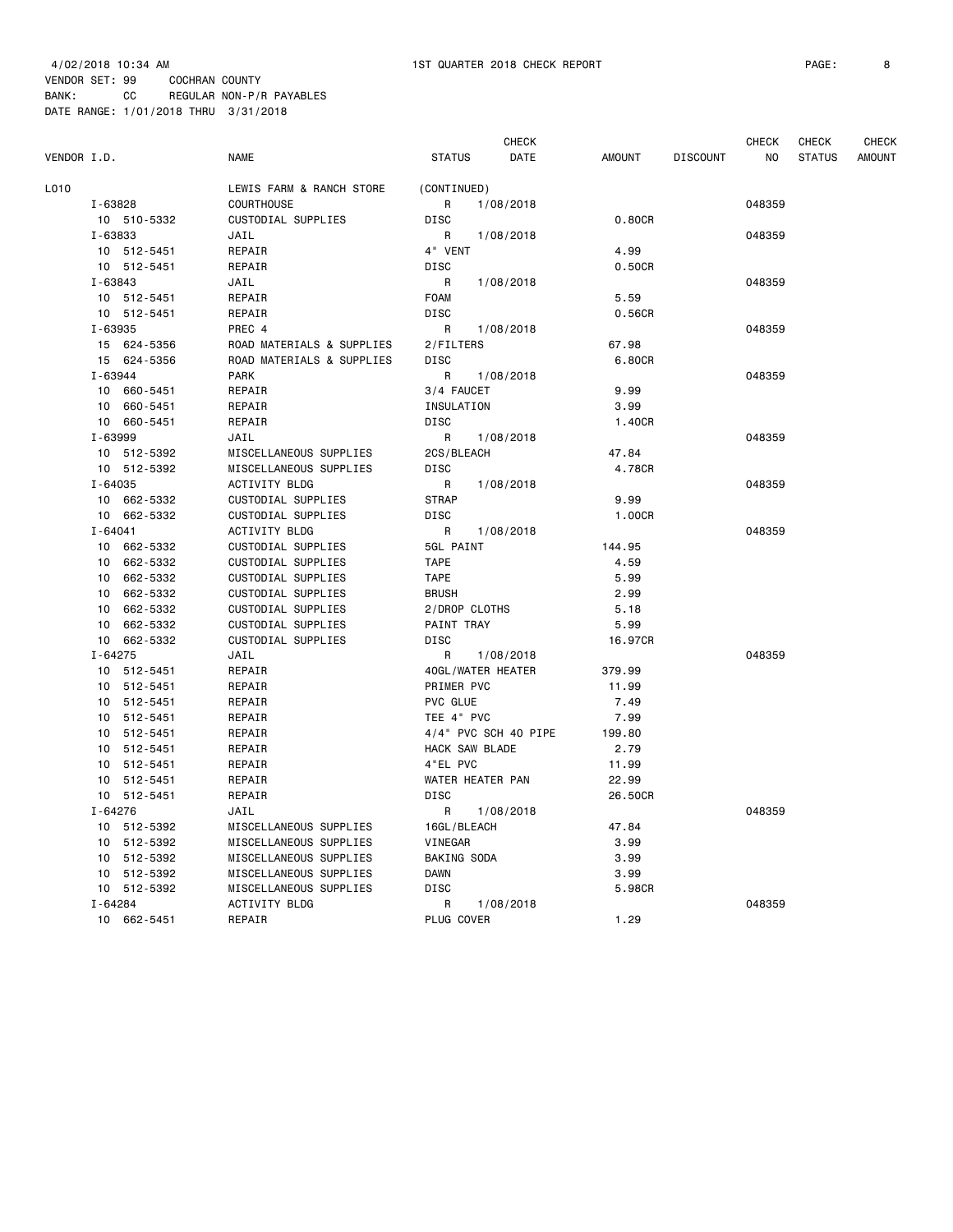|             |                                  |                                                    |                       | <b>CHECK</b> |               |                 | <b>CHECK</b> | <b>CHECK</b>  | <b>CHECK</b>  |
|-------------|----------------------------------|----------------------------------------------------|-----------------------|--------------|---------------|-----------------|--------------|---------------|---------------|
| VENDOR I.D. |                                  | <b>NAME</b>                                        | <b>STATUS</b>         | DATE         | <b>AMOUNT</b> | <b>DISCOUNT</b> | NO.          | <b>STATUS</b> | <b>AMOUNT</b> |
| L010        |                                  | LEWIS FARM & RANCH STORE                           | (CONTINUED)           |              |               |                 |              |               |               |
|             | I-64284                          | ACTIVITY BLDG                                      | R                     | 1/08/2018    |               |                 | 048359       |               |               |
|             | 10 662-5451                      | REPAIR                                             | OUTLET PLUG           |              | 0.59          |                 |              |               | 1,178.58      |
| L018        |                                  | LUBBOCK GRADER BLADE, INC                          |                       |              |               |                 |              |               |               |
|             | $I - 62174$                      | PREC <sub>3</sub>                                  | R                     | 1/08/2018    |               |                 | 048361       |               |               |
|             | 15 623-5356                      | ROAD MATERIALS & SUPPLIES                          | 4/18"x24" H.I "SPEED  |              | 108.00        |                 |              |               |               |
|             | 15 623-5356                      | ROAD MATERIALS & SUPPLIES                          | 18"x24" H.I "NO TURN  |              | 27.00         |                 |              |               |               |
|             | 15 623-5356                      | ROAD MATERIALS & SUPPLIES                          | 30"x30" H, I. "DEAD E |              | 49.00         |                 |              |               |               |
|             | 15 623-5356                      | ROAD MATERIALS & SUPPLIES                          | 12/BOLTS W/ NUTS      |              | 4.20          |                 |              |               | 188,20        |
| N082        |                                  | NETDATA                                            |                       |              |               |                 |              |               |               |
|             | I-iTICKET DEC 17                 | JUSTICE OF PEACE                                   | R                     | 1/08/2018    |               |                 | 048362       |               |               |
|             | 10 455-5499                      | MISCELLANEOUS                                      | DECEMBER 2017         |              | 16.00         |                 |              |               | 16.00         |
| S047        |                                  | SHELL FLEET PLUS                                   |                       |              |               |                 |              |               |               |
|             | I-065177891                      | <b>EXTENSION SVC</b>                               | R                     | 1/08/2018    |               |                 | 048363       |               |               |
|             | 10 665-5330                      | FUEL AND OIL                                       | 24.623GL/UNL STEPHNV  |              | 53.90         |                 |              |               |               |
|             | 10 665-5330                      | FUEL AND OIL                                       | 11.375GL/UNL STEPHNV  |              | 24.90         |                 |              |               |               |
|             | 10 665-5330                      | FUEL AND OIL                                       | CR FED TAX            |              | 6.59CR        |                 |              |               | 72.21         |
| S071        |                                  | SCRIPT OFFICE PRODUCTS, INC.                       |                       |              |               |                 |              |               |               |
|             | $I - 54108$                      | PREC 1                                             | R                     | 1/08/2018    |               |                 | 048364       |               |               |
|             | 15 621-5356                      | ROAD MATERIALS & SUPPLIES                          | CALENDAR              |              | 5.95          |                 |              |               |               |
|             | I-54136                          | COUNTY COURT                                       | R                     | 1/08/2018    |               |                 | 048364       |               |               |
|             | 10 426-5310                      | OFFICE SUPPLIES                                    | 3PK/FLAGS             |              | 23.04         |                 |              |               |               |
|             | $I - 54138$                      | TAX A/C                                            | R                     | 1/08/2018    |               |                 | 048364       |               |               |
|             | 10 499-5310                      | OFFICE SUPPLIES                                    | <b>STAPLES</b>        |              | 3.95          |                 |              |               |               |
|             | 10 499-5310                      | OFFICE SUPPLIES                                    | 3/ENERGEL PEN REFILL  |              | 3.87          |                 |              |               |               |
|             | 10 499-5310                      | OFFICE SUPPLIES                                    | WALL CALENDAR         |              | 27.95         |                 |              |               | 64.76         |
| S217        |                                  | STATE COMPTROLLER                                  |                       |              |               |                 |              |               |               |
|             | I-4TH QTR CIVIL '17              | STATE CIVIL FEES                                   | R                     | 1/08/2018    |               |                 | 048365       |               |               |
|             | 000-2372<br>90                   | Birth Cert. Gov118.015                             | 4TH QTR REMITTANCE F  |              | 50.40         |                 |              |               |               |
|             | 000-2373<br>90                   | Marriage License Gov 118.011 4TH QTR REMITTANCE F  |                       |              | 30.00         |                 |              |               |               |
|             | 90<br>000-2363.004               | Co Filing Fee Ind Lgl Serv.                        | 4TH QTR REMITTANCE F  |              | 17.10         |                 |              |               |               |
|             | 000-2363.001<br>90               | Divorce & Family Gov't 133.1514TH QTR REMITTANCE F |                       |              | 89.50         |                 |              |               |               |
|             | 90<br>000-2363.002               | Other Than Divorce/Family 10B 4TH QTR REMITTANCE F |                       |              | 237.50        |                 |              |               |               |
|             | 000-2363.004<br>90               | Co Filing Fee Ind Lgl Serv.                        | 4TH QTR REMITTANCE F  |              | 129.19        |                 |              |               |               |
|             | 90<br>000-2379                   | Judicial Support Fee/L133.105 4TH QTR REMITTANCE F |                       |              | 420.00        |                 |              |               |               |
|             | 90<br>000-2380.001               | CJCPT PERSONAL TRAINGSEC51.9714TH QTR REMITTANCE F |                       |              | 70.00         |                 |              |               | 1,043.69      |
| S217        |                                  | STATE COMPTROLLER                                  |                       |              |               |                 |              |               |               |
|             | I-4TH QTR CRIM '17               | STATE CRIMINAL FEES                                | R                     | 1/08/2018    |               |                 | 048366       |               |               |
|             | 000-2358.001<br>90               | State CCC Date 010104 Forward 4TH QTR REMITTANCE F |                       |              | 2,973.29      |                 |              |               |               |
|             | 000-2368<br>90                   | BB Bond Fee (Gov CD 41.258)                        | 4TH QTR REMITTANCE F  |              | 324.00        |                 |              |               |               |
|             | 90<br>000-2369<br>90<br>000-2378 | EMS Trauma Sec49.02 SB1131                         | 4TH QTR REMITTANCE F  |              | 44.82         |                 |              |               |               |
|             |                                  | JRF Jury Reimb Fee CCP102.00454TH QTR REMITTANCE F |                       |              | 271.47        |                 |              |               |               |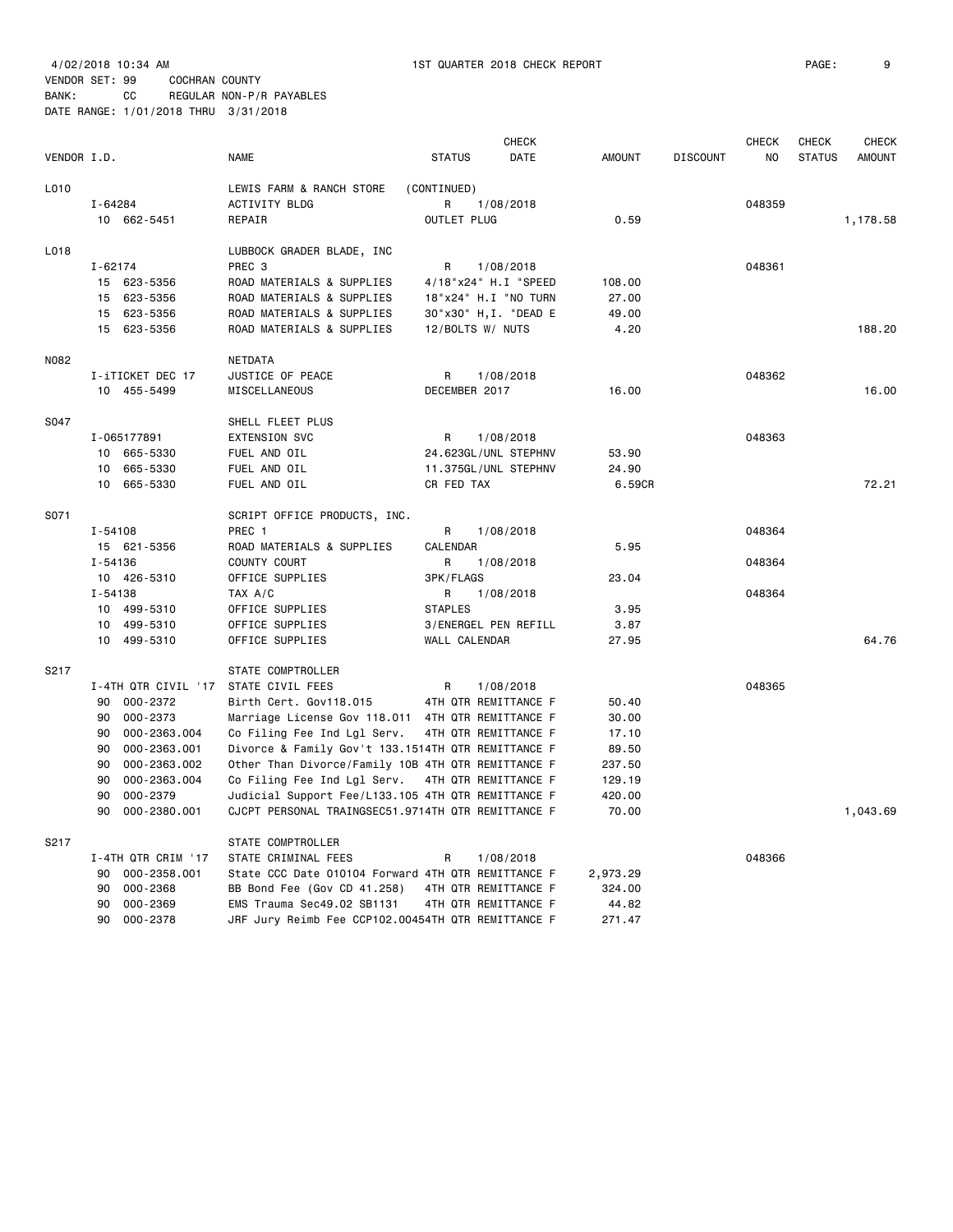4/02/2018 10:34 AM 1ST QUARTER 2018 CHECK REPORT PAGE: 10 VENDOR SET: 99 COCHRAN COUNTY BANK: CC REGULAR NON-P/R PAYABLES DATE RANGE: 1/01/2018 THRU 3/31/2018

| VENDOR I.D. |                        | <b>NAME</b>                                        | <b>STATUS</b> | <b>CHECK</b><br><b>DATE</b> | <b>AMOUNT</b> | <b>DISCOUNT</b> | <b>CHECK</b><br>NO. | <b>CHECK</b><br><b>STATUS</b> | <b>CHECK</b><br><b>AMOUNT</b> |
|-------------|------------------------|----------------------------------------------------|---------------|-----------------------------|---------------|-----------------|---------------------|-------------------------------|-------------------------------|
| S217        |                        | STATE COMPTROLLER<br>(CONTINUED)                   |               |                             |               |                 |                     |                               |                               |
|             | I-4TH QTR CRIM '17     | STATE CRIMINAL FEES                                | R             | 1/08/2018                   |               |                 | 048366              |                               |                               |
|             | 000-2363.003<br>90     | Indigent Defense Fee                               |               | 4TH QTR REMITTANCE F        | 163.97        |                 |                     |                               |                               |
|             | 000-2355<br>90         | MVF CCP 102.002                                    |               | 4TH QTR REMITTANCE F        | 3.79          |                 |                     |                               |                               |
|             | 000-2367<br>90         | STF-Sub 95% C(Trans CD542.40 4TH QTR REMITTANCE F  |               |                             | 1,198.32      |                 |                     |                               |                               |
|             | 000-2342<br>90         | Arrest Fees - State Officers 4TH QTR REMITTANCE F  |               |                             | 21.72         |                 |                     |                               |                               |
|             | 000-2342.001<br>90     | Omni FTA                                           |               | 4TH QTR REMITTANCE F        | 140.00        |                 |                     |                               |                               |
|             | 000-2376<br>90         | Co. CrtCriminal Judicial Fund 4TH QTR REMITTANCE F |               |                             | 160.00        |                 |                     |                               |                               |
|             | 000-2361<br>90         | 50% of Time Payment to State 4TH QTR REMITTANCE F  |               |                             | 132.54        |                 |                     |                               |                               |
|             | 000-2379<br>90         | Judicial Support Fee/L133.105 4TH QTR REMITTANCE F |               |                             | 424.88        |                 |                     |                               |                               |
|             | 000-2347.001<br>90     | Truancy Prvtn & Diver. 102.0154TH QTR REMITTANCE F |               |                             | 88.89         |                 |                     |                               |                               |
|             | 000-2347<br>90         | Juvenile Probation Diversion 4TH QTR REMITTANCE F  |               |                             | 51.86         |                 |                     |                               | 5,999.55                      |
|             |                        |                                                    |               |                             |               |                 |                     |                               |                               |
| S217        |                        | STATE COMPTROLLER                                  |               |                             |               |                 |                     |                               |                               |
|             | I-4TH QTR EFILE '17    | STATE E-FILE FEES                                  | R             | 1/08/2018                   |               |                 | 048367              |                               |                               |
|             | 000-2363.005<br>90     | ELE. FILING FEE DIS CLK                            |               | 4TH QTR REMITTANCE F        | 270.00        |                 |                     |                               |                               |
|             | 000-2363.006<br>90     | ELE FILING FEE COUNTY CLERK                        |               | 4TH QTR REMITTANCE F        | 120.00        |                 |                     |                               |                               |
|             | 000-2363.007<br>90     | ELE FILING FEE JP                                  |               | 4TH QTR REMITTANCE F        | 30.00         |                 |                     |                               |                               |
|             | 90<br>000-2376.001     | CRIM ELECTRONIC EFF DIS CLK 4TH QTR REMITTANCE F   |               |                             | 3.36          |                 |                     |                               |                               |
|             | 000-2376.002<br>90     | CRIMINAL ELECTRONIC EFF CO.                        |               | 4TH QTR REMITTANCE F        | 68.56         |                 |                     |                               | 491.92                        |
|             |                        |                                                    |               |                             |               |                 |                     |                               |                               |
| S217        |                        | STATE COMPTROLLER                                  |               |                             |               |                 |                     |                               |                               |
|             | I-CSS 2017 ANNUAL      | CHILD SAFETY SEAT FINES                            | R             | 1/08/2018                   |               |                 | 048368              |                               |                               |
|             | 90 000-2365            | 50% of Seat Belt (545.412&13) 2017 TERTIARY CARE F |               |                             | 187.50        |                 |                     |                               | 187.50                        |
|             |                        |                                                    |               |                             |               |                 |                     |                               |                               |
| S217        |                        | STATE COMPTROLLER                                  |               |                             |               |                 |                     |                               |                               |
|             |                        | I-SPEC CT 4TH QTR 17 SPECIALTY COURT COSTS         | R             | 1/08/2018                   |               |                 | 048369              |                               |                               |
|             | 90 000-2379.001        | Drug Court Fee CCP102.0178                         |               | 4TH QTR REMITTANCE F        | 10.03         |                 |                     |                               | 10.03                         |
|             |                        |                                                    |               |                             |               |                 |                     |                               |                               |
| S400        |                        | STUEART'S PIT STOP KWIK LUBE                       |               |                             |               |                 |                     |                               |                               |
|             | I-88082                | <b>EXTENSION SVC</b>                               | R             | 1/08/2018                   |               |                 | 048370              |                               |                               |
|             | 10 665-5451            | REPAIRS                                            |               | OIL CHANGE/ '15 CHEVY       | 38.99         |                 |                     |                               |                               |
|             | 10 665-5451            | <b>REPAIRS</b>                                     |               | 6QTS/5/30 SYNTHETIC         | 4.99          |                 |                     |                               | 43.98                         |
|             |                        |                                                    |               |                             |               |                 |                     |                               |                               |
| T295        |                        | TRUECORE BEHAVIORAL SOLUTIONS,                     |               |                             |               |                 |                     |                               |                               |
|             | I - COCHRAN - 1217 - B | JUVENILE PROBATION                                 | R             | 1/08/2018                   |               |                 | 048371              |                               |                               |
|             | 17 573-5413.001        | Inter-Cnty Contr TELECOUNSEL'GTele-cons'g Dec'17 F |               |                             | 361.16        |                 |                     |                               | 361.16                        |
|             |                        |                                                    |               |                             |               |                 |                     |                               |                               |
| U040        |                        | US FOODS INC                                       |               |                             |               |                 |                     |                               |                               |
|             | I-3582749              | NON-DEPT'L                                         | R             | 1/08/2018                   |               |                 | 048372              |                               |                               |
|             | 10 409-5300            | COUNTY-WIDE SUPPLIES                               | 1CS/TEA       |                             | 16.51         |                 |                     |                               |                               |
|             | 10 409-5300            | COUNTY-WIDE SUPPLIES                               | 4CS/COFFEE    |                             | 138.72        |                 |                     |                               | 155.23                        |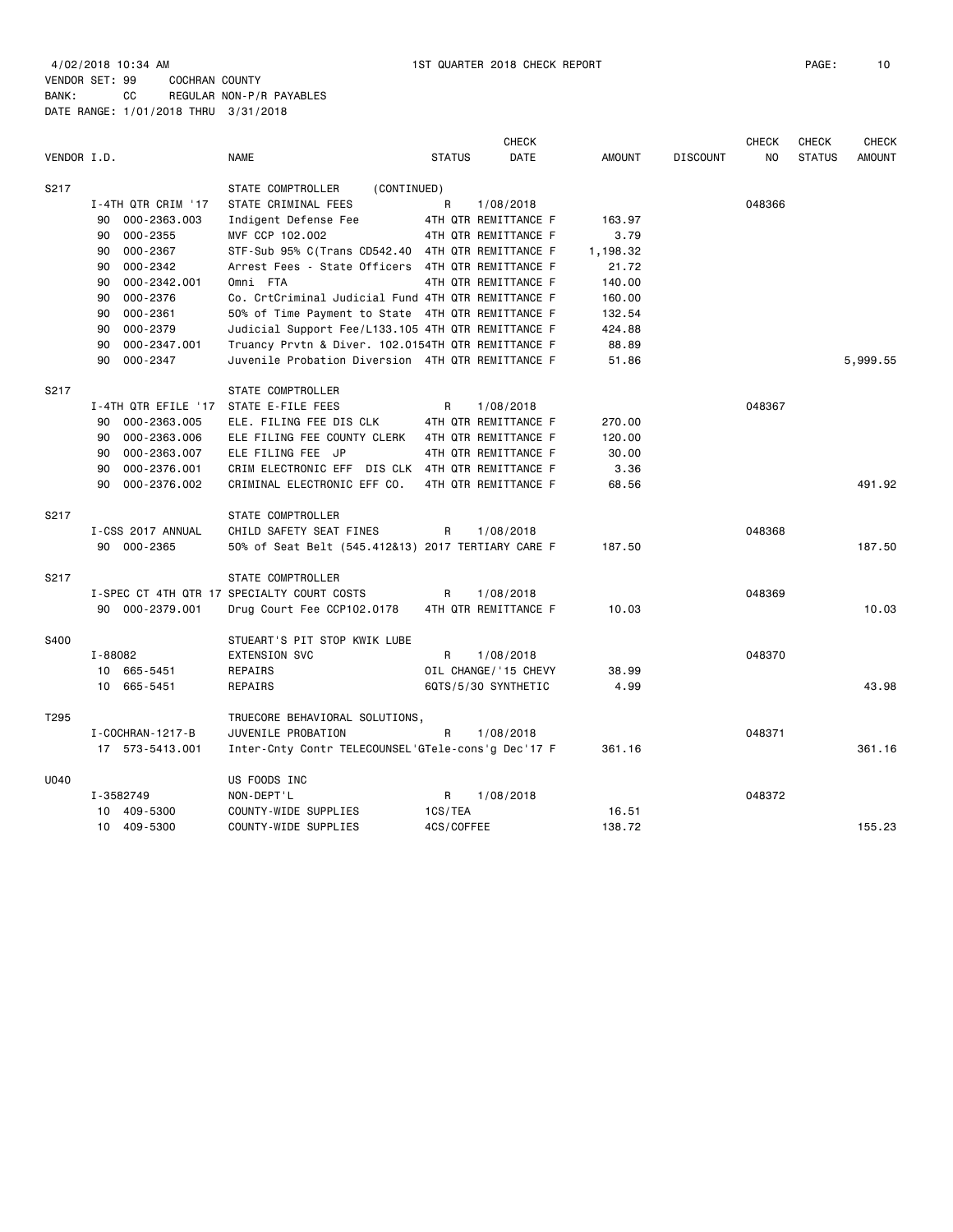|             |                   |                              |                   | <b>CHECK</b> |               |                 | <b>CHECK</b> | <b>CHECK</b>  | <b>CHECK</b> |
|-------------|-------------------|------------------------------|-------------------|--------------|---------------|-----------------|--------------|---------------|--------------|
| VENDOR I.D. |                   | <b>NAME</b>                  | <b>STATUS</b>     | DATE         | <b>AMOUNT</b> | <b>DISCOUNT</b> | ΝO           | <b>STATUS</b> | AMOUNT       |
| W055        |                   | WINDSTREAM COMMUNICATIONS SW |                   |              |               |                 |              |               |              |
|             | I-266-0638 DEC 17 | <b>MUSEUM</b>                | R                 | 1/08/2018    |               |                 | 048373       |               |              |
|             | 10 652-5420       | TELECOMMUNICATIONS           | <b>SERVICES</b>   |              | 134.94        |                 |              |               |              |
|             | 10 652-5420       | TELECOMMUNICATIONS           | <b>DISCOUNTS</b>  |              | 35.00CR       |                 |              |               |              |
|             | 10 652-5420       | TELECOMMUNICATIONS           | FEES              |              | 39.44         |                 |              |               |              |
|             | 10 652-5420       | TELECOMMUNICATIONS           | PICC LINE         |              | 1.16          |                 |              |               |              |
|             | I-266-5051 DEC 17 | LIBRARY                      | R                 | 1/08/2018    |               |                 | 048373       |               |              |
|             | 10<br>650-5420    | TELECOMMUNICATIONS           | SERVICES          |              | 126.12        |                 |              |               |              |
|             | 10 650-5420       | TELECOMMUNICATIONS           | <b>FEES</b>       |              | 39.17         |                 |              |               |              |
|             | 10 650-5420       | TELECOMMUNICATIONS           | LONG DISTANCE SVC |              | 0.43          |                 |              |               |              |
|             | I-266-5074 DEC 17 | ADULT PROBATION              | R                 | 1/08/2018    |               |                 | 048373       |               |              |
|             | 10 570-5420       | TELECOMMUNICATIONS           | SERVICES          |              | 43.78         |                 |              |               |              |
|             | 10 570-5420       | TELECOMMUNICATIONS           | <b>FEES</b>       |              | 17.23         |                 |              |               |              |
|             | I-266-5161 DEC 17 | TREASURER                    | R                 | 1/08/2018    |               |                 | 048373       |               |              |
|             | 10 497-5420       | TELECOMMUNICATIONS           | SERVICES          |              | 31.83         |                 |              |               |              |
|             | 10 497-5420       | TELECOMMUNICATIONS           | <b>FEES</b>       |              | 17.21         |                 |              |               |              |
|             | 10 497-5420       | <b>TELECOMMUNICATIONS</b>    | LONG DISTANCE SVC |              | 1.07          |                 |              |               |              |
|             | I-266-5171 DEC 17 | TAX A/C                      | R                 | 1/08/2018    |               |                 | 048373       |               |              |
|             | 10 499-5420       | TELECOMMUNICATIONS           | <b>SERVICES</b>   |              | 246.58        |                 |              |               |              |
|             | 499-5420<br>10    | TELECOMMUNICATIONS           | <b>DISCOUNTS</b>  |              | 10,00CR       |                 |              |               |              |
|             | 499-5420<br>10    | TELECOMMUNICATIONS           | <b>FEES</b>       |              | 64.89         |                 |              |               |              |
|             | 10 499-5420       | TELECOMMUNICATIONS           | LONG DISTANCE SVC |              | 13.84         |                 |              |               |              |
|             | I-266-5211 DEC 17 | SHERIFF                      | R                 | 1/08/2018    |               |                 | 048373       |               |              |
|             | 10 560-5420       | TELECOMMUNICATIONS           | SERVICES          |              | 111.54        |                 |              |               |              |
|             | 10 560-5420       | TELECOMMUNICATIONS           | <b>FEES</b>       |              | 58.75         |                 |              |               |              |
|             | 560-5420<br>10    | TELECOMMUNICATIONS           | LONG DISTANCE SVC |              | 12.89         |                 |              |               |              |
|             | I-266-5215 DEC 17 | <b>EXTENSION SVC</b>         | R                 | 1/08/2018    |               |                 | 048373       |               |              |
|             | 10 665-5420       | TELECOMMUNICATIONS           | SERVICES          |              | 150.88        |                 |              |               |              |
|             | 10<br>665-5420    | TELECOMMUNICATIONS           | <b>FEES</b>       |              | 58.76         |                 |              |               |              |
|             | 10 665-5420       | TELECOMMUNICATIONS           | LONG DISTANCE SVC |              | 0.22          |                 |              |               |              |
|             | I-266-5302 DEC 17 | JUSTICE OF PEACE             | R                 | 1/08/2018    |               |                 | 048373       |               |              |
|             | 10 455-5420       | TELECOMMUNICATIONS           | SERVICES          |              | 31.83         |                 |              |               |              |
|             | 10 455-5420       | TELECOMMUNICATIONS           | <b>FEES</b>       |              | 17.21         |                 |              |               |              |
|             | 10 455-5420       | TELECOMMUNICATIONS           | LONG DISTANCE SVC |              | 2.92          |                 |              |               |              |
|             | I-266-5411 DEC 17 | JUVENILE PROBATION           | R                 | 1/08/2018    |               |                 | 048373       |               |              |
|             | 17 573-5499       | OPERATING EXPENSES           | SERVICES          |              | 31.83         |                 |              |               |              |
|             | 17 573-5499       | OPERATING EXPENSES           | FEES              |              | 17.21         |                 |              |               |              |
|             | 17 573-5499       | OPERATING EXPENSES           | LONG DISTANCE SVC |              | 1.68          |                 |              |               |              |
|             | I-266-5412 DEC 17 | DIST CT/CONSTABLE/NON DEPT'L | R                 | 1/08/2018    |               |                 | 048373       |               |              |
|             | 10 435-5420       | TELECOMMUNICATIONS           | SERVICES          |              | 168.46        |                 |              |               |              |
|             | 10<br>435-5420    | TELECOMMUNICATIONS           | LMS/FEES          |              | 0.20          |                 |              |               |              |
|             | 10 550-5420       | TELECOMMUNICATIONS           | SERVICES          |              | 27.47         |                 |              |               |              |
|             | 10 550-5420       | TELECOMMUNICATIONS           | LONG DISTNACE SVC |              | 0.69          |                 |              |               |              |
|             | 10 409-5420       | TELECOMMUNICATIONS           | SERVICES/INTERNET |              | 129.95        |                 |              |               |              |
|             | I-266-5450 DEC 17 | CO/DIST CLERK                | R                 | 1/08/2018    |               |                 | 048373       |               |              |
|             | 10 403-5420       | TELECOMMUNICATIONS           | SERVICES          |              | 96.59         |                 |              |               |              |
|             | 10 403-5420       | TELECOMMUNICATIONS           | <b>FEES</b>       |              | 73.60         |                 |              |               |              |
|             | 10 403-5420       | TELECOMMUNICATIONS           | LONG DISTANCE SVC |              | 20.24         |                 |              |               |              |
|             | I-266-5508 DEC 17 | CO JUDGE/COMM'R CT           | R                 | 1/08/2018    |               |                 | 048373       |               |              |
|             |                   |                              |                   |              |               |                 |              |               |              |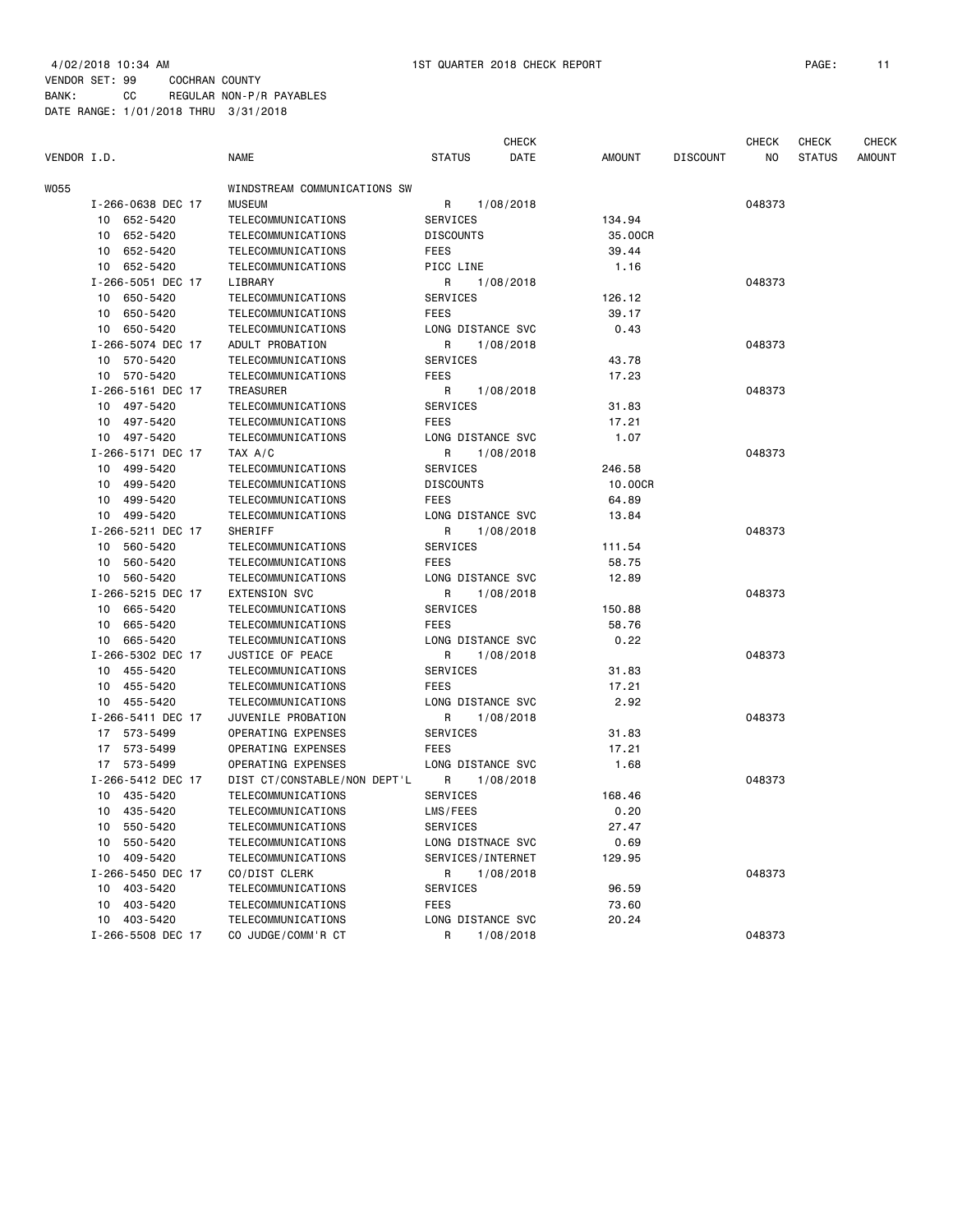|             |                                                 | <b>CHECK</b><br><b>CHECK</b><br><b>CHECK</b> |                               |               |                 |        |               |               |
|-------------|-------------------------------------------------|----------------------------------------------|-------------------------------|---------------|-----------------|--------|---------------|---------------|
| VENDOR I.D. |                                                 | <b>NAME</b>                                  | <b>STATUS</b><br>DATE         | <b>AMOUNT</b> | <b>DISCOUNT</b> | NO     | <b>STATUS</b> | <b>AMOUNT</b> |
| <b>WO55</b> |                                                 | WINDSTREAM COMMUNICATIONS                    | (CONTINUED)                   |               |                 |        |               |               |
|             | I-266-5508 DEC 17                               | CO JUDGE/COMM'R CT                           | 1/08/2018<br>R                |               |                 | 048373 |               |               |
|             | 15 610-5420                                     | TELECOMMUNICATIONS                           | <b>SERVICES</b>               | 64.76         |                 |        |               |               |
|             | 15 610-5420                                     | TELECOMMUNICATIONS                           | <b>FEES</b>                   | 54.59         |                 |        |               |               |
|             | 15 610-5420                                     | TELECOMMUNICATIONS                           | LONG DISTANCE SVC             | 0.68          |                 |        |               |               |
|             | I-266-5700 DEC 17                               | SHERIFF                                      | R<br>1/08/2018                |               |                 | 048373 |               |               |
|             | 10<br>560-5420                                  | TELECOMMUNICATIONS                           | SERVICES                      | 43.38         |                 |        |               |               |
|             | 10 560-5420                                     | TELECOMMUNICATIONS                           | <b>FEES</b>                   | 13.97         |                 |        |               |               |
|             | 10 560-5420                                     | TELECOMMUNICATIONS                           | LONG DISTANCE SVC             | 2.71          |                 |        |               |               |
|             | I-266-5822 DEC 17                               | AUDITOR/NON-DEPT'L                           | R<br>1/08/2018                |               |                 | 048373 |               |               |
|             | 10 495-5420                                     | TELECOMMUNICATIONS                           | SERVICES                      | 156.83        |                 |        |               |               |
|             | 10 495-5420                                     | TELECOMMUNICATIONS                           | <b>FEES</b>                   | 19.60         |                 |        |               |               |
|             | 10 495-5420                                     | TELECOMMUNICATIONS                           | LONG DISTANCE SVC             | 1.84          |                 |        |               |               |
|             | 10 409-5420                                     | TELECOMMUNICATIONS                           | FAX LINE/CRTHS INTER          | 149.95        |                 |        |               |               |
|             | 10 409-5420                                     | TELECOMMUNICATIONS                           | <b>FEES</b>                   | 19.60         |                 |        |               |               |
|             | 10 409-5420                                     | TELECOMMUNICATIONS                           | LONG DISTANCE SVC             | 0.87          |                 |        |               |               |
|             | I-266-8661 DEC 17                               | ATTORNEY                                     | R<br>1/08/2018                |               |                 | 048373 |               |               |
|             | 10 475-5420                                     | TELECOMMUNICATIONS                           | SERVICES                      | 155.20        |                 |        |               |               |
|             | 10 475-5420                                     | TELECOMMUNICATIONS                           | <b>FEES</b>                   | 39.17         |                 |        |               |               |
|             | 10 475-5420<br>I-266-8888 DEC 17<br>10 560-5420 | TELECOMMUNICATIONS                           | LONG DISTANCE SVC             | 0.57          |                 |        |               |               |
|             |                                                 | SHERIFF                                      | R<br>1/08/2018                |               |                 | 048373 |               |               |
|             |                                                 | TELECOMMUNICATIONS                           | SERVICES/FAX&CRIME C<br>32.38 |               |                 |        |               |               |
|             | 560-5420<br>10                                  | TELECOMMUNICATIONS                           | <b>FEES</b>                   | 13.95         |                 |        |               |               |
|             | 560-5420<br>10                                  | TELECOMMUNICATIONS                           | LONG DISTANCE SVC             | 1.01          |                 |        |               | 2,516.67      |
| <b>WO70</b> |                                                 | R D WALLACE OIL CO INC                       |                               |               |                 |        |               |               |
|             | I-12520021 DEC 17                               | PREC <sub>3</sub>                            | 1/08/2018<br>R                |               |                 | 048375 |               |               |
|             | 15 623-5330                                     | FUEL AND OIL                                 | 164.3GL/REG ETH 12/3          | 364.12        |                 |        |               |               |
|             | I-12520030 DEC 17                               | PREC 1                                       | R<br>1/08/2018                |               |                 | 048375 |               |               |
|             | 15 621-5330                                     | FUEL & OIL                                   | 80GL/DYED DIESEL 12/          | 184.00        |                 |        |               |               |
|             | 15 621-5330                                     | FUEL & OIL                                   | 27.091GL/REG ETH 12/          | 60.04         |                 |        |               |               |
|             | I-12520041 12/17                                | PREC 4                                       | R<br>1/08/2018                |               |                 | 048375 |               |               |
|             | 15 624-5330                                     | FUEL AND OIL                                 | 46GL/CLEAR DIESEL 12          | 119.55        |                 |        |               |               |
|             | 15 624-5330                                     | FUEL AND OIL                                 | 636.2GL/DYED DIESEL           | 1,495.07      |                 |        |               |               |
|             | 15 624-5330                                     | FUEL AND OIL                                 | 3/POWER SVC                   | 35.85         |                 |        |               |               |
|             | 624-5330<br>15                                  | FUEL AND OIL                                 | 25.003GL/REG ETH 12/          | 55.41         |                 |        |               |               |
|             | 15 624-5330                                     | FUEL AND OIL                                 | 26GL/PREMIUM ETH 12/          | 60.18         |                 |        |               |               |
|             | I-12520043 DEC 17                               | SHERIFF                                      | R<br>1/08/2018                |               |                 | 048375 |               |               |
|             | 560-5330<br>10                                  | FUEL AND OIL                                 | 863.348GL/UNL DECEMB          | 2,027.72      |                 |        |               |               |
|             | 560-5330<br>10                                  | FUEL AND OIL                                 | 12.951GL/REG ETH 12/          | 28.69         |                 |        |               |               |
|             | 560-5330<br>10                                  | FUEL AND OIL                                 | 8.004GL/REG ETH 12/8          | 17.73         |                 |        |               | 4,448.36      |
| C367        |                                                 | COMPUTER TRANSITION SERVICES,                |                               |               |                 |        |               |               |
|             | I-163287HD                                      | COURTHOUSE                                   | R<br>1/08/2018                |               |                 | 048376 |               |               |
|             | 10 510-5411                                     | MAINTENANCE CONTRACTS                        | HELP DESK JAN 18              | 733.90        |                 |        |               | 733.90        |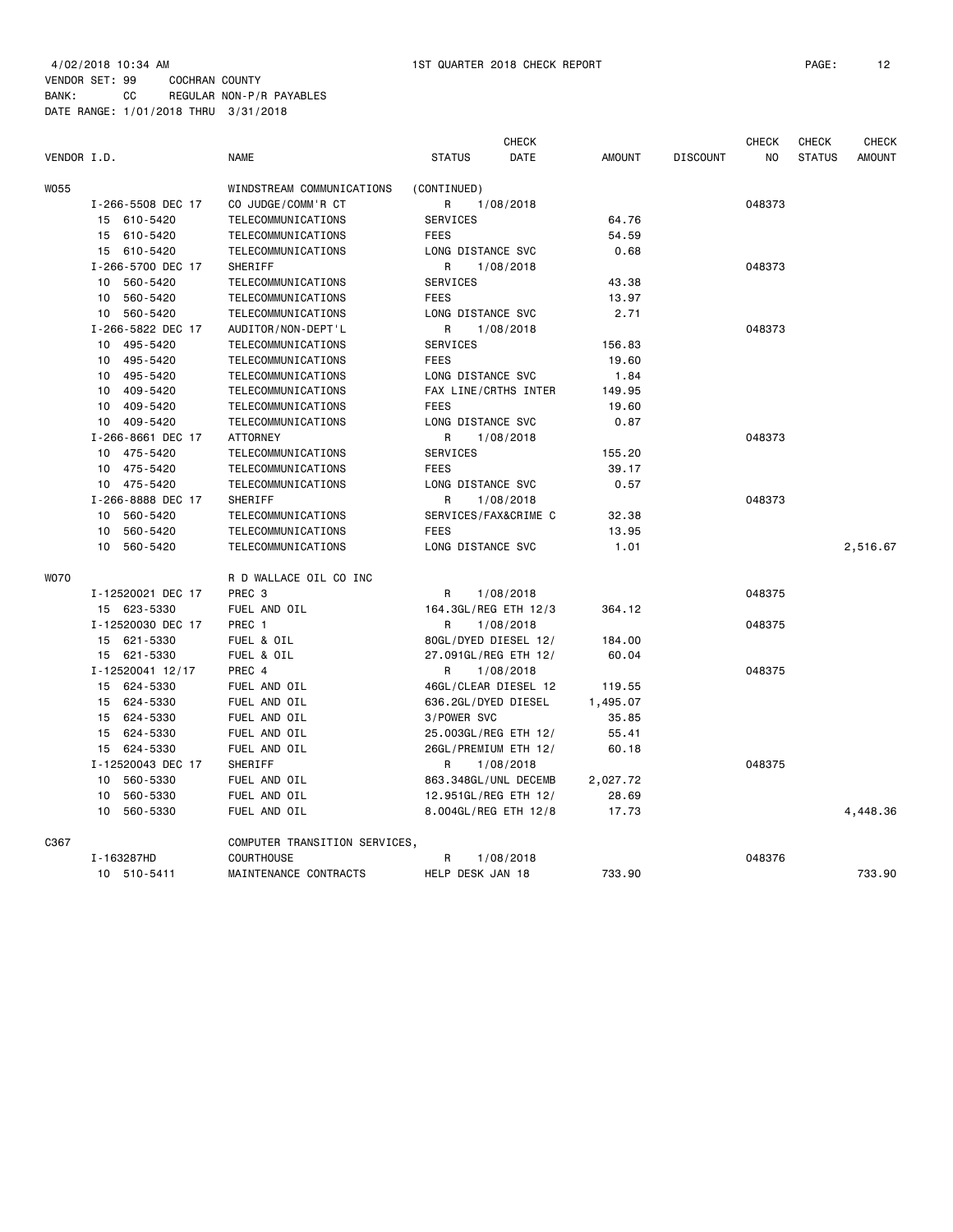| VENDOR I.D. |                                                                | <b>NAME</b>                                                                                           | <b>STATUS</b>                                            | <b>CHECK</b><br><b>DATE</b> | <b>AMOUNT</b>          | <b>DISCOUNT</b> | <b>CHECK</b><br>N <sub>O</sub> | CHECK<br><b>STATUS</b> | <b>CHECK</b><br><b>AMOUNT</b> |
|-------------|----------------------------------------------------------------|-------------------------------------------------------------------------------------------------------|----------------------------------------------------------|-----------------------------|------------------------|-----------------|--------------------------------|------------------------|-------------------------------|
| F010        | I-927-5510 JAN 18<br>15 624-5420<br>15 624-5420<br>15 624-5420 | FIVE-AREA TELEPHONE CO-OP<br>PREC 4<br>TELECOMMUNICATIONS<br>TELECOMMUNICATIONS<br>TELECOMMUNICATIONS | R<br>BASIC LOCAL SVC<br><b>FEES</b><br>LONG DISTANCE SVC | 1/08/2018                   | 32.25<br>10.12<br>4.63 |                 | 048377                         |                        | 47.00                         |
| N082        | $I - 18765$<br>10 403-5411<br>10 560-5411                      | NETDATA<br>CLERK/SHERIFF<br>MAINTENANCE CONTRACTS<br>MAINTENANCE CONTRACTS                            | R<br>IBM HW/SW MAINT RNL<br>IBM HW/SW MAINT RNL          | 1/08/2018                   | 1,520.01<br>1,520.00   |                 | 048378                         |                        | 3,040.01                      |
| 0013        | I-CBB2531626/2018<br>10 409-5480                               | OLD REPUBLIC SURETY COMPANY<br>NON-DEPT'L<br><b>BONDS &amp; NOTARY FEES</b>                           | R<br>NEW BLANKET BOND/201                                | 1/08/2018                   | 460.00                 |                 | 048379                         |                        | 460.00                        |
| 0013        | I-W150304235/JP 2018 JUSTICE OF PEACE<br>10 455-5480           | OLD REPUBLIC SURETY COMPANY<br><b>BONDS &amp; NOTARY FEES</b>                                         | R<br>PUB OFF'L BOND/DONNA                                | 1/08/2018                   | 50.00                  |                 | 048380                         |                        | 50.00                         |
| 0013        | I-W150304237/SEALY18 TREASURER<br>10 497-5480                  | OLD REPUBLIC SURETY COMPANY<br>BONDS & NOTARY FEES                                                    | R<br>PUB OFF'L BOND/DORIS                                | 1/08/2018                   | 250.00                 |                 | 048381                         |                        | 250.00                        |
| 0013        | I-W150304238/TREVA18 TAX A/C<br>10 499-5480                    | OLD REPUBLIC SURETY COMPANY<br><b>BONDS &amp; NOTARY FEES</b>                                         | R<br>COUNTY BOND/TREVA JA                                | 1/08/2018                   | 500.00                 |                 | 048382                         |                        | 500.00                        |
| 0013        | I-W150304239/TREVA18 TAX A/C<br>10 499-5480                    | OLD REPUBLIC SURETY COMPANY<br><b>BONDS &amp; NOTARY FEES</b>                                         | R<br>STATE BOND/TREVA JAC                                | 1/08/2018                   | 100.00                 |                 | 048383                         |                        | 100.00                        |
| 0013        | I-W150304241/BEN18<br>10 550-5480                              | OLD REPUBLIC SURETY COMPANY<br><b>CONSTABLE</b><br>BONDS & NOTARY FEES                                | R<br>BOND RNWL/BEN BRISTO                                | 1/08/2018                   | 50.00                  |                 | 048384                         |                        | 50.00                         |
| 0013        | I-W150304241/BUTLR18 ELECTIONS<br>10 490-5480                  | OLD REPUBLIC SURETY COMPANY<br><b>BONDS &amp; NOTARY FEES</b>                                         | R<br>PUB OFF'L BOND/CHERY                                | 1/08/2018                   | 50.00                  |                 | 048385                         |                        | 50.00                         |
| 0013        | I-W150304242/ADAMS18 COUNTY ATTORNEY<br>10 475-5480            | OLD REPUBLIC SURETY COMPANY<br><b>BONDS &amp; NOTARY FEES</b>                                         | R<br>PUB OFF'L BOND/JC AD                                | 1/08/2018                   | 50.00                  |                 | 048386                         |                        | 50.00                         |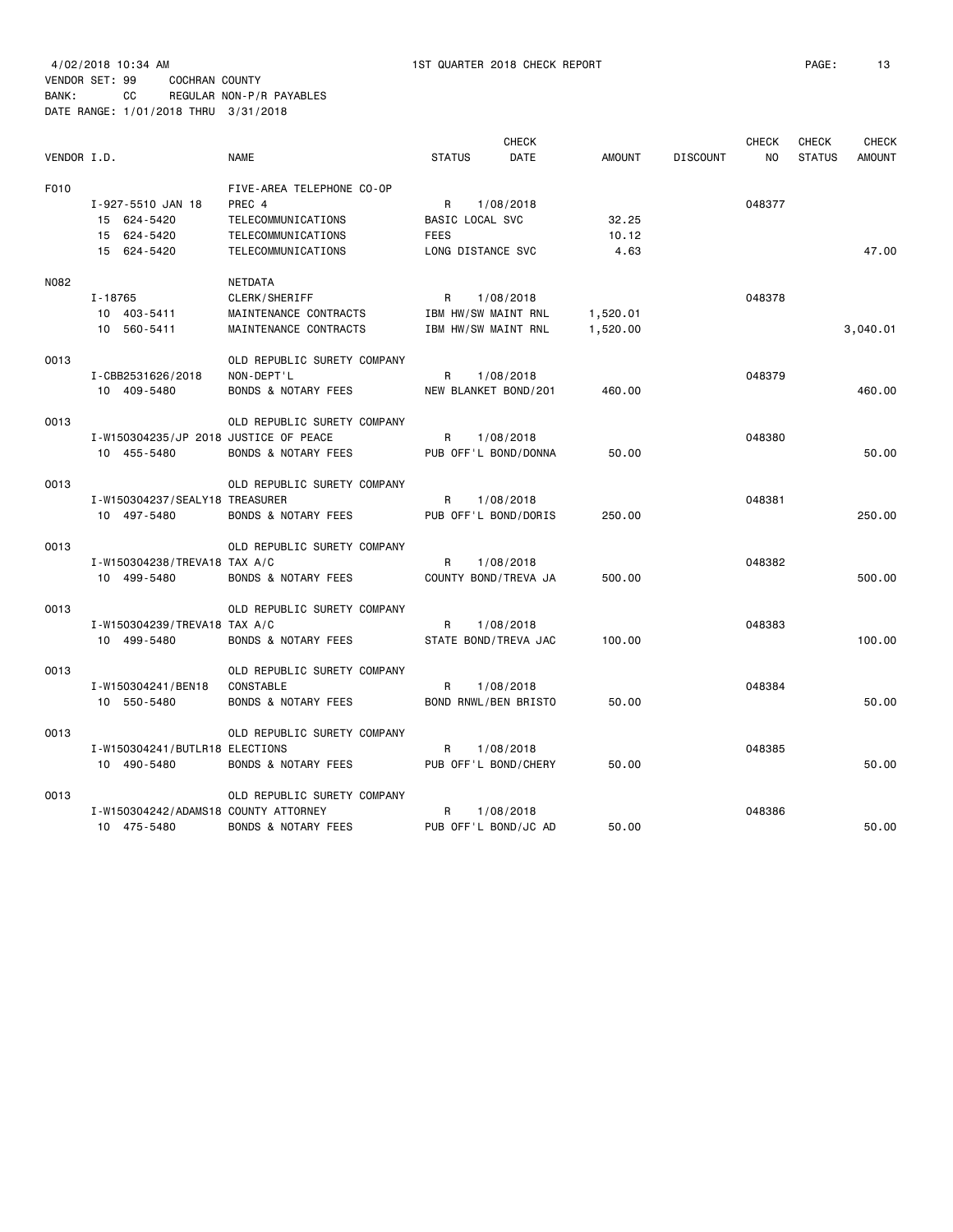## VENDOR SET: 99 COCHRAN COUNTY BANK: CC REGULAR NON-P/R PAYABLES

DATE RANGE: 1/01/2018 THRU 3/31/2018

|             |                                   |                                    |                   | <b>CHECK</b>                      |               |                 | <b>CHECK</b> | <b>CHECK</b>  | <b>CHECK</b>  |
|-------------|-----------------------------------|------------------------------------|-------------------|-----------------------------------|---------------|-----------------|--------------|---------------|---------------|
| VENDOR I.D. |                                   | <b>NAME</b>                        | <b>STATUS</b>     | DATE                              | <b>AMOUNT</b> | <b>DISCOUNT</b> | NO           | <b>STATUS</b> | <b>AMOUNT</b> |
|             |                                   |                                    |                   |                                   |               |                 |              |               |               |
| 0013        | I-W150304243/SUSAN18 TAX A/C      | OLD REPUBLIC SURETY COMPANY        | R                 |                                   |               |                 | 048387       |               |               |
|             | 10 499-5480                       | BONDS & NOTARY FEES                |                   | 1/08/2018<br>PUB OFF'L BOND/SUSAN | 50.00         |                 |              |               | 50.00         |
|             |                                   |                                    |                   |                                   |               |                 |              |               |               |
| T009        |                                   | TEXAS ASSOCIATION OF COUNTIES      |                   |                                   |               |                 |              |               |               |
|             | I-'18 CDCAT/DEWBRE                | CO/DIST CLERK                      | R                 | 1/08/2018                         |               |                 | 048388       |               |               |
|             | 10 403-5427                       | CONTINUING EDUCATION               |                   | REGIS/SAN MARCOS 2/5              | 180.00        |                 |              |               | 180.00        |
|             |                                   |                                    |                   |                                   |               |                 |              |               |               |
| T009        |                                   | TEXAS ASSOCIATION OF COUNTIES      |                   |                                   |               |                 |              |               |               |
|             | I-2018 DUES<br>10 495-5481        | AUDITOR<br>DUES AND REGISTRATION   | R                 | 1/08/2018<br>'18 DUES AUDITOR/B M | 175.00        |                 | 048389       |               |               |
|             | 10 495-5481                       | DUES AND REGISTRATION              |                   | '18 DUES ASSISTANT/A              | 45.00         |                 |              |               | 220,00        |
|             |                                   |                                    |                   |                                   |               |                 |              |               |               |
| T009        |                                   | TEXAS ASSOCIATION OF COUNTIES      |                   |                                   |               |                 |              |               |               |
|             | I-2018 JPCA DUES                  | JUSTICE OF PEACE                   | R                 | 1/08/2018                         |               |                 | 048390       |               |               |
|             | 10 455-5481                       | DUES AND REGISTRATION              |                   | 2018 MEMBERSHIP DUES              | 60.00         |                 |              |               | 60.00         |
|             |                                   |                                    |                   |                                   |               |                 |              |               |               |
| T009        |                                   | TEXAS ASSOCIATION OF COUNTIES      |                   |                                   |               |                 |              |               |               |
|             | I-CO TREAS ASSN'18<br>10 497-5481 | TREASURER<br>DUES AND REGISTRATION | R                 | 1/08/2018<br>2018 DUES/DORIS SEAL | 150.00        |                 | 048391       |               | 150.00        |
|             |                                   |                                    |                   |                                   |               |                 |              |               |               |
| T051        |                                   | TAC RISK MANAGEMENT POOL           |                   |                                   |               |                 |              |               |               |
|             | I-1ST QTR 2018                    | WORKERS COMP/ALL DEPTS             | R                 | 1/08/2018                         |               |                 | 048392       |               |               |
|             | 10 000-2500.10                    | RESERVE FOR W/C, UNEMPLYMNT        |                   | 1ST QTR WORKS COMP D              | 5,943.00      |                 |              |               | 5,943.00      |
|             |                                   |                                    |                   |                                   |               |                 |              |               |               |
| T083        |                                   | TYLER TECHNOLOGIES, INC            |                   |                                   |               |                 |              |               |               |
|             | I-025-029846                      | NON-DEPT'L                         | R                 | 1/08/2018                         |               |                 | 048393       |               |               |
|             | 10 409-5411                       | MAINTENANCE CONTRACTS              |                   | MONTHLY NETWORK MAIN              | 220.50        |                 |              |               | 220.50        |
| T184        |                                   | THYSSENKRUPP ELEVATOR CORP         |                   |                                   |               |                 |              |               |               |
|             | I-3003629365                      | <b>COURTHOUSE</b>                  | R                 | 1/08/2018                         |               |                 | 048394       |               |               |
|             | 10 510-5411                       | MAINTENANCE CONTRACTS              |                   | ELEVATOR MAINT 1ST Q              | 2,078.82      |                 |              |               | 2,078.82      |
|             |                                   |                                    |                   |                                   |               |                 |              |               |               |
| T255        |                                   | TEXAS DEPT OF STATE HEALTH SER     |                   |                                   |               |                 |              |               |               |
|             | I-2018 INSP FEE                   | JAIL                               | R                 | 1/08/2018                         |               |                 | 048395       |               |               |
|             | 10 512-5499                       | MISCELLANEOUS                      |                   | HEALTH DEPT INSPECTI              | 150.00        |                 |              |               | 150.00        |
| U036        |                                   | UNIFIRST HOLDINGS, INC.            |                   |                                   |               |                 |              |               |               |
|             | I-831 2335459                     | JAIL/SHERIFF                       | R                 | 1/08/2018                         |               |                 | 048396       |               |               |
|             | 10 512-5205                       | UNIFORMS                           | UNIFORM SVC/ELIDA |                                   | 11.22         |                 |              |               |               |
|             | 10 512-5392                       | MISCELLANEOUS SUPPLIES             |                   | 200 MICROFIBER TOWEL              | 34.00         |                 |              |               |               |
|             | 10 512-5392                       | MISCELLANEOUS SUPPLIES             | MAT 3x5           |                                   | 4.00          |                 |              |               |               |
|             | 10 560-5205                       | UNIFORMS                           | DEFE CHARGE       |                                   | 11.10         |                 |              |               |               |
|             | 10 560-5499                       | MISCELLANEOUS                      | MIN CHARGE        |                                   | 2.78          |                 |              |               | 63.10         |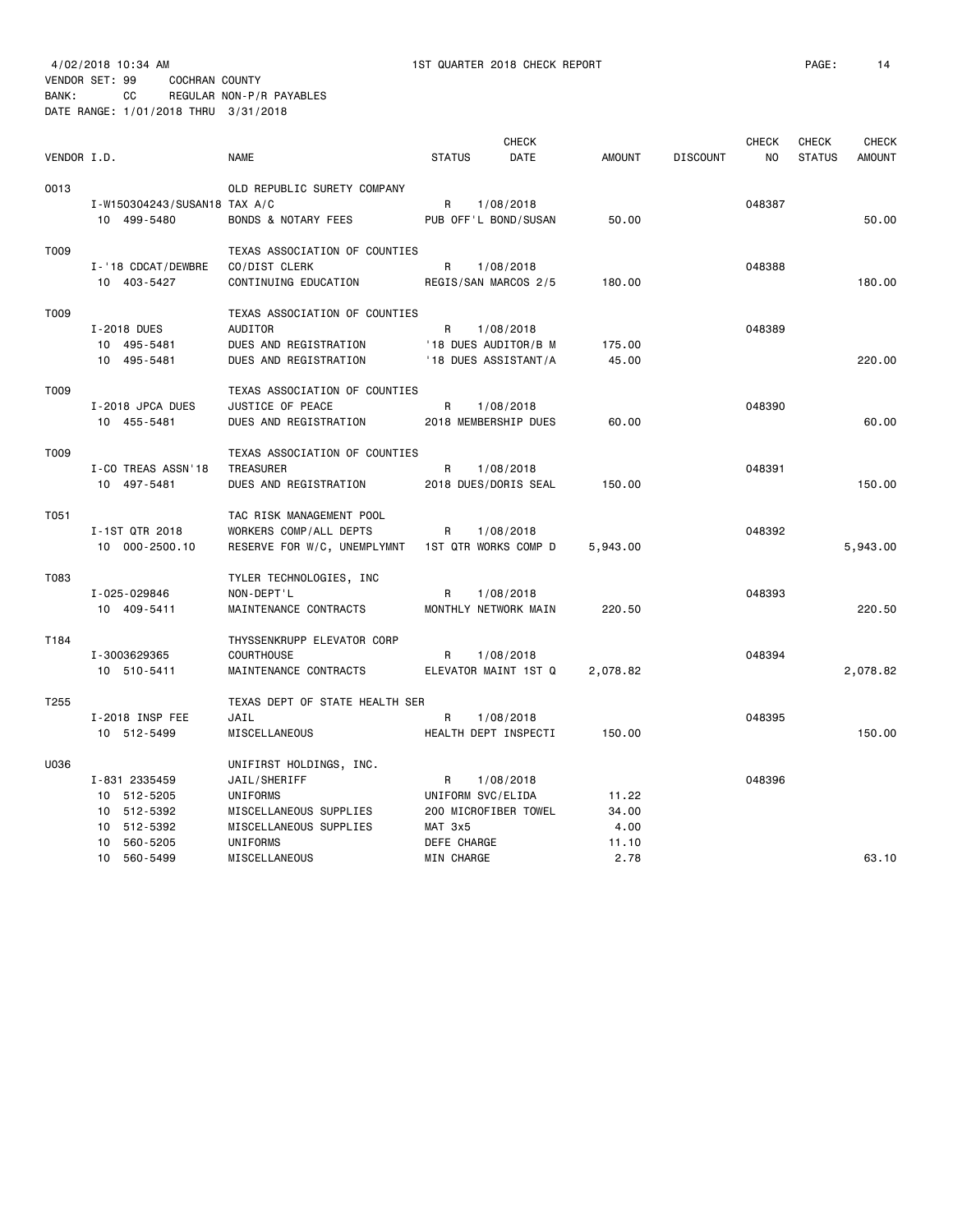4/02/2018 10:34 AM 1ST QUARTER 2018 CHECK REPORT PAGE: 15 VENDOR SET: 99 COCHRAN COUNTY BANK: CC REGULAR NON-P/R PAYABLES

DATE RANGE: 1/01/2018 THRU 3/31/2018

|             |          |                                    |                          |                       | <b>CHECK</b> |               |                 | <b>CHECK</b>   | CHECK         | <b>CHECK</b>  |
|-------------|----------|------------------------------------|--------------------------|-----------------------|--------------|---------------|-----------------|----------------|---------------|---------------|
| VENDOR I.D. |          |                                    | <b>NAME</b>              | <b>STATUS</b>         | <b>DATE</b>  | <b>AMOUNT</b> | <b>DISCOUNT</b> | N <sub>O</sub> | <b>STATUS</b> | <b>AMOUNT</b> |
| W164        |          |                                    | <b>WARREN CAT</b>        |                       |              |               |                 |                |               |               |
|             |          | I-W0020122635                      | PREC <sub>2</sub>        | R                     | 1/08/2018    |               |                 | 048397         |               |               |
|             |          | 15 622-5451                        | REPAIRS                  | TRBLSHOOT ENGINE      |              | 204.00        |                 |                |               |               |
|             |          | 15 622-5451                        | REPAIRS                  | 2/WASHERS             |              | 0.34          |                 |                |               |               |
|             |          | 15 622-5451                        | REPAIRS                  | <b>SEAL</b>           |              | 3.43          |                 |                |               |               |
|             |          | 15 622-5451                        | REPAIRS                  | 2/BOLTS               |              | 7.00          |                 |                |               |               |
|             | 15       | 622-5451                           | REPAIRS                  | O RING                |              | 4.82          |                 |                |               |               |
|             |          | 15 622-5451                        | REPAIRS                  | <b>ADAPTER</b>        |              | 25.82         |                 |                |               |               |
|             | 15       | 622-5451                           | REPAIRS                  | HOSE AS               |              | 70.89         |                 |                |               |               |
|             |          | 15 622-5451                        | REPAIRS                  | <b>TOWEL</b>          |              | 7.32          |                 |                |               |               |
|             |          | 15 622-5451                        | REPAIRS                  | RPR ENGINE/OIL LEAK   |              | 476.00        |                 |                |               |               |
|             |          | 15 622-5451                        | REPAIRS                  | MILEAGE TO/FR MACHIN  |              | 604.75        |                 |                |               |               |
|             |          | 15 622-5451                        | REPAIRS                  | LABOR TO/FR MACHINE   |              | 297.50        |                 |                |               | 1,701.87      |
| <b>B001</b> |          |                                    | BAILEY CO. ELECTRIC COOP |                       |              |               |                 |                |               |               |
|             | I-394791 |                                    | PREC 4                   | R                     | 1/08/2018    |               |                 | 048398         |               |               |
|             |          | 15 624-5440                        | UTILITIES                | 500KWH 11/17-12/22 2  |              | 72.75         |                 |                |               |               |
|             |          | 15 624-5440                        | UTILITIES                | AREA LIGHT            |              | 11.98         |                 |                |               |               |
|             |          | I-394793                           | NON-DEPT'L/SHERIFF POSSE | R                     | 1/08/2018    |               |                 | 048398         |               |               |
|             |          | 10 409-5440                        | UTILITIES                | ELEC SVC 11/3/17-12/  |              | 34.53         |                 |                |               | 119.26        |
| C007        |          |                                    | CITY OF MORTON           |                       |              |               |                 |                |               |               |
|             |          | I-03-0329-01 DEC'17                | WELFARE                  | R                     | 1/08/2018    |               |                 | 048399         |               |               |
|             |          | 10 640-5440                        | UTILITIES                | ALMA RAMIREZ DEC 201  |              | 124.42        |                 |                |               | 124.42        |
| C007        |          |                                    | CITY OF MORTON           |                       |              |               |                 |                |               |               |
|             |          | I-10-1702-00 DEC'17                | WELFARE                  | R                     | 1/08/2018    |               |                 | 048400         |               |               |
|             |          | 10 640-5440                        | UTILITIES                | MARIA MONTEZ DEC 201  |              | 274.92        |                 |                |               | 274.92        |
| D153        |          |                                    | SHANNA DEWBRE            |                       |              |               |                 |                |               |               |
|             |          | I-CHANGE FUND 010818 CO/DIST CLERK |                          | R                     | 1/08/2018    |               |                 | 048401         |               |               |
|             |          | 10 000-1024                        | CLERK CHANGE FUND        | ISSUE CHANGE FUND     |              | 50.00         |                 |                |               | 50.00         |
| A109        |          |                                    | ALBUS FARM EQUIPMENT     |                       |              |               |                 |                |               |               |
|             |          | I-JUV#844/843/842                  | JUV-RESTITUTION          | R                     | 1/30/2018    |               |                 | 048427         |               |               |
|             |          | 10 000-4340.900                    | JUVENILE PROBATION FEES  | #844; RESTITUTION FOR |              | 10.00         |                 |                |               |               |
|             | 10       | 000-4340.900                       | JUVENILE PROBATION FEES  | #843; RESTITUTION FOR |              | 10.00         |                 |                |               |               |
|             | 10       | 000-4340.900                       | JUVENILE PROBATION FEES  | #842; RESTITUTION FOR |              | 10.00         |                 |                |               | 30.00         |
| A178        |          |                                    | AMAZON                   |                       |              |               |                 |                |               |               |
|             |          | I-776376988383 12/17 LIBRARY       |                          | R                     | 1/30/2018    |               |                 | 048428         |               |               |
|             | 10       | 650-5310                           | OFFICE SUPPLIES          | STAMP PAD             |              | 3.51          |                 |                |               |               |
|             | 10       | 650-5310                           | OFFICE SUPPLIES          | MICROPORE STAMP       |              | 5.08          |                 |                |               |               |
|             | 10       | 650-5310                           | OFFICE SUPPLIES          | SHIPPING              |              | 12.13         |                 |                |               |               |
|             |          | I-967796898343                     | LIBRARY                  | R                     | 1/30/2018    |               |                 | 048428         |               |               |
|             | 10       | 650-5590                           | <b>BOOKS</b>             | ARTEMIS               |              | 12.15         |                 |                |               |               |
|             | 10       | 650-5590                           | <b>BOOKS</b>             | X (A KINSEY MILLHONE  |              | 23.16         |                 |                |               |               |
|             |          | 10 650-5590                        | <b>BOOKS</b>             | THE CUBAN AFFAIR      |              | 14.77         |                 |                |               |               |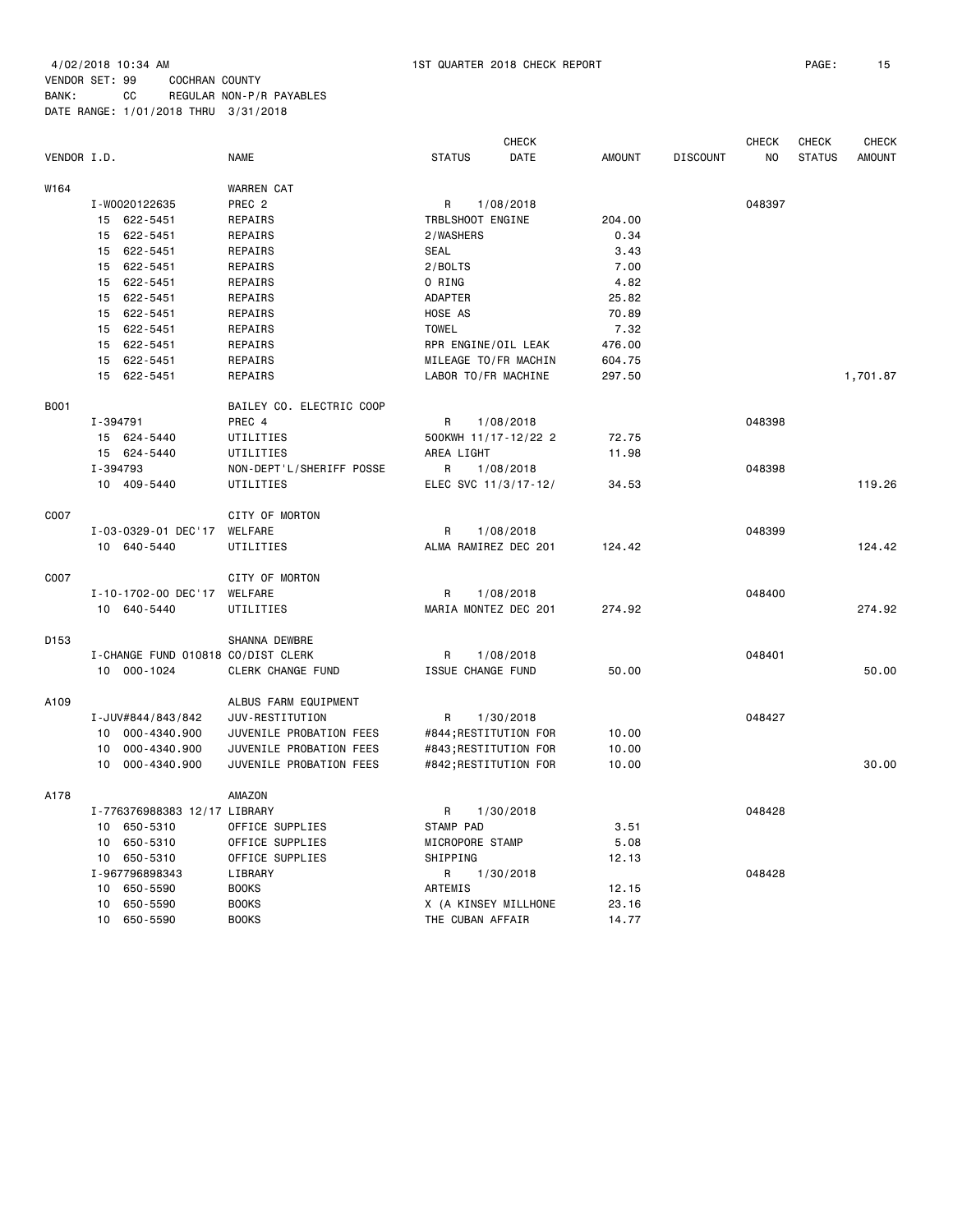|             |                    |                                                   |                       | <b>CHECK</b> |               |                 | <b>CHECK</b> | <b>CHECK</b>  | <b>CHECK</b>  |
|-------------|--------------------|---------------------------------------------------|-----------------------|--------------|---------------|-----------------|--------------|---------------|---------------|
| VENDOR I.D. |                    | <b>NAME</b>                                       | <b>STATUS</b>         | <b>DATE</b>  | <b>AMOUNT</b> | <b>DISCOUNT</b> | NO.          | <b>STATUS</b> | <b>AMOUNT</b> |
| A178        |                    | AMAZON<br>(CONTINUED)                             |                       |              |               |                 |              |               |               |
|             | I-967796898343     | LIBRARY                                           | R                     | 1/30/2018    |               |                 | 048428       |               |               |
|             | 10 650-5310        | OFFICE SUPPLIES                                   | SHARPIES              |              | 14.44         |                 |              |               |               |
|             | 10 650-5590        | <b>BOOKS</b>                                      | <b>TYPHOON FURY</b>   |              | 17.76         |                 |              |               |               |
|             | 10 650-5590        | <b>BOOKS</b>                                      | HOW TO CATCH AN ELF   |              | 6.21          |                 |              |               |               |
|             | 650-5590<br>10     | <b>BOOKS</b>                                      | SING, UNBURIED, SING  |              | 12.99         |                 |              |               |               |
|             | 650-5310<br>10     | OFFICE SUPPLIES                                   | MONTHLY DESK PAD      |              | 9.26          |                 |              |               |               |
|             | 650-5590<br>10     | <b>BOOKS</b>                                      | ENIGMA (FBI THRILLER) |              | 13.99         |                 |              |               |               |
|             | 10 650-5590        | <b>BOOKS</b>                                      | Y IS FOR YESTERDAY    |              | 18.19         |                 |              |               |               |
|             | 10 650-5590        | <b>BOOKS</b>                                      | THE LITTLEST ELF      |              | 4.99          |                 |              |               |               |
|             | 10 650-5590        | <b>BOOKS</b>                                      | COUNT TO TEN          |              | 22.48         |                 |              |               |               |
|             | 650-5590<br>10     | <b>BOOKS</b>                                      | ROBERT B. PARKERS DE  |              | 15.50         |                 |              |               |               |
|             | 650-5590<br>10     | <b>BOOKS</b>                                      | A TIME TO KILL        |              | 22.98         |                 |              |               |               |
|             | 10 650-5590        | <b>BOOKS</b>                                      | SHADOWSHAPER          |              | 12.59         |                 |              |               | 242.18        |
| B026        |                    | BLEDSOE WATER SUPPLY CORP                         |                       |              |               |                 |              |               |               |
|             | $I - 3004$ 1/18    | PREC 3                                            | R                     | 1/30/2018    |               |                 | 048429       |               |               |
|             | 15 623-5440        | UTILITIES                                         | 1,345GL WATER DEC 17  |              | 20.10         |                 |              |               | 20.10         |
| B197        |                    | BRETT BUTLER                                      |                       |              |               |                 |              |               |               |
|             | I-31714/SMARTBENCH | CLERK/ai SMARTBENCH                               | R                     | 1/30/2018    |               |                 | 048430       |               |               |
|             | 22 403-5499        | CNTY CLERK R.M. & P LGC118.05 SVR RELOCATION/TEST |                       |              | 150.00        |                 |              |               | 150.00        |
| B198        |                    | BLAINE INDUSTRIAL SUPPLY                          |                       |              |               |                 |              |               |               |
|             | I-S4135902.001     | COURTHOUSE                                        | R                     | 1/30/2018    |               |                 | 048431       |               |               |
|             | 10 510-5332        | CUSTODIAL SUPPLIES                                | 1CS/TOILET PAPER      |              | 69.96         |                 |              |               |               |
|             | 10 510-5332        | CUSTODIAL SUPPLIES                                | 1CS/PINE SOL          |              | 43.01         |                 |              |               |               |
|             | 10 510-5332        | CUSTODIAL SUPPLIES                                | 1PK/PEARL URINAL SCR  |              | 21.80         |                 |              |               |               |
|             | 10 510-5332        | CUSTODIAL SUPPLIES                                | 1PK/PEARL URINAL SCR  |              | 21.80         |                 |              |               |               |
|             | 10 510-5332        | CUSTODIAL SUPPLIES                                | 1/LEMON OIL FURNITUR  |              | 5.44          |                 |              |               |               |
|             | 10 510-5332        | CUSTODIAL SUPPLIES                                | 1CS/AJAX W/BLEACH     |              | 35.04         |                 |              |               | 197.05        |
| <b>B287</b> |                    | <b>BLR</b>                                        |                       |              |               |                 |              |               |               |
|             | I-18 FLS HANDBOOK  | TREASURER                                         | R                     | 1/30/2018    |               |                 | 048432       |               |               |
|             | 10 497-5310        | OFFICE SUPPLIES                                   | FAIR LABOR STANDARDS  |              | 499.00        |                 |              |               |               |
|             | 10 497-5310        | OFFICE SUPPLIES                                   | SHIPPING              |              | 37.99         |                 |              |               | 536.99        |
| C008        |                    | CITY OF WHITEFACE                                 |                       |              |               |                 |              |               |               |
|             | $I - 409$ 1/18     | PREC <sub>2</sub>                                 | R                     | 1/30/2018    |               |                 | 048433       |               |               |
|             | 15 622-5440        | UTILITIES                                         | GAS SVC 12/15/17-1/1  |              | 16.25         |                 |              |               |               |
|             | 15 622-5440        | UTILITIES                                         | <b>WATER SVC</b>      |              | 14.00         |                 |              |               |               |
|             | 15 622-5440        | UTILITIES                                         | GARBAGE SVC           |              | 54.37         |                 |              |               |               |
|             | 15 622-5440        | UTILITIES                                         | SEWER SVC             |              | 22.50         |                 |              |               | 107.12        |
|             |                    |                                                   |                       |              |               |                 |              |               |               |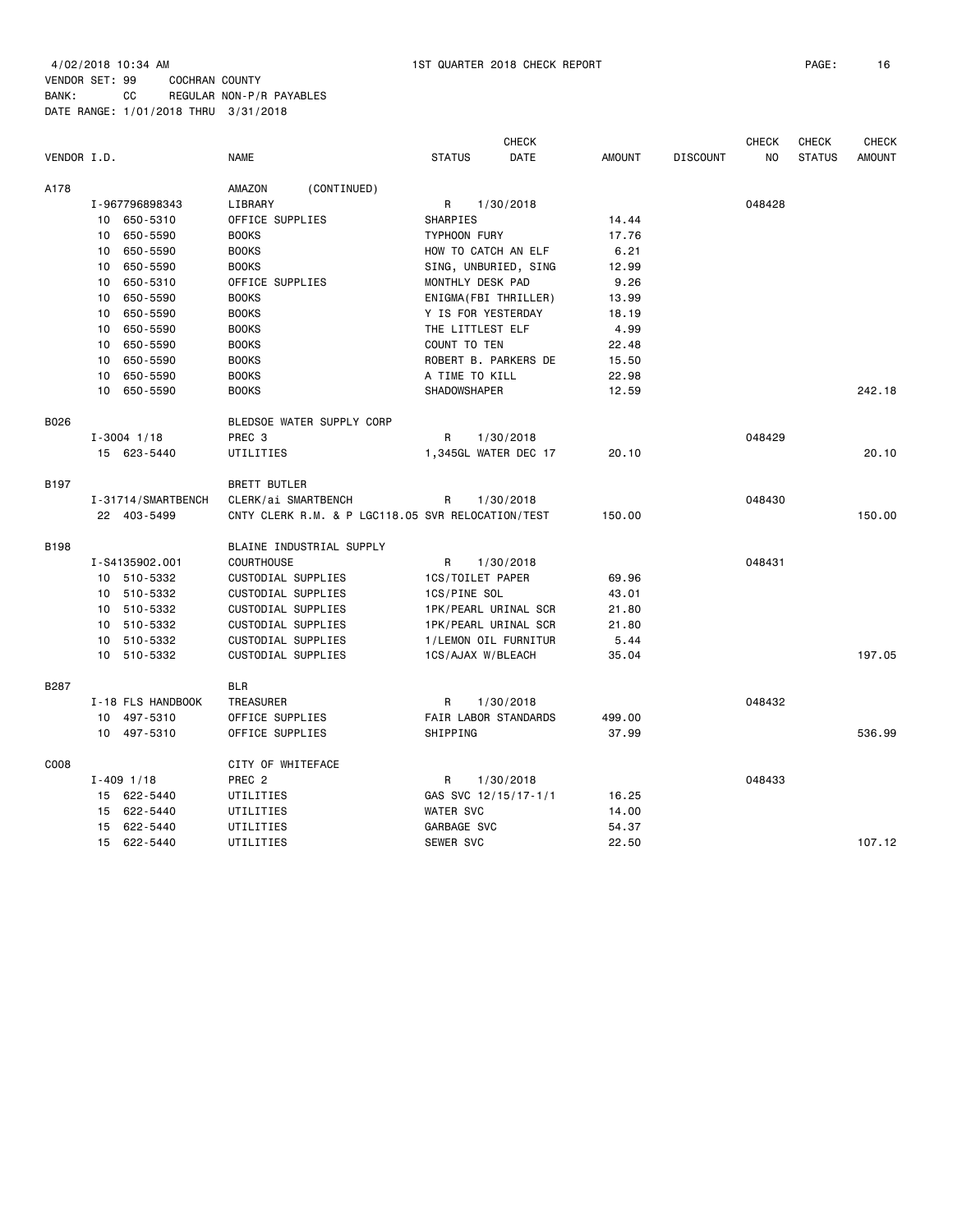VENDOR SET: 99 COCHRAN COUNTY

BANK: CC REGULAR NON-P/R PAYABLES

|             | DATE RANGE: 1/01/2018 THRU 3/31/2018 |                                            |                 |                                   |               |                 |              |               |               |
|-------------|--------------------------------------|--------------------------------------------|-----------------|-----------------------------------|---------------|-----------------|--------------|---------------|---------------|
|             |                                      |                                            |                 | <b>CHECK</b>                      |               |                 | <b>CHECK</b> | <b>CHECK</b>  | CHECK         |
| VENDOR I.D. |                                      | <b>NAME</b>                                | <b>STATUS</b>   | <b>DATE</b>                       | <b>AMOUNT</b> | <b>DISCOUNT</b> | NO.          | <b>STATUS</b> | <b>AMOUNT</b> |
| C015        |                                      | COCHRAN COUNTY SENIOR                      |                 |                                   |               |                 |              |               |               |
|             | I-JAN'18 INSTLMT                     | SENIOR CITIZENS                            | R               | 1/30/2018                         |               |                 | 048434       |               |               |
|             | 10 663-5418                          | SENIOR CITIZENS CONTRACT                   | JANUARY 2018    |                                   | 6,250.00      |                 |              |               | 6,250.00      |
| C016        |                                      | COCHRAN SOIL & WATER                       |                 |                                   |               |                 |              |               |               |
|             | I-2018 SUBSIDY                       | NON-DEPT'L/SOIL & WATER                    | R               | 1/30/2018                         |               |                 | 048435       |               |               |
|             | 10 409-5470                          | DONATION-SOIL & WATER CONSER. 2018 SUBSIDY |                 |                                   | 3,000.00      |                 |              |               | 3,000.00      |
| C032        |                                      | COUNTY JUDGES & COMMISSIONERS              |                 |                                   |               |                 |              |               |               |
|             | I-2018 DUES                          | COMMISSIONERS COURT                        | R               | 1/30/2018                         |               |                 | 048436       |               |               |
|             | 15 610-5481                          | DUES AND REGISTRATION                      | 2018 CJCAT DUES |                                   | 1,200.00      |                 |              |               | 1,200.00      |
|             |                                      |                                            |                 |                                   |               |                 |              |               |               |
| C367        |                                      | COMPUTER TRANSITION SERVICES,              |                 |                                   |               |                 |              |               |               |
|             | I-162856                             | SHERIFF/ELECTIONS                          | R               | 1/30/2018                         |               |                 | 048437       |               |               |
|             | 10 560-5452                          | OFFICE EQUIPMENT REPAIR                    |                 | PRINTER ISSUE .75HRS              | 82.50         |                 |              |               |               |
|             | 10 490-5420                          | TELECOMMUNICATIONS                         |                 | INTERNET CONNECTION/              | 82.50         |                 |              |               | 165,00        |
| C371        |                                      | COCHRAN COUNTY TAX A/C                     |                 |                                   |               |                 |              |               |               |
|             | I-03 MACK #5012 '18 PREC 2           |                                            | R               | 1/30/2018                         |               |                 | 048438       |               |               |
|             | 15 622-5451                          | REPAIRS                                    |                 | STATE INSP FEE/03 MA              | 7.50          |                 |              |               |               |
|             | I-04 MACK #4541 '18 PREC 2           |                                            | R               | 1/30/2018                         |               |                 | 048438       |               |               |
|             | 15 622-5451                          | REPAIRS                                    |                 | STATE INSP FEE/04 MA              | 7.50          |                 |              |               |               |
|             | I-05 MACK #1795 '18 PREC 2           |                                            | R               | 1/30/2018                         |               |                 | 048438       |               |               |
|             | 15 622-5451                          | REPAIRS                                    |                 | STATE INSP FEE/05 MA              | 7.50          |                 |              |               |               |
|             | I-06 TRLR #0320 '18 PREC 2           |                                            | R               | 1/30/2018                         |               |                 | 048438       |               |               |
|             | 15 622-5451                          | REPAIRS                                    |                 | STATE INSP FEE/06 CT              | 7.50          |                 |              |               |               |
|             | I-08 FORD #6682 '18                  | PREC <sub>2</sub>                          | R               | 1/30/2018                         |               |                 | 048438       |               |               |
|             | 15 622-5451                          | REPAIRS                                    |                 | STATE INSP FEE/08 FO              | 7.50          |                 |              |               |               |
|             | I-08 TROX#7727 '18                   | ALL PRECINCTS/WATER TRK                    | R               | 1/30/2018                         |               |                 | 048438       |               |               |
|             | 15 622-5451<br>I-90 KENW #7319 '18   | REPAIRS<br>PREC 2                          | R               | STATE INSP FEE/08 TR<br>1/30/2018 | 7.50          |                 | 048438       |               |               |
|             | 15 622-5451                          | REPAIRS                                    |                 | STATE INSP FEE/KENWT              | 7.50          |                 |              |               | 52.50         |
|             |                                      |                                            |                 |                                   |               |                 |              |               |               |
| C384        |                                      | CHEMAQUA                                   |                 |                                   |               |                 |              |               |               |
|             | I-2994402                            | <b>COURTHOUSE</b>                          | R               | 1/30/2018                         |               |                 | 048439       |               |               |
|             | 10 510-5411                          | MAINTENANCE CONTRACTS                      |                 | WATER TREATMENT JAN               | 120.00        |                 |              |               | 120.00        |
| D048        |                                      | DATA-LINE OFFICE SYSTEMS                   |                 |                                   |               |                 |              |               |               |
|             | I-IN78387                            | EXTENSION SVC                              | R               | 1/30/2018                         |               |                 | 048440       |               |               |
|             | 10 665-5411                          | MAINTENANCE CONTRACTS                      |                 | COPIER MAINT 1/5/18-              | 30.00         |                 |              |               |               |
|             | I-IN79423                            | LIBRARY                                    | R               | 1/30/2018                         |               |                 | 048440       |               |               |
|             | 10 650-5411                          | MAINTENANCE CONTRACTS                      |                 | COPIER MAINT 1/21-2/              | 37.50         |                 |              |               |               |
|             | 10 650-5411                          | MAINTENANCE CONTRACTS                      |                 | 507 COLOR 12/21/17-1              | 50.70         |                 |              |               | 118.20        |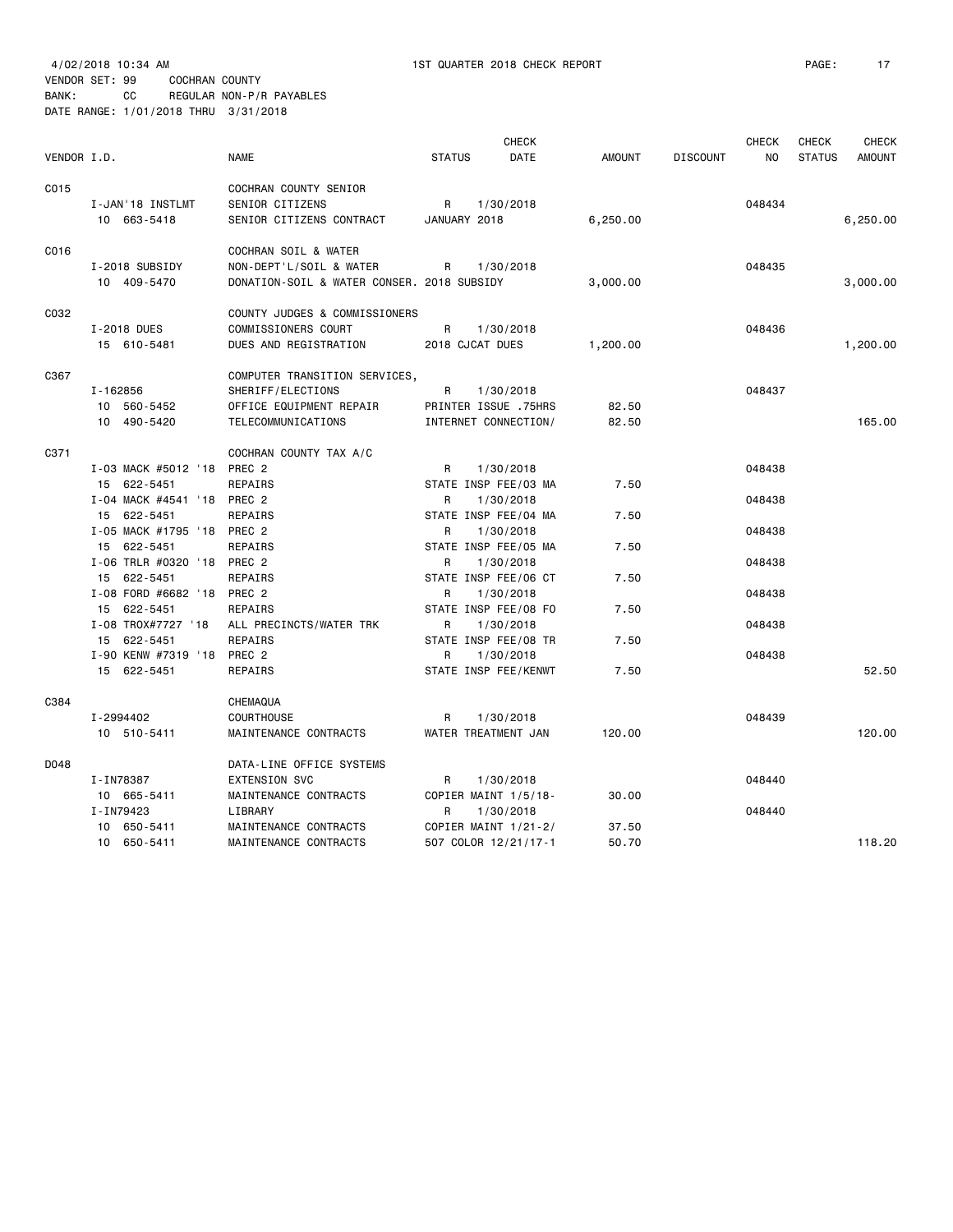| VENDOR I.D. |                           | <b>NAME</b>                 | <b>STATUS</b>         | <b>CHECK</b><br><b>DATE</b> | <b>AMOUNT</b> | <b>DISCOUNT</b> | <b>CHECK</b><br>N <sub>O</sub> | <b>CHECK</b><br><b>STATUS</b> | <b>CHECK</b><br><b>AMOUNT</b> |
|-------------|---------------------------|-----------------------------|-----------------------|-----------------------------|---------------|-----------------|--------------------------------|-------------------------------|-------------------------------|
| D153        |                           | SHANNA DEWBRE               |                       |                             |               |                 |                                |                               |                               |
|             | $I - #1519$ / PRE - TRIAL | DISTRICT COURT              | R                     | 1/30/2018                   |               |                 | 048441                         |                               |                               |
|             | 10 435-5499               | MISCELLANEOUS               | 52 MI TO/FR LVND@54.  |                             | 28.34         |                 |                                |                               | 28.34                         |
| D196        |                           | JORGE DE LA CRUZ, SHERIFF   |                       |                             |               |                 |                                |                               |                               |
|             | I-010318/RACE TRNG        | SHERIFF                     | R                     | 1/30/2018                   |               |                 | 048442                         |                               |                               |
|             | 10 560-5427               | CONTINUING EDUCATION        | M.RACE MEAL;LBK 12/1  |                             | 7.85          |                 |                                |                               |                               |
|             | $I - 010418$              | JAIL                        | R                     | 1/30/2018                   |               |                 | 048442                         |                               |                               |
|             | 10 512-5333               | FOOD-PRISONERS              | EGGS/ALLSUPS 12/27/1  |                             | 2.29          |                 |                                |                               |                               |
|             | 10 512-5333               | FOOD-PRISONERS              | 2/EGGS/ALLSUPS 12/28  |                             | 4.58          |                 |                                |                               |                               |
|             | 10 512-5333               | FOOD-PRISONERS              | LETTUCE/ALLSUPS 12/2  |                             | 1.59          |                 |                                |                               |                               |
|             | 10 512-5333               | FOOD-PRISONERS              | 2/TOMATOES/ALLSUPS 1  |                             | 1.98          |                 |                                |                               |                               |
|             | 10 512-5392               | MISCELLANEOUS SUPPLIES      | PUREX/FAM\$ 12/28/17  |                             | 5.00          |                 |                                |                               |                               |
|             | 10 512-5333               | FOOD-PRISONERS              | 2/BANANAS/ALLSUPS 12  |                             | 0.50          |                 |                                |                               |                               |
|             | 512-5333<br>10            | FOOD-PRISONERS              | MILK/ALLSUPS 12/29/1  |                             | 2.99          |                 |                                |                               |                               |
|             | 10 512-5333               | FOOD-PRISONERS              | GREEN CHILE/ALLSUPS   |                             | 3.19          |                 |                                |                               |                               |
|             | 10 512-5333               | FOOD-PRISONERS              | 2/VANILLA WAFERS/FAM  |                             | 2.00          |                 |                                |                               |                               |
|             | 10 512-5333               | FOOD-PRISONERS              | 8/BREAD/ALLSUPS 12/3  |                             | 6.49          |                 |                                |                               |                               |
|             | 10 512-5333               | FOOD-PRISONERS              | 3/SUGAR/FAM\$ 1/1/18  |                             | 6.75          |                 |                                |                               |                               |
|             | 10 512-5333               | FOOD-PRISONERS              | 2/PANCAKE MIX/ALLSUP  |                             | 6.98          |                 |                                |                               |                               |
|             | 10 512-5333               | FOOD-PRISONERS              | 2/LETTUCE/ALLSUPS 1/  |                             | 2.58          |                 |                                |                               |                               |
|             | 10 512-5333               | FOOD-PRISONERS              | LETTUCE/ALLSUPS 1/3   |                             | 1.09          |                 |                                |                               |                               |
|             | 512-5333<br>10            | FOOD-PRISONERS              | 2/CORN TORTILLAS/ALL  |                             | 2.78          |                 |                                |                               |                               |
|             | 10<br>512-5392            | MISCELLANEOUS SUPPLIES      | CASSEROLE DISH/FAM\$  |                             | 4.00          |                 |                                |                               |                               |
|             | 10 512-5333               | FOOD-PRISONERS              | 2/EGGS/ALLSUPS 1/3    |                             | 6.58          |                 |                                |                               |                               |
|             | 10 512-5333               | FOOD-PRISONERS              | 2/TOMATOES/ALLSUPS 1  |                             | 1.98          |                 |                                |                               |                               |
|             | $I - 1/18/18$             | JAIL                        | R                     | 1/30/2018                   |               |                 | 048442                         |                               |                               |
|             | 10 512-5333               | FOOD-PRISONERS              | 2/GREEN CHILE/ALLSUP  |                             | 6.38          |                 |                                |                               |                               |
|             | 10 512-5333               | FOOD-PRISONERS              | 8/BREAD/ALLSUPS 1/9   |                             | 4.00          |                 |                                |                               |                               |
|             | 10 512-5333               | FOOD-PRISONERS              | 2/BREAD/ALLSUPS 1/9   |                             | 1.00          |                 |                                |                               |                               |
|             | 10 512-5333               | FOOD-PRISONERS              | 2PK/ONION/ALLSUPS 1/  |                             | 0.99          |                 |                                |                               |                               |
|             | 512-5333<br>10            | FOOD-PRISONERS              | 2/MILK/ALLSUPS 1/12   |                             | 6.98          |                 |                                |                               |                               |
|             | 10 512-5333               | FOOD-PRISONERS              | 3/ROTEL/FAM \$ 1/12   |                             | 2.25          |                 |                                |                               |                               |
|             | 10 512-5333               | FOOD-PRISONERS              | 3/TOMATOES/ALLSUPS 1  |                             | 2.97          |                 |                                |                               |                               |
|             | 10 512-5333               | FOOD-PRISONERS              | GREEN CHILE/ALLSUPS   |                             | 3.19          |                 |                                |                               |                               |
|             | 10 512-5333               | FOOD-PRISONERS              | REFRIED BEANS/ALLSUP  |                             | 1.59          |                 |                                |                               |                               |
|             | $I - 1/8/18$              | SHERIFF                     | R                     | 1/30/2018                   |               |                 | 048442                         |                               |                               |
|             | 10 560-5451               | MACHINERY-NON-OFFICE REPAIR | STATE INSP FEE/'12 F  |                             | 7.50          |                 |                                |                               |                               |
|             | 10<br>560-5451            | MACHINERY-NON-OFFICE REPAIR | STATE INSP FEE/'17 R  |                             | 7.50          |                 |                                |                               |                               |
|             | $I - 1/9/18$              | <b>SHERIFF</b>              | R                     | 1/30/2018                   |               |                 | 048442                         |                               |                               |
|             | 10 560-5571               | CAPITAL OUTLAY              | REGIS, REG PLATE/18 C |                             | 179.50        |                 |                                |                               | 295.05                        |
| E005        |                           | EAGLE RUBBER & SUPPLY       |                       |                             |               |                 |                                |                               |                               |
|             | I-L103348                 | PREC <sub>2</sub>           | R                     | 1/30/2018                   |               |                 | 048443                         |                               |                               |
|             | 15 622-5451               | REPAIRS                     | 2/BRASS MALE          |                             | 10.00         |                 |                                |                               | 10.00                         |
|             |                           |                             |                       |                             |               |                 |                                |                               |                               |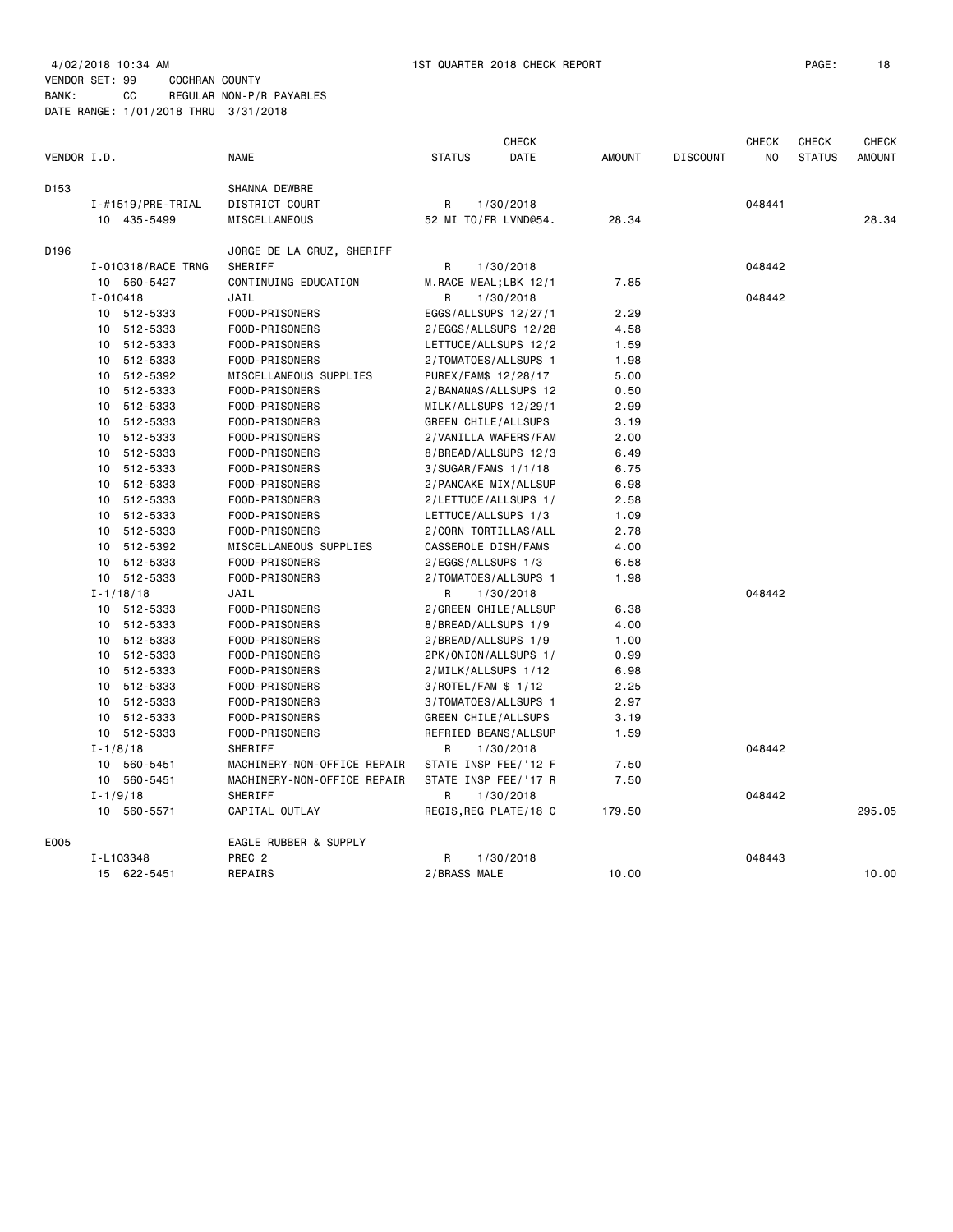VENDOR SET: 99 COCHRAN COUNTY BANK: CC REGULAR NON-P/R PAYABLES

DATE RANGE: 1/01/2018 THRU 3/31/2018

|             |                                         |                                                   |                       | <b>CHECK</b> |               |                 | <b>CHECK</b> | <b>CHECK</b>  | <b>CHECK</b>  |
|-------------|-----------------------------------------|---------------------------------------------------|-----------------------|--------------|---------------|-----------------|--------------|---------------|---------------|
| VENDOR I.D. |                                         | <b>NAME</b>                                       | <b>STATUS</b>         | <b>DATE</b>  | <b>AMOUNT</b> | <b>DISCOUNT</b> | NO.          | <b>STATUS</b> | <b>AMOUNT</b> |
| E017        |                                         | ELLIS AND SON INC                                 |                       |              |               |                 |              |               |               |
|             | I-ASUNCION NAVARRETT WELFARE            |                                                   | R                     | 1/30/2018    |               |                 | 048444       |               |               |
|             | 10 640-5409                             | <b>FUNERALS</b>                                   | INDIGENT CREMATION 1  |              | 1,500.00      |                 |              |               | 1,500.00      |
|             |                                         |                                                   |                       |              |               |                 |              |               |               |
| E069        |                                         | ENCARTELE, INC                                    |                       |              |               |                 |              |               |               |
|             | I-7393                                  | JAIL                                              | R                     | 1/30/2018    |               |                 | 048445       |               |               |
|             | 10 000-4380.200                         | OTHER [MISCELLANEOUS]                             | 100 PHONE CARDS       |              | 500.00        |                 |              |               | 500.00        |
| F093        |                                         | FARMERS CO-OPERATIVE ELEVATOR                     |                       |              |               |                 |              |               |               |
|             | $I - 3160$ 12/17                        | PREC <sub>2</sub>                                 | R                     | 1/30/2018    |               |                 | 048446       |               |               |
|             | 15 622-5330                             | FUEL AND OIL                                      | 23.11GL/UNL 12/8      |              | 55.43         |                 |              |               |               |
|             | 15 622-5330                             | FUEL AND OIL                                      | 22.62GL/UNL 12/21     |              | 54.27         |                 |              |               |               |
|             | 15 622-5330                             |                                                   |                       |              |               |                 |              |               | 167.34        |
|             |                                         | FUEL AND OIL                                      | 24.03GL/UNL 12/27     |              | 57.64         |                 |              |               |               |
| G005        |                                         | <b>GENERAL FUND</b>                               |                       |              |               |                 |              |               |               |
|             | I-VEH LEASE #5/12                       | JUVENILE PROBATION                                | R                     | 1/30/2018    |               |                 | 048447       |               |               |
|             | 17 573-5464                             | VEHICLE LEASE                                     | VEHICLE LEASE JANUAR  |              | 833.00        |                 |              |               | 833.00        |
| G031        |                                         | GRAINGER                                          |                       |              |               |                 |              |               |               |
|             | I-9662856682                            | JUSTICE OF PEACE                                  | R                     | 1/30/2018    |               |                 | 048448       |               |               |
|             |                                         | OFFICE SUPPLIES                                   | WIRELESS MOTION CHIM  |              | 46.76         |                 |              |               | 46.76         |
|             | 10 455-5310                             |                                                   |                       |              |               |                 |              |               |               |
| G180        |                                         | GUARDIAN SECURITY SOLUTIONS LC                    |                       |              |               |                 |              |               |               |
|             | I-12957                                 | <b>COURTHOUSE</b>                                 | R                     | 1/30/2018    |               |                 | 048449       |               |               |
|             | 24 510-5499                             | COURTHOUSE SECURITY CCP102.0                      | SVC CALL/121817/SMK   |              | 429.00        |                 |              |               |               |
|             | 24 510-5499                             | COURTHOUSE SECURITY CCP102.0                      | 1/2/18/NEW UNIT INST  |              | 180.00        |                 |              |               |               |
|             | 24 510-5499                             | COURTHOUSE SECURITY CCP102.0 SMOKE DETECTOR, ECHO |                       |              | 250.00        |                 |              |               | 859.00        |
| J044        |                                         | JAMES PUBLISHING INC.                             |                       |              |               |                 |              |               |               |
|             |                                         | <b>ATTORNEY</b>                                   | R                     |              |               |                 |              |               |               |
|             | I-107206                                |                                                   |                       | 1/30/2018    |               |                 | 048450       |               |               |
|             | 10 475-5590                             | LAW LIBRARY MTRLS/UPDATES                         | TEXAS CRIMINAL JURY   |              | 245.00        |                 |              |               |               |
|             | 10 475-5590                             | LAW LIBRARY MTRLS/UPDATES                         | SHIPPING              |              | 15.00         |                 |              |               | 260.00        |
| J049        |                                         | JUVENILE PROBATION FUND                           |                       |              |               |                 |              |               |               |
|             | I-LOCAL MATCH 1/18                      | JUVENILE PROBATION                                | R                     | 1/30/2018    |               |                 | 048451       |               |               |
|             | 10 571-5472                             | LOCAL SUPPORT-JUV BOARD                           | LOCAL FUNDS MATCH JA  |              | 6,801.38      |                 |              |               | 6,801.38      |
| J069        |                                         | JUVENILE JUSTICE ASS'N OF TEXA                    |                       |              |               |                 |              |               |               |
|             | I-'18 SPR CONF/SEARS JUVENILE PROBATION |                                                   | R                     |              |               |                 | 048452       |               |               |
|             | 17 573-5499                             | OPERATING EXPENSES                                | 2018 DUES             | 1/30/2018    | 40.00         |                 |              |               |               |
|             |                                         |                                                   |                       |              |               |                 |              |               |               |
|             | 17 573-5427                             | TRAVEL & TRAINING                                 | REGIS/SEARS-4/29-5/2  |              | 130.00        |                 |              |               | 170.00        |
| J074        |                                         | TREVA JACKSON, TAX ASSESSOR/CO                    |                       |              |               |                 |              |               |               |
|             | I-CITY/WHTFC DEC/JAN TAX A/C            |                                                   | R                     | 1/30/2018    |               |                 | 048453       |               |               |
|             | 499-5427<br>10                          | CONTINUING EDUCATION                              | 24.4MI@53.5c, WHTFC M |              | 13.05         |                 |              |               |               |
|             | 10 499-5427                             | CONTINUING EDUCATION                              | 24.4MI@54.5c, WHTFC M |              | 13.30         |                 |              |               | 26.35         |
|             |                                         |                                                   |                       |              |               |                 |              |               |               |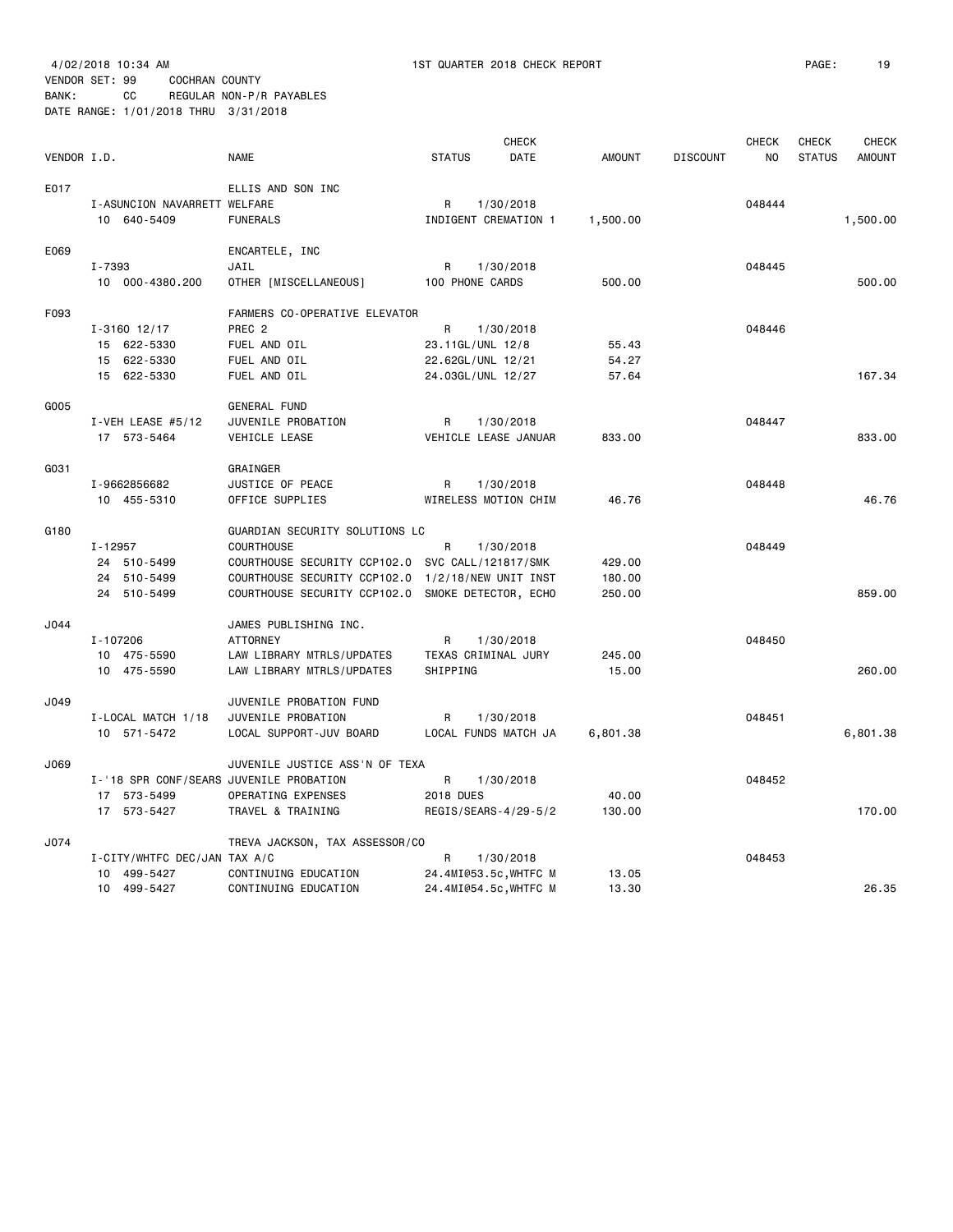VENDOR SET: 99 COCHRAN COUNTY

BANK: CC REGULAR NON-P/R PAYABLES DATE RANGE: 1/01/2018 THRU 3/31/2018

| VENDOR I.D.      |                                                                                           | <b>NAME</b>                                                                                           | <b>STATUS</b>                                                                                                 | <b>CHECK</b><br>DATE | <b>AMOUNT</b>                | <b>DISCOUNT</b> | <b>CHECK</b><br>NO | <b>CHECK</b><br><b>STATUS</b> | <b>CHECK</b><br><b>AMOUNT</b> |
|------------------|-------------------------------------------------------------------------------------------|-------------------------------------------------------------------------------------------------------|---------------------------------------------------------------------------------------------------------------|----------------------|------------------------------|-----------------|--------------------|-------------------------------|-------------------------------|
| L015             | I-201712<br>10 512-5499                                                                   | LUBBOCK COUNTY, TEXAS<br>JAIL<br>MISCELLANEOUS                                                        | R.<br>1/30/2018<br>31 DAYS/RICHARDSON                                                                         |                      | 2,015.00                     |                 | 048454             |                               | 2,015.00                      |
| L057             | $I - 8345$<br>10 560-5310                                                                 | L KENLEY, dba<br>SHERIFF<br>OFFICE SUPPLIES                                                           | R<br>1/30/2018<br>4 ALUM SIGNS, PENAL                                                                         |                      | 100.00                       |                 | 048455             |                               | 100.00                        |
| L <sub>113</sub> | I-201134/JAIL<br>10 560-5310<br>10 560-5310                                               | LAW ENFORCEMENT SYSTEMS<br>SHERIFF<br>OFFICE SUPPLIES<br>OFFICE SUPPLIES                              | R<br>1/30/2018<br>25/PHOTO LINEUP FOLD<br>SHIPPING                                                            |                      | 34.00<br>12.00               |                 | 048456             |                               | 46.00                         |
| L <sub>189</sub> | I-1YR/EXT SVC 2018<br>10 665-5310                                                         | HOCKLEY COUNTY PUBLISHING CO.I<br><b>EXTENSION SVC</b><br>OFFICE SUPPLIES                             | R<br>1/30/2018<br>1YR SUBSCRIPTION                                                                            |                      | 45.00                        |                 | 048457             |                               | 45.00                         |
| M316             | I-N6935505<br>10 409-5311                                                                 | MAIL FINANCE<br>NON-DEPT'L<br>POSTAL EXPENSES                                                         | R<br>1/30/2018<br>POST MCH LEASE 2/8/1                                                                        |                      | 737.91                       |                 | 048458             |                               | 737.91                        |
| N066             | I-8062660032/JAN 18<br>15 610-5420<br>15 610-5420                                         | NTS COMMUNICATIONS<br>COMM'R CT/CO JUDGE<br>TELECOMMUNICATIONS<br>TELECOMMUNICATIONS                  | R<br>1/30/2018<br>WATS LINE<br><b>FEES</b>                                                                    |                      | 4.99<br>7.43                 |                 | 048459             |                               | 12.42                         |
| N095             | $I - 1/3/18$<br>10 403-5311                                                               | NEOFUNDS BY NEOPOST<br><b>CLERK</b><br>POSTAL EXPENSES                                                | 1/30/2018<br>R<br>POSTAGE ADDED TO MTR                                                                        |                      | 1,000.00                     |                 | 048460             |                               | 1,000.00                      |
| 0041             | I-4TH QTR FEES 2017 FTA FEES<br>10 000-2206.003                                           | OMNIBASE SERVICES OF TEXAS, LP<br>Omni Collection Fee                                                 | R<br>1/30/2018<br>4TH QTR FEES 2017                                                                           |                      | 24.00                        |                 | 048461             |                               | 24.00                         |
| P017             | 31 652-5311                                                                               | POSTMASTER<br>I-'18 RENT, BOX 735 MUSEUM/HISTORICAL COMM<br>POSTAL EXPENSES                           | R<br>1/30/2018<br><b>BOX RENT 2018</b>                                                                        |                      | 62.00                        |                 | 048462             |                               | 62.00                         |
| S005             | I-CERT MAIL 1/22/18 TREASURER<br>10 497-5311<br>10 497-5311<br>10 497-5311<br>10 497-5311 | DORIS SEALY, COUNTY TREAS<br>POSTAL EXPENSES<br>POSTAL EXPENSES<br>POSTAL EXPENSES<br>POSTAL EXPENSES | R<br>1/30/2018<br>CERT MAIL 941 FORM/C<br>CM/IRS RETURN ERRONE<br>CERT MAIL 1099'S 1/2<br>CERT MAIL W2'S 1/22 |                      | 6.10<br>6.59<br>7.83<br>8.46 |                 | 048463             |                               | 28.98                         |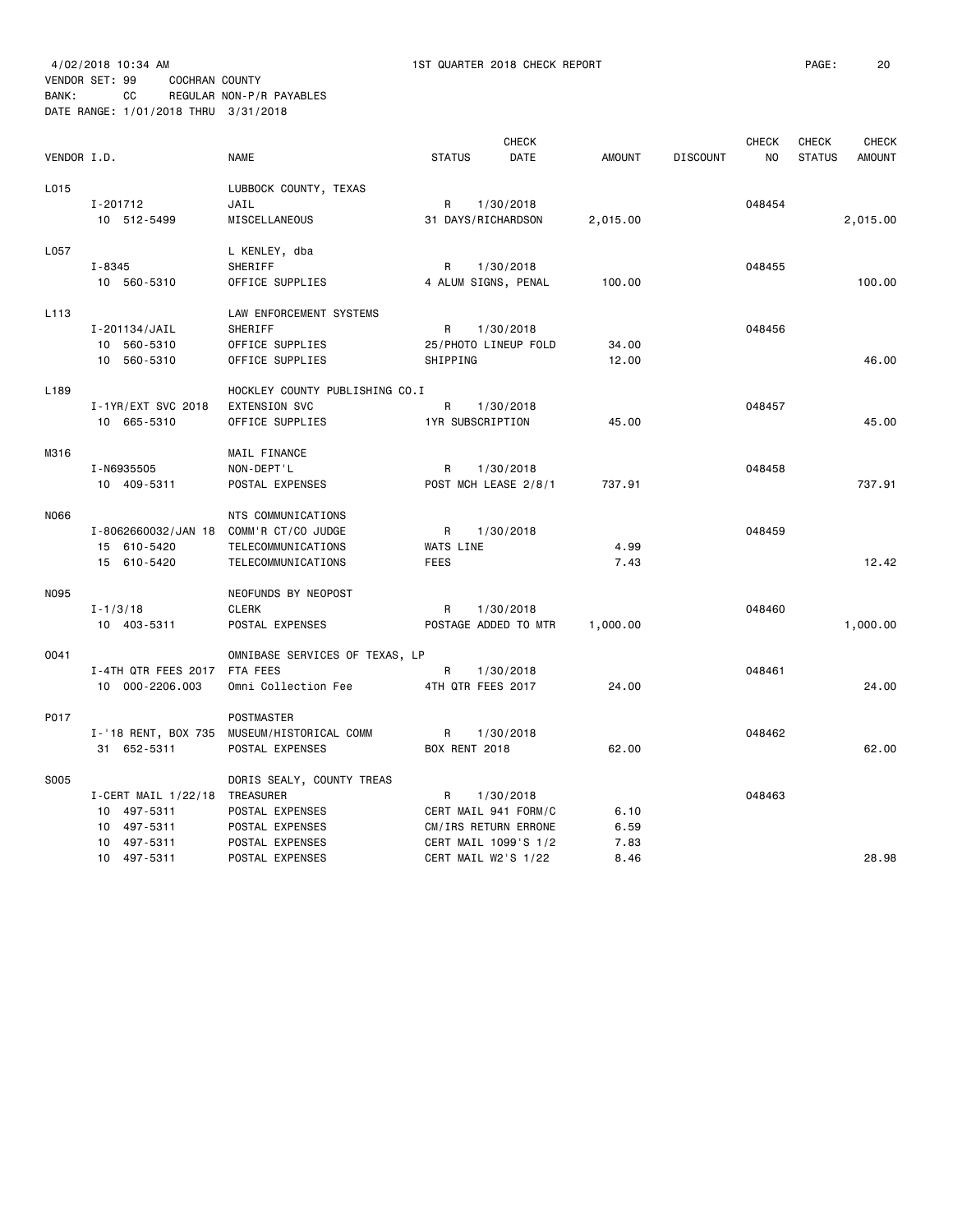|             |                    |                      | <b>CHECK</b>          |               |                 | <b>CHECK</b>   | <b>CHECK</b>  | CHECK         |
|-------------|--------------------|----------------------|-----------------------|---------------|-----------------|----------------|---------------|---------------|
| VENDOR I.D. |                    | <b>NAME</b>          | <b>STATUS</b><br>DATE | <b>AMOUNT</b> | <b>DISCOUNT</b> | N <sub>O</sub> | <b>STATUS</b> | <b>AMOUNT</b> |
| S010        |                    | SILVERS COMPANY      |                       |               |                 |                |               |               |
|             | I-EXT SVC 12/17    | <b>EXTENSION SVC</b> | R<br>1/30/2018        |               |                 | 048464         |               |               |
|             | 10 665-5330        | FUEL AND OIL         | 30.07GL/UNL 12/13     | 68.14         |                 |                |               |               |
|             | 10 665-5330        | FUEL AND OIL         | 10.58GL/UNL 12/13     | 23.97         |                 |                |               |               |
|             | 10 665-5330        | FUEL AND OIL         | 32.04GL/UNL 12/27     | 72.60         |                 |                |               |               |
|             | I-JUV PROB DEC 17  | JUVENILE PROBATION   | 1/30/2018<br>R.       |               |                 | 048464         |               |               |
|             | 17 573-5499        | OPERATING EXPENSES   | 21.7GL/UNL 12/4       | 49.17         |                 |                |               |               |
|             | 17 573-5499        | OPERATING EXPENSES   | 15.22GL/UNL 12/13     | 34.49         |                 |                |               |               |
|             | 17 573-5499        | OPERATING EXPENSES   | 13.61GL/UNL 12/13     | 30.84         |                 |                |               |               |
|             | 17 573-5499        | OPERATING EXPENSES   | 20.03GL/UNL 12/28     | 45.39         |                 |                |               |               |
|             | I-NON-DEPT'L 12/17 | <b>CLERK</b>         | 1/30/2018<br>R        |               |                 | 048464         |               |               |
|             | 10 403-5427        | CONTINUING EDUCATION | 15.21GL/UNL 12/4      | 34.47         |                 |                |               |               |
|             | 10 403-5427        | CONTINUING EDUCATION | 7.19GL/UNL 12/4       | 16.29         |                 |                |               |               |
|             | I-PARK 12/17       | COUNTY PARK          | R<br>1/30/2018        |               |                 | 048464         |               |               |
|             | 10 660-5330        | FUEL AND OIL         | 23.01GL/UNL 12/4      | 52.14         |                 |                |               |               |
|             | 10 660-5330        | FUEL AND OIL         | 24GL/UNL 12/27        | 54.38         |                 |                |               |               |
|             | I-PREC 1 12/17     | PREC 1               | 1/30/2018<br>R        |               |                 | 048464         |               |               |
|             | 15 621-5330        | FUEL & OIL           | 29.8GL/UNL 12/5       | 67.53         |                 |                |               |               |
|             | 15 621-5330        | FUEL & OIL           | 27.5GL/UNL 12/15      | 62.32         |                 |                |               |               |
|             | 15 621-5330        | FUEL & OIL           | 24.8GL/UNL 12/27      | 55.45         |                 |                |               |               |
|             | I-PREC 2 12/17     | PREC <sub>2</sub>    | R<br>1/30/2018        |               |                 | 048464         |               |               |
|             | 15 622-5330        | FUEL AND OIL         | $6/DEF$ 12/18         | 63.00         |                 |                |               |               |
|             | 15 622-5330        | FUEL AND OIL         | 2/ROTELLA 15W40 12/8  | 106.22        |                 |                |               |               |
|             | 15 622-5330        | FUEL AND OIL         | ROTELLA 15W40 12/8    | 18.51         |                 |                |               |               |
|             | 15 622-5330        | FUEL AND OIL         | 30.28GL/UNL 12/4      | 68.61         |                 |                |               |               |
|             | 15 622-5330        | FUEL AND OIL         | 31.85GL/UNL 12/18     | 72.17         |                 |                |               |               |
|             | 15 622-5330        | FUEL AND OIL         | 15GL/UNL 12/27        | 33.99         |                 |                |               |               |
|             | 15 622-5330        | FUEL AND OIL         | 20GL/UNL 12/27        | 45.32         |                 |                |               |               |
|             | I-SHERIFF 12/17    | SHERIFF              | 1/30/2018<br>R.       |               |                 | 048464         |               |               |
|             | 10 560-5330        | FUEL AND OIL         | 170.23GL/UNL DECEMBE  | 385.89        |                 |                |               |               |
|             | I-VET VAN 12/17    | <b>VETERANS SVC</b>  | R<br>1/30/2018        |               |                 | 048464         |               |               |
|             | 10 405-5330        | FUEL AND OIL         | 8.8GL/UNL 12/4/17     | 19.94         |                 |                |               | 1,480.83      |
| S063        |                    | ANGEL RAMIREZ, dba   |                       |               |                 |                |               |               |
|             | I-010875           | SHERIFF              | 1/30/2018<br>R        |               |                 | 048465         |               |               |
|             | 10 560-5454        | TIRES                | FIX FLAT/UNIT #922    | 14.00         |                 |                |               |               |
|             | I-010879           | PREC 1               | 1/30/2018<br>R.       |               |                 | 048465         |               |               |
|             | 15 621-5454        | TIRES                | SVC CALL/BELLY DUMP   | 24.00         |                 |                |               |               |
|             | 15 621-5454        | TIRES                | DSMT/MT NEW TIRE      | 50.00         |                 |                |               |               |
|             | 15 621-5454        | TIRES                | <b>VALVE STEM</b>     | 8.00          |                 |                |               |               |
|             | 15 621-5454        | TIRES                | DSMT/MT-CL700 TRACTO  | 50.00         |                 |                |               |               |
|             | 15 621-5454        | TIRES                | VALVE STEM            | 8.00          |                 |                |               |               |
|             | I-010881           | PREC <sub>2</sub>    | R<br>1/30/2018        |               |                 | 048465         |               |               |
|             | 15 622-5451        | REPAIRS              | RMV/RPL 2 BATT/DUMPT  | 150.00        |                 |                |               |               |
|             | 15 622-5451        | REPAIRS              | BLEED AIR/HYDR CYL    |               |                 |                |               |               |
|             | 15 622-5451        | REPAIRS              | RPL 2 FITTINGS,LIFT   |               |                 |                |               | 304.00        |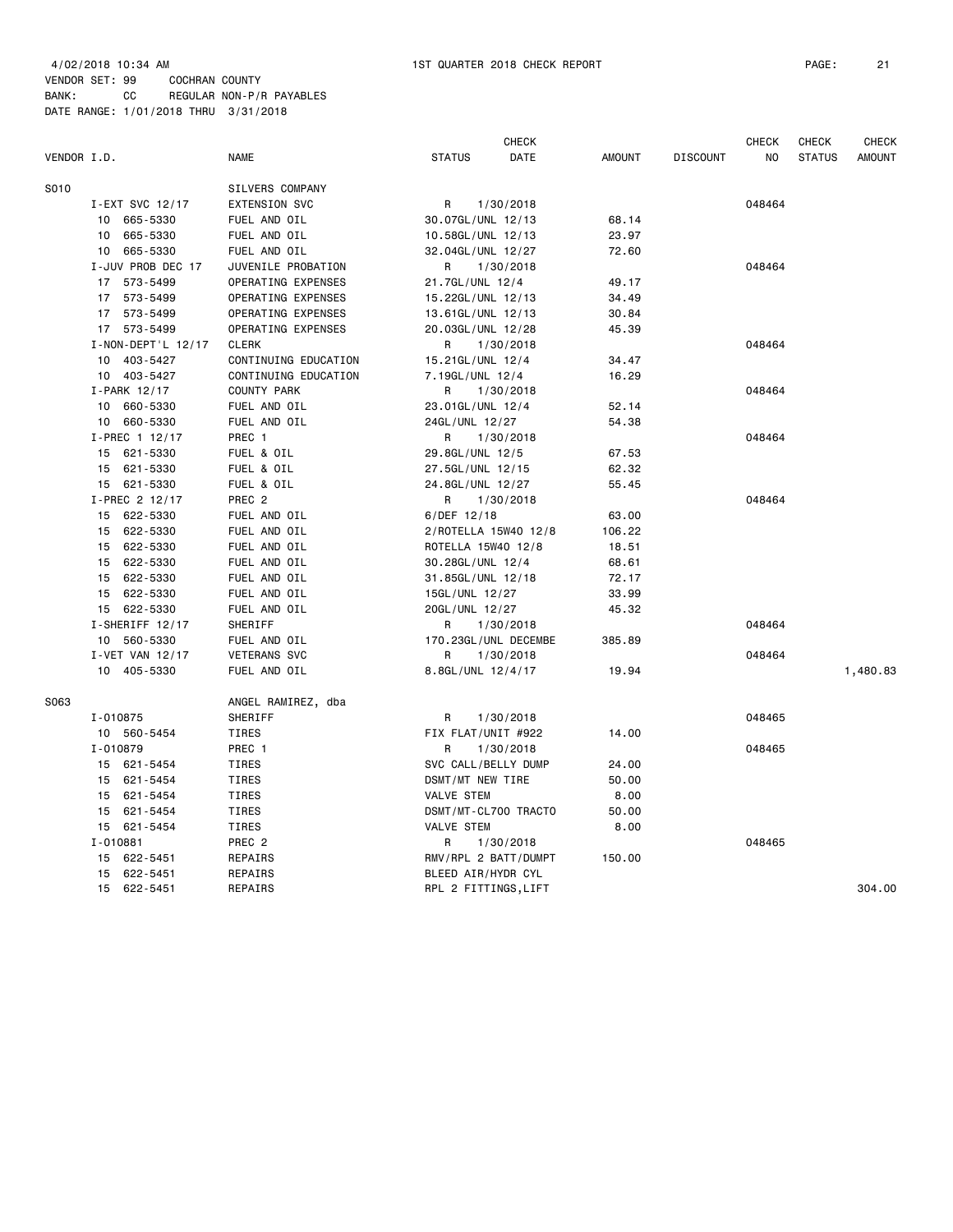|             |    |               |                         |                       | <b>CHECK</b>                |               |                 | <b>CHECK</b>   | <b>CHECK</b>  | <b>CHECK</b>  |
|-------------|----|---------------|-------------------------|-----------------------|-----------------------------|---------------|-----------------|----------------|---------------|---------------|
| VENDOR I.D. |    |               | <b>NAME</b>             | <b>STATUS</b>         | DATE                        | <b>AMOUNT</b> | <b>DISCOUNT</b> | N <sub>O</sub> | <b>STATUS</b> | <b>AMOUNT</b> |
| S079        |    |               | STEWART & STEVENSON LLC |                       |                             |               |                 |                |               |               |
|             |    | I-6688615 RI  | COURTHOUSE / GENERATOR  | R                     | 1/30/2018                   |               |                 | 048466         |               |               |
|             | 10 | 510-5451      | REPAIR                  | INSTL CONTROL PANEL/  |                             | 1,521.00      |                 |                |               |               |
|             | 10 | 510-5451      | REPAIR                  | ENVIRONMENTAL         |                             | 76.05         |                 |                |               |               |
|             | 10 | 510-5451      | REPAIR                  | TRUCK CHARGE          |                             | 540.00        |                 |                |               |               |
|             | 10 | 510-5451      | REPAIR                  | SHIPPING              |                             | 5.34          |                 |                |               |               |
|             | 10 | 510-5451      | REPAIR                  | SUPPLIES              |                             | 68.45         |                 |                |               |               |
|             | 10 | 510-5451      | REPAIR                  |                       | <b>HEATER 1500 WATT 120</b> | 164.30        |                 |                |               |               |
|             | 10 | 510-5451      | REPAIR                  | PROGRAMMED H PANEL    |                             | 3,300.00      |                 |                |               | 5,675.14      |
| S242        |    |               | SAM'S CLUB              |                       |                             |               |                 |                |               |               |
|             |    | I-1380 010418 | JAIL/NON-DEPT'L/SHERIFF | R                     | 1/30/2018                   |               |                 | 048467         |               |               |
|             |    | 10 512-5333   | FOOD-PRISONERS          | 2/ORANGES             |                             | 19.96         |                 |                |               |               |
|             | 10 | 512-5333      | FOOD-PRISONERS          | 2/APPLES              |                             | 15.96         |                 |                |               |               |
|             | 10 | 512-5333      | FOOD-PRISONERS          | 50LB SUGAR            |                             | 24.43         |                 |                |               |               |
|             | 10 | 512-5333      | FOOD-PRISONERS          | 2/EGGS                |                             | 12.08         |                 |                |               |               |
|             |    | 10 512-5333   | FOOD-PRISONERS          | TORTILLAS             |                             | 2.68          |                 |                |               |               |
|             | 10 | 512-5333      | FOOD-PRISONERS          |                       | STEAK CHEESE BURRITO        | 12.98         |                 |                |               |               |
|             | 10 | 512-5333      | FOOD-PRISONERS          | HOT POCKETS           |                             | 12.48         |                 |                |               |               |
|             | 10 | 512-5333      | FOOD-PRISONERS          | <b>BEEF BURRITOS</b>  |                             | 8.98          |                 |                |               |               |
|             | 10 | 512-5333      | FOOD-PRISONERS          | <b>OATS</b>           |                             | 7.98          |                 |                |               |               |
|             | 10 | 512-5333      | FOOD-PRISONERS          | 2/MILK                |                             | 4.90          |                 |                |               |               |
|             | 10 | 512-5333      | FOOD-PRISONERS          | FROSTED MINI WHEAT    |                             | 7.32          |                 |                |               |               |
|             | 10 | 512-5333      | FOOD-PRISONERS          | <b>CHERRIOS</b>       |                             | 5.78          |                 |                |               |               |
|             | 10 | 512-5333      | FOOD-PRISONERS          | <b>DISC</b>           |                             | 2.00CR        |                 |                |               |               |
|             | 10 | 512-5333      | FOOD-PRISONERS          | <b>POTATOES</b>       |                             | 5.98          |                 |                |               |               |
|             | 10 | 512-5333      | FOOD-PRISONERS          | 2/MARGARINE           |                             | 9.96          |                 |                |               |               |
|             |    | 10 512-5333   | FOOD-PRISONERS          | 2/PINEAPPLE           |                             | 11.96         |                 |                |               |               |
|             | 10 | 512-5333      | FOOD-PRISONERS          | 2/SLICED PEACHES      |                             | 12.96         |                 |                |               |               |
|             | 10 | 512-5333      | FOOD-PRISONERS          | <b>FRUIT COCKTAIL</b> |                             | 6.48          |                 |                |               |               |
|             | 10 | 512-5333      | FOOD-PRISONERS          | CORN                  |                             | 5.98          |                 |                |               |               |
|             | 10 | 512-5333      | FOOD-PRISONERS          | 2/SAUSAGE PATTIES     |                             | 17.76         |                 |                |               |               |
|             | 10 | 512-5333      | FOOD-PRISONERS          | 2/PANCAKE MIX         |                             | 11.96         |                 |                |               |               |
|             | 10 | 512-5333      | FOOD-PRISONERS          | 2/WOLF CHILI          |                             | 18.54         |                 |                |               |               |
|             | 10 | 512-5333      | FOOD-PRISONERS          | <b>DISC</b>           |                             | 2.48CR        |                 |                |               |               |
|             | 10 | 512-5333      | FOOD-PRISONERS          | SHREDDED CHEESE       |                             | 10.98         |                 |                |               |               |
|             | 10 | 512-5333      | FOOD-PRISONERS          | <b>RAISIN BRAN</b>    |                             | 7.78          |                 |                |               |               |
|             |    | 10 512-5333   | FOOD-PRISONERS          | MAC&CHEESE            |                             | 13.79         |                 |                |               |               |
|             |    | 10 512-5333   | FOOD-PRISONERS          | <b>DISC</b>           |                             | 2,00CR        |                 |                |               |               |
|             | 10 | 512-5333      | FOOD-PRISONERS          | 3/CORN                |                             | 17.94         |                 |                |               |               |
|             | 10 | 512-5333      | FOOD-PRISONERS          | PREGO TRADITIONAL     |                             | 7.98          |                 |                |               |               |
|             | 10 | 512-5333      | FOOD-PRISONERS          | <b>TUNA</b>           |                             | 9.98          |                 |                |               |               |
|             | 10 | 512-5333      | FOOD-PRISONERS          | 3/RUFFLES CHIPS       |                             | 14.94         |                 |                |               |               |
|             | 10 | 512-5333      | FOOD-PRISONERS          | DISC                  |                             | 2.00CR        |                 |                |               |               |
|             | 10 | 512-5333      | FOOD-PRISONERS          | <b>BROWN SUGAR</b>    |                             | 4.29          |                 |                |               |               |
|             | 10 | 512-5333      | <b>FOOD-PRISONERS</b>   | POWDERED SUGAR        |                             | 4.29          |                 |                |               |               |
|             | 10 | 409-5300      | COUNTY-WIDE SUPPLIES    | 2/HOT CHOC            |                             | 11.72         |                 |                |               |               |
|             |    | 10 512-5333   | FOOD-PRISONERS          | $2$ /PEAS             |                             | 18.96         |                 |                |               |               |
|             |    |               |                         |                       |                             |               |                 |                |               |               |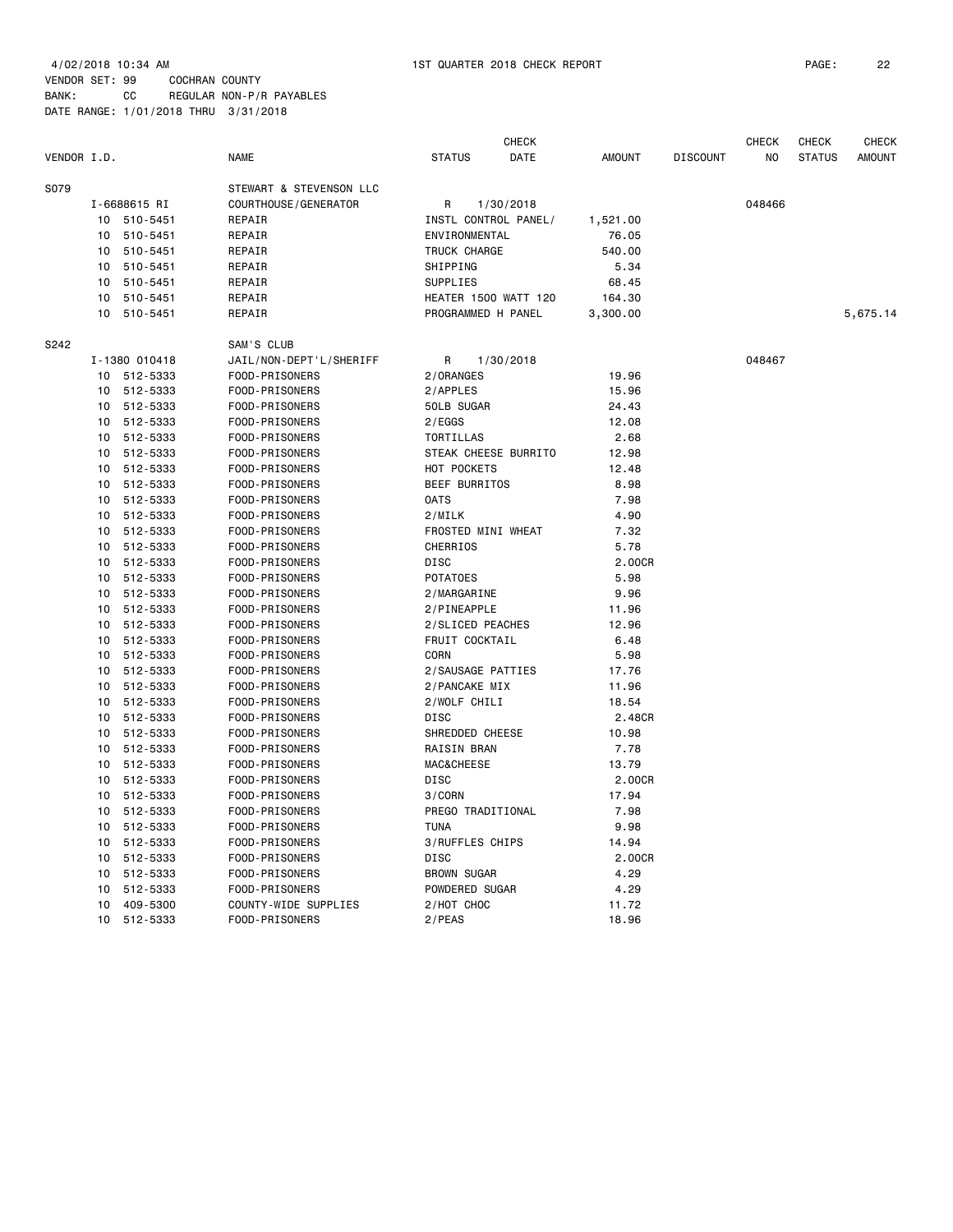|             |    |               |                           |                     | <b>CHECK</b>         |               |                 | <b>CHECK</b> | <b>CHECK</b>  | <b>CHECK</b>  |
|-------------|----|---------------|---------------------------|---------------------|----------------------|---------------|-----------------|--------------|---------------|---------------|
| VENDOR I.D. |    |               | <b>NAME</b>               | <b>STATUS</b>       | DATE                 | <b>AMOUNT</b> | <b>DISCOUNT</b> | NO           | <b>STATUS</b> | <b>AMOUNT</b> |
| S242        |    |               | SAM'S CLUB<br>(CONTINUED) |                     |                      |               |                 |              |               |               |
|             |    | I-1380 010418 | JAIL/NON-DEPT'L/SHERIFF   | R                   | 1/30/2018            |               |                 | 048467       |               |               |
|             |    | 10 512-5333   | FOOD-PRISONERS            | <b>BAKED BEANS</b>  |                      | 9.78          |                 |              |               |               |
|             | 10 | 512-5333      | FOOD-PRISONERS            | 3/GREEN BEANS       |                      | 17.94         |                 |              |               |               |
|             | 10 | 512-5333      | FOOD-PRISONERS            | RANCH STYLE BEANS   |                      | 6.47          |                 |              |               |               |
|             | 10 | 512-5333      | FOOD-PRISONERS            | 3/CANOLA OIL        |                      | 23.94         |                 |              |               |               |
|             | 10 | 512-5333      | FOOD-PRISONERS            | SHREDDED LETTUCE    |                      | 1.98          |                 |              |               |               |
|             | 10 | 512-5333      | FOOD-PRISONERS            | 3/SALAD             |                      | 5.94          |                 |              |               |               |
|             | 10 | 512-5333      | FOOD-PRISONERS            |                     | AMERICAN CHEESE SLIC | 7.48          |                 |              |               |               |
|             | 10 | 512-5333      | FOOD-PRISONERS            | 10/DRINK BOX        |                      | 99.80         |                 |              |               |               |
|             | 10 | 512-5392      | MISCELLANEOUS SUPPLIES    | 2/PINESOL           |                      | 21.16         |                 |              |               |               |
|             | 10 | 512-5392      | MISCELLANEOUS SUPPLIES    | 8/DISINFECTANT      |                      | 50.88         |                 |              |               |               |
|             | 10 | 512-5392      | MISCELLANEOUS SUPPLIES    | 2/WINDFRESH         |                      | 32.48         |                 |              |               |               |
|             | 10 | 512-5392      | MISCELLANEOUS SUPPLIES    | 2BX/CUPS            |                      | 45.78         |                 |              |               |               |
|             | 10 | 512-5392      | MISCELLANEOUS SUPPLIES    | <b>FOAM PLATES</b>  |                      | 11.24         |                 |              |               |               |
|             | 10 | 512-5392      | MISCELLANEOUS SUPPLIES    | DISC                |                      | 3.30CR        |                 |              |               |               |
|             | 10 | 512-5392      | MISCELLANEOUS SUPPLIES    | <b>PLATES</b>       |                      | 7.94          |                 |              |               |               |
|             | 10 | 512-5392      | MISCELLANEOUS SUPPLIES    | <b>BOWLS</b>        |                      | 9.58          |                 |              |               |               |
|             | 10 | 512-5392      | MISCELLANEOUS SUPPLIES    | DISC                |                      | 3.30CR        |                 |              |               |               |
|             | 10 | 512-5392      | MISCELLANEOUS SUPPLIES    | <b>SCOUR PADS</b>   |                      | 7.34          |                 |              |               |               |
|             | 10 | 512-5392      | MISCELLANEOUS SUPPLIES    |                     | ZIPLOCK FREEZER BAGS | 12.48         |                 |              |               |               |
|             | 10 | 512-5392      | MISCELLANEOUS SUPPLIES    | <b>DAWN</b>         |                      | 8.78          |                 |              |               |               |
|             | 10 | 512-5392      | MISCELLANEOUS SUPPLIES    | DISC                |                      | 2.00CR        |                 |              |               |               |
|             | 10 | 512-5392      | MISCELLANEOUS SUPPLIES    | FOIL PANS           |                      | 7.54          |                 |              |               |               |
|             | 10 | 512-5392      | MISCELLANEOUS SUPPLIES    | <b>KLEENEX</b>      |                      | 14.98         |                 |              |               |               |
|             | 10 | 512-5392      | MISCELLANEOUS SUPPLIES    | DISC                |                      | 3.00CR        |                 |              |               |               |
|             | 10 | 512-5392      | MISCELLANEOUS SUPPLIES    | 4/LYSOL             |                      | 44.94         |                 |              |               |               |
|             | 10 | 512-5392      | MISCELLANEOUS SUPPLIES    | FOIL                |                      | 19.97         |                 |              |               |               |
|             | 10 | 512-5392      | MISCELLANEOUS SUPPLIES    | FOOD GLOVES         |                      | 10.78         |                 |              |               | 818.88        |
| S281        |    |               | <b>STAPLES</b>            |                     |                      |               |                 |              |               |               |
|             |    | I-1974578651  | JAIL                      | R                   | 1/30/2018            |               |                 | 048468       |               |               |
|             |    | 10 512-5310   | OFFICE SUPPLIES           | OFFICE HOME/STUDENT |                      | 149.99        |                 |              |               |               |
|             |    | 10 512-5310   | OFFICE SUPPLIES           | <b>DISC</b>         |                      | 3.70CR        |                 |              |               |               |
|             |    | I-1981670691  | JAIL                      | R                   | 1/30/2018            |               |                 | 048468       |               |               |
|             |    | 10 512-5310   | OFFICE SUPPLIES           | 2/2018 MONTHLY DESK |                      | 11.98         |                 |              |               |               |
|             | 10 | 512-5310      | OFFICE SUPPLIES           | 2018 AT A GLANCE    |                      | 17.49         |                 |              |               |               |
|             |    | 10 512-5310   | OFFICE SUPPLIES           | DISC                |                      | 5.90CR        |                 |              |               |               |
|             |    | 10 512-5310   | OFFICE SUPPLIES           | SHIPPING            |                      | 9.95          |                 |              |               |               |
|             |    | I-1981671911  | JAIL                      | R                   | 1/30/2018            |               |                 | 048468       |               |               |
|             | 10 | 512-5310      | OFFICE SUPPLIES           | FILE JACKET         |                      | 26.49         |                 |              |               |               |
|             | 10 | 512-5310      | OFFICE SUPPLIES           | <b>DISC</b>         |                      | 7.00CR        |                 |              |               |               |
|             | 10 | 512-5310      | OFFICE SUPPLIES           | SHIPPING            |                      | 9.95          |                 |              |               |               |
|             |    | I-1990409151  | JAIL                      | R                   | 1/30/2018            |               |                 | 048468       |               |               |
|             | 10 | 512-5310      | OFFICE SUPPLIES           | SHREDDER OIL        |                      | 9.99          |                 |              |               |               |
|             | 10 | 512-5310      | OFFICE SUPPLIES           | DISC                |                      | 0.50CR        |                 |              |               |               |
|             |    | 10 512-5310   | OFFICE SUPPLIES           | SHIPPING            |                      | 9.95          |                 |              |               | 228.69        |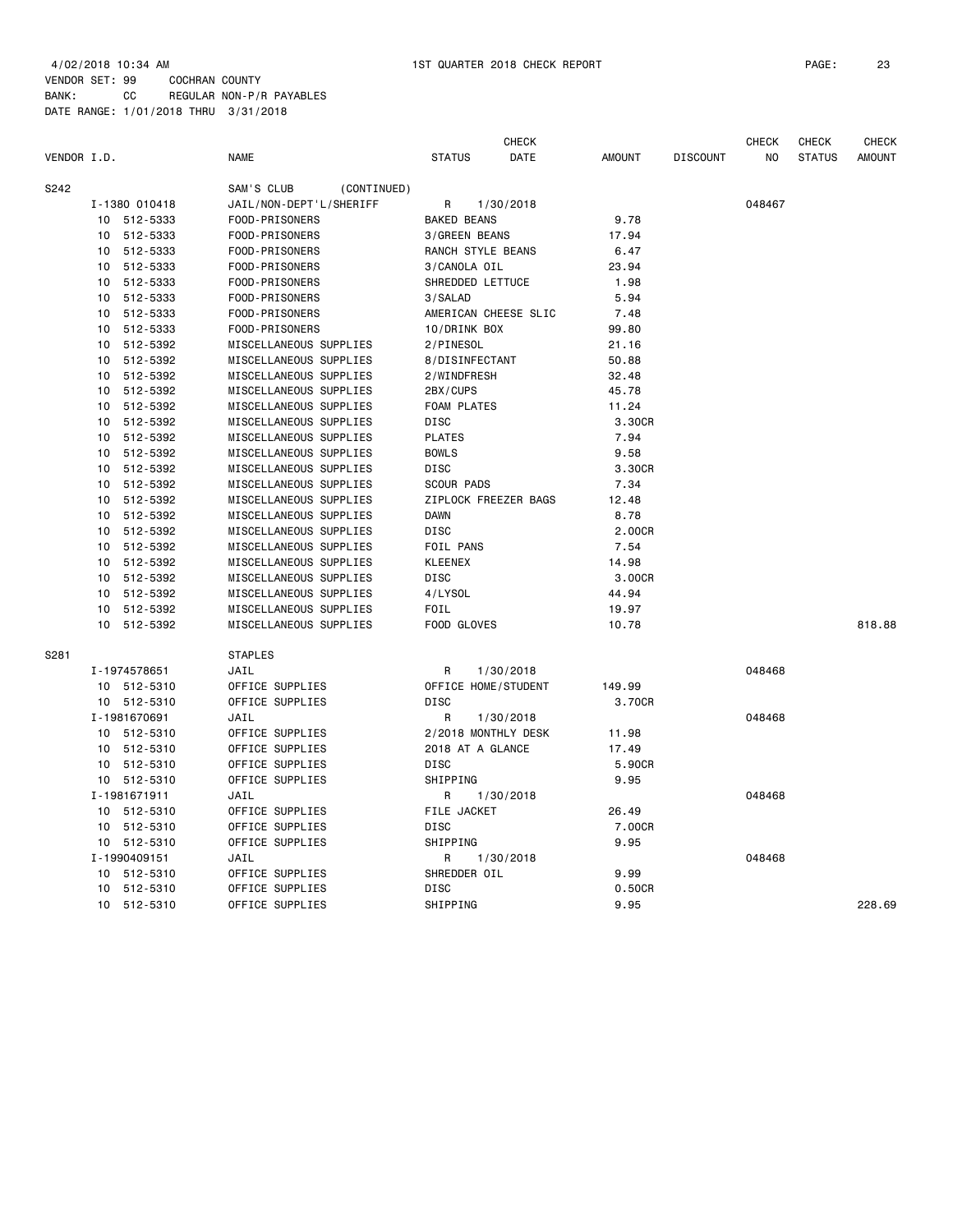|             |                                          |                                                    |                     | <b>CHECK</b>         |               |                 | <b>CHECK</b> | <b>CHECK</b>  | <b>CHECK</b>  |
|-------------|------------------------------------------|----------------------------------------------------|---------------------|----------------------|---------------|-----------------|--------------|---------------|---------------|
| VENDOR I.D. |                                          | <b>NAME</b>                                        | <b>STATUS</b>       | DATE                 | <b>AMOUNT</b> | <b>DISCOUNT</b> | NO.          | <b>STATUS</b> | <b>AMOUNT</b> |
| S400        |                                          | STUEART'S PIT STOP KWIK LUBE                       |                     |                      |               |                 |              |               |               |
|             | I-895260                                 | NON-DEPT'L/CO PICKUP                               | R                   | 1/30/2018            |               |                 | 048469       |               |               |
|             | 10 409-5451                              | REPAIRS                                            |                     | FULL SERVICE OIL CHA | 38.99         |                 |              |               |               |
|             | 10 409-5451                              | <b>REPAIRS</b>                                     | 7.7/MOBIL 1 5/20    |                      | 24.27         |                 |              |               |               |
|             | 10 409-5451                              | REPAIRS                                            |                     | SYNTHETIC OIL UPGRAD | 28.99         |                 |              |               | 92.25         |
| S416        |                                          | SOS WASTE DISPOSAL, INC                            |                     |                      |               |                 |              |               |               |
|             | $I - 41504$                              | PREC 3/PREC 4                                      | R                   | 1/30/2018            |               |                 | 048470       |               |               |
|             | 15 623-5440                              | UTILITIES                                          | DUMPSTER SVC JAN 18 |                      | 53.25         |                 |              |               |               |
|             | 15 624-5440                              | UTILITIES                                          | DUMPSTER SVC JAN 18 |                      | 53.25         |                 |              |               | 106.50        |
| T009        |                                          | TEXAS ASSOCIATION OF COUNTIES                      |                     |                      |               |                 |              |               |               |
|             | I-12267/46TH ANN'L                       | TREASURER                                          | R                   | 1/30/2018            |               |                 | 048471       |               |               |
|             | 10 497-5427                              | CONTINUING EDUCATION                               |                     | REGIS/46TH ANNUAL TR | 180.00        |                 |              |               |               |
|             | I-18 SPR JUD/239340                      | CO JUDGE/COMM'R CT                                 | R                   | 1/30/2018            |               |                 | 048471       |               |               |
|             | 15 610-5428                              | CO. JUDGE-CONTINUING EDUCATIONREGIS/P HENRY 3/21-2 |                     |                      | 125.00        |                 |              |               |               |
|             | I-22513/2018 DUES                        | TAX A/C                                            | R                   | 1/30/2018            |               |                 | 048471       |               |               |
|             | 10 409-5481                              | DUES AND REGISTRATION                              |                     | 2018 MEMBERSHIP DUES | 40.00         |                 |              |               |               |
|             | I-236850/2018 DUES                       | TAX A/C                                            | R                   | 1/30/2018            |               |                 | 048471       |               |               |
|             | 10 499-5481                              | DUES AND REGISTRATION                              |                     | 2018 MEMBERSHIP DUES | 85,00         |                 |              |               |               |
|             | I-237681/18 CLERK                        | CO/DIST CLERK                                      | R                   | 1/30/2018            |               |                 | 048471       |               |               |
|             | 10 403-5427                              | CONTINUING EDUCATION                               |                     | 2018 CO/DIST CLERK W | 180.00        |                 |              |               |               |
|             | I-49353 '18 TAC DUES COMMISSIONERS COURT |                                                    | R                   | 1/30/2018            |               |                 | 048471       |               |               |
|             | 15 610-5481                              | DUES AND REGISTRATION                              |                     | 2018 ANNUAL COUNTY D | 550.00        |                 |              |               | 1,160.00      |
| T083        |                                          | TYLER TECHNOLOGIES, INC                            |                     |                      |               |                 |              |               |               |
|             | I-025-212683                             | NON-DEPT'L                                         | R                   | 1/30/2018            |               |                 | 048472       |               |               |
|             | 10 409-5411                              | MAINTENANCE CONTRACTS                              |                     | MONTHLY NETWORK MAIN | 220.50        |                 |              |               | 220.50        |
| T087        |                                          | TEXAS DEPARTMENT OF HEALTH                         |                     |                      |               |                 |              |               |               |
|             | I-2004767                                | <b>CLERK</b>                                       | R                   | 1/30/2018            |               |                 | 048473       |               |               |
|             | 10 403-5310                              | OFFICE SUPPLIES                                    |                     | 6/REMOTE BIRTH ACCES | 10.98         |                 |              |               | 10.98         |
| T130        |                                          | TEXAS DEPT OF LICENSING                            |                     |                      |               |                 |              |               |               |
|             | I-10068924/BOILER 18 COURTHOUSE          |                                                    | R                   | 1/30/2018            |               |                 | 048474       |               |               |
|             | 10 510-5451                              | REPAIR                                             |                     | BOILER INSP/CERT#TX2 | 70.00         |                 |              |               |               |
|             | 10 510-5451                              | REPAIR                                             |                     | LATE FEE/BEING REPAI | 35.00         |                 |              |               | 105.00        |
| T148        |                                          | TASCOSA OFFICE MACHINES INC                        |                     |                      |               |                 |              |               |               |
|             | I-19866                                  | <b>CLERK</b>                                       | R                   | 1/30/2018            |               |                 | 048475       |               |               |
|             | 10 403-5411                              | MAINTENANCE CONTRACTS                              |                     | 1,115 COPIES 11/10/1 | 16.73         |                 |              |               | 16.73         |
| T273        |                                          | TEXAS JUVENILE JUSTICE DEPT.                       |                     |                      |               |                 |              |               |               |
|             | I-MOTV 03/18                             | JUVENILE PROBATION                                 | R                   | 1/30/2018            |               |                 | 048476       |               |               |
|             | 17 573-5427                              | TRAVEL & TRAINING                                  |                     | MOTIVATIONAL INTERVI | 25.00         |                 |              |               | 25.00         |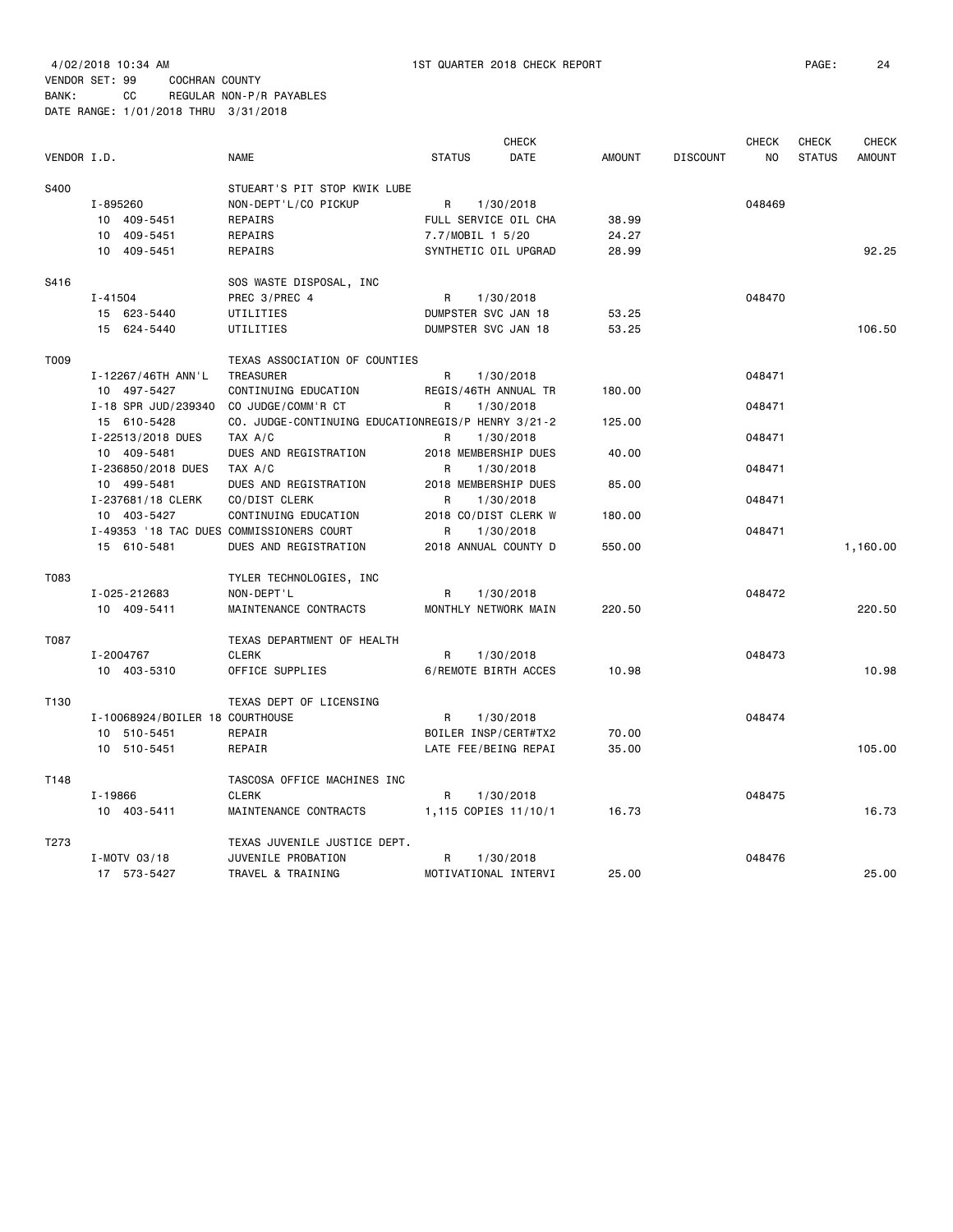|             |    |               |                          |                   | <b>CHECK</b>         |               |                 | <b>CHECK</b> | <b>CHECK</b>  | <b>CHECK</b>  |
|-------------|----|---------------|--------------------------|-------------------|----------------------|---------------|-----------------|--------------|---------------|---------------|
| VENDOR I.D. |    |               | NAME                     | <b>STATUS</b>     | DATE                 | <b>AMOUNT</b> | <b>DISCOUNT</b> | NO           | <b>STATUS</b> | <b>AMOUNT</b> |
| U019        |    |               | UNITED SUPERMARKETS, INC |                   |                      |               |                 |              |               |               |
|             |    | I-2943 011718 | JAIL                     | R                 | 1/30/2018            |               |                 | 048477       |               |               |
|             |    | 10 512-5333   | FOOD-PRISONERS           |                   | 2/LIBBYS FRUIT COCKT | 17.98         |                 |              |               |               |
|             | 10 | 512-5333      | FOOD-PRISONERS           | 2/PEACHES         |                      | 15.98         |                 |              |               |               |
|             |    | 10 512-5333   | FOOD-PRISONERS           | CHOC PUDDING      |                      | 6.49          |                 |              |               |               |
|             | 10 | 512-5333      | FOOD-PRISONERS           | 2/LONG SPAGHETTI  |                      | 3.98          |                 |              |               |               |
|             | 10 | 512-5333      | FOOD-PRISONERS           | 2/LASAGNA         |                      | 4.58          |                 |              |               |               |
|             |    | 10 512-5333   | FOOD-PRISONERS           | 2/GARDEN SALAD    |                      | 7.98          |                 |              |               |               |
|             | 10 | 512-5333      | FOOD-PRISONERS           | SHREDDED LETTUCE  |                      | 2.99          |                 |              |               |               |
|             | 10 | 512-5333      | FOOD-PRISONERS           | 2/BELL PEPPERS    |                      | 1.18          |                 |              |               |               |
|             |    | 10 512-5333   | FOOD-PRISONERS           | CABBAGE           |                      | 1.59          |                 |              |               |               |
|             | 10 | 512-5333      | FOOD-PRISONERS           | <b>JALAPENOS</b>  |                      | 1.06          |                 |              |               |               |
|             | 10 | 512-5333      | FOOD-PRISONERS           | 2/ORANGES         |                      | 10.00         |                 |              |               |               |
|             |    | 10 512-5333   | FOOD-PRISONERS           | 2/APPLES          |                      | 10.00         |                 |              |               |               |
|             | 10 | 512-5333      | FOOD-PRISONERS           | <b>TOMATOES</b>   |                      | 2.69          |                 |              |               |               |
|             | 10 | 512-5333      | FOOD-PRISONERS           | ONIONS            |                      | 1.63          |                 |              |               |               |
|             | 10 | 512-5333      | FOOD-PRISONERS           | SHREDDED CHEESE   |                      | 8.99          |                 |              |               |               |
|             |    | 10 512-5333   | FOOD-PRISONERS           | 2/BANANA PUDDING  |                      | 11.98         |                 |              |               |               |
|             |    | 10 512-5333   | FOOD-PRISONERS           | 2/COTTAGE CHEESE  |                      | 5.38          |                 |              |               |               |
|             |    | 10 512-5333   | FOOD-PRISONERS           | 2GL/MILK          |                      | 6.98          |                 |              |               |               |
|             |    | 10 512-5333   | FOOD-PRISONERS           | SOUR CREAM        |                      | 2.99          |                 |              |               |               |
|             |    | 10 512-5333   | FOOD-PRISONERS           | 2/LARGE EGGS      |                      | 11.58         |                 |              |               | 136.03        |
| U036        |    |               | UNIFIRST HOLDINGS, INC.  |                   |                      |               |                 |              |               |               |
|             |    | I-831 2336847 | JAIL/SHERIFF             | R                 | 1/30/2018            |               |                 | 048478       |               |               |
|             |    | 10 512-5205   | UNIFORMS                 | UNIFORM SVC/ELIDA |                      | 11.22         |                 |              |               |               |
|             |    | 10 512-5392   | MISCELLANEOUS SUPPLIES   |                   | 200 MICROFIBER TOWEL | 34.00         |                 |              |               |               |
|             | 10 | 512-5392      | MISCELLANEOUS SUPPLIES   | MAT 3x5           |                      | 4.00          |                 |              |               |               |
|             | 10 | 560-5205      | UNIFORMS                 | DEFE CHARGE       |                      | 11.10         |                 |              |               |               |
|             | 10 | 560-5499      | MISCELLANEOUS            | MIN CHARGE        |                      | 2.78          |                 |              |               |               |
|             |    | I-831 2338218 | JAIL/SHERIFF             | R                 | 1/30/2018            |               |                 | 048478       |               |               |
|             |    | 10 512-5205   | UNIFORMS                 | UNIFORM SVC/ELIDA |                      | 11.22         |                 |              |               |               |
|             |    | 10 512-5392   | MISCELLANEOUS SUPPLIES   | MAT 3x5           |                      | 4.00          |                 |              |               |               |
|             |    | 10 512-5392   | MISCELLANEOUS SUPPLIES   |                   | 200/MICROFIBER TOWEL | 34.00         |                 |              |               |               |
|             | 10 | 560-5205      | UNIFORMS                 | DEFE CHARGE       |                      | 11.10         |                 |              |               |               |
|             |    | 10 560-5499   | MISCELLANEOUS            | <b>MIN CHARGE</b> |                      | 2.78          |                 |              |               |               |
|             |    | I-831 2339567 | JAIL/SHERIFF             | R                 | 1/30/2018            |               |                 | 048478       |               |               |
|             |    | 10 512-5205   | UNIFORMS                 | UNIFORM SVC/ELIDA |                      | 11.22         |                 |              |               |               |
|             | 10 | 512-5392      | MISCELLANEOUS SUPPLIES   |                   | 200 MICROFIBER TOWEL | 34.00         |                 |              |               |               |
|             |    | 10 512-5392   | MISCELLANEOUS SUPPLIES   | 3x5 MATT          |                      | 4.00          |                 |              |               |               |
|             | 10 | 560-5205      | UNIFORMS                 | DEFE CHARGE       |                      | 11.10         |                 |              |               |               |
|             | 10 | 560-5499      | MISCELLANEOUS            | MIN CHARGE        |                      | 2.78          |                 |              |               | 189.30        |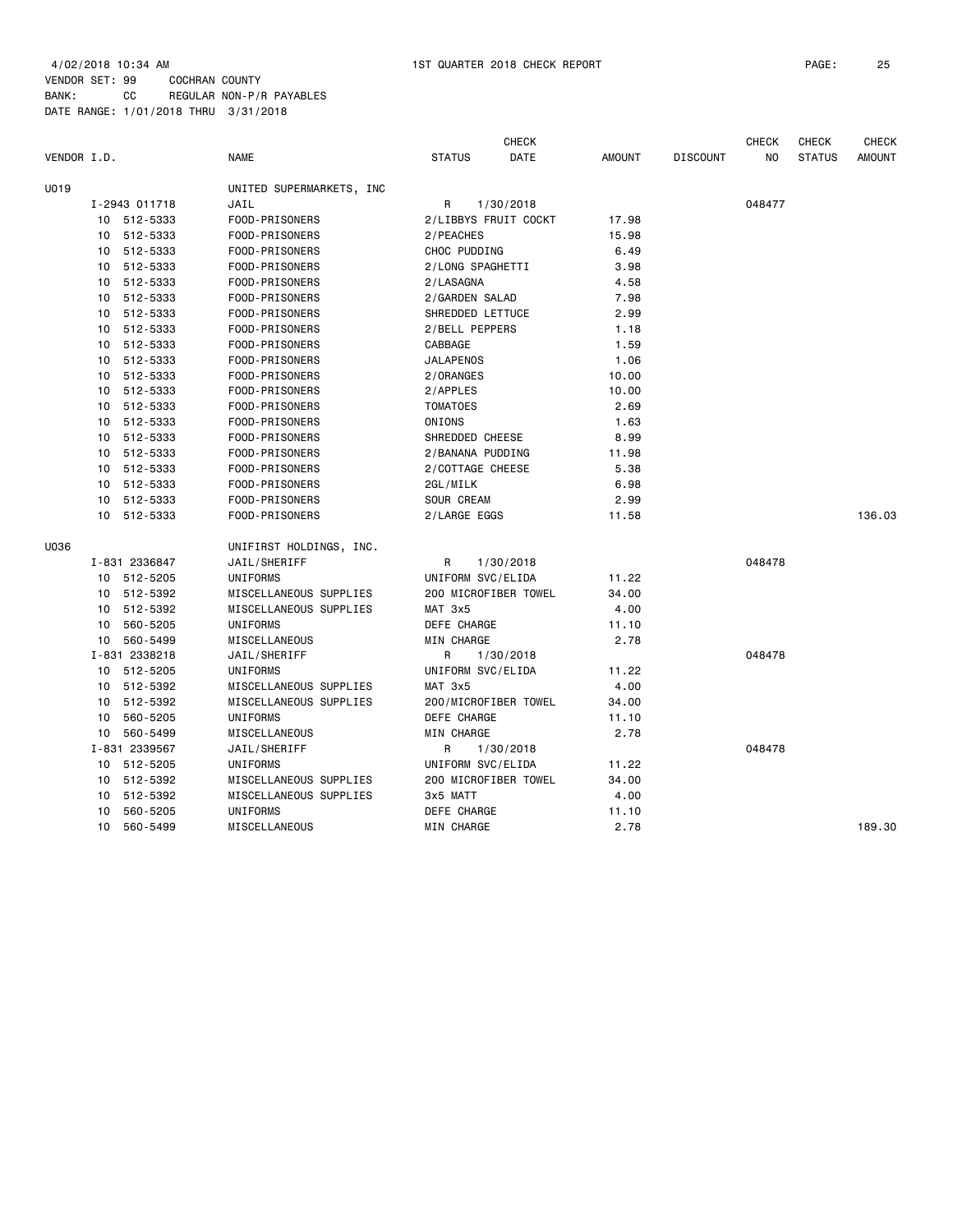4/02/2018 10:34 AM 1ST QUARTER 2018 CHECK REPORT PAGE: 26 VENDOR SET: 99 COCHRAN COUNTY BANK: CC REGULAR NON-P/R PAYABLES DATE RANGE: 1/01/2018 THRU 3/31/2018

| VENDOR I.D. |                     | <b>NAME</b>                      | <b>STATUS</b>          | <b>CHECK</b><br>DATE | <b>AMOUNT</b> | <b>DISCOUNT</b> | <b>CHECK</b><br>NO | <b>CHECK</b><br><b>STATUS</b> | CHECK<br><b>AMOUNT</b> |
|-------------|---------------------|----------------------------------|------------------------|----------------------|---------------|-----------------|--------------------|-------------------------------|------------------------|
| <b>WOO7</b> |                     | THOMSON REUTERS-WEST PAYMENT CTR |                        |                      |               |                 |                    |                               |                        |
|             | I-837455794         | ATTORNEY/LAW LIBRARY             | R                      | 1/30/2018            |               |                 | 048479             |                               |                        |
|             | 10 475-5590         | LAW LIBRARY MTRLS/UPDATES        |                        | DATABASE CHG DEC 17  | 300.00        |                 |                    |                               |                        |
|             | I-837538577         | ATTORNEY/LAW LIBRARY             | R                      | 1/30/2018            |               |                 | 048479             |                               |                        |
|             | 10 475-5590         | LAW LIBRARY MTRLS/UPDATES        |                        | BOOKS & BOUND VOLS 1 | 549.60        |                 |                    |                               |                        |
|             | I-837550019         | ATTORNEY/LAW LIBRARY             | R                      | 1/30/2018            |               |                 | 048479             |                               |                        |
|             | 10 475-5590         | LAW LIBRARY MTRLS/UPDATES        |                        | BOOKS & BOUND VOLS/J | 109.80        |                 |                    |                               | 959.40                 |
| <b>WO10</b> |                     | WEST TEXAS GAS INC               |                        |                      |               |                 |                    |                               |                        |
|             | I-004036001501 1/18 | PARK/SHOP                        | R                      | 1/30/2018            |               |                 | 048480             |                               |                        |
|             | 10 660-5440         | UTILITIES & IRRIGATION           |                        | GAS SVC 12/5/17-1/2/ | 10.00         |                 |                    |                               |                        |
|             | 10<br>660-5440      | UTILITIES & IRRIGATION           | GRIP CHARGE            |                      | 3.23          |                 |                    |                               |                        |
|             | I-004036002501 1/18 | PARK/SHOWBARN                    | R                      | 1/30/2018            |               |                 | 048480             |                               |                        |
|             | 660-5440<br>10      | UTILITIES & IRRIGATION           |                        | COST OF SVC 12/5/17- | 128.21        |                 |                    |                               |                        |
|             | 660-5440<br>10      | UTILITIES & IRRIGATION           |                        | 49.5MCF/COST OF GAS( | 137.16        |                 |                    |                               |                        |
|             | 10<br>660-5440      | UTILITIES & IRRIGATION           | <b>CUSTOMER CHARGE</b> |                      | 13.70         |                 |                    |                               |                        |
|             | 10 660-5440         | UTILITIES & IRRIGATION           | GRIP CHARGE            |                      | 8.59          |                 |                    |                               |                        |
|             | I-004049022001 1/18 | PREC <sub>3</sub>                | R                      | 1/30/2018            |               |                 | 048480             |                               |                        |
|             | 15 623-5440         | UTILITIES                        |                        | GAS SVC 12/5/17-1/2/ | 13.70         |                 |                    |                               |                        |
|             | 15 623-5440         | UTILITIES                        | GRIP CHARGE            |                      | 8.59          |                 |                    |                               | 323.18                 |
| W014        |                     | WHITEFACE CEMETERY ASSOCI        |                        |                      |               |                 |                    |                               |                        |
|             | I-2018 CONTRACT     | CEMETERY - - WHITEFACE           | R                      | 1/30/2018            |               |                 | 048481             |                               |                        |
|             | 10 516-5471         | CARE OF WHFC CEMETERY            | 2018 CONTRACT          |                      | 3,000.00      |                 |                    |                               | 3,000.00               |
| <b>W055</b> |                     | WINDSTREAM COMMUNICATIONS SW     |                        |                      |               |                 |                    |                               |                        |
|             | I-266-2638 JAN 18   | <b>MUSEUM</b>                    | R                      | 1/30/2018            |               |                 | 048482             |                               |                        |
|             | 10 652-5420         | TELECOMMUNICATIONS               | <b>SERVICES</b>        |                      | 134.94        |                 |                    |                               |                        |
|             | 10 652-5420         | <b>TELECOMMUNICATIONS</b>        | <b>DISCOUNTS</b>       |                      | 35.00CR       |                 |                    |                               |                        |
|             | 10 652-5420         | TELECOMMUNICATIONS               | <b>FEES</b>            |                      | 32.61         |                 |                    |                               |                        |
|             | 652-5420<br>10      | TELECOMMUNICATIONS               | PICC                   |                      | 1.16          |                 |                    |                               |                        |
|             | 10<br>652-5420      | TELECOMMUNICATIONS               | LONG DISTANCE SVC      |                      | 6.92          |                 |                    |                               |                        |
|             | 10 652-5420         | TELECOMMUNICATIONS               |                        | ADJ LATE FEE 1/8/18  | 0.11CR        |                 |                    |                               |                        |
|             | I-266-5051 JAN 18   | LIBRARY                          | R                      | 1/30/2018            |               |                 | 048482             |                               |                        |
|             | 10 650-5420         | TELECOMMUNICATIONS               | SERVICES               |                      | 126.12        |                 |                    |                               |                        |
|             | 10 650-5420         | TELECOMMUNICATIONS               | <b>FEES</b>            |                      | 39.37         |                 |                    |                               |                        |
|             | I-266-5074 JAN 18   | ADULT PROBATION                  | R                      | 1/30/2018            |               |                 | 048482             |                               |                        |
|             | 10 570-5420         | TELECOMMUNICATIONS               | <b>SERVICES</b>        |                      | 43.78         |                 |                    |                               |                        |
|             | 10 570-5420         | TELECOMMUNICATIONS               | <b>FEES</b>            |                      | 17.31         |                 |                    |                               |                        |
|             | I-266-5161 JAN 18   | <b>TREASURER</b>                 | R                      | 1/30/2018            |               |                 | 048482             |                               |                        |
|             | 10 497-5420         | TELECOMMUNICATIONS               | SERVICES               |                      | 31.83         |                 |                    |                               |                        |
|             | 10 497-5420         | TELECOMMUNICATIONS               | <b>FEES</b>            |                      | 17.29         |                 |                    |                               |                        |
|             | I-266-5171 JAN 18   | TAX A/C                          | R                      | 1/30/2018            |               |                 | 048482             |                               |                        |
|             | 10 499-5420         | TELECOMMUNICATIONS               | <b>SERVICES</b>        |                      | 246.58        |                 |                    |                               |                        |
|             | 499-5420<br>10      | TELECOMMUNICATIONS               | <b>DISCOUNTS</b>       |                      | 10.00CR       |                 |                    |                               |                        |
|             | 499-5420<br>10      | TELECOMMUNICATIONS               | <b>FEES</b>            |                      | 65.19         |                 |                    |                               |                        |
|             | 10 499-5420         | TELECOMMUNICATIONS               | LONG DISTANCE SVC<br>R |                      | 13.33         |                 |                    |                               |                        |
|             | I-266-5181 JAN 18   | <b>ELECTIONS</b>                 |                        | 1/30/2018            |               |                 | 048482             |                               |                        |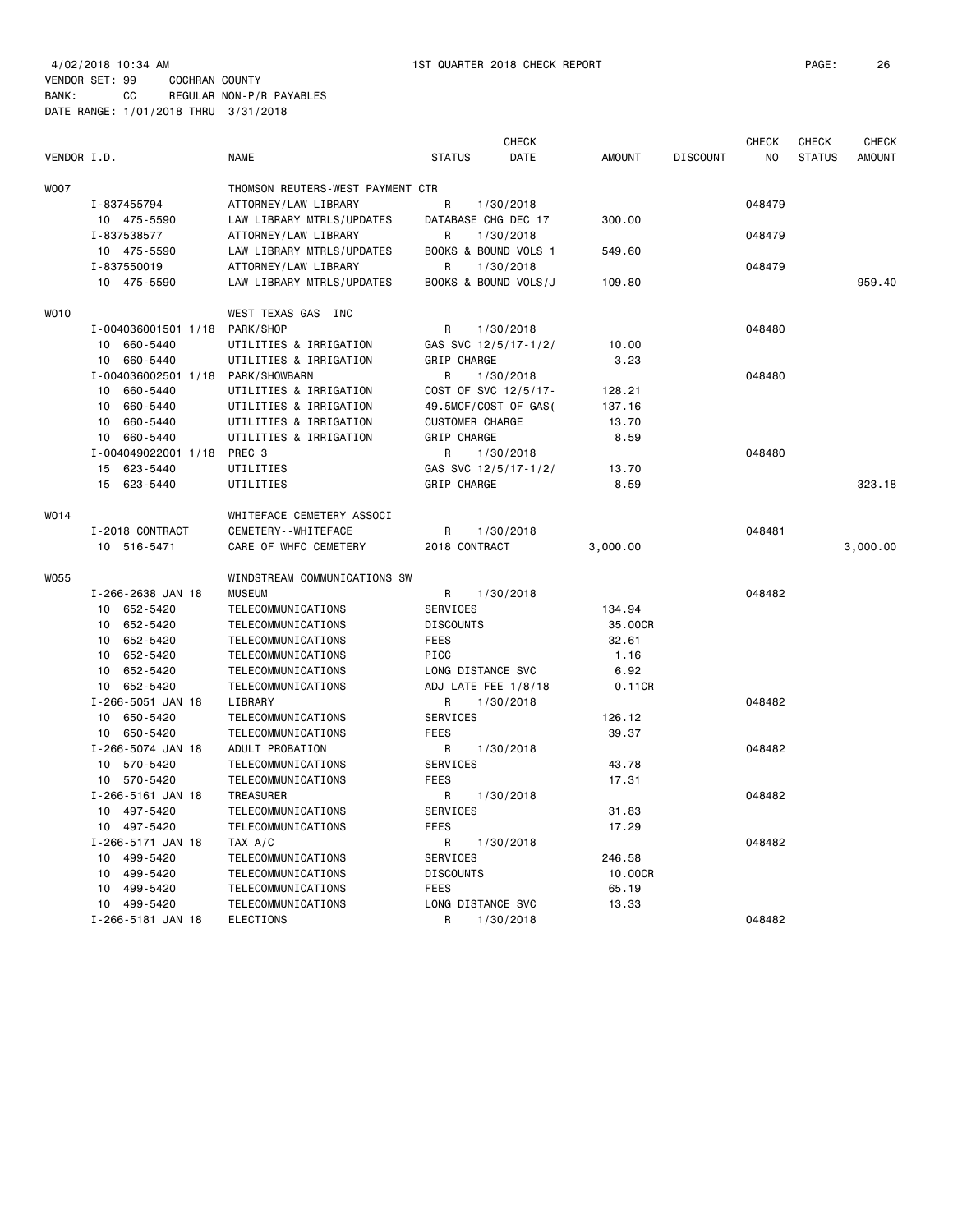| VENDOR I.D. |                                 | <b>NAME</b>                  | <b>CHECK</b><br><b>STATUS</b><br><b>DATE</b> | <b>AMOUNT</b> | <b>DISCOUNT</b> | <b>CHECK</b><br>N <sub>O</sub> | <b>CHECK</b><br><b>STATUS</b> | <b>CHECK</b><br><b>AMOUNT</b> |
|-------------|---------------------------------|------------------------------|----------------------------------------------|---------------|-----------------|--------------------------------|-------------------------------|-------------------------------|
| W055        |                                 | WINDSTREAM COMMUNICATIONS    | (CONTINUED)                                  |               |                 |                                |                               |                               |
|             | I-266-5181 JAN 18               | <b>ELECTIONS</b>             | R<br>1/30/2018                               |               |                 | 048482                         |                               |                               |
|             | 10 490-5420                     | TELECOMMUNICATIONS           | <b>SERVICES</b>                              | 56.47         |                 |                                |                               |                               |
|             | 10 490-5420                     | TELECOMMUNICATIONS           | LONG DISTANCE SVC                            | 6.22          |                 |                                |                               |                               |
|             | I-266-5211 JAN 18               | SHERIFF                      | 1/30/2018<br>R                               |               |                 | 048482                         |                               |                               |
|             | 10<br>560-5420                  | TELECOMMUNICATIONS           | <b>SERVICES</b>                              | 111.54        |                 |                                |                               |                               |
|             | 10<br>560-5420                  | TELECOMMUNICATIONS           | <b>FEES</b>                                  | 59.05         |                 |                                |                               |                               |
|             | 10 560-5420                     | TELECOMMUNICATIONS           | LONG DISTANCE SVC                            | 6.85          |                 |                                |                               |                               |
|             | I-266-5215 JAN 18               | <b>EXTENSION SVC</b>         | R<br>1/30/2018                               |               |                 | 048482                         |                               |                               |
|             | 10 665-5420                     | TELECOMMUNICATIONS           | <b>SERVICES</b>                              | 152.38        |                 |                                |                               |                               |
|             | 10 665-5420                     | TELECOMMUNICATIONS           | <b>FEES</b>                                  | 59.06         |                 |                                |                               |                               |
|             | 10 665-5420                     | TELECOMMUNICATIONS           | LONG DISTANCE SVC                            | 0.79          |                 |                                |                               |                               |
|             | I-266-5302 JAN 18               | JUSTICE OF PEACE             | R<br>1/30/2018                               |               |                 | 048482                         |                               |                               |
|             | 10 455-5420                     | TELECOMMUNICATIONS           | <b>SERVICES</b>                              | 31.83         |                 |                                |                               |                               |
|             | 10 455-5420                     | TELECOMMUNICATIONS           | <b>FEES</b>                                  | 17.29         |                 |                                |                               |                               |
|             | 10 455-5420                     | TELECOMMUNICATIONS           | LONG DISTANCE SVC                            | 1.71          |                 |                                |                               |                               |
|             | I-266-5411 JAN 18               | JUVENILE PROBATION           | R<br>1/30/2018                               |               |                 | 048482                         |                               |                               |
|             | 17 573-5499                     | OPERATING EXPENSES           | SERVICES                                     | 31.83         |                 |                                |                               |                               |
|             | 17 573-5499                     | OPERATING EXPENSES           | <b>FEES</b>                                  | 17.29         |                 |                                |                               |                               |
|             | 17 573-5499                     | OPERATING EXPENSES           | LONG DISTANCE SVC                            | 0.82          |                 |                                |                               |                               |
|             | I-266-5412 JAN 18               | DIST CT/CONSTABLE/NON-DEPT'L | R<br>1/30/2018                               |               |                 | 048482                         |                               |                               |
|             | 10 435-5420                     | TELECOMMUNICATIONS           | 1/2 SERVICES                                 | 39.51         |                 |                                |                               |                               |
|             | 10 550-5420                     | TELECOMMUNICATIONS           | 1/2 SERVICES                                 | 27.47         |                 |                                |                               |                               |
|             | 10 435-5420                     | TELECOMMUNICATIONS           | <b>LMS</b>                                   | 0.80          |                 |                                |                               |                               |
|             | 10 550-5420                     | TELECOMMUNICATIONS           | LONG DISTANCE SVC                            | 0.73          |                 |                                |                               |                               |
|             |                                 |                              |                                              |               |                 |                                |                               |                               |
|             | 10 435-5420                     | TELECOMMUNICATIONS           | HI SPEED INTERNET                            | 129.95        |                 |                                |                               |                               |
|             | 10 409-5420<br>I-266-5450 JAN18 | TELECOMMUNICATIONS           | HI SPEED INTERNET                            | 129.15        |                 | 048482                         |                               |                               |
|             |                                 | CO/DIST CLERK                | R<br>1/30/2018                               |               |                 |                                |                               |                               |
|             | 403-5420<br>10                  | TELECOMMUNICATIONS           | <b>SERVICES</b>                              | 96.59         |                 |                                |                               |                               |
|             | 403-5420<br>10                  | TELECOMMUNICATIONS           | <b>FEES</b>                                  | 74.00         |                 |                                |                               |                               |
|             | 403-5420<br>10                  | TELECOMMUNICATIONS           | LONG DISTANCE SVC                            | 8.65          |                 |                                |                               |                               |
|             | I-266-5508 JAN 18               | CO JUDGE/COMM'R CT           | R<br>1/30/2018                               |               |                 | 048482                         |                               |                               |
|             | 610-5420<br>15                  | TELECOMMUNICATIONS           | <b>SERVICES</b>                              | 64.76         |                 |                                |                               |                               |
|             | 15<br>610-5420                  | TELECOMMUNICATIONS           | <b>FEES</b>                                  | 54.89         |                 |                                |                               |                               |
|             | 15 610-5420                     | TELECOMMUNICATIONS           | LONG DISTANCE SVC                            | 1.20          |                 |                                |                               |                               |
|             | I-266-5700 JAN 18               | SHERIFF                      | R<br>1/30/2018                               |               |                 | 048482                         |                               |                               |
|             | 10 560-5420                     | TELECOMMUNICATIONS           | SERVICES                                     | 43.38         |                 |                                |                               |                               |
|             | 10 560-5420                     | TELECOMMUNICATIONS           | <b>FEES</b>                                  | 14.03         |                 |                                |                               |                               |
|             | 10 560-5420                     | TELECOMMUNICATIONS           | LONG DISTANCE SVC                            | 0.24          |                 |                                |                               |                               |
|             | I-266-5822 JAN 18               | AUDITOR/NON-DEPT'L           | R<br>1/30/2018                               |               |                 | 048482                         |                               |                               |
|             | 10 495-5420                     | TELECOMMUNICATIONS           | SERVICES                                     | 156.83        |                 |                                |                               |                               |
|             | 10 409-5420                     | TELECOMMUNICATIONS           | <b>SERVICES</b>                              | 149.95        |                 |                                |                               |                               |
|             | 495-5420<br>10                  | TELECOMMUNICATIONS           | FEES                                         | 19.70         |                 |                                |                               |                               |
|             | 10<br>409-5420                  | TELECOMMUNICATIONS           | <b>FEES</b>                                  | 19.71         |                 |                                |                               |                               |
|             | 10<br>495-5420                  | TELECOMMUNICATIONS           | LONG DISTANCE SVC                            | 0.96          |                 |                                |                               |                               |
|             | 409-5420<br>10                  | TELECOMMUNICATIONS           | LONG DISTANCE SVC                            | 0.50          |                 |                                |                               |                               |
|             | I-266-8661 JAN 18               | COUNTY ATTORNEY              | R<br>1/30/2018                               |               |                 | 048482                         |                               |                               |

10 475-5420 TELECOMMUNICATIONS SERVICE 155.20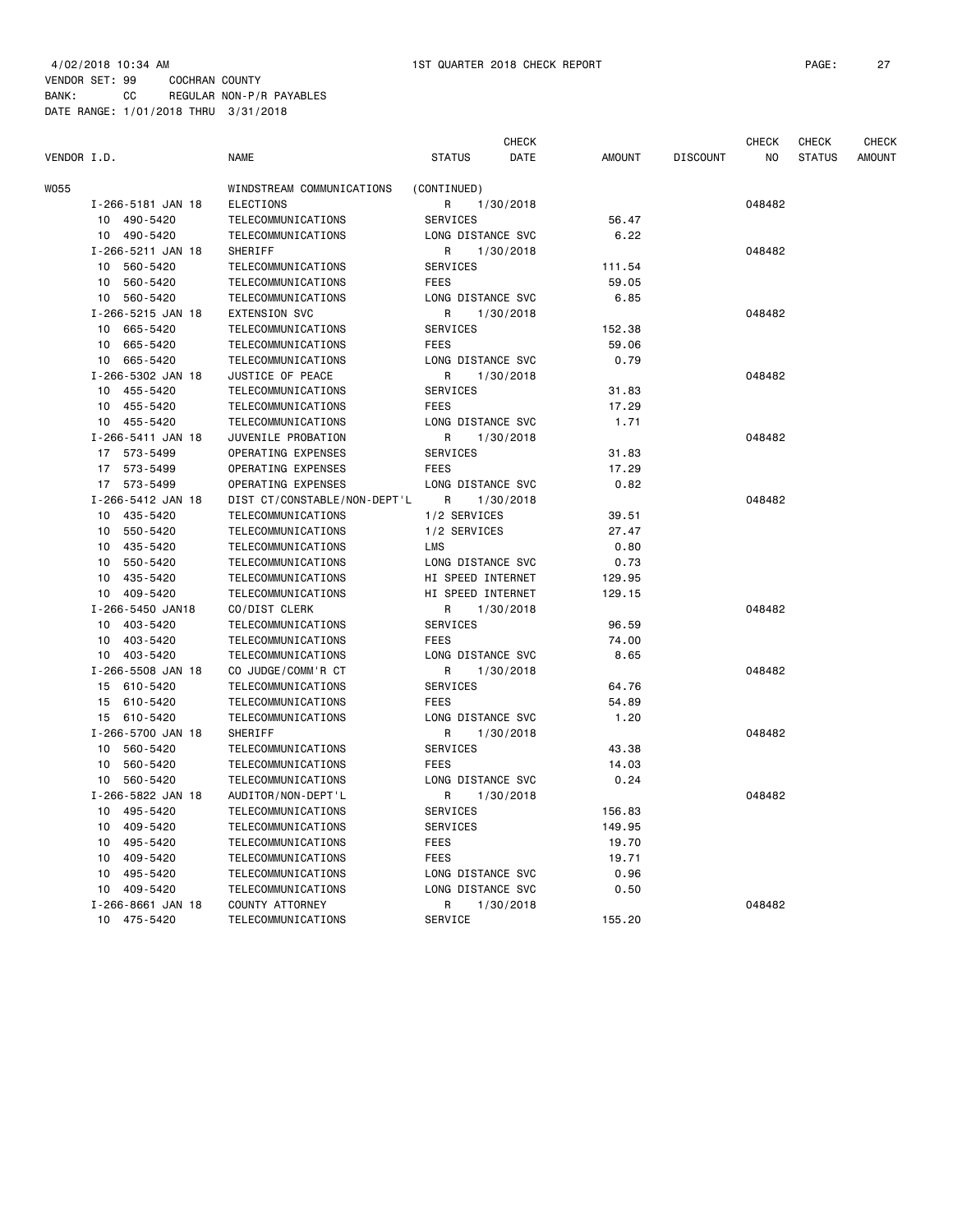|             |            |                     |                                        |                   | <b>CHECK</b>         |               |                 | <b>CHECK</b>   | <b>CHECK</b>  | <b>CHECK</b>  |
|-------------|------------|---------------------|----------------------------------------|-------------------|----------------------|---------------|-----------------|----------------|---------------|---------------|
| VENDOR I.D. |            |                     | <b>NAME</b>                            | <b>STATUS</b>     | DATE                 | <b>AMOUNT</b> | <b>DISCOUNT</b> | N <sub>O</sub> | <b>STATUS</b> | <b>AMOUNT</b> |
| <b>W055</b> |            |                     | WINDSTREAM COMMUNICATIONS              | (CONTINUED)       |                      |               |                 |                |               |               |
|             |            | I-266-8661 JAN 18   | COUNTY ATTORNEY                        | R                 | 1/30/2018            |               |                 | 048482         |               |               |
|             |            | 10 475-5420         | TELECOMMUNICATIONS                     | <b>FEES</b>       |                      | 39.37         |                 |                |               |               |
|             |            | 10 475-5420         | TELECOMMUNICATIONS                     |                   | LONG DISTANCE SVC    | 0.06          |                 |                |               |               |
|             |            | I-266-8888 JAN 18   | SHERIFF                                | R                 | 1/30/2018            |               |                 | 048482         |               |               |
|             | 10         | 560-5420            | TELECOMMUNICATIONS                     |                   | SERVICES/FAX&CRIME C | 32.38         |                 |                |               |               |
|             | 10         | 560-5420            | TELECOMMUNICATIONS                     | <b>FEES</b>       |                      | 14.01         |                 |                |               |               |
|             | 10         | 560-5420            | TELECOMMUNICATIONS                     |                   | LONG DISTANCE SVC    | 0.25          |                 |                |               | 2,558.72      |
| W062        |            |                     | WAL-MART COMMUNITY                     |                   |                      |               |                 |                |               |               |
|             |            | I-6120 010418       | JAIL                                   | R                 | 1/30/2018            |               |                 | 048484         |               |               |
|             |            | 10 512-5392         | MISCELLANEOUS SUPPLIES                 | BASKETBALL        |                      | 14.96         |                 |                |               |               |
|             | 10         | 512-5391            | MEDICAL CARE-PRISONERS                 | THERMOMETER       |                      | 29.92         |                 |                |               |               |
|             |            | 10 512-5392         | MISCELLANEOUS SUPPLIES                 | <b>TOASTER</b>    |                      | 24.88         |                 |                |               | 69.76         |
| W164        |            |                     | <b>WARREN CAT</b>                      |                   |                      |               |                 |                |               |               |
|             |            | I-PS020344663       | PREC <sub>3</sub>                      | R                 | 1/30/2018            |               |                 | 048485         |               |               |
|             |            | 15 623-5356         | ROAD MATERIALS & SUPPLIES              | 4/COVERS          |                      | 109.32        |                 |                |               |               |
|             |            | 15 623-5356         | ROAD MATERIALS & SUPPLIES              | 8/WASHER-HARD     |                      | 15.12         |                 |                |               |               |
|             |            | 15 623-5356         | ROAD MATERIALS & SUPPLIES              | 2/STRIP-WEAR      |                      | 101.82        |                 |                |               | 226.26        |
| W193        |            |                     | WESTWARD AUTOMOTIVE REPAIR LLC         |                   |                      |               |                 |                |               |               |
|             |            | I-485/'06 FORD F150 | CONSTABLE                              | R                 | 1/30/2018            |               |                 | 048486         |               |               |
|             |            | 10 550-5451         | REPAIR                                 |                   | RMV BELT/CHG OIL/CK  | 49.00         |                 |                |               |               |
|             | $I - 502$  |                     | SHERIFF                                | R                 | 1/30/2018            |               |                 | 048486         |               |               |
|             |            | 10 560-5451         | MACHINERY-NON-OFFICE REPAIR            |                   | OIL CHANGE/FLUID CK  | 20.00         |                 |                |               | 69.00         |
| W235        |            |                     | VANDY NELSON dba                       |                   |                      |               |                 |                |               |               |
|             | $I - 2594$ |                     | CRTHSE/ACT BLDG/LIBRARY                | R                 | 1/30/2018            |               |                 | 048487         |               |               |
|             |            | 10 510-5332         | CUSTODIAL SUPPLIES                     | <b>SPRAY BUGS</b> |                      | 70.00         |                 |                |               |               |
|             | 10         | 662-5332            | CUSTODIAL SUPPLIES                     | SPRAY BUGS        |                      | 45.00         |                 |                |               |               |
|             | 10         | 650-5332            | CUSTODIAL SUPPLIES                     | <b>SPRAY BUGS</b> |                      | 35.00         |                 |                |               | 150.00        |
| X001        |            |                     | <b>XCEL ENERGY</b>                     |                   |                      |               |                 |                |               |               |
|             |            |                     | I-54-1324315-7 JAN18 ALMOST ALL DEPT'S | R                 | 1/30/2018            |               |                 | 048488         |               |               |
|             | 30         | 518-5440            | UTILITIES                              |                   | 300210167 RUNWAY LIG | 73.05         |                 |                |               |               |
|             |            | 10 510-5440         | UTILITIES                              |                   | 300240736 COURTHOUSE | 1,713.24      |                 |                |               |               |
|             | 10         | 660-5440            | UTILITIES & IRRIGATION                 |                   | 300265059 SOFTBALL P | 11.28         |                 |                |               |               |
|             | 10         | 580-5440            | UTILITIES [TOWER]                      |                   | 300282806 TOWER      | 127.77        |                 |                |               |               |
|             | 15         | 621-5440            | UTILITIES                              |                   | 300294119 PREC 1 SHO | 56.10         |                 |                |               |               |
|             | 10         | 650-5440            | UTILITIES                              |                   | 300338546 LIBRARY    | 124.25        |                 |                |               |               |
|             | 10         | 652-5440            | UTILITIES                              |                   | 300342232 MUSEUM     | 13.82         |                 |                |               |               |
|             | 10         | 662-5440            | UTILITIES                              |                   | 300390484 ACTIVITY B | 539.52        |                 |                |               |               |
|             | 10         | 660-5440            | UTILITIES & IRRIGATION                 | 300410370 PARK    |                      | 145.22        |                 |                |               |               |
|             | 10         | 660-5440            | UTILITIES & IRRIGATION                 |                   | 300457515 PARK/SHOP  | 83.15         |                 |                |               |               |
|             | 10         | 516-5440            | UTILITIES                              |                   | 300555198 CEMETERY   | 11.28         |                 |                |               |               |
|             | 10         | 660-5440            | UTILITIES & IRRIGATION                 |                   | 300587052 SHOWBARN   | 284.69        |                 |                |               |               |

10 660-5440 UTILITIES & IRRIGATION 300587753 RODEO GROU 25.68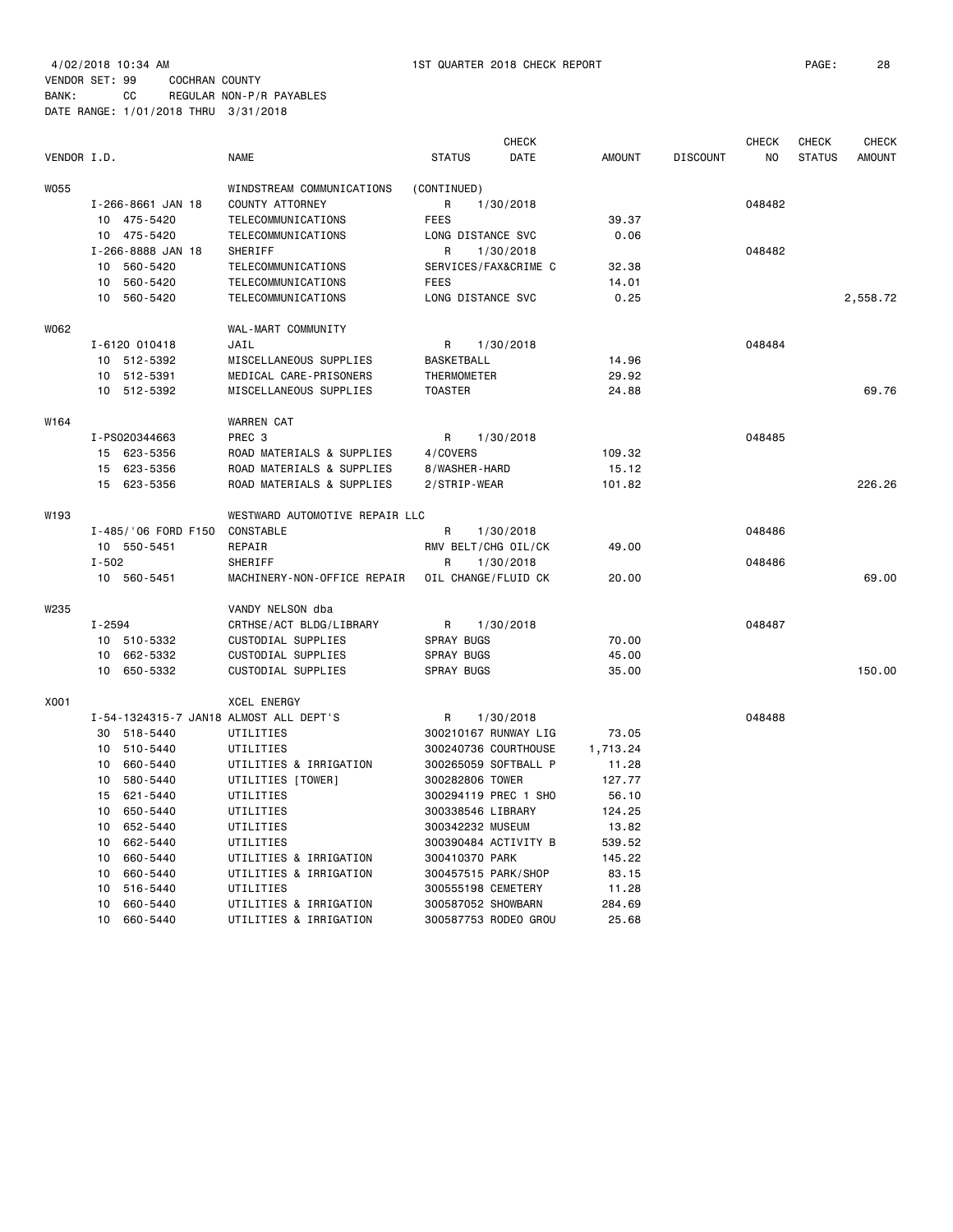| VENDOR I.D. |          |                             | <b>NAME</b>                            | <b>STATUS</b>        | <b>CHECK</b><br>DATE  | <b>AMOUNT</b> | <b>DISCOUNT</b> | <b>CHECK</b><br>NO | <b>CHECK</b><br><b>STATUS</b> | <b>CHECK</b><br><b>AMOUNT</b> |
|-------------|----------|-----------------------------|----------------------------------------|----------------------|-----------------------|---------------|-----------------|--------------------|-------------------------------|-------------------------------|
|             |          |                             |                                        |                      |                       |               |                 |                    |                               |                               |
| X001        |          |                             | <b>XCEL ENERGY</b><br>(CONTINUED)      |                      |                       |               |                 |                    |                               |                               |
|             |          |                             | I-54-1324315-7 JAN18 ALMOST ALL DEPT'S | R                    | 1/30/2018             |               |                 | 048488             |                               |                               |
|             |          | 10 409-5440                 | UTILITIES                              | 300588989 ANNEX      |                       | 121.14        |                 |                    |                               |                               |
|             |          | 10 516-5440                 | UTILITIES                              | 300603417 CEMETERY   |                       | 16.81         |                 |                    |                               |                               |
|             |          | 10 516-5440                 | UTILITIES                              |                      | 300637038 CEMETERY S  | 11.28         |                 |                    |                               | 3,358.28                      |
| X001        |          |                             | <b>XCEL ENERGY</b>                     |                      |                       |               |                 |                    |                               |                               |
|             |          | I-54-1829977-7 JAN18 PREC 2 |                                        | R                    | 1/30/2018             |               |                 | 048489             |                               |                               |
|             | 15       | 622-5440                    | UTILITIES                              |                      | 176KWH 12/12/17-1/15  | 26.61         |                 |                    |                               |                               |
|             |          | 15 622-5440                 | UTILITIES                              |                      | 75KWH/AREA LIGHT 12/  | 16.01         |                 |                    |                               | 42.62                         |
| A053        |          |                             | AMERICAN TIRE DISTRIBUTORS             |                      |                       |               |                 |                    |                               |                               |
|             |          | I-S1033055052               | SHERIFF                                | R                    | 2/12/2018             |               |                 | 048490             |                               |                               |
|             | 10       | 560-5454                    | TIRES                                  |                      | 2/P235/55R17 FIREHAW  | 223.40        |                 |                    |                               |                               |
|             | 10       | 560-5454                    | TIRES                                  |                      | 4/235/75R17 109S COO  | 578.48        |                 |                    |                               |                               |
|             | 10       | 560-5454                    | TIRES                                  |                      | 4/P265/70R17 113T FR  | 469.44        |                 |                    |                               |                               |
|             | 10       | 560-5454                    | TIRES                                  |                      | 4/P265/70R17 113T FR  | 469.44        |                 |                    |                               |                               |
|             | 10       | 560-5454                    | <b>TIRES</b>                           |                      | P225/60R18 99W FRS G  | 471.76        |                 |                    |                               | 2,212.52                      |
| A109        |          |                             |                                        |                      |                       |               |                 |                    |                               |                               |
|             |          |                             | ALBUS FARM EQUIPMENT                   | R                    |                       |               |                 | 048491             |                               |                               |
|             |          | I-#844/843/842 2/18         | JUV-RESTITUTION                        |                      | 2/12/2018             |               |                 |                    |                               |                               |
|             | 10       | 000-4340.900                | JUVENILE PROBATION FEES                |                      | #844;RESTITUTION FOR  | 16.67         |                 |                    |                               |                               |
|             | 10       | 000-4340.900                | JUVENILE PROBATION FEES                |                      | #843; RESTITUTION FOR | 16.67         |                 |                    |                               |                               |
|             | 10       | 000-4340.900                | JUVENILE PROBATION FEES                |                      | #842; RESTITUTION FOR | 16.66         |                 |                    |                               | 50.00                         |
| <b>B001</b> |          |                             | BAILEY CO. ELECTRIC COOP               |                      |                       |               |                 |                    |                               |                               |
|             | I-396791 |                             | PREC 4                                 | R                    | 2/12/2018             |               |                 | 048492             |                               |                               |
|             | 15       | 624-5440                    | UTILITIES                              | 390KWH 12/22/17-1/19 |                       | 60.30         |                 |                    |                               |                               |
|             |          | 15 624-5440                 | UTILITIES                              | AREA LIGHT           |                       | 11.65         |                 |                    |                               |                               |
|             | I-396792 |                             | PREC 3                                 | R                    | 2/12/2018             |               |                 | 048492             |                               |                               |
|             | 15       | 623-5330                    | FUEL AND OIL                           | 96KWH 12/19/17-1/16/ |                       | 33.69         |                 |                    |                               |                               |
|             |          | 15 623-5330                 | FUEL AND OIL                           | 2/AREA LIGHTS        |                       | 24.10         |                 |                    |                               |                               |
|             | I-396793 |                             | NON DEPT'L/SHERIFF POSSE               | R                    | 2/12/2018             |               |                 | 048492             |                               |                               |
|             |          | 10 409-5440                 | UTILITIES                              |                      | ELEC SVC 12/5/17-1/5  | 34.53         |                 |                    |                               | 164.27                        |
| <b>B198</b> |          |                             | BLAINE INDUSTRIAL SUPPLY               |                      |                       |               |                 |                    |                               |                               |
|             |          | I-S4164142.001              | <b>COURTHOUSE</b>                      | R                    | 2/12/2018             |               |                 | 048493             |                               |                               |
|             |          | 10 510-5332                 | CUSTODIAL SUPPLIES                     | 1CS/PLEDGE ORANGE    |                       | 62.00         |                 |                    |                               |                               |
|             | 10       | 510-5332                    | CUSTODIAL SUPPLIES                     |                      | 1CS/COTTONELL TISSUE  | 69.96         |                 |                    |                               |                               |
|             | 10       | 510-5332                    | CUSTODIAL SUPPLIES                     |                      | 1CS/WHITE TRASH LINE  | 42.11         |                 |                    |                               |                               |
|             | 10       | 510-5332                    | CUSTODIAL SUPPLIES                     | 1CS/PINESOL          |                       | 43.01         |                 |                    |                               |                               |
|             | 10       | 510-5332                    | CUSTODIAL SUPPLIES                     | 1CS/METERED SPRAY/LA |                       | 64.48         |                 |                    |                               |                               |
|             | 10       | 510-5332                    | CUSTODIAL SUPPLIES                     |                      | 6/DUST BUSTER DUSTIN  | 39.52         |                 |                    |                               |                               |
|             | 10       | 510-5332                    | CUSTODIAL SUPPLIES                     | LEMON OIL POLISH     |                       | 30.96         |                 |                    |                               | 352.04                        |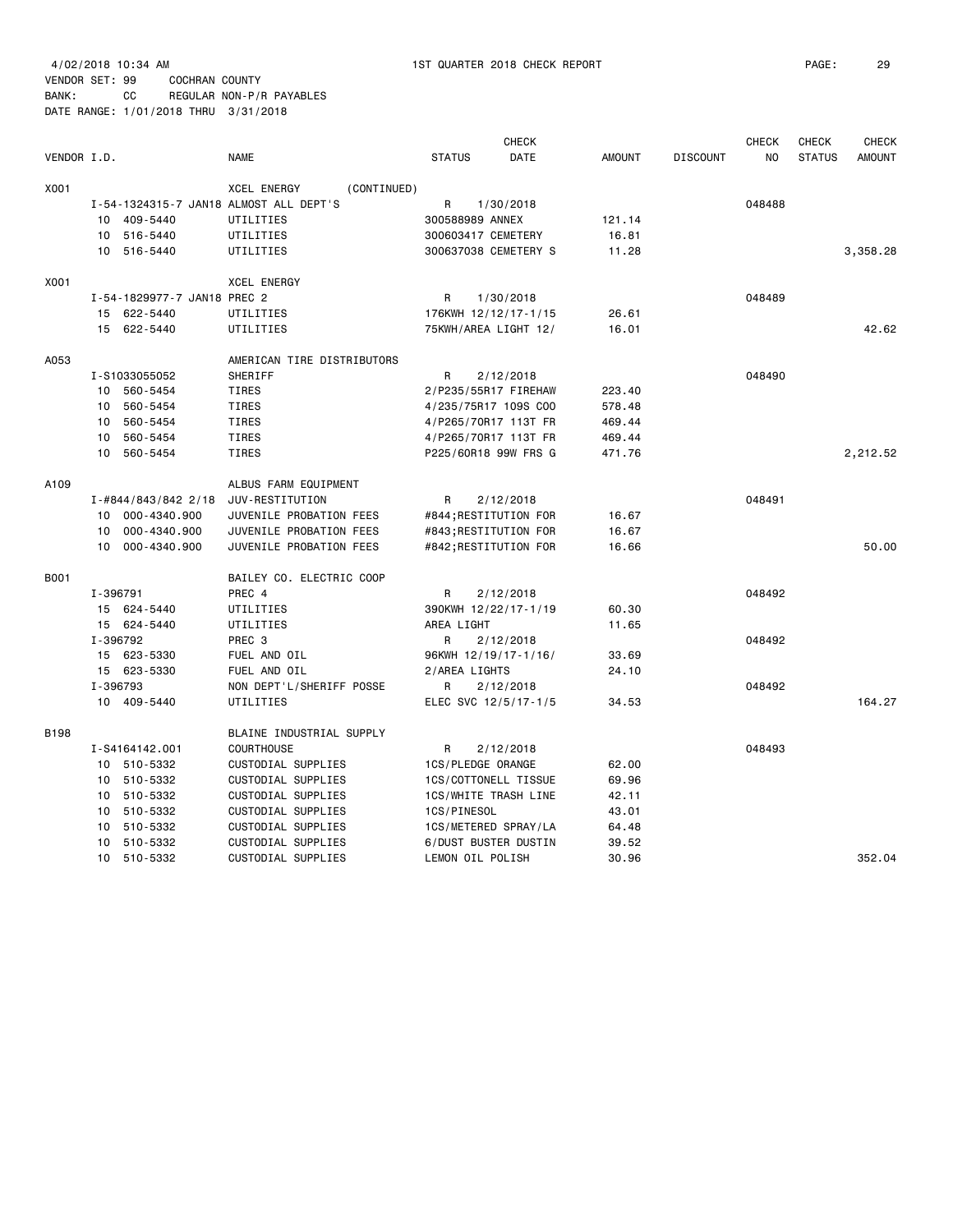|             |                             |                                |                         | <b>CHECK</b> |               |                 | <b>CHECK</b>   | CHECK         | <b>CHECK</b>  |
|-------------|-----------------------------|--------------------------------|-------------------------|--------------|---------------|-----------------|----------------|---------------|---------------|
| VENDOR I.D. |                             | <b>NAME</b>                    | <b>STATUS</b>           | <b>DATE</b>  | <b>AMOUNT</b> | <b>DISCOUNT</b> | N <sub>O</sub> | <b>STATUS</b> | <b>AMOUNT</b> |
| B248        |                             | BAILEY COUNTY SHERIFF'S OFFICE |                         |              |               |                 |                |               |               |
|             | I-JAN 2018                  | JAIL                           | R                       | 2/12/2018    |               |                 | 048494         |               |               |
|             | 10 512-5499                 | <b>MISCELLANEOUS</b>           | MIKEAL RICHARDSON 22    |              | 880.00        |                 |                |               | 880.00        |
| C007        |                             | CITY OF MORTON                 |                         |              |               |                 |                |               |               |
|             | I-013118                    | LIB/MUS/ACT BLDG/CRTHSE/PREC1  | R                       | 2/12/2018    |               |                 | 048495         |               |               |
|             | 10<br>650-5440              | UTILITIES                      | LIBRARY GAS             |              | 248.50        |                 |                |               |               |
|             | 650-5440<br>10              | UTILITIES                      | LIBRARY WATER           |              | 28.00         |                 |                |               |               |
|             | 10<br>650-5440              | UTILITIES                      | LIBRARY GARBAGE         |              | 51.50         |                 |                |               |               |
|             | 650-5440<br>10              | UTILITIES                      | LIBRARY SEWER           |              | 18.00         |                 |                |               |               |
|             | 10<br>652-5440              | UTILITIES                      | <b>MUSEUM GAS</b>       |              | 27.50         |                 |                |               |               |
|             | 652-5440<br>10              | UTILITIES                      | <b>MUSEUM WATER</b>     |              | 28,00         |                 |                |               |               |
|             | 652-5440<br>10              | UTILITIES                      | MUSEUM GARBAGE          |              | 28.00         |                 |                |               |               |
|             | 652-5440<br>10              | UTILITIES                      | <b>MUSEUM SEWER</b>     |              | 16.00         |                 |                |               |               |
|             | 662-5440<br>10              | UTILITIES                      | ACTIVITY BLDG GAS       |              | 1,608.50      |                 |                |               |               |
|             | 662-5440<br>10              | UTILITIES                      | ACT. BLDG WATER         |              | 28.00         |                 |                |               |               |
|             | 662-5440<br>10              | UTILITIES                      | ACT. BLDG GARBAGE       |              | 77.00         |                 |                |               |               |
|             | 10<br>662-5440              | UTILITIES                      | ACT. BLDG SEWER         |              | 48.00         |                 |                |               |               |
|             | 10<br>510-5440              | UTILITIES                      | COURTHOUSE GAS          |              | 988.00        |                 |                |               |               |
|             | 10<br>510-5440              | UTILITIES                      | <b>COURTHOUSE WATER</b> |              | 92.75         |                 |                |               |               |
|             | 10<br>510-5440              | UTILITIES                      | CRTHSE GARBAGE          |              | 334.50        |                 |                |               |               |
|             | 10<br>510-5440              | UTILITIES                      | <b>COURTHOUSE SEWER</b> |              | 54.00         |                 |                |               |               |
|             | 621-5440<br>15              | UTILITIES                      | PREC 1 GAS              |              | 87.00         |                 |                |               |               |
|             | 621-5440<br>15              | UTILITIES                      | PREC 1 WATER            |              | 28.00         |                 |                |               |               |
|             | 621-5440<br>15              | UTILITIES                      | PREC 1 GARBAGE          |              | 51.50         |                 |                |               | 3,842.75      |
| C008        |                             | CITY OF WHITEFACE              |                         |              |               |                 |                |               |               |
|             | I-255-2/FEB'18              | WELFARE                        | R                       | 2/12/2018    |               |                 | 048496         |               |               |
|             | 10 640-5440                 | UTILITIES                      | NORMA LUCIO FEB 2018    |              | 151.55        |                 |                |               | 151.55        |
| C018        |                             | COCHRAN CO. FARM BUREAU        |                         |              |               |                 |                |               |               |
|             | I-2018 DUES                 | COMMISSIONERS COURT            | R                       | 2/12/2018    |               |                 | 048497         |               |               |
|             | 15 610-5481                 | DUES AND REGISTRATION          | FARM BUREAU DUES 201    |              | 40.00         |                 |                |               | 40.00         |
| C035        |                             | COX AUTO SUPPLY CO             |                         |              |               |                 |                |               |               |
|             | I-384248                    | PREC <sub>2</sub>              | R                       | 2/12/2018    |               |                 | 048498         |               |               |
|             | 15 622-5451                 | REPAIRS                        | AC DELCO BATT 31 STU    |              | 157.98        |                 |                |               |               |
|             | 15 622-5451                 | REPAIRS                        | STATE BATT FEE          |              | 3.00          |                 |                |               |               |
|             | I-384438                    | CONSTABLE                      | R                       | 2/12/2018    |               |                 | 048498         |               |               |
|             | 10 <sub>1</sub><br>550-5451 | REPAIR                         | ELMT ASY                |              | 15.99         |                 |                |               |               |
|             | 550-5451<br>10              | REPAIR                         | OIL FILTER              |              | 6.29          |                 |                |               |               |
|             | 550-5451<br>10 <sup>1</sup> | REPAIR                         | 6/AMSOIL 10/30          |              | 83.94         |                 |                |               |               |
|             | I-384444                    | PARK                           | R                       | 2/12/2018    |               |                 | 048498         |               |               |
|             | 660-5332<br>10              | CUSTODIAL SUPPLIES             | DOOR STRIKER            |              | 4.89          |                 |                |               |               |
|             | 660-5332<br>10              | CUSTODIAL SUPPLIES             | 4/SCREWS                |              | 0.20          |                 |                |               |               |
|             | I-384448                    | CONSTABLE                      | R                       | 2/12/2018    |               |                 | 048498         |               |               |
|             | 10 550-5451                 | REPAIR                         | OIL DRAIN PLUG          |              | 5.99          |                 |                |               |               |
|             | I-384492                    | PREC 4                         | R                       | 2/12/2018    |               |                 | 048498         |               |               |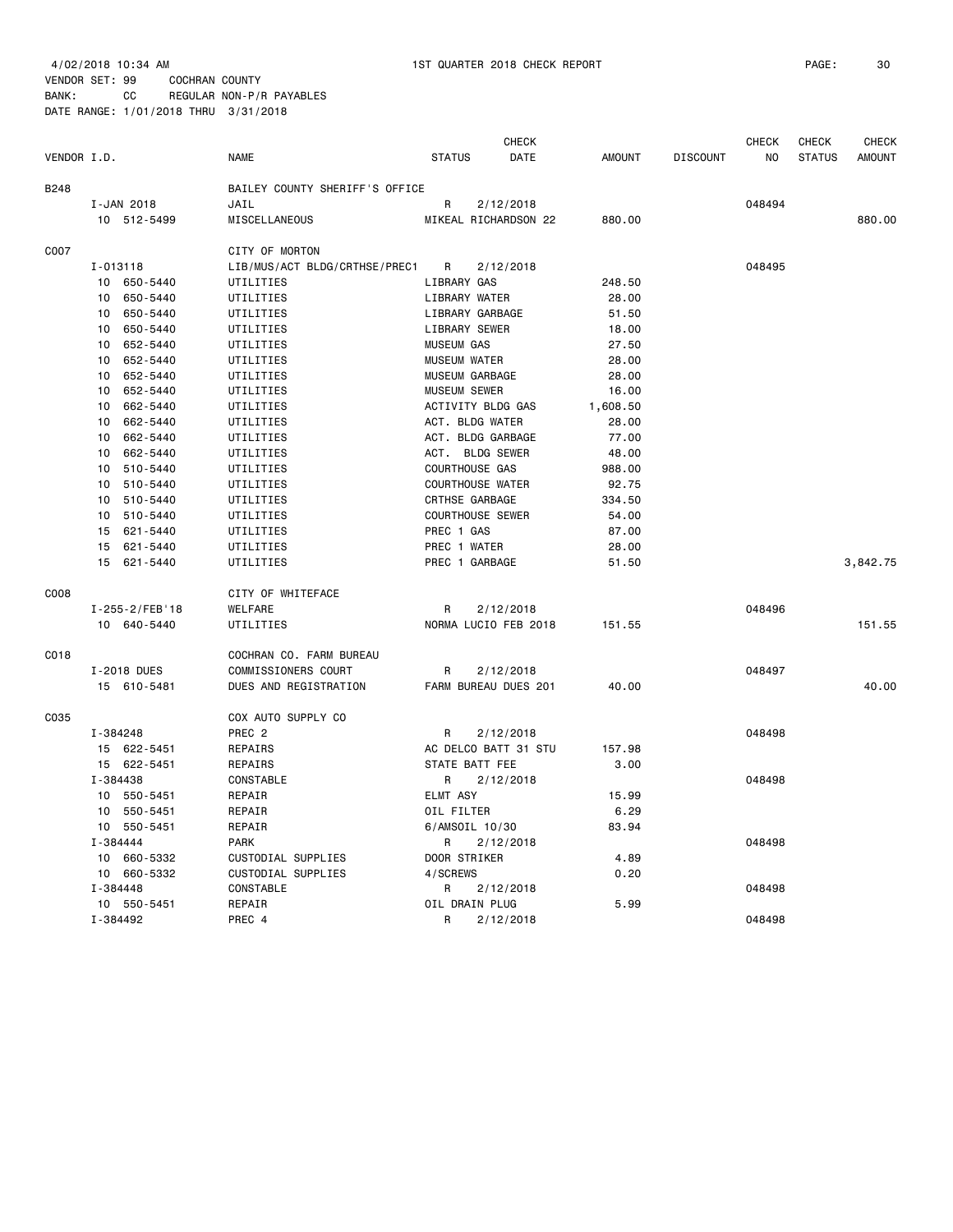|             |                         |             |                                              |                    | <b>CHECK</b>                      |               |                 | <b>CHECK</b>   | <b>CHECK</b>  | <b>CHECK</b>  |
|-------------|-------------------------|-------------|----------------------------------------------|--------------------|-----------------------------------|---------------|-----------------|----------------|---------------|---------------|
| VENDOR I.D. |                         |             | <b>NAME</b>                                  | <b>STATUS</b>      | DATE                              | <b>AMOUNT</b> | <b>DISCOUNT</b> | N <sub>O</sub> | <b>STATUS</b> | <b>AMOUNT</b> |
| C035        |                         |             | COX AUTO SUPPLY CO<br>(CONTINUED)            |                    |                                   |               |                 |                |               |               |
|             | I-384492                |             | PREC 4                                       | R                  | 2/12/2018                         |               |                 | 048498         |               |               |
|             | 15 624-5356             |             | ROAD MATERIALS & SUPPLIES                    | AA-BATTERIES       |                                   | 8.99          |                 |                |               |               |
|             | 15 624-5356             |             | ROAD MATERIALS & SUPPLIES                    | AIR FRESH          |                                   | 5.99          |                 |                |               |               |
|             | $I - 384511$            |             | PREC 1                                       | R                  | 2/12/2018                         |               |                 | 048498         |               |               |
|             | 15 621-5356             |             | ROAD MATERIALS & SUPPLIES                    | 3/4 GAL CAP        |                                   | 1.45          |                 |                |               |               |
|             | I-384834                |             | <b>PARK</b>                                  | R                  | 2/12/2018                         |               |                 | 048498         |               |               |
|             | 10 660-5332             |             | CUSTODIAL SUPPLIES                           | COMET              |                                   | 3.29          |                 |                |               |               |
|             |                         | 10 660-5332 | <b>CUSTODIAL SUPPLIES</b>                    | <b>GLADE</b>       |                                   | 5.99          |                 |                |               |               |
|             | 10 660-5332             |             | <b>CUSTODIAL SUPPLIES</b>                    | <b>GLADE</b>       |                                   | 2.49          |                 |                |               |               |
|             | I-384954                |             | PARK                                         | R                  | 2/12/2018                         |               |                 | 048498         |               |               |
|             | 10 660-5451             |             | REPAIR                                       | 2/PVC 16EL         |                                   | 1.78          |                 |                |               |               |
|             | 10 660-5451             |             | REPAIR                                       | <b>PVC 16T</b>     |                                   | 0.86          |                 |                |               |               |
|             | 10 660-5451             |             | REPAIR                                       | 1x3/4 BUSHING      |                                   | 0.79          |                 |                |               |               |
|             | 10 660-5451             |             | REPAIR                                       | 1x1/2 BUSHING      |                                   | 0.95          |                 |                |               |               |
|             | 10 660-5451             |             | REPAIR                                       | COMPRESSION UNION  |                                   | 3.79          |                 |                |               |               |
|             | I-384961                |             | PREC <sub>2</sub>                            | R                  | 2/12/2018                         |               |                 | 048498         |               |               |
|             | 15 622-5451             |             | REPAIRS                                      |                    | 2/AC DELCO BATT 31 S              | 275.96        |                 |                |               |               |
|             | 15 622-5451             |             | REPAIRS                                      | 2/STATE BATT FEES  |                                   | 6.00          |                 |                |               |               |
|             | I-385045                |             | PREC <sub>2</sub>                            | R                  | 2/12/2018                         |               |                 | 048498         |               |               |
|             | 15 622-5356             |             | ROAD MATERIALS & SUPPLIES                    | SMALL OXY A        |                                   | 10.67         |                 |                |               |               |
|             | 15 622-5356             |             | ROAD MATERIALS & SUPPLIES                    | SMALLEST ACET      |                                   | 18.68         |                 |                |               |               |
|             | I-385129                |             | PARK/SHOWBARN                                | R                  | 2/12/2018                         |               |                 | 048498         |               |               |
|             | 10 660-5332             |             | CUSTODIAL SUPPLIES                           |                    | HANDICAPPED SIGN/SHO              | 4.59          |                 |                |               |               |
|             | I-385286                |             | PREC <sub>2</sub>                            | R                  | 2/12/2018                         |               |                 | 048498         |               |               |
|             | 15 622-5356             |             | ROAD MATERIALS & SUPPLIES                    | <b>KNEE PADS</b>   |                                   | 14.99         |                 |                |               |               |
|             | 15 622-5356             |             | ROAD MATERIALS & SUPPLIES                    | 2/BLUE SHOP TOWELS |                                   | 7.98          |                 |                |               |               |
|             | I-385424                |             | PREC 1                                       | R                  | 2/12/2018                         |               |                 | 048498         |               |               |
|             | 15 621-5356             |             | ROAD MATERIALS & SUPPLIES                    | <b>HEATER</b>      |                                   | 19.99         |                 |                |               |               |
|             | I-385461                |             | PREC 1                                       | R                  | 2/12/2018                         |               |                 | 048498         |               |               |
|             | 15 621-5451             |             | REPAIRS                                      | 3/PIPE             |                                   | 10.47         |                 |                |               |               |
|             | 15 621-5451             |             | REPAIRS                                      | 4/COUPLINGS        |                                   | 1.56          |                 |                |               |               |
|             | 15 621-5451             |             | REPAIRS                                      | 4/90 ELBOW         |                                   | 1.96          |                 |                |               |               |
|             | 15 621-5451             |             | REPAIRS                                      | 3/CAPS             |                                   | 0.87          |                 |                |               |               |
|             | 15 621-5356             |             | ROAD MATERIALS & SUPPLIES                    | HANDY PACK GLUE    |                                   | 7.99          |                 |                |               |               |
|             | I-385548                |             | <b>SHERIFF</b>                               | R                  | 2/12/2018                         |               |                 | 048498         |               |               |
|             | 10 560-5451             |             | MACHINERY-NON-OFFICE REPAIR                  | OIL FILTER         |                                   | 6.99          |                 |                |               |               |
|             | 10 560-5451             |             | MACHINERY-NON-OFFICE REPAIR                  | OIL FILTER         |                                   | 22.98         |                 |                |               |               |
|             | 10 560-5451             |             | MACHINERY-NON-OFFICE REPAIR                  | 8/AC 0W20 OIL      |                                   | 37.44         |                 |                |               |               |
|             | I-385608                |             | PREC 4                                       | R                  | 2/12/2018                         |               |                 | 048498         |               |               |
|             | 15 624-5356             |             | ROAD MATERIALS & SUPPLIES                    | CUP HOOKS          |                                   | 0.99          |                 |                |               |               |
|             | 15 624-5356             |             | ROAD MATERIALS & SUPPLIES                    | <b>NAILS</b>       |                                   | 1.39          |                 |                |               |               |
|             | 15 624-5356             |             | ROAD MATERIALS & SUPPLIES                    | NAILS              |                                   | 1.29          |                 |                |               |               |
|             | I-385610                |             | PREC 4                                       | R                  | 2/12/2018                         |               |                 | 048498         |               |               |
|             | 15 624-5356<br>I-386079 |             | ROAD MATERIALS & SUPPLIES<br><b>CEMETERY</b> | R                  | 50/FLANGED WHIZ NUTS<br>2/12/2018 | 62.50         |                 | 048498         |               |               |
|             | 10 516-5332             |             | CUSTODIAL SUPPLIES                           | CHAIN SAW CHAIN    |                                   | 36.99         |                 |                |               | 866.93        |
|             |                         |             |                                              |                    |                                   |               |                 |                |               |               |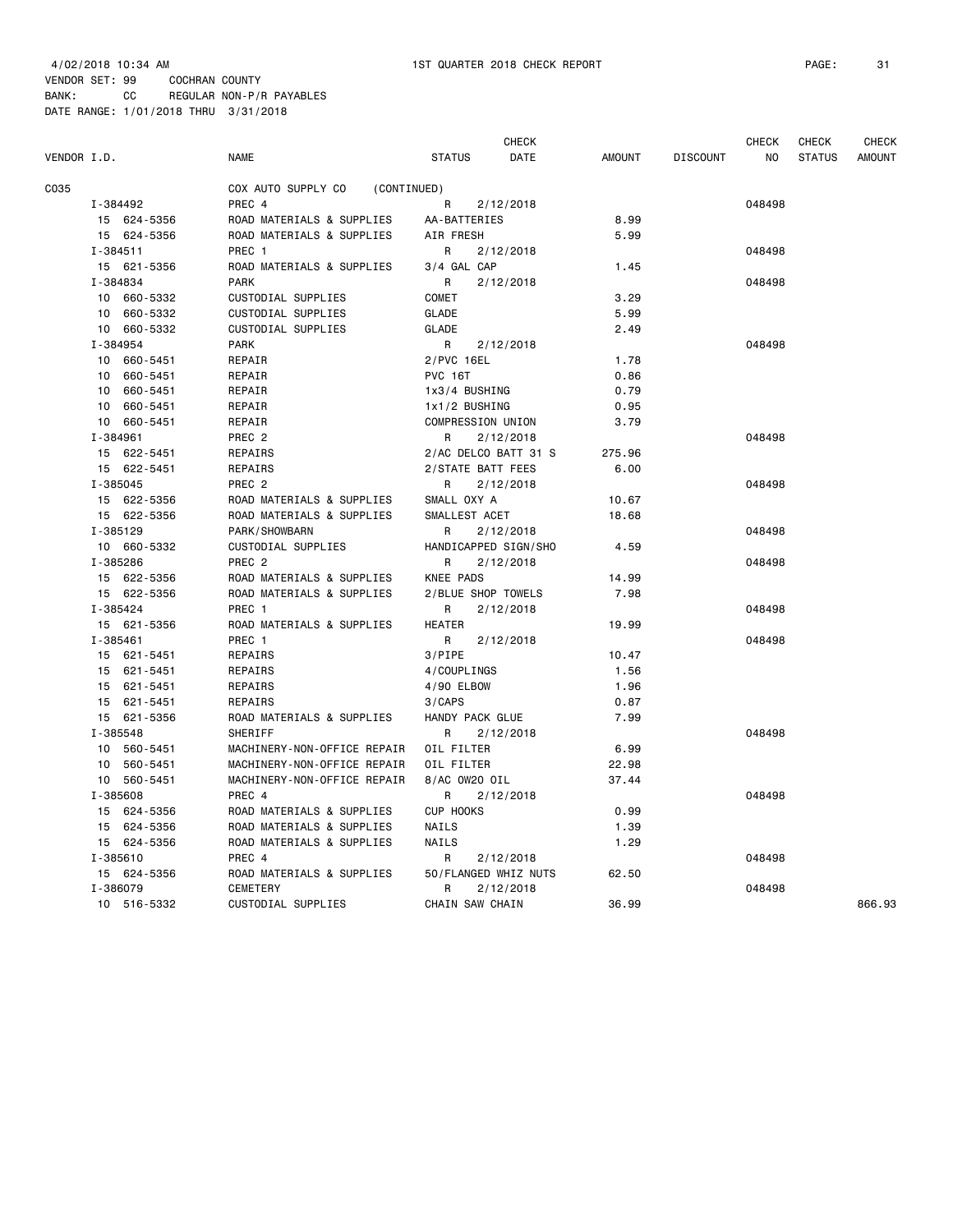| VENDOR I.D.      |                                                                                                                                                                                                                                | <b>NAME</b>                                                                                                                                                                                                                         | <b>CHECK</b><br>DATE<br><b>STATUS</b>                                                                                                                                                                                                                                                        | <b>AMOUNT</b><br><b>DISCOUNT</b>                                                                 | <b>CHECK</b><br>NO | <b>CHECK</b><br><b>CHECK</b><br><b>STATUS</b><br><b>AMOUNT</b> |
|------------------|--------------------------------------------------------------------------------------------------------------------------------------------------------------------------------------------------------------------------------|-------------------------------------------------------------------------------------------------------------------------------------------------------------------------------------------------------------------------------------|----------------------------------------------------------------------------------------------------------------------------------------------------------------------------------------------------------------------------------------------------------------------------------------------|--------------------------------------------------------------------------------------------------|--------------------|----------------------------------------------------------------|
| C321             | I-103619<br>15 622-5451                                                                                                                                                                                                        | CLEAR- VU<br>PREC <sub>2</sub><br>REPAIRS                                                                                                                                                                                           | R<br>2/12/2018<br>INSTL TOP DOOR GLASS                                                                                                                                                                                                                                                       | 150.00                                                                                           | 048500             | 150.00                                                         |
| C340             | I-S0P008448<br>10 409-5411                                                                                                                                                                                                     | COUNTY INFORMATION RESOURCE AG<br>NON-DEPT'L<br>MAINTENANCE CONTRACTS                                                                                                                                                               | R<br>2/12/2018<br>WEB HOSTING 2018                                                                                                                                                                                                                                                           | 550.00                                                                                           | 048501             |                                                                |
|                  | 10 409-5411<br>I-S0P008514<br>10 409-5420                                                                                                                                                                                      | MAINTENANCE CONTRACTS<br>NON-DEPT'L<br>TELECOMMUNICATIONS                                                                                                                                                                           | WEBSITE CONTENT MAIN<br>2/12/2018<br>R<br>26 EMAIL ACCTS JAN 2                                                                                                                                                                                                                               | 500.00<br>52.00                                                                                  | 048501             | 1,102.00                                                       |
| C367             | I-164163HD<br>10 510-5411                                                                                                                                                                                                      | COMPUTER TRANSITION SERVICES,<br><b>COURTHOUSE</b><br>MAINTENANCE CONTRACTS                                                                                                                                                         | R<br>2/12/2018<br>HELP DESK FEB 18                                                                                                                                                                                                                                                           | 733.90                                                                                           | 048502             | 733.90                                                         |
| C371             | I-81 VULC/#8192/2018 PREC 2<br>15 622-5451                                                                                                                                                                                     | COCHRAN COUNTY TAX A/C<br>REPAIRS                                                                                                                                                                                                   | R<br>2/12/2018<br>STATE INSP FEE/81 VU                                                                                                                                                                                                                                                       | 7.50                                                                                             | 048503             | 7.50                                                           |
| D001             | I-16534<br>10 512-5499                                                                                                                                                                                                         | DACO FIRE EQUIPMENT<br>JAIL<br>MISCELLANEOUS                                                                                                                                                                                        | R<br>2/12/2018<br>6/5# RECHARGE                                                                                                                                                                                                                                                              | 160.50                                                                                           | 048504             | 160.50                                                         |
| D027             | I-6294492<br>10 650-5499<br>650-5499<br>10<br>650-5499<br>10<br>650-5499<br>10<br>650-5499<br>10<br>650-5499<br>10<br>650-5499<br>10<br>650-5499<br>10<br>650-5499<br>10<br>650-5499<br>10<br>650-5499<br>10<br>650-5499<br>10 | <b>DEMCO</b><br>LIBRARY<br>MISCELLANEOUS<br>MISCELLANEOUS<br>MISCELLANEOUS<br>MISCELLANEOUS<br>MISCELLANEOUS<br>MISCELLANEOUS<br>MISCELLANEOUS<br>MISCELLANEOUS<br>MISCELLANEOUS<br>MISCELLANEOUS<br>MISCELLANEOUS<br>MISCELLANEOUS | R<br>2/12/2018<br>2/CRAFT DOUGH ASSORT<br>TEEN ENG BOOKMARK<br>12/COLORING JOURNALS<br>2/LIBRARIES ROCK JIG<br>PAPER GUITAR HANGING<br>PLASTIC NEON GROAN T<br>PLASTIC HANGING RECO<br>4/DRAWSTRING PACK W/<br>12/LIBRARIES ROCK LA<br>2018 TEEN STICKY NOT<br>2018 FLOOR DECALS<br>SHIPPING | 14.00<br>4.95<br>15.00<br>8.50<br>6.49<br>8.49<br>6.99<br>7.00<br>15.00<br>4.50<br>8.50<br>10.94 | 048505             | 110.36                                                         |
| D <sub>153</sub> | I-R/B CDCAT CONF 18<br>10 403-5427<br>403-5427<br>10<br>403-5427<br>10<br>403-5427<br>10                                                                                                                                       | SHANNA DEWBRE<br><b>CLERK</b><br>CONTINUING EDUCATION<br>CONTINUING EDUCATION<br>CONTINUING EDUCATION<br>CONTINUING EDUCATION                                                                                                       | R<br>2/12/2018<br>2/NITES, SAN MARCOS<br>2/NITES LODGING<br>16.258GL/UNL 2/6 EDE<br>R/B MEALS                                                                                                                                                                                                | 127.50<br>19.14<br>39.00<br>30.31                                                                | 048506             | 215.95                                                         |
|                  |                                                                                                                                                                                                                                |                                                                                                                                                                                                                                     |                                                                                                                                                                                                                                                                                              |                                                                                                  |                    |                                                                |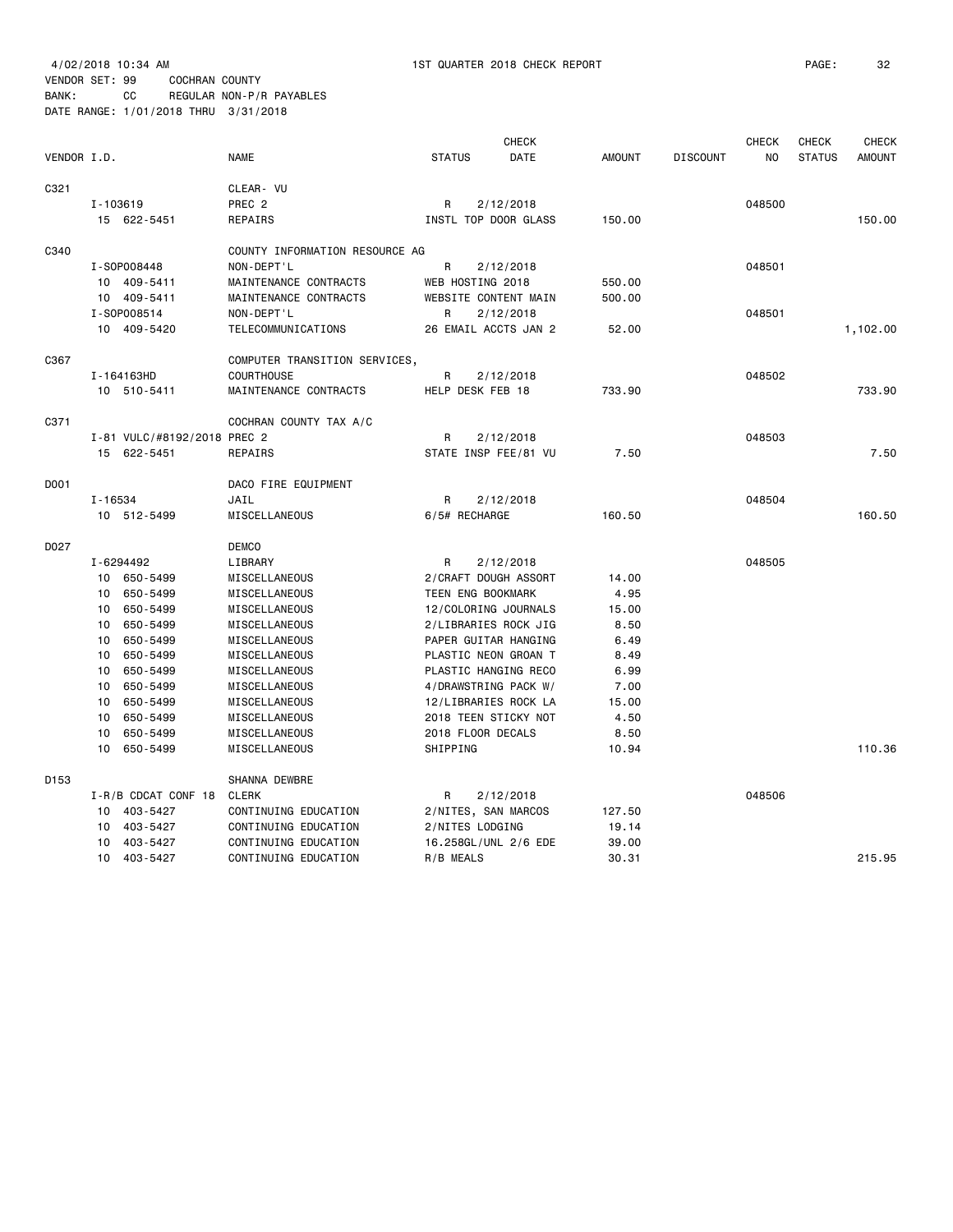|             |                   | <b>CHECK</b>              |                      |                       |               |                 | <b>CHECK</b> | <b>CHECK</b>  | <b>CHECK</b>  |
|-------------|-------------------|---------------------------|----------------------|-----------------------|---------------|-----------------|--------------|---------------|---------------|
| VENDOR I.D. |                   | <b>NAME</b>               | <b>STATUS</b>        | DATE                  | <b>AMOUNT</b> | <b>DISCOUNT</b> | NO           | <b>STATUS</b> | <b>AMOUNT</b> |
| D196        |                   | JORGE DE LA CRUZ, SHERIFF |                      |                       |               |                 |              |               |               |
|             | I-013118/MEALS    | JAIL                      | R                    | 2/12/2018             |               |                 | 048507       |               |               |
|             | 10 512-5499       | MISCELLANEOUS             |                      | MEALS/TRNSPRT RACE/E  | 18.25         |                 |              |               |               |
|             | 10 512-5499       | MISCELLANEOUS             |                      | MEALS/TRNSPRT THEO/E  | 13.17         |                 |              |               |               |
|             | $I - 1/31/18$     | JAIL                      | R                    | 2/12/2018             |               |                 | 048507       |               |               |
|             | 10 512-5333       | FOOD-PRISONERS            |                      | 5/CHILI POWDER/MS 1/  | 7.95          |                 |              |               |               |
|             | 10 512-5333       | FOOD-PRISONERS            |                      | 6/BREAD/ALLSUPS 1/21  | 2.00          |                 |              |               |               |
|             | 10 512-5333       | FOOD-PRISONERS            | 2/EGGS/ALLSUPS 1/23  |                       | 6.58          |                 |              |               |               |
|             | 10 512-5333       | FOOD-PRISONERS            | 2/MILK/ALLSUPS 1/23  |                       | 6.98          |                 |              |               |               |
|             | 10 512-5333       | FOOD-PRISONERS            |                      | 8/BREAD/ALLSUPS 1/23  | 3.00          |                 |              |               |               |
|             | 10 512-5333       | FOOD-PRISONERS            | PUDDING/FAM\$ 1/23   |                       | 1.00          |                 |              |               |               |
|             | 10 512-5333       | FOOD-PRISONERS            | CAKE MIX/FAM\$ 1/23  |                       | 1.50          |                 |              |               |               |
|             | 10 512-5333       | FOOD-PRISONERS            | PINEAPPLE/FAM\$ 1/23 |                       | 1.40          |                 |              |               |               |
|             | 10 512-5333       | FOOD-PRISONERS            |                      | WHIPPED TOPPING/FAM\$ | 1.95          |                 |              |               |               |
|             | 10 512-5333       | FOOD-PRISONERS            |                      | VANILLA WAFER/FAM\$ 1 | 1.00          |                 |              |               |               |
|             | 10 512-5333       | FOOD-PRISONERS            | BBQ SAUCE/FAM\$ 1/26 |                       | 1.00          |                 |              |               |               |
|             | 10 512-5333       | FOOD-PRISONERS            | 4/SUGAR/FAM\$ 1/25   |                       | 9.00          |                 |              |               |               |
|             | 10 512-5333       | FOOD-PRISONERS            |                      | 3/FIDEO/ALLSUPS 1/25  | 1.17          |                 |              |               | 75.95         |
| E075        |                   | <b>WEX BANK</b>           |                      |                       |               |                 |              |               |               |
|             | I-52931287        | CONSTABLE/SHERIFF         | R                    | 2/12/2018             |               |                 | 048508       |               |               |
|             | 10 550-5330       | FUEL & OIL                |                      | 21.001GL/UNL 1/17;MO  | 50.38         |                 |              |               |               |
|             | 10 560-5330       | FUEL AND OIL              |                      | 21.887GL/UNL 1/24;LB  | 49.00         |                 |              |               | 99.38         |
| F010        |                   | FIVE-AREA TELEPHONE CO-OP |                      |                       |               |                 |              |               |               |
|             | I-927-5510 FEB 18 | PREC 4                    | R                    | 2/12/2018             |               |                 | 048509       |               |               |
|             | 15 624-5420       | TELECOMMUNICATIONS        | BASIC LOCAL SVC      |                       | 32.25         |                 |              |               |               |
|             | 15 624-5420       | <b>TELECOMMUNICATIONS</b> | <b>FEES</b>          |                       | 10.12         |                 |              |               |               |
|             | 15 624-5420       | TELECOMMUNICATIONS        | LONG DISTANCE SVC    |                       | 1.82          |                 |              |               | 44.19         |
| F073        |                   | FRONTIER VALLEY INC.      |                      |                       |               |                 |              |               |               |
|             | I-378031          | JAIL                      | R                    | 2/12/2018             |               |                 | 048510       |               |               |
|             | 10 512-5451       | REPAIR                    | 2"PVC COMP CPLG      |                       | 11.61         |                 |              |               |               |
|             | 10 512-5451       | REPAIR                    |                      | 2"PVC COUPLING SCH.4  | 1.34          |                 |              |               |               |
|             | I-378090          | COURTHOUSE                | R                    | 2/12/2018             |               |                 | 048510       |               |               |
|             | 10 510-5451       | REPAIR                    |                      | RPL W GRND LIGHT/N S  | 109.00        |                 |              |               |               |
|             | 10 510-5451       | REPAIR                    | NIGHT FALCON 52WATT  |                       | 323.97        |                 |              |               |               |
|             | 10 510-5451       | REPAIR                    | 1/2"UNION BLK        |                       | 3.45          |                 |              |               |               |
|             | 10 510-5451       | REPAIR                    | 1/2"X CLOSE NIPPLE   |                       | 0.79          |                 |              |               |               |
|             | I-378105          | ACTIVITY BLDG/EXT SVC     | R                    | 2/12/2018             |               |                 | 048510       |               |               |
|             | 10 662-5451       | REPAIR                    |                      | ELEC RPR, WTR FOUNTAI | 250.00        |                 |              |               |               |
|             | 10 662-5451       | REPAIR                    |                      | 39/12/2 250R BX CABL  | 26.55         |                 |              |               |               |
|             | 10 662-5451       | REPAIR                    | 4/SQUARE BOX         |                       | 2.93          |                 |              |               |               |
|             | 10<br>662-5451    | REPAIR                    | 8/1/2"BX CONNECTOR   |                       | 8.11          |                 |              |               |               |
|             | 10<br>662-5451    | REPAIR                    |                      | 8/HD NEMA DUPLEX REC  | 14.11         |                 |              |               |               |
|             | 10 662-5451       | REPAIR                    | 6/3/8 1 HOLE STRAPS  |                       | 0.78          |                 |              |               |               |
|             | I-378197          | AIRPORT                   | R                    | 2/12/2018             |               |                 | 048510       |               |               |
|             | 30 518-5451       | REPAIR                    |                      | RMV/RPR/RPLC ROTATIN  | 450.00        |                 |              |               |               |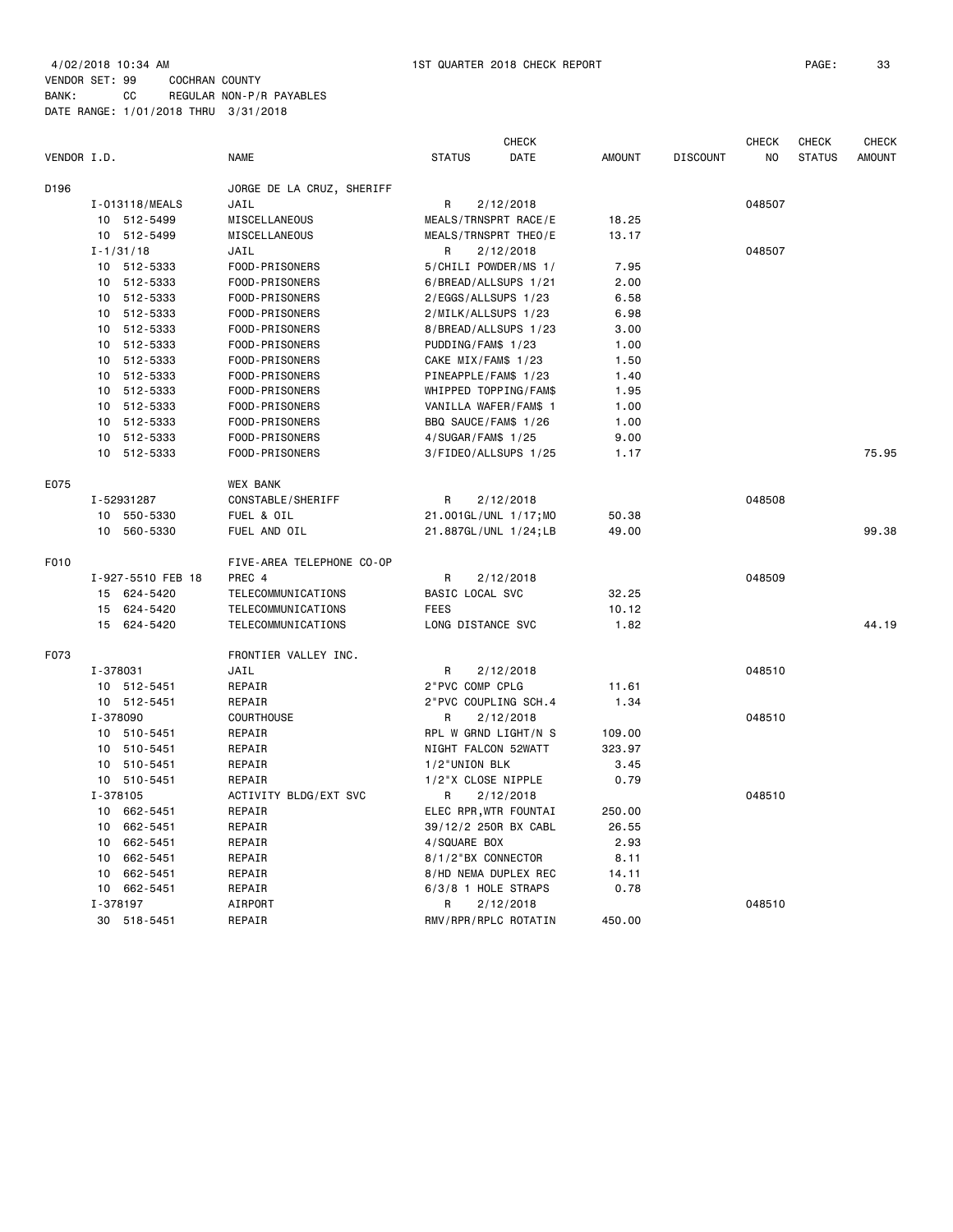| VENDOR I.D.       |            |                            | <b>NAME</b>                                        | <b>STATUS</b>                               | <b>CHECK</b><br>DATE | <b>AMOUNT</b>   | <b>DISCOUNT</b> | <b>CHECK</b><br>NO | <b>CHECK</b><br><b>STATUS</b> | <b>CHECK</b><br><b>AMOUNT</b> |
|-------------------|------------|----------------------------|----------------------------------------------------|---------------------------------------------|----------------------|-----------------|-----------------|--------------------|-------------------------------|-------------------------------|
|                   |            |                            |                                                    |                                             |                      |                 |                 |                    |                               |                               |
| F073              | I-378197   |                            | FRONTIER VALLEY INC.<br>(CONTINUED)<br>AIRPORT     | R                                           |                      |                 |                 | 048510             |                               |                               |
|                   |            |                            | TIRES                                              |                                             | 2/12/2018            |                 |                 |                    |                               |                               |
|                   |            | 30 518-5454<br>30 518-5451 | REPAIR                                             | 6/SYLVANIA 6.6A 24W<br>2/PHILLIPS MH175UM H |                      | 117.59<br>37.72 |                 |                    |                               |                               |
|                   |            | 30 518-5451                | REPAIR                                             | 4/ROUGH SVC&VIB 100W                        |                      | 8.00            |                 |                    |                               | 1,365.95                      |
|                   |            |                            |                                                    |                                             |                      |                 |                 |                    |                               |                               |
| F093              |            |                            | FARMERS CO-OPERATIVE ELEVATOR                      |                                             |                      |                 |                 |                    |                               |                               |
|                   |            | $I - 3160$ $1/18$          | PREC <sub>2</sub>                                  | R                                           | 2/12/2018            |                 |                 | 048511             |                               |                               |
|                   |            | 15 622-5330                | FUEL AND OIL                                       | 20.78GL/UNL 1/3                             |                      | 49.86           |                 |                    |                               |                               |
|                   |            | 15 622-5330                | FUEL AND OIL                                       | 15.27GL/UNL 1/8                             |                      | 34.96           |                 |                    |                               |                               |
|                   |            | 15 622-5330                | FUEL AND OIL                                       | 20.13GL/UNL 1/11                            |                      | 46.08           |                 |                    |                               |                               |
|                   |            | 15 622-5330                | FUEL AND OIL                                       | 11.21GL/UNL 1/16                            |                      | 25.66           |                 |                    |                               |                               |
|                   |            | 15 622-5330                | FUEL AND OIL                                       | 16.37GL/UNL 1/18                            |                      | 37.48           |                 |                    |                               |                               |
|                   |            | 15 622-5330                | FUEL AND OIL                                       | 11.28GL/UNL 1/22                            |                      | 25.82           |                 |                    |                               | 219.86                        |
| F097              |            |                            | NATHAN D FOOS dba                                  |                                             |                      |                 |                 |                    |                               |                               |
|                   | $I - 0257$ |                            | JAIL                                               | R                                           | 2/12/2018            |                 |                 | 048512             |                               |                               |
|                   |            | 10 512-5451                | REPAIR                                             | 1.5HR/RPL FLSH VLV;C                        |                      | 127.50          |                 |                    |                               | 127.50                        |
| G074              |            |                            | GRAVES, HUMPHRIES, STAHL,LTD                       |                                             |                      |                 |                 |                    |                               |                               |
|                   |            | I-FEES JAN 18              | JUSTICE OF PEACE                                   | R                                           | 2/12/2018            |                 |                 | 048513             |                               |                               |
|                   |            | 10 000-2206.002            | COLLECTION AGENCY FEES                             | COLLECTION FEES JAN                         |                      | 309.40          |                 |                    |                               | 309.40                        |
| G098              |            |                            | GALL'S, LLC                                        |                                             |                      |                 |                 |                    |                               |                               |
|                   |            | I-009234233                | SHERIFF                                            | R                                           | 2/12/2018            |                 |                 | 048514             |                               |                               |
|                   |            | 10 560-5334                | OTHER SUPPLIES                                     | TIER VERTICLE STACKI                        |                      | 50.99           |                 |                    |                               |                               |
|                   |            | 10 560-5334                | OTHER SUPPLIES                                     | SHIPPING                                    |                      | 8.95            |                 |                    |                               | 59.94                         |
|                   |            |                            |                                                    |                                             |                      |                 |                 |                    |                               |                               |
| G161              |            |                            | GEBO'S CREDIT CORPORATION                          |                                             |                      |                 |                 |                    |                               |                               |
|                   |            | $I - 18013 / E$            | PREC <sub>2</sub>                                  | R                                           | 2/12/2018            |                 |                 | 048515             |                               |                               |
|                   |            | 15 622-5451                | REPAIRS                                            | MUFF LOW PROFILE GRA                        |                      | 14.99           |                 |                    |                               |                               |
|                   |            | $I - 18186 / E$            | PREC 1                                             | R                                           | 2/12/2018            |                 |                 | 048515             |                               |                               |
|                   |            | 15 621-5356                | ROAD MATERIALS & SUPPLIES                          | 33GL TRASH BAGS                             |                      | 12.99           |                 |                    |                               |                               |
|                   |            | 15 621-5356                | ROAD MATERIALS & SUPPLIES                          | 32GL TRASH BAGS                             |                      | 15.99           |                 |                    |                               | 43.97                         |
| G266              |            |                            | ELIAS GARCIA                                       |                                             |                      |                 |                 |                    |                               |                               |
|                   |            | I-CPS#4499 020818          | DISTRICT COURT                                     | R                                           | 2/12/2018            |                 |                 | 048516             |                               |                               |
|                   |            | 10 435-5400                | ATTORNEY AD LITEM                                  | FINAL HRNG(P2)/#4499                        |                      | 350.00          |                 |                    |                               | 350.00                        |
| H <sub>0</sub> 19 |            |                            | HOCKLEY COUNTY, TEXAS                              |                                             |                      |                 |                 |                    |                               |                               |
|                   |            | I-aiSMART BENCH '18        | CLERK R M & P                                      | R                                           | 2/12/2018            |                 |                 | 048517             |                               |                               |
|                   |            | 22 403-5499                | CNTY CLERK R.M. & P LGC118.05 2018 MAINT FEE/12% 0 |                                             |                      | 923.28          |                 |                    |                               | 923.28                        |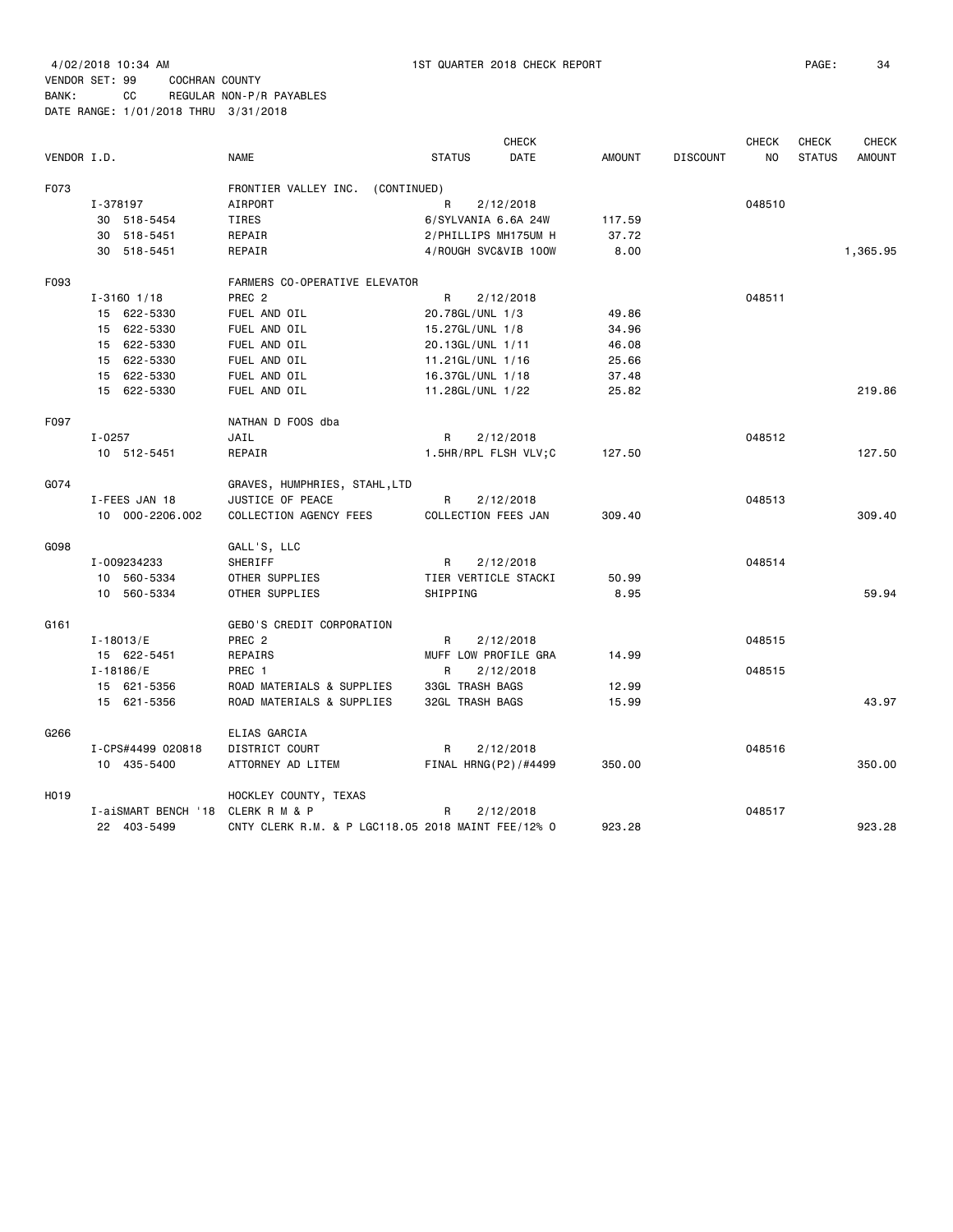|             |                             | <b>NAME</b>                  |                     | <b>CHECK</b>         |               |                 | CHECK  | <b>CHECK</b>  | <b>CHECK</b> |
|-------------|-----------------------------|------------------------------|---------------------|----------------------|---------------|-----------------|--------|---------------|--------------|
| VENDOR I.D. |                             |                              | <b>STATUS</b>       | DATE                 | <b>AMOUNT</b> | <b>DISCOUNT</b> | NO.    | <b>STATUS</b> | AMOUNT       |
| H026        |                             | RICHARD L. HUSEN, ATTY.      |                     |                      |               |                 |        |               |              |
|             | I-#1536/GARZA               | DISTRICT COURT               | R                   | 2/12/2018            |               |                 | 048518 |               |              |
|             | 10 435-5400                 | ATTORNEY AD LITEM            |                     | DISMISSAL(F)/REBECCA | 375.00        |                 |        |               | 375.00       |
| J082        |                             | JOHN DEERE FINANCIAL         |                     |                      |               |                 |        |               |              |
|             | I-599715                    | PREC <sub>3</sub>            | R                   | 2/12/2018            |               |                 | 048519 |               |              |
|             | 15 623-5451                 | REPAIRS                      |                     | 2/.325 63G RAPID MIC | 53.98         |                 |        |               |              |
|             | 15 623-5451                 | REPAIRS                      | 3/16 SWISS FILES    |                      | 22.50         |                 |        |               |              |
|             | 15 623-5451                 | REPAIRS                      | 4/GAL MOTOMIX       |                      | 124.00        |                 |        |               | 200.48       |
| J090        |                             | JOHN ROLEY AUTOCENTER        |                     |                      |               |                 |        |               |              |
|             | I-36113                     | PREC 1                       | R                   | 2/12/2018            |               |                 | 048520 |               |              |
|             | 15 621-5451                 | REPAIRS                      |                     | R&R WIRING HARNESS/0 | 276.00        |                 |        |               |              |
|             | 15 621-5451                 | REPAIRS                      | CONNECTOR           |                      | 57.73         |                 |        |               |              |
|             | 15 621-5451                 | REPAIRS                      | CONNECTOR           |                      | 36.41         |                 |        |               |              |
|             | 15 621-5451                 | REPAIRS                      | SHOP SUPPLIES       |                      | 10.00         |                 |        |               | 380.14       |
| L010        |                             | LEWIS FARM & RANCH STORE INC |                     |                      |               |                 |        |               |              |
|             | I-64634                     | PREC 3                       | R                   | 2/12/2018            |               |                 | 048521 |               |              |
|             | 15 623-5356                 | ROAD MATERIALS & SUPPLIES    | 1CS TOWELS          |                      | 57.48         |                 |        |               |              |
|             | 15 623-5356                 | ROAD MATERIALS & SUPPLIES    | 2/GLASS CLEANER     |                      | 5.98          |                 |        |               |              |
|             | 15 623-5356                 | ROAD MATERIALS & SUPPLIES    | DISC                |                      | 6.35CR        |                 |        |               |              |
|             | $I - 64865$                 | <b>PARK</b>                  | R                   | 2/12/2018            |               |                 | 048521 |               |              |
|             | 10 660-5332                 | CUSTODIAL SUPPLIES           | 2/DRILL BITS        |                      | 6.58          |                 |        |               |              |
|             | 10 660-5332                 | CUSTODIAL SUPPLIES           | <b>DISC</b>         |                      | 0.66CR        |                 |        |               |              |
|             | $I - 64907$                 | JAIL                         | R                   | 2/12/2018            |               |                 | 048521 |               |              |
|             | 10 512-5392                 | MISCELLANEOUS SUPPLIES       | DETERGENT           |                      | 18.99         |                 |        |               |              |
|             | 10 512-5392                 | MISCELLANEOUS SUPPLIES       | <b>DISC</b>         |                      | 1.90CR        |                 |        |               |              |
|             | $I - 64921$                 | DISTRICT COURT               | R                   | 2/12/2018            |               |                 | 048521 |               |              |
|             | 10 435-5499                 | MISCELLANEOUS                | 1CS/WATER           |                      | 5.95          |                 |        |               |              |
|             | 10 435-5499                 | MISCELLANEOUS                | 1.5CS/DRINKS        |                      | 15.75         |                 |        |               |              |
|             | $I - 65190$                 | <b>PARK</b>                  | R.                  | 2/12/2018            |               |                 | 048521 |               |              |
|             | 10 660-5451                 | REPAIR                       | HANDY PACK          |                      | 5.99          |                 |        |               |              |
|             | 10 660-5451                 | REPAIR                       | 2/COLLARS 1"        |                      | 0.98          |                 |        |               |              |
|             | 10 <sub>1</sub><br>660-5451 | REPAIR                       | 2/45 ELBOW          |                      | 1.98          |                 |        |               |              |
|             | 10 660-5451                 | REPAIR                       | 90 ELBOW            |                      | 0.79          |                 |        |               |              |
|             | 10 660-5451                 | REPAIR                       | SCOURING            |                      | 3.59          |                 |        |               |              |
|             | 10 660-5451                 | REPAIR                       | CHOREGIRL SCRUBBERS |                      | 2.59          |                 |        |               |              |
|             | 660-5451<br>10              | REPAIR                       | 10FT/1"PVC PIPE     |                      | 4.00          |                 |        |               |              |
|             | 10 660-5451                 | REPAIR                       | <b>DISC</b>         |                      | 1.99CR        |                 |        |               |              |
|             | $I - 65599$                 | PREC <sub>3</sub>            | R                   | 2/12/2018            |               |                 | 048521 |               |              |
|             | 15 623-5356                 | ROAD MATERIALS & SUPPLIES    | <b>2LB SCREWS</b>   |                      | 4.98          |                 |        |               |              |
|             | I-65627                     | <b>PARK</b>                  | R                   | 2/12/2018            |               |                 | 048521 |               |              |
|             | 10 660-5332                 | CUSTODIAL SUPPLIES           | 16"CHAINSAW CHAIN   |                      | 19.99         |                 |        |               |              |
|             | 10 660-5332                 | CUSTODIAL SUPPLIES           | <b>DISC</b>         |                      | 2.00CR        |                 |        |               |              |
|             | I-65884                     | JAIL                         | R                   | 2/12/2018            |               |                 | 048521 |               |              |
|             | 10 512-5451                 | REPAIR                       | SLOAN REPAIR PARTS  |                      | 19.99         |                 |        |               |              |
|             | 10 512-5451                 | REPAIR                       | <b>DISC</b>         |                      | 2.00CR        |                 |        |               |              |
|             | $I - 65961$                 | CEMETERY                     | R                   | 2/12/2018            |               |                 | 048521 |               |              |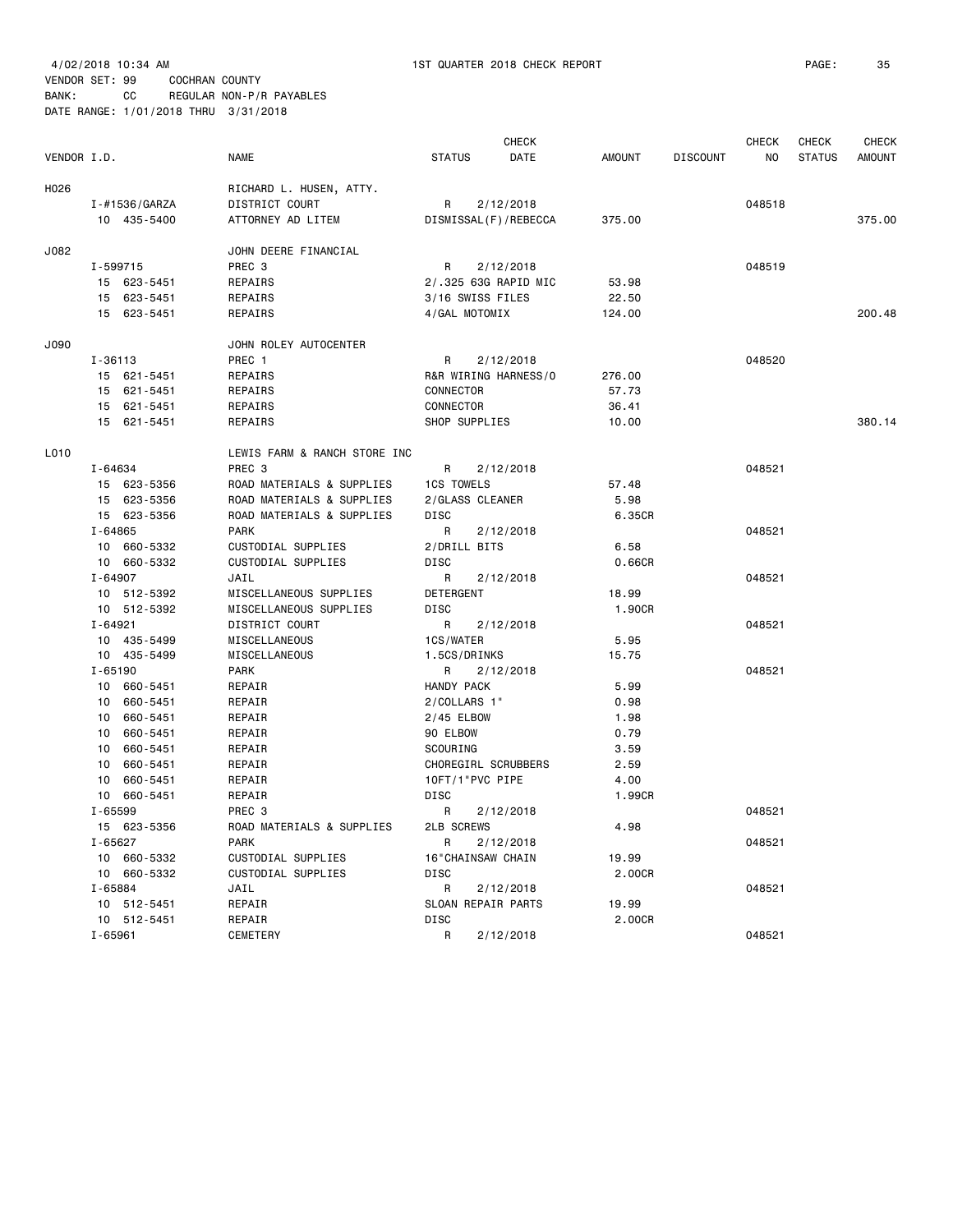| VENDOR I.D.      |                             | <b>NAME</b>                    | <b>STATUS</b>     | <b>CHECK</b><br>DATE | <b>AMOUNT</b> | <b>DISCOUNT</b> | <b>CHECK</b><br>NO. | <b>CHECK</b><br><b>STATUS</b> | <b>CHECK</b><br><b>AMOUNT</b> |
|------------------|-----------------------------|--------------------------------|-------------------|----------------------|---------------|-----------------|---------------------|-------------------------------|-------------------------------|
| L010             |                             | LEWIS FARM & RANCH STORE       | (CONTINUED)       |                      |               |                 |                     |                               |                               |
|                  | $I - 65961$                 | CEMETERY                       | R                 | 2/12/2018            |               |                 | 048521              |                               |                               |
|                  | 10 516-5451                 | REPAIR                         | EX ADAPTER        |                      | 1.00          |                 |                     |                               |                               |
|                  | 10 516-5451                 | REPAIR                         | <b>HOOK</b>       |                      | 4.79          |                 |                     |                               |                               |
|                  | 10 516-5451                 | REPAIR                         | DISC              |                      | 0.58CR        |                 |                     |                               |                               |
|                  | $I - 65990$                 | CEMETERY                       | R                 | 2/12/2018            |               |                 | 048521              |                               |                               |
|                  | 10 516-5332                 | CUSTODIAL SUPPLIES             | 1GL PAIL          |                      | 3.49          |                 |                     |                               |                               |
|                  | 10 516-5332                 | CUSTODIAL SUPPLIES             | <b>DISC</b>       |                      | 0.35CR        |                 |                     |                               |                               |
|                  | $I - 66005$                 | ACTIVITY BLDG                  | R                 | 2/12/2018            |               |                 | 048521              |                               |                               |
|                  | 10 662-5332                 | CUSTODIAL SUPPLIES             | 3/9V BATT         |                      | 14.97         |                 |                     |                               |                               |
|                  | 10 662-5332                 | CUSTODIAL SUPPLIES             | DISC              |                      | 1.50CR        |                 |                     |                               |                               |
|                  | $I - 66125$                 | <b>EXTENSION SVC</b>           | R                 | 2/12/2018            |               |                 | 048521              |                               |                               |
|                  | 10 665-5334                 | OTHER SUPPLIES                 | TAPE/STOCK SHOW   |                      | 6.59          |                 |                     |                               |                               |
|                  | 10 665-5334                 | OTHER SUPPLIES                 | TRASH BAGS        |                      | 19.99         |                 |                     |                               |                               |
|                  | 10 665-5334                 | OTHER SUPPLIES                 | 4/SOAP            |                      | 7.96          |                 |                     |                               |                               |
|                  | 10 665-5334                 | OTHER SUPPLIES                 | PAPER TOWELS      |                      | 13.99         |                 |                     |                               |                               |
|                  | 10 665-5334                 | OTHER SUPPLIES                 | TRASH BAGS        |                      | 8.99          |                 |                     |                               |                               |
|                  | 665-5334<br>10              | OTHER SUPPLIES                 | TOILET PAPER      |                      | 11.99         |                 |                     |                               |                               |
|                  | 10<br>665-5334              | OTHER SUPPLIES                 | PAPER TOWELS      |                      | 13.99         |                 |                     |                               |                               |
|                  | $I - 66126$                 | PARK/SHOWBARN                  | R                 | 2/12/2018            |               |                 | 048521              |                               |                               |
|                  | 10 <sup>1</sup><br>660-5451 | REPAIR                         | <b>PLUG</b>       |                      | 0.79          |                 |                     |                               |                               |
|                  | 10<br>660-5451              | REPAIR                         | <b>EPT</b>        |                      | 0.49          |                 |                     |                               |                               |
|                  | 10 660-5451                 | REPAIR                         | <b>ELBOW</b>      |                      | 0.29          |                 |                     |                               |                               |
|                  | 660-5451<br>10              | REPAIR                         | <b>FAUCET</b>     |                      | 6.59          |                 |                     |                               |                               |
|                  | 10<br>660-5451              | REPAIR                         |                   | COMPRESSION COUPLER  | 3.49          |                 |                     |                               |                               |
|                  | 10 660-5451                 | REPAIR                         | 20FT/PVC SCH040   |                      | 4.99          |                 |                     |                               |                               |
|                  | 10 660-5451                 | REPAIR                         | 1/2x9 NIPPLE      |                      | 3.79          |                 |                     |                               |                               |
|                  | 660-5451<br>10              | REPAIR                         | 2/CAP             |                      | 4.58          |                 |                     |                               |                               |
|                  | 10<br>660-5451              | REPAIR                         | <b>VALVE</b>      |                      | 7.49          |                 |                     |                               |                               |
|                  | 10<br>660-5451              | REPAIR                         | DISC              |                      | 3.25CR        |                 |                     |                               |                               |
|                  | $I - 66640$                 | JAIL                           | R                 | 2/12/2018            |               |                 | 048521              |                               |                               |
|                  | 10 512-5392                 | MISCELLANEOUS SUPPLIES         | 4/SPRAY BOTTLES   |                      | 2.39          |                 |                     |                               | 297.67                        |
| L015             |                             | LUBBOCK COUNTY, TEXAS          |                   |                      |               |                 |                     |                               |                               |
|                  | I-201801                    | JAIL                           | R                 | 2/12/2018            |               |                 | 048523              |                               |                               |
|                  | 10 512-5499                 | <b>MISCELLANEOUS</b>           | 9 DAYS/RICHARDSON |                      | 585.00        |                 |                     |                               | 585.00                        |
| L018             |                             | LUBBOCK GRADER BLADE, INC      |                   |                      |               |                 |                     |                               |                               |
|                  | $I - 62418$                 | PREC 2/PUBLIC SAFETY*OTHER     | R                 | 2/12/2018            |               |                 | 048524              |                               |                               |
|                  | 10 580-5499                 | MISCELLANEOUS                  |                   | 2/BURN BAN SIGNS;24x | 120.00        |                 |                     |                               | 120,00                        |
| L <sub>189</sub> |                             | HOCKLEY COUNTY PUBLISHING CO.I |                   |                      |               |                 |                     |                               |                               |
|                  | I-013117/QTRLY RPT          | COMMISSIONERS COURT            | R                 | 2/12/2018            |               |                 | 048525              |                               |                               |
|                  | 15 610-5430                 | LEGAL NOTICES                  |                   | TREAS 4TH QTR REPORT | 207.90        |                 |                     |                               | 207.90                        |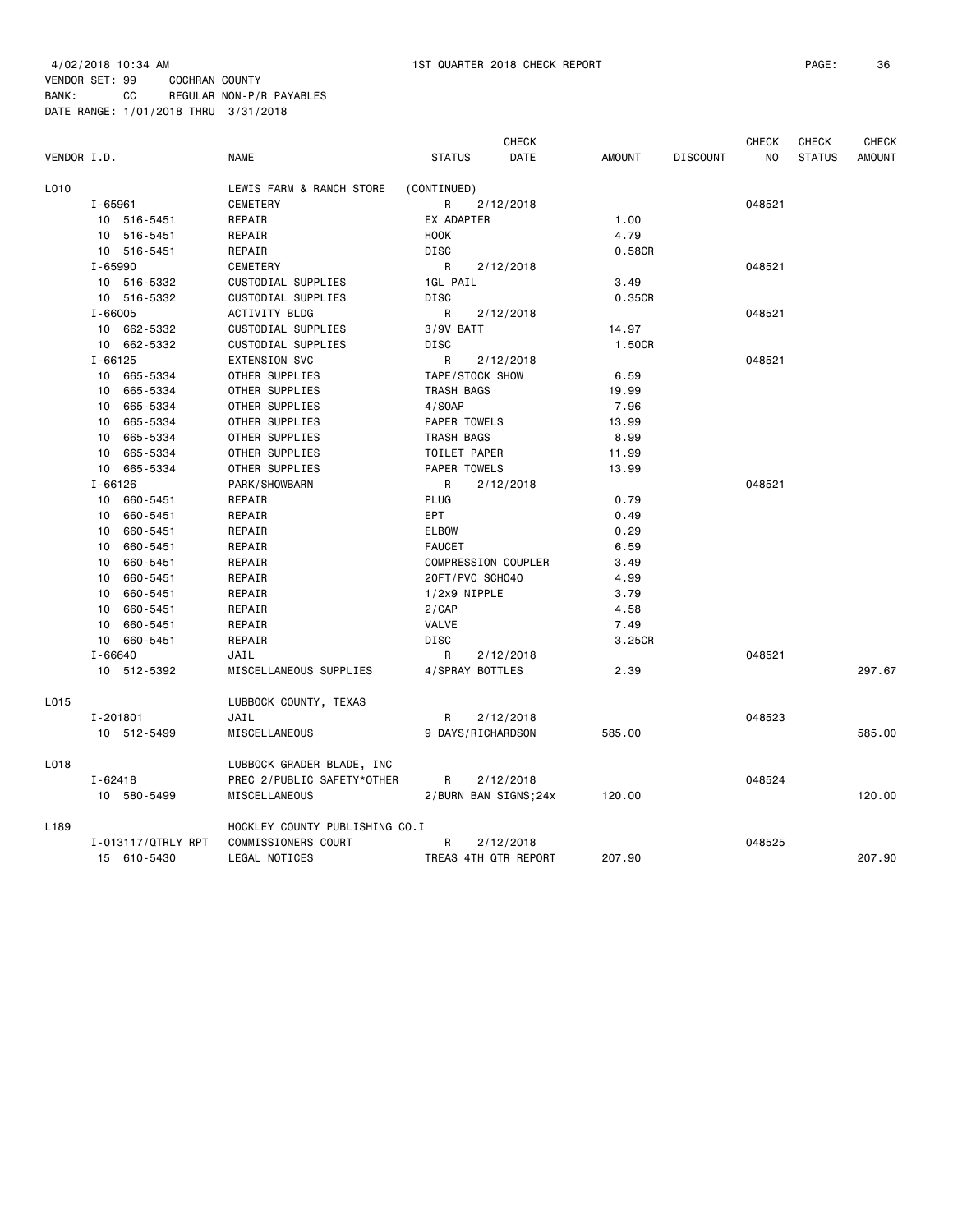|             |                    |                                                |                    | <b>CHECK</b>         |               |                 | <b>CHECK</b> | <b>CHECK</b>  | <b>CHECK</b>  |
|-------------|--------------------|------------------------------------------------|--------------------|----------------------|---------------|-----------------|--------------|---------------|---------------|
| VENDOR I.D. |                    | <b>NAME</b>                                    | <b>STATUS</b>      | DATE                 | <b>AMOUNT</b> | <b>DISCOUNT</b> | NO           | <b>STATUS</b> | <b>AMOUNT</b> |
| N082        |                    | NETDATA                                        |                    |                      |               |                 |              |               |               |
|             | I-iTICKET JAN 18   | JUSTICE OF PEACE                               | R                  | 2/12/2018            |               |                 | 048526       |               |               |
|             | 10 455-5499        | MISCELLANEOUS                                  | JANUARY 2018       |                      | 20.00         |                 |              |               | 20.00         |
| 0037        |                    | ANGELA OVERMAN, ATTY AT LAW                    |                    |                      |               |                 |              |               |               |
|             | I-CPS#4499 020818  | DISTRICT COURT                                 | R                  | 2/12/2018            |               |                 | 048527       |               |               |
|             | 10 435-5400        | ATTORNEY AD LITEM                              |                    | FINAL HRNG/(P1)#4499 | 350.00        |                 |              |               | 350.00        |
| R256        |                    | TIMOTHY ROBERTS                                |                    |                      |               |                 |              |               |               |
|             | $I-R/B$ REGIS 2018 | PREC 1                                         | R                  | 2/12/2018            |               |                 | 048528       |               |               |
|             | 15 621-5451        | REPAIRS                                        |                    | REGIS 2013 TROX #704 | 7.50          |                 |              |               |               |
|             | 15 621-5451        | REPAIRS                                        |                    | REGIS 1994 MACK #868 | 7.50          |                 |              |               |               |
|             | 15 621-5451        | REPAIRS                                        |                    | REGIS 2012 CTS BELLY | 7.50          |                 |              |               |               |
|             | 15 621-5451        | REPAIRS                                        |                    | REGIS 2007 CHEV #898 | 7.50          |                 |              |               |               |
|             | 15 621-5451        | REPAIRS                                        |                    | REGIS 2006 MACK #191 | 7.50          |                 |              |               | 37.50         |
| R272        |                    | RICKER LAW FIRM, PC                            |                    |                      |               |                 |              |               |               |
|             | I-CPS#4499 020818  | DISTRICT COURT                                 | R                  | 2/12/2018            |               |                 | 048529       |               |               |
|             | 10 435-5400        | ATTORNEY AD LITEM                              |                    | FINAL HRNG/(C)#4499  | 350.00        |                 |              |               | 350.00        |
| S005        |                    | DORIS SEALY, COUNTY TREAS                      |                    |                      |               |                 |              |               |               |
|             |                    | I-HEALTHY CO18/DORIS NON-DEPT'L/HEALTHY COUNTY | R                  | 2/12/2018            |               |                 | 048530       |               |               |
|             | 10 409-5427        | CONTINUING EDUCATION                           |                    | 2 NITES/HORSESHOE BA | 310.00        |                 |              |               |               |
|             | 10 409-5427        | CONTINUING EDUCATION                           | LODGING TAX        |                      | 18.60         |                 |              |               |               |
|             | 10 409-5427        | CONTINUING EDUCATION                           | <b>MEALS</b>       |                      | 12.07         |                 |              |               | 340.67        |
| S047        |                    | SHELL FLEET PLUS                               |                    |                      |               |                 |              |               |               |
|             | I-65174922802      | NON-DEPT'L/HEALTHY COUNTY                      | R                  | 2/12/2018            |               |                 | 048531       |               |               |
|             | 10 409-5427        | CONTINUING EDUCATION                           |                    | 15.553GL UNL/EDEN 1/ | 38.87         |                 |              |               |               |
|             | 10 409-5427        | CONTINUING EDUCATION                           | CR FED TAX         |                      | 2.85CR        |                 |              |               | 36.02         |
| S071        |                    | SCRIPT OFFICE PRODUCTS, INC.                   |                    |                      |               |                 |              |               |               |
|             | C-CE 54081         | AUDITOR                                        | R                  | 2/12/2018            |               |                 | 048532       |               |               |
|             | 10 495-5310        | OFFICE SUPPLIES                                |                    | OVERPMT 12/28/17 CK# | 0.03CR        |                 |              |               |               |
|             | $I - 54164$        | TAX A/C                                        | R                  | 2/12/2018            |               |                 | 048532       |               |               |
|             | 10 499-5310        | OFFICE SUPPLIES                                | QUHR1470 ENVELOPES |                      | 62.95         |                 |              |               |               |
|             | $I - 54189$        | COUNTY COURT                                   | R                  | 2/12/2018            |               |                 | 048532       |               |               |
|             | 10 426-5310        | OFFICE SUPPLIES                                |                    | MAGNETIC CLIP DISPEN | 1.95          |                 |              |               |               |
|             | 10 426-5310        | OFFICE SUPPLIES                                | BRTLC203C CYAN INK |                      | 14.49         |                 |              |               |               |
|             | 10 426-5310        | OFFICE SUPPLIES                                |                    | BRTLC203BL BLACK INK | 24.49         |                 |              |               |               |
|             | $I - 54196$        | <b>ELECTIONS</b>                               | R                  | 2/12/2018            |               |                 | 048532       |               |               |
|             | 10 490-5310        | OFFICE SUPPLIES                                |                    | AVE5760 BLUE FOLDER  | 49.95         |                 |              |               |               |
|             | 10 490-5310        | OFFICE SUPPLIES                                |                    | 2/AVE5029 CLEAR FOLD | 62.18         |                 |              |               |               |
|             | 10 490-5310        | OFFICE SUPPLIES                                |                    | NOTARY STAMP/CHERI B | 20.55         |                 |              |               |               |
|             | $I - 54197$        | AUDITOR                                        | R                  | 2/12/2018            |               |                 | 048532       |               |               |
|             | 10 495-5310        | OFFICE SUPPLIES                                |                    | 2PK/CORRECTION TAPE  | 18.52         |                 |              |               |               |
|             | I-54226            | <b>CLERK</b>                                   | R                  | 2/12/2018            |               |                 | 048532       |               |               |
|             | 10 403-5310        | OFFICE SUPPLIES                                |                    | FINGERTIP MOISTENER  | 5.15          |                 |              |               |               |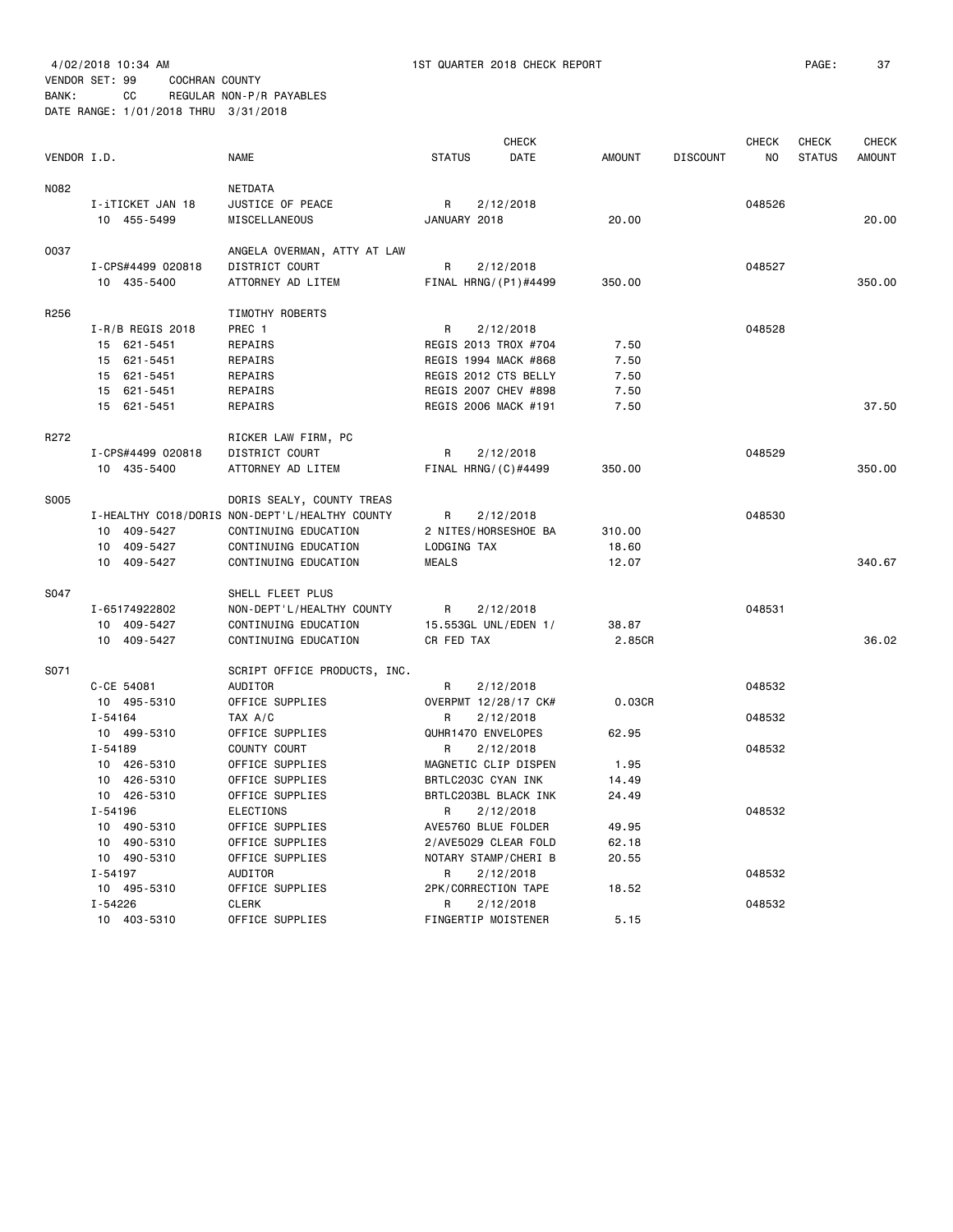| VENDOR I.D. |                            | <b>NAME</b>                        | <b>STATUS</b>                     | <b>CHECK</b><br>DATE  | <b>AMOUNT</b> | <b>DISCOUNT</b> | <b>CHECK</b><br>N <sub>0</sub> | <b>CHECK</b><br><b>STATUS</b> | <b>CHECK</b><br><b>AMOUNT</b> |
|-------------|----------------------------|------------------------------------|-----------------------------------|-----------------------|---------------|-----------------|--------------------------------|-------------------------------|-------------------------------|
|             |                            |                                    |                                   |                       |               |                 |                                |                               |                               |
| S071        |                            | SCRIPT OFFICE PRODUCTS             | (CONTINUED)                       |                       |               |                 |                                |                               |                               |
|             | I-54226                    | <b>CLERK</b>                       | R                                 | 2/12/2018             |               |                 | 048532                         |                               |                               |
|             | 10 403-5310                | OFFICE SUPPLIES                    | CNMFX8 TONER CARTRID              |                       | 143.99        |                 |                                |                               |                               |
|             | I-54284                    | TAX A/C                            | R                                 | 2/12/2018             |               |                 | 048532                         |                               |                               |
|             | 10 499-5310                | OFFICE SUPPLIES                    | SM FINGER TIPS                    |                       | 3.50          |                 |                                |                               |                               |
|             | 10 499-5310                | OFFICE SUPPLIES                    | MED/LG FINGER TIPS                |                       | 3.64          |                 |                                |                               |                               |
|             | 10 499-5310<br>10 499-5310 | OFFICE SUPPLIES<br>OFFICE SUPPLIES | JUMBO PAPERCLIPS<br>2/PAPER CLIPS |                       | 8.95<br>1.90  |                 |                                |                               |                               |
|             | $I - 54292$                | <b>ELECTIONS</b>                   | R                                 | 2/12/2018             |               |                 | 048532                         |                               |                               |
|             | 10 490-5310                | OFFICE SUPPLIES                    | ERASABLE WALL PLANNE              |                       | 26.95         |                 |                                |                               |                               |
|             | 10 490-5310                | OFFICE SUPPLIES                    | OFFICEJET PRO 8710 #              |                       | 157.95        |                 |                                |                               |                               |
|             | 10 490-5310                | OFFICE SUPPLIES                    | HEWF6419AN BLK/ALL I              |                       | 44.95         |                 |                                |                               |                               |
|             | 10 490-5310                | OFFICE SUPPLIES                    | HEWN9K27AN HP952 CMY              |                       | 60.95         |                 |                                |                               |                               |
|             | $I - 54300$                | TAX A/C                            | R                                 | 2/12/2018             |               |                 | 048532                         |                               |                               |
|             | 10 499-5310                | OFFICE SUPPLIES                    | 3/HEWCE255A                       |                       | 491.85        |                 |                                |                               |                               |
|             | 10 499-5310                | OFFICE SUPPLIES                    | 3/LEE12134 FINGERTIP              |                       | 23.85         |                 |                                |                               |                               |
|             | $I - 54325$                | <b>SHERIFF</b>                     | R                                 | 2/12/2018             |               |                 | 048532                         |                               |                               |
|             | 10 560-5310                | OFFICE SUPPLIES                    | "SERVE" STAMP                     |                       | 15.73         |                 |                                |                               |                               |
|             | 10 560-5310                | OFFICE SUPPLIES                    | "RETURN" STAMP                    |                       | 15.73         |                 |                                |                               | 1,260.14                      |
| S210        |                            | SHAMBURGER AUTO & FARM SUPPLY      |                                   |                       |               |                 |                                |                               |                               |
|             | I-357926                   | PREC <sub>2</sub>                  | R                                 | 2/12/2018             |               |                 | 048533                         |                               |                               |
|             | 15 622-5451                | REPAIRS                            |                                   | 2/U-JOINT REAR, 4 PLA | 35.98         |                 |                                |                               |                               |
|             | 15 622-5451                | REPAIRS                            | FUEL FILTER GOLD                  |                       | 15.49         |                 |                                |                               |                               |
|             | $I - 358017$               | PREC <sub>2</sub>                  | R                                 | 2/12/2018             |               |                 | 048533                         |                               |                               |
|             | 15 622-5451                | REPAIRS                            | 3/OIL FILTERS                     |                       | 101.97        |                 |                                |                               | 153.44                        |
| S435        |                            | SS OUTFITTERS                      |                                   |                       |               |                 |                                |                               |                               |
|             | I-013118/AMMO              | SHERIFF                            | R                                 | 2/12/2018             |               |                 | 048534                         |                               |                               |
|             | 10 560-5334                | OTHER SUPPLIES                     | 60/REMINGTON 115 GRA              |                       | 592.80        |                 |                                |                               | 592.80                        |
| S436        |                            | SAFE LIFE DEFENSE, LLC             |                                   |                       |               |                 |                                |                               |                               |
|             | I-5071/CONSTABLE           | CONSTABLE/BODY ARMOR               | R                                 | 2/12/2018             |               |                 | 048535                         |                               |                               |
|             | 10 550-5334                | OTHER SUPPLIES                     | MULTI-THREAT VEST ii              |                       | 524.00        |                 |                                |                               |                               |
|             | 10 550-5334                | OTHER SUPPLIES                     | <b>DISC</b>                       |                       | 52,40CR       |                 |                                |                               | 471.60                        |
| S441        |                            | ALLISON SANCHEZ                    |                                   |                       |               |                 |                                |                               |                               |
|             | I-DW#17774                 | <b>ACTIVITY BLDG</b>               | R                                 | 2/12/2018             |               |                 | 048536                         |                               |                               |
|             | 10 000-4370.101            | RENT-ACTIVITY BUILDING             | REF DEP FOR 1/21/18               |                       | 150.00        |                 |                                |                               | 150.00                        |
| T087        |                            | TEXAS DEPARTMENT OF HEALTH         |                                   |                       |               |                 |                                |                               |                               |
|             | I-2004980                  | <b>CLERK</b>                       | R                                 | 2/12/2018             |               |                 | 048537                         |                               |                               |
|             | 10 403-5310                | OFFICE SUPPLIES                    | 11/REMOTE BIRTH ACCE              |                       | 20.13         |                 |                                |                               | 20.13                         |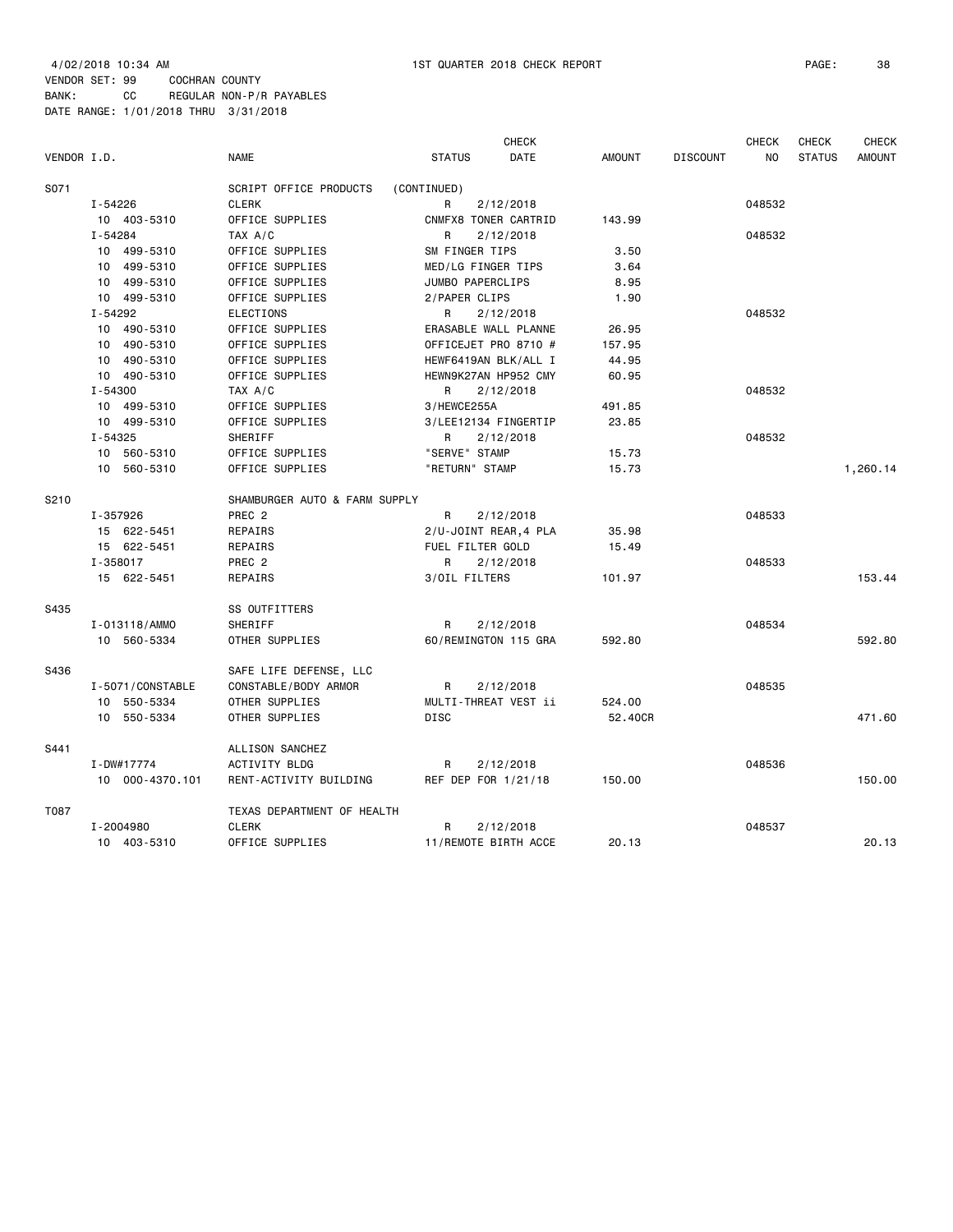| T243<br>TEXAS COMPTROLLER OF<br>048538<br>I-'17 PROP CODE, LAWS TAX A/C; AUDITOR<br>R<br>2/12/2018<br>TX PROP TAX CODE 201<br>10 499-5310<br>OFFICE SUPPLIES<br>11.00<br>10 499-5310<br>TX PROP TAX LAWS 201<br>OFFICE SUPPLIES<br>11.00<br>10 495-5310<br>OFFICE SUPPLIES<br>TX PROP TAX CODE&LAW<br>1.00<br>23.00<br>T288<br>TEXAS A&M ENGINEERING EXT SVC<br>I-JH7241913<br>SHERIFF<br>R<br>2/12/2018<br>048539<br>10 560-5427<br>CONTINUING EDUCATION<br>HESTER/BASIC JAIL CE<br>150.00<br>560-5427<br>CONTINUING EDUCATION<br>LOZANO/BASIC JAIL CE<br>150.00<br>10<br>10 560-5427<br>CONTINUING EDUCATION<br>FAIR/BASIC JAIL CERT<br>150.00<br>10 560-5427<br>CONTINUING EDUCATION<br>FIERRO/BASIC COUNTY<br>250.00<br>10 560-5427<br>MARQUEZ/BASIC COUNTY<br>CONTINUING EDUCATION<br>250.00<br>10 560-5427<br>CONTINUING EDUCATION<br>SALAZAR/BASIC COUNTY<br>250.00<br>1,200.00<br>T295<br>TRUECORE BEHAVIORAL SOLUTIONS,<br>I - COCHRAN - 0118 - B<br>JUVENILE PROBATION<br>R<br>2/12/2018<br>048540<br>Inter-Cnty Contr TELECOUNSEL'GTele-cons'g Jan'18 F<br>361.16<br>17 573-5413.001<br>361.16<br>U036<br>UNIFIRST HOLDINGS, INC.<br>048541<br>I-831 2340949<br>JAIL/SHERIFF<br>2/12/2018<br>R<br>10 512-5205<br>UNIFORMS<br>UNIFORM SVC/ELIDA<br>11.22<br>10 512-5392<br>MISCELLANEOUS SUPPLIES<br>200 MICROFIBER TOWEL<br>34.00<br>MOP XLG BLUE<br>3.00<br>10 512-5392<br>MISCELLANEOUS SUPPLIES<br>10 512-5392<br>MISCELLANEOUS SUPPLIES<br>3x5 MATT<br>4.00<br>10 560-5205<br>UNIFORMS<br>DEFE CHARGE<br>11.10<br>I-831 2342304<br>R<br>048541<br>JAIL/SHERIFF<br>2/12/2018<br>10 512-5205<br>UNIFORMS<br>UNIFORM SVC/ELIDA<br>11.22<br>10 512-5392<br>MISCELLANEOUS SUPPLIES<br>200 MICROFIBER TOWEL<br>34.00<br>MOP XLG BLUE<br>3.00<br>10 512-5392<br>MISCELLANEOUS SUPPLIES<br>10 512-5392<br>MISCELLANEOUS SUPPLIES<br>3x5 MATT<br>4.00<br>DEFE CHARGE<br>126.64<br>10 560-5205<br>UNIFORMS<br>11.10<br>U042<br>UNDERWOOD LAW FIRM, P.C.<br>048542<br>I-304589/USDA LEASE<br>COMMISSIONERS COURT<br>R<br>2/12/2018<br>MISCELLANEOUS<br>1.90 HRS/USDA LEASE<br>389.50<br>15 610-5499<br>389.50<br>W049<br>TRINA WILLIAMS<br>048543<br>I-DW#17736<br>ACTIVITY BLDG<br>R<br>2/12/2018<br>10 000-4370.101<br>RENT-ACTIVITY BUILDING<br>REF DEP FOR 1/13/18<br>150.00<br>150.00<br><b>WO70</b><br>R D WALLACE OIL CO INC<br>048544<br>C-12520041 12/17<br>PREC 4<br>2/12/2018<br>R<br>15 624-5330<br>FUEL AND OIL<br>PAID 12/28/17 & 1/8/<br>1,766.06CR<br>SHERIFF<br>C-SHERIFF/JAN 18<br>R<br>2/12/2018<br>048544<br>CREDIT FED TAX PER P<br>10 560-5330<br>FUEL AND OIL<br>135.08CR<br>048544<br>I-12520010 JAN 18<br>CEMETERY<br>R<br>2/12/2018<br>24.002GL/REG ETH 1/1<br>10 516-5330<br>FUEL & OIL<br>50.79<br>I-12520019 JAN 18<br>PARK/AIRPORT<br>048544<br>R<br>2/12/2018 | VENDOR I.D. | <b>NAME</b> | <b>STATUS</b> | <b>CHECK</b><br>DATE | <b>AMOUNT</b> | <b>DISCOUNT</b> | <b>CHECK</b><br>NO | <b>CHECK</b><br><b>STATUS</b> | <b>CHECK</b><br>AMOUNT |
|--------------------------------------------------------------------------------------------------------------------------------------------------------------------------------------------------------------------------------------------------------------------------------------------------------------------------------------------------------------------------------------------------------------------------------------------------------------------------------------------------------------------------------------------------------------------------------------------------------------------------------------------------------------------------------------------------------------------------------------------------------------------------------------------------------------------------------------------------------------------------------------------------------------------------------------------------------------------------------------------------------------------------------------------------------------------------------------------------------------------------------------------------------------------------------------------------------------------------------------------------------------------------------------------------------------------------------------------------------------------------------------------------------------------------------------------------------------------------------------------------------------------------------------------------------------------------------------------------------------------------------------------------------------------------------------------------------------------------------------------------------------------------------------------------------------------------------------------------------------------------------------------------------------------------------------------------------------------------------------------------------------------------------------------------------------------------------------------------------------------------------------------------------------------------------------------------------------------------------------------------------------------------------------------------------------------------------------------------------------------------------------------------------------------------------------------------------------------------------------------------------------------------------------------------------------------------------------------------------------------------------------------------------------------------------------------------------------------------------------------------------------------------------------------------|-------------|-------------|---------------|----------------------|---------------|-----------------|--------------------|-------------------------------|------------------------|
|                                                                                                                                                                                                                                                                                                                                                                                                                                                                                                                                                                                                                                                                                                                                                                                                                                                                                                                                                                                                                                                                                                                                                                                                                                                                                                                                                                                                                                                                                                                                                                                                                                                                                                                                                                                                                                                                                                                                                                                                                                                                                                                                                                                                                                                                                                                                                                                                                                                                                                                                                                                                                                                                                                                                                                                                  |             |             |               |                      |               |                 |                    |                               |                        |
|                                                                                                                                                                                                                                                                                                                                                                                                                                                                                                                                                                                                                                                                                                                                                                                                                                                                                                                                                                                                                                                                                                                                                                                                                                                                                                                                                                                                                                                                                                                                                                                                                                                                                                                                                                                                                                                                                                                                                                                                                                                                                                                                                                                                                                                                                                                                                                                                                                                                                                                                                                                                                                                                                                                                                                                                  |             |             |               |                      |               |                 |                    |                               |                        |
|                                                                                                                                                                                                                                                                                                                                                                                                                                                                                                                                                                                                                                                                                                                                                                                                                                                                                                                                                                                                                                                                                                                                                                                                                                                                                                                                                                                                                                                                                                                                                                                                                                                                                                                                                                                                                                                                                                                                                                                                                                                                                                                                                                                                                                                                                                                                                                                                                                                                                                                                                                                                                                                                                                                                                                                                  |             |             |               |                      |               |                 |                    |                               |                        |
|                                                                                                                                                                                                                                                                                                                                                                                                                                                                                                                                                                                                                                                                                                                                                                                                                                                                                                                                                                                                                                                                                                                                                                                                                                                                                                                                                                                                                                                                                                                                                                                                                                                                                                                                                                                                                                                                                                                                                                                                                                                                                                                                                                                                                                                                                                                                                                                                                                                                                                                                                                                                                                                                                                                                                                                                  |             |             |               |                      |               |                 |                    |                               |                        |
|                                                                                                                                                                                                                                                                                                                                                                                                                                                                                                                                                                                                                                                                                                                                                                                                                                                                                                                                                                                                                                                                                                                                                                                                                                                                                                                                                                                                                                                                                                                                                                                                                                                                                                                                                                                                                                                                                                                                                                                                                                                                                                                                                                                                                                                                                                                                                                                                                                                                                                                                                                                                                                                                                                                                                                                                  |             |             |               |                      |               |                 |                    |                               |                        |
|                                                                                                                                                                                                                                                                                                                                                                                                                                                                                                                                                                                                                                                                                                                                                                                                                                                                                                                                                                                                                                                                                                                                                                                                                                                                                                                                                                                                                                                                                                                                                                                                                                                                                                                                                                                                                                                                                                                                                                                                                                                                                                                                                                                                                                                                                                                                                                                                                                                                                                                                                                                                                                                                                                                                                                                                  |             |             |               |                      |               |                 |                    |                               |                        |
|                                                                                                                                                                                                                                                                                                                                                                                                                                                                                                                                                                                                                                                                                                                                                                                                                                                                                                                                                                                                                                                                                                                                                                                                                                                                                                                                                                                                                                                                                                                                                                                                                                                                                                                                                                                                                                                                                                                                                                                                                                                                                                                                                                                                                                                                                                                                                                                                                                                                                                                                                                                                                                                                                                                                                                                                  |             |             |               |                      |               |                 |                    |                               |                        |
|                                                                                                                                                                                                                                                                                                                                                                                                                                                                                                                                                                                                                                                                                                                                                                                                                                                                                                                                                                                                                                                                                                                                                                                                                                                                                                                                                                                                                                                                                                                                                                                                                                                                                                                                                                                                                                                                                                                                                                                                                                                                                                                                                                                                                                                                                                                                                                                                                                                                                                                                                                                                                                                                                                                                                                                                  |             |             |               |                      |               |                 |                    |                               |                        |
|                                                                                                                                                                                                                                                                                                                                                                                                                                                                                                                                                                                                                                                                                                                                                                                                                                                                                                                                                                                                                                                                                                                                                                                                                                                                                                                                                                                                                                                                                                                                                                                                                                                                                                                                                                                                                                                                                                                                                                                                                                                                                                                                                                                                                                                                                                                                                                                                                                                                                                                                                                                                                                                                                                                                                                                                  |             |             |               |                      |               |                 |                    |                               |                        |
|                                                                                                                                                                                                                                                                                                                                                                                                                                                                                                                                                                                                                                                                                                                                                                                                                                                                                                                                                                                                                                                                                                                                                                                                                                                                                                                                                                                                                                                                                                                                                                                                                                                                                                                                                                                                                                                                                                                                                                                                                                                                                                                                                                                                                                                                                                                                                                                                                                                                                                                                                                                                                                                                                                                                                                                                  |             |             |               |                      |               |                 |                    |                               |                        |
|                                                                                                                                                                                                                                                                                                                                                                                                                                                                                                                                                                                                                                                                                                                                                                                                                                                                                                                                                                                                                                                                                                                                                                                                                                                                                                                                                                                                                                                                                                                                                                                                                                                                                                                                                                                                                                                                                                                                                                                                                                                                                                                                                                                                                                                                                                                                                                                                                                                                                                                                                                                                                                                                                                                                                                                                  |             |             |               |                      |               |                 |                    |                               |                        |
|                                                                                                                                                                                                                                                                                                                                                                                                                                                                                                                                                                                                                                                                                                                                                                                                                                                                                                                                                                                                                                                                                                                                                                                                                                                                                                                                                                                                                                                                                                                                                                                                                                                                                                                                                                                                                                                                                                                                                                                                                                                                                                                                                                                                                                                                                                                                                                                                                                                                                                                                                                                                                                                                                                                                                                                                  |             |             |               |                      |               |                 |                    |                               |                        |
|                                                                                                                                                                                                                                                                                                                                                                                                                                                                                                                                                                                                                                                                                                                                                                                                                                                                                                                                                                                                                                                                                                                                                                                                                                                                                                                                                                                                                                                                                                                                                                                                                                                                                                                                                                                                                                                                                                                                                                                                                                                                                                                                                                                                                                                                                                                                                                                                                                                                                                                                                                                                                                                                                                                                                                                                  |             |             |               |                      |               |                 |                    |                               |                        |
|                                                                                                                                                                                                                                                                                                                                                                                                                                                                                                                                                                                                                                                                                                                                                                                                                                                                                                                                                                                                                                                                                                                                                                                                                                                                                                                                                                                                                                                                                                                                                                                                                                                                                                                                                                                                                                                                                                                                                                                                                                                                                                                                                                                                                                                                                                                                                                                                                                                                                                                                                                                                                                                                                                                                                                                                  |             |             |               |                      |               |                 |                    |                               |                        |
|                                                                                                                                                                                                                                                                                                                                                                                                                                                                                                                                                                                                                                                                                                                                                                                                                                                                                                                                                                                                                                                                                                                                                                                                                                                                                                                                                                                                                                                                                                                                                                                                                                                                                                                                                                                                                                                                                                                                                                                                                                                                                                                                                                                                                                                                                                                                                                                                                                                                                                                                                                                                                                                                                                                                                                                                  |             |             |               |                      |               |                 |                    |                               |                        |
|                                                                                                                                                                                                                                                                                                                                                                                                                                                                                                                                                                                                                                                                                                                                                                                                                                                                                                                                                                                                                                                                                                                                                                                                                                                                                                                                                                                                                                                                                                                                                                                                                                                                                                                                                                                                                                                                                                                                                                                                                                                                                                                                                                                                                                                                                                                                                                                                                                                                                                                                                                                                                                                                                                                                                                                                  |             |             |               |                      |               |                 |                    |                               |                        |
|                                                                                                                                                                                                                                                                                                                                                                                                                                                                                                                                                                                                                                                                                                                                                                                                                                                                                                                                                                                                                                                                                                                                                                                                                                                                                                                                                                                                                                                                                                                                                                                                                                                                                                                                                                                                                                                                                                                                                                                                                                                                                                                                                                                                                                                                                                                                                                                                                                                                                                                                                                                                                                                                                                                                                                                                  |             |             |               |                      |               |                 |                    |                               |                        |
|                                                                                                                                                                                                                                                                                                                                                                                                                                                                                                                                                                                                                                                                                                                                                                                                                                                                                                                                                                                                                                                                                                                                                                                                                                                                                                                                                                                                                                                                                                                                                                                                                                                                                                                                                                                                                                                                                                                                                                                                                                                                                                                                                                                                                                                                                                                                                                                                                                                                                                                                                                                                                                                                                                                                                                                                  |             |             |               |                      |               |                 |                    |                               |                        |
|                                                                                                                                                                                                                                                                                                                                                                                                                                                                                                                                                                                                                                                                                                                                                                                                                                                                                                                                                                                                                                                                                                                                                                                                                                                                                                                                                                                                                                                                                                                                                                                                                                                                                                                                                                                                                                                                                                                                                                                                                                                                                                                                                                                                                                                                                                                                                                                                                                                                                                                                                                                                                                                                                                                                                                                                  |             |             |               |                      |               |                 |                    |                               |                        |
|                                                                                                                                                                                                                                                                                                                                                                                                                                                                                                                                                                                                                                                                                                                                                                                                                                                                                                                                                                                                                                                                                                                                                                                                                                                                                                                                                                                                                                                                                                                                                                                                                                                                                                                                                                                                                                                                                                                                                                                                                                                                                                                                                                                                                                                                                                                                                                                                                                                                                                                                                                                                                                                                                                                                                                                                  |             |             |               |                      |               |                 |                    |                               |                        |
|                                                                                                                                                                                                                                                                                                                                                                                                                                                                                                                                                                                                                                                                                                                                                                                                                                                                                                                                                                                                                                                                                                                                                                                                                                                                                                                                                                                                                                                                                                                                                                                                                                                                                                                                                                                                                                                                                                                                                                                                                                                                                                                                                                                                                                                                                                                                                                                                                                                                                                                                                                                                                                                                                                                                                                                                  |             |             |               |                      |               |                 |                    |                               |                        |
|                                                                                                                                                                                                                                                                                                                                                                                                                                                                                                                                                                                                                                                                                                                                                                                                                                                                                                                                                                                                                                                                                                                                                                                                                                                                                                                                                                                                                                                                                                                                                                                                                                                                                                                                                                                                                                                                                                                                                                                                                                                                                                                                                                                                                                                                                                                                                                                                                                                                                                                                                                                                                                                                                                                                                                                                  |             |             |               |                      |               |                 |                    |                               |                        |
|                                                                                                                                                                                                                                                                                                                                                                                                                                                                                                                                                                                                                                                                                                                                                                                                                                                                                                                                                                                                                                                                                                                                                                                                                                                                                                                                                                                                                                                                                                                                                                                                                                                                                                                                                                                                                                                                                                                                                                                                                                                                                                                                                                                                                                                                                                                                                                                                                                                                                                                                                                                                                                                                                                                                                                                                  |             |             |               |                      |               |                 |                    |                               |                        |
|                                                                                                                                                                                                                                                                                                                                                                                                                                                                                                                                                                                                                                                                                                                                                                                                                                                                                                                                                                                                                                                                                                                                                                                                                                                                                                                                                                                                                                                                                                                                                                                                                                                                                                                                                                                                                                                                                                                                                                                                                                                                                                                                                                                                                                                                                                                                                                                                                                                                                                                                                                                                                                                                                                                                                                                                  |             |             |               |                      |               |                 |                    |                               |                        |
|                                                                                                                                                                                                                                                                                                                                                                                                                                                                                                                                                                                                                                                                                                                                                                                                                                                                                                                                                                                                                                                                                                                                                                                                                                                                                                                                                                                                                                                                                                                                                                                                                                                                                                                                                                                                                                                                                                                                                                                                                                                                                                                                                                                                                                                                                                                                                                                                                                                                                                                                                                                                                                                                                                                                                                                                  |             |             |               |                      |               |                 |                    |                               |                        |
|                                                                                                                                                                                                                                                                                                                                                                                                                                                                                                                                                                                                                                                                                                                                                                                                                                                                                                                                                                                                                                                                                                                                                                                                                                                                                                                                                                                                                                                                                                                                                                                                                                                                                                                                                                                                                                                                                                                                                                                                                                                                                                                                                                                                                                                                                                                                                                                                                                                                                                                                                                                                                                                                                                                                                                                                  |             |             |               |                      |               |                 |                    |                               |                        |
|                                                                                                                                                                                                                                                                                                                                                                                                                                                                                                                                                                                                                                                                                                                                                                                                                                                                                                                                                                                                                                                                                                                                                                                                                                                                                                                                                                                                                                                                                                                                                                                                                                                                                                                                                                                                                                                                                                                                                                                                                                                                                                                                                                                                                                                                                                                                                                                                                                                                                                                                                                                                                                                                                                                                                                                                  |             |             |               |                      |               |                 |                    |                               |                        |
|                                                                                                                                                                                                                                                                                                                                                                                                                                                                                                                                                                                                                                                                                                                                                                                                                                                                                                                                                                                                                                                                                                                                                                                                                                                                                                                                                                                                                                                                                                                                                                                                                                                                                                                                                                                                                                                                                                                                                                                                                                                                                                                                                                                                                                                                                                                                                                                                                                                                                                                                                                                                                                                                                                                                                                                                  |             |             |               |                      |               |                 |                    |                               |                        |
|                                                                                                                                                                                                                                                                                                                                                                                                                                                                                                                                                                                                                                                                                                                                                                                                                                                                                                                                                                                                                                                                                                                                                                                                                                                                                                                                                                                                                                                                                                                                                                                                                                                                                                                                                                                                                                                                                                                                                                                                                                                                                                                                                                                                                                                                                                                                                                                                                                                                                                                                                                                                                                                                                                                                                                                                  |             |             |               |                      |               |                 |                    |                               |                        |
|                                                                                                                                                                                                                                                                                                                                                                                                                                                                                                                                                                                                                                                                                                                                                                                                                                                                                                                                                                                                                                                                                                                                                                                                                                                                                                                                                                                                                                                                                                                                                                                                                                                                                                                                                                                                                                                                                                                                                                                                                                                                                                                                                                                                                                                                                                                                                                                                                                                                                                                                                                                                                                                                                                                                                                                                  |             |             |               |                      |               |                 |                    |                               |                        |
|                                                                                                                                                                                                                                                                                                                                                                                                                                                                                                                                                                                                                                                                                                                                                                                                                                                                                                                                                                                                                                                                                                                                                                                                                                                                                                                                                                                                                                                                                                                                                                                                                                                                                                                                                                                                                                                                                                                                                                                                                                                                                                                                                                                                                                                                                                                                                                                                                                                                                                                                                                                                                                                                                                                                                                                                  |             |             |               |                      |               |                 |                    |                               |                        |
|                                                                                                                                                                                                                                                                                                                                                                                                                                                                                                                                                                                                                                                                                                                                                                                                                                                                                                                                                                                                                                                                                                                                                                                                                                                                                                                                                                                                                                                                                                                                                                                                                                                                                                                                                                                                                                                                                                                                                                                                                                                                                                                                                                                                                                                                                                                                                                                                                                                                                                                                                                                                                                                                                                                                                                                                  |             |             |               |                      |               |                 |                    |                               |                        |
|                                                                                                                                                                                                                                                                                                                                                                                                                                                                                                                                                                                                                                                                                                                                                                                                                                                                                                                                                                                                                                                                                                                                                                                                                                                                                                                                                                                                                                                                                                                                                                                                                                                                                                                                                                                                                                                                                                                                                                                                                                                                                                                                                                                                                                                                                                                                                                                                                                                                                                                                                                                                                                                                                                                                                                                                  |             |             |               |                      |               |                 |                    |                               |                        |
|                                                                                                                                                                                                                                                                                                                                                                                                                                                                                                                                                                                                                                                                                                                                                                                                                                                                                                                                                                                                                                                                                                                                                                                                                                                                                                                                                                                                                                                                                                                                                                                                                                                                                                                                                                                                                                                                                                                                                                                                                                                                                                                                                                                                                                                                                                                                                                                                                                                                                                                                                                                                                                                                                                                                                                                                  |             |             |               |                      |               |                 |                    |                               |                        |
|                                                                                                                                                                                                                                                                                                                                                                                                                                                                                                                                                                                                                                                                                                                                                                                                                                                                                                                                                                                                                                                                                                                                                                                                                                                                                                                                                                                                                                                                                                                                                                                                                                                                                                                                                                                                                                                                                                                                                                                                                                                                                                                                                                                                                                                                                                                                                                                                                                                                                                                                                                                                                                                                                                                                                                                                  |             |             |               |                      |               |                 |                    |                               |                        |
|                                                                                                                                                                                                                                                                                                                                                                                                                                                                                                                                                                                                                                                                                                                                                                                                                                                                                                                                                                                                                                                                                                                                                                                                                                                                                                                                                                                                                                                                                                                                                                                                                                                                                                                                                                                                                                                                                                                                                                                                                                                                                                                                                                                                                                                                                                                                                                                                                                                                                                                                                                                                                                                                                                                                                                                                  |             |             |               |                      |               |                 |                    |                               |                        |
|                                                                                                                                                                                                                                                                                                                                                                                                                                                                                                                                                                                                                                                                                                                                                                                                                                                                                                                                                                                                                                                                                                                                                                                                                                                                                                                                                                                                                                                                                                                                                                                                                                                                                                                                                                                                                                                                                                                                                                                                                                                                                                                                                                                                                                                                                                                                                                                                                                                                                                                                                                                                                                                                                                                                                                                                  |             |             |               |                      |               |                 |                    |                               |                        |
|                                                                                                                                                                                                                                                                                                                                                                                                                                                                                                                                                                                                                                                                                                                                                                                                                                                                                                                                                                                                                                                                                                                                                                                                                                                                                                                                                                                                                                                                                                                                                                                                                                                                                                                                                                                                                                                                                                                                                                                                                                                                                                                                                                                                                                                                                                                                                                                                                                                                                                                                                                                                                                                                                                                                                                                                  |             |             |               |                      |               |                 |                    |                               |                        |
|                                                                                                                                                                                                                                                                                                                                                                                                                                                                                                                                                                                                                                                                                                                                                                                                                                                                                                                                                                                                                                                                                                                                                                                                                                                                                                                                                                                                                                                                                                                                                                                                                                                                                                                                                                                                                                                                                                                                                                                                                                                                                                                                                                                                                                                                                                                                                                                                                                                                                                                                                                                                                                                                                                                                                                                                  |             |             |               |                      |               |                 |                    |                               |                        |
|                                                                                                                                                                                                                                                                                                                                                                                                                                                                                                                                                                                                                                                                                                                                                                                                                                                                                                                                                                                                                                                                                                                                                                                                                                                                                                                                                                                                                                                                                                                                                                                                                                                                                                                                                                                                                                                                                                                                                                                                                                                                                                                                                                                                                                                                                                                                                                                                                                                                                                                                                                                                                                                                                                                                                                                                  |             |             |               |                      |               |                 |                    |                               |                        |
|                                                                                                                                                                                                                                                                                                                                                                                                                                                                                                                                                                                                                                                                                                                                                                                                                                                                                                                                                                                                                                                                                                                                                                                                                                                                                                                                                                                                                                                                                                                                                                                                                                                                                                                                                                                                                                                                                                                                                                                                                                                                                                                                                                                                                                                                                                                                                                                                                                                                                                                                                                                                                                                                                                                                                                                                  |             |             |               |                      |               |                 |                    |                               |                        |
|                                                                                                                                                                                                                                                                                                                                                                                                                                                                                                                                                                                                                                                                                                                                                                                                                                                                                                                                                                                                                                                                                                                                                                                                                                                                                                                                                                                                                                                                                                                                                                                                                                                                                                                                                                                                                                                                                                                                                                                                                                                                                                                                                                                                                                                                                                                                                                                                                                                                                                                                                                                                                                                                                                                                                                                                  |             |             |               |                      |               |                 |                    |                               |                        |
|                                                                                                                                                                                                                                                                                                                                                                                                                                                                                                                                                                                                                                                                                                                                                                                                                                                                                                                                                                                                                                                                                                                                                                                                                                                                                                                                                                                                                                                                                                                                                                                                                                                                                                                                                                                                                                                                                                                                                                                                                                                                                                                                                                                                                                                                                                                                                                                                                                                                                                                                                                                                                                                                                                                                                                                                  |             |             |               |                      |               |                 |                    |                               |                        |
|                                                                                                                                                                                                                                                                                                                                                                                                                                                                                                                                                                                                                                                                                                                                                                                                                                                                                                                                                                                                                                                                                                                                                                                                                                                                                                                                                                                                                                                                                                                                                                                                                                                                                                                                                                                                                                                                                                                                                                                                                                                                                                                                                                                                                                                                                                                                                                                                                                                                                                                                                                                                                                                                                                                                                                                                  |             |             |               |                      |               |                 |                    |                               |                        |
|                                                                                                                                                                                                                                                                                                                                                                                                                                                                                                                                                                                                                                                                                                                                                                                                                                                                                                                                                                                                                                                                                                                                                                                                                                                                                                                                                                                                                                                                                                                                                                                                                                                                                                                                                                                                                                                                                                                                                                                                                                                                                                                                                                                                                                                                                                                                                                                                                                                                                                                                                                                                                                                                                                                                                                                                  |             |             |               |                      |               |                 |                    |                               |                        |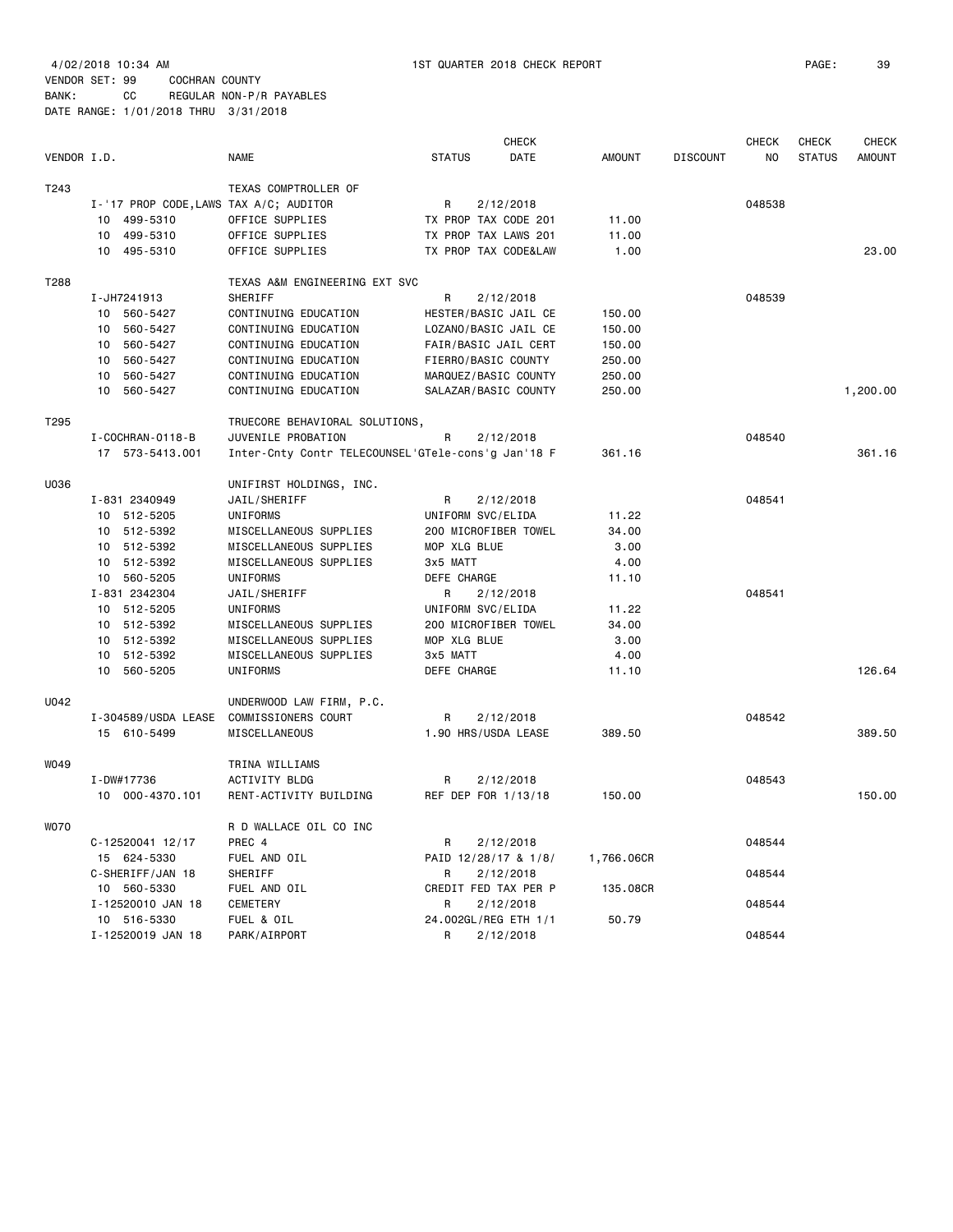| VENDOR I.D. |                                      | <b>NAME</b>               | <b>STATUS</b>            | <b>CHECK</b><br>DATE  | <b>AMOUNT</b> | <b>DISCOUNT</b> | <b>CHECK</b><br>N <sub>O</sub> | <b>CHECK</b><br><b>STATUS</b> | <b>CHECK</b><br><b>AMOUNT</b> |
|-------------|--------------------------------------|---------------------------|--------------------------|-----------------------|---------------|-----------------|--------------------------------|-------------------------------|-------------------------------|
| <b>WO70</b> |                                      | R D WALLACE OIL CO INC    | (CONTINUED)              |                       |               |                 |                                |                               |                               |
|             | I-12520019 JAN 18                    | PARK/AIRPORT              | R                        | 2/12/2018             |               |                 | 048544                         |                               |                               |
|             | 30 518-5330                          | FUEL & OIL                |                          | 24.001GL/REG ETH 1/2  | 50.79         |                 |                                |                               |                               |
|             | I-12520021 JAN 18                    | PREC 3                    | R                        | 2/12/2018             |               |                 | 048544                         |                               |                               |
|             | 15 623-5330                          | FUEL AND OIL              | 117.9GL/REG ETH 1/31     |                       | 249.51        |                 |                                |                               |                               |
|             | 15 623-5330                          | FUEL AND OIL              | 16.1GL/LS DIESEL 1/3     |                       | 37.88         |                 |                                |                               |                               |
|             | I-12520030 JAN 18                    | PREC 1                    | R                        | 2/12/2018             |               |                 | 048544                         |                               |                               |
|             | 15 621-5330                          | FUEL & OIL                | 83.5GL/DYED DIESEL 1     |                       | 192.89        |                 |                                |                               |                               |
|             | I-12520041 JAN 18                    | PREC 4                    | R                        | 2/12/2018             |               |                 | 048544                         |                               |                               |
|             | 15 624-5330                          | FUEL AND OIL              | 9/2.5 GAL DEF @\$13.7    |                       | 123.75        |                 |                                |                               |                               |
|             | 15 624-5330                          | FUEL AND OIL              | 24.0GL/PREMIUM ETH 1     |                       | 55.59         |                 |                                |                               |                               |
|             | I-12520043 JAN 18                    | SHERIFF                   | R                        | 2/12/2018             |               |                 | 048544                         |                               |                               |
|             | 10 <sup>1</sup><br>560-5330          | FUEL AND OIL              | 7740.101GL/UNL JANUA     |                       | 1,761.20      |                 |                                |                               | 621.26                        |
| Y001        |                                      | YELLOWHOUSE MACHINERY CO. |                          |                       |               |                 |                                |                               |                               |
|             | I-305191                             | PREC 1                    | R                        | 2/12/2018             |               |                 | 048545                         |                               |                               |
|             | 15 621-5451                          | REPAIRS                   | ADJ RTD BAR/SENSOR J     |                       | 200.40        |                 |                                |                               |                               |
|             | 15 621-5451                          | REPAIRS                   | ENVIRONMENTAL FEES       |                       | 5.00          |                 |                                |                               | 205.40                        |
|             |                                      |                           |                          |                       |               |                 |                                |                               |                               |
| A109        |                                      | ALBUS FARM EQUIPMENT      |                          |                       |               |                 |                                |                               |                               |
|             | I-844/843/842 022218 JUV-RESTITUTION |                           | R                        | 2/27/2018             |               |                 | 048569                         |                               |                               |
|             | 10 000-4340.900                      | JUVENILE PROBATION FEES   |                          | #842, RESTITUTION FOR | 16.66         |                 |                                |                               |                               |
|             | 000-4340.900<br>10                   | JUVENILE PROBATION FEES   | #843, RESTITUTION FOR    |                       | 16.66         |                 |                                |                               |                               |
|             | 000-4340.900<br>10                   | JUVENILE PROBATION FEES   | #844, RESTITUTION FOR    |                       | 16.68         |                 |                                |                               | 50.00                         |
| A178        |                                      | AMAZON                    |                          |                       |               |                 |                                |                               |                               |
|             | I-434733975764                       | CO COURT/AUDITOR/JUV PROB | R                        | 2/27/2018             |               |                 | 048570                         |                               |                               |
|             | 10 426-5310                          | OFFICE SUPPLIES           | WIRELESS MOTION SENS     |                       | 9.99          |                 |                                |                               |                               |
|             | 10 495-5310                          | OFFICE SUPPLIES           | SEAGATE 1TB PORTABLE     |                       | 54.99         |                 |                                |                               |                               |
|             | 17 573-5499                          | OPERATING EXPENSES        | 2/EPSON DURABRITE IN     |                       | 53.98         |                 |                                |                               |                               |
|             | I-448556977799                       | AUDITOR                   | R                        | 2/27/2018             |               |                 | 048570                         |                               |                               |
|             | 10<br>495-5310                       | OFFICE SUPPLIES           | 2/FINGERTIP MOISTENE     |                       | 5.28          |                 |                                |                               |                               |
|             | 495-5310<br>10                       | OFFICE SUPPLIES           | BANKERS BOX/CHECK BO     |                       | 66.99         |                 |                                |                               |                               |
|             | 10 495-5310                          | OFFICE SUPPLIES           | SHIPPING                 |                       | 20.16         |                 |                                |                               |                               |
|             | I-458797699693                       | COUNTY COURT              | R                        | 2/27/2018             |               |                 | 048570                         |                               |                               |
|             | 10 426-5310                          | OFFICE SUPPLIES           | YAMASORO OFFICE CHAI     |                       | 89.99         |                 |                                |                               |                               |
|             | I-463794587874                       | LIBRARY                   | R                        | 2/27/2018             |               |                 | 048570                         |                               |                               |
|             | 10<br>650-5590                       | <b>BOOKS</b>              | THE WANTED               |                       | 19.04         |                 |                                |                               |                               |
|             | 650-5590<br>10                       | <b>BOOKS</b>              | PRETTY INTENSE           |                       | 18.56         |                 |                                |                               |                               |
|             | 650-5590<br>10                       | <b>BOOKS</b>              | ASH AND QUILL            |                       | 11.35         |                 |                                |                               |                               |
|             | 10<br>650-5590                       | <b>BOOKS</b>              | <b>BATMAN</b>            |                       | 12.91         |                 |                                |                               |                               |
|             | 650-5590<br>10                       | <b>BOOKS</b>              | ROBICHEAUX               |                       | 16.79         |                 |                                |                               |                               |
|             | 10<br>650-5590                       | <b>BOOKS</b>              | <b>BUTTONS AND BLAME</b> |                       | 12.99         |                 |                                |                               |                               |
|             | 10<br>650-5590                       | <b>BOOKS</b>              | <b>BUTTONS AND GRACE</b> |                       | 11.69         |                 |                                |                               |                               |
|             | 650-5590<br>10                       | <b>BOOKS</b>              | <b>BUTTONS AND SHAME</b> |                       | 12.99         |                 |                                |                               |                               |
|             | 10<br>650-5590                       | <b>BOOKS</b>              | THE SELECTION            |                       | 6.08          |                 |                                |                               |                               |
|             | 650-5590<br>10                       | <b>BOOKS</b>              | <b>REBOOT</b>            |                       | 7.14          |                 |                                |                               |                               |
|             | 10<br>650-5590                       | <b>BOOKS</b>              | GENERATION ONE           |                       | 13.05         |                 |                                |                               |                               |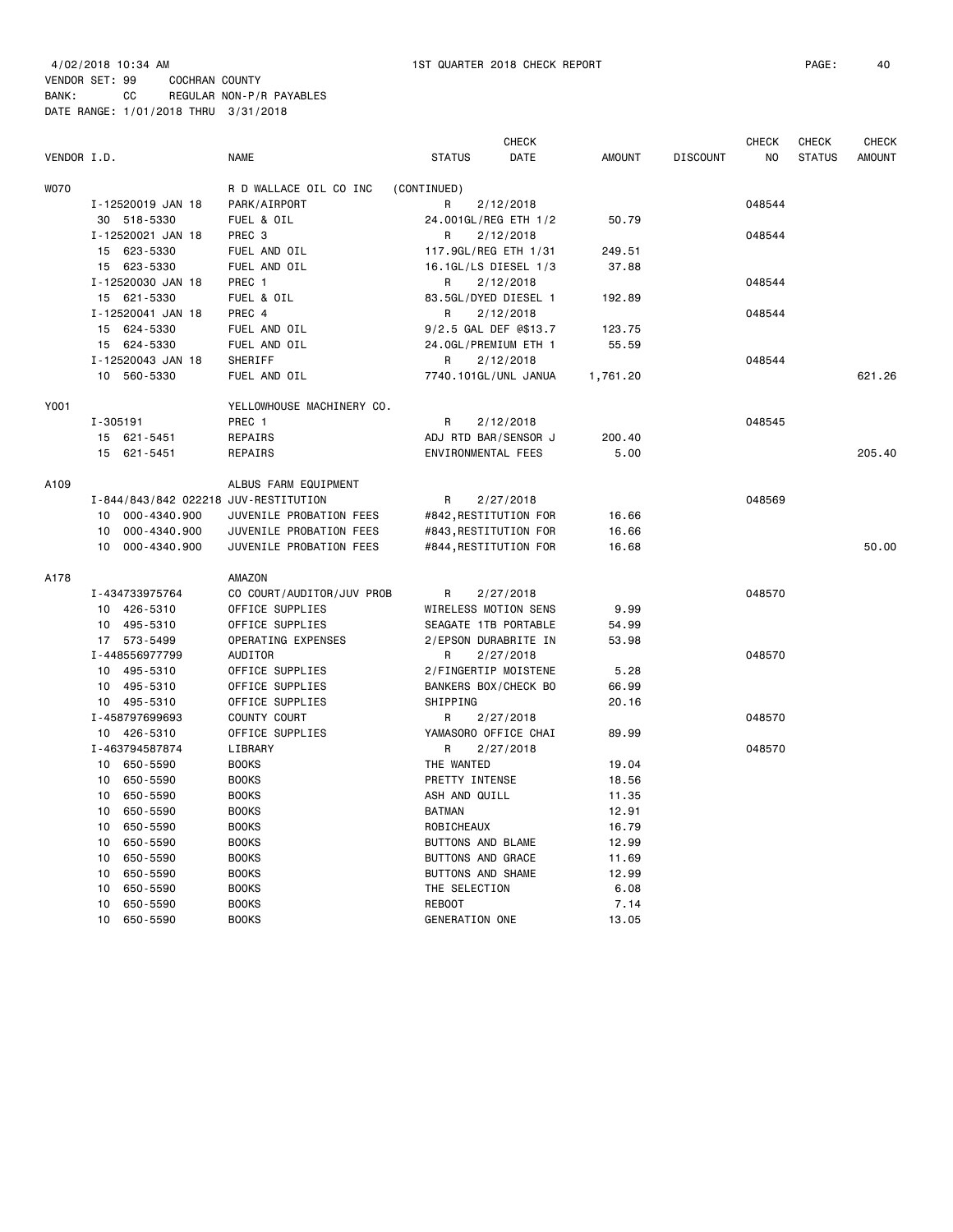|             |          |                                    |                                                    |             |                       |           | <b>CHECK</b> |          |                 | <b>CHECK</b> | <b>CHECK</b>  | <b>CHECK</b>  |
|-------------|----------|------------------------------------|----------------------------------------------------|-------------|-----------------------|-----------|--------------|----------|-----------------|--------------|---------------|---------------|
| VENDOR I.D. |          |                                    | <b>NAME</b>                                        |             | <b>STATUS</b>         |           | DATE         | AMOUNT   | <b>DISCOUNT</b> | NO           | <b>STATUS</b> | <b>AMOUNT</b> |
| A178        |          |                                    | AMAZON                                             | (CONTINUED) |                       |           |              |          |                 |              |               |               |
|             |          | I-463794587874                     | LIBRARY                                            |             | R                     | 2/27/2018 |              |          |                 | 048570       |               |               |
|             |          | 10 650-5590                        | <b>BOOKS</b>                                       |             | THE COLOR OF WATER    |           |              | 23.66    |                 |              |               |               |
|             |          | 10 650-5590                        | <b>BOOKS</b>                                       |             | TWISTED               |           |              | 10.99    |                 |              |               |               |
|             |          | 10 650-5590                        | <b>BOOKS</b>                                       |             | THE DEVIL IN THE WHI  |           |              | 15.88    |                 |              |               |               |
|             |          | I-597663565978                     | JAIL                                               |             | R                     | 2/27/2018 |              |          |                 | 048570       |               |               |
|             |          | 10 512-5310                        | OFFICE SUPPLIES                                    |             | 10/DATASTICK 32GB     |           |              | 102.49   |                 |              |               |               |
|             |          | I-656859867788                     | LIBRARY                                            |             | R                     | 2/27/2018 |              |          |                 | 048570       |               |               |
|             |          | 10 650-5590                        | <b>BOOKS</b>                                       |             | BLOOD FURY: BLACK DAG |           |              | 17.16    |                 |              |               |               |
|             |          | 10 650-5590                        | <b>BOOKS</b>                                       |             | A CROWN OF WISHES     |           |              | 6.61     |                 |              |               |               |
|             |          | 10 650-5590                        | <b>BOOKS</b>                                       |             | THE WOMAN IN THE WIN  |           |              | 16.19    |                 |              |               |               |
|             |          | 10 650-5590                        | <b>BOOKS</b>                                       |             | THE POWER             |           |              | 15.60    |                 |              |               |               |
|             | 10       | 650-5590                           | <b>BOOKS</b>                                       |             | THE IMMORTALISTS      |           |              | 16.43    |                 |              |               |               |
|             | 10       | 650-5590                           | <b>BOOKS</b>                                       |             | CITY OF SAINTS & THI  |           |              | 12.82    |                 |              |               |               |
|             |          | 10 650-5590                        | <b>BOOKS</b>                                       |             | HARD LIMIT: THE HACKE |           |              | 8.48     |                 |              |               |               |
|             | 10       | 650-5590                           | <b>BOOKS</b>                                       |             | HARD LOVE: THE HACKER |           |              | 9.03     |                 |              |               |               |
|             | 10       | 650-5590                           | <b>BOOKS</b>                                       |             | MR.60%                |           |              | 12.59    |                 |              |               |               |
|             | 10       | 650-5590                           | <b>BOOKS</b>                                       |             | BEFORE WE WERE YOURS  |           |              | 14.98    |                 |              |               |               |
|             | 10       | 650-5590                           | <b>BOOKS</b>                                       |             | HORSE SOLDIERS        |           |              | 28.00    |                 |              |               |               |
|             |          | 10 650-5590                        | <b>BOOKS</b>                                       |             | THE HATE YOU GIVE     |           |              | 10.25    |                 |              |               |               |
|             | 10       | 650-5590                           | <b>BOOKS</b>                                       |             | ALL IN PIECES         |           |              | 9.90     |                 |              |               |               |
|             | 10       | 650-5590                           | <b>BOOKS</b>                                       |             | THE CRUELTY           |           |              | 12.96    |                 |              |               |               |
|             |          | 10 650-5590                        | <b>BOOKS</b>                                       |             | <b>EVERLESS</b>       |           |              | 12.32    |                 |              |               | 800.31        |
| B026        |          |                                    | BLEDSOE WATER SUPPLY CORP                          |             |                       |           |              |          |                 |              |               |               |
|             |          | $I - 3004$ 2/18                    | PREC <sub>3</sub>                                  |             | R                     | 2/27/2018 |              |          |                 | 048571       |               |               |
|             |          | 15 623-5440                        | UTILITIES                                          |             | 210GL WATER JAN 18    |           |              | 20.10    |                 |              |               | 20,10         |
| <b>B279</b> |          |                                    | KENDRA BILBREY                                     |             |                       |           |              |          |                 |              |               |               |
|             |          | I-SAN ANT/SAN ANG 18 EXTENSION SVC |                                                    |             | R                     | 2/27/2018 |              |          |                 | 048572       |               |               |
|             |          | 10 665-5427                        | CO AGENT-TRAVEL-OUT OF COUNTY 5/NITES SAN ANGELO 2 |             |                       |           |              | 420.00   |                 |              |               |               |
|             |          | 10 665-5427                        | CO AGENT-TRAVEL-OUT OF COUNTY LODGING TAX/5        |             |                       |           |              | 29.40    |                 |              |               |               |
|             |          | 10 665-5427                        | CO AGENT-TRAVEL-OUT OF COUNTY MEALS SAN ANGELO 2/1 |             |                       |           |              | 55.71    |                 |              |               |               |
|             |          | 10 665-5427                        | CO AGENT-TRAVEL-OUT OF COUNTY MEALS SAN ANTIONO 2/ |             |                       |           |              | 40.02    |                 |              |               | 545.13        |
| C015        |          |                                    | COCHRAN COUNTY SENIOR                              |             |                       |           |              |          |                 |              |               |               |
|             |          | I-FEB'18 INSTLMT                   | SENIOR CITIZENS                                    |             | R                     | 2/27/2018 |              |          |                 | 048573       |               |               |
|             |          | 10 663-5418                        | SENIOR CITIZENS CONTRACT                           |             | FEBRUARY 2018         |           |              | 6,250.00 |                 |              |               | 6,250.00      |
| C084        |          |                                    | CLERK, SEVENTH COURT OF APPEAL                     |             |                       |           |              |          |                 |              |               |               |
|             | I-JAN 18 |                                    | STATE FEES                                         |             | R                     | 2/27/2018 |              |          |                 | 048574       |               |               |
|             | 90       | 000-2379.002                       | 7th Crt of Appeal Gov't22.2081COUNTY COURT         |             |                       |           |              | 5.00     |                 |              |               |               |
|             |          | 90 000-2379.002                    | 7th Crt of Appeal Gov't22.2081DISTRICT COURT       |             |                       |           |              | 10.00    |                 |              |               | 15.00         |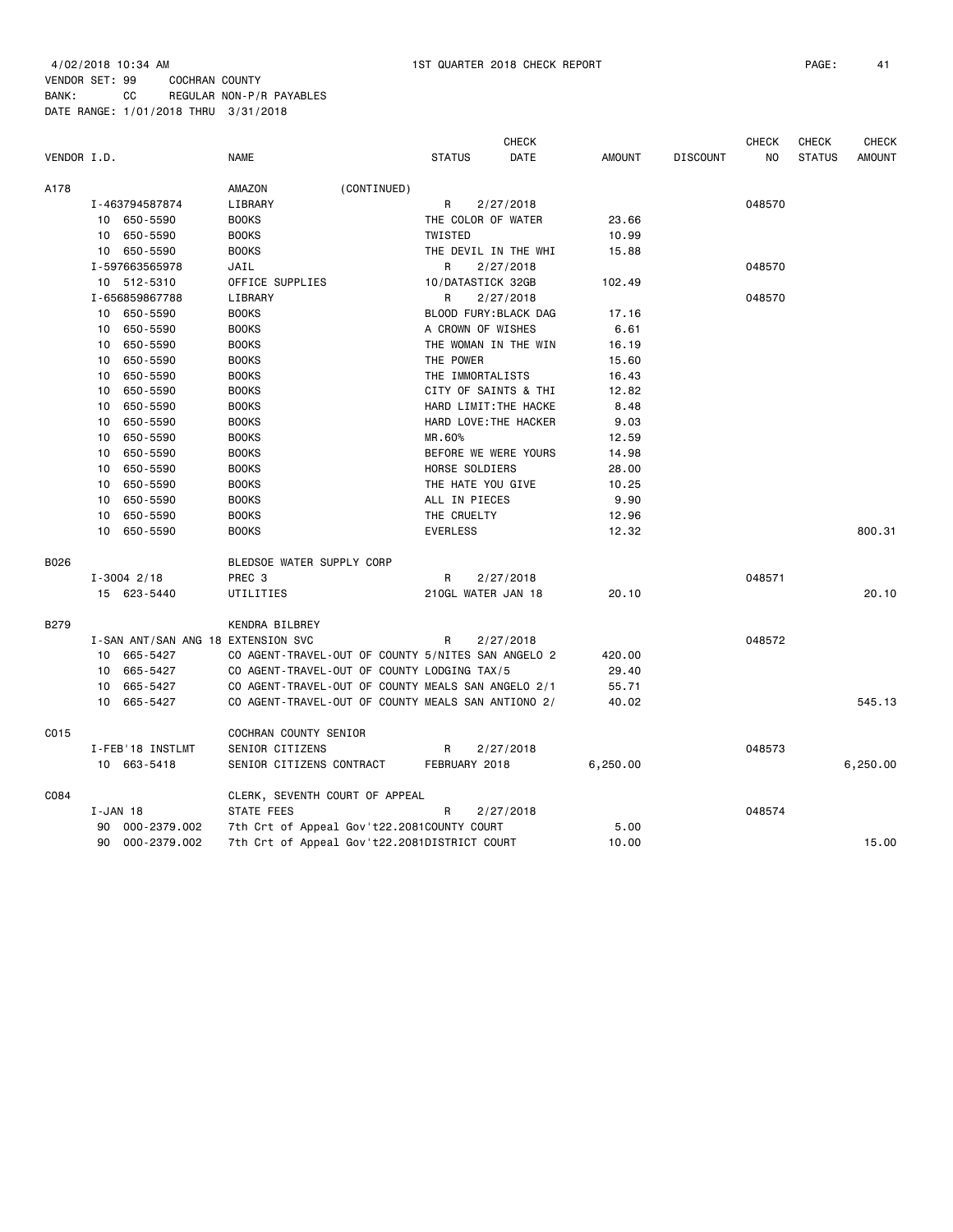|                  |                   |                                |                      | CHECK                |               |                 | <b>CHECK</b> | CHECK         | <b>CHECK</b>  |
|------------------|-------------------|--------------------------------|----------------------|----------------------|---------------|-----------------|--------------|---------------|---------------|
| VENDOR I.D.      |                   | <b>NAME</b>                    | <b>STATUS</b>        | <b>DATE</b>          | <b>AMOUNT</b> | <b>DISCOUNT</b> | NO           | <b>STATUS</b> | <b>AMOUNT</b> |
| C <sub>255</sub> |                   | COCHRAN COUNTY AIRPORT FUND    |                      |                      |               |                 |              |               |               |
|                  | I-RAMP R/B 022218 | AIRPORT FUND                   | R                    | 2/27/2018            |               |                 | 048575       |               |               |
|                  | 10 700-5700       | TRANSFERS TO OTHER FUNDS       | TRNSFR TO AIRPORT/RE |                      | 306.66        |                 |              |               | 306.66        |
|                  |                   |                                |                      |                      |               |                 |              |               |               |
| C307             |                   | CDW GOVERNMENT, INC.           |                      |                      |               |                 |              |               |               |
|                  | I-LPG8407         | CONSTABLE                      | R                    | 2/27/2018            |               |                 | 048576       |               |               |
|                  | 10 550-5310       | OFFICE SUPPLIES                | BROTHER 6PK PERF ROL |                      | 50.03         |                 |              |               |               |
|                  | 10 550-5310       | OFFICE SUPPLIES                | BROTHER CAR ADAPTER  |                      | 21.83         |                 |              |               |               |
|                  | 10 550-5310       | OFFICE SUPPLIES                | SHIPPING             |                      | 9.76          |                 |              |               |               |
|                  | I-LQZ0146         | CONSTABLE                      | R                    | 2/27/2018            |               |                 | 048576       |               |               |
|                  | 10 550-5310       | OFFICE SUPPLIES                | BROTHER MOBILE PJ7 P |                      | 399.86        |                 |              |               |               |
|                  | 10 550-5310       | OFFICE SUPPLIES                | SHIPPING             |                      | 4.35          |                 |              |               | 485.83        |
| C340             |                   | COUNTY INFORMATION RESOURCE AG |                      |                      |               |                 |              |               |               |
|                  | I-S0P008448 01/18 | NON-DEPT'L                     | R                    | 2/27/2018            |               |                 | 048577       |               |               |
|                  | 10 409-5420       | TELECOMMUNICATIONS             |                      | 26 EMAIL ACCOUNTS JA | 52.00         |                 |              |               | 52.00         |
|                  |                   |                                |                      |                      |               |                 |              |               |               |
| C366             |                   | SAMANTHA CASTILLO              |                      |                      |               |                 |              |               |               |
|                  | I-DW#17784        | ACTIVITY BLDG                  | R                    | 2/27/2018            |               |                 | 048578       |               |               |
|                  | 10 000-4370.101   | RENT-ACTIVITY BUILDING         | REF DEP FOR 2/3/18   |                      | 150.00        |                 |              |               | 150.00        |
| C367             |                   | COMPUTER TRANSITION SERVICES,  |                      |                      |               |                 |              |               |               |
|                  |                   |                                | R                    |                      |               |                 | 048579       |               |               |
|                  | I-INV49840        | TAX A/C                        |                      | 2/27/2018            |               |                 |              |               |               |
|                  | 10 499-5411       | MAINTENANCE CONTRACTS          | 3YR SERVICE/MERAKI M |                      | 506.49        |                 |              |               |               |
|                  | 10 499-5411       | MAINTENANCE CONTRACTS          | HANDLING SVC         |                      | 15.00         |                 |              |               | 521.49        |
| C384             |                   | CHEMAQUA                       |                      |                      |               |                 |              |               |               |
|                  | I-3029915         | COURTHOUSE                     | R                    | 2/27/2018            |               |                 | 048580       |               |               |
|                  | 10 510-5411       | MAINTENANCE CONTRACTS          | WATER TREATMENT FEB  |                      | 120.00        |                 |              |               | 120.00        |
| C392             |                   | CONDUENT GOVERNMENT RECORDS SV |                      |                      |               |                 |              |               |               |
|                  | I-1440250         | CO/DIST CLERK                  | R                    | 2/27/2018            |               |                 | 048581       |               |               |
|                  | 10 403-5416       | FILMING & INDEXING             | 20/20 LAND REC       |                      | 1,250.00      |                 |              |               |               |
|                  | 10 403-5416       | FILMING & INDEXING             | FREIGHT              |                      | 28.08         |                 |              |               |               |
|                  | I-1445521         | CO/DIST CLERK                  | R                    | 2/27/2018            |               |                 | 048581       |               |               |
|                  | 10 403-5416       | FILMING & INDEXING             | 4/PERMALIFE ARCHIVAL |                      | 100.00        |                 |              |               |               |
|                  | 10 403-5416       | FILMING & INDEXING             | FREIGHT              |                      | 25.27         |                 |              |               |               |
|                  | I-1446143         | CO/DIST CLERK                  | R                    | 2/27/2018            |               |                 | 048581       |               |               |
|                  | 10 403-5416       | FILMING & INDEXING             | 20/20 LAND REC       |                      | 1,250.00      |                 |              |               |               |
|                  | 10 403-5416       | FILMING & INDEXING             | FREIGHT              |                      | 13.50         |                 |              |               | 2,666.85      |
|                  |                   |                                |                      |                      |               |                 |              |               |               |
| D048             |                   | DATA-LINE OFFICE SYSTEMS       |                      |                      |               |                 |              |               |               |
|                  | I-IN79963         | <b>EXTENSION SVC</b>           | R                    | 2/27/2018            |               |                 | 048582       |               |               |
|                  | 10 665-5411       | MAINTENANCE CONTRACTS          | COPIER MAINT 2/5-3/4 |                      | 30.00         |                 |              |               |               |
|                  | 10 665-5411       | MAINTENANCE CONTRACTS          |                      | 2,043 B&W 1/5-2/4 ST | 20.43         |                 |              |               |               |
|                  | I-IN80745         | LIBRARY                        | R                    | 2/27/2018            |               |                 | 048582       |               |               |
|                  | 10 650-5411       | MAINTENANCE CONTRACTS          | COPIER MAINT 2/21-3/ |                      | 37.50         |                 |              |               |               |
|                  | 10 650-5411       | MAINTENANCE CONTRACTS          | 250 COLOR 1/21-2/20  |                      | 25,00         |                 |              |               | 112.93        |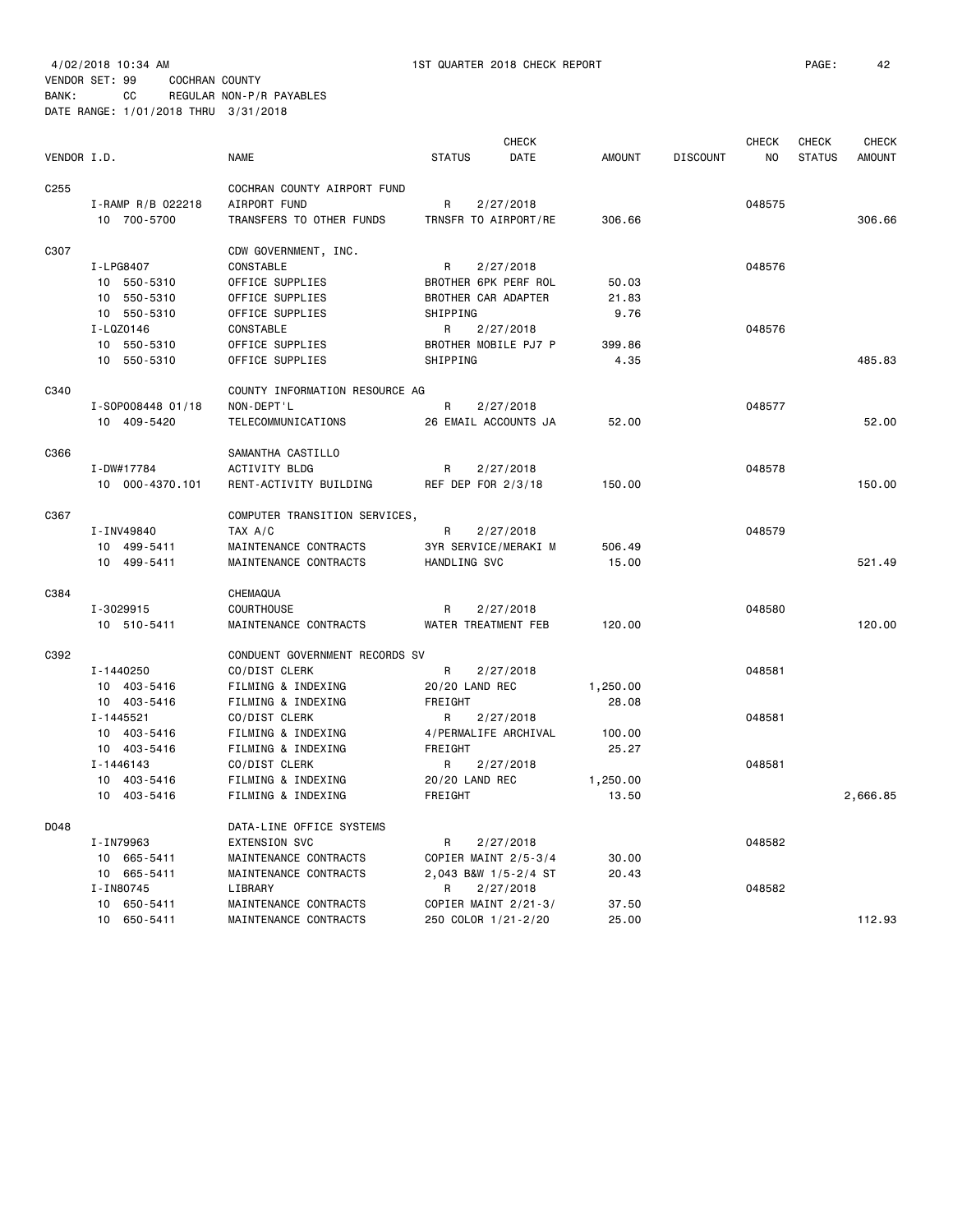| VENDOR I.D. |          |                  | <b>NAME</b>               | <b>STATUS</b>         |           | <b>CHECK</b><br>DATE | <b>AMOUNT</b> | <b>DISCOUNT</b> | <b>CHECK</b><br>NO | <b>CHECK</b><br><b>STATUS</b> | <b>CHECK</b><br><b>AMOUNT</b> |
|-------------|----------|------------------|---------------------------|-----------------------|-----------|----------------------|---------------|-----------------|--------------------|-------------------------------|-------------------------------|
| D196        |          |                  | JORGE DE LA CRUZ, SHERIFF |                       |           |                      |               |                 |                    |                               |                               |
|             |          | I-020718/MEALS   | JAIL                      | R                     | 2/27/2018 |                      |               |                 | 048583             |                               |                               |
|             |          | 10 512-5499      | MISCELLANEOUS             | TRNSPRT TALBOT/JORGE  |           |                      | 13.37         |                 |                    |                               |                               |
|             | I-021318 |                  | JAIL                      | R                     | 2/27/2018 |                      |               |                 | 048583             |                               |                               |
|             |          | 10 512-5333      | FOOD-PRISONERS            | 2/EGGS/ALLSUPS 1/27   |           |                      | 6.58          |                 |                    |                               |                               |
|             |          | 10 512-5333      | FOOD-PRISONERS            | 2/CREAM OF MSHRM/FAM  |           |                      | 1.40          |                 |                    |                               |                               |
|             |          | 10 512-5333      | FOOD-PRISONERS            | 6/BREAD/ALLSUPS 1/30  |           |                      | 3.18          |                 |                    |                               |                               |
|             |          | 10 512-5333      | FOOD-PRISONERS            | 8/BREAD/ALLSUPS 2/1   |           |                      | 4.77          |                 |                    |                               |                               |
|             |          | 10 512-5333      | FOOD-PRISONERS            | 2/MANWICH/ALLSUPS 2/  |           |                      | 3.78          |                 |                    |                               |                               |
|             |          | 10 512-5333      | FOOD-PRISONERS            | $RICE/FAM$ \$ 2/2     |           |                      | 1.95          |                 |                    |                               |                               |
|             |          | 10 512-5333      | FOOD-PRISONERS            | RANCH/FAM\$ 2/2       |           |                      | 4.50          |                 |                    |                               |                               |
|             |          | 10 512-5333      | FOOD-PRISONERS            | TOMATOES/ALLSUPS 2/2  |           |                      | 0.99          |                 |                    |                               |                               |
|             |          | 10 512-5333      | FOOD-PRISONERS            | 8/BREAD/ALLSUPS 2/5   |           |                      | 4.77          |                 |                    |                               |                               |
|             |          | 10 512-5333      | FOOD-PRISONERS            | 2/MILK/ALLSUPS 2/5    |           |                      | 5.98          |                 |                    |                               |                               |
|             |          | 10 512-5333      | FOOD-PRISONERS            | EGGS/ALLSUPS 2/5      |           |                      | 3.29          |                 |                    |                               |                               |
|             |          | 10 512-5333      | FOOD-PRISONERS            | 3/BACON/ALLSUPS 2/5   |           |                      | 11.97         |                 |                    |                               |                               |
|             |          | 10 512-5333      | FOOD-PRISONERS            | EGGS/ALLSUPS 2/5      |           |                      | 3.29          |                 |                    |                               |                               |
|             |          | 10 512-5333      | FOOD-PRISONERS            | EGGS/ALLSUPS 2/3      |           |                      | 3.29          |                 |                    |                               |                               |
|             |          | 10 512-5333      | FOOD-PRISONERS            | 4/JALAPENOS 2/5       |           |                      | 0.40          |                 |                    |                               |                               |
|             |          | 10 512-5333      | FOOD-PRISONERS            | 2/TOMATOES/ALLSUPS 2  |           |                      | 1.98          |                 |                    |                               |                               |
|             |          | 10 512-5333      | FOOD-PRISONERS            | LETTUCE/ALLSUPS 2/5   |           |                      | 1.09          |                 |                    |                               |                               |
|             |          | 10 512-5333      | FOOD-PRISONERS            | 2PK/RAZORS/FAM\$ 2/5  |           |                      | 2.00          |                 |                    |                               |                               |
|             |          | $I - 2/13/18$    | JAIL                      | R                     | 2/27/2018 |                      |               |                 | 048583             |                               |                               |
|             |          | 10 512-5333      | FOOD-PRISONERS            | SPAGHETTI/FAM\$ 1/14  |           |                      | 1.00          |                 |                    |                               |                               |
|             |          | 10 512-5333      | FOOD-PRISONERS            | EGGS/FAM\$ 1/14       |           |                      | 3.50          |                 |                    |                               |                               |
|             |          | 10 512-5333      | FOOD-PRISONERS            | LETTUCE/ALLSUPS 2/7   |           |                      | 1.59          |                 |                    |                               |                               |
|             |          | 10 512-5333      | FOOD-PRISONERS            | TOMATOES/ALLSUPS 2/7  |           |                      | 0.99          |                 |                    |                               |                               |
|             |          | 10 512-5333      | FOOD-PRISONERS            | ONIONS/ALLSUPS 2/8    |           |                      | 0.99          |                 |                    |                               |                               |
|             |          | 10 512-5333      | FOOD-PRISONERS            | 2/BROWN GRAVY/FAM\$ 2 |           |                      | 1.10          |                 |                    |                               |                               |
|             |          | 10 512-5333      | FOOD-PRISONERS            | INST POTATOES/FAM\$ 2 |           |                      | 2.00          |                 |                    |                               |                               |
|             |          | 10 512-5333      | FOOD-PRISONERS            | 2/PINEAPPLE/FAM\$ /8  |           |                      | 2.80          |                 |                    |                               |                               |
|             |          | 10 512-5333      | FOOD-PRISONERS            | COND MILK/FAM\$ 2/8   |           |                      | 2.00          |                 |                    |                               |                               |
|             |          | 10 512-5333      | FOOD-PRISONERS            | BREAD/ALLSUPS 2/8     |           |                      | 0.89          |                 |                    |                               |                               |
|             |          | 10 512-5333      | FOOD-PRISONERS            | TOMATOES/ALLSUPS 2/8  |           |                      | 0.99          |                 |                    |                               |                               |
|             |          | 10 512-5333      | FOOD-PRISONERS            | LETTUCE/ALLSUPS 2/8   |           |                      | 1.59          |                 |                    |                               |                               |
|             |          | 10 512-5333      | FOOD-PRISONERS            | EGGS/ALLSUPS 2/10     |           |                      | 3.29          |                 |                    |                               |                               |
|             |          | 10 512-5333      | FOOD-PRISONERS            | $2/CHIPS/FAMS$ 2/10   |           |                      | 3.50          |                 |                    |                               |                               |
|             |          | 10 512-5333      | FOOD-PRISONERS            | 4/BREAD/ALLSUPS 2/11  |           |                      | 3.18          |                 |                    |                               |                               |
|             |          | 10 512-5333      | FOOD-PRISONERS            | 2/EGGS/ALLSUPS 2/11   |           |                      | 6.58          |                 |                    |                               |                               |
|             |          | 10 512-5333      | FOOD-PRISONERS            | MILK/ALLSUPS 2/11     |           |                      | 2.99          |                 |                    |                               |                               |
|             |          | 10 512-5333      | FOOD-PRISONERS            | LETTUCE/ALLSUPS 2/12  |           |                      | 1.59          |                 |                    |                               |                               |
|             |          | 10 512-5333      | FOOD-PRISONERS            | TOMATOES/ALLSUPS 2/1  |           |                      | 0.99          |                 |                    |                               |                               |
|             |          | I-POSTAGE 020718 | SHERIFF                   | R                     | 2/27/2018 |                      |               |                 | 048583             |                               |                               |
|             |          | 10 560-5311      | POSTAL EXPENSES           | JAIL FOOD LIC/CERTIF  |           |                      | 6.70          |                 |                    |                               | 126.84                        |
|             |          |                  |                           |                       |           |                      |               |                 |                    |                               |                               |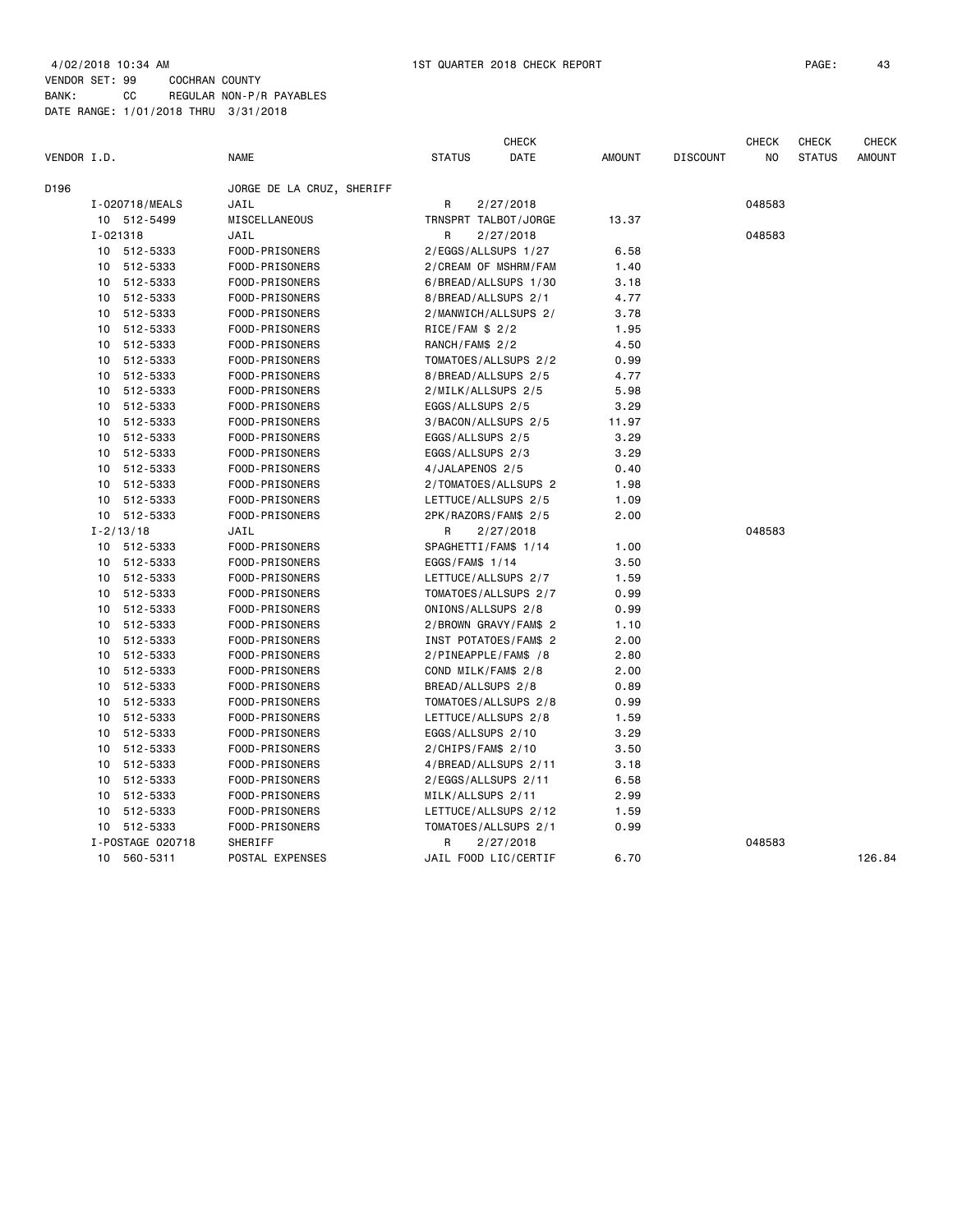4/02/2018 10:34 AM 1ST QUARTER 2018 CHECK REPORT PAGE: 44 VENDOR SET: 99 COCHRAN COUNTY BANK: CC REGULAR NON-P/R PAYABLES

DATE RANGE: 1/01/2018 THRU 3/31/2018

| VENDOR I.D.      |                              | <b>NAME</b>                    | <b>STATUS</b>          | <b>CHECK</b><br>DATE | <b>AMOUNT</b> | <b>DISCOUNT</b> | <b>CHECK</b><br>N <sub>O</sub> | <b>CHECK</b><br><b>STATUS</b> | <b>CHECK</b><br><b>AMOUNT</b> |
|------------------|------------------------------|--------------------------------|------------------------|----------------------|---------------|-----------------|--------------------------------|-------------------------------|-------------------------------|
| E057             |                              | ELECTION SYSTEMS & SOFTWARE    |                        |                      |               |                 |                                |                               |                               |
|                  | I-1029703                    | <b>ELECTIONS</b>               | R                      | 2/27/2018            |               |                 | 048584                         |                               |                               |
|                  | 10 490-5411                  | MAINTENANCE CONTRACTS          | 2/FIRMWARE LIC/M100    |                      | 120.00        |                 |                                |                               |                               |
|                  | 10 490-5411                  | MAINTENANCE CONTRACTS          | 2/HRDW MAINT/M100 GO   |                      | 390.00        |                 |                                |                               |                               |
|                  | I-1030886                    | <b>ELECTIONS</b>               | R                      | 2/27/2018            |               |                 | 048584                         |                               |                               |
|                  | 10 490-5335                  | ELECTION SUPPLIES              | PREC KIT EARLY VOTIN   |                      | 34.53         |                 |                                |                               |                               |
|                  | 10 490-5335                  | ELECTION SUPPLIES              | SHIPPING               |                      | 9.16          |                 |                                |                               | 553.69                        |
| G005             |                              | <b>GENERAL FUND</b>            |                        |                      |               |                 |                                |                               |                               |
|                  | I-VEH LEASE $#6/12$          | JUVENILE PROBATION             | R                      | 2/27/2018            |               |                 | 048585                         |                               |                               |
|                  | 17 573-5464                  | VEHICLE LEASE                  | VEHICLE LEASE FEBRUA   |                      | 833.00        |                 |                                |                               | 833.00                        |
| G265             |                              | GOVERNMENT FORMS AND SUPPLIES, |                        |                      |               |                 |                                |                               |                               |
|                  | I-0308360                    | CO/DIST CLERK                  | R                      | 2/27/2018            |               |                 | 048586                         |                               |                               |
|                  | 10 403-5310                  | OFFICE SUPPLIES                | 2/OFFL PUB REC BNDR    |                      | 275.00        |                 |                                |                               |                               |
|                  | 10 403-5310                  | OFFICE SUPPLIES                | SHIPPING               |                      | 21.74         |                 |                                |                               |                               |
|                  | I-0308361                    | CO/DIST CLERK                  | R                      | 2/27/2018            |               |                 | 048586                         |                               |                               |
|                  | 10 403-5310                  | OFFICE SUPPLIES                | DEATH RECORD VOL 5     |                      | 238.48        |                 |                                |                               |                               |
|                  | 10 <sup>1</sup><br>403-5310  | OFFICE SUPPLIES                | COMM'R COURT MIN VOL   |                      | 134.81        |                 |                                |                               |                               |
|                  | 10 403-5310                  | OFFICE SUPPLIES                | SHIPPING               |                      | 21.89         |                 |                                |                               | 691.92                        |
| H026             |                              | RICHARD L. HUSEN, ATTY.        |                        |                      |               |                 |                                |                               |                               |
|                  | I-#1539/CERROS               | DISTRICT COURT                 | R                      | 2/27/2018            |               |                 | 048587                         |                               |                               |
|                  | 10 435-5400                  | ATTORNEY AD LITEM              | DISMISSAL (F) / MANUEL |                      | 375.00        |                 |                                |                               |                               |
|                  | I-#1540/CERROS               | DISTRICT COURT                 | R                      | 2/27/2018            |               |                 | 048587                         |                               |                               |
|                  | 10 435-5400                  | ATTORNEY AD LITEM              | DISMISSAL (F) / MANUEL |                      | 375.00        |                 |                                |                               | 750.00                        |
| H <sub>242</sub> |                              | DANA HEFLIN                    |                        |                      |               |                 |                                |                               |                               |
|                  | I-TECHSOUP MULTI '18 LIBRARY |                                | R                      | 2/27/2018            |               |                 | 048588                         |                               |                               |
|                  | 10 650-5310                  | OFFICE SUPPLIES                | R/B ADMIN FEE/MS OFC   |                      | 40.00         |                 |                                |                               | 40.00                         |
| H302             |                              | MARIA HINOJOS                  |                        |                      |               |                 |                                |                               |                               |
|                  | I-DW#17760                   | <b>ACTIVITY BLDG</b>           | R                      | 2/27/2018            |               |                 | 048589                         |                               |                               |
|                  | 10 000-4370.101              | RENT-ACTIVITY BUILDING         | REF DEP FOR 2/10/18    |                      | 150.00        |                 |                                |                               | 150.00                        |
| J049             |                              | JUVENILE PROBATION FUND        |                        |                      |               |                 |                                |                               |                               |
|                  | I-LOCAL MATCH 2/18           | JUVENILE PROBATION             | R                      | 2/27/2018            |               |                 | 048590                         |                               |                               |
|                  | 10 571-5472                  | LOCAL SUPPORT-JUV BOARD        | LOCAL FUNDS MATCH FE   |                      | 6,654.42      |                 |                                |                               | 6,654.42                      |
| K053             |                              | KNOWBUDDY RESOURCES            |                        |                      |               |                 |                                |                               |                               |
|                  | I-ARU0251188                 | LIBRARY                        | R                      | 2/27/2018            |               |                 | 048591                         |                               |                               |
|                  | 10 650-5590                  | <b>BOOKS</b>                   | <b>BABY RACOONS</b>    |                      | 17.95         |                 |                                |                               |                               |
|                  | 10 650-5590                  | <b>BOOKS</b>                   | <b>BABY RHINOS</b>     |                      | 17.95         |                 |                                |                               |                               |
|                  | 10<br>650-5590               | <b>BOOKS</b>                   | <b>BABY SKUNKS</b>     |                      | 17.95         |                 |                                |                               |                               |
|                  | 10<br>650-5590               | <b>BOOKS</b>                   | <b>BABY ZEBRAS</b>     |                      | 17.95         |                 |                                |                               |                               |
|                  | 10 <sup>1</sup><br>650-5590  | <b>BOOKS</b>                   | HANDLING CHG           |                      | 15.00         |                 |                                |                               | 86.80                         |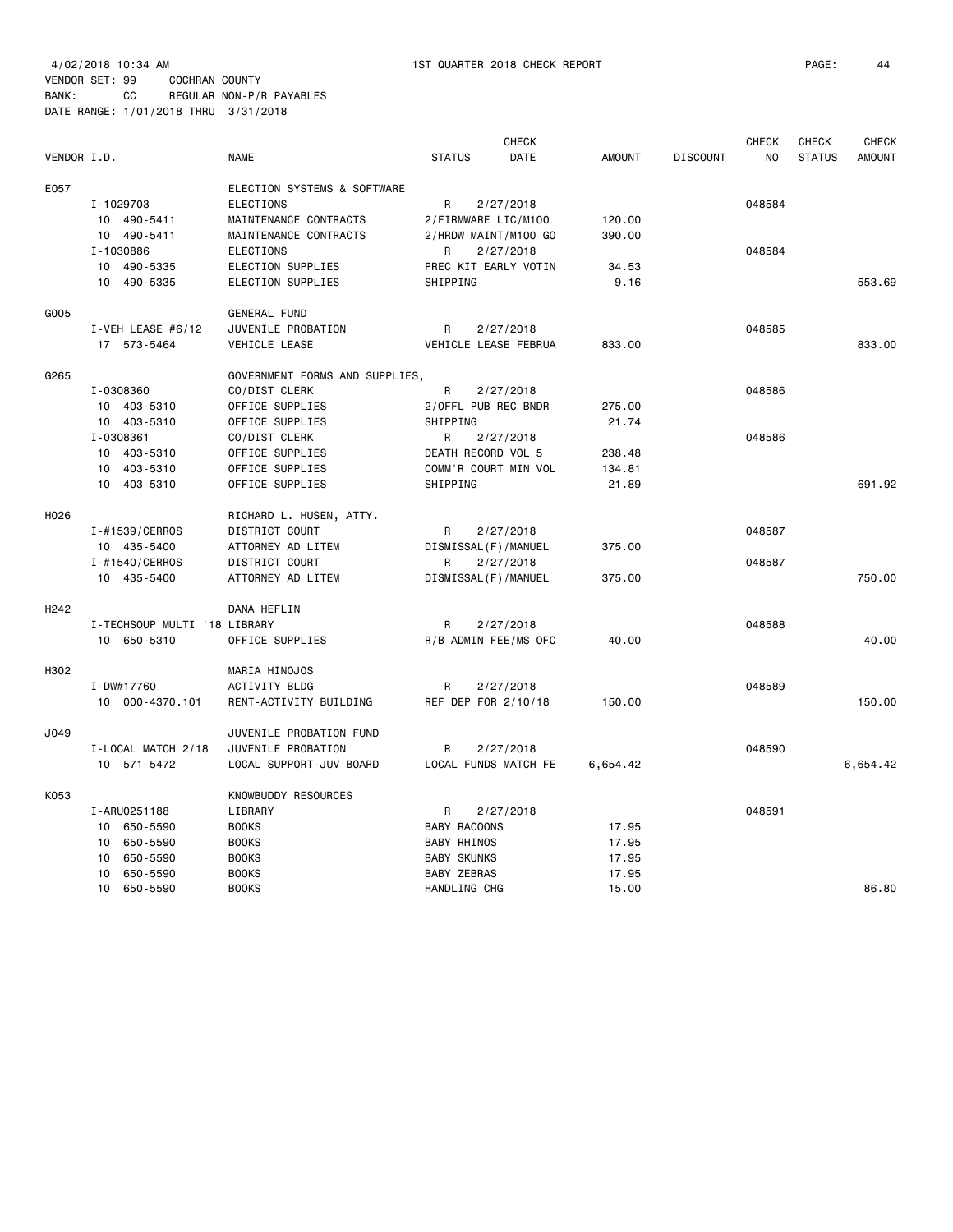|             |                         |                                               | <b>CHECK</b>          |               |                 | <b>CHECK</b> | CHECK         | <b>CHECK</b>  |
|-------------|-------------------------|-----------------------------------------------|-----------------------|---------------|-----------------|--------------|---------------|---------------|
| VENDOR I.D. |                         | <b>NAME</b>                                   | <b>STATUS</b><br>DATE | <b>AMOUNT</b> | <b>DISCOUNT</b> | NO.          | <b>STATUS</b> | <b>AMOUNT</b> |
| M239        |                         | MIDAMERICA BOOKS                              |                       |               |                 |              |               |               |
|             | I-442341                | LIBRARY                                       | R<br>2/27/2018        |               |                 | 048592       |               |               |
|             | 10 650-5590             | <b>BOOKS</b>                                  | THE HOWLER            | 19.95         |                 |              |               |               |
|             | 650-5590<br>10          | <b>BOOKS</b>                                  | THE FACE IN THE PHOT  | 19.95         |                 |              |               |               |
|             | 10 650-5590             | <b>BOOKS</b>                                  | THE FORTUNE TELLER    | 19.95         |                 |              |               |               |
|             | 10 650-5590             | <b>BOOKS</b>                                  | THE HALL OF MIRRORS   | 19.95         |                 |              |               | 79.80         |
| M304        |                         | JESSE MENDEZ                                  |                       |               |                 |              |               |               |
|             | I-#1480/GARZA           | DISTRICT COURT                                | R<br>2/27/2018        |               |                 | 048593       |               |               |
|             | 10 435-5400             | ATTORNEY AD LITEM                             | PLEA HRNG(F)/ALEX GA  | 375.00        |                 |              |               | 375.00        |
| M321        |                         | JAMES M MOORE                                 |                       |               |                 |              |               |               |
|             | $I - 6380 02/21/18$     | COUNTY COURT                                  | R<br>2/27/2018        |               |                 | 048594       |               |               |
|             | 10 426-5400             | ATTORNEY AD LITEM                             | PLEA HRNG/MONICA TAL  | 200.00        |                 |              |               | 200.00        |
| N066        |                         | NTS COMMUNICATIONS                            |                       |               |                 |              |               |               |
|             | I-8062660032/FEB18      | COMM'R CT/CO JUDGE                            | R<br>2/27/2018        |               |                 | 048595       |               |               |
|             | 15 610-5420             | TELECOMMUNICATIONS                            | WATS LINE             | 4.99          |                 |              |               |               |
|             | 15 610-5420             | TELECOMMUNICATIONS                            | <b>FEES</b>           | 7.43          |                 |              |               | 12.42         |
| N088        |                         | NATIONAL GEOGRAPHIC LITTLE KID                |                       |               |                 |              |               |               |
|             | I-1YR SUBSCRIPT/18      | LIBRARY                                       | R<br>2/27/2018        |               |                 | 048596       |               |               |
|             | 10 650-5590             | <b>BOOKS</b>                                  | 12/ISSUES 3/18-3/19   | 18.00         |                 |              |               | 18,00         |
| P017        |                         | POSTMASTER                                    |                       |               |                 |              |               |               |
|             | $I-JP$ 1/23/18          | JUSTICE OF PEACE                              | R<br>2/27/2018        |               |                 | 048597       |               |               |
|             | 10 455-5311             | POSTAL EXPENSES                               | 1/ROLL STAMPS         | 49.00         |                 |              |               | 49.00         |
| S010        |                         | SILVERS COMPANY                               |                       |               |                 |              |               |               |
|             | I-684320/FEB'18         | WELFARE                                       | R<br>2/27/2018        |               |                 | 048598       |               |               |
|             | 10 640-5440             | UTILITIES                                     | ARTHUR SEPULBEDA/FEB  | 75.00         |                 |              |               |               |
|             | I-EXT SVC 1/18          | <b>EXTENSION SVC</b>                          | R<br>2/27/2018        |               |                 | 048598       |               |               |
|             | 10 665-5330             | FUEL AND OIL                                  | 22.07GL/UNL 1/6       | 48.91         |                 |              |               |               |
|             | 10 665-5330             | FUEL AND OIL                                  | 32.13GL/UNL 1/19      | 72.49         |                 |              |               |               |
|             | 10 665-5330             | FUEL AND OIL                                  | 22.92GL/UNL 1/29      | 51.71         |                 |              |               |               |
|             | I-JUV PROB 1/18         | JUVENILE PROBATION                            | R<br>2/27/2018        |               |                 | 048598       |               |               |
|             | 17 573-5499             | OPERATING EXPENSES                            | 9.5GL/UNL 1/4         | 21.53         |                 |              |               |               |
|             | 17 573-5499             | OPERATING EXPENSES                            | 19.99GL/UNL 1/6       | 44.30         |                 |              |               |               |
|             | 17 573-5499             | OPERATING EXPENSES                            | 15.44GL/UNL 1/19      | 34.22         |                 |              |               |               |
|             | 17 573-5499             | OPERATING EXPENSES                            | 15.5GL/UNL 1/29       | 34.97         |                 |              |               |               |
|             | $I - NON - DEPT'L 1/18$ | COMMISSIONERS CT/PREC 1                       | R<br>2/27/2018        |               |                 | 048598       |               |               |
|             | 15 610-5428             | CO. JUDGE-CONTINUING EDUCATION16.2GL/UNL 1/19 |                       | 36.55         |                 |              |               |               |
|             | 15 621-5330             | FUEL & OIL                                    | 11.01GL/UNL 1/30      | 24.84         |                 |              |               |               |
|             | $I-PARK$ 1/18           | COUNTY PARK                                   | 2/27/2018<br>R        |               |                 | 048598       |               |               |
|             | 10 660-5330             | FUEL AND OIL                                  | 24.5GL/UNL 1/6        | 53.78         |                 |              |               |               |
|             | $I-PREC$ 1 1/18         | PREC 1                                        | 2/27/2018<br>R        |               |                 | 048598       |               |               |
|             | 15 621-5330             | FUEL & OIL                                    | 26.6GL/UNL 1/3        | 52.53         |                 |              |               |               |
|             | 15 621-5330             | FUEL & OIL                                    | 28.7GL/UNL 1/11       | 63.89         |                 |              |               |               |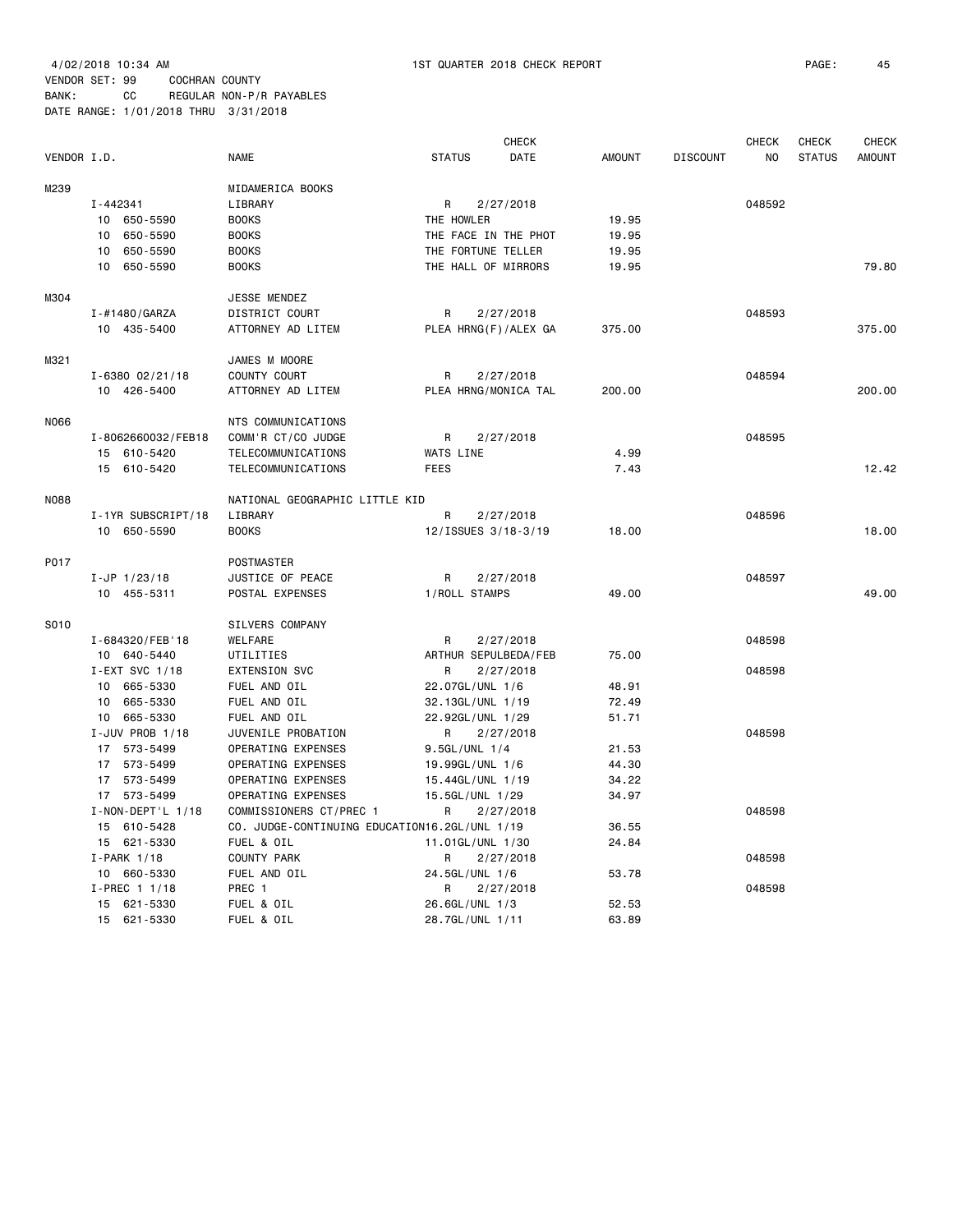| VENDOR I.D. |                             | <b>NAME</b>                    | <b>STATUS</b>        | <b>CHECK</b><br><b>DATE</b> | <b>AMOUNT</b> | <b>DISCOUNT</b> | <b>CHECK</b><br>NO | <b>CHECK</b><br><b>STATUS</b> | <b>CHECK</b><br><b>AMOUNT</b> |
|-------------|-----------------------------|--------------------------------|----------------------|-----------------------------|---------------|-----------------|--------------------|-------------------------------|-------------------------------|
| S010        |                             | SILVERS COMPANY<br>(CONTINUED) |                      |                             |               |                 |                    |                               |                               |
|             | $I-PREC$ 1 1/18             | PREC 1                         | R                    | 2/27/2018                   |               |                 | 048598             |                               |                               |
|             | 621-5330<br>15              | FUEL & OIL                     | 21.6GL/UNL 1/17      |                             | 48.73         |                 |                    |                               |                               |
|             | 15<br>621-5330              | FUEL & OIL                     | 12.7GL/UNL 1/30      |                             | 28.65         |                 |                    |                               |                               |
|             | 621-5330<br>15              | FUEL & OIL                     | 29.2GL/UNL 1/24      |                             | 65.88         |                 |                    |                               |                               |
|             | 621-5330<br>15              | FUEL & OIL                     | 54GL/HS DIESEL 1/12  |                             | 125.28        |                 |                    |                               |                               |
|             | I-PREC 2 1/18               | PREC <sub>2</sub>              | R                    | 2/27/2018                   |               |                 | 048598             |                               |                               |
|             | 15 622-5451                 | REPAIRS                        | ST INSP/2008 FORD    |                             | 7.00          |                 |                    |                               |                               |
|             | 622-5451<br>15              | REPAIRS                        | PAPER FORM           |                             | 3.00          |                 |                    |                               |                               |
|             | 622-5451<br>15              | REPAIRS                        | ST INSP/1990 KENWORT |                             | 7.00          |                 |                    |                               |                               |
|             | 622-5451<br>15              | REPAIRS                        | PAPER FORM           |                             | 3.00          |                 |                    |                               |                               |
|             | 622-5451<br>15              | REPAIRS                        | ST INSP/TRLR/TANKER  |                             | 7.00          |                 |                    |                               |                               |
|             | 622-5451<br>15              | REPAIRS                        | PAPER FORM           |                             | 3.00          |                 |                    |                               |                               |
|             | 15<br>622-5451              | REPAIRS                        | ST INSP/2003 MACK    |                             | 7.00          |                 |                    |                               |                               |
|             | 622-5451<br>15              | REPAIRS                        | PAPER FORM           |                             | 3.00          |                 |                    |                               |                               |
|             | 622-5451<br>15              | REPAIRS                        | ST INSP/2005 MACK    |                             | 7.00          |                 |                    |                               |                               |
|             | 622-5451<br>15              | REPAIRS                        | PAPER FORM           |                             | 3.00          |                 |                    |                               |                               |
|             | 15<br>622-5451              | REPAIRS                        | ST INSP/2006 TRAILER |                             | 7.00          |                 |                    |                               |                               |
|             | 622-5451<br>15              | REPAIRS                        | PAPER FORM           |                             | 3.00          |                 |                    |                               |                               |
|             | 622-5330<br>15              | FUEL AND OIL                   | FUEL CONDITIONER     |                             | 47.41         |                 |                    |                               |                               |
|             | 622-5330<br>15              | FUEL AND OIL                   | 6/DEF                |                             | 63.00         |                 |                    |                               |                               |
|             | 622-5330<br>15              | FUEL AND OIL                   | 27.87GL/UNL 1/19     |                             | 62.87         |                 |                    |                               |                               |
|             | 622-5330<br>15              | FUEL AND OIL                   | 10.01GL/UNL 1/29     |                             | 22.58         |                 |                    |                               |                               |
|             | 622-5330<br>15              | FUEL AND OIL                   | 20.01GL/UNL 1/30     |                             | 45.14         |                 |                    |                               |                               |
|             | I-SHERIFF 1/18              | SHERIFF                        | R                    | 2/27/2018                   |               |                 | 048598             |                               |                               |
|             | 560-5451<br>10              | MACHINERY-NON-OFFICE REPAIR    | ST INSP/#4119 UNIT 1 |                             | 7.00          |                 |                    |                               |                               |
|             | 560-5451<br>10              | MACHINERY-NON-OFFICE REPAIR    | PAPER FORM           |                             | 3.00          |                 |                    |                               |                               |
|             | 560-5451<br>10              | MACHINERY-NON-OFFICE REPAIR    | ST INSP UNIT 921     |                             | 7.00          |                 |                    |                               |                               |
|             | 560-5451<br>10              | MACHINERY-NON-OFFICE REPAIR    | PAPER FORM           |                             | 3.00          |                 |                    |                               |                               |
|             | 560-5330<br>10              | FUEL AND OIL                   | 21.3GL/UNL 1/9 UNIT  |                             | 47.41         |                 |                    |                               |                               |
|             | 560-5330<br>10              | FUEL AND OIL                   | 21.8GL/UNL 1/4 UNIT  |                             | 48.53         |                 |                    |                               |                               |
|             | 10 <sub>1</sub><br>560-5330 | FUEL AND OIL                   | 101.92GL/UNL JANUARY |                             | 226.12        |                 |                    |                               |                               |
|             | I-VET VAN 1/18              | <b>VETERANS SVC</b>            | R                    | 2/27/2018                   |               |                 | 048598             |                               |                               |
|             | 405-5330<br>10              | FUEL AND OIL                   | 10.01GL/UNL 1/24     |                             | 22.37         |                 |                    |                               |                               |
|             |                             | FUEL AND OIL                   |                      |                             |               |                 |                    |                               |                               |
|             | 405-5330<br>10              |                                | 18GL/UNL 1/30        |                             | 40.23         |                 |                    |                               |                               |
|             | 10 405-5330                 | FUEL AND OIL                   | 8.51GL/UNL 1/30      |                             | 19.02         |                 |                    |                               | 1,607.94                      |
| S016        |                             | SOUTH PLAINS ASSN. OF GOV      |                      |                             |               |                 |                    |                               |                               |
|             | $I - 971$                   | JUVENILE PROBATION             | R                    | 2/27/2018                   |               |                 | 048599             |                               |                               |
|             | 17 573-5427                 | TRAVEL & TRAINING              | FIRST AID/CPR/DT TRN |                             | 75.00         |                 |                    |                               | 75.00                         |
| S063        |                             | ANGEL RAMIREZ, dba             |                      |                             |               |                 |                    |                               |                               |
|             | I-010893                    | PREC <sub>2</sub>              | R                    | 2/27/2018                   |               |                 | 048600             |                               |                               |
|             | 622-5454<br>15              | TIRES                          | KENWORTH/DISMT&RPR   |                             | 65.00         |                 |                    |                               |                               |
|             | 622-5454<br>15              | <b>TIRES</b>                   | RPL INNER NUTS       |                             | 50.00         |                 |                    |                               |                               |
|             | 15<br>622-5454              | <b>TIRES</b>                   | RPL INNER NUTS       |                             | 50.00         |                 |                    |                               | 165.00                        |
|             |                             |                                |                      |                             |               |                 |                    |                               |                               |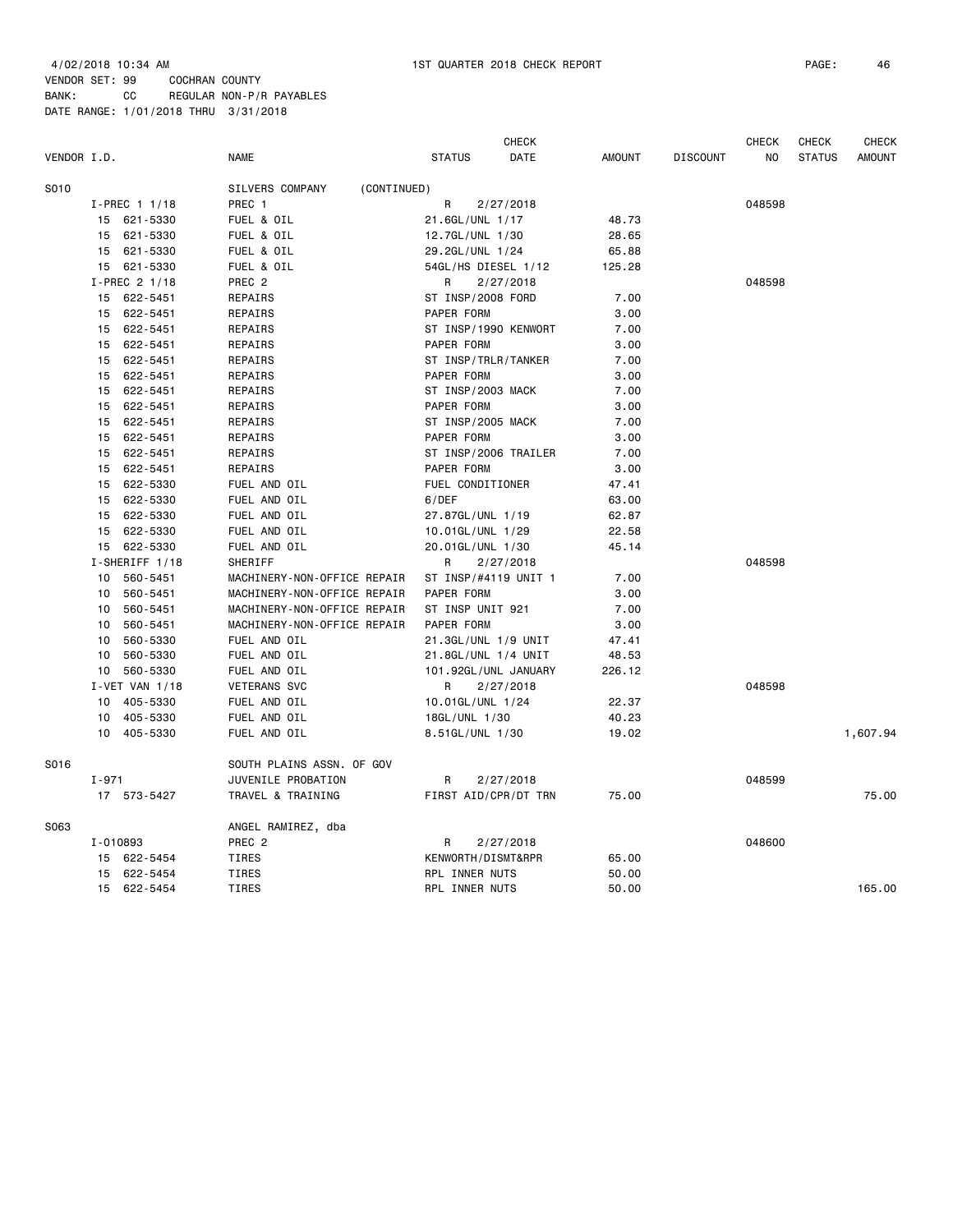| VENDOR I.D. |    |                      | <b>NAME</b>               |                                  | <b>STATUS</b>       | <b>CHECK</b><br>DATE              | <b>AMOUNT</b>  | <b>DISCOUNT</b> | <b>CHECK</b><br>N <sub>O</sub> | <b>CHECK</b><br><b>STATUS</b> | <b>CHECK</b><br><b>AMOUNT</b> |
|-------------|----|----------------------|---------------------------|----------------------------------|---------------------|-----------------------------------|----------------|-----------------|--------------------------------|-------------------------------|-------------------------------|
|             |    |                      |                           |                                  |                     |                                   |                |                 |                                |                               |                               |
| S073        |    |                      |                           | SIRCHIE ACQUISITION COMPANY, LLC |                     |                                   |                |                 |                                |                               |                               |
|             | 10 | I-0337385-IN         | SHERIFF<br>OTHER SUPPLIES |                                  | R                   | 2/27/2018<br>INTEGRITY EVIDENCE B |                |                 | 048601                         |                               |                               |
|             | 10 | 560-5334<br>560-5334 | OTHER SUPPLIES            |                                  | 2/NARK KITS         |                                   | 98.89          |                 |                                |                               |                               |
|             | 10 | 560-5334             | OTHER SUPPLIES            |                                  | SHIPPING            |                                   | 26.68<br>27.84 |                 |                                |                               | 153.41                        |
|             |    |                      |                           |                                  |                     |                                   |                |                 |                                |                               |                               |
| S281        |    |                      | <b>STAPLES</b>            |                                  |                     |                                   |                |                 |                                |                               |                               |
|             |    | C-2004543871         | JAIL                      |                                  | R                   | 2/27/2018                         |                |                 | 048602                         |                               |                               |
|             |    | 10 512-5310          | OFFICE SUPPLIES           |                                  |                     | REFUND FOR SHIPPING               | 9.95CR         |                 |                                |                               |                               |
|             |    | C-2004544381         | JAIL                      |                                  | R                   | 2/27/2018                         |                |                 | 048602                         |                               |                               |
|             |    | 10 512-5310          | OFFICE SUPPLIES           |                                  |                     | REFUND FOR SHIPPING               | 9.95CR         |                 |                                |                               |                               |
|             |    | C-2004544531         | JAIL                      |                                  | R                   | 2/27/2018                         |                |                 | 048602                         |                               |                               |
|             |    | 10 512-5310          | OFFICE SUPPLIES           |                                  |                     | REFUND FOR SHIPPING               | 9.95CR         |                 |                                |                               |                               |
|             |    | I-2011582681         | JAIL                      |                                  | R                   | 2/27/2018                         |                |                 | 048602                         |                               |                               |
|             |    | 10 512-5310          | OFFICE SUPPLIES           |                                  |                     | HP SLIMLINE 270P026               | 449.99         |                 |                                |                               |                               |
|             |    | 10 512-5310          | OFFICE SUPPLIES           |                                  |                     | PID: 00325-81022-7178             |                |                 |                                |                               |                               |
|             | 10 | 512-5310             | OFFICE SUPPLIES           |                                  | COUPON/DISC         |                                   | 80.00CR        |                 |                                |                               |                               |
|             |    | 10 512-5310          | OFFICE SUPPLIES           |                                  | COUPON/DISC         |                                   | 20.00CR        |                 |                                |                               |                               |
|             |    | I-2011695151         | JAIL                      |                                  | R                   | 2/27/2018                         |                |                 | 048602                         |                               |                               |
|             |    | 10 512-5310          | OFFICE SUPPLIES           |                                  |                     | MANILA FILE JACKET                | 38.99          |                 |                                |                               |                               |
|             |    | 10 512-5310          | OFFICE SUPPLIES           |                                  | COUPON/DISC         |                                   | 3.50CR         |                 |                                |                               |                               |
|             |    | I-2011877101         | SHERIFF/JAIL              |                                  | R                   | 2/27/2018                         |                |                 | 048602                         |                               |                               |
|             |    | 10 560-5310          | OFFICE SUPPLIES           |                                  |                     | OFFICE HOME AND STUD              | 149.99         |                 |                                |                               |                               |
|             | 10 | 560-5310             | OFFICE SUPPLIES           |                                  |                     | 6/FALCON CANNED AIR               | 49.99          |                 |                                |                               |                               |
|             | 10 | 560-5310             | OFFICE SUPPLIES           |                                  |                     | 1PK/ENVELOPES                     | 19.99          |                 |                                |                               |                               |
|             | 10 | 560-5310             | OFFICE SUPPLIES           |                                  |                     | 1PK/COPY PAPER                    | 57.99          |                 |                                |                               |                               |
|             | 10 | 512-5310             | OFFICE SUPPLIES           |                                  |                     | 1PK/COPY PAPER                    | 57.99          |                 |                                |                               |                               |
|             | 10 | 560-5310             | OFFICE SUPPLIES           |                                  |                     | VERBATIM DVD-R                    | 29.99          |                 |                                |                               |                               |
|             | 10 | 560-5310             | OFFICE SUPPLIES           |                                  |                     | VERBATIM CDR 700MB                | 29.99          |                 |                                |                               |                               |
|             | 10 | 560-5310             | OFFICE SUPPLIES           |                                  |                     | EXPANDING FILE                    | 19.99          |                 |                                |                               |                               |
|             | 10 | 560-5310             | OFFICE SUPPLIES           |                                  | <b>BIC WHITEOUT</b> |                                   | 20.99          |                 |                                |                               |                               |
|             | 10 | 560-5310             | OFFICE SUPPLIES           |                                  |                     | COUPON/DISCOUNT                   | 3.70CR         |                 |                                |                               |                               |
|             | 10 | 560-5310             | OFFICE SUPPLIES           |                                  |                     | COUPON/DISCOUNT                   | 0.80CR         |                 |                                |                               |                               |
|             | 10 | 560-5310             | OFFICE SUPPLIES           |                                  |                     | COUPON/DISCOUNT                   | 0.10CR         |                 |                                |                               |                               |
|             | 10 | 560-5310             | OFFICE SUPPLIES           |                                  |                     | COUPON/DISCOUNT                   | 26.00CR        |                 |                                |                               |                               |
|             | 10 | 512-5310             | OFFICE SUPPLIES           |                                  |                     | COUPON/DISCOUNT                   | 26.00CR        |                 |                                |                               |                               |
|             | 10 | 560-5310             | OFFICE SUPPLIES           |                                  |                     | COUPON/DISCOUNT                   | 8.10CR         |                 |                                |                               |                               |
|             | 10 | 560-5310             | OFFICE SUPPLIES           |                                  |                     | COUPON/DISCOUNT                   | 2.50CR         |                 |                                |                               |                               |
|             | 10 | 560-5310             | OFFICE SUPPLIES           |                                  |                     | COUPON/DISCOUNT                   | 5.70CR         |                 |                                |                               |                               |
|             |    | I-2012259091         | JAIL                      |                                  | R                   | 2/27/2018                         |                |                 | 048602                         |                               |                               |
|             |    | 10 512-5310          | OFFICE SUPPLIES           |                                  |                     | BIC ROUND STICK(BLUE              | 12.98          |                 |                                |                               |                               |
|             |    | 10 512-5310          | OFFICE SUPPLIES           |                                  |                     | COUPON/DISCOUNT                   | 2.80CR         |                 |                                |                               |                               |
|             |    | I-2014735001         | JAIL                      |                                  | R                   | 2/27/2018                         |                |                 | 048602                         |                               |                               |
|             |    | 10 512-5310          | OFFICE SUPPLIES           |                                  |                     | ASUS VE278H 27 BLK L              | 174.99         |                 |                                |                               |                               |
|             | 10 | 512-5310             | OFFICE SUPPLIES           |                                  |                     | SN: CNV75002BN                    |                |                 |                                |                               |                               |
|             |    | 10 512-5310          | OFFICE SUPPLIES           |                                  |                     | COUPON/DISCOUNT                   | 5.20CR         |                 |                                |                               | 899.61                        |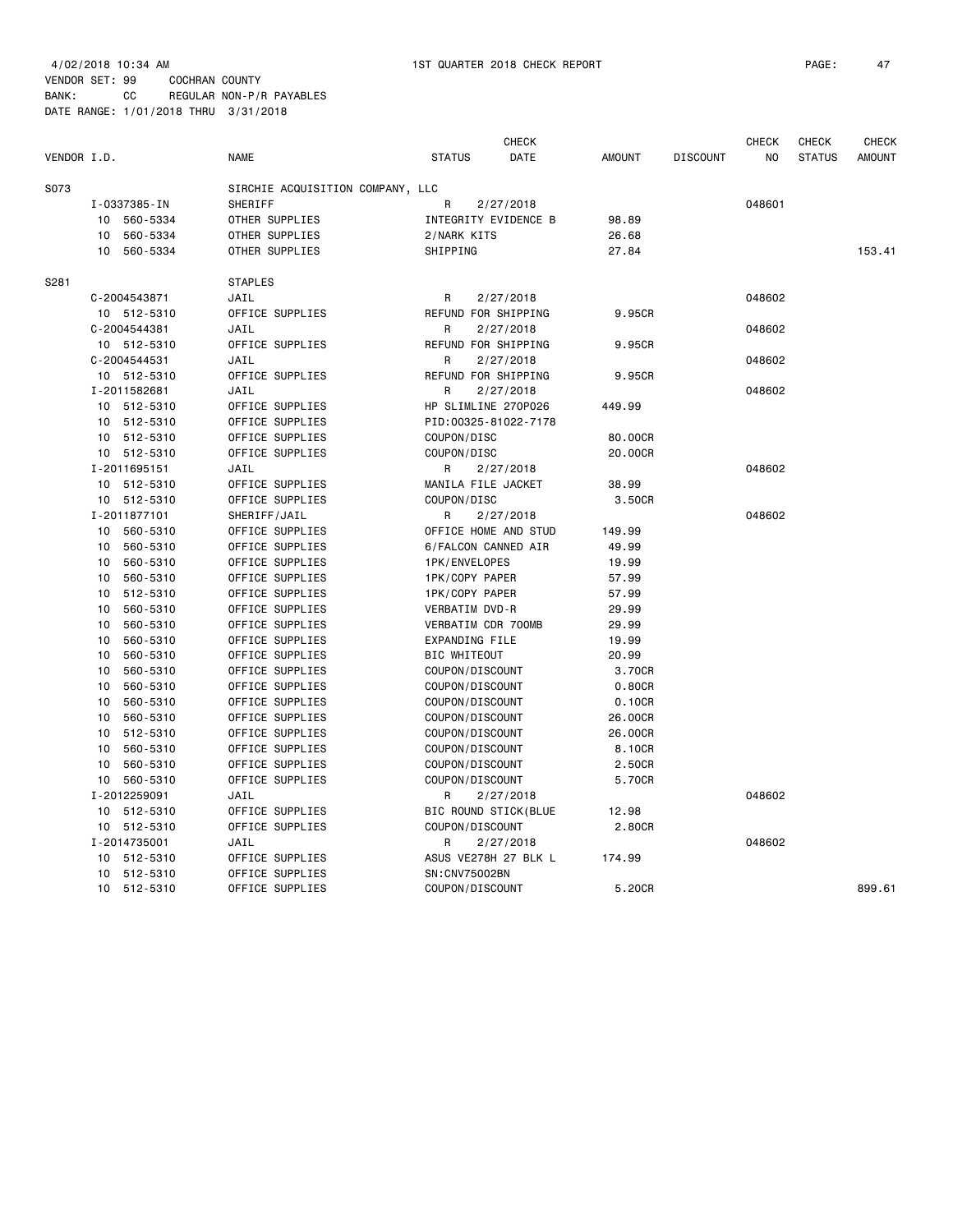| VENDOR I.D. |                                                                                             | <b>NAME</b>                                                                                                                                                                                                 | <b>STATUS</b>                                                        | <b>CHECK</b><br>DATE                                                                                      | <b>AMOUNT</b>                                      | <b>DISCOUNT</b> | <b>CHECK</b><br>NO | CHECK<br><b>STATUS</b> | <b>CHECK</b><br><b>AMOUNT</b> |
|-------------|---------------------------------------------------------------------------------------------|-------------------------------------------------------------------------------------------------------------------------------------------------------------------------------------------------------------|----------------------------------------------------------------------|-----------------------------------------------------------------------------------------------------------|----------------------------------------------------|-----------------|--------------------|------------------------|-------------------------------|
| S316        | I-CHF CNF; KERVILLE18 JUVENILE PROBATION<br>17 573-5427<br>573-5427<br>17<br>17 573-5427    | BRYANT SEARS<br>TRAVEL & TRAINING<br>TRAVEL & TRAINING<br>TRAVEL & TRAINING                                                                                                                                 | R<br>3 NITES/YO RANCH/KER<br>LODGING TAX 2/11-13/<br>MEALS 2/12-2/14 | 2/27/2018                                                                                                 | 273.00<br>35.49<br>54.25                           |                 | 048603             |                        | 362.74                        |
| S359        | $I-R/B$ REGIS 2018<br>15 623-5451<br>15<br>623-5451<br>15<br>623-5451                       | ERIC SILHAN<br>PREC 3<br>REPAIRS<br>REPAIRS<br>REPAIRS                                                                                                                                                      | R<br>REGIS 1994 INTL #511                                            | 2/27/2018<br>REGIS 1997 CHEV #062<br>REGIS 2003 CTS #0848                                                 | 7.50<br>7.50<br>7.50                               |                 | 048604             |                        | 22.50                         |
| S416        | $I - 42744$<br>15<br>623-5440<br>15 624-5440                                                | SOS WASTE DISPOSAL, INC<br>PREC3/PREC4<br>UTILITIES<br>UTILITIES                                                                                                                                            | R<br>DUMPSTER SVC FEB 18<br>DUMPSTER SVC FEB 18                      | 2/27/2018                                                                                                 | 53.25<br>53.25                                     |                 | 048605             |                        | 106.50                        |
| S440        | $I - INV - 0151$<br>000-4349.909<br>10 <sup>1</sup><br>10<br>000-4349.909                   | SCENEDOC, INC<br>CONSTABLE<br>JP TECHNOLOGY FUND<br>JP TECHNOLOGY FUND                                                                                                                                      | R<br>SceneDoc Platform<br>SceneDoc eCitations                        | 2/27/2018                                                                                                 | 400.00<br>100.00                                   |                 | 048606             |                        | 500.00                        |
| T009        | I-TACA CONF'18<br>10 499-5427                                                               | TEXAS ASSOCIATION OF COUNTIES<br>TAX A/C<br>CONTINUING EDUCATION                                                                                                                                            | R                                                                    | 2/27/2018<br>REG/84TH ANN'L CONF;                                                                         | 250.00                                             |                 | 048607             |                        | 250.00                        |
| T081        | I-21352<br>10 560-5497<br>10 435-5497<br>409-5497<br>10<br>10<br>476-5497<br>10<br>435-5497 | TAC RISK MANAGEMENT POOL<br>NON-DEPT'L-LE&PO LIAB<br>OFFICERS' LIABILITY INSURANCE LAW ENF OFFICERS LIA<br>LIABILITY INSURANCE<br>LIABILITY INSURANCE<br>PROFESSIONAL LIABILITY INS.<br>LIABILITY INSURANCE | R                                                                    | 2/27/2018<br>DIST JUDGE ENDORSEME<br>PUBLIC OFFICALS LIAB<br>DIST ATTY ENDORSEMEN<br>DIST JUDGE ENDORSEME | 5,652.00<br>500.00<br>4,781.00<br>500.00<br>500.00 |                 | 048608             |                        | 11,933.00                     |
| T083        | I-025-215120<br>10 409-5411                                                                 | TYLER TECHNOLOGIES, INC<br>NON-DEPT'L<br>MAINTENANCE CONTRACTS                                                                                                                                              | R<br>MONTHLY NETWORK MAIN                                            | 2/27/2018                                                                                                 | 220.50                                             |                 | 048609             |                        | 220.50                        |
| T148        | $I - 31045$<br>10 403-5411                                                                  | TASCOSA OFFICE MACHINES INC<br><b>CLERK</b><br>MAINTENANCE CONTRACTS                                                                                                                                        | R                                                                    | 2/27/2018<br>1,686 COPIES 1/10-2/                                                                         | 25.29                                              |                 | 048610             |                        | 25.29                         |
| U019        | I-2228 012818<br>10 512-5333<br>512-5333<br>10<br>10<br>512-5333<br>10 512-5333             | UNITED SUPERMARKETS, INC<br>JAIL<br>FOOD-PRISONERS<br>FOOD-PRISONERS<br>FOOD-PRISONERS<br>FOOD-PRISONERS                                                                                                    | R<br>ADAMS EXTRACT<br>12/CAKE MIX<br>4/CHIPS                         | 2/27/2018<br>2/RAGU SPAGHETTI SAU                                                                         | 7.49<br>14.28<br>14.00<br>6.98                     |                 | 048611             |                        |                               |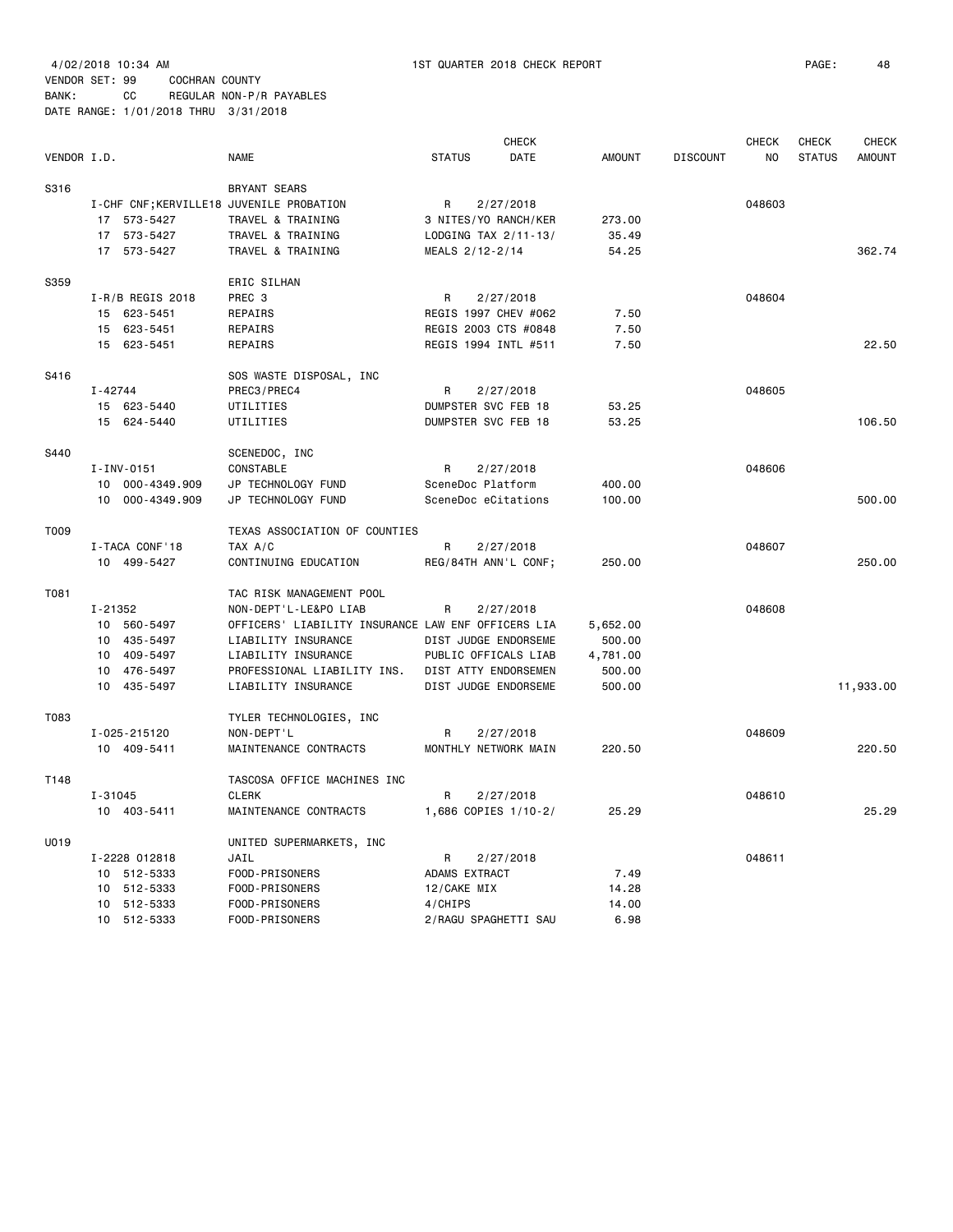| VENDOR I.D. |    |               | <b>NAME</b>              | <b>STATUS</b>         | <b>CHECK</b><br><b>DATE</b> | <b>AMOUNT</b> | <b>DISCOUNT</b> | <b>CHECK</b><br>NO | <b>CHECK</b><br><b>STATUS</b> | <b>CHECK</b><br><b>AMOUNT</b> |
|-------------|----|---------------|--------------------------|-----------------------|-----------------------------|---------------|-----------------|--------------------|-------------------------------|-------------------------------|
|             |    |               |                          |                       |                             |               |                 |                    |                               |                               |
| U019        |    |               | UNITED SUPERMARKETS, INC | (CONTINUED)           |                             |               |                 |                    |                               |                               |
|             |    | I-2228 012818 | JAIL                     | R                     | 2/27/2018                   |               |                 | 048611             |                               |                               |
|             | 10 | 512-5333      | FOOD-PRISONERS           | 4/BBQ SAUCE           |                             | 5.00          |                 |                    |                               |                               |
|             | 10 | 512-5333      | FOOD-PRISONERS           | 2/PINEAPPLE           |                             | 2.98          |                 |                    |                               |                               |
|             | 10 | 512-5333      | FOOD-PRISONERS           | 2/SUGAR               |                             | 27.98         |                 |                    |                               |                               |
|             | 10 | 512-5333      | FOOD-PRISONERS           | 4PK/TOMATOES          |                             | 1.99          |                 |                    |                               |                               |
|             | 10 | 512-5333      | FOOD-PRISONERS           | 2/GARDEN SALAD        |                             | 7.98          |                 |                    |                               |                               |
|             | 10 | 512-5333      | FOOD-PRISONERS           | SHREDDED LETTUCE      |                             | 1.79          |                 |                    |                               |                               |
|             | 10 | 512-5333      | FOOD-PRISONERS           | 2/ORANGES             |                             | 10.00         |                 |                    |                               |                               |
|             | 10 | 512-5333      | FOOD-PRISONERS           | 2/APPLES              |                             | 10.00         |                 |                    |                               |                               |
|             | 10 | 512-5333      | FOOD-PRISONERS           | 10/GROUND BEEF CHUB   |                             | 119.90        |                 |                    |                               |                               |
|             | 10 | 512-5333      | FOOD-PRISONERS           | 8/CHOPPED HAM         |                             | 20.00         |                 |                    |                               |                               |
|             | 10 | 512-5333      | FOOD-PRISONERS           | 4/BONE IN SIRLOIN     |                             | 31.23         |                 |                    |                               |                               |
|             | 10 | 512-5333      | FOOD-PRISONERS           | 2/CRACKLINS           |                             | 7.98          |                 |                    |                               |                               |
|             | 10 | 512-5333      | FOOD-PRISONERS           | 3/HND TRMMD BNLS B    |                             | 16.35         |                 |                    |                               |                               |
|             | 10 | 512-5333      | FOOD-PRISONERS           | CHICKEN DRUMS         |                             | 4.94          |                 |                    |                               |                               |
|             | 10 | 512-5333      | FOOD-PRISONERS           | CHICKEN DRUMS         |                             | 4.83          |                 |                    |                               |                               |
|             | 10 | 512-5333      | FOOD-PRISONERS           | <b>CHICKEN DRUMS</b>  |                             | 4.32          |                 |                    |                               |                               |
|             | 10 | 512-5333      | FOOD-PRISONERS           | CHICKEN DRUMS         |                             | 4.47          |                 |                    |                               |                               |
|             | 10 | 512-5333      | FOOD-PRISONERS           | <b>CHICKEN DRUMS</b>  |                             | 5.91          |                 |                    |                               |                               |
|             | 10 | 512-5333      | FOOD-PRISONERS           | CHICKEN THIGHS        |                             | 4.44          |                 |                    |                               |                               |
|             | 10 | 512-5333      | FOOD-PRISONERS           | <b>CHICKEN THIGHS</b> |                             | 4.64          |                 |                    |                               |                               |
|             | 10 | 512-5333      | FOOD-PRISONERS           | CHICKEN THIGHS        |                             | 4.64          |                 |                    |                               |                               |
|             | 10 | 512-5333      | FOOD-PRISONERS           | 2/FLOUR TORTILLAS     |                             | 7.38          |                 |                    |                               |                               |
|             | 10 | 512-5333      | FOOD-PRISONERS           | 3/CORN TORTILLAS      |                             | 11.97         |                 |                    |                               |                               |
|             | 10 | 512-5333      | FOOD-PRISONERS           | <b>BUENO CHILE</b>    |                             | 2.99          |                 |                    |                               |                               |
|             | 10 | 512-5333      | FOOD-PRISONERS           | <b>BROC CUTS</b>      |                             | 2.69          |                 |                    |                               |                               |
|             | 10 | 512-5333      | FOOD-PRISONERS           | 2/CALI VEG            |                             | 5.38          |                 |                    |                               |                               |
|             | 10 | 512-5333      | FOOD-PRISONERS           | 4/CRINKL FRIES        |                             | 23.96         |                 |                    |                               |                               |
|             | 10 | 512-5333      | FOOD-PRISONERS           | 2/HASHBROWNS          |                             | 7.98          |                 |                    |                               |                               |
|             | 10 | 512-5333      | FOOD-PRISONERS           | 2/WHIPPED TOPPING     |                             | 2.58          |                 |                    |                               |                               |
|             | 10 | 512-5333      | FOOD-PRISONERS           | 2/MILK                |                             | 6.98          |                 |                    |                               |                               |
|             |    | 10 512-5333   | FOOD-PRISONERS           | 2/EGGS                |                             | 11.58         |                 |                    |                               |                               |
|             |    | I-3444 022518 | JAIL                     | R                     | 2/27/2018                   |               |                 | 048611             |                               |                               |
|             |    | 10 512-5333   | FOOD-PRISONERS           | <b>GROUND BEEF</b>    |                             | 16.88         |                 |                    |                               |                               |
|             |    | 10 512-5333   | FOOD-PRISONERS           | <b>GROUND BEEF</b>    |                             | 16.02         |                 |                    |                               |                               |
|             | 10 | 512-5333      | FOOD-PRISONERS           | <b>GROUND BEEF</b>    |                             | 16.51         |                 |                    |                               |                               |
|             |    | 10 512-5333   | FOOD-PRISONERS           | <b>GROUND BEEF</b>    |                             | 16.02         |                 |                    |                               |                               |
|             |    |               |                          |                       |                             |               |                 |                    |                               |                               |
|             | 10 | 512-5333      | FOOD-PRISONERS           | <b>GROUND BEEF</b>    |                             | 16.35         |                 |                    |                               |                               |
|             | 10 | 512-5333      | FOOD-PRISONERS           | <b>GROUND BEEF</b>    |                             | 16.21         |                 |                    |                               |                               |
|             |    | 10 512-5333   | FOOD-PRISONERS           | <b>GROUND BEEF</b>    |                             | 13.75         |                 |                    |                               |                               |
|             |    | I-7760 020218 | JAIL/MEDS                | R                     | 2/27/2018                   |               |                 | 048611             |                               |                               |
|             |    | 10 512-5391   | MEDICAL CARE-PRISONERS   | RX#1/N MORIN          |                             | 65.41         |                 |                    |                               |                               |
|             |    | 10 512-5391   | MEDICAL CARE-PRISONERS   | RX#2/N MORIN          |                             | 13.08         |                 |                    |                               |                               |
|             |    | I-8169 020718 | JAIL/MEDS                | R                     | 2/27/2018                   |               |                 | 048611             |                               |                               |
|             |    | 10 512-5391   | MEDICAL CARE-PRISONERS   | RX HARRISON           |                             | 93.29         |                 |                    |                               | 711.13                        |
|             |    |               |                          |                       |                             |               |                 |                    |                               |                               |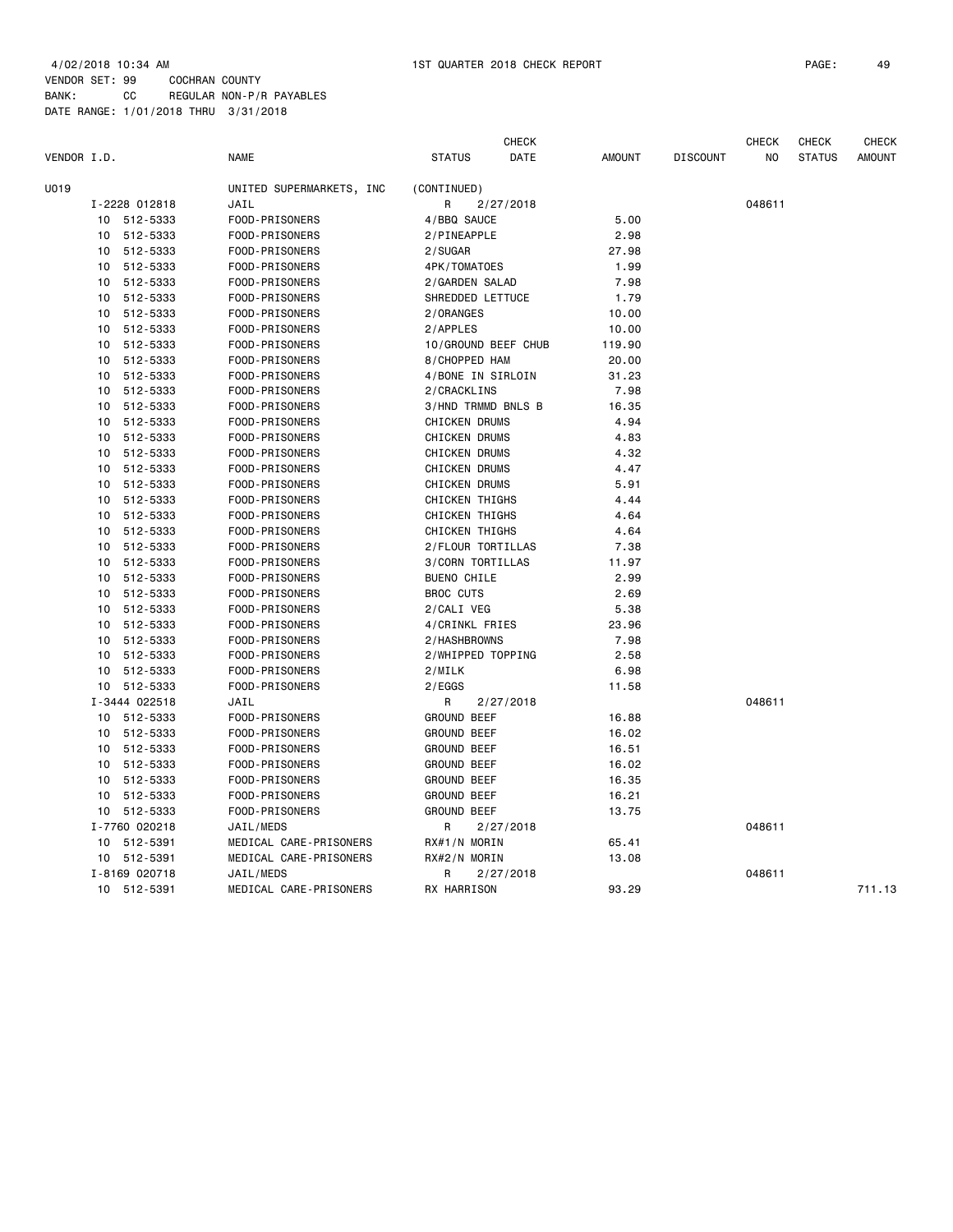|             |                            |                                              |                        | <b>CHECK</b> |               |                 | <b>CHECK</b> | <b>CHECK</b>  | <b>CHECK</b>  |
|-------------|----------------------------|----------------------------------------------|------------------------|--------------|---------------|-----------------|--------------|---------------|---------------|
| VENDOR I.D. |                            | <b>NAME</b>                                  | <b>STATUS</b>          | DATE         | <b>AMOUNT</b> | <b>DISCOUNT</b> | NO.          | <b>STATUS</b> | <b>AMOUNT</b> |
| U036        |                            | UNIFIRST HOLDINGS, INC.                      |                        |              |               |                 |              |               |               |
|             | I-831 2343668              | JAIL/SHERIFF                                 | R                      | 2/27/2018    |               |                 | 048612       |               |               |
|             | 10 512-5205                | UNIFORMS                                     | UNIFORM SVC/ELIDA      |              | 11.22         |                 |              |               |               |
|             | 10 512-5205                | <b>UNIFORMS</b>                              | EMBLEM CHARGE/ELIDA    |              | 3.00          |                 |              |               |               |
|             | 10 512-5205                | UNIFORMS                                     | PREP CHARGE/ELIDA      |              | 1.55          |                 |              |               |               |
|             | 10 512-5205                | UNIFORMS                                     | SP SIZE/ELIDA          |              | 2.65          |                 |              |               |               |
|             | 512-5392<br>10             | MISCELLANEOUS SUPPLIES                       | 200 MICROFIBER TOWEL   |              | 34.00         |                 |              |               |               |
|             | 10 512-5392                | MISCELLANEOUS SUPPLIES                       | 2/MOP XLG BLUE         |              | 3.00          |                 |              |               |               |
|             | 10 512-5392                | MISCELLANEOUS SUPPLIES                       | 3x5 MAT                |              | 4.00          |                 |              |               |               |
|             | 10 560-5205                | UNIFORMS                                     | DEFE CHARGE            |              | 11.10         |                 |              |               |               |
|             | I-831 2345031              | JAIL/SHERIFF                                 | R                      | 2/27/2018    |               |                 | 048612       |               |               |
|             | 10 512-5205                | UNIFORMS                                     | UNIFORM SVC/ELIDA      |              | 11.22         |                 |              |               |               |
|             | 10 512-5392                | MISCELLANEOUS SUPPLIES                       | 200 MICROFIBER TOWEL   |              | 34.00         |                 |              |               |               |
|             | 512-5333<br>10             | FOOD-PRISONERS                               | 2/MOP XLG BLUE         |              | 3.00          |                 |              |               |               |
|             | 10<br>512-5392             | MISCELLANEOUS SUPPLIES                       | 3x5 MAT                |              | 4.00          |                 |              |               |               |
|             | 10 560-5205                | UNIFORMS                                     | DEFE CHARGE            |              | 11.10         |                 |              |               |               |
|             | I-831 2346405              | JAIL/SHERIFF                                 | R                      | 2/27/2018    |               |                 | 048612       |               |               |
|             | 10 512-5205                | UNIFORMS                                     | UNIFORM SVC/ELIDA      |              | 11.22         |                 |              |               |               |
|             | 10 512-5392                | MISCELLANEOUS SUPPLIES                       | 200 MICROFIBER TOWEL   |              | 34.00         |                 |              |               |               |
|             | 10 512-5392                | MISCELLANEOUS SUPPLIES                       | 2/XLG MOPS BLUE        |              | 3.00          |                 |              |               |               |
|             | 10 512-5392                | MISCELLANEOUS SUPPLIES                       | 3x5 MAT                |              | 4.00          |                 |              |               |               |
|             | 560-5205<br>10             | UNIFORMS                                     | DEFE CHARGE            |              | 11.10         |                 |              |               | 197.16        |
| U040        |                            | US FOODS INC                                 |                        |              |               |                 |              |               |               |
|             | I-4418271                  | NON-DEPT'L                                   | R                      | 2/27/2018    |               |                 | 048613       |               |               |
|             |                            |                                              | 1CS/TEA                |              | 16.67         |                 |              |               |               |
|             | 10 409-5300<br>10 409-5300 | COUNTY-WIDE SUPPLIES<br>COUNTY-WIDE SUPPLIES | 6CS/COFFEE             |              | 209.64        |                 |              |               | 226.31        |
|             |                            |                                              |                        |              |               |                 |              |               |               |
| <b>WO07</b> |                            | THOMSON REUTERS-WEST PAYMENT C               |                        |              |               |                 |              |               |               |
|             | I-837634009                | ATTORNEY/LAW LIBRARY                         | R                      | 2/27/2018    |               |                 | 048614       |               |               |
|             | 10 475-5590                | LAW LIBRARY MTRLS/UPDATES                    | DATABASE CHG JAN 18    |              | 300.00        |                 |              |               |               |
|             | I-837710803                | ATTORNEY/LAW LIBRARY                         | R                      | 2/27/2018    |               |                 | 048614       |               |               |
|             | 10 475-5590                | LAW LIBRARY MTRLS/UPDATES                    | BOOKS & BOUND VOLS 2   |              | 549.60        |                 |              |               |               |
|             | I-837717451                | ATTORNEY/LAW LIBRARY                         | R                      | 2/27/2018    |               |                 | 048614       |               |               |
|             | 10 475-5590                | LAW LIBRARY MTRLS/UPDATES                    | BOOKS & BOUND VOLS/F   |              | 109.80        |                 |              |               | 959.40        |
| WO10        |                            | WEST TEXAS GAS INC                           |                        |              |               |                 |              |               |               |
|             | I-004036001501 2/18        | PARK/SHOP                                    | R                      | 2/27/2018    |               |                 | 048615       |               |               |
|             | 10 660-5440                | UTILITIES & IRRIGATION                       | GAS SVC 1/2-1/29       |              | 10.00         |                 |              |               |               |
|             | 10 660-5440                | UTILITIES & IRRIGATION                       | GRIP CHARGE            |              | 3.23          |                 |              |               |               |
|             |                            | I-004036002501 2/18 PARK/SHOWBARN            | R                      | 2/27/2018    |               |                 | 048615       |               |               |
|             | 10 660-5440                | UTILITIES & IRRIGATION                       | 76.6MCF 1/2-1/29       |              | 198.39        |                 |              |               |               |
|             | 660-5440<br>10             | UTILITIES & IRRIGATION                       | COST OF GAS (2.6930)   |              | 206.28        |                 |              |               |               |
|             | 660-5440<br>10             | UTILITIES & IRRIGATION                       | <b>CUSTOMER CHARGE</b> |              | 13.70         |                 |              |               |               |
|             | 660-5440<br>10             | UTILITIES & IRRIGATION                       | GRIP CHARGE            |              | 8.59          |                 |              |               |               |
|             | I-004049022001 2/18        | PREC <sub>3</sub>                            | R                      | 2/27/2018    |               |                 | 048615       |               |               |
|             | 623-5440<br>15             | UTILITIES                                    | GAS SVC 1/2-1/29       |              | 13.70         |                 |              |               |               |
|             | 15<br>623-5440             | UTILITIES                                    | GRIP CHARGE            |              | 8.59          |                 |              |               | 462.48        |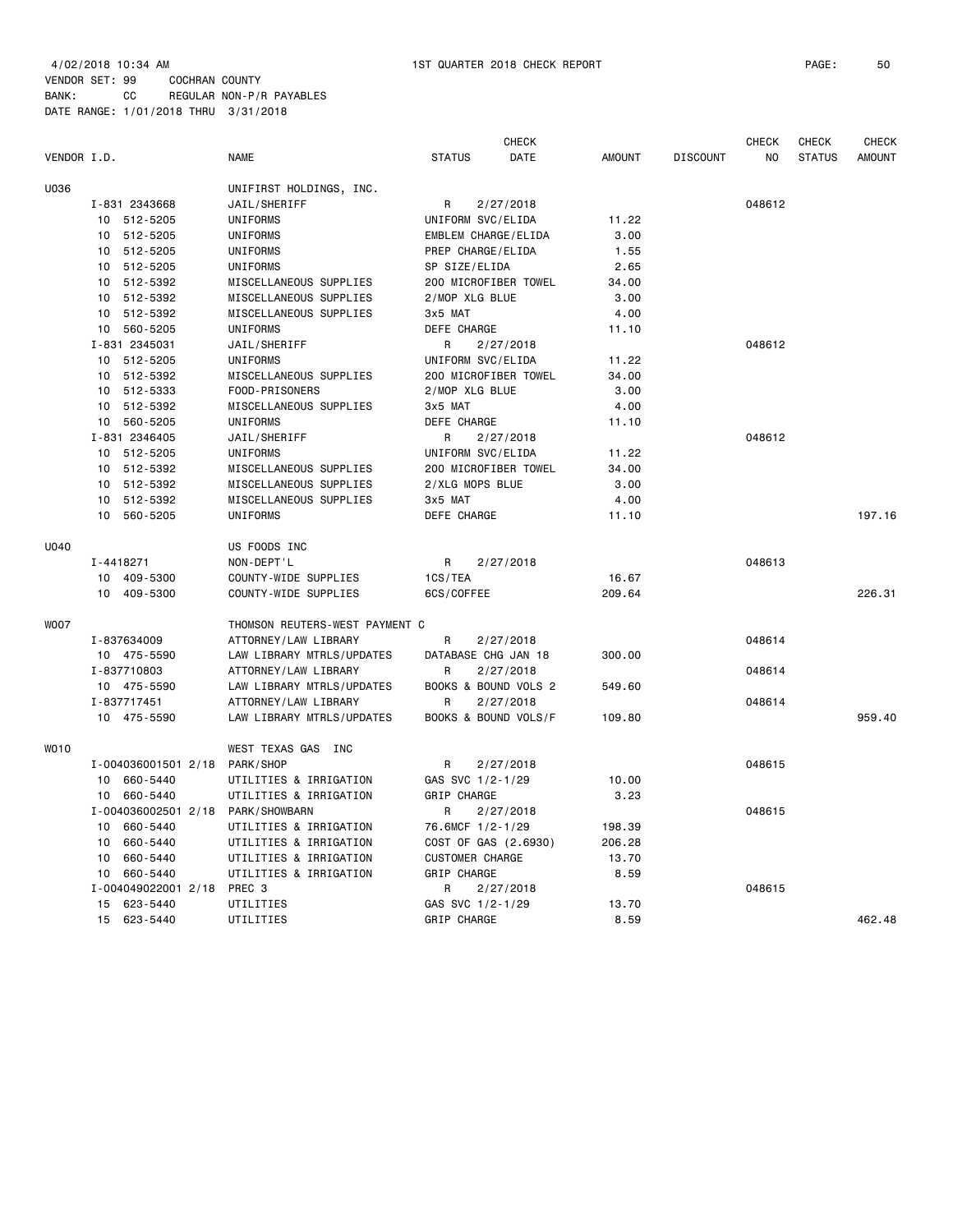|             |                   |                              |                   | <b>CHECK</b> |         |                 | CHECK  | <b>CHECK</b>  | <b>CHECK</b> |
|-------------|-------------------|------------------------------|-------------------|--------------|---------|-----------------|--------|---------------|--------------|
| VENDOR I.D. |                   | <b>NAME</b>                  | <b>STATUS</b>     | DATE         | AMOUNT  | <b>DISCOUNT</b> | ΝO     | <b>STATUS</b> | AMOUNT       |
| W055        |                   | WINDSTREAM COMMUNICATIONS SW |                   |              |         |                 |        |               |              |
|             | I-266-0638 FEB 18 | <b>MUSEUM</b>                | R                 | 2/27/2018    |         |                 | 048616 |               |              |
|             | 10 652-5420       | TELECOMMUNICATIONS           | SERVICES          |              | 134.94  |                 |        |               |              |
|             | 10 652-5420       | TELECOMMUNICATIONS           | <b>DISCOUNTS</b>  |              | 35.00CR |                 |        |               |              |
|             | 10 652-5420       | TELECOMMUNICATIONS           | <b>FEES</b>       |              | 32.61   |                 |        |               |              |
|             | 652-5420<br>10    | TELECOMMUNICATIONS           | <b>PICC</b>       |              | 1.16    |                 |        |               |              |
|             | 10 652-5420       | TELECOMMUNICATIONS           | LONG DISTANCE SVC |              | 6.92    |                 |        |               |              |
|             | I-266-5051 FEB 18 | LIBRARY                      | R                 | 2/27/2018    |         |                 | 048616 |               |              |
|             | 10 650-5420       | TELECOMMUNICATIONS           | SERVICES/2 LINES  |              | 126.12  |                 |        |               |              |
|             | 10 650-5420       | TELECOMMUNICATIONS           | <b>FEES</b>       |              | 39.37   |                 |        |               |              |
|             | 10 650-5420       | TELECOMMUNICATIONS           | LONG DISTANCE SVC |              | 1.06    |                 |        |               |              |
|             | I-266-5074 FEB 18 | ADULT PROBATION              | R                 | 2/27/2018    |         |                 | 048616 |               |              |
|             | 10 570-5420       | TELECOMMUNICATIONS           | SERVICES          |              | 43.78   |                 |        |               |              |
|             | 10<br>570-5420    | TELECOMMUNICATIONS           | <b>FEES</b>       |              | 17.31   |                 |        |               |              |
|             | 10 570-5420       | TELECOMMUNICATIONS           | LONG DISTANCE SVC |              | 0.38    |                 |        |               |              |
|             | I-266-5161 FEB 18 | TREASURER                    | R                 | 2/27/2018    |         |                 | 048616 |               |              |
|             | 10 497-5420       | TELECOMMUNICATIONS           | SERVICES          |              | 31.83   |                 |        |               |              |
|             | 10 497-5420       | TELECOMMUNICATIONS           | <b>FEES</b>       |              | 17.29   |                 |        |               |              |
|             | 10 497-5420       | TELECOMMUNICATIONS           | LONG DISTANCE     |              | 0.55    |                 |        |               |              |
|             | I-266-5171 FEB 18 | TAX A/C                      | R                 | 2/27/2018    |         |                 | 048616 |               |              |
|             | 10 499-5420       | TELECOMMUNICATIONS           | SERVICES/3 LINES  |              | 246.58  |                 |        |               |              |
|             | 10 499-5420       | TELECOMMUNICATIONS           | <b>DISCOUNTS</b>  |              | 10.00CR |                 |        |               |              |
|             | 10 499-5420       | TELECOMMUNICATIONS           | <b>FEES</b>       |              | 65.19   |                 |        |               |              |
|             | 10 499-5420       | TELECOMMUNICATIONS           | LONG DISTANCE SVC |              | 15.45   |                 |        |               |              |
|             | I-266-5181 FEB 18 | <b>ELECTIONS</b>             | R                 | 2/27/2018    |         |                 | 048616 |               |              |
|             | 10 490-5420       | TELECOMMUNICATIONS           | SERVICES          |              | 35.58   |                 |        |               |              |
|             | 10 490-5420       | TELECOMMUNICATIONS           | <b>FEES</b>       |              | 20.89   |                 |        |               |              |
|             | 10 490-5420       | TELECOMMUNICATIONS           | LONG DISTANCE SVC |              | 6.22    |                 |        |               |              |
|             | I-266-5211 FEB 18 | SHERIFF                      | R                 | 2/27/2018    |         |                 | 048616 |               |              |
|             | 10 560-5420       | TELECOMMUNICATIONS           | SERVICES/3 LINES  |              | 111.54  |                 |        |               |              |
|             | 10 560-5420       | TELECOMMUNICATIONS           | FEES              |              | 59.05   |                 |        |               |              |
|             | 560-5420<br>10    | TELECOMMUNICATIONS           | LONG DISTANCE SVC |              | 7.26    |                 |        |               |              |
|             | I-266-5302 FEB 18 | JUSTICE OF PEACE             | R                 | 2/27/2018    |         |                 | 048616 |               |              |
|             | 10 455-5420       | TELECOMMUNICATIONS           | SERVICES          |              | 31.83   |                 |        |               |              |
|             | 10 455-5420       | TELECOMMUNICATIONS           | <b>FEES</b>       |              | 17.29   |                 |        |               |              |
|             | 10 455-5420       | TELECOMMUNICATIONS           | LONG DISTANCE SVC |              | 3.85    |                 |        |               |              |
|             | I-266-5411 FEB 18 | JUVENILE PROBATION           | R                 | 2/27/2018    |         |                 | 048616 |               |              |
|             | 17 573-5499       | OPERATING EXPENSES           | SERVICES          |              | 31.83   |                 |        |               |              |
|             | 17 573-5499       | OPERATING EXPENSES           | <b>FEES</b>       |              | 17.29   |                 |        |               |              |
|             | 17 573-5499       | OPERATING EXPENSES           | LONG DISTANCE SVC |              | 2.94    |                 |        |               |              |
|             | I-266-5412 FEB 18 | DIST CT/CONSTABLE/NON-DEPT'L | R                 | 2/27/2018    |         |                 | 048616 |               |              |
|             | 10 435-5420       | TELECOMMUNICATIONS           | SERVICES          |              | 36.78   |                 |        |               |              |
|             | 10 435-5420       | TELECOMMUNICATIONS           | LMS               |              | 1.20    |                 |        |               |              |
|             | 435-5420          | TELECOMMUNICATIONS           | <b>FEES</b>       |              |         |                 |        |               |              |
|             | 10                |                              |                   |              | 19.67   |                 |        |               |              |
|             | 435-5420<br>10    | TELECOMMUNICATIONS           | HI SPEED INTERNET |              | 120.00  |                 |        |               |              |
|             | 550-5420<br>10    | TELECOMMUNICATIONS           | SERVICES/FEES     |              | 29.63   |                 |        |               |              |
|             | 550-5420<br>10    | TELECOMMUNICATIONS           | LONG DISTANCE SVC |              | 0.04    |                 |        |               |              |
|             | 10 409-5420       | TELECOMMUNICATIONS           | HI SPEED INTERNET |              | 120.00  |                 |        |               |              |
|             | I-266-5450 FEB 18 | CO/DIST CLERK                | R                 | 2/27/2018    |         |                 | 048616 |               |              |
|             |                   |                              |                   |              |         |                 |        |               |              |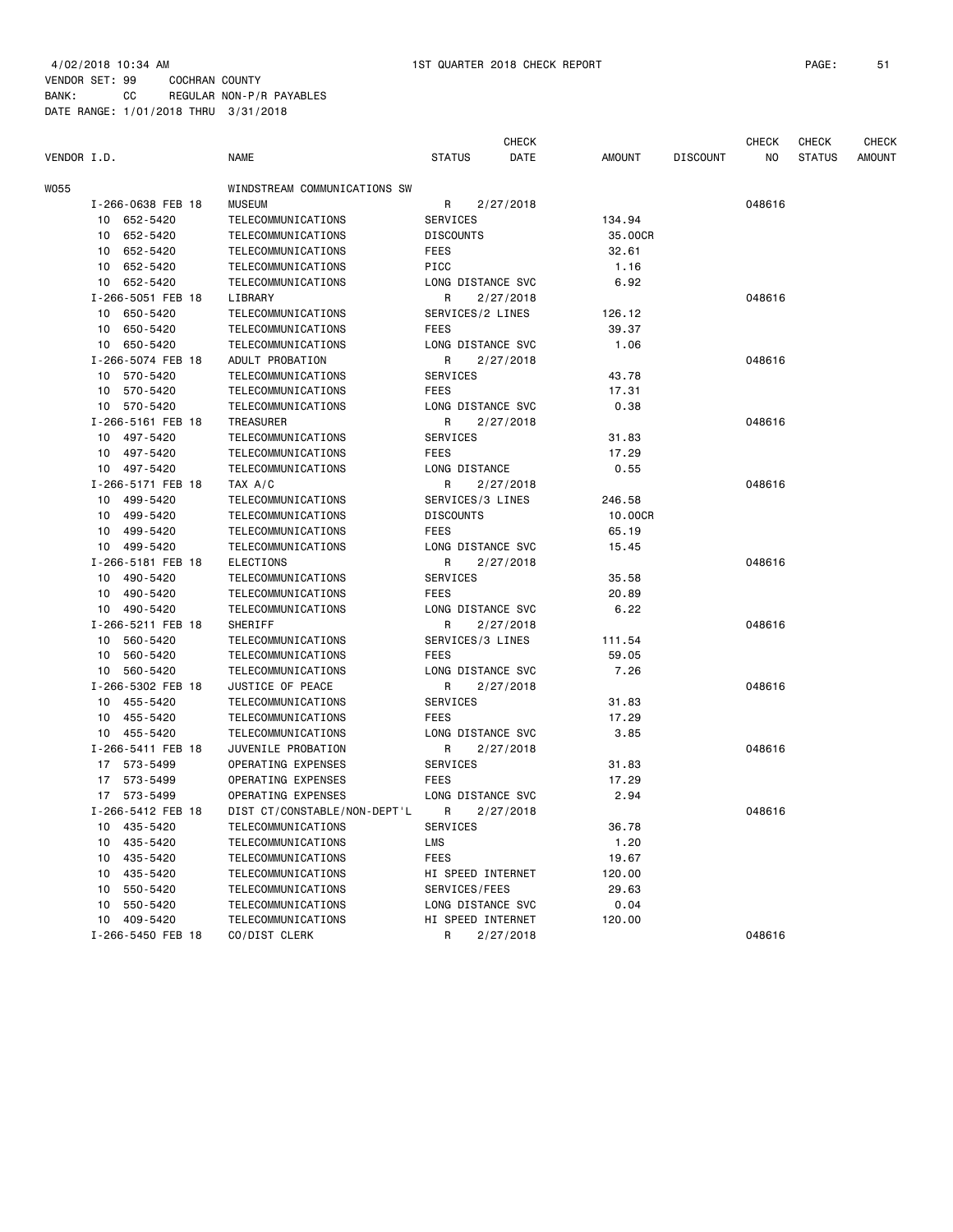4/02/2018 10:34 AM 1ST QUARTER 2018 CHECK REPORT PAGE: 52 VENDOR SET: 99 COCHRAN COUNTY BANK: CC REGULAR NON-P/R PAYABLES

DATE RANGE: 1/01/2018 THRU 3/31/2018

| VENDOR I.D. |                             | <b>NAME</b>                            | <b>STATUS</b>        | CHECK<br><b>DATE</b> | <b>AMOUNT</b> | <b>DISCOUNT</b> | <b>CHECK</b><br>NO | <b>CHECK</b><br><b>STATUS</b> | <b>CHECK</b><br><b>AMOUNT</b> |
|-------------|-----------------------------|----------------------------------------|----------------------|----------------------|---------------|-----------------|--------------------|-------------------------------|-------------------------------|
| <b>W055</b> |                             | WINDSTREAM COMMUNICATIONS              | (CONTINUED)          |                      |               |                 |                    |                               |                               |
|             | I-266-5450 FEB 18           | CO/DIST CLERK                          | R                    | 2/27/2018            |               |                 | 048616             |                               |                               |
|             | 10<br>403-5420              | TELECOMMUNICATIONS                     | SERVICES/3 LINES     |                      | 96.59         |                 |                    |                               |                               |
|             | 403-5420<br>10              | TELECOMMUNICATIONS                     | FEES                 |                      | 74.00         |                 |                    |                               |                               |
|             | 403-5420<br>10              | TELECOMMUNICATIONS                     | LONG DISTANCE SVC    |                      | 7.03          |                 |                    |                               |                               |
|             | I-266-5508 FEB 18           | CO JUDGE/COMM'R CT                     | R                    | 2/27/2018            |               |                 | 048616             |                               |                               |
|             | 15 610-5420                 | TELECOMMUNICATIONS                     | SERVICES/2 LINES     |                      | 64.76         |                 |                    |                               |                               |
|             | 15 610-5420                 | TELECOMMUNICATIONS                     | <b>FEES</b>          |                      | 54.89         |                 |                    |                               |                               |
|             | 15 610-5420                 | TELECOMMUNICATIONS                     | LONG DISTANCE SVC    |                      | 1.29          |                 |                    |                               |                               |
|             | I-266-5822 FEB 18           | AUDITOR/NON-DEPT'L                     | R                    | 2/27/2018            |               |                 | 048616             |                               |                               |
|             | 10 495-5420                 | TELECOMMUNICATIONS                     | SERVICES             |                      | 176.53        |                 |                    |                               |                               |
|             | 495-5420<br>10              | TELECOMMUNICATIONS                     | LONG DISTANCE SVC    |                      | 0.86          |                 |                    |                               |                               |
|             | 409-5420<br>10              | TELECOMMUNICATIONS                     | <b>SERVICES</b>      |                      | 154.66        |                 |                    |                               |                               |
|             | 409-5420<br>10              | TELECOMMUNICATIONS                     | LONG DISTANCE SVC    |                      | 0.32          |                 |                    |                               |                               |
|             | 409-5420<br>10              | TELECOMMUNICATIONS                     | STATIC IP            |                      | 15.00         |                 |                    |                               |                               |
|             | I-266-8661 FEB18            | COUNTY ATTORNEY                        | R                    | 2/27/2018            |               |                 | 048616             |                               |                               |
|             | 475-5420<br>10              | TELECOMMUNICATIONS                     | SERVICES/2 LINES     |                      | 155.20        |                 |                    |                               |                               |
|             | 10 475-5420                 | TELECOMMUNICATIONS                     | <b>FEES</b>          |                      | 39.37         |                 |                    |                               |                               |
|             | 10 475-5420                 | TELECOMMUNICATIONS                     | LONG DISTANCE SVC    |                      | 4.14          |                 |                    |                               |                               |
|             | I-266-8888 FEB 18           | SHERIFF                                | R                    | 2/27/2018            |               |                 | 048616             |                               |                               |
|             | 560-5420<br>10              | TELECOMMUNICATIONS                     |                      | SERVICES/FAX&CRIME C | 32.38         |                 |                    |                               |                               |
|             | 10<br>560-5420              | TELECOMMUNICATIONS                     | <b>FEES</b>          |                      | 14.01         |                 |                    |                               |                               |
|             | 560-5420<br>10              | TELECOMMUNICATIONS                     | LONG DISTANCE SVC    |                      | 0.60          |                 |                    |                               | 2,300.06                      |
| W164        |                             | <b>WARREN CAT</b>                      |                      |                      |               |                 |                    |                               |                               |
|             | I-'17 140M3 CAT#0608 PREC 3 |                                        | R                    | 2/27/2018            |               |                 | 048618             |                               |                               |
|             | 623-5571<br>15              | CAPITAL OUTLAY                         |                      | '17 140M3 AWD GRADER | 309,000.00    |                 |                    |                               |                               |
|             | 623-5571<br>15              | CAPITAL OUTLAY                         | SN: 0N9J00608        |                      |               |                 |                    |                               |                               |
|             | 15 623-5571                 | CAPITAL OUTLAY                         |                      | LESS TRADE '14 CAT # | 202,500.00CR  |                 |                    |                               |                               |
|             | I-PS020346905               | PREC <sub>2</sub>                      | R                    | 2/27/2018            |               |                 | 048618             |                               |                               |
|             | 15 622-5451                 | REPAIRS                                | 4/12V BATTERIES      |                      | 1,173.92      |                 |                    |                               | 107,673.92                    |
| W235        |                             | VANDY NELSON dba                       |                      |                      |               |                 |                    |                               |                               |
|             | $I - 2616$                  | CRTHSE/ACT BLDG/LIBRARY                | R                    | 2/27/2018            |               |                 | 048619             |                               |                               |
|             | 10 510-5332                 | CUSTODIAL SUPPLIES                     | <b>SPRAY BUGS</b>    |                      | 70.00         |                 |                    |                               |                               |
|             | 662-5332<br>10              | CUSTODIAL SUPPLIES                     | <b>SPRAY BUGS</b>    |                      | 45.00         |                 |                    |                               |                               |
|             | 10<br>650-5332              | CUSTODIAL SUPPLIES                     | <b>SPRAY BUGS</b>    |                      | 35.00         |                 |                    |                               | 150.00                        |
| X001        |                             | <b>XCEL ENERGY</b>                     |                      |                      |               |                 |                    |                               |                               |
|             |                             | I-54-1324315-7 FEB18 ALMOST ALL DEPT'S | R                    | 2/27/2018            |               |                 | 048620             |                               |                               |
|             | 30<br>518-5440              | UTILITIES                              |                      | 300210167 RUNWAY LIG | 74.72         |                 |                    |                               |                               |
|             | 510-5440<br>10              | UTILITIES                              |                      | 300240736 COURTHOUSE | 1,557.56      |                 |                    |                               |                               |
|             | 660-5440<br>10              | UTILITIES & IRRIGATION                 |                      | 300265059 SOFTBALL P | 11.28         |                 |                    |                               |                               |
|             | 580-5440<br>10              | UTILITIES [TOWER]                      | 300282806 TOWER      |                      | 103.88        |                 |                    |                               |                               |
|             | 15<br>621-5440              | UTILITIES                              |                      | 300294119 PREC 1 SHO | 57.79         |                 |                    |                               |                               |
|             | 10<br>650-5440              | UTILITIES                              | 300338546 LIBRARY    |                      | 119.55        |                 |                    |                               |                               |
|             | 652-5440<br>10              | UTILITIES                              | 300342232 MUSEUM     |                      | 35.39         |                 |                    |                               |                               |
|             | 662-5440<br>10              | UTILITIES                              | 300390484 ACTIVITY B |                      | 478.28        |                 |                    |                               |                               |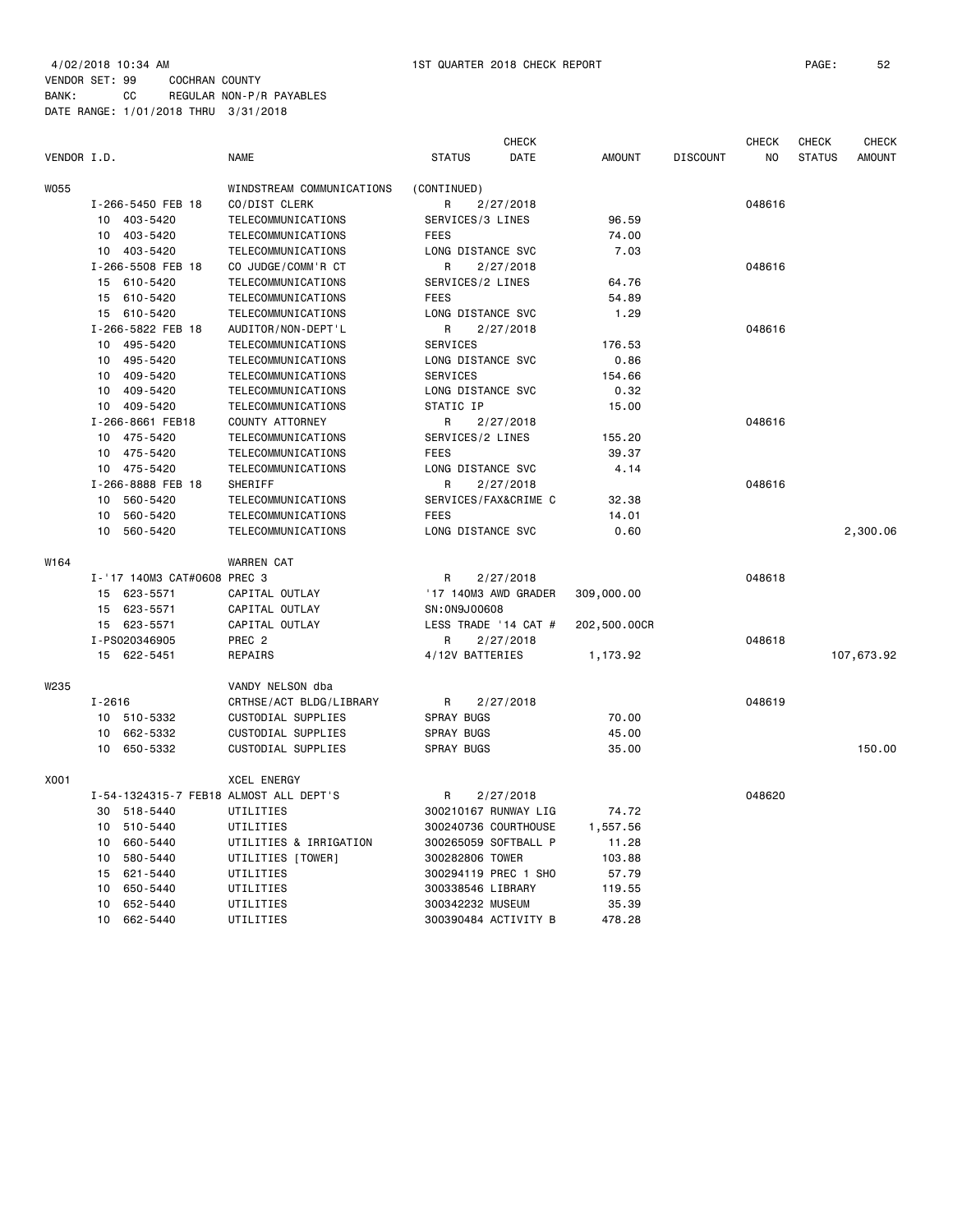4/02/2018 10:34 AM 1ST QUARTER 2018 CHECK REPORT PAGE: 53 VENDOR SET: 99 COCHRAN COUNTY BANK: CC REGULAR NON-P/R PAYABLES

DATE RANGE: 1/01/2018 THRU 3/31/2018 **CHECK CHECK CHECK CHECK CHECK CHECK CHECK** VENDOR I.D. NAME STATUS DATE AMOUNT DISCOUNT NO STATUS AMOUNT X001 XCEL ENERGY (CONTINUED) I-54-1324315-7 FEB18 ALMOST ALL DEPT'S R 2/27/2018 048620 10 660-5440 UTILITIES & IRRIGATION 300410370 PARK 114.73 10 660-5440 UTILITIES & IRRIGATION 300457515 PARK/SHOP 71.04 10 516-5440 UTILITIES 300555198 CEMETERY 11.28

|             | 10<br>660-5440              | UIILIIILES & IRRIGAIION   | 300410370 PARK       | 114.73   |        |          |
|-------------|-----------------------------|---------------------------|----------------------|----------|--------|----------|
|             | 10 660-5440                 | UTILITIES & IRRIGATION    | 300457515 PARK/SHOP  | 71.04    |        |          |
|             | 10 516-5440                 | UTILITIES                 | 300555198 CEMETERY   | 11.28    |        |          |
|             | 10 660-5440                 | UTILITIES & IRRIGATION    | 300587052 SHOWBARN   | 31.74    |        |          |
|             | 10 660-5440                 | UTILITIES & IRRIGATION    | 300587753 RODEO GROU | 11.28    |        |          |
|             | 10 409-5440                 | UTILITIES                 | 300588989 ANNEX      | 100.70   |        |          |
|             | 10 516-5440                 | UTILITIES                 | 300603417 CEMETERY   | 15.50    |        |          |
|             | 10 516-5440                 | UTILITIES                 | 300637038 CEMETERY S | 11.28    |        | 2,806.00 |
| X001        |                             | <b>XCEL ENERGY</b>        |                      |          |        |          |
|             | I-54-1829977-7 FEB18 PREC 2 |                           | 2/27/2018<br>R       |          | 048621 |          |
|             | 15 622-5440                 | UTILITIES                 | 167KWH 1/15-2/13     | 25.64    |        |          |
|             | 15 622-5440                 | UTILITIES                 | 66KWH/AREA LIGHT 1/1 | 15.71    |        | 41.35    |
| F014        |                             | FRONTIER AMBULANCE CORP.  |                      |          |        |          |
|             | I-2018 SUBSIDY Q1           | PUBLIC SAFETY*OTHER       | R<br>2/27/2018       |          | 048622 |          |
|             | 10 580-5404                 | MEDICAL-E.M.S. SUBSIDIES  | 2018 SUBSIDY 1ST QTR | 6,250.00 |        | 6,250.00 |
| A176        |                             | MACK ASHMORE              |                      |          |        |          |
|             | I-ELEC SCH $3/1/18$         | ELECTIONS                 | R<br>3/12/2018       |          | 048623 |          |
|             | 10 490-5102                 | ELECTION SALARIES         | ELECTION SCHOOL/1.75 | 17.50    |        | 17.50    |
| <b>B001</b> |                             | BAILEY CO. ELECTRIC COOP  |                      |          |        |          |
|             | I-398790                    | PREC 4                    | 3/12/2018<br>R       |          | 048624 |          |
|             | 15 624-5440                 | UTILITIES                 | 430KWH 1/19-2/16     | 63.92    |        |          |
|             | 15 624-5440                 | UTILITIES                 | AREA LIGHT           | 11.65    |        |          |
|             | I-398791                    | PREC <sub>3</sub>         | 3/12/2018<br>R       |          | 048624 |          |
|             | 15 623-5440                 | UTILITIES                 | 66KWH 1/16-2/13      | 30.97    |        |          |
|             | 15 623-5440                 | UTILITIES                 | 2/AREA LIGHTS        | 24.10    |        |          |
|             | I-398792                    | NON-DEPT'L/SHERIFF POSSE  | R<br>3/12/2018       |          | 048624 |          |
|             | 10 409-5440                 | UTILITIES                 | ELEC SVC 1/5-2/2     | 34.53    |        | 165.17   |
| B026        |                             | BLEDSOE WATER SUPPLY CORP |                      |          |        |          |
|             | $I - 3004$ 3/18             | PREC 3                    | 3/12/2018<br>R       |          | 048625 |          |
|             | 15 623-5440                 | UTILITIES                 | 390GL WATER FEB 18   | 20.10    |        | 20.10    |
| B184        |                             | MELINDA BLACKSTOCK        |                      |          |        |          |
|             | I-ELEC SCH $3/1/18$         | ELECTIONS                 | 3/12/2018<br>R       |          | 048626 |          |
|             | 10 490-5102                 | ELECTION SALARIES         | ELECTION SCHOOL/1.75 | 17.50    |        | 17.50    |
| B197        |                             | BRETT BUTLER              |                      |          |        |          |
|             | $I - 31741$                 | NON-DEPT'L                | R<br>3/12/2018       |          | 048627 |          |
|             | 10 409-5420                 | TELECOMMUNICATIONS        | ONSITE SERVICE CALL  | 85,00    |        |          |
|             | 10 409-5420                 | TELECOMMUNICATIONS        | 1HR/PHONE SYS RPR/TR | 150.00   |        | 235.00   |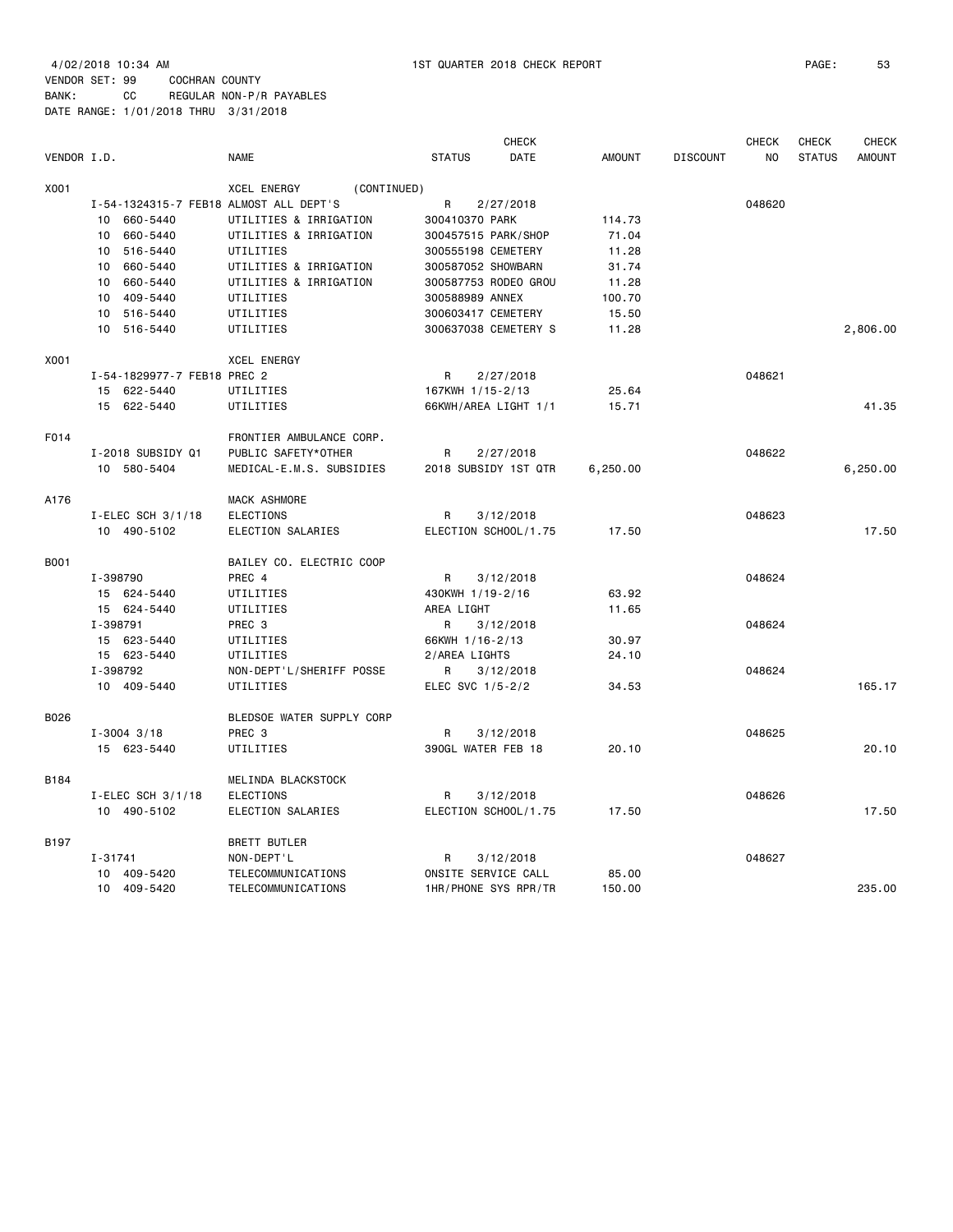| VENDOR I.D. |                 |                                | <b>NAME</b>                                         | <b>STATUS</b>        | <b>CHECK</b><br>DATE | <b>AMOUNT</b> | <b>DISCOUNT</b> | <b>CHECK</b><br>NO | <b>CHECK</b><br><b>STATUS</b> | <b>CHECK</b><br><b>AMOUNT</b> |
|-------------|-----------------|--------------------------------|-----------------------------------------------------|----------------------|----------------------|---------------|-----------------|--------------------|-------------------------------|-------------------------------|
|             |                 |                                |                                                     |                      |                      |               |                 |                    |                               |                               |
| B198        |                 |                                | BLAINE INDUSTRIAL SUPPLY                            |                      |                      |               |                 |                    |                               |                               |
|             |                 | I-S4164142.002                 | <b>COURTHOUSE</b>                                   | R                    | 3/12/2018            |               |                 | 048628             |                               |                               |
|             |                 | 10 510-5332                    | CUSTODIAL SUPPLIES                                  | 1CS/LYSOL            |                      | 85.92         |                 |                    |                               |                               |
|             |                 | I-S4191673.001                 | <b>COURTHOUSE</b>                                   | R                    | 3/12/2018            |               |                 | 048628             |                               |                               |
|             |                 | 10 510-5332                    | CUSTODIAL SUPPLIES                                  | 2/HAND SANITIZER     |                      | 23.58         |                 |                    |                               |                               |
|             | 10              | 510-5332                       | CUSTODIAL SUPPLIES                                  | 1CS/WHITE PLY TOWEL  |                      | 56.42         |                 |                    |                               |                               |
|             | 10              | 510-5332                       | CUSTODIAL SUPPLIES                                  |                      | 1CS/BLACK TRASH BAGS | 59.68         |                 |                    |                               | 225.60                        |
| B248        |                 |                                | BAILEY COUNTY SHERIFF'S OFFICE                      |                      |                      |               |                 |                    |                               |                               |
|             |                 | I-FEB 2018                     | JAIL                                                | R                    | 3/12/2018            |               |                 | 048629             |                               |                               |
|             |                 | 10 512-5499                    | MISCELLANEOUS                                       |                      | MIKEAL RICHARDSON 28 | 1,120.00      |                 |                    |                               |                               |
|             |                 | I-M.RICHARDSON FEB18 JAIL/MEDS |                                                     | R                    | 3/12/2018            |               |                 | 048629             |                               |                               |
|             | 10 <sup>1</sup> | 512-5391                       | MEDICAL CARE-PRISONERS                              |                      | MIKEAL RICHARDSON RX | 33.33         |                 |                    |                               |                               |
|             |                 | 10 512-5391                    | MEDICAL CARE-PRISONERS                              |                      | MIKEAL RICHARDSON RX | 28.02         |                 |                    |                               |                               |
|             |                 | I-M.RICHARDSON JAN18 JAIL/MEDS |                                                     | R                    | 3/12/2018            |               |                 | 048629             |                               |                               |
|             | 10              | 512-5391                       | MEDICAL CARE-PRISONERS                              |                      | MIKEAL RICHARDSON RX | 17.75         |                 |                    |                               |                               |
|             | 10              | 512-5391                       | MEDICAL CARE-PRISONERS                              |                      | MIKEAL RICHARDSON RX | 15.00         |                 |                    |                               |                               |
|             | 10              | 512-5391                       | MEDICAL CARE-PRISONERS                              |                      | MIKEAL RICHARDSON RX | 17.33         |                 |                    |                               |                               |
|             | 10              | 512-5391                       | MEDICAL CARE-PRISONERS                              |                      | MIKEAL RICHARDSON RX | 28.02         |                 |                    |                               |                               |
|             |                 | 10 512-5391                    | MEDICAL CARE-PRISONERS                              |                      | MIKEAL RICHARDSON RX | 33.33         |                 |                    |                               | 1,292.78                      |
| B257        |                 |                                | <b>BROAD REACH</b>                                  |                      |                      |               |                 |                    |                               |                               |
|             |                 | I-ARU0250694                   | LIBRARY                                             | R                    | 3/12/2018            |               |                 | 048630             |                               |                               |
|             | 10 <sup>1</sup> | 650-5590                       | <b>BOOKS</b>                                        | ARMADILLOS           |                      | 20.95         |                 |                    |                               |                               |
|             | 10              | 650-5590                       | <b>BOOKS</b>                                        | <b>FOXES</b>         |                      | 20.95         |                 |                    |                               |                               |
|             | 10              | 650-5590                       | <b>BOOKS</b>                                        | <b>MANATEES</b>      |                      | 20.95         |                 |                    |                               |                               |
|             | 10              | 650-5590                       | <b>BOOKS</b>                                        | <b>OSTRICHES</b>     |                      | 20.95         |                 |                    |                               |                               |
|             | 10              | 650-5590                       | <b>BOOKS</b>                                        | <b>PEACOCKS</b>      |                      | 20.95         |                 |                    |                               |                               |
|             | 10              | 650-5590                       | <b>BOOKS</b>                                        | <b>RAYS</b>          |                      | 20.95         |                 |                    |                               |                               |
|             | 10              | 650-5590                       | <b>BOOKS</b>                                        | <b>SLOTHS</b>        |                      | 20.95         |                 |                    |                               |                               |
|             | 10              | 650-5590                       | <b>BOOKS</b>                                        | SNOW LEOPARDS        |                      | 20.95         |                 |                    |                               |                               |
|             | 10              | 650-5590                       | <b>BOOKS</b>                                        | HANDLING             |                      | 15.00         |                 |                    |                               | 182.60                        |
|             |                 |                                |                                                     |                      |                      |               |                 |                    |                               |                               |
| <b>B279</b> |                 |                                | KENDRA BILBREY                                      |                      |                      |               |                 |                    |                               |                               |
|             |                 | I-MEAL 2/19 SAN ANT            | EXTENSION SVC                                       | R                    | 3/12/2018            |               |                 | 048631             |                               |                               |
|             |                 | 10 665-5427                    | CO AGENT-TRAVEL-OUT OF COUNTY MEAL, WURST HOUSE 2/1 |                      |                      | 15.75         |                 |                    |                               | 15.75                         |
| B286        |                 |                                | BRENT'S TINT & OFFROAD                              |                      |                      |               |                 |                    |                               |                               |
|             |                 | I-3124 18CHEV #5996            | SHERIFF                                             | R                    | 3/12/2018            |               |                 | 048632             |                               |                               |
|             |                 | 10 560-5571                    | CAPITAL OUTLAY                                      |                      | TINT CREW CAB/18 CHE | 125.00        |                 |                    |                               | 125.00                        |
| C007        |                 |                                | CITY OF MORTON                                      |                      |                      |               |                 |                    |                               |                               |
|             | $I - 022818$    |                                | LIB/MUS/ACT BLDG/CRTHSE/PREC1                       | R                    | 3/12/2018            |               |                 | 048633             |                               |                               |
|             | 10              | 650-5440                       | UTILITIES                                           | LIBRARY GAS          |                      | 223.00        |                 |                    |                               |                               |
|             | 10              | 650-5440                       | UTILITIES                                           | <b>LIBRARY WATER</b> |                      | 28.00         |                 |                    |                               |                               |
|             | 10              | 650-5440                       | UTILITIES                                           | LIBRARY GARBAGE      |                      | 51.50         |                 |                    |                               |                               |
|             | 10              | 650-5440                       | UTILITIES                                           | LIBRARY SEWER        |                      | 18.00         |                 |                    |                               |                               |
|             | 10              | 652-5440                       | UTILITIES                                           | <b>MUSEUM GAS</b>    |                      | 129.50        |                 |                    |                               |                               |
|             |                 |                                |                                                     |                      |                      |               |                 |                    |                               |                               |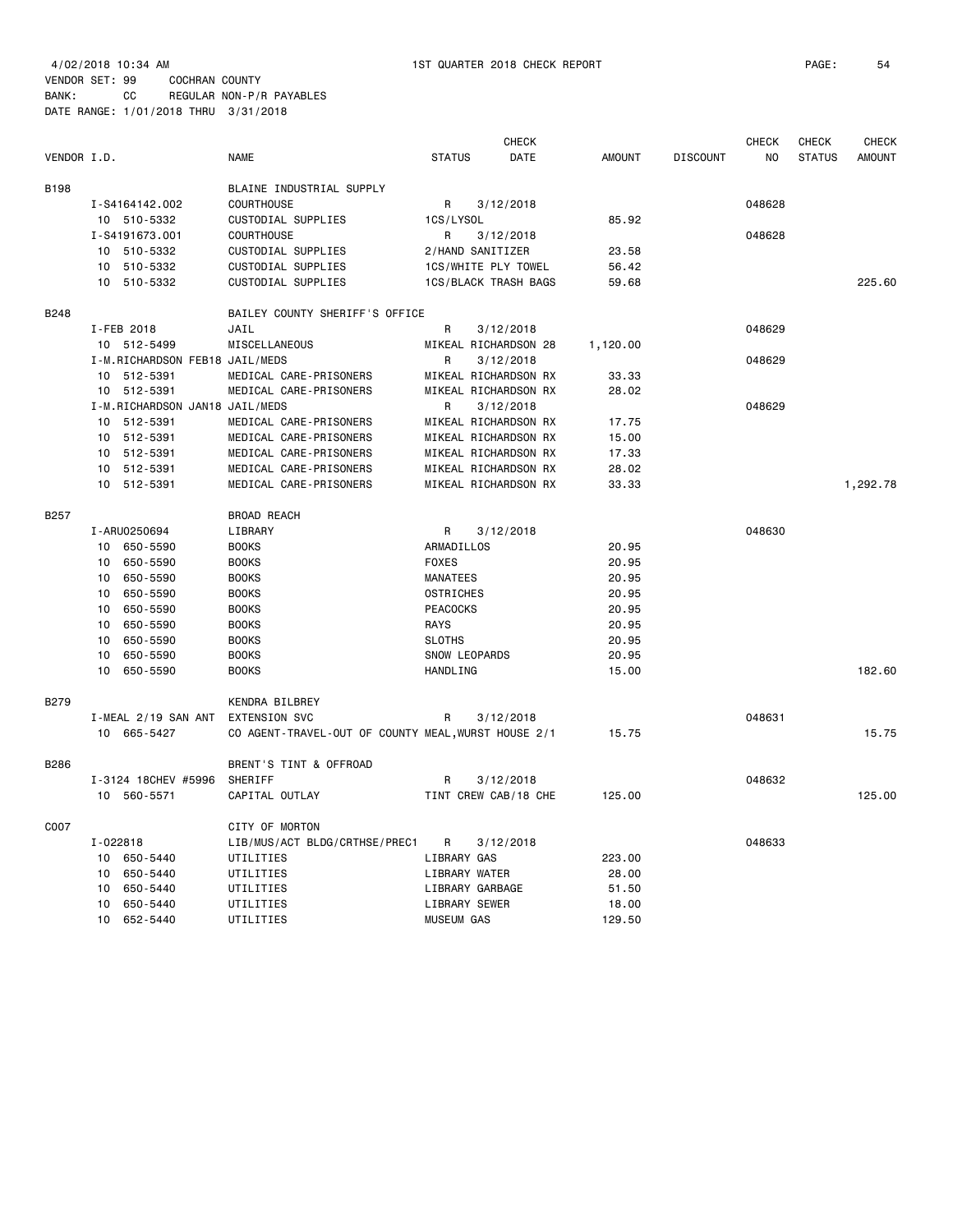| VENDOR I.D. |                | <b>NAME</b>                   | <b>STATUS</b>           | <b>CHECK</b><br>DATE | <b>AMOUNT</b> | <b>DISCOUNT</b> | <b>CHECK</b><br>NO | <b>CHECK</b><br><b>STATUS</b> | <b>CHECK</b><br><b>AMOUNT</b> |
|-------------|----------------|-------------------------------|-------------------------|----------------------|---------------|-----------------|--------------------|-------------------------------|-------------------------------|
| C007        |                | CITY OF MORTON<br>(CONTINUED) |                         |                      |               |                 |                    |                               |                               |
|             | I-022818       | LIB/MUS/ACT BLDG/CRTHSE/PREC1 | R                       | 3/12/2018            |               |                 | 048633             |                               |                               |
|             | 10 652-5440    | UTILITIES                     | <b>MUSEUM WATER</b>     |                      | 28.00         |                 |                    |                               |                               |
|             | 652-5440<br>10 | UTILITIES                     | MUSEUM GARBAGE          |                      | 28.00         |                 |                    |                               |                               |
|             | 10<br>652-5440 | UTILITIES                     | <b>MUSEUM SEWER</b>     |                      | 16.00         |                 |                    |                               |                               |
|             | 662-5440<br>10 | UTILITIES                     | ACTIVITY BLDG GAS       |                      | 1,421.50      |                 |                    |                               |                               |
|             | 662-5440<br>10 | UTILITIES                     | ACT. BLDG WATER         |                      | 28.00         |                 |                    |                               |                               |
|             | 10<br>662-5440 | UTILITIES                     | ACT. BLDG GARBAGE       |                      | 77.00         |                 |                    |                               |                               |
|             | 662-5440<br>10 | UTILITIES                     | ACT. BLDG SEWER         |                      | 48.00         |                 |                    |                               |                               |
|             | 10<br>510-5440 | UTILITIES                     | COURTHOUSE GAS          |                      | 852.00        |                 |                    |                               |                               |
|             | 510-5440<br>10 | UTILITIES                     | <b>COURTHOUSE WATER</b> |                      | 126.50        |                 |                    |                               |                               |
|             | 510-5440<br>10 | UTILITIES                     | CRTHSE GARBAGE          |                      | 334.50        |                 |                    |                               |                               |
|             | 10<br>510-5440 | UTILITIES                     | <b>COURTHOUSE SEWER</b> |                      | 54.00         |                 |                    |                               |                               |
|             | 15<br>621-5440 | UTILITIES                     | PREC 1 GAS              |                      | 291.00        |                 |                    |                               |                               |
|             | 621-5440<br>15 | UTILITIES                     | PREC 1 WATER            |                      | 28.00         |                 |                    |                               |                               |
|             | 15 621-5440    | UTILITIES                     | PREC 1 GARBAGE          |                      | 51.50         |                 |                    |                               | 3,834.00                      |
| C008        |                | CITY OF WHITEFACE             |                         |                      |               |                 |                    |                               |                               |
|             | $I - 409$ 2/18 | PREC 2                        | R                       | 3/12/2018            |               |                 | 048634             |                               |                               |
|             | 15 622-5440    | UTILITIES                     | GAS SVC 1/15-2/15       |                      | 16.25         |                 |                    |                               |                               |
|             | 15 622-5440    | UTILITIES                     | <b>WATER SVC</b>        |                      | 14.00         |                 |                    |                               |                               |
|             | 15<br>622-5440 | UTILITIES                     | GARBAGE SVC             |                      | 54.37         |                 |                    |                               |                               |
|             | 15 622-5440    | UTILITIES                     | <b>SEWER SVC</b>        |                      | 22.50         |                 |                    |                               | 107.12                        |
| C035        |                | COX AUTO SUPPLY CO            |                         |                      |               |                 |                    |                               |                               |
|             | C-387749       | <b>ACTIVITY BLDG</b>          | R                       | 3/12/2018            |               |                 | 048635             |                               |                               |
|             | 10 662-5451    | REPAIR                        | RET 22/SILICONE         |                      | 100,98CR      |                 |                    |                               |                               |
|             | I-386242       | PREC <sub>2</sub>             | R                       | 3/12/2018            |               |                 | 048635             |                               |                               |
|             | 15 622-5356    | ROAD MATERIALS & SUPPLIES     | <b>GUN GREASE</b>       |                      | 43.99         |                 |                    |                               |                               |
|             | 15 622-5356    | ROAD MATERIALS & SUPPLIES     | RAZOR BLADE             |                      | 3.49          |                 |                    |                               |                               |
|             | I-386408       | PREC 3                        | R                       | 3/12/2018            |               |                 | 048635             |                               |                               |
|             | 15 623-5451    | REPAIRS                       | 3/ROTELLA 10/40C        |                      | 182.97        |                 |                    |                               |                               |
|             | I-386454       | PREC 4                        | R                       | 3/12/2018            |               |                 | 048635             |                               |                               |
|             | 15 624-5451    | REPAIRS                       | 1CS/PEN 5/20C           |                      | 61.65         |                 |                    |                               |                               |
|             | I-386570       | SHERIFF                       | R                       | 3/12/2018            |               |                 | 048635             |                               |                               |
|             | 10 560-5451    | MACHINERY-NON-OFFICE REPAIR   | TRFLX BELT              |                      | 7.98          |                 |                    |                               |                               |
|             | I-386638       | PREC <sub>2</sub>             | R                       | 3/12/2018            |               |                 | 048635             |                               |                               |
|             | 15 622-5356    | ROAD MATERIALS & SUPPLIES     | 2/STT LAMP              |                      | 21.78         |                 |                    |                               |                               |
|             | 15 622-5356    | ROAD MATERIALS & SUPPLIES     | UPPER CYL LUBE          |                      | 10.99         |                 |                    |                               |                               |
|             | I-386721       | PREC 3                        | R                       | 3/12/2018            |               |                 | 048635             |                               |                               |
|             | 15 623-5451    | REPAIRS                       | <b>FLAT STOCK</b>       |                      | 5.99          |                 |                    |                               |                               |
|             | 623-5451<br>15 | REPAIRS                       | RUBBER UNDER COATING    |                      | 7.99          |                 |                    |                               |                               |
|             | 623-5451<br>15 | REPAIRS                       | 10/SELF TAP SCREWS      |                      | 4.70          |                 |                    |                               |                               |
|             | 15 623-5451    | REPAIRS                       | BOLTS/NUTS/WASHERS      |                      | 2.32          |                 |                    |                               |                               |
|             | I-386805       | <b>ACTIVITY BLDG</b>          | R                       | 3/12/2018            |               |                 | 048635             |                               |                               |
|             | 10 662-5332    | CUSTODIAL SUPPLIES            | 2/RED LIGHT BULBS       |                      | 29.98         |                 |                    |                               |                               |
|             | I-386921       | PREC 1                        | R                       | 3/12/2018            |               |                 | 048635             |                               |                               |
|             | 15 621-5451    | REPAIRS                       | RND LED STT LAMP        |                      | 24.98         |                 |                    |                               |                               |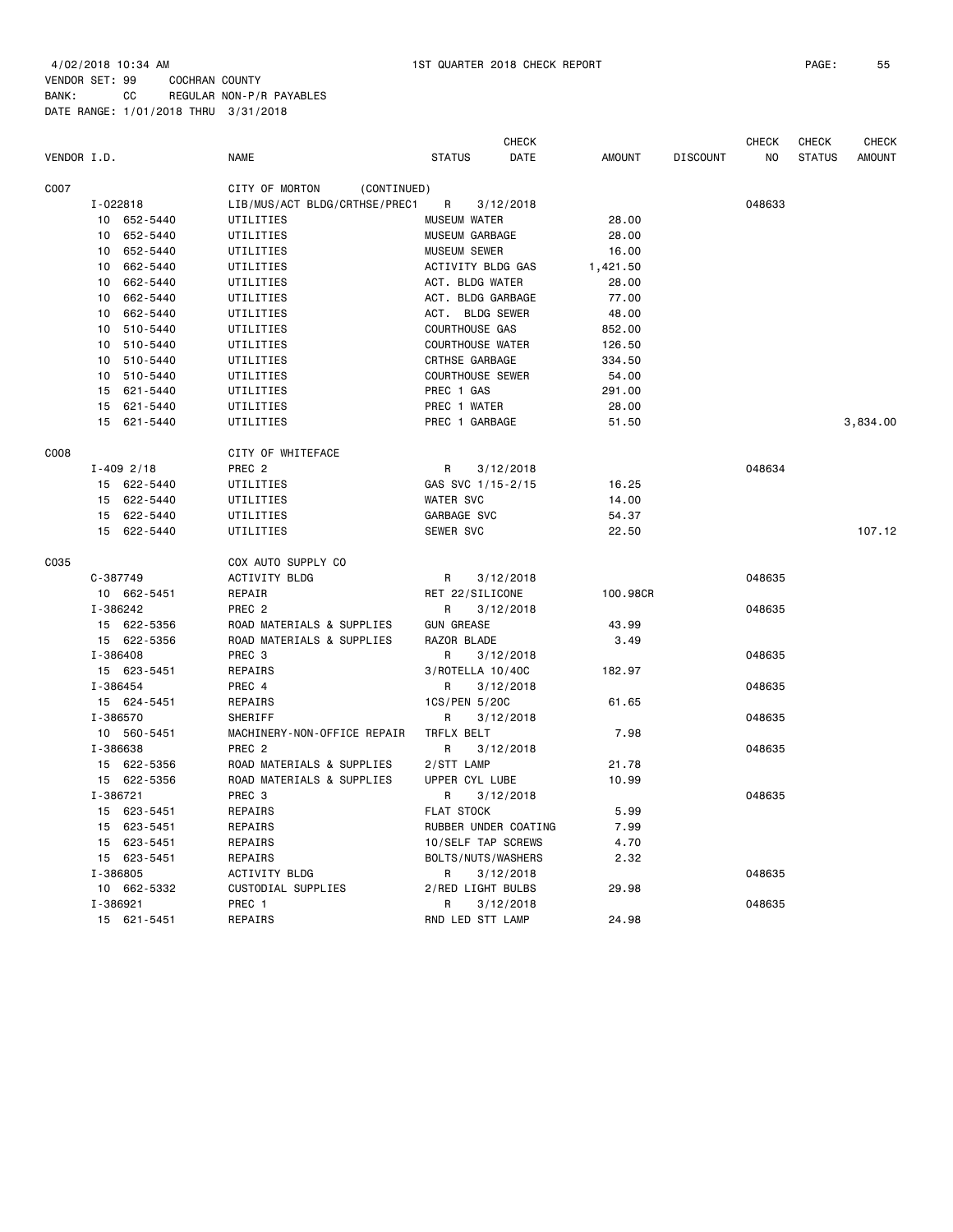|             |             |                                   | <b>CHECK</b>              |               |                 | CHECK  | CHECK         | CHECK         |
|-------------|-------------|-----------------------------------|---------------------------|---------------|-----------------|--------|---------------|---------------|
| VENDOR I.D. |             | <b>NAME</b>                       | <b>STATUS</b><br>DATE     | <b>AMOUNT</b> | <b>DISCOUNT</b> | NO.    | <b>STATUS</b> | <b>AMOUNT</b> |
| C035        |             | COX AUTO SUPPLY CO<br>(CONTINUED) |                           |               |                 |        |               |               |
|             | I-386921    | PREC 1                            | R<br>3/12/2018            |               |                 | 048635 |               |               |
|             | 15 621-5356 | ROAD MATERIALS & SUPPLIES         | RAZOR BLADE SCRAPER       | 13.98         |                 |        |               |               |
|             | I-386927    | PREC 1                            | R<br>3/12/2018            |               |                 | 048635 |               |               |
|             | 15 621-5451 | REPAIRS                           | LED STT 4"RED             | 18.89         |                 |        |               |               |
|             | I-387093    | PREC <sub>2</sub>                 | R.<br>3/12/2018           |               |                 | 048635 |               |               |
|             | 15 622-5356 | ROAD MATERIALS & SUPPLIES         | CARB CLEANER              | 4.29          |                 |        |               |               |
|             | I-387271    | PREC <sub>2</sub>                 | $\mathsf{R}$<br>3/12/2018 |               |                 | 048635 |               |               |
|             | 15 622-5356 | ROAD MATERIALS & SUPPLIES         | AIR LINE                  | 1.99          |                 |        |               |               |
|             | 15 622-5356 | ROAD MATERIALS & SUPPLIES         | AIR LINE QUICK CONN       | 12.99         |                 |        |               |               |
|             | I-387339    | PREC <sub>2</sub>                 | 3/12/2018<br>R            |               |                 | 048635 |               |               |
|             | 15 622-5356 | ROAD MATERIALS & SUPPLIES         | 4/SCREWS                  | 2.24          |                 |        |               |               |
|             | I-387534    | SHERIFF                           | R<br>3/12/2018            |               |                 | 048635 |               |               |
|             | 10 560-5451 | MACHINERY-NON-OFFICE REPAIR       | 2/WIPER BLADES            | 11.98         |                 |        |               |               |
|             | I-387688    | PREC <sub>2</sub>                 | R.<br>3/12/2018           |               |                 | 048635 |               |               |
|             | 15 622-5356 | ROAD MATERIALS & SUPPLIES         | RUBBER GLOVES             | 12.99         |                 |        |               |               |
|             | I-387691    | ACTIVITY BLDG                     | R<br>3/12/2018            |               |                 | 048635 |               |               |
|             | 10 662-5451 | REPAIR                            | 24/SILICONE               | 110.16        |                 |        |               |               |
|             | 10 662-5451 | REPAIR                            | 9/SILICONE                | 31.41         |                 |        |               |               |
|             | I-387738    | SHERIFF                           | R<br>3/12/2018            |               |                 | 048635 |               |               |
|             | 10 560-5334 | OTHER SUPPLIES                    | BATTERY                   | 2.79          |                 |        |               |               |
|             | I-387759    | ACTIVITY BLDG                     | R<br>3/12/2018            |               |                 | 048635 |               |               |
|             | 10 662-5451 | REPAIR                            | PAINT PAD                 | 7.39          |                 |        |               |               |
|             | 10 662-5451 | REPAIR                            | PAINT TRAY KIT            | 4.99          |                 |        |               |               |
|             | 10 662-5451 | REPAIR                            | KILZ                      | 17.99         |                 |        |               |               |
|             | I-387809    | ACTIVITY BLDG                     | R<br>3/12/2018            |               |                 | 048635 |               |               |
|             | 10 662-5451 | REPAIR                            | 2/PAINT ROLLER KIT        | 19.98         |                 |        |               |               |
|             | 10 662-5451 | REPAIR                            | 2/PAINT ROLLER            | 10.58         |                 |        |               |               |
|             | I-387816    | ACTIVITY BLDG                     | R<br>3/12/2018            |               |                 | 048635 |               |               |
|             | 10 662-5451 | REPAIR                            | 2/PAINT ROLLER KIT        | 19.98         |                 |        |               |               |
|             | I-387817    | ACTIVITY BLDG                     | R<br>3/12/2018            |               |                 | 048635 |               |               |
|             | 10 662-5451 | REPAIR                            | 2/SEMIGLOSS PAINT         | 15.78         |                 |        |               |               |
|             | 10 662-5451 | REPAIR                            | 6/PAINT BRUSHES           | 2.94          |                 |        |               |               |
|             | I-387851    | ACTIVITY BLDG                     | R<br>3/12/2018            |               |                 | 048635 |               |               |
|             | 10 662-5451 | REPAIR                            | 2/CAULKING GUN            | 5.98          |                 |        |               |               |
|             | I-387905    | ACTIVITY BLDG                     | 3/12/2018<br>R            |               |                 | 048635 |               |               |
|             | 10 662-5451 | REPAIR                            | PAINT KIT                 | 4.99          |                 |        |               |               |
|             | 10 662-5451 | REPAIR                            | TRIM SHIELD               | 1.29          |                 |        |               |               |
|             | I-387908    | PREC <sub>2</sub>                 | R<br>3/12/2018            |               |                 | 048635 |               |               |
|             | 15 622-5356 | ROAD MATERIALS & SUPPLIES         | 2/SAWS-ALL-BLADE          | 18.98         |                 |        |               |               |
|             | I-387921    | PREC <sub>2</sub>                 | R<br>3/12/2018            |               |                 | 048635 |               |               |
|             | 15 622-5356 | ROAD MATERIALS & SUPPLIES         | 3/KEYS MADE               | 3.00          |                 |        |               |               |
|             | I-387939    | ACTIVITY BLDG                     | 3/12/2018<br>R            |               |                 | 048635 |               |               |
|             | 10 662-5451 | REPAIR                            | TRIM SHIELD               | 1.29          |                 |        |               |               |
|             | 10 662-5451 | REPAIR                            | 2/PAINT ROLLER            | 3.98          |                 |        |               |               |
|             | 10 662-5451 | REPAIR                            | PAINT SET                 | 4.99          |                 |        |               |               |
|             | I-388061    | PREC 4                            | 3/12/2018                 |               |                 | 048635 |               |               |
|             | 15 624-5451 | REPAIRS                           | R<br><b>BATTERY</b>       | 122.98        |                 |        |               |               |
|             |             |                                   |                           |               |                 |        |               |               |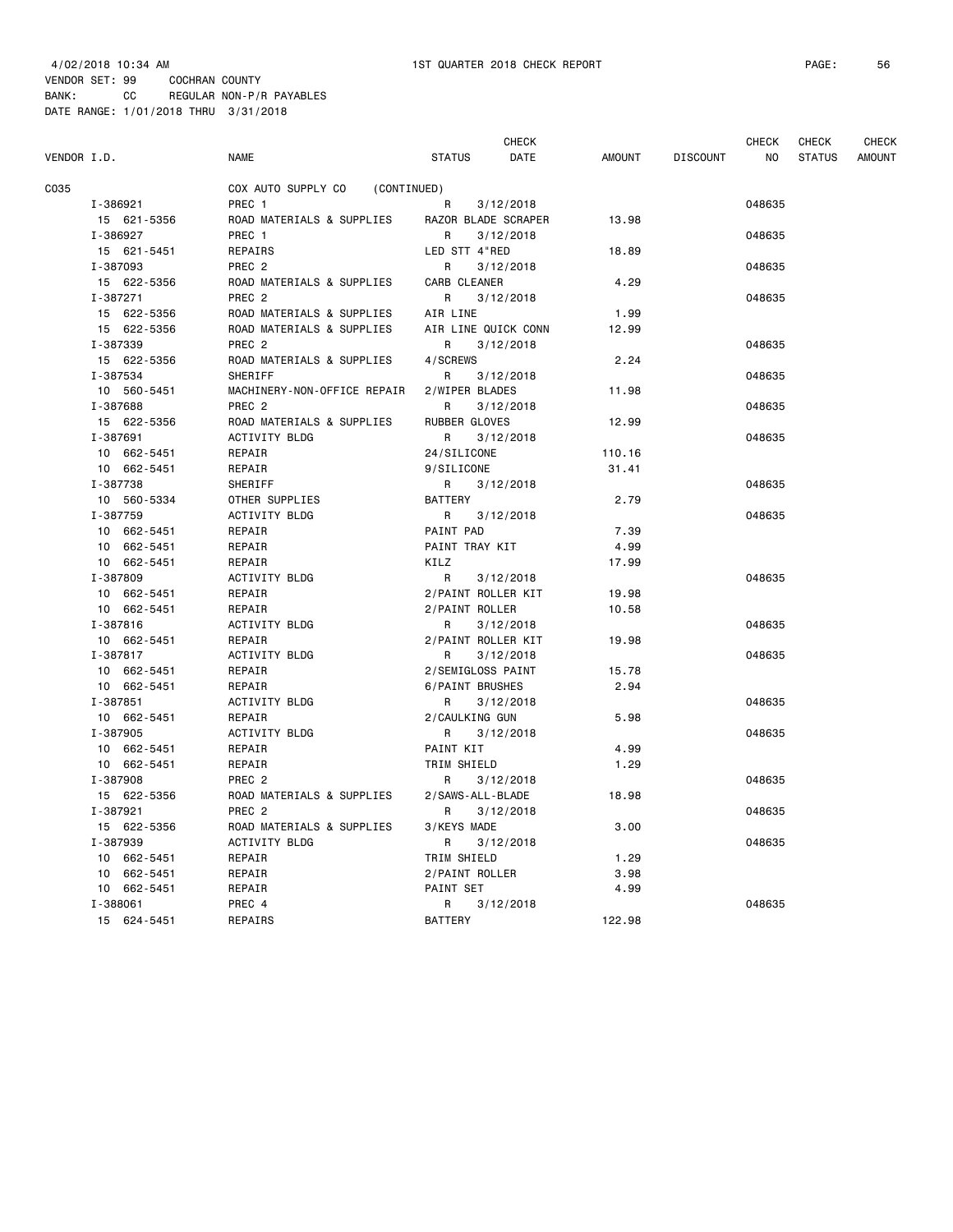| VENDOR I.D.      |                         | <b>NAME</b>                                       | <b>STATUS</b>      | <b>CHECK</b><br><b>DATE</b> | <b>AMOUNT</b> | <b>DISCOUNT</b> | <b>CHECK</b><br>N <sub>O</sub> | <b>CHECK</b><br><b>STATUS</b> | <b>CHECK</b><br><b>AMOUNT</b> |
|------------------|-------------------------|---------------------------------------------------|--------------------|-----------------------------|---------------|-----------------|--------------------------------|-------------------------------|-------------------------------|
| C035             |                         | COX AUTO SUPPLY CO<br>(CONTINUED)                 |                    |                             |               |                 |                                |                               |                               |
|                  | I-388061                | PREC 4                                            | R                  | 3/12/2018                   |               |                 | 048635                         |                               |                               |
|                  | 15 624-5451             | REPAIRS                                           | 2/KEYS MADE        |                             | 2.00          |                 |                                |                               |                               |
|                  | I-388168                | PREC <sub>1</sub>                                 | R                  | 3/12/2018                   |               |                 | 048635                         |                               |                               |
|                  | 15 621-5356<br>I-388218 | ROAD MATERIALS & SUPPLIES<br><b>ACTIVITY BLDG</b> | <b>OXYGEN</b><br>R | 3/12/2018                   | 18.60         |                 | 048635                         |                               |                               |
|                  | 10 662-5451             | REPAIR                                            | PAINT BRUSH        |                             | 8.49          |                 |                                |                               | 827.74                        |
|                  |                         |                                                   |                    |                             |               |                 |                                |                               |                               |
| C057             |                         | CITY BANK AS DEPOSITORY                           |                    |                             |               |                 |                                |                               |                               |
|                  | I-2ND QTR 2018          | NON-DEPT'L/APPR DIST                              | R                  | 3/12/2018                   |               |                 | 048638                         |                               |                               |
|                  | 10 409-5406             | APPRAISAL DISTRICT                                |                    | 2ND QTR ASSESSMENT-A        | 25,888.97     |                 |                                |                               | 25,888.97                     |
| C066             |                         | ISABELL CAVEZUELA                                 |                    |                             |               |                 |                                |                               |                               |
|                  | I-ELEC SCH $3/1/18$     | <b>ELECTIONS</b>                                  | R                  | 3/12/2018                   |               |                 | 048639                         |                               |                               |
|                  | 10 490-5102             | ELECTION SALARIES                                 |                    | ELECTION SCHOOL/1.75        | 17.50         |                 |                                |                               | 17.50                         |
|                  |                         |                                                   |                    |                             |               |                 |                                |                               |                               |
| C <sub>255</sub> |                         | COCHRAN COUNTY AIRPORT FUND                       |                    |                             |               |                 |                                |                               |                               |
|                  | I-2018 SUBSIDY          | AIRPORT FUND                                      | R                  | 3/12/2018                   |               |                 | 048640                         |                               |                               |
|                  | 10 700-5700             | TRANSFERS TO OTHER FUNDS                          |                    | TRNSFR TO AIRPORT/OP        | 75,000.00     |                 |                                |                               | 75,000.00                     |
| C260             |                         | <b>CITY BANK</b>                                  |                    |                             |               |                 |                                |                               |                               |
|                  | I-TREAS/JAIL 03/18      | TREASURER/JAIL                                    | R                  | 3/12/2018                   |               |                 | 048641                         |                               |                               |
|                  | 10 497-5310             | OFFICE SUPPLIES                                   |                    | DEP WARRANTS/#9055          | 69.36         |                 |                                |                               |                               |
|                  | 10 497-5310             | OFFICE SUPPLIES                                   |                    | DEP WARRANTS/#9047          | 69.36         |                 |                                |                               |                               |
|                  | 10 512-5310             | OFFICE SUPPLIES                                   |                    | DEP WARRANTS/#7788          | 84.84         |                 |                                |                               | 223.56                        |
|                  |                         |                                                   |                    |                             |               |                 |                                |                               |                               |
| C307             |                         | CDW GOVERNMENT, INC.                              |                    |                             |               |                 |                                |                               |                               |
|                  | I-LQF3728               | CONSTABLE                                         | R                  | 3/12/2018                   |               |                 | 048642                         |                               |                               |
|                  | 10 550-5310             | OFFICE SUPPLIES                                   |                    | BROTHER VEH MOUNT US        | 92.07         |                 |                                |                               | 96.08                         |
|                  | 10 550-5310             | OFFICE SUPPLIES                                   | SHIPPING           |                             | 4.01          |                 |                                |                               |                               |
| C310             |                         | DAVID CORDER                                      |                    |                             |               |                 |                                |                               |                               |
|                  | I-ELEC SCH $3/1/18$     | <b>ELECTIONS</b>                                  | R                  | 3/12/2018                   |               |                 | 048643                         |                               |                               |
|                  | 10 490-5102             | ELECTION SALARIES                                 |                    | ELECTION SCHOOL/1.75        | 17.50         |                 |                                |                               | 17.50                         |
| C367             |                         | COMPUTER TRANSITION SERVICES,                     |                    |                             |               |                 |                                |                               |                               |
|                  | I-164909HD              | <b>COURTHOUSE</b>                                 | R                  | 3/12/2018                   |               |                 | 048644                         |                               |                               |
|                  | 10 510-5411             | MAINTENANCE CONTRACTS                             | HELP DESK MAR 18   |                             | 733.90        |                 |                                |                               |                               |
|                  | I-INV49801              | TAX A/C                                           | R                  | 3/12/2018                   |               |                 | 048644                         |                               |                               |
|                  | 10 499-5310             | OFFICE SUPPLIES                                   |                    | MERAKI MX64W #Q2MN-B        | 736.36        |                 |                                |                               |                               |
|                  | 10 499-5310             | OFFICE SUPPLIES                                   | S&H/FIREWALL       |                             | 25.00         |                 |                                |                               | 1,495.26                      |
|                  |                         |                                                   |                    |                             |               |                 |                                |                               |                               |
| C399             | I-ELEC SCH $3/1/18$     | MARIAH CAVEZUELA<br><b>ELECTIONS</b>              | R                  | 3/12/2018                   |               |                 | 048645                         |                               |                               |
|                  |                         |                                                   |                    |                             |               |                 |                                |                               |                               |

10 490-5102 ELECTION SALARIES ELECTION SCHOOL/1.75 17.50 17.50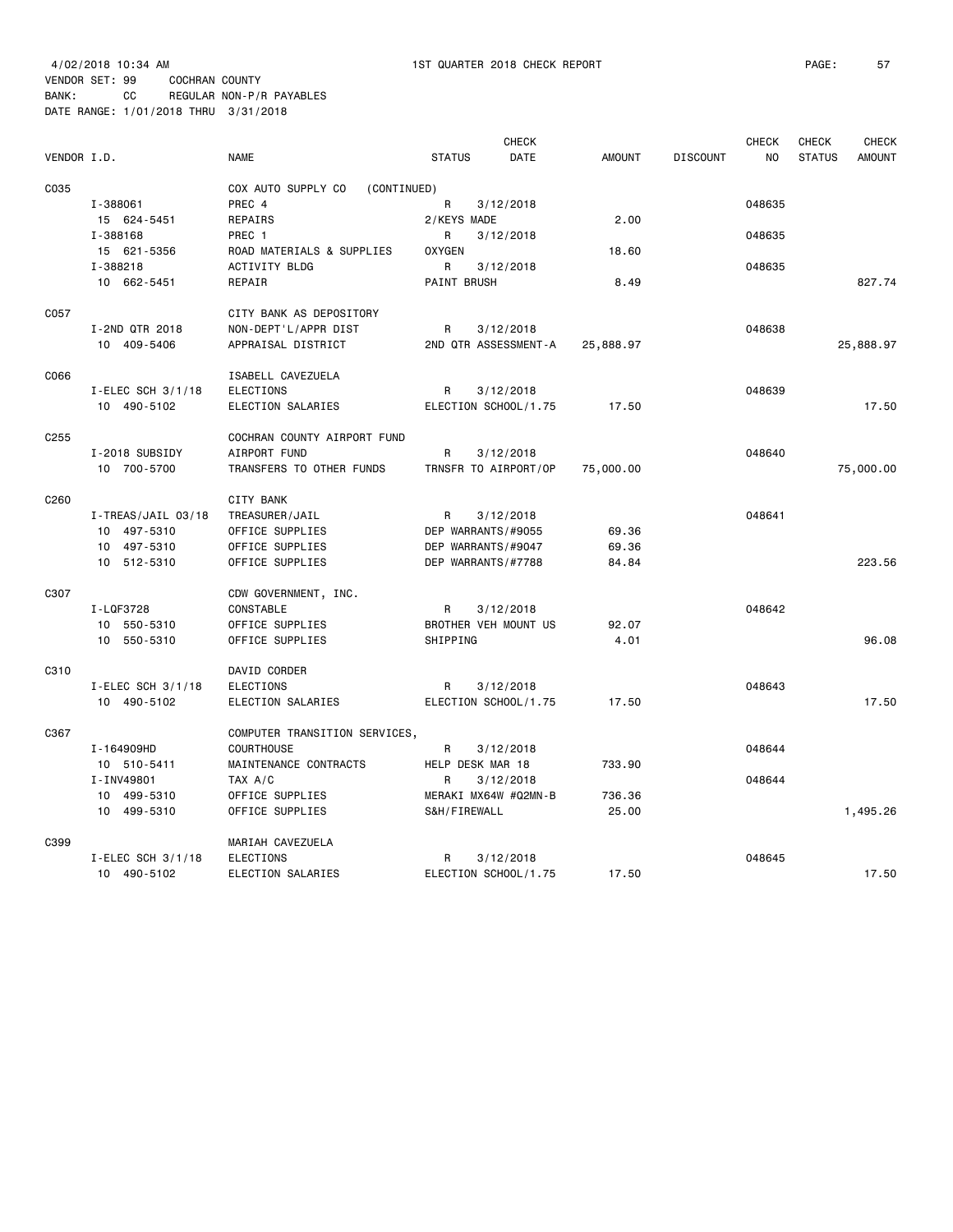VENDOR SET: 99 COCHRAN COUNTY BANK: CC REGULAR NON-P/R PAYABLES

| VENDOR I.D. |            |                     | <b>NAME</b>                   | <b>STATUS</b>           | <b>CHECK</b><br><b>DATE</b> | <b>AMOUNT</b> | <b>DISCOUNT</b> | <b>CHECK</b><br>NO | <b>CHECK</b><br><b>STATUS</b> | <b>CHECK</b><br><b>AMOUNT</b> |
|-------------|------------|---------------------|-------------------------------|-------------------------|-----------------------------|---------------|-----------------|--------------------|-------------------------------|-------------------------------|
| E017        |            |                     | ELLIS AND SON INC             |                         |                             |               |                 |                    |                               |                               |
|             |            | I-CHRIS MENDOZA     | JUSTICE OF PEACE              | R                       | 3/12/2018                   |               |                 | 048646             |                               |                               |
|             |            | 10 455-5405         | <b>AUTOPSY</b>                | RMVL/CHRISTOPHER MEN    |                             | 95.00         |                 |                    |                               |                               |
|             |            | 10 455-5405         | <b>AUTOPSY</b>                | BODY BAG                |                             | 60.00         |                 |                    |                               |                               |
|             |            | 10 455-5405         | <b>AUTOPSY</b>                | TRNSPRT TO LBK          |                             | 87.50         |                 |                    |                               | 242.50                        |
|             |            |                     |                               |                         |                             |               |                 |                    |                               |                               |
| E057        |            |                     | ELECTION SYSTEMS & SOFTWARE   |                         |                             |               |                 |                    |                               |                               |
|             |            | I-1032026           | ELECTIONS                     | R                       | 3/12/2018                   |               |                 | 048647             |                               |                               |
|             |            | 10 490-5335         | ELECTION SUPPLIES             | 10/RETURNS LOG/PAPER    |                             | 2.50          |                 |                    |                               |                               |
|             |            | 10 490-5335         | ELECTION SUPPLIES             | SHIPPING                |                             | 12.45         |                 |                    |                               | 14.95                         |
| E075        |            |                     | <b>WEX BANK</b>               |                         |                             |               |                 |                    |                               |                               |
|             |            | I-53319167          | CONSTABLE/SHERIFF             | R                       | 3/12/2018                   |               |                 | 048648             |                               |                               |
|             |            | 10 560-5330         | FUEL AND OIL                  | 19.234GL/UNL/ELIDA P    |                             | 47.30         |                 |                    |                               |                               |
|             |            | 10 560-5330         | FUEL AND OIL                  | 18.66GL/UNL/ELIDA SE    |                             | 46.65         |                 |                    |                               |                               |
|             |            | 10 560-5330         | FUEL AND OIL                  | 15.4GL/UNL/ELIDA SEY    |                             | 38.50         |                 |                    |                               |                               |
|             | 10         | 550-5330            | FUEL & OIL                    | 22.022GL/UNL/BEN WHT    |                             | 52.83         |                 |                    |                               |                               |
|             |            | 10 560-5330         | FUEL AND OIL                  | 18.703GL/UNL/ELIDA M    |                             | 43.00         |                 |                    |                               | 228.28                        |
| E092        |            |                     | <b>BROOKLYN EPKE</b>          |                         |                             |               |                 |                    |                               |                               |
|             |            | I-ELEC SCH $3/1/18$ | <b>ELECTIONS</b>              | R                       | 3/12/2018                   |               |                 | 048649             |                               |                               |
|             |            | 10 490-5102         | ELECTION SALARIES             | ELECTION SCHOOL/1.75    |                             | 17.50         |                 |                    |                               | 17.50                         |
| F010        |            |                     | FIVE-AREA TELEPHONE CO-OP     |                         |                             |               |                 |                    |                               |                               |
|             |            | I-927-5510 MAR 18   | PREC 4                        | R                       | 3/12/2018                   |               |                 | 048650             |                               |                               |
|             |            | 15 624-5420         | TELECOMMUNICATIONS            | BASIC LOCAL SVC         |                             | 32.25         |                 |                    |                               |                               |
|             |            | 15 624-5420         | TELECOMMUNICATIONS            | <b>FEES</b>             |                             | 10.12         |                 |                    |                               |                               |
|             |            | 15 624-5420         | TELECOMMUNICATIONS            | LONG DISTANCE SVC       |                             | 0.99          |                 |                    |                               | 43.36                         |
| F093        |            |                     | FARMERS CO-OPERATIVE ELEVATOR |                         |                             |               |                 |                    |                               |                               |
|             |            | $I - 3160$ 2/18     | PREC <sub>2</sub>             | R                       | 3/12/2018                   |               |                 | 048651             |                               |                               |
|             |            | 15 622-5330         | FUEL AND OIL                  | 18.36GL/UNL 2/5         |                             | 42.04         |                 |                    |                               |                               |
|             |            | 15 622-5330         | FUEL AND OIL                  | 11.22GL/UNL 2/12        |                             | 25.67         |                 |                    |                               |                               |
|             |            | 15 622-5330         | FUEL AND OIL                  | 23.81GL/UNL 2/16        |                             | 54.51         |                 |                    |                               |                               |
|             |            | 15 622-5330         | FUEL AND OIL                  | 21GL/UNL 2/23           |                             | 43.86         |                 |                    |                               | 166.08                        |
| F097        |            |                     | NATHAN D FOOS dba             |                         |                             |               |                 |                    |                               |                               |
|             | $I - 0265$ |                     | <b>COURTHOUSE</b>             | R                       | 3/12/2018                   |               |                 | 048652             |                               |                               |
|             |            | 10 510-5451         | REPAIR                        | 1hr RPL AIR EJECTION    |                             | 85.00         |                 |                    |                               |                               |
|             |            | 10 510-5451         | REPAIR                        | 2/NO.7 AIR EJECTOR V    |                             | 105.74        |                 |                    |                               |                               |
|             | 10         | 510-5451            | REPAIR                        | $1/8x1$ " S.S. NPT NIPP |                             | 3.99          |                 |                    |                               |                               |
|             |            | 10 510-5451         | REPAIR                        | 3/8x8" S.S, NPT NIPP    |                             | 3.99          |                 |                    |                               |                               |
|             |            | 10 510-5451         | REPAIR                        | SHIPPING                |                             | 7.85          |                 |                    |                               | 206.57                        |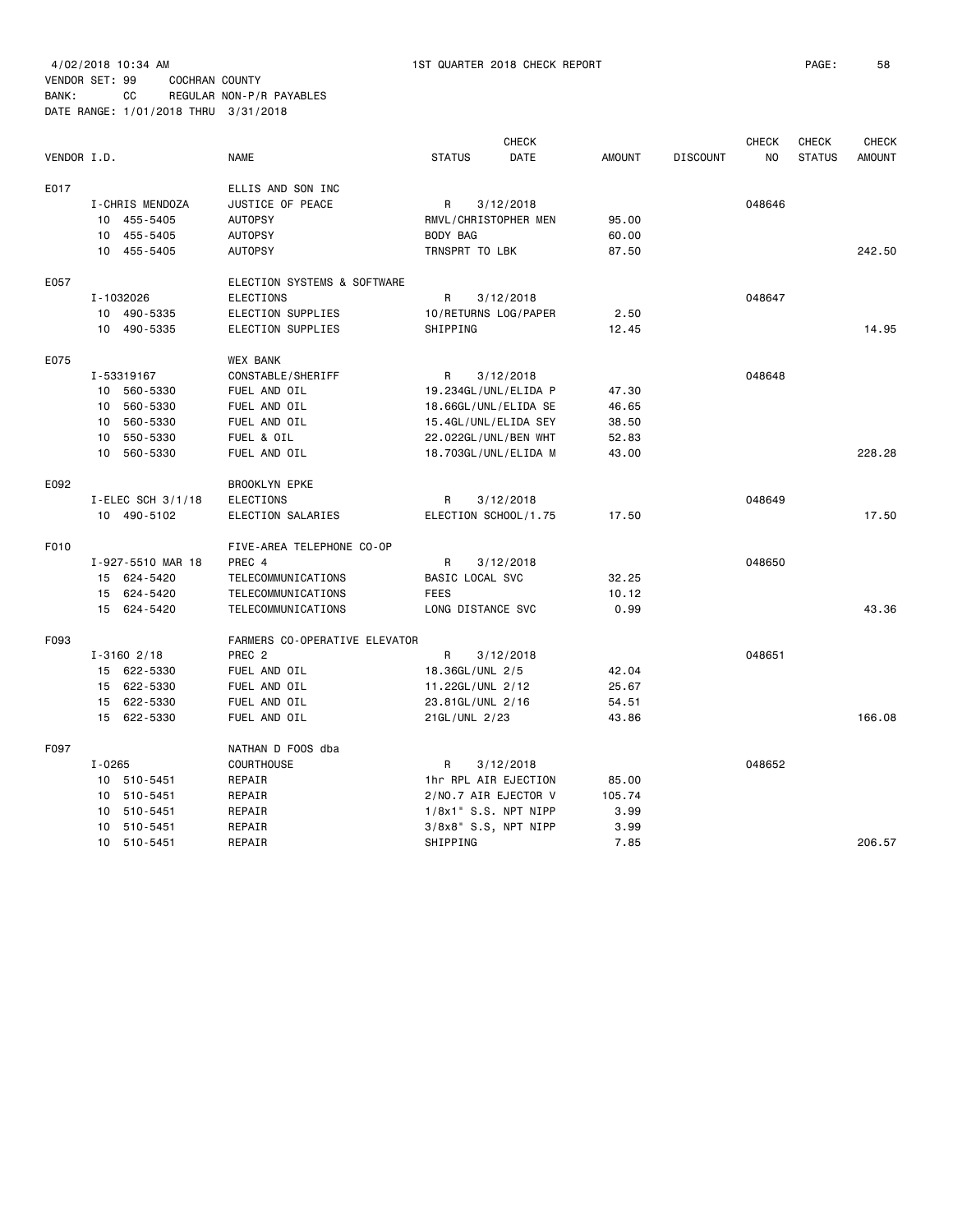|                   |                            |                                           |                       | <b>CHECK</b>               |               |                 | <b>CHECK</b> | CHECK         | <b>CHECK</b>  |
|-------------------|----------------------------|-------------------------------------------|-----------------------|----------------------------|---------------|-----------------|--------------|---------------|---------------|
| VENDOR I.D.       |                            | <b>NAME</b>                               | <b>STATUS</b>         | DATE                       | <b>AMOUNT</b> | <b>DISCOUNT</b> | NO           | <b>STATUS</b> | <b>AMOUNT</b> |
| F228              |                            | JEFFREY FORTNER                           |                       |                            |               |                 |              |               |               |
|                   | I-ELEC SCH $3/1/18$        | ELECTIONS                                 | R                     | 3/12/2018                  |               |                 | 048653       |               |               |
|                   | 10 490-5102                | ELECTION SALARIES                         |                       | ELECTION SCHOOL/1.75       | 17.50         |                 |              |               | 17.50         |
|                   |                            |                                           |                       |                            |               |                 |              |               |               |
| G074              |                            | GRAVES, HUMPHRIES, STAHL,LTD              |                       |                            |               |                 |              |               |               |
|                   | I-FEES FEB 18              | JUSTICE OF PEACE                          | R                     | 3/12/2018                  |               |                 | 048654       |               |               |
|                   | 10 000-2206.002            | COLLECTION AGENCY FEES                    |                       | <b>COLLECTION FEES FEB</b> | 373.05        |                 |              |               | 373.05        |
| G265              |                            | GOVERNMENT FORMS AND SUPPLIES,            |                       |                            |               |                 |              |               |               |
|                   | I-0308626                  | CO/DIST CLERK                             | R                     | 3/12/2018                  |               |                 | 048655       |               |               |
|                   | 10 403-5310                | OFFICE SUPPLIES                           |                       | 500 BLUE BORDER PAPE       | 188.13        |                 |              |               |               |
|                   | 10 403-5310                | OFFICE SUPPLIES                           | FREIGHT               |                            | 19.11         |                 |              |               | 207.24        |
|                   |                            |                                           |                       |                            |               |                 |              |               |               |
| G267              |                            | JENNA GUTIERREZ                           |                       |                            |               |                 |              |               |               |
|                   | $I$ -ELEC SCH 3/1/18       | <b>ELECTIONS</b>                          | R                     | 3/12/2018                  |               |                 | 048656       |               |               |
|                   | 10 490-5102                | ELECTION SALARIES                         |                       | ELECTION SCHOOL/1.75       | 17.50         |                 |              |               | 17.50         |
| H026              |                            |                                           |                       |                            |               |                 |              |               |               |
|                   | I-#1523/LOPEZ              | RICHARD L. HUSEN, ATTY.<br>DISTRICT COURT | R                     | 3/12/2018                  |               |                 | 048657       |               |               |
|                   | 10 435-5400                | ATTORNEY AD LITEM                         |                       | PLEA HRNG(F)/JESSE P       | 375.00        |                 |              |               | 375.00        |
|                   |                            |                                           |                       |                            |               |                 |              |               |               |
| H <sub>152</sub>  |                            | HARRIS LOCAL GOVERNMENT                   |                       |                            |               |                 |              |               |               |
|                   | I-MN00009122               | TAX A/C                                   | R                     | 3/12/2018                  |               |                 | 048658       |               |               |
|                   | 10 499-5411                | MAINTENANCE CONTRACTS                     |                       | 2ND QTR'18 ONLINE CO       | 7,037.35      |                 |              |               |               |
|                   | 10 499-5411                | MAINTENANCE CONTRACTS                     |                       | 2ND QTR'18 MAINT/ONL       | 351.52        |                 |              |               | 7,388.87      |
| H <sub>2</sub> 15 |                            | HAROLD HARRISON                           |                       |                            |               |                 |              |               |               |
|                   | $I$ -ELEC SCH 3/1/18       | <b>ELECTIONS</b>                          | R                     | 3/12/2018                  |               |                 | 048659       |               |               |
|                   | 10 490-5102                | ELECTION SALARIES                         |                       | ELECTION SCHOOL/1.75       | 17.50         |                 |              |               | 17.50         |
|                   |                            |                                           |                       |                            |               |                 |              |               |               |
| I005              |                            | TINA KAY IVINS                            |                       |                            |               |                 |              |               |               |
|                   | I-ELEC SCH 3/1/18          | <b>ELECTIONS</b>                          | R                     | 3/12/2018                  |               |                 | 048660       |               |               |
|                   | 10 490-5102                | ELECTION SALARIES                         |                       | ELECTION SCHOOL/1.75       | 17.50         |                 |              |               | 17.50         |
| J096              |                            | MADELIM JAQUEZ                            |                       |                            |               |                 |              |               |               |
|                   | I-ELEC SCH $3/1/18$        | <b>ELECTIONS</b>                          | R                     | 3/12/2018                  |               |                 | 048661       |               |               |
|                   | 10 490-5102                | ELECTION SALARIES                         |                       | ELECTION SCHOOL/1.75       | 17.50         |                 |              |               | 17.50         |
|                   |                            |                                           |                       |                            |               |                 |              |               |               |
| L010              |                            | LEWIS FARM & RANCH STORE INC              |                       |                            |               |                 |              |               |               |
|                   | $I - 66315$                | PREC 3                                    | R                     | 3/12/2018                  |               |                 | 048662       |               |               |
|                   | 15 623-5356                | ROAD MATERIALS & SUPPLIES                 | <b>BLEACH</b>         |                            | 2.99          |                 |              |               |               |
|                   | 15 623-5356                | ROAD MATERIALS & SUPPLIES                 | PINESOL               |                            | 9.99          |                 |              |               |               |
|                   | $I - 66530$                | <b>MUSEUM</b>                             | R                     | 3/12/2018                  |               |                 | 048662       |               |               |
|                   | 10 652-5332                | CUSTODIAL SUPPLIES                        | <b>WEBSTER DUSTER</b> |                            | 11.99         |                 |              |               |               |
|                   | 10 652-5332                | CUSTODIAL SUPPLIES                        | <b>DISC</b>           |                            | 1.20CR        |                 |              |               |               |
|                   | I-66640/BAL                | JAIL                                      | R                     | 3/12/2018                  |               |                 | 048662       |               |               |
|                   | 10 512-5392<br>$I - 66840$ | MISCELLANEOUS SUPPLIES<br>JAIL            | 3/SPRAY BOTTLES<br>R  | 3/12/2018                  | 6.21          |                 | 048662       |               |               |
|                   |                            |                                           |                       |                            |               |                 |              |               |               |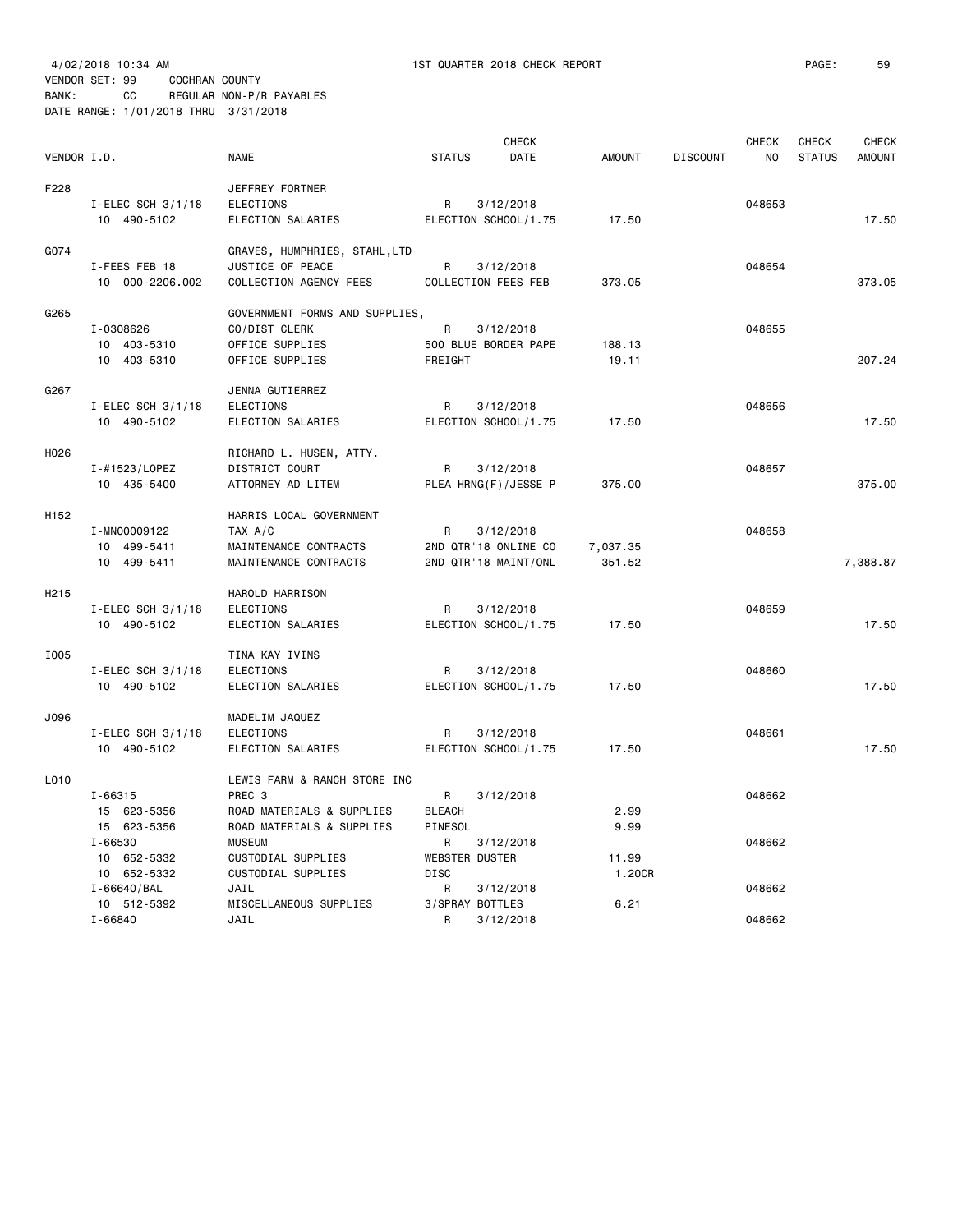| VENDOR I.D. |             | <b>NAME</b>               | <b>STATUS</b>        | <b>CHECK</b><br>DATE<br><b>AMOUNT</b> | <b>DISCOUNT</b> | <b>CHECK</b><br>NO. | <b>CHECK</b><br><b>STATUS</b> | <b>CHECK</b><br>AMOUNT |
|-------------|-------------|---------------------------|----------------------|---------------------------------------|-----------------|---------------------|-------------------------------|------------------------|
| L010        |             | LEWIS FARM & RANCH STORE  | (CONTINUED)          |                                       |                 |                     |                               |                        |
|             | I-66840     | JAIL                      | R<br>3/12/2018       |                                       |                 | 048662              |                               |                        |
|             | 10 512-5392 | MISCELLANEOUS SUPPLIES    | 16/BLEACH            | 47.84                                 |                 |                     |                               |                        |
|             | 10 512-5392 | MISCELLANEOUS SUPPLIES    | 24/SPRAYWAY          | 71.76                                 |                 |                     |                               |                        |
|             | 10 512-5392 | MISCELLANEOUS SUPPLIES    | 4/DAWN               | 15.96                                 |                 |                     |                               |                        |
|             | $I - 66851$ | ACTIVITY BLDG             | R<br>3/12/2018       |                                       |                 | 048662              |                               |                        |
|             | 10 662-5451 | REPAIR                    | 8/SCOTCH BRITE       | 28.72                                 |                 |                     |                               |                        |
|             | 10 662-5451 | REPAIR                    | DISC                 | 2.87CR                                |                 |                     |                               |                        |
|             | $I - 66859$ | <b>ACTIVITY BLDG</b>      | R<br>3/12/2018       |                                       |                 | 048662              |                               |                        |
|             | 10 662-5451 | REPAIR                    | ROLL PLASTIC         | 26.82                                 |                 |                     |                               |                        |
|             | 10 662-5451 | REPAIR                    | DISC                 | 2.68CR                                |                 |                     |                               |                        |
|             | $I - 66953$ | PREC <sub>2</sub>         | R<br>3/12/2018       |                                       |                 | 048662              |                               |                        |
|             | 15 622-5356 | ROAD MATERIALS & SUPPLIES | 4/SCREWS             | 1.21                                  |                 |                     |                               |                        |
|             | 15 622-5356 | ROAD MATERIALS & SUPPLIES | TOILET PAPER         | 11.99                                 |                 |                     |                               |                        |
|             | $I - 67041$ | ACTIVITY BLDG             | R<br>3/12/2018       |                                       |                 | 048662              |                               |                        |
|             | 10 662-5451 | REPAIR                    | PAINT ROLLER         | 5.99                                  |                 |                     |                               |                        |
|             | 10 662-5451 | REPAIR                    | DISC                 | 0.60CR                                |                 |                     |                               |                        |
|             | I-67233     | ACTIVITY BLDG             | R<br>3/12/2018       |                                       |                 | 048662              |                               |                        |
|             | 10 662-5451 | REPAIR                    | 15/CAULK             | 74.85                                 |                 |                     |                               |                        |
|             | 10 662-5451 | REPAIR                    | 2/PUTTY KNIVES       | 18.98                                 |                 |                     |                               |                        |
|             | 10 662-5451 | REPAIR                    | DISC                 | 9.38CR                                |                 |                     |                               |                        |
|             | I-67239     | ACTIVITY BLDG             | 3/12/2018<br>R       |                                       |                 | 048662              |                               |                        |
|             | 10 662-5451 | REPAIR                    | 2/CAULK              | 9.98                                  |                 |                     |                               |                        |
|             | 10 662-5451 | REPAIR                    | 3/CAULK              | 7.77                                  |                 |                     |                               |                        |
|             | 10 662-5451 | REPAIR                    | DISC                 | 1.78CR                                |                 |                     |                               |                        |
|             | $I - 67254$ | ACTIVITY BLDG             | R<br>3/12/2018       |                                       |                 | 048662              |                               |                        |
|             | 10 662-5451 | REPAIR                    | 6/CAULK              | 29.94                                 |                 |                     |                               |                        |
|             | 10 662-5451 | REPAIR                    | DISC                 | 2.99CR                                |                 |                     |                               |                        |
|             | 10 662-5451 | REPAIR                    | SPRAY FOAM           | 5.59                                  |                 |                     |                               |                        |
|             | 10 662-5451 | REPAIR                    | DISC                 | 0.55CR                                |                 |                     |                               |                        |
|             | I-67287     | ACTIVITY BLDG             | 3/12/2018<br>R       |                                       |                 | 048662              |                               |                        |
|             | 10 662-5451 | REPAIR                    | PAINT ROLL           | 5.49                                  |                 |                     |                               |                        |
|             | 10 662-5451 | REPAIR                    | DISC                 | 0.55CR                                |                 |                     |                               |                        |
|             | I-67297     | ACTIVITY BLDG             | R<br>3/12/2018       |                                       |                 | 048662              |                               |                        |
|             | 10 662-5451 | REPAIR                    | ANCHORS & SCREWS     | 1.50                                  |                 |                     |                               |                        |
|             | 10 662-5451 | REPAIR                    | ROLLER COVERS TEXTUR | 5.49                                  |                 |                     |                               |                        |
|             | 10 662-5451 | REPAIR                    | PAINT STICK          | 5.59                                  |                 |                     |                               |                        |
|             | 10 662-5451 | REPAIR                    | ROLLER               | 9.99                                  |                 |                     |                               |                        |
|             | 10 662-5451 | REPAIR                    | DISC                 | 2.26CR                                |                 |                     |                               |                        |
|             | I-67340     | ACTIVITY BLDG             | R.<br>3/12/2018      |                                       |                 | 048662              |                               |                        |
|             | 10 662-5451 | REPAIR                    | 3GL/PAINT            | 86.97                                 |                 |                     |                               |                        |
|             | 10 662-5451 | REPAIR                    | DISC                 | 8.70CR                                |                 |                     |                               |                        |
|             | I-67344     | ACTIVITY BLDG             | R<br>3/12/2018       |                                       |                 | 048662              |                               |                        |
|             | 10 662-5451 | REPAIR                    | PAINT                | 27.99                                 |                 |                     |                               |                        |
|             | 10 662-5451 | REPAIR                    | DISC                 | 2.80CR                                |                 |                     |                               |                        |
|             | I-67387     | ACTIVITY BLDG             | R<br>3/12/2018       |                                       |                 | 048662              |                               |                        |
|             | 10 662-5451 | REPAIR                    | 2/PAINTERS TAPE      | 19.98                                 |                 |                     |                               |                        |
|             | 10 662-5451 | REPAIR                    | DISC                 | 2.00CR                                |                 |                     |                               |                        |
|             | I-67508     | ACTIVITY BLDG             | R<br>3/12/2018       |                                       |                 | 048662              |                               |                        |
|             |             |                           |                      |                                       |                 |                     |                               |                        |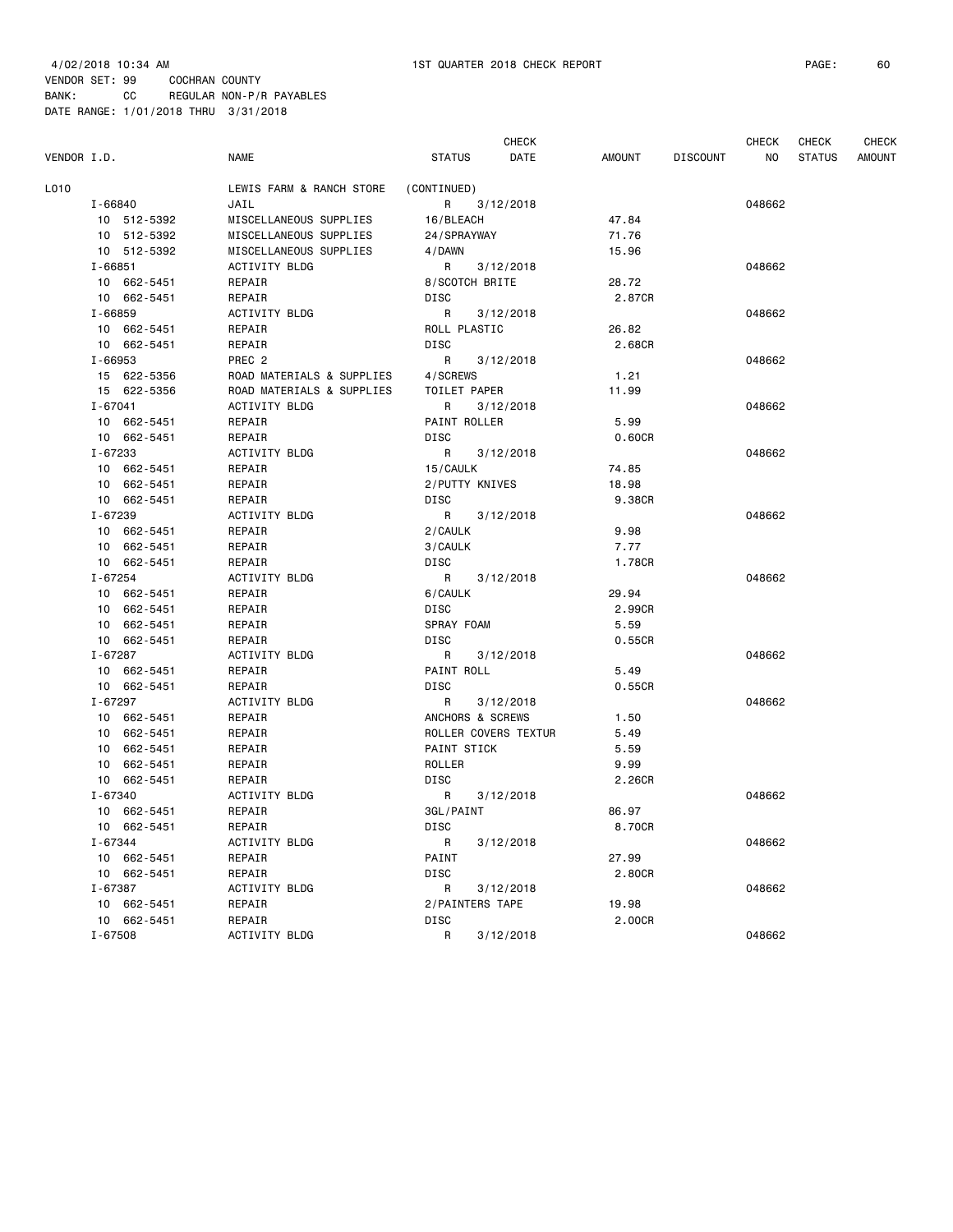4/02/2018 10:34 AM 1ST QUARTER 2018 CHECK REPORT PAGE: 61 VENDOR SET: 99 COCHRAN COUNTY BANK: CC REGULAR NON-P/R PAYABLES

DATE RANGE: 1/01/2018 THRU 3/31/2018

| VENDOR I.D.      |                                                                                                          | <b>NAME</b>                                                                                        | <b>STATUS</b>                                                                | <b>CHECK</b><br><b>DATE</b>         | <b>AMOUNT</b>            | <b>DISCOUNT</b> | <b>CHECK</b><br>N <sub>O</sub> | <b>CHECK</b><br><b>STATUS</b> | <b>CHECK</b><br><b>AMOUNT</b> |
|------------------|----------------------------------------------------------------------------------------------------------|----------------------------------------------------------------------------------------------------|------------------------------------------------------------------------------|-------------------------------------|--------------------------|-----------------|--------------------------------|-------------------------------|-------------------------------|
| L010             | I-67508<br>10 662-5451<br>10 662-5451                                                                    | LEWIS FARM & RANCH STORE<br>ACTIVITY BLDG<br>REPAIR<br>REPAIR                                      | (CONTINUED)<br>R<br>BRUSH/ROLLER/PAINT<br><b>DISC</b>                        | 3/12/2018                           | 39.97<br>4.00CR          |                 | 048662                         |                               | 549.19                        |
| L <sub>135</sub> | I-937616<br>10 662-5451                                                                                  | LOWE'S HOME CENTERS INC<br><b>ACTIVITY BLDG</b><br>REPAIR                                          | R<br>2/GRAY MORTAR RPR SE                                                    | 3/12/2018                           | 13.64                    |                 | 048664                         |                               | 13.64                         |
| L <sub>183</sub> | I-ELEC SCH $3/1/18$<br>10 490-5102                                                                       | JENNIFER LEMONS<br><b>ELECTIONS</b><br>ELECTION SALARIES                                           | R<br>ELECTION SCHOOL/1.75                                                    | 3/12/2018                           | 17.50                    |                 | 048665                         |                               | 17.50                         |
| L218             | I-244608<br>10 560-5310                                                                                  | LEADSONLINE, LLC<br>SHERIFF<br>OFFICE SUPPLIES                                                     | R<br>INVSTG SYS ONLINE DB                                                    | 3/12/2018                           | 1,578.00                 |                 | 048666                         |                               | 1,578.00                      |
| M321             | I-JUV#630 3/5/18<br>10 426-5400                                                                          | JAMES M MOORE<br>COUNTY COURT<br>ATTORNEY AD LITEM                                                 | R<br>DET HRNG/JUV#833                                                        | 3/12/2018                           | 200,00                   |                 | 048667                         |                               | 200.00                        |
| <b>N082</b>      | C-2005186/CHG VENDOR CLERK<br>10 403-5310<br>I-2005186<br>10 403-5310<br>I-iTICKET FEB 18<br>10 455-5499 | NETDATA<br>OFFICE SUPPLIES<br><b>CLERK</b><br>OFFICE SUPPLIES<br>JUSTICE OF PEACE<br>MISCELLANEOUS | R<br>9/REMOTE BIRTH ACCES<br>R<br>9/REMOTE BIRTH ACCES<br>R<br>FEBRUARY 2018 | 3/12/2018<br>3/12/2018<br>3/12/2018 | 16.47CR<br>16.47<br>4.00 |                 | 048668<br>048668<br>048668     |                               | 4.00                          |
| N099             | I-10360<br>10 560-5334<br>10 560-5334<br>10 560-5334                                                     | NARTEC, INC<br>SHERIFF<br>OTHER SUPPLIES<br>OTHER SUPPLIES<br>OTHER SUPPLIES                       | R<br>1/HEROIN/OPIATES TES<br>10/METH POCKET PACK/<br>SHIPPING                | 3/12/2018                           | 18.50<br>70.00<br>7.33   |                 | 048669                         |                               | 95.83                         |
| 0111             | I-ELEC SCH $3/1/18$<br>10 490-5102                                                                       | BENNIE O'BRIEN<br><b>ELECTIONS</b><br>ELECTION SALARIES                                            | R<br>ELECTION SCHOOL/1.75                                                    | 3/12/2018                           | 17.50                    |                 | 048670                         |                               | 17.50                         |
| R <sub>157</sub> | I-ELEC SCH $3/1/18$<br>10 490-5102                                                                       | ETHEL RICHARDSON<br>ELECTIONS<br>ELECTION SALARIES                                                 | R<br>ELECTION SCHOOL/1.75                                                    | 3/12/2018                           | 17.50                    |                 | 048671                         |                               | 17.50                         |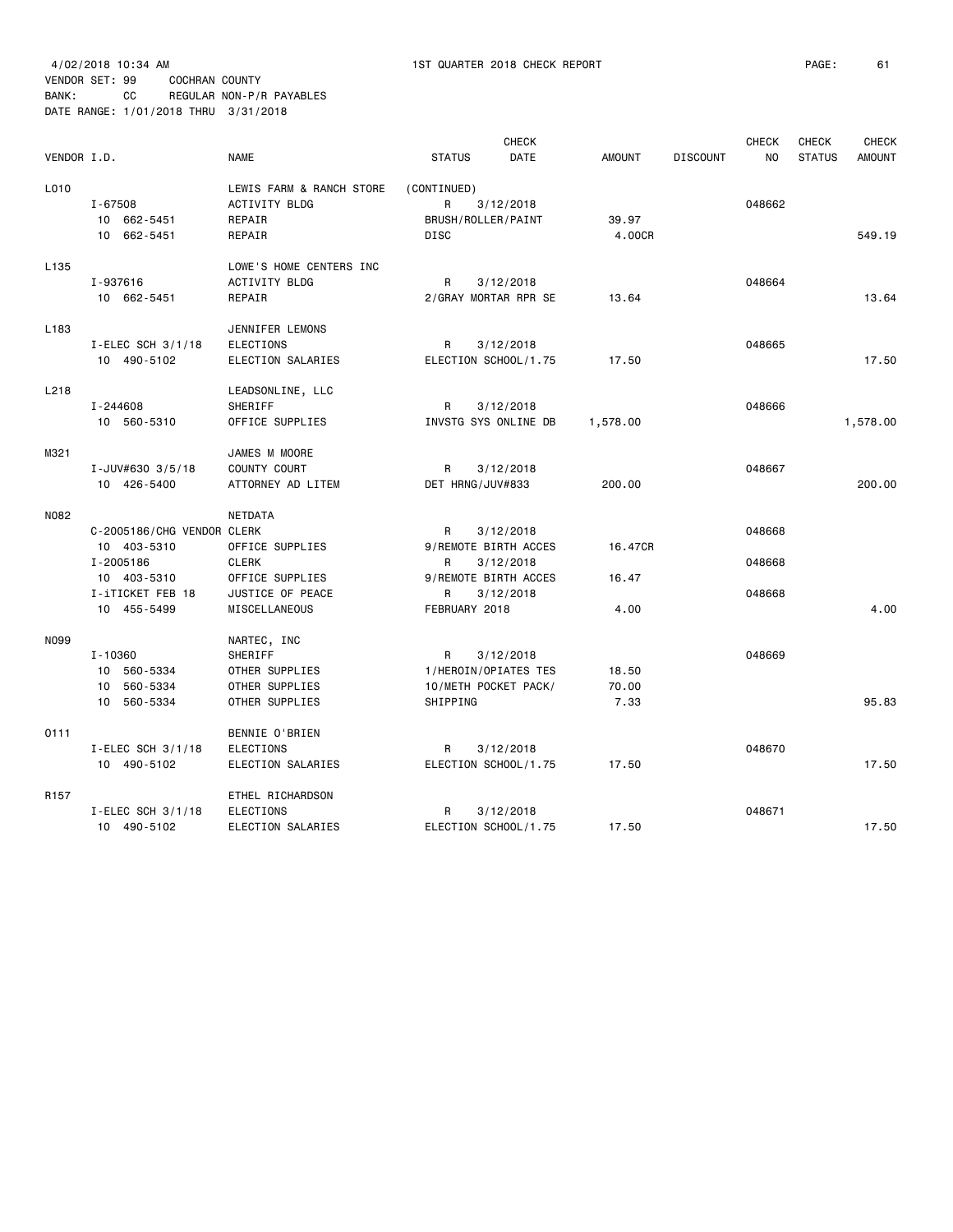4/02/2018 10:34 AM 1ST QUARTER 2018 CHECK REPORT PAGE: 62 VENDOR SET: 99 COCHRAN COUNTY BANK: CC REGULAR NON-P/R PAYABLES DATE RANGE: 1/01/2018 THRU 3/31/2018

|             |                          |                           |                      | <b>CHECK</b> |        |                 | <b>CHECK</b> | <b>CHECK</b>  | <b>CHECK</b>  |
|-------------|--------------------------|---------------------------|----------------------|--------------|--------|-----------------|--------------|---------------|---------------|
| VENDOR I.D. |                          | <b>NAME</b>               | <b>STATUS</b>        | DATE         | AMOUNT | <b>DISCOUNT</b> | NO.          | <b>STATUS</b> | <b>AMOUNT</b> |
| R272        |                          | RICKER LAW FIRM, PC       |                      |              |        |                 |              |               |               |
|             | I-CPS#4499 030618        | DISTRICT COURT            | R                    | 3/12/2018    |        |                 | 048672       |               |               |
|             | 10 435-5400              | ATTORNEY AD LITEM         | REVIEW HRNG/(C)#4499 |              | 300.00 |                 |              |               |               |
|             | I-CPS#4501 030618        | DISTRICT COURT            | R                    | 3/12/2018    |        |                 | 048672       |               |               |
|             | 10 435-5400              | ATTORNEY AD LITEM         | REVIEW HRNG/(C)#4501 |              | 300.00 |                 |              |               | 600,00        |
| R291        |                          | KENSLEY RICE              |                      |              |        |                 |              |               |               |
|             | $I$ -ELEC SCH 3/1/18     | ELECTIONS                 | R                    | 3/12/2018    |        |                 | 048673       |               |               |
|             | 10 490-5102              | ELECTION SALARIES         | ELECTION SCHOOL/1.75 |              | 17.50  |                 |              |               | 17.50         |
| S010        |                          | SILVERS COMPANY           |                      |              |        |                 |              |               |               |
|             | I-CEMETERY 2/18          | CEMETERY                  | R                    | 3/12/2018    |        |                 | 048674       |               |               |
|             | 10 516-5330              | FUEL & OIL                | 24GL UNL 2/22        |              | 52.20  |                 |              |               |               |
|             | I-CONSTABLE 2/18         | CONSTABLE                 | R                    | 3/12/2018    |        |                 | 048674       |               |               |
|             | 10 550-5330              | FUEL & OIL                | 21.53GL UNL 2/15/18  |              | 47.69  |                 |              |               |               |
|             | 10 550-5330              | FUEL & OIL                | 22.03GL UNL 2/28     |              | 47.92  |                 |              |               |               |
|             | I-EXT SVC 2/18           | EXTENSION SVC             | R                    | 3/12/2018    |        |                 | 048674       |               |               |
|             | 10 665-5330              | FUEL AND OIL              | 24.96GL UNL 2/1/18   |              | 55.79  |                 |              |               |               |
|             | 10 665-5330              | FUEL AND OIL              | 30.28GL UNL 2/13     |              | 67.07  |                 |              |               |               |
|             | 10 665-5330              | FUEL AND OIL              | 29.07GL UNL 2/28     |              | 63.23  |                 |              |               |               |
|             | I-JUV PROB 2/18          | JUVENILE PROBATION        | R                    | 3/12/2018    |        |                 | 048674       |               |               |
|             | 17 573-5499              | OPERATING EXPENSES        | 16.48GL UNL 2/1      |              | 36.83  |                 |              |               |               |
|             | 17 573-5499              | OPERATING EXPENSES        | 14.78GL UNL 2/10     |              | 32.74  |                 |              |               |               |
|             | 17 573-5499              | OPERATING EXPENSES        | 16.5GL UNL 2/22      |              | 35.89  |                 |              |               |               |
|             | 17 573-5499              | OPERATING EXPENSES        | 7.02GL UNL 2/28      |              | 15.27  |                 |              |               |               |
|             | 17 573-5499              | OPERATING EXPENSES        | 15.5GL UNL 2/28      |              | 33.71  |                 |              |               |               |
|             | $I - NON - DEPT' L 2/18$ | NON-DEPT'L/HEALTHY COUNTY | R                    | 3/12/2018    |        |                 | 048674       |               |               |
|             | 10 409-5427              | CONTINUING EDUCATION      | 11.55GL/UNL 2/1      |              | 25.81  |                 |              |               |               |
|             | 10 409-5427              | CONTINUING EDUCATION      | 8.5GL/UNL 2/10       |              | 18.83  |                 |              |               |               |
|             | $I-PARK$ 2/18            | <b>PARK</b>               | R                    | 3/12/2018    |        |                 | 048674       |               |               |
|             | 10 660-5330              | FUEL AND OIL              | 24.78GL UNL 2/1/18   |              | 55.38  |                 |              |               |               |
|             | 10 660-5330              | FUEL AND OIL              | 23.02GL UNL 2/16     |              | 50.99  |                 |              |               |               |
|             | I-PREC 1 2/18            | PREC 1                    | R                    | 3/12/2018    |        |                 | 048674       |               |               |
|             | 15 621-5451              | REPAIRS                   | ST INSP/07 2500 HD 2 |              | 7.00   |                 |              |               |               |
|             | 15 621-5451              | REPAIRS                   | PAPER FORM           |              | 3.00   |                 |              |               |               |
|             | 15 621-5330              | FUEL & OIL                | 84GL HS DIESEL 2/26, |              | 193.20 |                 |              |               |               |
|             | 15 621-5330              | FUEL & OIL                | 64GL HS DIESEL 2/1,G |              | 152.96 |                 |              |               |               |
|             | 15 621-5330              | FUEL & OIL                | 23GL UNL 2/15, PKUP  |              | 51.39  |                 |              |               |               |
|             | 15 621-5451              | REPAIRS                   | ST INSP/06 MACK      |              | 7.00   |                 |              |               |               |
|             | 15 621-5451              | REPAIRS                   | ST INSP/12 BELLY DUM |              | 7.00   |                 |              |               |               |
|             | 15 621-5451              | REPAIRS                   | 2 PAPER FORMS        |              | 6.00   |                 |              |               |               |
|             | 15 621-5451              | REPAIRS                   | ST INSP/94 MACK      |              | 7.00   |                 |              |               |               |
|             | 15 621-5451              | REPAIRS                   | PAPER FORM           |              | 3.00   |                 |              |               |               |
|             | 15 621-5451              | REPAIRS                   | ST INSP/13 WATER TRL |              | 7.00   |                 |              |               |               |
|             | 15 621-5451              | REPAIRS                   | PAPER FORM           |              | 3.00   |                 |              |               |               |
|             | 15 621-5451              | REPAIRS                   | 7002 FUEL FILTER     |              | 10.78  |                 |              |               |               |
|             | I-PREC 2 2/18            | PREC <sub>2</sub>         | R                    | 3/12/2018    |        |                 | 048674       |               |               |
|             | 15 622-5451              | REPAIRS                   | ST INSP/81 DROP DECK |              | 7.00   |                 |              |               |               |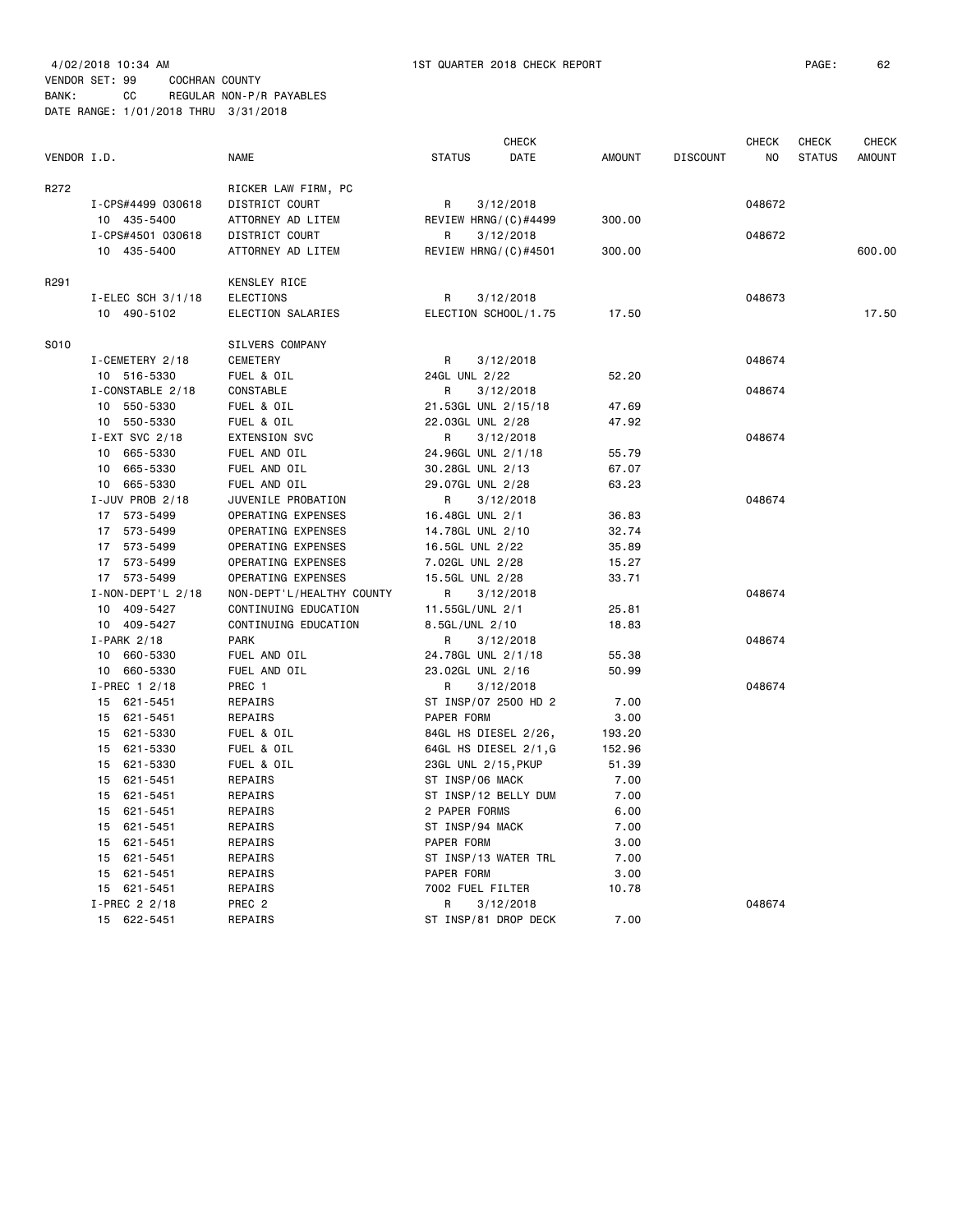|             |             |                                   |                                |                        | <b>CHECK</b> |               |                 | <b>CHECK</b> | <b>CHECK</b>  | <b>CHECK</b>  |
|-------------|-------------|-----------------------------------|--------------------------------|------------------------|--------------|---------------|-----------------|--------------|---------------|---------------|
| VENDOR I.D. |             |                                   | <b>NAME</b>                    | <b>STATUS</b>          | DATE         | <b>AMOUNT</b> | <b>DISCOUNT</b> | NO           | <b>STATUS</b> | <b>AMOUNT</b> |
| S010        |             |                                   | SILVERS COMPANY<br>(CONTINUED) |                        |              |               |                 |              |               |               |
|             |             | I-PREC 2 2/18                     | PREC <sub>2</sub>              | R                      | 3/12/2018    |               |                 | 048674       |               |               |
|             |             | 15 622-5451                       | REPAIRS                        | PAPER FORM             |              | 3.00          |                 |              |               |               |
|             |             | 15 622-5330                       | FUEL AND OIL                   | 90GL LS DIESEL 2/5     |              | 238.95        |                 |              |               |               |
|             |             | 15 622-5330                       | FUEL AND OIL                   | 26.37GL UNL 2/1/18     |              | 58.94         |                 |              |               |               |
|             |             | 15 622-5330                       | FUEL AND OIL                   | 17.54GL UNL 2/10       |              | 39.20         |                 |              |               |               |
|             | 15          | 622-5330                          | FUEL AND OIL                   | 22.78GL UNL 2/13       |              | 50.46         |                 |              |               |               |
|             |             | 15 622-5330                       | FUEL AND OIL                   | 30.01GL UNL 2/16       |              | 66.47         |                 |              |               |               |
|             |             | 15 622-5330                       | FUEL AND OIL                   | 15.03GL UNL 2/22       |              | 32.69         |                 |              |               |               |
|             |             | 15 622-5330                       | FUEL AND OIL                   | 31.19GL UNL 2/28       |              | 67.84         |                 |              |               |               |
|             |             | I-PREC 3 2/18                     | PREC 3                         | R                      | 3/12/2018    |               |                 | 048674       |               |               |
|             |             | 15 623-5330                       | FUEL AND OIL                   | $9/2.5$ DEF            |              | 90.00         |                 |              |               |               |
|             |             | 15 623-5451                       | REPAIRS                        | ST INSP/PACK MULE TR   |              | 7.00          |                 |              |               |               |
|             |             | 15 623-5451                       | REPAIRS                        | PAPER FORM             |              | 3.00          |                 |              |               |               |
|             |             | 15 623-5451                       | REPAIRS                        | ST INSP/94 IH TRK      |              | 7.00          |                 |              |               |               |
|             |             | 15 623-5451                       | REPAIRS                        | PAPER FORM             |              | 3.00          |                 |              |               |               |
|             |             | 15 623-5451                       | REPAIRS                        | ST INSP/BLEDSOE FIRE   |              | 7.00          |                 |              |               |               |
|             |             | 15 623-5451                       | REPAIRS                        | PAPER FORM             |              | 3.00          |                 |              |               |               |
|             |             | I-SHERIFF 2/18                    | SHERIFF                        | R                      | 3/12/2018    |               |                 | 048674       |               |               |
|             |             | 10 560-5330                       | FUEL AND OIL                   | 20.8GL UNL 2/9,#921    |              | 46.07         |                 |              |               |               |
|             |             | 10 560-5330                       | FUEL AND OIL                   | 22GL UNL 2/27, #921 (N |              | 47.85         |                 |              |               |               |
|             |             | 10 560-5330                       | FUEL AND OIL                   | 19GL UNL 2/23, #921 (N |              | 41.33         |                 |              |               |               |
|             |             | 10 560-5330                       | FUEL AND OIL                   | 100.08GL UNL/#105      |              | 221.54        |                 |              |               |               |
|             |             | 10 560-5330                       | FUEL AND OIL                   | 61.84GL UNL/#122       |              | 136.56        |                 |              |               |               |
|             |             | I-VET VAN 2/18                    | <b>VETERANS SVC</b>            | R                      | 3/12/2018    |               |                 | 048674       |               |               |
|             | 10          | 405-5330                          | FUEL AND OIL                   | 10.04GL UNL 2/1/18     |              | 22.44         |                 |              |               |               |
|             |             | 10 405-5330                       | FUEL AND OIL                   | 9.11GL UNL 2/28        |              | 19.81         |                 |              |               | 2,317.83      |
| S016        |             |                                   | SOUTH PLAINS ASSN. OF GOV      |                        |              |               |                 |              |               |               |
|             |             | I-PO JAILER EXM 0218 SHERIFF      |                                | R                      | 3/12/2018    |               |                 | 048675       |               |               |
|             |             | 10 560-5427                       | CONTINUING EDUCATION           | 3/PEACE OFCR JAILER    |              | 100.00        |                 |              |               | 100.00        |
| S047        |             |                                   | SHELL FLEET PLUS               |                        |              |               |                 |              |               |               |
|             |             | I-065177891802 0218 EXTENSION SVC |                                | R                      | 3/12/2018    |               |                 | 048676       |               |               |
|             |             | 10 665-5330                       | FUEL AND OIL                   | 23.829GL/UNL SAN ANG   |              | 55.26         |                 |              |               |               |
|             | 10          | 665-5330                          | FUEL AND OIL                   | 31.252GL/UNL ADKINS    |              | 70.60         |                 |              |               |               |
|             |             | 10 665-5330                       | FUEL AND OIL                   | CR FED TAX             |              | 10.08CR       |                 |              |               | 115.78        |
| S071        |             |                                   | SCRIPT OFFICE PRODUCTS, INC.   |                        |              |               |                 |              |               |               |
|             | $I - 54457$ |                                   | TAX A/C                        | R                      | 3/12/2018    |               |                 | 048677       |               |               |
|             |             | 10 499-5310                       | OFFICE SUPPLIES                | 5/MONROE SPOOLS        |              | 14.75         |                 |              |               |               |
|             |             | 10 499-5310                       | OFFICE SUPPLIES                | 1PK/ADDING MACHINE R   |              | 8.95          |                 |              |               |               |
|             |             | 10 499-5310                       | OFFICE SUPPLIES                | 2BX/COPY PAPER         |              | 79.00         |                 |              |               |               |
|             | I-54478     |                                   | <b>CLERK</b>                   | R                      | 3/12/2018    |               |                 | 048677       |               |               |
|             | 10          | 403-5310                          | OFFICE SUPPLIES                | 4/CORRECTION TAPE      |              | 15.80         |                 |              |               |               |
|             |             | 10 403-5310                       | OFFICE SUPPLIES                | TONER BLK/HIGH YIELD   |              | 68.49         |                 |              |               |               |
|             |             | 10 403-5310                       | OFFICE SUPPLIES                | DISK MAILER            |              | 97.95         |                 |              |               |               |
|             | $I - 54479$ |                                   | COUNTY AUDITOR                 | R                      | 3/12/2018    |               |                 | 048677       |               |               |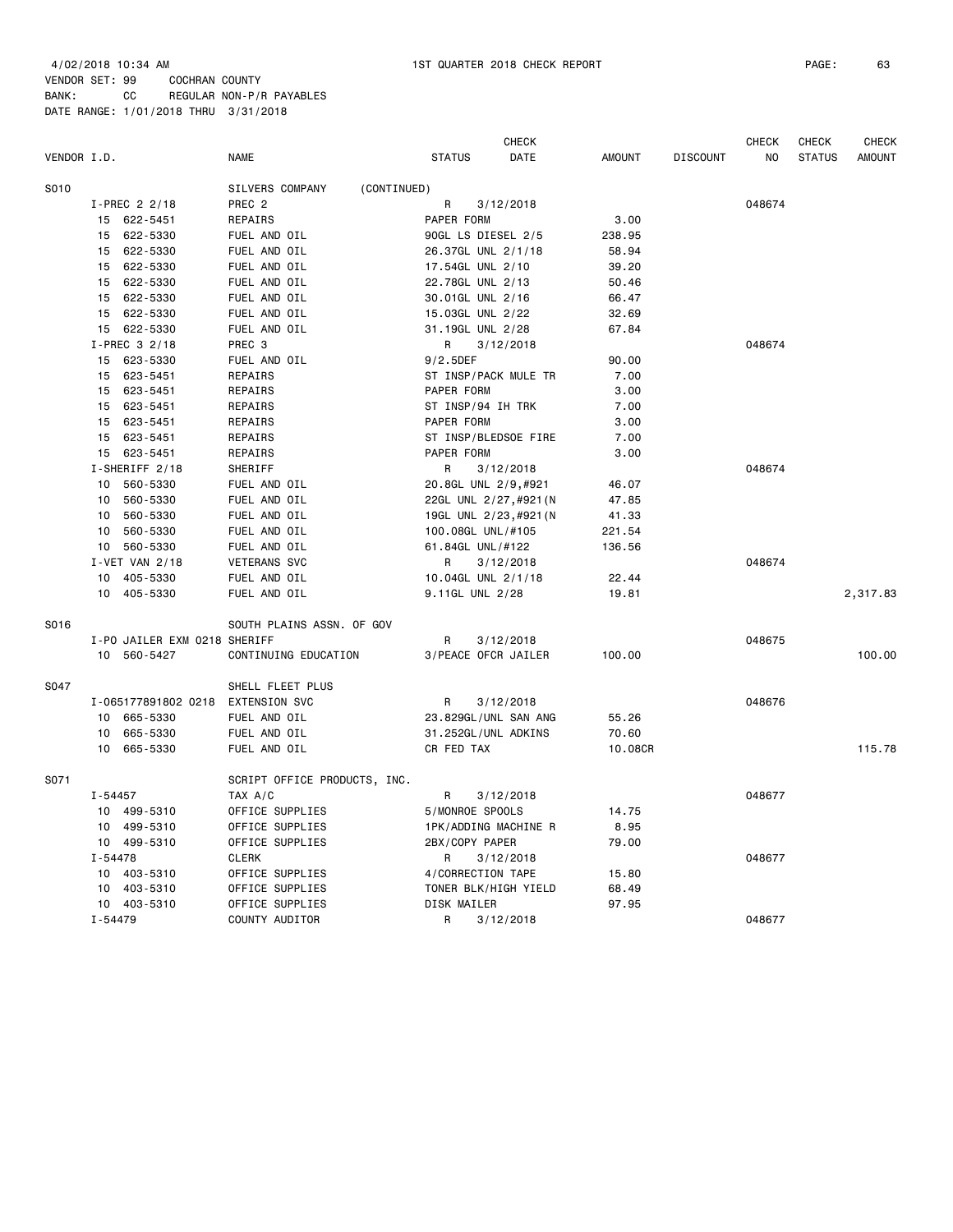| VENDOR I.D. |                | <b>NAME</b>                   | <b>STATUS</b>         | <b>CHECK</b><br>DATE | <b>AMOUNT</b> | <b>DISCOUNT</b> | <b>CHECK</b><br>NO | CHECK<br><b>STATUS</b> | <b>CHECK</b><br><b>AMOUNT</b> |
|-------------|----------------|-------------------------------|-----------------------|----------------------|---------------|-----------------|--------------------|------------------------|-------------------------------|
|             |                |                               |                       |                      |               |                 |                    |                        |                               |
| S071        |                | SCRIPT OFFICE PRODUCTS        | (CONTINUED)           |                      |               |                 |                    |                        |                               |
|             | $I - 54479$    | COUNTY AUDITOR                | R                     | 3/12/2018            |               |                 | 048677             |                        |                               |
|             | 10 495-5310    | OFFICE SUPPLIES               | 2/CALC RIBBONS        |                      | 3.90          |                 |                    |                        |                               |
|             | I-54532        | TREASURER                     | R                     | 3/12/2018            |               |                 | 048677             |                        |                               |
|             | 10<br>497-5310 | OFFICE SUPPLIES               | RIBBON                |                      | 9.95          |                 |                    |                        |                               |
|             | 10<br>497-5310 | OFFICE SUPPLIES               | HP10A TONER           |                      | 190.95        |                 |                    |                        | 489.74                        |
| S210        |                | SHAMBURGER AUTO & FARM SUPPLY |                       |                      |               |                 |                    |                        |                               |
|             | I-358719       | PREC <sub>2</sub>             | R                     | 3/12/2018            |               |                 | 048678             |                        |                               |
|             | 15 622-5451    | REPAIRS                       | 2/MARK LMP            |                      | 7.38          |                 |                    |                        |                               |
|             | 622-5451<br>15 | REPAIRS                       | PRIMARY WIRE          |                      | 7.49          |                 |                    |                        |                               |
|             | 15<br>622-5451 | REPAIRS                       |                       | MAC ELECTRONIC CLEAN | 4.49          |                 |                    |                        |                               |
|             | I-358777       | PREC <sub>2</sub>             | R                     | 3/12/2018            |               |                 | 048678             |                        |                               |
|             | 15 622-5451    | REPAIRS                       | 2/STT LAMPS           |                      | 39.98         |                 |                    |                        |                               |
|             | I-358923       | PREC <sub>2</sub>             | R                     | 3/12/2018            |               |                 | 048678             |                        |                               |
|             | 15 622-5451    | REPAIRS                       | 2/P-LUCK M 3 8 X 3 8  |                      | 10.98         |                 |                    |                        |                               |
|             | 622-5451<br>15 | REPAIRS                       | GUNK A B ANTIFREEZE   |                      | 6.69          |                 |                    |                        |                               |
|             | 622-5451<br>15 | REPAIRS                       | QR-1CVALVE QUICK REL  |                      | 91.99         |                 |                    |                        |                               |
|             | I-359075       | PREC <sub>2</sub>             | R                     | 3/12/2018            |               |                 | 048678             |                        |                               |
|             | 15 622-5451    | REPAIRS                       |                       | 2/18IN EXACTFITBLADE | 11.98         |                 |                    |                        | 180.98                        |
| S222        |                | SOUTH PLAINS COMMUNICATIONS   |                       |                      |               |                 |                    |                        |                               |
|             | I-0114453-IN   | SHERIFF                       | R                     | 3/12/2018            |               |                 | 048679             |                        |                               |
|             | 10<br>560-5571 | CAPITAL OUTLAY                | R/R FULL PKG '18CHEV  |                      | 1,200.00      |                 |                    |                        |                               |
|             | 10<br>560-5571 | CAPITAL OUTLAY                | ANTENNA               |                      | 47.50         |                 |                    |                        |                               |
|             | 10<br>560-5571 | CAPITAL OUTLAY                | 2/COAX BRASS MT       |                      | 50.00         |                 |                    |                        |                               |
|             | 10<br>560-5571 | CAPITAL OUTLAY                | <b>GUN LOCK TIMER</b> |                      | 59.95         |                 |                    |                        |                               |
|             | 10<br>560-5571 | CAPITAL OUTLAY                | FUSE BLOCK 30A 6 FUS  |                      | 18.00         |                 |                    |                        |                               |
|             | 10<br>560-5571 | CAPITAL OUTLAY                | LED'S FOR CARGO LIGH  |                      | 15.00         |                 |                    |                        |                               |
|             | 10<br>560-5571 | CAPITAL OUTLAY                |                       | INSIDE BOOSTER ANTEN | 10.00         |                 |                    |                        | 1,400.45                      |
|             |                |                               |                       |                      |               |                 |                    |                        |                               |
| S242        | I-1455 022018  | SAM'S CLUB<br>JAIL            | R                     | 3/12/2018            |               |                 | 048680             |                        |                               |
|             | 10 512-5333    | FOOD-PRISONERS                | 2/SUGAR               |                      | 48.86         |                 |                    |                        |                               |
|             | 10<br>512-5333 |                               |                       |                      | 10.72         |                 |                    |                        |                               |
|             | 10<br>512-5333 | FOOD-PRISONERS                | 4/TORTILLAS           |                      |               |                 |                    |                        |                               |
|             |                | FOOD-PRISONERS                | 2/CORN OIL            |                      | 16.96         |                 |                    |                        |                               |
|             | 512-5333<br>10 | FOOD-PRISONERS                | 3/TORTILLAS           |                      | 12.54         |                 |                    |                        |                               |
|             | 512-5333<br>10 | FOOD-PRISONERS                | 4/CHIPS               |                      | 19.92         |                 |                    |                        |                               |
|             | 512-5333<br>10 | FOOD-PRISONERS                | PINTO BEANS           |                      | 24.99         |                 |                    |                        |                               |
|             | 10<br>512-5333 | FOOD-PRISONERS                | RICE                  |                      | 16.98         |                 |                    |                        |                               |
|             | 512-5392<br>10 | MISCELLANEOUS SUPPLIES        | 2/PINESOL             |                      | 21.16         |                 |                    |                        |                               |
|             | 512-5392<br>10 | MISCELLANEOUS SUPPLIES        | LAUNDRY DETERGENT     |                      | 16.24         |                 |                    |                        |                               |
|             | 10<br>512-5392 | MISCELLANEOUS SUPPLIES        | 3/DISINFECTANT        |                      | 19.08         |                 |                    |                        |                               |
|             | 10<br>512-5333 | FOOD-PRISONERS                | 2/SALT                |                      | 2.92          |                 |                    |                        |                               |
|             | 10<br>512-5333 | FOOD-PRISONERS                | COOKING SPRAY         |                      | 4.98          |                 |                    |                        |                               |
|             | 10<br>512-5333 | FOOD-PRISONERS                | MINCED ONION          |                      | 5.98          |                 |                    |                        |                               |
|             | 10<br>512-5333 | FOOD-PRISONERS                | ONION                 |                      | 5.98          |                 |                    |                        |                               |

10 512-5333 FOOD-PRISONERS GARLIC POWDER 9.68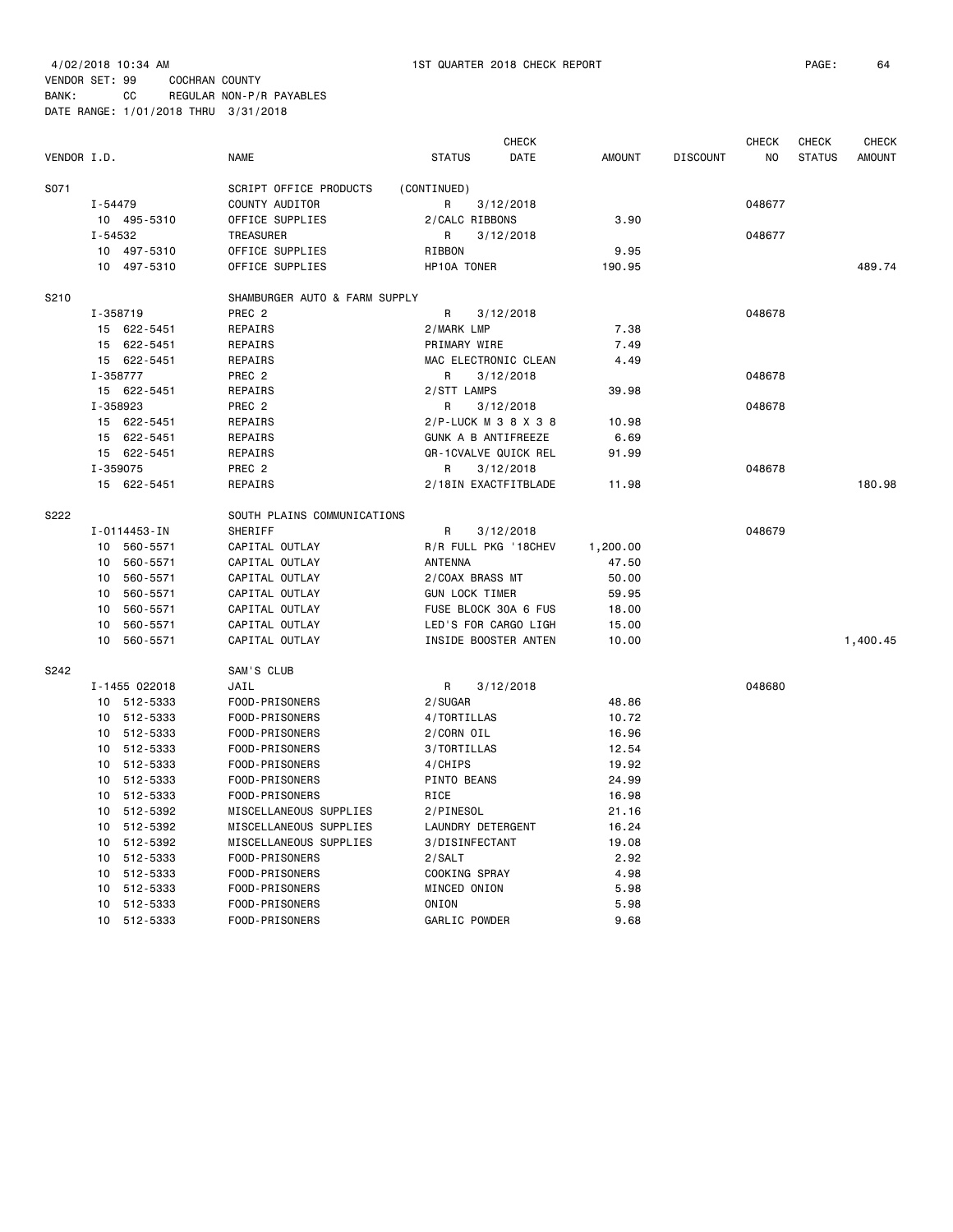| VENDOR I.D. |    |                   | <b>NAME</b>            |             | <b>STATUS</b>        | <b>CHECK</b><br>DATE | <b>AMOUNT</b> | <b>DISCOUNT</b> | CHECK<br>N <sub>O</sub> | CHECK<br><b>STATUS</b> | <b>CHECK</b><br><b>AMOUNT</b> |
|-------------|----|-------------------|------------------------|-------------|----------------------|----------------------|---------------|-----------------|-------------------------|------------------------|-------------------------------|
| S242        |    |                   | SAM'S CLUB             | (CONTINUED) |                      |                      |               |                 |                         |                        |                               |
|             |    | I-1455 022018     | JAIL                   |             | R                    | 3/12/2018            |               |                 | 048680                  |                        |                               |
|             |    | 10 512-5392       | MISCELLANEOUS SUPPLIES |             | DISH SOAP            |                      | 6.98          |                 |                         |                        |                               |
|             |    | 10 512-5333       | FOOD-PRISONERS         |             | 3/WOLF CHILI         |                      | 27.81         |                 |                         |                        |                               |
|             |    | 10 512-5333       | FOOD-PRISONERS         |             | MACK AND CHEESE      |                      | 13.79         |                 |                         |                        |                               |
|             | 10 | 512-5333          | FOOD-PRISONERS         |             | 2/PEAS               |                      | 18.96         |                 |                         |                        |                               |
|             | 10 | 512-5333          | FOOD-PRISONERS         |             | $2$ /PEAS            |                      | 18.96         |                 |                         |                        |                               |
|             | 10 | 512-5333          | FOOD-PRISONERS         |             | 4/GREEN BEANS        |                      | 23.92         |                 |                         |                        |                               |
|             |    | 10 512-5333       | FOOD-PRISONERS         |             | 4/CORN               |                      | 23.92         |                 |                         |                        |                               |
|             | 10 | 512-5333          | FOOD-PRISONERS         |             | 2/BEANS              |                      | 12.94         |                 |                         |                        |                               |
|             | 10 | 512-5333          | FOOD-PRISONERS         |             | CREAM OF MUSHROOM    |                      | 9.98          |                 |                         |                        |                               |
|             | 10 | 512-5333          | FOOD-PRISONERS         |             | 4/FRUIT COCKTAIL     |                      | 25.92         |                 |                         |                        |                               |
|             | 10 | 512-5333          | FOOD-PRISONERS         |             | 2/PINEAPPLE          |                      | 11.96         |                 |                         |                        |                               |
|             |    | 10 512-5333       | FOOD-PRISONERS         |             | <b>PREGO</b>         |                      | 7.98          |                 |                         |                        |                               |
|             |    | 10 512-5333       | FOOD-PRISONERS         |             | PICKLES              |                      | 4.88          |                 |                         |                        |                               |
|             |    | 10 512-5333       | FOOD-PRISONERS         |             | APPLE SAUCE          |                      | 6.98          |                 |                         |                        |                               |
|             | 10 | 512-5333          | FOOD-PRISONERS         |             | <b>OATS</b>          |                      | 7.98          |                 |                         |                        |                               |
|             | 10 | 512-5333          | FOOD-PRISONERS         |             | 2/MARGARINE          |                      | 9.96          |                 |                         |                        |                               |
|             | 10 | 512-5333          | FOOD-PRISONERS         |             | EGGS                 |                      | 29.83         |                 |                         |                        |                               |
|             | 10 | 512-5333          | FOOD-PRISONERS         |             | SPAGHETTI            |                      | 6.88          |                 |                         |                        |                               |
|             | 10 | 512-5333          | FOOD-PRISONERS         |             | <b>CHEESE</b>        |                      | 10.98         |                 |                         |                        |                               |
|             | 10 | 512-5333          | FOOD-PRISONERS         |             | 2/SHRIMP             |                      | 21.96         |                 |                         |                        |                               |
|             | 10 | 512-5333          | FOOD-PRISONERS         |             | CHEESE               |                      | 7.48          |                 |                         |                        |                               |
|             |    | 10 512-5333       | FOOD-PRISONERS         |             | ONION RINGS          |                      | 17.98         |                 |                         |                        |                               |
|             |    | 10 512-5333       | FOOD-PRISONERS         |             | <b>CORNDOGS</b>      |                      | 12.98         |                 |                         |                        |                               |
|             | 10 | 512-5392          | MISCELLANEOUS SUPPLIES |             | 8"FOAM PLATES        |                      | 11.24         |                 |                         |                        |                               |
|             | 10 | 512-5333          | FOOD-PRISONERS         |             | <b>BEEF BURRITOS</b> |                      | 8.98          |                 |                         |                        |                               |
|             | 10 | 512-5333          | FOOD-PRISONERS         |             | STEAK AND CHEESE     |                      | 12.98         |                 |                         |                        |                               |
|             |    | 10 512-5333       | FOOD-PRISONERS         |             | 4/SAUSAGE            |                      | 35.52         |                 |                         |                        |                               |
|             | 10 | 512-5392          | MISCELLANEOUS SUPPLIES |             | 3/TRASH BAGS         |                      | 46.44         |                 |                         |                        |                               |
|             | 10 | 512-5392          | MISCELLANEOUS SUPPLIES |             |                      | 2/ZIPLOCK FREEZER BA | 28.96         |                 |                         |                        |                               |
|             | 10 | 512-5392          | MISCELLANEOUS SUPPLIES |             | 13GL/TRASH BAGS      |                      | 14.78         |                 |                         |                        |                               |
|             | 10 | 512-5392          | MISCELLANEOUS SUPPLIES |             | 3/FORKS              |                      | 29.91         |                 |                         |                        |                               |
|             |    | 10 512-5392       | MISCELLANEOUS SUPPLIES |             | SPOONS               |                      | 9.97          |                 |                         |                        |                               |
|             | 10 | 409-5300          | COUNTY-WIDE SUPPLIES   |             | 2/FOAM CUPS          |                      | 37.56         |                 |                         |                        |                               |
|             | 10 | 512-5333          | FOOD-PRISONERS         |             | 2/TILAPIA            |                      | 19.94         |                 |                         |                        |                               |
|             | 10 | 512-5333          | FOOD-PRISONERS         |             | 2/CHICKEN            |                      | 19.96         |                 |                         |                        |                               |
|             | 10 | 409-5300          | COUNTY-WIDE SUPPLIES   |             | DISC/FOAM CUPS       |                      | 3.00CR        |                 |                         |                        |                               |
|             | 10 | 512-5333          | FOOD-PRISONERS         |             | DISC/CHEESE          |                      | 1.50CR        |                 |                         |                        |                               |
|             | 10 | 512-5392          | MISCELLANEOUS SUPPLIES |             | DISC/TRASH BAGS      |                      | 2.00CR        |                 |                         |                        |                               |
|             | 10 | 512-5333          | FOOD-PRISONERS         |             |                      | DISC/CREAM OF MUSHRO | 1.00CR        |                 |                         |                        | 846.74                        |
|             |    |                   |                        |             |                      |                      |               |                 |                         |                        |                               |
| S326        |    |                   | JOHN H. SCHMIDT        |             |                      |                      |               |                 |                         |                        |                               |
|             |    | I-ELEC SCH 3/1/18 | <b>ELECTIONS</b>       |             | R                    | 3/12/2018            |               |                 | 048681                  |                        |                               |
|             |    | 10 490-5102       | ELECTION SALARIES      |             |                      | ELECTION SCHOOL/1.75 | 17.50         |                 |                         |                        | 17.50                         |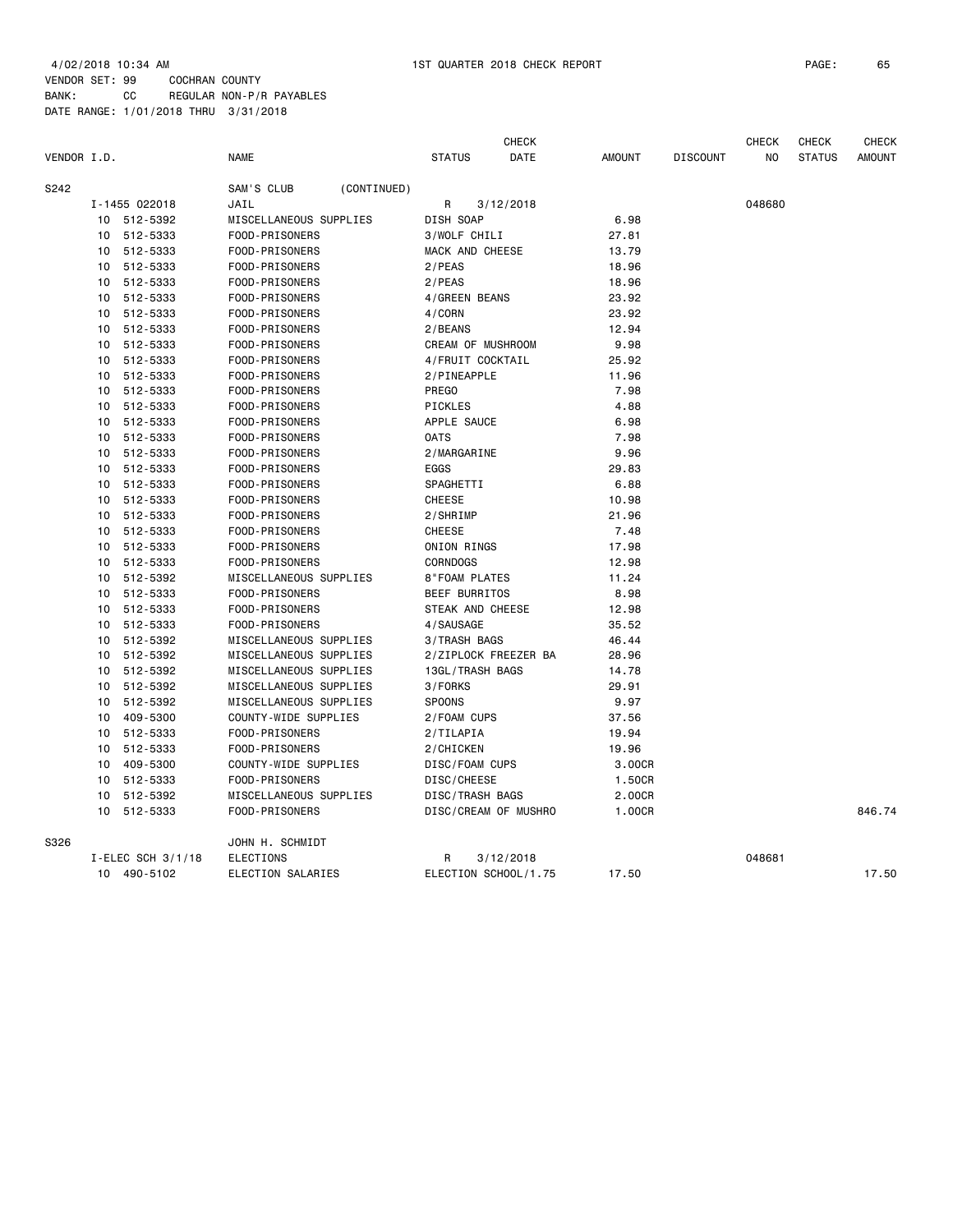VENDOR SET: 99 COCHRAN COUNTY

BANK: CC REGULAR NON-P/R PAYABLES DATE RANGE: 1/01/2018 THRU 3/31/2018

| VENDOR I.D. |                                                                                                         | <b>NAME</b>                                                                                                                                  | <b>CHECK</b><br><b>STATUS</b><br>DATE                                                                                  | <b>AMOUNT</b>                                | <b>CHECK</b><br><b>DISCOUNT</b><br>N <sub>O</sub> | <b>CHECK</b><br><b>CHECK</b><br><b>STATUS</b><br><b>AMOUNT</b> |
|-------------|---------------------------------------------------------------------------------------------------------|----------------------------------------------------------------------------------------------------------------------------------------------|------------------------------------------------------------------------------------------------------------------------|----------------------------------------------|---------------------------------------------------|----------------------------------------------------------------|
| S442        | I-ELEC SCH 3/01/18<br>10 490-5102                                                                       | KARI SUTTON<br><b>ELECTIONS</b><br>ELECTION SALARIES                                                                                         | 3/12/2018<br>R<br>ELECTION SCHOOL/1.75                                                                                 | 17.50                                        | 048682                                            | 17.50                                                          |
| S443        | I-ELEC SCH 3/1/18<br>10 490-5102                                                                        | VALERIE SOLIZ<br><b>ELECTIONS</b><br>ELECTION SALARIES                                                                                       | 3/12/2018<br>R<br>ELECTION SCHOOL/1.75                                                                                 | 17.50                                        | 048683                                            | 17.50                                                          |
| S444        | I-ELEC SCH $3/1/18$<br>10 490-5102                                                                      | <b>MATTHEW SILHAN</b><br><b>ELECTIONS</b><br>ELECTION SALARIES                                                                               | R<br>3/12/2018<br>ELECTION SCHOOL/1.75                                                                                 | 17.50                                        | 048684                                            | 17.50                                                          |
| T051        | I-2ND QTR 2018<br>10 000-2500.10                                                                        | TAC RISK MANAGEMENT POOL<br>WORKERS COMP/ALL DEPTS<br>RESERVE FOR W/C, UNEMPLYMNT                                                            | R<br>3/12/2018<br>2ND QTR WORKERS COMP                                                                                 | 5,943.00                                     | 048685                                            | 5,943.00                                                       |
| T087        | I-2005186<br>10 403-5310                                                                                | TEXAS DEPARTMENT OF HEALTH<br><b>CLERK</b><br>OFFICE SUPPLIES                                                                                | R<br>3/12/2018<br>9/REMOTE BIRTH ACCES                                                                                 | 16.47                                        | 048686                                            | 16.47                                                          |
| T148        | I-24783<br>10 403-5411<br>I-37693<br>10 403-5411                                                        | TASCOSA OFFICE MACHINES INC<br>CO/DIST CLERK<br>MAINTENANCE CONTRACTS<br><b>CLERK</b><br>MAINTENANCE CONTRACTS                               | R<br>3/12/2018<br>1,348 COPIES 12/10/1<br>3/12/2018<br>R<br>2,076 COPIES 2/10-3/                                       | 20.22<br>31.14                               | 048687<br>048687                                  | 51.36                                                          |
| T288        | I-RJ7242472<br>10 560-5427<br>10 560-5427                                                               | TEXAS A&M ENGINEERING EXT SVC<br>SHERIFF<br>CONTINUING EDUCATION<br>CONTINUING EDUCATION                                                     | R<br>3/12/2018<br>BAS CRIM INVSTGTR/HE<br>FIELD TRNG OFCR/HEST                                                         | 110.00<br>80.00                              | 048688                                            |                                                                |
| T295        | 10 560-5427<br>I - COCHRAN - 0218 - B<br>17 573-5413.001                                                | CONTINUING EDUCATION<br>TRUECORE BEHAVIORAL SOLUTIONS,<br>JUVENILE PROBATION<br>Inter-Cnty Contr TELECOUNSEL'GTele-cons'g Feb'18 F           | FIELD TRNG OFCR/FAIR<br>R<br>3/12/2018                                                                                 | 80.00<br>361.16                              | 048689                                            | 270.00<br>361.16                                               |
| T298        | $I$ -ELEC SCH 3/1/18<br>10 490-5102                                                                     | MACIE THOMAS<br>ELECTIONS<br>ELECTION SALARIES                                                                                               | R<br>3/12/2018<br>ELECTION SCHOOL/1.75                                                                                 | 17.50                                        | 048690                                            | 17.50                                                          |
| U019        | I-0232 022018<br>10 512-5333<br>10 512-5333<br>10 512-5333<br>10 512-5333<br>10 512-5333<br>10 512-5333 | UNITED SUPERMARKETS, INC<br>JAIL<br>FOOD-PRISONERS<br>FOOD-PRISONERS<br>FOOD-PRISONERS<br>FOOD-PRISONERS<br>FOOD-PRISONERS<br>FOOD-PRISONERS | 3/12/2018<br>R<br>2/RANCH DRESSING<br>4/GARDEN SALAD<br><b>SALAD</b><br>SHREDDED LETTUCE<br>APPLES<br><b>JALAPENOS</b> | 6.78<br>6.76<br>1.69<br>2.99<br>5.00<br>1.65 | 048691                                            |                                                                |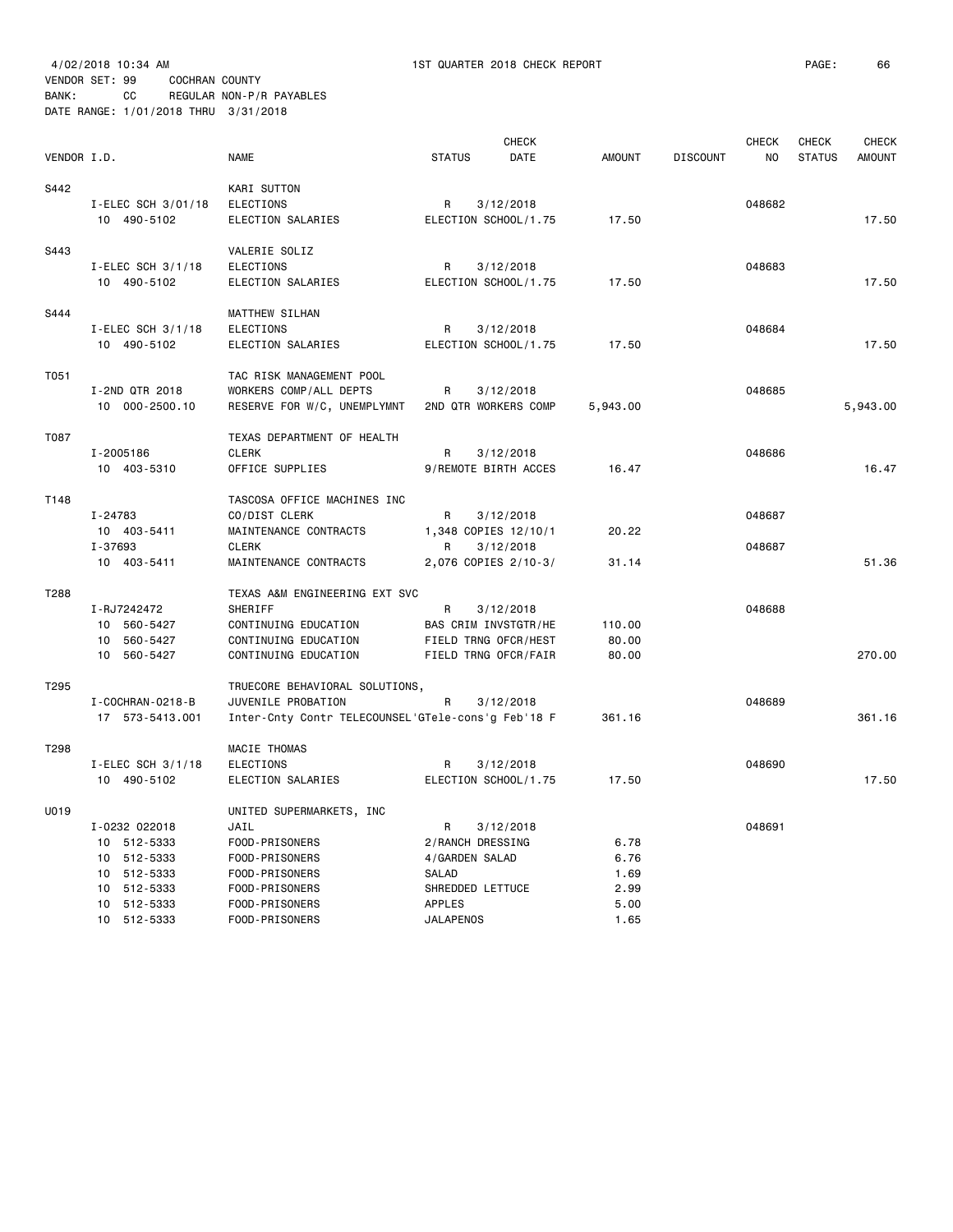| VENDOR I.D. |    |                   | <b>NAME</b>                  | <b>STATUS</b>             | <b>CHECK</b><br>DATE | <b>AMOUNT</b> | <b>DISCOUNT</b> | <b>CHECK</b><br>NO | <b>CHECK</b><br><b>STATUS</b> | <b>CHECK</b><br><b>AMOUNT</b> |
|-------------|----|-------------------|------------------------------|---------------------------|----------------------|---------------|-----------------|--------------------|-------------------------------|-------------------------------|
| U019        |    |                   | UNITED SUPERMARKETS, INC     | (CONTINUED)               |                      |               |                 |                    |                               |                               |
|             |    | I-0232 022018     | JAIL                         | R                         | 3/12/2018            |               |                 | 048691             |                               |                               |
|             |    | 10 512-5333       | FOOD-PRISONERS               | 2/ORANGES                 |                      | 10.00         |                 |                    |                               |                               |
|             | 10 | 512-5333          | FOOD-PRISONERS               | APPLES                    |                      | 5.00          |                 |                    |                               |                               |
|             | 10 | 512-5333          | FOOD-PRISONERS               | <b>TOMATOES</b>           |                      | 5.41          |                 |                    |                               |                               |
|             | 10 | 512-5333          | FOOD-PRISONERS               | 2/GROUND BEEF CHUBS       |                      | 23.98         |                 |                    |                               |                               |
|             | 10 | 512-5333          | FOOD-PRISONERS               | 2/CRACKLINS               |                      | 7.98          |                 |                    |                               |                               |
|             | 10 | 512-5333          | FOOD-PRISONERS               | 2/BONELESS B              |                      | 17.80         |                 |                    |                               |                               |
|             | 10 | 512-5333          | FOOD-PRISONERS               | <b>CHICKEN DRUMS</b>      |                      | 4.91          |                 |                    |                               |                               |
|             | 10 | 512-5333          | FOOD-PRISONERS               | <b>CHICKEN DRUMS</b>      |                      | 5.88          |                 |                    |                               |                               |
|             | 10 | 512-5333          | FOOD-PRISONERS               | <b>CHICKEN DRUMS</b>      |                      | 5.06          |                 |                    |                               |                               |
|             | 10 | 512-5333          | FOOD-PRISONERS               | CHICKEN DRUMS             |                      | 4.69          |                 |                    |                               |                               |
|             | 10 | 512-5333          | FOOD-PRISONERS               | THIGHS                    |                      | 6.07          |                 |                    |                               |                               |
|             | 10 | 512-5333          | FOOD-PRISONERS               | THIGHS                    |                      | 5.02          |                 |                    |                               |                               |
|             | 10 | 512-5333          | FOOD-PRISONERS               | THIGHS                    |                      | 5.39          |                 |                    |                               |                               |
|             | 10 | 512-5333          | FOOD-PRISONERS               | THIGHS                    |                      | 4.83          |                 |                    |                               |                               |
|             | 10 | 512-5333          | FOOD-PRISONERS               | THIGHS                    |                      | 5.07          |                 |                    |                               |                               |
|             | 10 | 512-5333          | FOOD-PRISONERS               | BONE IN PORK CHOPS        |                      | 6.81          |                 |                    |                               |                               |
|             | 10 | 512-5333          | FOOD-PRISONERS               | <b>BONE IN PORK CHOPS</b> |                      | 7.82          |                 |                    |                               |                               |
|             | 10 | 512-5333          | FOOD-PRISONERS               | <b>BONE IN PORK CHOPS</b> |                      | 7.54          |                 |                    |                               |                               |
|             |    |                   |                              | <b>BONE IN PORK CHOPS</b> |                      |               |                 |                    |                               |                               |
|             | 10 | 512-5333          | FOOD-PRISONERS               |                           |                      | 7.85          |                 |                    |                               |                               |
|             | 10 | 512-5333          | FOOD-PRISONERS               | 2/FISH                    |                      | 7.00          |                 |                    |                               |                               |
|             | 10 | 512-5333          | FOOD-PRISONERS               | 6/HUSH PUPPY              |                      | 10.00         |                 |                    |                               | 188.98                        |
| U036        |    |                   | UNIFIRST HOLDINGS, INC.      |                           |                      |               |                 |                    |                               |                               |
|             |    | I-821 2347756     | JAIL/SHERIFF                 | R                         | 3/12/2018            |               |                 | 048692             |                               |                               |
|             |    | 10 512-5205       | UNIFORMS                     | UNIFORM SVC/ELIDA         |                      | 11.22         |                 |                    |                               |                               |
|             | 10 | 512-5392          | MISCELLANEOUS SUPPLIES       |                           | 200 MICROFIBER TOWEL | 34.00         |                 |                    |                               |                               |
|             | 10 | 512-5392          | MISCELLANEOUS SUPPLIES       | 2/XL MOPS BLUE            |                      | 3.00          |                 |                    |                               |                               |
|             | 10 | 512-5392          | MISCELLANEOUS SUPPLIES       | 3x5 MAT                   |                      | 4.00          |                 |                    |                               |                               |
|             | 10 | 560-5205          | UNIFORMS                     | DEFE CHARGE               |                      | 11.10         |                 |                    |                               | 63.32                         |
| U042        |    |                   | UNDERWOOD LAW FIRM, P.C.     |                           |                      |               |                 |                    |                               |                               |
|             |    | I-306150          | COMMISSIONERS COURT          | R                         | 3/12/2018            |               |                 | 048693             |                               |                               |
|             |    | 15 610-5499       | <b>MISCELLANEOUS</b>         |                           | .40 HRS/USDA LEASE @ | 102.50        |                 |                    |                               | 102.50                        |
| <b>W055</b> |    |                   | WINDSTREAM COMMUNICATIONS SW |                           |                      |               |                 |                    |                               |                               |
|             |    | I-266-5215 FEB 18 | <b>EXTENSION SVC</b>         | R                         | 3/12/2018            |               |                 | 048694             |                               |                               |
|             | 10 | 665-5420          | TELECOMMUNICATIONS           |                           | SVCS/3 LINES W/BUS I | 147.88        |                 |                    |                               |                               |
|             | 10 | 665-5420          | TELECOMMUNICATIONS           | <b>FEES</b>               |                      | 59.05         |                 |                    |                               |                               |
|             |    | 10 665-5420       | TELECOMMUNICATIONS           | LONG DISTANCE SVC         |                      | 0.24          |                 |                    |                               |                               |
|             |    | I-266-5700 FEB 18 | SHERIFF                      | R                         | 3/12/2018            |               |                 | 048694             |                               |                               |
|             | 10 | 560-5420          | TELECOMMUNICATIONS           | <b>BASIC SVCS</b>         |                      | 43.38         |                 |                    |                               |                               |
|             | 10 | 560-5420          | TELECOMMUNICATIONS           | <b>FEES</b>               |                      | 14.03         |                 |                    |                               |                               |
|             | 10 | 560-5420          | TELECOMMUNICATIONS           | LONG DISTANCE SVC         |                      | 0.80          |                 |                    |                               | 265.38                        |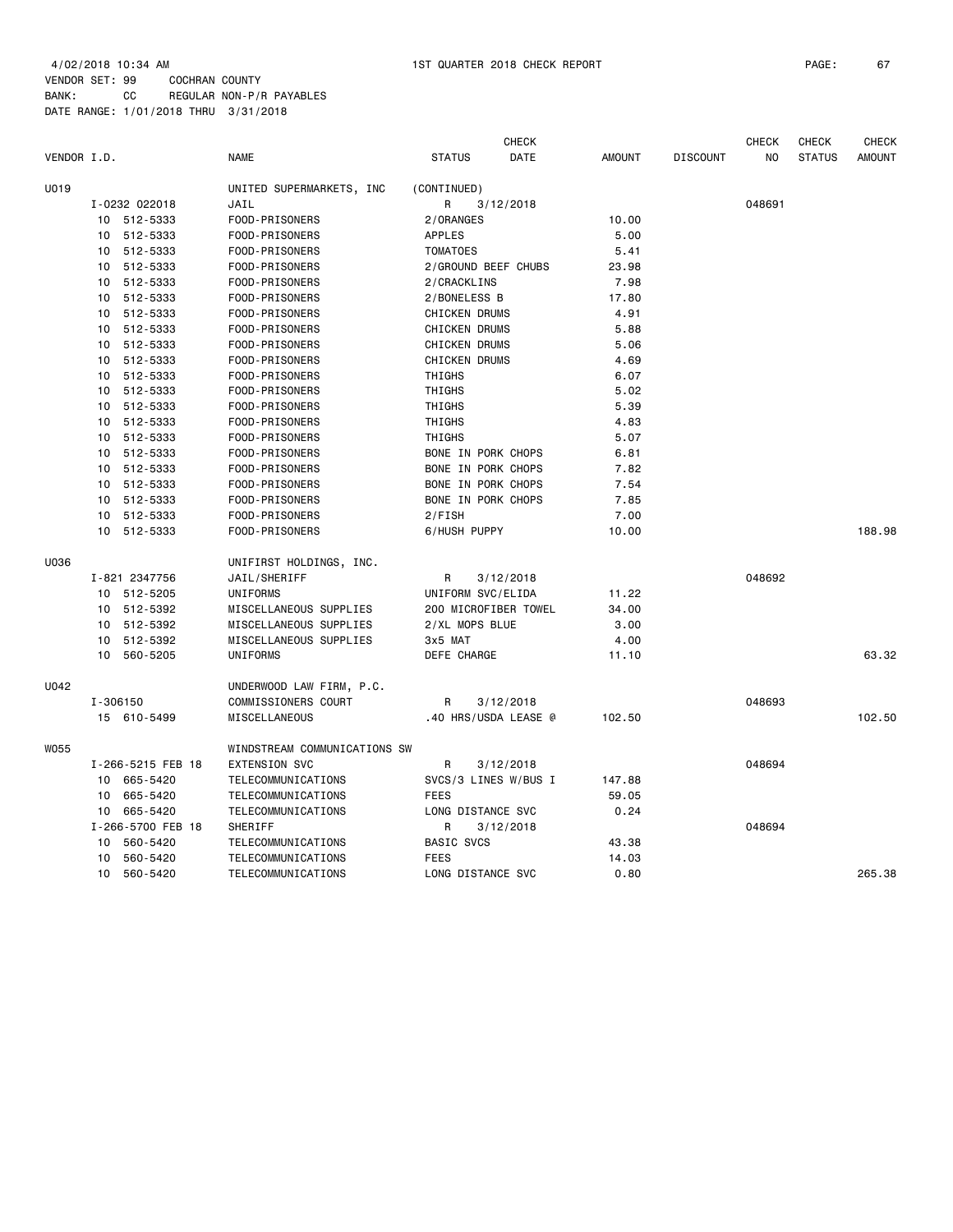4/02/2018 10:34 AM 1ST QUARTER 2018 CHECK REPORT PAGE: 68 VENDOR SET: 99 COCHRAN COUNTY BANK: CC REGULAR NON-P/R PAYABLES DATE RANGE: 1/01/2018 THRU 3/31/2018

|             |                     |                        |                      | <b>CHECK</b> |               |                 | <b>CHECK</b> | <b>CHECK</b>  | <b>CHECK</b>  |
|-------------|---------------------|------------------------|----------------------|--------------|---------------|-----------------|--------------|---------------|---------------|
| VENDOR I.D. |                     | <b>NAME</b>            | <b>STATUS</b>        | <b>DATE</b>  | <b>AMOUNT</b> | <b>DISCOUNT</b> | NO           | <b>STATUS</b> | <b>AMOUNT</b> |
| <b>W058</b> |                     | <b>BRIAN S WALSH</b>   |                      |              |               |                 |              |               |               |
|             | I-#6379/ROMERO 2/26 | COUNTY COURT           | R                    | 3/12/2018    |               |                 | 048695       |               |               |
|             | 10 426-5400         | ATTORNEY AD LITEM      | REV PLEA(M)/JOSE ROM |              | 200.00        |                 |              |               |               |
|             | I-#6384/MILLER      | COUNTY COURT           | R                    | 3/12/2018    |               |                 | 048695       |               |               |
|             | 10 426-5400         | ATTORNEY AD LITEM      | REV PLEA/(M) ANTHONY |              | 200.00        |                 |              |               |               |
|             | I-#6421/NAVARETTE   | COUNTY COURT           | R                    | 3/12/2018    |               |                 | 048695       |               |               |
|             | 10 426-5400         | ATTORNEY AD LITEM      | PLEA HRNG(M)/CARLOS  |              | 200.00        |                 |              |               | 600.00        |
| W062        |                     | WAL-MART COMMUNITY     |                      |              |               |                 |              |               |               |
|             | I-7485 022718       | JAIL                   | R                    | 3/12/2018    |               |                 | 048696       |               |               |
|             | 10 512-5333         | FOOD-PRISONERS         | 4/RANCH DRESSING     |              | 31.92         |                 |              |               |               |
|             | 10 512-5333         | FOOD-PRISONERS         | <b>JALAPENOS</b>     |              | 8.98          |                 |              |               |               |
|             | 512-5333<br>10      | FOOD-PRISONERS         | SWEET RELISH         |              | 1.96          |                 |              |               |               |
|             | 512-5333<br>10      | FOOD-PRISONERS         | NACHO CHEESE         |              | 3.97          |                 |              |               |               |
|             | 512-5333<br>10      | FOOD-PRISONERS         | 3/INST POTATOES      |              | 8.94          |                 |              |               |               |
|             | 10 512-5333         | FOOD-PRISONERS         | <b>PEPPERS</b>       |              | 1.98          |                 |              |               |               |
|             | 10 512-5333         | FOOD-PRISONERS         | 3/MIRACLE WHIP       |              | 15.84         |                 |              |               |               |
|             | 10 512-5333         | FOOD-PRISONERS         | <b>TOMATOES</b>      |              | 3.25          |                 |              |               |               |
|             | 10 512-5391         | MEDICAL CARE-PRISONERS | NAPROXEN             |              | 5.48          |                 |              |               |               |
|             | 10 512-5391         | MEDICAL CARE-PRISONERS | ADVIL                |              | 13.94         |                 |              |               |               |
|             | 512-5391<br>10      | MEDICAL CARE-PRISONERS | 2/LORATADINE         |              | 14.96         |                 |              |               |               |
|             | 10 512-5391         | MEDICAL CARE-PRISONERS | ROLAIDS              |              | 19.98         |                 |              |               | 131.20        |
| <b>WO70</b> |                     | R D WALLACE OIL CO INC |                      |              |               |                 |              |               |               |
|             | I-12520021 FEB18    | PREC <sub>3</sub>      | R                    | 3/12/2018    |               |                 | 048697       |               |               |
|             | 15 623-5330         | FUEL AND OIL           | 769GL DYED DIESEL 2/ |              | 1,899.43      |                 |              |               |               |
|             | 15 623-5330         | FUEL AND OIL           | 150GL CLEAR DIESEL 2 |              | 434.85        |                 |              |               |               |
|             | 15 623-5330         | FUEL AND OIL           | 3EA PWR SVC 800Z     |              | 35.85         |                 |              |               |               |
|             | 15 623-5330         | FUEL AND OIL           | 172GL DYED DIESEL 2/ |              | 407.64        |                 |              |               |               |
|             | 15 623-5330         | FUEL AND OIL           | 1EA PWR SVC 800Z     |              | 11.95         |                 |              |               |               |
|             | 15 623-5330         | FUEL AND OIL           | 130.7GL REG ETH 2/28 |              | 252.51        |                 |              |               |               |
|             | I-12520030 FEB18    | PREC 1                 | R                    | 3/12/2018    |               |                 | 048697       |               |               |
|             | 15 621-5330         | FUEL & OIL             | 27.502GL REG ETH 02/ |              | 58.20         |                 |              |               |               |
|             | I-12520041 FEB18    | PREC 4                 | R                    | 3/12/2018    |               |                 | 048697       |               |               |
|             | 15 624-5330         | FUEL AND OIL           | 727GL DYED DIESEL 2/ |              | 1,737.53      |                 |              |               |               |
|             | 15 624-5330         | FUEL AND OIL           | 3EA PWR SVC 800Z     |              | 35.85         |                 |              |               |               |
|             | 15 624-5330         | FUEL AND OIL           | 31.501GL REG ETH 2/5 |              | 69.81         |                 |              |               |               |
|             | 15 624-5330         | FUEL AND OIL           | 25.514GL REG ETH 2/2 |              | 52.98         |                 |              |               |               |
|             | I-12520043 FEB18    | SHERIFF                | R                    | 3/12/2018    |               |                 | 048697       |               |               |
|             | 10 560-5330         | FUEL AND OIL           | 593.317GL UNL FEB 20 |              | 1,278.06      |                 |              |               | 6,274.66      |
| R256        |                     | TIMOTHY ROBERTS        |                      |              |               |                 |              |               |               |
|             | I-R/B 0301 030118   | ACTIVITY BLDG          | R                    | 3/12/2018    |               |                 | 048698       |               |               |
|             | 10 662-5451         | REPAIR                 | 17/CAULK FLEX/SUTHER |              | 135.83        |                 |              |               | 135.83        |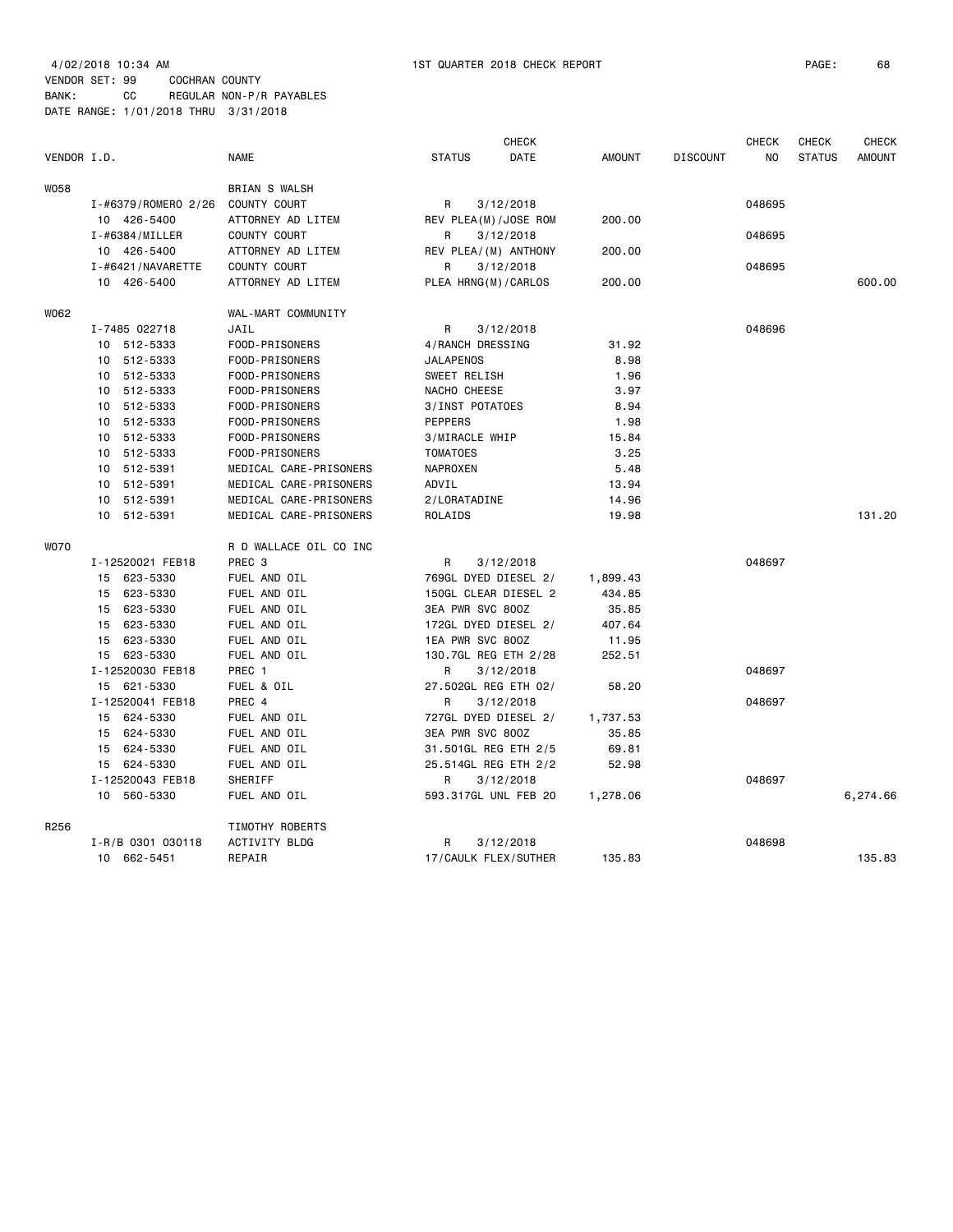4/02/2018 10:34 AM 1ST QUARTER 2018 CHECK REPORT PAGE: 69 VENDOR SET: 99 COCHRAN COUNTY BANK: CC REGULAR NON-P/R PAYABLES DATE RANGE: 1/01/2018 THRU 3/31/2018

C015 COCHRAN COUNTY SENIOR

| VENDOR I.D. |                                                                                               | <b>NAME</b>                                                                                           | <b>CHECK</b><br><b>DATE</b><br><b>STATUS</b>                                              | <b>AMOUNT</b>              | <b>CHECK</b><br><b>DISCOUNT</b> | <b>CHECK</b><br><b>STATUS</b><br>NO. | <b>CHECK</b><br><b>AMOUNT</b> |
|-------------|-----------------------------------------------------------------------------------------------|-------------------------------------------------------------------------------------------------------|-------------------------------------------------------------------------------------------|----------------------------|---------------------------------|--------------------------------------|-------------------------------|
| A109        | I-844/843/842 031218 JUV-RESTITUTION<br>10 000-4340.900<br>10 000-4340.900<br>10 000-4340.900 | ALBUS FARM EQUIPMENT<br>JUVENILE PROBATION FEES<br>JUVENILE PROBATION FEES<br>JUVENILE PROBATION FEES | 3/28/2018<br>R<br>#842, RESTITUTION FOR<br>#843, RESTITUTION FOR<br>#844; RESTITUTION FOR | 166.33<br>166.33<br>166.34 | 048723                          |                                      | 499,00                        |
| A178        | I-834434668384<br>15 610-5310<br>I-863935773775<br>10 560-5310                                | AMAZON<br>COMMISSIONERS COURT<br>OFFICE SUPPLIES<br>SHERIFF<br>OFFICE SUPPLIES                        | 3/28/2018<br>R<br>AT&T ANSWERING MACHI<br>3/28/2018<br>R<br>10/DATA STICK 32GB            | 21.11<br>88.99             | 048724<br>048724                |                                      |                               |
|             | I-866389836379<br>10 409-5300<br>10 490-5310<br>10 560-5334                                   | NON-DEPT'L/ELECTIONS/SHERIFF<br>COUNTY-WIDE SUPPLIES<br>OFFICE SUPPLIES<br>OTHER SUPPLIES             | 3/28/2018<br>R<br>24PK/AA BATT<br>WIRELESS MOTION SENS<br>LITHIUM BATT                    | 17.27<br>9.99<br>10.27     | 048724                          |                                      | 147.63                        |
| A266        | I-SI1524123<br>10 560-5411                                                                    | AXON ENTERPRISES, INC<br>SHERIFF<br>MAINTENANCE CONTRACTS                                             | 3/28/2018<br>R<br>YR2 CONTRACT BASIC X                                                    | 1,848.00                   | 048725                          |                                      | 1,848.00                      |
| B119        | $I-MILEAGE$ 3/6/18<br>10 490-5425                                                             | CHERYL BUTLER<br><b>ELECTIONS</b><br>TRAVEL-IN COUNTY (DOCUMENTED)                                    | 3/28/2018<br>R<br>MRTN/WHTFC, BLDS, 61.8                                                  | 33.68                      | 048726                          |                                      | 33.68                         |
| B142        | I-DW#17785<br>15 000-4380.200                                                                 | RICHARD BIHL<br>PREC 3 BARN RENT<br>OTHER [MISCELLANEOUS]                                             | 3/28/2018<br>R<br>REF DEP FOR PREC 3 B                                                    | 75.00                      | 048727                          |                                      | 75.00                         |
| B184        | I-PARTIAL RE-COU 18<br>10 490-5102                                                            | MELINDA BLACKSTOCK<br>ELECTIONS<br>ELECTION SALARIES                                                  | 3/28/2018<br>R<br>1HR/303,306 PARTIAL                                                     | 10.00                      | 048728                          |                                      | 10.00                         |
| B197        | I-31744/PREPAY<br>10 403-5310                                                                 | BRETT BUTLER<br>CO/DIST CLERK<br>OFFICE SUPPLIES                                                      | 3/28/2018<br>R<br>DEP/2 DELL I CORE AI                                                    | 3,847.80                   | 048729                          |                                      | 3,847.80                      |
| <b>B198</b> | I-S4191660.001<br>10 662-5332<br>10 662-5332                                                  | BLAINE INDUSTRIAL SUPPLY<br>ACTIVITY BLDG<br>CUSTODIAL SUPPLIES<br>CUSTODIAL SUPPLIES                 | 3/28/2018<br>R<br>2CS/RED SPRAY BUFF P<br>1CS/CORELESS TISSUE                             | 74.83<br>78.13             | 048730                          |                                      | 152.96                        |

I-MAR'18 INSTLMT SENIOR CITIZENS R 3/28/2018 048731

10 663-5418 SENIOR CITIZENS CONTRACT MARCH 2018 6,250.00 6,250.00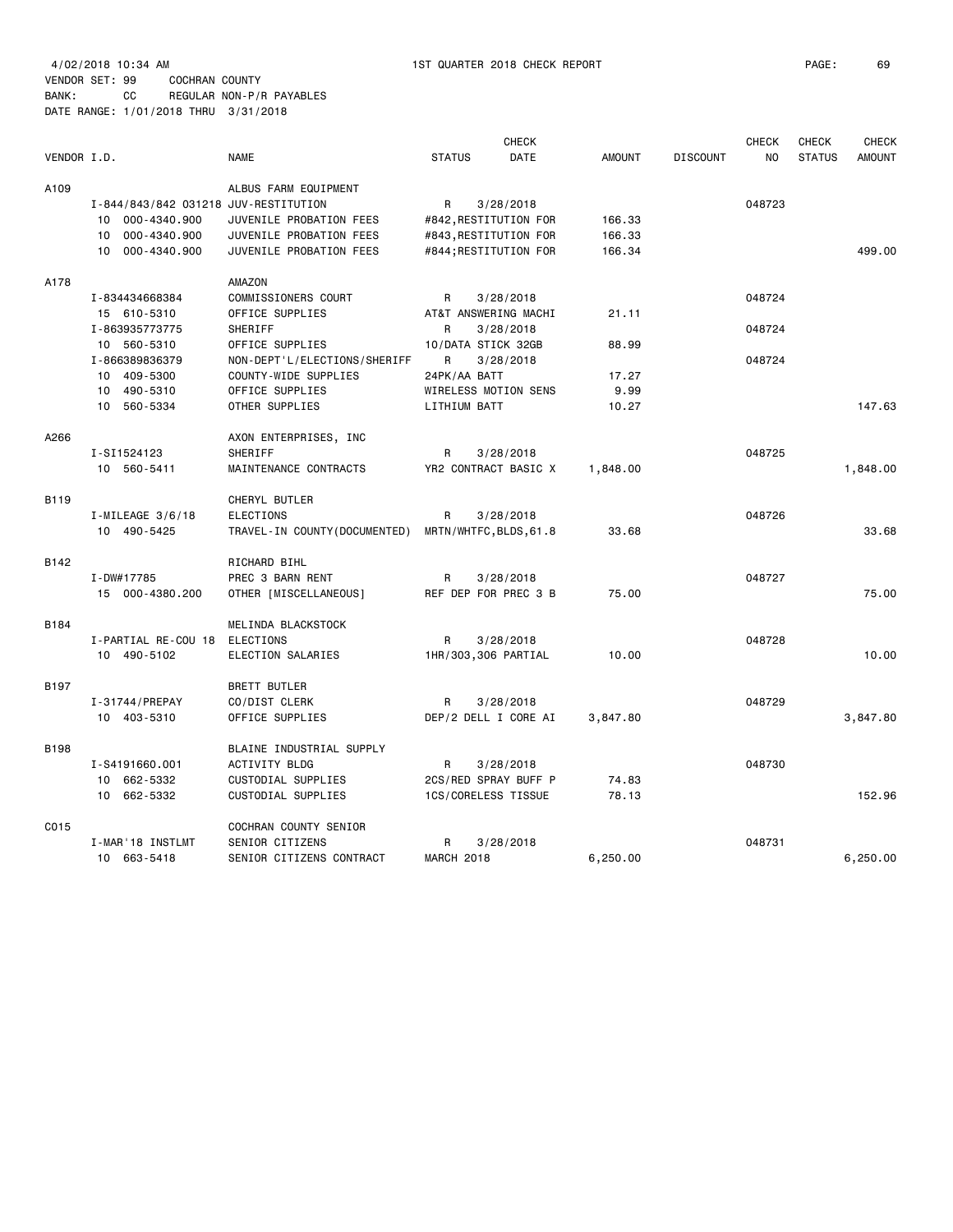4/02/2018 10:34 AM 1ST QUARTER 2018 CHECK REPORT PAGE: 70 VENDOR SET: 99 COCHRAN COUNTY BANK: CC REGULAR NON-P/R PAYABLES DATE RANGE: 1/01/2018 THRU 3/31/2018

|             |                     |                                            |                      | <b>CHECK</b> |               |                 | <b>CHECK</b> | <b>CHECK</b>  | CHECK         |
|-------------|---------------------|--------------------------------------------|----------------------|--------------|---------------|-----------------|--------------|---------------|---------------|
| VENDOR I.D. |                     | <b>NAME</b>                                | <b>STATUS</b>        | DATE         | <b>AMOUNT</b> | <b>DISCOUNT</b> | NO.          | <b>STATUS</b> | <b>AMOUNT</b> |
| C065        |                     | CITY OF WHITEFACE F D                      |                      |              |               |                 |              |               |               |
|             | I-DEC '17-MAR '18   | PUBLIC SAFETY*OTHER                        | R                    | 3/28/2018    |               |                 | 048732       |               |               |
|             | 10 580-5414         | FIRE PROTECTION CONTRACTS                  | CR 1169/1779 CORN 12 |              | 350.00        |                 |              |               |               |
|             | 10 580-5414         | FIRE PROTECTION CONTRACTS                  | HWY 114/CR 45 GRASS  |              | 350.00        |                 |              |               |               |
|             | 10 580-5414         | FIRE PROTECTION CONTRACTS                  | HWY 114 CTTN HOCKLEY |              |               |                 |              |               |               |
|             | 10 580-5414         | FIRE PROTECTION CONTRACTS                  | 767/CR 260 CTTN YOAK |              |               |                 |              |               |               |
|             | 10 580-5414         | FIRE PROTECTION CONTRACTS                  | CR 74/FM 3304 GRASS  |              | 350.00        |                 |              |               |               |
|             | 10 580-5414         | FIRE PROTECTION CONTRACTS                  | 1780/FM 301 GRASS 1/ |              | 350.00        |                 |              |               |               |
|             | 10 580-5414         | FIRE PROTECTION CONTRACTS                  | 1780/FM 301 GRASS 1/ |              | 350.00        |                 |              |               |               |
|             | 10 580-5414         | FIRE PROTECTION CONTRACTS                  | SOUTHWEST GIN/BURRS  |              | 350.00        |                 |              |               |               |
|             | 10 580-5414         | FIRE PROTECTION CONTRACTS                  | 214/CR 210 GRASS 3/5 |              | 350.00        |                 |              |               |               |
|             | 10 580-5414         | FIRE PROTECTION CONTRACTS                  | 214/CR 260 GRASS 3/5 |              | 350.00        |                 |              |               |               |
|             | 10 580-5414         | FIRE PROTECTION CONTRACTS                  | 1585/CR 197(S) GRASS |              | 350.00        |                 |              |               |               |
|             | 10 580-5414         | FIRE PROTECTION CONTRACTS                  | 114/CR 197 CTTN 3/14 |              | 350.00        |                 |              |               |               |
|             | 10 580-5414         | FIRE PROTECTION CONTRACTS                  | 1585/CR 177 GRASS 3/ |              | 350.00        |                 |              |               |               |
|             | 10 580-5414         | FIRE PROTECTION CONTRACTS                  | 1585 CR 197 GRASS 3/ |              | 350.00        |                 |              |               | 4,200.00      |
| C066        |                     | ISABELL CAVEZUELA                          |                      |              |               |                 |              |               |               |
|             | I-PARTIAL RE-COU 18 | ELECTIONS                                  | R                    | 3/28/2018    |               |                 | 048733       |               |               |
|             | 10 490-5102         | ELECTION SALARIES                          | 1HR/303,306 PARTIAL  |              | 10.00         |                 |              |               | 10.00         |
| C076        |                     | CALDWELL COUNTRY CHEVROLET                 |                      |              |               |                 |              |               |               |
|             | I-18 CHEV #JG226350 | SHERIFF                                    | R                    | 3/28/2018    |               |                 | 048734       |               |               |
|             | 10 560-5571         | CAPITAL OUTLAY                             | 18 CHEV #3GCPCNECOJG |              | 26,014.00     |                 |              |               |               |
|             | 10<br>560-5571      | CAPITAL OUTLAY                             | -12 F250 #1FT7W2B62C |              | 16,500.00CR   |                 |              |               |               |
|             | 10 560-5571         | CAPITAL OUTLAY                             | CCT 02/27/18         |              |               |                 |              |               | 9,514.00      |
| C084        |                     | CLERK, SEVENTH COURT OF APPEAL             |                      |              |               |                 |              |               |               |
|             | $I$ -FEB 18         | STATE FEES                                 | R                    | 3/28/2018    |               |                 | 048735       |               |               |
|             | 90 000-2379.002     | 7th Crt of Appeal Gov't22.2081COUNTY COURT |                      |              | 10.00         |                 |              |               | 10.00         |
| C165        |                     | CITY OF MORTON                             |                      |              |               |                 |              |               |               |
|             | $I - 03/14/18$      | <b>CEMETERY</b>                            | R                    | 3/28/2018    |               |                 | 048736       |               |               |
|             | 10 516-5486         | CONTRACT LABOR-OPEN CLOSE                  | MARY BETH SCOTT 2/3/ |              | 300.00        |                 |              |               |               |
|             | 10 516-5486         | CONTRACT LABOR-OPEN CLOSE                  | DAVID MINOR 2/10/18  |              | 300.00        |                 |              |               |               |
|             | 10 516-5486         | CONTRACT LABOR-OPEN CLOSE                  | ANDREW TARANGO 2/19/ |              | 300.00        |                 |              |               | 900.00        |
| C284        |                     | CORNERSTONE PROGRAMS CORP                  |                      |              |               |                 |              |               |               |
|             | I-SLS-09584         | JUVENILE PROBATION                         | R                    | 3/28/2018    |               |                 | 048737       |               |               |
|             | 17 573-5413         | Detention Services                         | 5 DAYS PRE(S)#1025   |              | 625.00        |                 |              |               | 625,00        |
| C340        |                     | COUNTY INFORMATION RESOURCE AG             |                      |              |               |                 |              |               |               |
|             | I-S0P008783 02/18   | NON-DEPT'L                                 | R                    | 3/28/2018    |               |                 | 048738       |               |               |
|             | 10 409-5420         | TELECOMMUNICATIONS                         | 26 EMAIL ACCOUNTS FE |              | 52.00         |                 |              |               | 52.00         |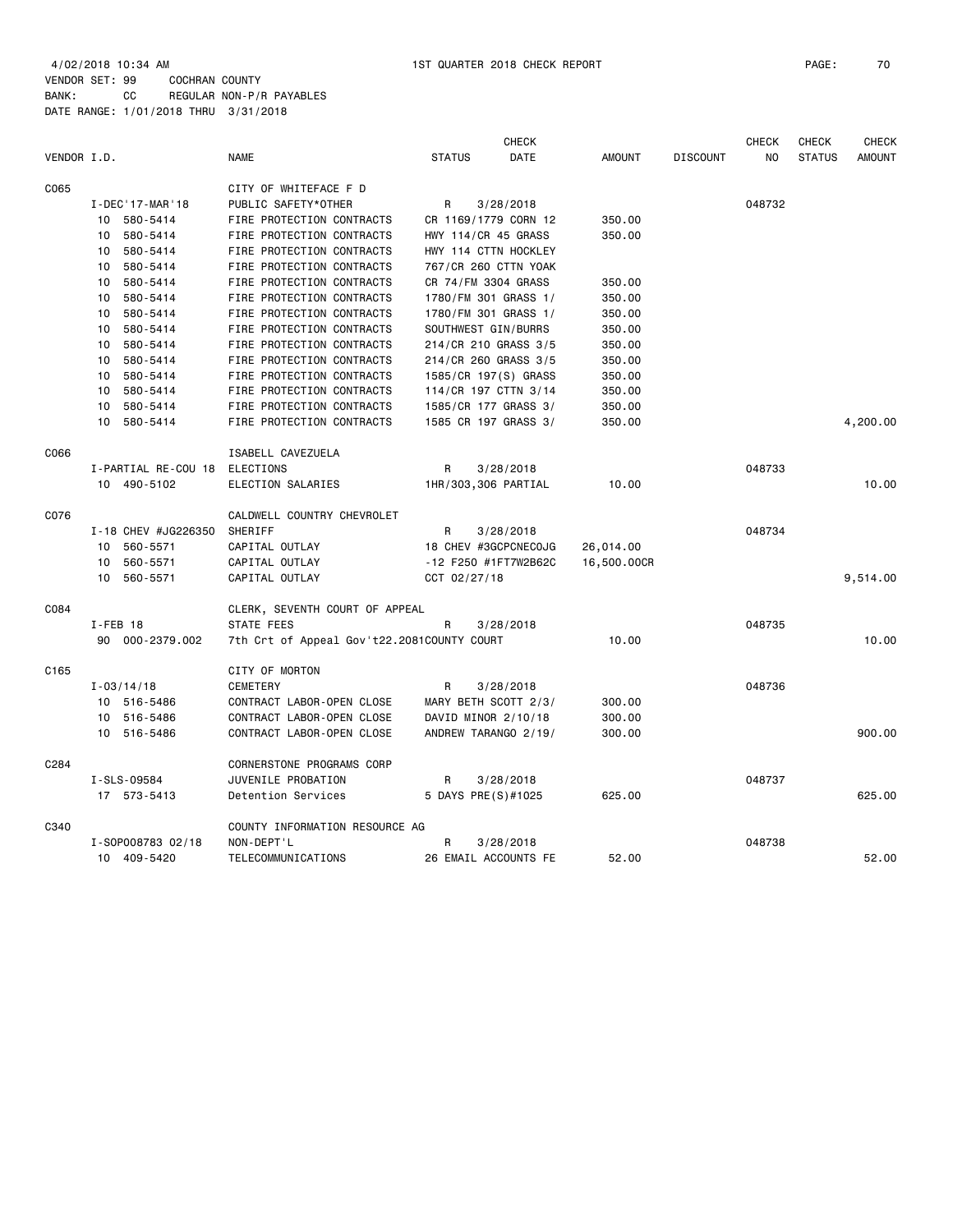BANK: CC REGULAR NON-P/R PAYABLES DATE RANGE: 1/01/2018 THRU 3/31/2018

| VENDOR I.D.<br><b>NAME</b><br><b>STATUS</b><br>DATE<br><b>AMOUNT</b><br><b>DISCOUNT</b><br>NO<br><b>STATUS</b><br><b>AMOUNT</b><br>C371<br>COCHRAN COUNTY TAX A/C<br><b>EXTENSION SVC</b><br>I-15 CHEV#0270/18<br>R<br>3/28/2018<br>048739<br>10 665-5451<br><b>REPAIRS</b><br>ST INSP FEE/15 CHEV<br>7.50<br>7.50<br>C384<br>CHEMAQUA<br><b>COURTHOUSE</b><br>I-594689<br>R<br>3/28/2018<br>048740<br>MAINTENANCE CONTRACTS<br>WATER TREATMENT MAR<br>120.00<br>120.00<br>10 510-5411<br>C392<br>CONDUENT GOVERNMENT RECORDS SV<br>I-1452014<br><b>CLERK</b><br>R<br>3/28/2018<br>048741<br>10 403-5416<br>FILMING & INDEXING<br>20/20 LAND REC #2260<br>1,250.00<br>10 403-5416<br>FILMING & INDEXING<br>FREIGHT<br>14.67<br>1,264.67<br>D001<br>DACO FIRE EQUIPMENT<br>$I - 16903$<br>3/28/2018<br>048742<br>JAIL<br>R<br>10 512-5499<br>MISCELLANEOUS<br>13 INSPECTIONS @\$10<br>130.00<br>4 5# RECHARGE @26.75<br>10 512-5499<br>MISCELLANEOUS<br>107.00<br>237,00<br>D048<br>DATA-LINE OFFICE SYSTEMS<br><b>EXTENSION SVC</b><br>I-IN81785<br>3/28/2018<br>048743<br>R<br>10 665-5411<br>MAINTENANCE CONTRACTS<br>COPIER MAINT 3/5-4/4<br>30.00<br>I-IN82503<br>LIBRARY<br>3/28/2018<br>048743<br>R<br>10<br>650-5411<br>MAINTENANCE CONTRACTS<br>COPIER MAINT 3/21-4/<br>37.50<br>256 COLOR COPIES 2/2<br>10<br>650-5411<br>MAINTENANCE CONTRACTS<br>25.60<br>93.10<br>D196<br>JORGE DE LA CRUZ, SHERIFF<br>I-030918<br>JAIL<br>3/28/2018<br>048744<br>R<br>10 512-5333<br>FOOD-PRISONERS<br>2 FLAVOR AID MIX/FAM<br>2.00<br>2 INST POTATOES/FAM\$<br>10<br>512-5333<br>FOOD-PRISONERS<br>4.00<br>512-5333<br>FOOD-PRISONERS<br>3 GRAN SUGAR 640Z/FA<br>6.75<br>10<br>512-5333<br>2.25<br>FOOD-PRISONERS<br>10LB BAGGED ICE/FAM\$<br>10<br>512-5333<br>FOOD-PRISONERS<br>5 POTATO CHIPS/FAM\$<br>8.75<br>10<br>512-5333<br>FOOD-PRISONERS<br>10LB POTATOES/ALLSUP<br>2.99<br>10<br>512-5333<br>FOOD-PRISONERS<br>SF BISCUIT/ALLSUP'S<br>1.58<br>10<br>10<br>512-5333<br>FOOD-PRISONERS<br>SAUSAGE/ALLSUP'S 2/1<br>2.99<br>512-5333<br>FOOD-PRISONERS<br>SF LG EGGS/ALLSUP'S<br>3.29<br>10<br>512-5333<br>FOOD-PRISONERS<br>SF LG EGGS/ALLSUP'S<br>3.29<br>10<br>10 512-5333<br>FOOD-PRISONERS<br>1.98<br>ROMA TOMATOES/ALLSUP<br>512-5333<br>FOOD-PRISONERS<br>10LB POTATOES/ALLSUP<br>2.99<br>10<br>512-5333<br>FOOD-PRISONERS<br>4 ALLSUP'S BREAD 3/4<br>2.00<br>10<br>GAL ALLSUP'S MILK 3/<br>512-5333<br>FOOD-PRISONERS<br>3.49<br>10<br>512-5333<br>FOOD-PRISONERS<br>1 HD LETTUCE/ALLSUP'<br>1.09<br>10<br>512-5333<br>FOOD-PRISONERS<br>2 GAL ALLSUP'S MILK<br>6.98<br>10<br>512-5333<br>FOOD-PRISONERS<br>4 JALAPENOS/ALLSUP'S<br>10<br>0.40<br>512-5333<br>FOOD-PRISONERS<br>4 ALLSUP'S BREAD 3/5<br>2.00<br>10<br>512-5333<br>FOOD-PRISONERS<br>8 ALLSUP'S BREAD 2/1<br>6.36<br>10<br>3 JALAPENOS/ALLSUP'S<br>10<br>512-5333<br>FOOD-PRISONERS<br>0.30<br>SF LG EGGS/ALLSUP'S<br>512-5333 |    |                | <b>CHECK</b> |  |      | <b>CHECK</b> | <b>CHECK</b> | <b>CHECK</b> |
|------------------------------------------------------------------------------------------------------------------------------------------------------------------------------------------------------------------------------------------------------------------------------------------------------------------------------------------------------------------------------------------------------------------------------------------------------------------------------------------------------------------------------------------------------------------------------------------------------------------------------------------------------------------------------------------------------------------------------------------------------------------------------------------------------------------------------------------------------------------------------------------------------------------------------------------------------------------------------------------------------------------------------------------------------------------------------------------------------------------------------------------------------------------------------------------------------------------------------------------------------------------------------------------------------------------------------------------------------------------------------------------------------------------------------------------------------------------------------------------------------------------------------------------------------------------------------------------------------------------------------------------------------------------------------------------------------------------------------------------------------------------------------------------------------------------------------------------------------------------------------------------------------------------------------------------------------------------------------------------------------------------------------------------------------------------------------------------------------------------------------------------------------------------------------------------------------------------------------------------------------------------------------------------------------------------------------------------------------------------------------------------------------------------------------------------------------------------------------------------------------------------------------------------------------------------------------------------------------------------------------------------------------------------------------------------------------------------------------------------------------------------------------------------------------------------------------------------------------------------------------------------------------------|----|----------------|--------------|--|------|--------------|--------------|--------------|
|                                                                                                                                                                                                                                                                                                                                                                                                                                                                                                                                                                                                                                                                                                                                                                                                                                                                                                                                                                                                                                                                                                                                                                                                                                                                                                                                                                                                                                                                                                                                                                                                                                                                                                                                                                                                                                                                                                                                                                                                                                                                                                                                                                                                                                                                                                                                                                                                                                                                                                                                                                                                                                                                                                                                                                                                                                                                                                            |    |                |              |  |      |              |              |              |
|                                                                                                                                                                                                                                                                                                                                                                                                                                                                                                                                                                                                                                                                                                                                                                                                                                                                                                                                                                                                                                                                                                                                                                                                                                                                                                                                                                                                                                                                                                                                                                                                                                                                                                                                                                                                                                                                                                                                                                                                                                                                                                                                                                                                                                                                                                                                                                                                                                                                                                                                                                                                                                                                                                                                                                                                                                                                                                            |    |                |              |  |      |              |              |              |
|                                                                                                                                                                                                                                                                                                                                                                                                                                                                                                                                                                                                                                                                                                                                                                                                                                                                                                                                                                                                                                                                                                                                                                                                                                                                                                                                                                                                                                                                                                                                                                                                                                                                                                                                                                                                                                                                                                                                                                                                                                                                                                                                                                                                                                                                                                                                                                                                                                                                                                                                                                                                                                                                                                                                                                                                                                                                                                            |    |                |              |  |      |              |              |              |
|                                                                                                                                                                                                                                                                                                                                                                                                                                                                                                                                                                                                                                                                                                                                                                                                                                                                                                                                                                                                                                                                                                                                                                                                                                                                                                                                                                                                                                                                                                                                                                                                                                                                                                                                                                                                                                                                                                                                                                                                                                                                                                                                                                                                                                                                                                                                                                                                                                                                                                                                                                                                                                                                                                                                                                                                                                                                                                            |    |                |              |  |      |              |              |              |
|                                                                                                                                                                                                                                                                                                                                                                                                                                                                                                                                                                                                                                                                                                                                                                                                                                                                                                                                                                                                                                                                                                                                                                                                                                                                                                                                                                                                                                                                                                                                                                                                                                                                                                                                                                                                                                                                                                                                                                                                                                                                                                                                                                                                                                                                                                                                                                                                                                                                                                                                                                                                                                                                                                                                                                                                                                                                                                            |    |                |              |  |      |              |              |              |
|                                                                                                                                                                                                                                                                                                                                                                                                                                                                                                                                                                                                                                                                                                                                                                                                                                                                                                                                                                                                                                                                                                                                                                                                                                                                                                                                                                                                                                                                                                                                                                                                                                                                                                                                                                                                                                                                                                                                                                                                                                                                                                                                                                                                                                                                                                                                                                                                                                                                                                                                                                                                                                                                                                                                                                                                                                                                                                            |    |                |              |  |      |              |              |              |
|                                                                                                                                                                                                                                                                                                                                                                                                                                                                                                                                                                                                                                                                                                                                                                                                                                                                                                                                                                                                                                                                                                                                                                                                                                                                                                                                                                                                                                                                                                                                                                                                                                                                                                                                                                                                                                                                                                                                                                                                                                                                                                                                                                                                                                                                                                                                                                                                                                                                                                                                                                                                                                                                                                                                                                                                                                                                                                            |    |                |              |  |      |              |              |              |
|                                                                                                                                                                                                                                                                                                                                                                                                                                                                                                                                                                                                                                                                                                                                                                                                                                                                                                                                                                                                                                                                                                                                                                                                                                                                                                                                                                                                                                                                                                                                                                                                                                                                                                                                                                                                                                                                                                                                                                                                                                                                                                                                                                                                                                                                                                                                                                                                                                                                                                                                                                                                                                                                                                                                                                                                                                                                                                            |    |                |              |  |      |              |              |              |
|                                                                                                                                                                                                                                                                                                                                                                                                                                                                                                                                                                                                                                                                                                                                                                                                                                                                                                                                                                                                                                                                                                                                                                                                                                                                                                                                                                                                                                                                                                                                                                                                                                                                                                                                                                                                                                                                                                                                                                                                                                                                                                                                                                                                                                                                                                                                                                                                                                                                                                                                                                                                                                                                                                                                                                                                                                                                                                            |    |                |              |  |      |              |              |              |
|                                                                                                                                                                                                                                                                                                                                                                                                                                                                                                                                                                                                                                                                                                                                                                                                                                                                                                                                                                                                                                                                                                                                                                                                                                                                                                                                                                                                                                                                                                                                                                                                                                                                                                                                                                                                                                                                                                                                                                                                                                                                                                                                                                                                                                                                                                                                                                                                                                                                                                                                                                                                                                                                                                                                                                                                                                                                                                            |    |                |              |  |      |              |              |              |
|                                                                                                                                                                                                                                                                                                                                                                                                                                                                                                                                                                                                                                                                                                                                                                                                                                                                                                                                                                                                                                                                                                                                                                                                                                                                                                                                                                                                                                                                                                                                                                                                                                                                                                                                                                                                                                                                                                                                                                                                                                                                                                                                                                                                                                                                                                                                                                                                                                                                                                                                                                                                                                                                                                                                                                                                                                                                                                            |    |                |              |  |      |              |              |              |
|                                                                                                                                                                                                                                                                                                                                                                                                                                                                                                                                                                                                                                                                                                                                                                                                                                                                                                                                                                                                                                                                                                                                                                                                                                                                                                                                                                                                                                                                                                                                                                                                                                                                                                                                                                                                                                                                                                                                                                                                                                                                                                                                                                                                                                                                                                                                                                                                                                                                                                                                                                                                                                                                                                                                                                                                                                                                                                            |    |                |              |  |      |              |              |              |
|                                                                                                                                                                                                                                                                                                                                                                                                                                                                                                                                                                                                                                                                                                                                                                                                                                                                                                                                                                                                                                                                                                                                                                                                                                                                                                                                                                                                                                                                                                                                                                                                                                                                                                                                                                                                                                                                                                                                                                                                                                                                                                                                                                                                                                                                                                                                                                                                                                                                                                                                                                                                                                                                                                                                                                                                                                                                                                            |    |                |              |  |      |              |              |              |
|                                                                                                                                                                                                                                                                                                                                                                                                                                                                                                                                                                                                                                                                                                                                                                                                                                                                                                                                                                                                                                                                                                                                                                                                                                                                                                                                                                                                                                                                                                                                                                                                                                                                                                                                                                                                                                                                                                                                                                                                                                                                                                                                                                                                                                                                                                                                                                                                                                                                                                                                                                                                                                                                                                                                                                                                                                                                                                            |    |                |              |  |      |              |              |              |
|                                                                                                                                                                                                                                                                                                                                                                                                                                                                                                                                                                                                                                                                                                                                                                                                                                                                                                                                                                                                                                                                                                                                                                                                                                                                                                                                                                                                                                                                                                                                                                                                                                                                                                                                                                                                                                                                                                                                                                                                                                                                                                                                                                                                                                                                                                                                                                                                                                                                                                                                                                                                                                                                                                                                                                                                                                                                                                            |    |                |              |  |      |              |              |              |
|                                                                                                                                                                                                                                                                                                                                                                                                                                                                                                                                                                                                                                                                                                                                                                                                                                                                                                                                                                                                                                                                                                                                                                                                                                                                                                                                                                                                                                                                                                                                                                                                                                                                                                                                                                                                                                                                                                                                                                                                                                                                                                                                                                                                                                                                                                                                                                                                                                                                                                                                                                                                                                                                                                                                                                                                                                                                                                            |    |                |              |  |      |              |              |              |
|                                                                                                                                                                                                                                                                                                                                                                                                                                                                                                                                                                                                                                                                                                                                                                                                                                                                                                                                                                                                                                                                                                                                                                                                                                                                                                                                                                                                                                                                                                                                                                                                                                                                                                                                                                                                                                                                                                                                                                                                                                                                                                                                                                                                                                                                                                                                                                                                                                                                                                                                                                                                                                                                                                                                                                                                                                                                                                            |    |                |              |  |      |              |              |              |
|                                                                                                                                                                                                                                                                                                                                                                                                                                                                                                                                                                                                                                                                                                                                                                                                                                                                                                                                                                                                                                                                                                                                                                                                                                                                                                                                                                                                                                                                                                                                                                                                                                                                                                                                                                                                                                                                                                                                                                                                                                                                                                                                                                                                                                                                                                                                                                                                                                                                                                                                                                                                                                                                                                                                                                                                                                                                                                            |    |                |              |  |      |              |              |              |
|                                                                                                                                                                                                                                                                                                                                                                                                                                                                                                                                                                                                                                                                                                                                                                                                                                                                                                                                                                                                                                                                                                                                                                                                                                                                                                                                                                                                                                                                                                                                                                                                                                                                                                                                                                                                                                                                                                                                                                                                                                                                                                                                                                                                                                                                                                                                                                                                                                                                                                                                                                                                                                                                                                                                                                                                                                                                                                            |    |                |              |  |      |              |              |              |
|                                                                                                                                                                                                                                                                                                                                                                                                                                                                                                                                                                                                                                                                                                                                                                                                                                                                                                                                                                                                                                                                                                                                                                                                                                                                                                                                                                                                                                                                                                                                                                                                                                                                                                                                                                                                                                                                                                                                                                                                                                                                                                                                                                                                                                                                                                                                                                                                                                                                                                                                                                                                                                                                                                                                                                                                                                                                                                            |    |                |              |  |      |              |              |              |
|                                                                                                                                                                                                                                                                                                                                                                                                                                                                                                                                                                                                                                                                                                                                                                                                                                                                                                                                                                                                                                                                                                                                                                                                                                                                                                                                                                                                                                                                                                                                                                                                                                                                                                                                                                                                                                                                                                                                                                                                                                                                                                                                                                                                                                                                                                                                                                                                                                                                                                                                                                                                                                                                                                                                                                                                                                                                                                            |    |                |              |  |      |              |              |              |
|                                                                                                                                                                                                                                                                                                                                                                                                                                                                                                                                                                                                                                                                                                                                                                                                                                                                                                                                                                                                                                                                                                                                                                                                                                                                                                                                                                                                                                                                                                                                                                                                                                                                                                                                                                                                                                                                                                                                                                                                                                                                                                                                                                                                                                                                                                                                                                                                                                                                                                                                                                                                                                                                                                                                                                                                                                                                                                            |    |                |              |  |      |              |              |              |
|                                                                                                                                                                                                                                                                                                                                                                                                                                                                                                                                                                                                                                                                                                                                                                                                                                                                                                                                                                                                                                                                                                                                                                                                                                                                                                                                                                                                                                                                                                                                                                                                                                                                                                                                                                                                                                                                                                                                                                                                                                                                                                                                                                                                                                                                                                                                                                                                                                                                                                                                                                                                                                                                                                                                                                                                                                                                                                            |    |                |              |  |      |              |              |              |
|                                                                                                                                                                                                                                                                                                                                                                                                                                                                                                                                                                                                                                                                                                                                                                                                                                                                                                                                                                                                                                                                                                                                                                                                                                                                                                                                                                                                                                                                                                                                                                                                                                                                                                                                                                                                                                                                                                                                                                                                                                                                                                                                                                                                                                                                                                                                                                                                                                                                                                                                                                                                                                                                                                                                                                                                                                                                                                            |    |                |              |  |      |              |              |              |
|                                                                                                                                                                                                                                                                                                                                                                                                                                                                                                                                                                                                                                                                                                                                                                                                                                                                                                                                                                                                                                                                                                                                                                                                                                                                                                                                                                                                                                                                                                                                                                                                                                                                                                                                                                                                                                                                                                                                                                                                                                                                                                                                                                                                                                                                                                                                                                                                                                                                                                                                                                                                                                                                                                                                                                                                                                                                                                            |    |                |              |  |      |              |              |              |
|                                                                                                                                                                                                                                                                                                                                                                                                                                                                                                                                                                                                                                                                                                                                                                                                                                                                                                                                                                                                                                                                                                                                                                                                                                                                                                                                                                                                                                                                                                                                                                                                                                                                                                                                                                                                                                                                                                                                                                                                                                                                                                                                                                                                                                                                                                                                                                                                                                                                                                                                                                                                                                                                                                                                                                                                                                                                                                            |    |                |              |  |      |              |              |              |
|                                                                                                                                                                                                                                                                                                                                                                                                                                                                                                                                                                                                                                                                                                                                                                                                                                                                                                                                                                                                                                                                                                                                                                                                                                                                                                                                                                                                                                                                                                                                                                                                                                                                                                                                                                                                                                                                                                                                                                                                                                                                                                                                                                                                                                                                                                                                                                                                                                                                                                                                                                                                                                                                                                                                                                                                                                                                                                            |    |                |              |  |      |              |              |              |
|                                                                                                                                                                                                                                                                                                                                                                                                                                                                                                                                                                                                                                                                                                                                                                                                                                                                                                                                                                                                                                                                                                                                                                                                                                                                                                                                                                                                                                                                                                                                                                                                                                                                                                                                                                                                                                                                                                                                                                                                                                                                                                                                                                                                                                                                                                                                                                                                                                                                                                                                                                                                                                                                                                                                                                                                                                                                                                            |    |                |              |  |      |              |              |              |
|                                                                                                                                                                                                                                                                                                                                                                                                                                                                                                                                                                                                                                                                                                                                                                                                                                                                                                                                                                                                                                                                                                                                                                                                                                                                                                                                                                                                                                                                                                                                                                                                                                                                                                                                                                                                                                                                                                                                                                                                                                                                                                                                                                                                                                                                                                                                                                                                                                                                                                                                                                                                                                                                                                                                                                                                                                                                                                            |    |                |              |  |      |              |              |              |
|                                                                                                                                                                                                                                                                                                                                                                                                                                                                                                                                                                                                                                                                                                                                                                                                                                                                                                                                                                                                                                                                                                                                                                                                                                                                                                                                                                                                                                                                                                                                                                                                                                                                                                                                                                                                                                                                                                                                                                                                                                                                                                                                                                                                                                                                                                                                                                                                                                                                                                                                                                                                                                                                                                                                                                                                                                                                                                            |    |                |              |  |      |              |              |              |
|                                                                                                                                                                                                                                                                                                                                                                                                                                                                                                                                                                                                                                                                                                                                                                                                                                                                                                                                                                                                                                                                                                                                                                                                                                                                                                                                                                                                                                                                                                                                                                                                                                                                                                                                                                                                                                                                                                                                                                                                                                                                                                                                                                                                                                                                                                                                                                                                                                                                                                                                                                                                                                                                                                                                                                                                                                                                                                            |    |                |              |  |      |              |              |              |
|                                                                                                                                                                                                                                                                                                                                                                                                                                                                                                                                                                                                                                                                                                                                                                                                                                                                                                                                                                                                                                                                                                                                                                                                                                                                                                                                                                                                                                                                                                                                                                                                                                                                                                                                                                                                                                                                                                                                                                                                                                                                                                                                                                                                                                                                                                                                                                                                                                                                                                                                                                                                                                                                                                                                                                                                                                                                                                            |    |                |              |  |      |              |              |              |
|                                                                                                                                                                                                                                                                                                                                                                                                                                                                                                                                                                                                                                                                                                                                                                                                                                                                                                                                                                                                                                                                                                                                                                                                                                                                                                                                                                                                                                                                                                                                                                                                                                                                                                                                                                                                                                                                                                                                                                                                                                                                                                                                                                                                                                                                                                                                                                                                                                                                                                                                                                                                                                                                                                                                                                                                                                                                                                            |    |                |              |  |      |              |              |              |
|                                                                                                                                                                                                                                                                                                                                                                                                                                                                                                                                                                                                                                                                                                                                                                                                                                                                                                                                                                                                                                                                                                                                                                                                                                                                                                                                                                                                                                                                                                                                                                                                                                                                                                                                                                                                                                                                                                                                                                                                                                                                                                                                                                                                                                                                                                                                                                                                                                                                                                                                                                                                                                                                                                                                                                                                                                                                                                            |    |                |              |  |      |              |              |              |
|                                                                                                                                                                                                                                                                                                                                                                                                                                                                                                                                                                                                                                                                                                                                                                                                                                                                                                                                                                                                                                                                                                                                                                                                                                                                                                                                                                                                                                                                                                                                                                                                                                                                                                                                                                                                                                                                                                                                                                                                                                                                                                                                                                                                                                                                                                                                                                                                                                                                                                                                                                                                                                                                                                                                                                                                                                                                                                            |    |                |              |  |      |              |              |              |
|                                                                                                                                                                                                                                                                                                                                                                                                                                                                                                                                                                                                                                                                                                                                                                                                                                                                                                                                                                                                                                                                                                                                                                                                                                                                                                                                                                                                                                                                                                                                                                                                                                                                                                                                                                                                                                                                                                                                                                                                                                                                                                                                                                                                                                                                                                                                                                                                                                                                                                                                                                                                                                                                                                                                                                                                                                                                                                            |    |                |              |  |      |              |              |              |
|                                                                                                                                                                                                                                                                                                                                                                                                                                                                                                                                                                                                                                                                                                                                                                                                                                                                                                                                                                                                                                                                                                                                                                                                                                                                                                                                                                                                                                                                                                                                                                                                                                                                                                                                                                                                                                                                                                                                                                                                                                                                                                                                                                                                                                                                                                                                                                                                                                                                                                                                                                                                                                                                                                                                                                                                                                                                                                            |    |                |              |  |      |              |              |              |
|                                                                                                                                                                                                                                                                                                                                                                                                                                                                                                                                                                                                                                                                                                                                                                                                                                                                                                                                                                                                                                                                                                                                                                                                                                                                                                                                                                                                                                                                                                                                                                                                                                                                                                                                                                                                                                                                                                                                                                                                                                                                                                                                                                                                                                                                                                                                                                                                                                                                                                                                                                                                                                                                                                                                                                                                                                                                                                            |    |                |              |  |      |              |              |              |
|                                                                                                                                                                                                                                                                                                                                                                                                                                                                                                                                                                                                                                                                                                                                                                                                                                                                                                                                                                                                                                                                                                                                                                                                                                                                                                                                                                                                                                                                                                                                                                                                                                                                                                                                                                                                                                                                                                                                                                                                                                                                                                                                                                                                                                                                                                                                                                                                                                                                                                                                                                                                                                                                                                                                                                                                                                                                                                            |    |                |              |  |      |              |              |              |
|                                                                                                                                                                                                                                                                                                                                                                                                                                                                                                                                                                                                                                                                                                                                                                                                                                                                                                                                                                                                                                                                                                                                                                                                                                                                                                                                                                                                                                                                                                                                                                                                                                                                                                                                                                                                                                                                                                                                                                                                                                                                                                                                                                                                                                                                                                                                                                                                                                                                                                                                                                                                                                                                                                                                                                                                                                                                                                            |    |                |              |  |      |              |              |              |
|                                                                                                                                                                                                                                                                                                                                                                                                                                                                                                                                                                                                                                                                                                                                                                                                                                                                                                                                                                                                                                                                                                                                                                                                                                                                                                                                                                                                                                                                                                                                                                                                                                                                                                                                                                                                                                                                                                                                                                                                                                                                                                                                                                                                                                                                                                                                                                                                                                                                                                                                                                                                                                                                                                                                                                                                                                                                                                            |    |                |              |  |      |              |              |              |
|                                                                                                                                                                                                                                                                                                                                                                                                                                                                                                                                                                                                                                                                                                                                                                                                                                                                                                                                                                                                                                                                                                                                                                                                                                                                                                                                                                                                                                                                                                                                                                                                                                                                                                                                                                                                                                                                                                                                                                                                                                                                                                                                                                                                                                                                                                                                                                                                                                                                                                                                                                                                                                                                                                                                                                                                                                                                                                            |    |                |              |  |      |              |              |              |
|                                                                                                                                                                                                                                                                                                                                                                                                                                                                                                                                                                                                                                                                                                                                                                                                                                                                                                                                                                                                                                                                                                                                                                                                                                                                                                                                                                                                                                                                                                                                                                                                                                                                                                                                                                                                                                                                                                                                                                                                                                                                                                                                                                                                                                                                                                                                                                                                                                                                                                                                                                                                                                                                                                                                                                                                                                                                                                            | 10 | FOOD-PRISONERS |              |  | 3.29 |              |              |              |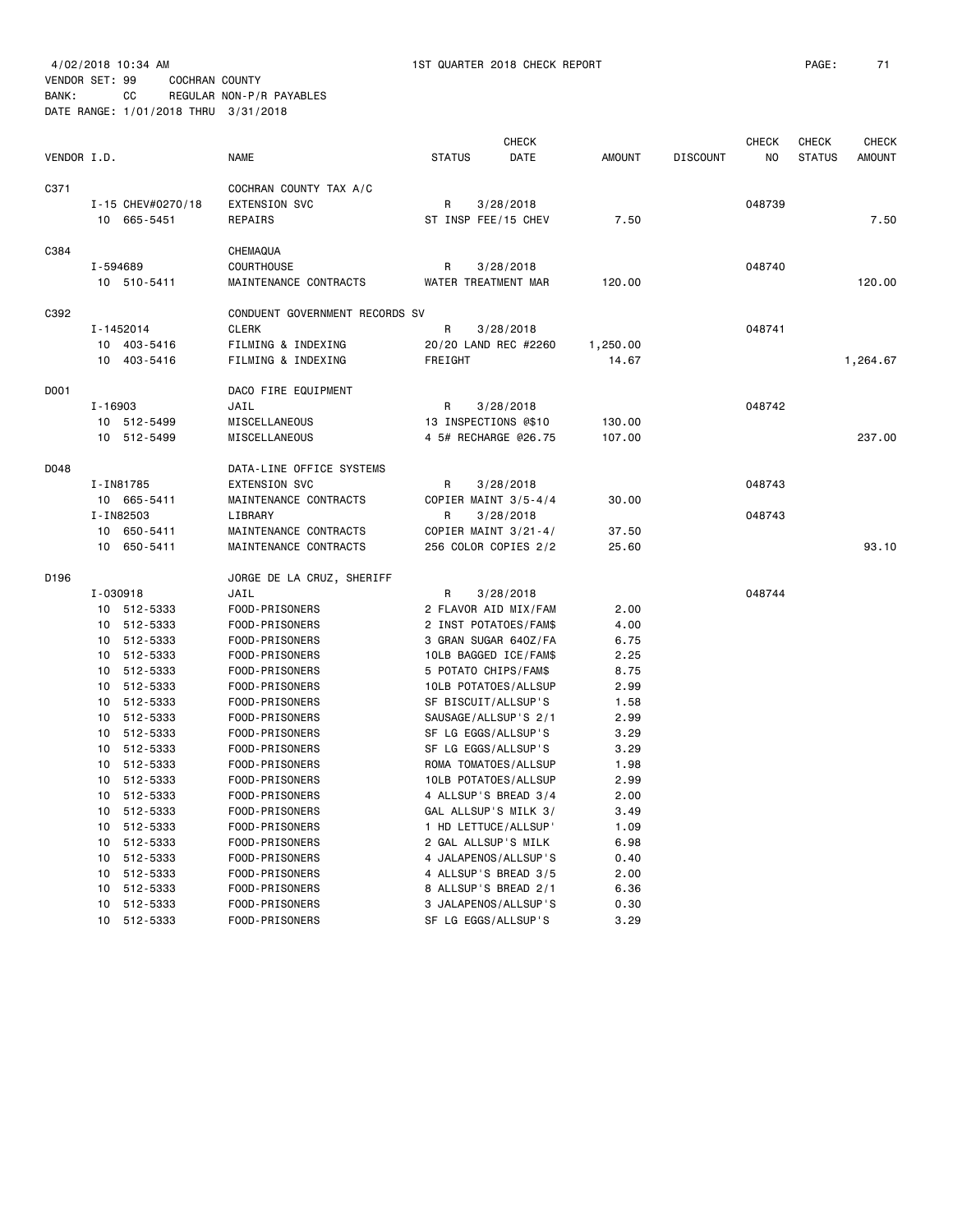4/02/2018 10:34 AM 1ST QUARTER 2018 CHECK REPORT PAGE: 72 VENDOR SET: 99 COCHRAN COUNTY

BANK: CC REGULAR NON-P/R PAYABLES DATE RANGE: 1/01/2018 THRU 3/31/2018

|             |                     |                           | <b>CHECK</b>          |                      |               |                 |        | <b>CHECK</b>  | <b>CHECK</b>  |
|-------------|---------------------|---------------------------|-----------------------|----------------------|---------------|-----------------|--------|---------------|---------------|
| VENDOR I.D. |                     | <b>NAME</b>               | <b>STATUS</b>         | DATE                 | <b>AMOUNT</b> | <b>DISCOUNT</b> | NO.    | <b>STATUS</b> | <b>AMOUNT</b> |
| D196        |                     | JORGE DE LA CRUZ, SHERIFF | (CONTINUED)           |                      |               |                 |        |               |               |
|             | I-030918            | JAIL                      | R                     | 3/28/2018            |               |                 | 048744 |               |               |
|             | 10 512-5333         | FOOD-PRISONERS            | SPAGHETTI/ALLSUP'S 2  |                      | 1.17          |                 |        |               |               |
|             | 10 512-5333         | FOOD-PRISONERS            | 2 GAL ALLSUP'S MILK   |                      | 5.98          |                 |        |               |               |
|             | 10 512-5333         | FOOD-PRISONERS            | SF LG EGGS/ALLSUP'S   |                      | 3.29          |                 |        |               |               |
|             | 10 512-5333         | FOOD-PRISONERS            | ROMA TOMATOES/ALLSUP  |                      | 0.99          |                 |        |               |               |
|             | 10 512-5333         | FOOD-PRISONERS            | 10 ALLSUP'S BREAD 2/  |                      | 5.00          |                 |        |               |               |
|             | 10 512-5333         | FOOD-PRISONERS            |                       | 2 ROMA TOMATOES/ALLS | 1.98          |                 |        |               |               |
|             | 10 512-5333         | FOOD-PRISONERS            |                       | HVR ORIG RANCH/ALLSU | 4.49          |                 |        |               |               |
|             | 10 512-5333         | FOOD-PRISONERS            | 1 GAL ALLSUP'S MILK/  |                      | 3.49          |                 |        |               |               |
|             | 10 512-5333         | FOOD-PRISONERS            | 2 MANWICH/FAM\$ 3/7/1 |                      | 3.50          |                 |        |               |               |
|             | 10 512-5333         | FOOD-PRISONERS            |                       | GREEN CHILI/ALLSUP'S | 3.19          |                 |        |               | 101.85        |
| E093        |                     | <b>MATT EVANS</b>         |                       |                      |               |                 |        |               |               |
|             | I-REF DEP/RECOUNT18 | <b>ELECTIONS</b>          | R                     | 3/28/2018            |               |                 | 048745 |               |               |
|             | 10 000-4380.200     | OTHER [MISCELLANEOUS]     | REF DEP LESS EXP/DW#  |                      | 50.00         |                 |        |               | 50.00         |
| F097        |                     | NATHAN D FOOS dba         |                       |                      |               |                 |        |               |               |
|             | $I - 0270$          | JAIL                      | R                     | 3/28/2018            |               |                 | 048746 |               |               |
|             | 10 512-5451         | REPAIR                    | RPR FAUCET, UNSTP TOI |                      | 127.50        |                 |        |               |               |
|             | 10 512-5451         | REPAIR                    | AUGER FEE             |                      | 10.00         |                 |        |               | 137.50        |
| G005        |                     | GENERAL FUND              |                       |                      |               |                 |        |               |               |
|             | I-VEH LEASE #7/12   | JUVENILE PROBATION        | R                     | 3/28/2018            |               |                 | 048747 |               |               |
|             | 17 573-5464         | VEHICLE LEASE             | VEHICLE LEASE MARCH   |                      | 833.00        |                 |        |               | 833.00        |
| H019        |                     | HOCKLEY COUNTY, TEXAS     |                       |                      |               |                 |        |               |               |
|             | I-R/B ESTATES CODE  | DISTRICT COURT            | R                     | 3/28/2018            |               |                 | 048748 |               |               |
|             | 10 435-5310         | OFFICE SUPPLIES           |                       | R/B TX ESTATES CODE+ | 102.00        |                 |        |               | 102.00        |
| I019        |                     | LARRY IVINS               |                       |                      |               |                 |        |               |               |
|             | $I-PREC$ 1 03/18    | PREC 1                    | R                     | 3/28/2018            |               |                 | 048749 |               |               |
|             | 15 621-5356         | ROAD MATERIALS & SUPPLIES |                       | 14 BELLY DUMPS CALIC | 560.00        |                 |        |               | 560.00        |
| J049        |                     | JUVENILE PROBATION FUND   |                       |                      |               |                 |        |               |               |
|             | I-LOCAL MATCH 3/18  | JUVENILE PROBATION        | R                     | 3/28/2018            |               |                 | 048750 |               |               |
|             | 10 571-5472         | LOCAL SUPPORT-JUV BOARD   |                       | LOCAL FUNDS MATCH MA | 6,654.42      |                 |        |               | 6,654.42      |
| L015        |                     | LUBBOCK COUNTY, TEXAS     |                       |                      |               |                 |        |               |               |
|             | I-FEB18/JUV#1025    | JUVENILE PROBATION        | R                     | 3/28/2018            |               |                 | 048751 |               |               |
|             | 17 573-5413         | Detention Services        | 6 DAYS/PRE/JUV#1025   |                      | 600.00        |                 |        |               | 600.00        |
| L057        |                     | L KENLEY, dba             |                       |                      |               |                 |        |               |               |
|             | I-8445/'17 GRADER   | PREC <sub>3</sub>         | R                     | 3/28/2018            |               |                 | 048752 |               |               |
|             | 15 623-5571         | CAPITAL OUTLAY            | 1 SET DECALS/PREC 3   |                      | 40.00         |                 |        |               |               |
|             | 15 623-5571         | CAPITAL OUTLAY            | DECALS/C31/17 140M3   |                      | 160.00        |                 |        |               | 200.00        |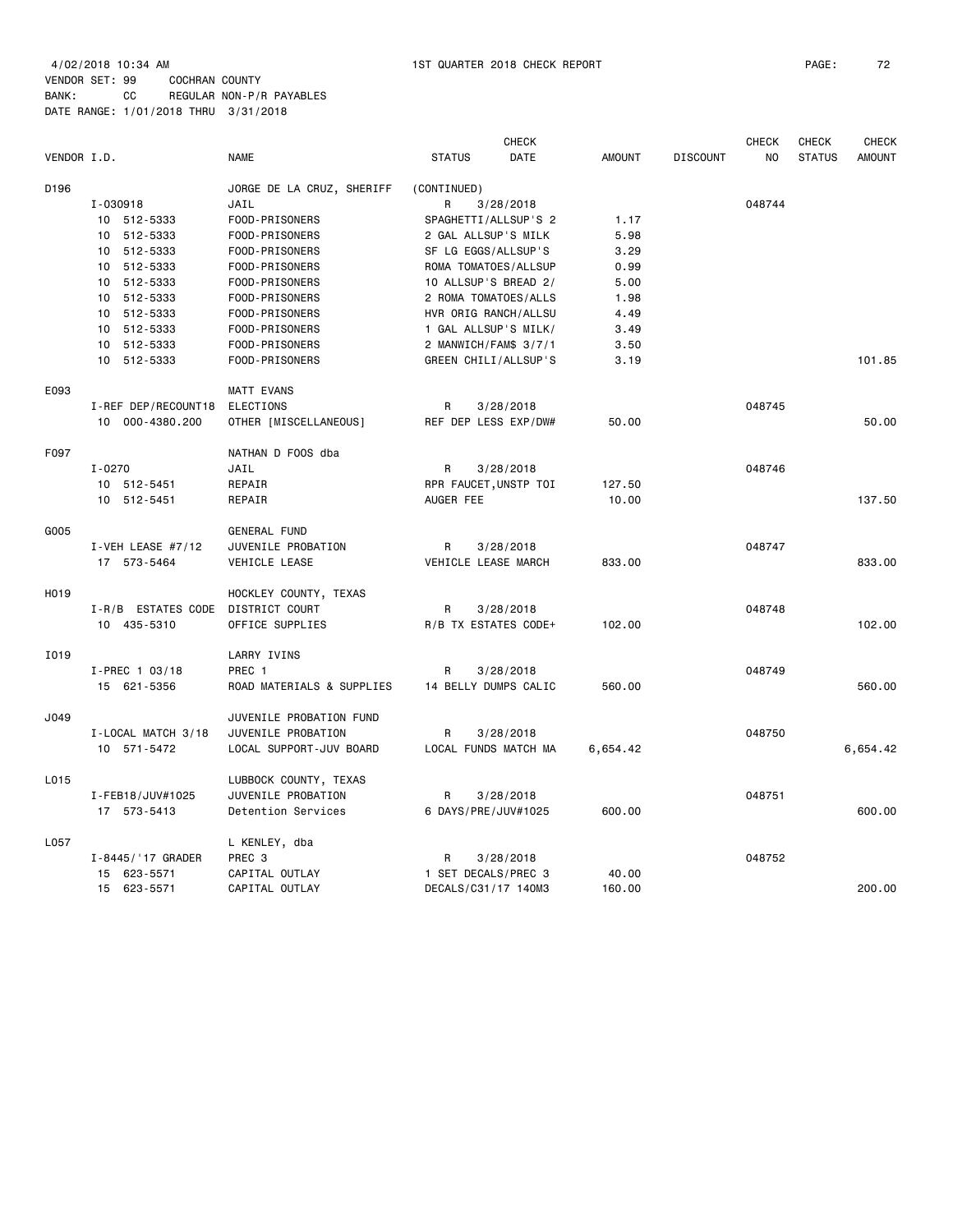#### VENDOR SET: 99 COCHRAN COUNTY BANK: CC REGULAR NON-P/R PAYABLES DATE RANGE: 1/01/2018 THRU 3/31/2018

| VENDOR I.D. |                                  | <b>NAME</b>                                    | <b>STATUS</b>                                | <b>CHECK</b><br>DATE | <b>AMOUNT</b>    | <b>DISCOUNT</b> | <b>CHECK</b><br>NO | <b>CHECK</b><br><b>STATUS</b> | <b>CHECK</b><br><b>AMOUNT</b> |
|-------------|----------------------------------|------------------------------------------------|----------------------------------------------|----------------------|------------------|-----------------|--------------------|-------------------------------|-------------------------------|
| L189        |                                  | HOCKLEY COUNTY PUBLISHING CO.INC.              |                                              |                      |                  |                 |                    |                               |                               |
|             | $I-1YR/LIB$ 2018                 | LIBRARY                                        | R                                            | 3/28/2018            |                  |                 | 048753             |                               |                               |
|             | 10 650-5590                      | <b>BOOKS</b>                                   | 1YR SUBSCRIPTION                             |                      | 45.00            |                 |                    |                               | 45.00                         |
|             |                                  |                                                |                                              |                      |                  |                 |                    |                               |                               |
| M331        |                                  | LYNDA MARCH PHD, RD/LD                         |                                              |                      |                  |                 |                    |                               |                               |
|             | I-CCS003182018                   | JAIL                                           | R                                            | 3/28/2018            |                  |                 | 048754             |                               |                               |
|             | 10 512-5499                      | MISCELLANEOUS                                  | NUTRITION ANALYSIS F                         |                      | 60.00            |                 |                    |                               | 60.00                         |
| N066        |                                  | NTS COMMUNICATIONS                             |                                              |                      |                  |                 |                    |                               |                               |
|             | I-8062660032/MAR18               | COMM'R CT/CO JUDGE                             | R                                            | 3/28/2018            |                  |                 | 048755             |                               |                               |
|             | 15 610-5420                      | TELECOMMUNICATIONS                             | WATS LINE                                    |                      | 4.99             |                 |                    |                               |                               |
|             | 15 610-5420                      | TELECOMMUNICATIONS                             | <b>FEES</b>                                  |                      | 7.43             |                 |                    |                               | 12.42                         |
|             |                                  |                                                |                                              |                      |                  |                 |                    |                               |                               |
| N072        |                                  | SPAN PUBLISHING, INC.                          |                                              |                      |                  |                 |                    |                               |                               |
|             | I-0102828                        | SHERIFF                                        | R                                            | 3/28/2018            |                  |                 | 048756             |                               |                               |
|             | 10 560-5310                      | OFFICE SUPPLIES                                | 2018 NATL DIR LAW EN                         |                      | 174.00           |                 |                    |                               |                               |
|             | 10<br>560-5310                   | OFFICE SUPPLIES                                | <b>DISC</b>                                  |                      | 25.00CR          |                 |                    |                               | 149.00                        |
| 0028        |                                  | OFFICE DEPOT, INC                              |                                              |                      |                  |                 |                    |                               |                               |
|             | I-115467784001                   | LIBRARY                                        | R                                            | 3/28/2018            |                  |                 | 048757             |                               |                               |
|             | 10 650-5310                      | OFFICE SUPPLIES                                | 4CS COPY PAPER                               |                      | 199.96           |                 |                    |                               |                               |
|             | 10 650-5310                      | OFFICE SUPPLIES                                | 4PK/250ea 65#C,96B,                          |                      | 63.96            |                 |                    |                               | 263.92                        |
|             |                                  |                                                |                                              |                      |                  |                 |                    |                               |                               |
| 0111        | I-PARTIAL RE-COU 18              | BENNIE O'BRIEN                                 | R                                            | 3/28/2018            |                  |                 | 048758             |                               |                               |
|             | 10 490-5102                      | ELECTIONS<br>ELECTION SALARIES                 | 1HR/303,306 PARTIAL                          |                      | 10.00            |                 |                    |                               | 10.00                         |
|             |                                  |                                                |                                              |                      |                  |                 |                    |                               |                               |
| P007        |                                  | PAYROLL CLEARING ACCT                          |                                              |                      |                  |                 |                    |                               |                               |
|             | I-1ST QTR 2018                   | WORKERS COMP/ALL DEPTS                         | R                                            | 3/28/2018            |                  |                 | 048759             |                               |                               |
|             | 10 400-5204                      | WORKERS' COMPENSATION                          | W/C QTRLY DEPOSIT-CN                         |                      | 47.85            |                 |                    |                               |                               |
|             | 403-5204<br>10                   | WORKERS' COMPENSATION                          | W/C QTRLY DEPOSIT-CL                         |                      | 72.55            |                 |                    |                               |                               |
|             | 10<br>435-5204                   | WORKERS' COMPENSATION                          | W/C QTRLY DEPOSIT-DI                         |                      | 13.44            |                 |                    |                               |                               |
|             | 455-5204<br>10                   | WORKERS' COMPENSATION                          | W/C QRTRLY DEPOSIT-J                         |                      | 31.62            |                 |                    |                               |                               |
|             | 10<br>475-5204                   | WORKERS' COMPENSATION                          | W/C QTRLY DEPOSIT-CN                         |                      | 11.11            |                 |                    |                               |                               |
|             | 476-5204<br>10                   | WORKERS' COMPENSATION                          | W/C QTRLY DEPOSIT-DI                         |                      | 1.09             |                 |                    |                               |                               |
|             | 490-5204<br>10                   | WORKERS' COMPENSATION                          | W/C QTRLY DEPOSIT-EL                         |                      | 10.75            |                 |                    |                               |                               |
|             | 495-5204<br>10                   | WORKERS' COMPENSATION                          | W/C QTRLY DEPOSIT-AU                         |                      | 58.74            |                 |                    |                               |                               |
|             | 497-5204<br>10                   | WORKERS' COMPENSATION                          | W/C QTRLY DEPOSIT-TR                         |                      | 34.95            |                 |                    |                               |                               |
|             | 10<br>499-5204                   | WORKERS' COMPENSATION                          | W/C QTRLY DEPOSIT-TA                         |                      | 87.28            |                 |                    |                               |                               |
|             | 510-5204<br>10                   | WORKERS' COMPENSATION                          | W/C QTRLY DEPOSIT-CO                         |                      | 231.79           |                 |                    |                               |                               |
|             | 10<br>512-5204<br>516-5204<br>10 | WORKERS' COMPENSATION<br>WORKERS' COMPENSATION | W/C QTRLY DEPOSIT-JA<br>W/C QTRLY DEPOSIT-CE |                      | 362.96<br>298.94 |                 |                    |                               |                               |
|             | 10<br>550-5204                   | WORKERS' COMPENSATION                          | W/C QTRLY DEPOSIT-CO                         |                      | 148.47           |                 |                    |                               |                               |
|             | 10<br>560-5204                   | WORKERS'<br>COMPENSATION                       | W/C QTRLY DEPOSIT-SH                         |                      | 1,599.84         |                 |                    |                               |                               |
|             | 17<br>573-5204                   | <b>WORKERS'</b><br>COMPENSATION                | W/C QTRLY DEPOSIT-JU                         |                      | 79.76            |                 |                    |                               |                               |
|             | 10<br>650-5204                   | <b>WORKERS'</b><br>COMPENSATION                | W/C QTRLY DEPOSIT-LI                         |                      | 39.49            |                 |                    |                               |                               |
|             | 652-5204<br>10                   | WORKERS' COMPENSATION                          | W/C QTRLY DEPOSIT-MU                         |                      | 13.69            |                 |                    |                               |                               |

10 660-5204 WORKERS' COMPENSATION W/C QTRLY DEPOSIT-PA 194.70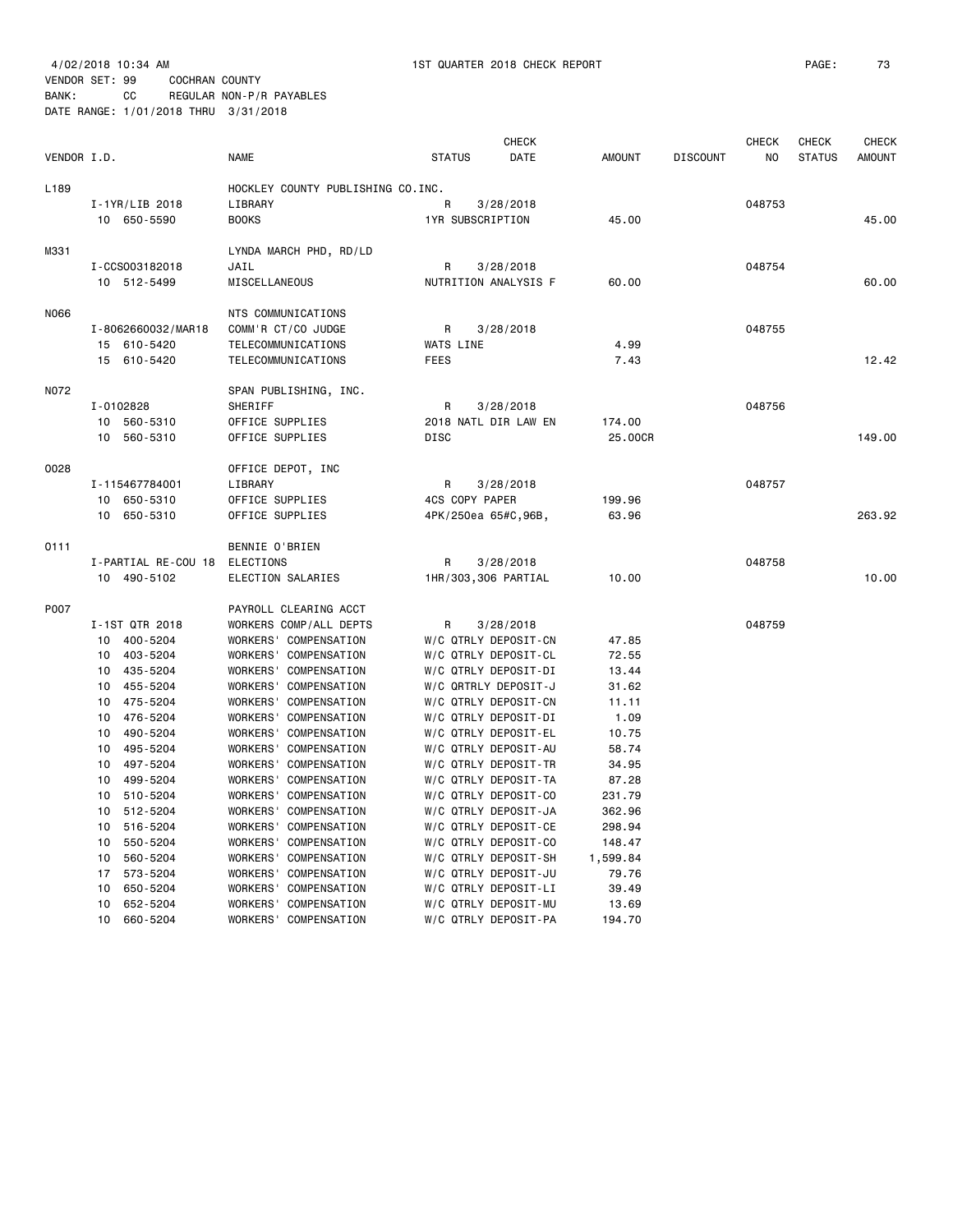4/02/2018 10:34 AM 1ST QUARTER 2018 CHECK REPORT PAGE: 74 VENDOR SET: 99 COCHRAN COUNTY BANK: CC REGULAR NON-P/R PAYABLES DATE RANGE: 1/01/2018 THRU 3/31/2018

| VENDOR I.D. |                   | <b>NAME</b>                    | CHECK<br>DATE<br><b>STATUS</b> | <b>AMOUNT</b> | <b>DISCOUNT</b> | <b>CHECK</b><br>N <sub>0</sub> | CHECK<br><b>STATUS</b> | CHECK<br><b>AMOUNT</b> |
|-------------|-------------------|--------------------------------|--------------------------------|---------------|-----------------|--------------------------------|------------------------|------------------------|
| P007        |                   | PAYROLL CLEARING ACCT          | (CONTINUED)                    |               |                 |                                |                        |                        |
|             | I-1ST QTR 2018    | WORKERS COMP/ALL DEPTS         | R<br>3/28/2018                 |               |                 | 048759                         |                        |                        |
|             | 10 662-5204       | WORKERS' COMPENSATION          | W/C QTRLY DEPOSIT-AC           | 258.41        |                 |                                |                        |                        |
|             | 665-5204<br>10    | WORKERS' COMPENSATION          | W/C QTRLY DEPOSIT-EX           | 27.74         |                 |                                |                        |                        |
|             | 610-5204<br>15    | WORKERS' COMPENSATION          | W/C QTRLY DEPOSIT-CO           | 169.23        |                 |                                |                        |                        |
|             | 621-5204<br>15    | WORKERS' COMPENSATION          | W/C QTRLY DEPOSIT-PR           | 530.22        |                 |                                |                        |                        |
|             | 622-5204<br>15    | WORKERS' COMPENSATION          | W/C QTRLY DEPOSIT-PR           | 522.01        |                 |                                |                        |                        |
|             | 15 623-5204       | WORKERS' COMPENSATION          | W/C QTRLY DEPOSIT-PR           | 549.28        |                 |                                |                        |                        |
|             | 15 624-5204       | WORKERS' COMPENSATION          | W/C QTRLY DEPOSIT-PR           | 553.10        |                 |                                |                        |                        |
|             | 30<br>518-5204    | WORKERS' COMPENSATION          | W/C QTRLY DEPOSIT-AI           | 83.44         |                 |                                |                        | 6,032.45               |
| P017        |                   | POSTMASTER                     |                                |               |                 |                                |                        |                        |
|             | I-MUSEUM 3/20/18  | <b>MUSEUM</b>                  | R<br>3/28/2018                 |               |                 | 048760                         |                        |                        |
|             | 10 652-5311       | POSTAL EXPENSES                | 2 BKS/ 50c STAMPS              | 20,00         |                 |                                |                        | 20.00                  |
| P073        |                   | THE PENWORTHY COMPANY          |                                |               |                 |                                |                        |                        |
|             | I-0538058-IN      | LIBRARY                        | R<br>3/28/2018                 |               |                 | 048761                         |                        |                        |
|             | 650-5590<br>10    | <b>BOOKS</b>                   | BB WE LOVE THE LIBRA           | 13.89         |                 |                                |                        |                        |
|             | 650-5590<br>10    | <b>BOOKS</b>                   | COWGIRL GRIT                   | 18.99         |                 |                                |                        |                        |
|             | 650-5590<br>10    | <b>BOOKS</b>                   | ICE RINK ROOKIE                | 18.99         |                 |                                |                        |                        |
|             | 650-5590<br>10    | <b>BOOKS</b>                   | JUST PICK US, PLEASE           | 13.89         |                 |                                |                        |                        |
|             | 10<br>650-5590    | <b>BOOKS</b>                   | LETS BUILD A SNOWMAN           | 13.89         |                 |                                |                        |                        |
|             | 650-5590<br>10    | <b>BOOKS</b>                   | LOOK&FIND THE STAR             | 22.36         |                 |                                |                        |                        |
|             | 650-5590<br>10    | <b>BOOKS</b>                   | MEET WOOF&QUACK                | 13.89         |                 |                                |                        |                        |
|             | 10<br>650-5590    | <b>BOOKS</b>                   | PADDINGTON AT THE BA           | 13.89         |                 |                                |                        |                        |
|             | 650-5590<br>10    | <b>BOOKS</b>                   | RODEO CHALLENGE                | 18.99         |                 |                                |                        |                        |
|             | 650-5590<br>10    | <b>BOOKS</b>                   | RUTHRED RIDING HO              | 15.36         |                 |                                |                        |                        |
|             | 650-5590<br>10    | <b>BOOKS</b>                   | SHOWDOWN IN SPACE!             | 13.89         |                 |                                |                        |                        |
|             | 10<br>650-5590    | <b>BOOKS</b>                   | SKIPPYJON JONES: CLAS          | 19.36         |                 |                                |                        |                        |
|             | 650-5590<br>10    | <b>BOOKS</b>                   | SNOWY SURPRISE                 | 13.89         |                 |                                |                        |                        |
|             | 10<br>650-5499    | MISCELLANEOUS                  | PICK-A-PRIZE ROCK ST           |               |                 |                                |                        | 211.28                 |
| P092        |                   | U.S. POSTAL SERVICE            |                                |               |                 |                                |                        |                        |
|             | I-E95919443 03/18 | <b>TREASURER</b>               | 3/28/2018<br>R                 |               |                 | 048762                         |                        |                        |
|             | 10 497-5311       | POSTAL EXPENSES                | 4BX #10 STMP ENV 500           | 1,131.40      |                 |                                |                        |                        |
|             | 10 497-5311       | POSTAL EXPENSES                | SHIPPING                       | 16.05         |                 |                                |                        | 1,147.45               |
| R002        |                   | RUPERTO CHAVEZ dba             |                                |               |                 |                                |                        |                        |
|             | I-13849           | CRTHSE/ACT/SHRF/PREC 1/JUV PRB | R<br>3/28/2018                 |               |                 | 048763                         |                        |                        |
|             | 10 510-5451       | REPAIR                         | 9 FIRE EXT/ANNUAL IN           | 180.00        |                 |                                |                        |                        |
|             | 560-5451<br>10    | MACHINERY-NON-OFFICE REPAIR    | 2 FIRE EXT/ANNUAL IN           | 40.00         |                 |                                |                        |                        |
|             | 662-5451<br>10    | REPAIR                         | 2 FIRE EXT/ANNUAL IN           | 40.00         |                 |                                |                        |                        |
|             | 510-5451<br>10    | REPAIR                         | 2 5# ABC FIRE EXT SV           | 80.00         |                 |                                |                        |                        |
|             | 10<br>662-5451    | REPAIR                         | 2 5# ABC FIRE EXT SV           | 80.00         |                 |                                |                        |                        |
|             | 15<br>621-5451    | REPAIRS                        | 2 5# ABC FIRE EXT SV           | 80.00         |                 |                                |                        |                        |
|             | 17 573-5499       | OPERATING EXPENSES             | 1 5# ABC FIRE EXT SV           | 40.00         |                 |                                |                        | 540.00                 |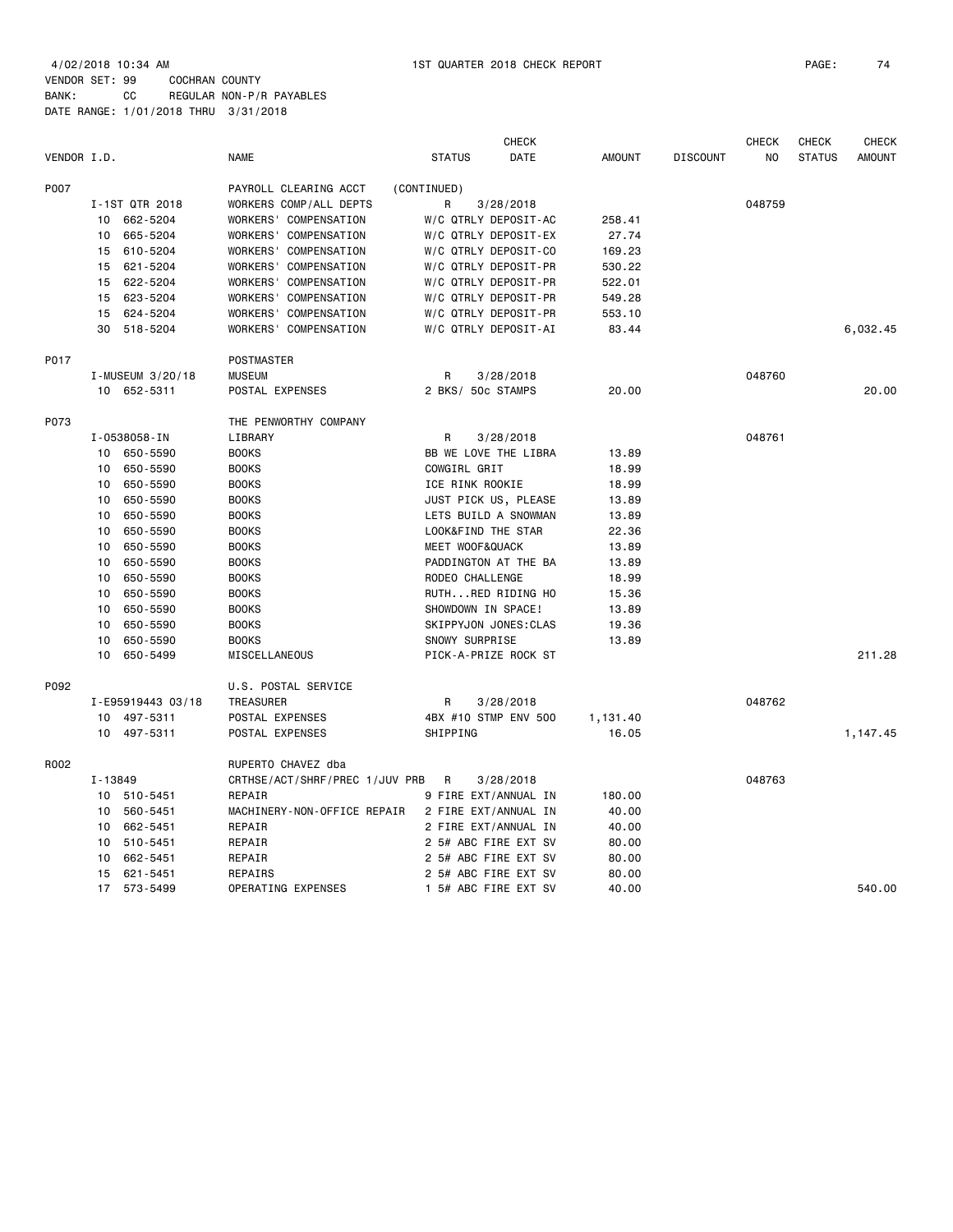VENDOR SET: 99 COCHRAN COUNTY BANK: CC REGULAR NON-P/R PAYABLES

|             |                     |                                                   |                          | <b>CHECK</b> |               |                 | <b>CHECK</b> | <b>CHECK</b>  | <b>CHECK</b>  |
|-------------|---------------------|---------------------------------------------------|--------------------------|--------------|---------------|-----------------|--------------|---------------|---------------|
| VENDOR I.D. |                     | <b>NAME</b>                                       | <b>STATUS</b>            | DATE         | <b>AMOUNT</b> | <b>DISCOUNT</b> | NO.          | <b>STATUS</b> | <b>AMOUNT</b> |
| R012        |                     | ROAD & BRIDGE FUND                                |                          |              |               |                 |              |               |               |
|             | I-1ST HALF 18 GR WT | LATERAL ROAD FUND                                 | R                        | 3/28/2018    |               |                 | 048764       |               |               |
|             | 20 000-4333.300     | LATERAL ROAD FUND DISTRIBUTIONMV TO ROAD & BRIDGE |                          |              | 19,745.69     |                 |              |               | 19,745.69     |
|             |                     | (STATE POSTING ERROR)                             |                          |              |               |                 |              |               |               |
| R012        |                     | ROAD & BRIDGE FUND                                |                          |              |               |                 |              |               |               |
|             | I-FEMA 2016/SNOW    | PREC 2/PREC 3/PREC 4                              | R                        | 3/28/2018    |               |                 | 048765       |               |               |
|             | 10 700-5700         | TRANSFERS TO OTHER FUNDS                          | PREC2 SNOW "GOLIATH"     |              | 10,274.62     |                 |              |               |               |
|             | 10 700-5700         | TRANSFERS TO OTHER FUNDS                          | PREC3 SNOW "GOLIATH"     |              | 29,646.51     |                 |              |               |               |
|             | 10 700-5700         | TRANSFERS TO OTHER FUNDS                          | PREC4 SNOW "GOLIATH"     |              | 4,246.66      |                 |              |               | 44, 167.79    |
| S047        |                     | SHELL FLEET PLUS                                  |                          |              |               |                 |              |               |               |
|             | I-65174922803 3/18  | CO/DIST CLERK                                     | R                        | 3/28/2018    |               |                 | 048766       |               |               |
|             | 10 403-5427         | CONTINUING EDUCATION                              | 16.034GL/UNL SAN ANG     |              | 39.43         |                 |              |               |               |
|             | 10 403-5427         | CONTINUING EDUCATION                              | 12.5GL/UNL SAN MARCO     |              | 29.50         |                 |              |               |               |
|             | 10 403-5427         | CONTINUING EDUCATION                              | 17.7GL/UNL BIG SPRIN     |              | 44.25         |                 |              |               |               |
|             | 10 403-5427         | CONTINUING EDUCATION                              | CR FED TAX               |              | 8.46CR        |                 |              |               | 104.72        |
| S063        |                     | ANGEL RAMIREZ, dba                                |                          |              |               |                 |              |               |               |
|             | $I - 010973$        | PREC 4                                            | R                        | 3/28/2018    |               |                 | 048767       |               |               |
|             | 15 624-5454         | TIRES                                             | SVC CALL/MILEAGE         |              | 24.00         |                 |              |               |               |
|             | 15 624-5454         | TIRES                                             | DISMT/MT, 770G F R A     |              | 80.00         |                 |              |               |               |
|             | 15 624-5454         | TIRES                                             | <b>NEW TUBE</b>          |              | 68.00         |                 |              |               | 172.00        |
| S222        |                     | SOUTH PLAINS COMMUNICATIONS                       |                          |              |               |                 |              |               |               |
|             | I-0114527-IN        | PREC <sub>3</sub>                                 | R                        | 3/28/2018    |               |                 | 048768       |               |               |
|             | 15 623-5571         | CAPITAL OUTLAY                                    | RMV 2 RADIOS @ WARRE     |              | 75.00         |                 |              |               |               |
|             | 15 623-5571         | CAPITAL OUTLAY                                    | 1HR/INSTALL MILEAGE:     |              | 25.00         |                 |              |               |               |
|             | 15 623-5571         | CAPITAL OUTLAY                                    | 2/INSTL@BLES0/17CAT#     |              | 262.50        |                 |              |               |               |
|             | 15 623-5571         | CAPITAL OUTLAY                                    | MAG MOUNT KIT            |              | 78.00         |                 |              |               |               |
|             | 15 623-5571         | CAPITAL OUTLAY                                    | 1/VHF/UHF QTR WAVE F     |              | 110.00        |                 |              |               |               |
|             | 15 623-5571         | CAPITAL OUTLAY                                    | 141 MI/RT MILEAGE        |              | 105.75        |                 |              |               | 656.25        |
| S281        |                     | <b>STAPLES</b>                                    |                          |              |               |                 |              |               |               |
|             | C-204249922         | SHERIFF                                           | R                        | 3/28/2018    |               |                 | 048769       |               |               |
|             | 10 560-5310         | OFFICE SUPPLIES                                   | RET 2 HP 64A TONER       |              | 387.98CR      |                 |              |               |               |
|             | 10 560-5310         | OFFICE SUPPLIES                                   | <b>REF DISC</b>          |              | 46.80         |                 |              |               |               |
|             | I-2023342611        | SHERIFF                                           | R                        | 3/28/2018    |               |                 | 048769       |               |               |
|             | 10 560-5310         | OFFICE SUPPLIES                                   | 2 TONER CRTG 64A         |              | 387.98        |                 |              |               |               |
|             | 10 560-5310         | OFFICE SUPPLIES                                   | CPN DISC                 |              | 46.80CR       |                 |              |               |               |
|             | I-20386893013       | SHERIFF                                           | R                        | 3/28/2018    |               |                 | 048769       |               |               |
|             | 10 560-5310         | OFFICE SUPPLIES                                   | 2 HP 90A TONER CRTG,     |              | 385.98        |                 |              |               |               |
|             | 10 560-5310         | OFFICE SUPPLIES                                   | CPN DISC                 |              | 49.20CR       |                 |              |               |               |
|             | I-2039743341        | JAIL                                              | R                        | 3/28/2018    |               |                 | 048769       |               |               |
|             | 10 512-5310         | OFFICE SUPPLIES                                   | <b>1PK STORAGE BOXES</b> |              | 23.99         |                 |              |               |               |
|             | I-2040647171        | SHERIFF                                           | R                        | 3/28/2018    |               |                 | 048769       |               |               |
|             | 10 560-5310         | OFFICE SUPPLIES                                   | 1PK POST-IT "SIGN HE     |              | 5.99          |                 |              |               | 366.76        |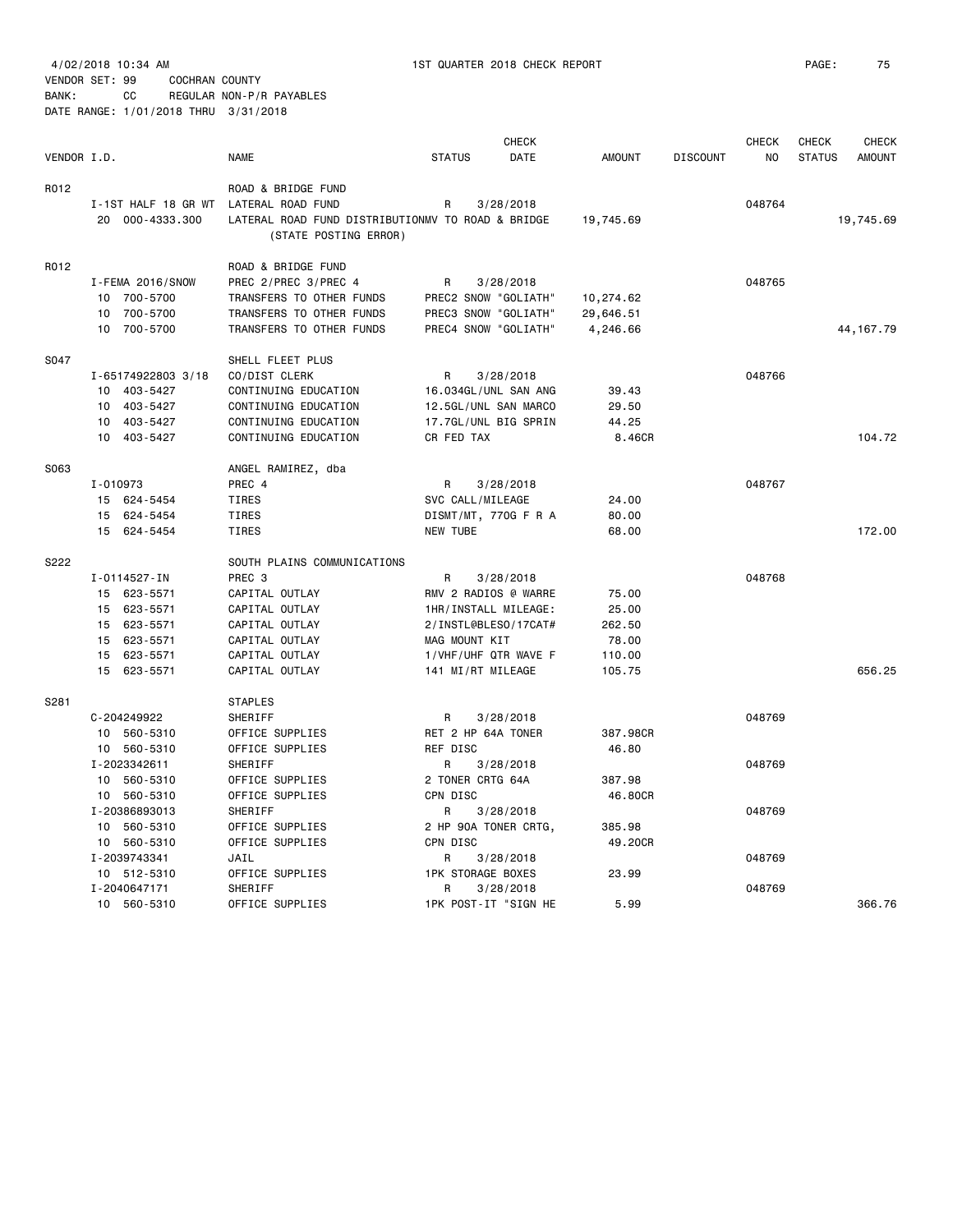| VENDOR I.D. |                            | <b>NAME</b>                   | <b>STATUS</b>       | <b>CHECK</b><br><b>DATE</b> | <b>AMOUNT</b> | <b>DISCOUNT</b> | <b>CHECK</b><br>NO | <b>CHECK</b><br><b>STATUS</b> | <b>CHECK</b><br><b>AMOUNT</b> |
|-------------|----------------------------|-------------------------------|---------------------|-----------------------------|---------------|-----------------|--------------------|-------------------------------|-------------------------------|
| S316        |                            | <b>BRYANT SEARS</b>           |                     |                             |               |                 |                    |                               |                               |
|             | I-TCOLE 2018               | JUVENILE PROBATION            | R                   | 3/28/2018                   |               |                 | 048770             |                               |                               |
|             | 17 573-5427                | TRAVEL & TRAINING             |                     | FIREARMS PROFICIENCY        | 35.00         |                 |                    |                               | 35.00                         |
| S416        |                            | SOS WASTE DISPOSAL, INC       |                     |                             |               |                 |                    |                               |                               |
|             | $I - 43852$                | PREC 3/PREC 4                 | R                   | 3/28/2018                   |               |                 | 048771             |                               |                               |
|             | 15 623-5440                | UTILITIES                     | DUMPSTER SVC MAR 18 |                             | 53.25         |                 |                    |                               |                               |
|             | 15 624-5440                | UTILITIES                     | DUMPSTER SVC MAR 18 |                             | 53.25         |                 |                    |                               | 106.50                        |
| T009        |                            | TEXAS ASSOCIATION OF COUNTIES |                     |                             |               |                 |                    |                               |                               |
|             | I-89TH W TX/ROBERTS        | COMMISSIONERS COURT           | R                   | 3/28/2018                   |               |                 | 048772             |                               |                               |
|             | 15 610-5427                | COMM-CONTINUING EDUCATION     |                     | REG/W TX CJCA CONF/T        | 200.00        |                 |                    |                               |                               |
|             | I-CIA CONF 2018            | TREASURER                     | R                   | 3/28/2018                   |               |                 | 048772             |                               |                               |
|             | 10 497-5427                | CONTINUING EDUCATION          |                     | REG/2018 CONF 6/27-2        | 225.00        |                 |                    |                               | 425.00                        |
| T050        |                            | TAC UNEMPLOYMENT FUND         |                     |                             |               |                 |                    |                               |                               |
|             | I-1ST QTR 2018             | UNEMPLOYMENT - - ALL DEPTS    | R                   | 3/28/2018                   |               |                 | 048773             |                               |                               |
|             | 400-5206<br>10             | UNEMPLOYMENT                  | QTRLY UNEMPLYMNT-CO |                             |               |                 |                    |                               |                               |
|             | 10 403-5206                | UNEMPLOYMENT                  |                     | QTRLY UNEMPLYMNT-CLE        | 7.44          |                 |                    |                               |                               |
|             | 10 435-5206                | UNEMPLOYMENT                  |                     | QTRLY UNEMPLYMNT-DIS        | 1.80          |                 |                    |                               |                               |
|             | 10 455-5206                | UNEMPLOYMENT                  | QTRLY UNEMPLYMNT-JP |                             | 0.04          |                 |                    |                               |                               |
|             | 10<br>475-5206             | UNEMPLOYMENT                  | QTRLY UNEMPLYMNT-CO |                             | 5.09          |                 |                    |                               |                               |
|             | 10 476-5206                | UNEMPLOYMENT                  |                     | QTRLY UNEMPLYMNT-DIS        | 0.78          |                 |                    |                               |                               |
|             | 10 490-5206                | UNEMPLOYMENT                  |                     | QTRLY UNEMPLYMNT-ELE        | 1.96          |                 |                    |                               |                               |
|             | 10 495-5206<br>10 497-5206 | UNEMPLOYMENT<br>UNEMPLOYMENT  | QTRLY UNEMPLYMNT-CO | QTRLY UNEMPLYMNT-TRE        | 10.79<br>0.13 |                 |                    |                               |                               |
|             | 499-5206<br>10             | UNEMPLOYMENT                  |                     | QTRLY UNEMPLYMNT-TAX        | 10.19         |                 |                    |                               |                               |
|             | 10 510-5206                | UNEMPLOYMENT                  |                     | QTRLY UNEMPLYMNT-CRT        | 4.35          |                 |                    |                               |                               |
|             | 512-5206<br>10             | UNEMPLOYMENT                  |                     | QTRLY UNEMPLYMNT-JAI        | 12.12         |                 |                    |                               |                               |
|             | 516-5206<br>10             | UNEMPLOYMENT                  |                     | QTRLY UNEMPLYMNT-CEM        | 5.36          |                 |                    |                               |                               |
|             | 560-5206<br>10             | UNEMPLOYMENT                  |                     | QTRLY UNEMPLYMNT-SHE        | 47.85         |                 |                    |                               |                               |
|             | 650-5206<br>10             | UNEMPLOYMENT                  |                     | QTRLY UNEMPLYMNT-LIB        | 4.74          |                 |                    |                               |                               |
|             | 10 660-5206                | UNEMPLOYMENT                  |                     | QTRLY UNEMPLYMNT-PAR        | 4.97          |                 |                    |                               |                               |
|             | 662-5206<br>10             | UNEMPLOYMENT                  |                     | QTRLY UNEMPLYMNT-ACT        | 5.36          |                 |                    |                               |                               |
|             | 665-5206<br>10             | UNEMPLOYMENT                  |                     | QTRLY UNEMPLYMNT-EXT        | 6.62          |                 |                    |                               |                               |
|             | 15 621-5206                | UNEMPLOYMENT                  |                     | QTRLY UNEMPLYMNT-PRE        | 10.43         |                 |                    |                               |                               |
|             | 15 622-5206                | UNEMPLOYMENT                  |                     | QTRLY UNEMPLYMNT-PRE        | 10.29         |                 |                    |                               |                               |
|             | 15 623-5206                | UNEMPLOYMENT                  |                     | QTRLY UNEMPLYMNT-PRE        | 10.80         |                 |                    |                               |                               |
|             | 15 624-5206                | UNEMPLOYMENT                  |                     | QTRLY UNEMPLYMNT-PRE        | 10.88         |                 |                    |                               |                               |
|             | 17 573-5206                | UNEMPLOYMENT INSURANCE        |                     | QTRLY UNEMPLYMNT-JUV        | 5.08          |                 |                    |                               | 177.07                        |
| T083        |                            | TYLER TECHNOLOGIES, INC       |                     |                             |               |                 |                    |                               |                               |
|             | I-025-217503               | NON-DEPT'L                    | R                   | 3/28/2018                   |               |                 | 048774             |                               |                               |
|             | 10 409-5411                | MAINTENANCE CONTRACTS         |                     | MONTHLY NETWORK MAIN        | 220.50        |                 |                    |                               | 220.50                        |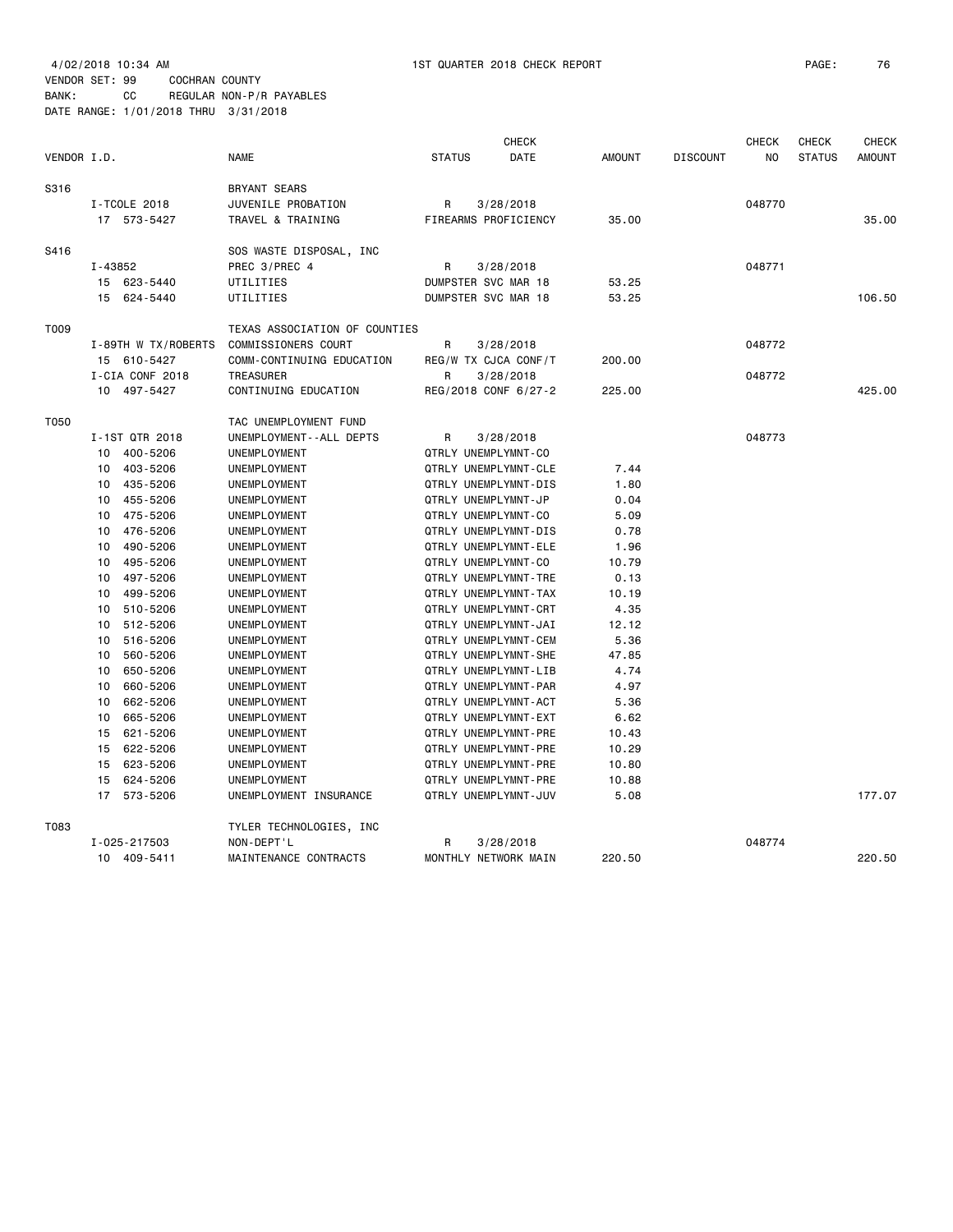VENDOR SET: 99 COCHRAN COUNTY

BANK: CC REGULAR NON-P/R PAYABLES DATE RANGE: 1/01/2018 THRU 3/31/2018

| VENDOR I.D. |                                                                                                            | <b>NAME</b>                                                                                                                              | <b>STATUS</b>                                                                  | <b>CHECK</b><br>DATE              | <b>AMOUNT</b>                                    | <b>DISCOUNT</b> | <b>CHECK</b><br>N <sub>O</sub> | <b>CHECK</b><br><b>STATUS</b> | <b>CHECK</b><br><b>AMOUNT</b> |
|-------------|------------------------------------------------------------------------------------------------------------|------------------------------------------------------------------------------------------------------------------------------------------|--------------------------------------------------------------------------------|-----------------------------------|--------------------------------------------------|-----------------|--------------------------------|-------------------------------|-------------------------------|
| T261        | I-REF DEP/RECOUNT18<br>10 000-4380.200                                                                     | JAKE TIMMONS<br><b>ELECTIONS</b><br>OTHER [MISCELLANEOUS]                                                                                | R                                                                              | 3/28/2018<br>REF DEP/OUTCOME CHG/ | 60.00                                            |                 | 048775                         |                               | 60.00                         |
| T299        | I-JAIL STANDARDS 18<br>10 512-5310                                                                         | TEXAS COMMISSION ON JAIL<br>JAIL<br>OFFICE SUPPLIES                                                                                      | R                                                                              | 3/28/2018<br>TX MIN JAIL STANDARD | 35.00                                            |                 | 048776                         |                               | 35.00                         |
| U003        | I-'18 AUD INST/AMY<br>10 495-5427<br>I-'18 AUD INST/BEV                                                    | UNIVERSITY OF TEXAS AT AUSTIN<br>AUDITOR<br>CONTINUING EDUCATION<br>AUDITOR                                                              | R<br>AUDITOR'S INSTITUTE<br>R                                                  | 3/28/2018<br>3/28/2018            | 295.00                                           |                 | 048777<br>048777               |                               |                               |
|             | 10 495-5427                                                                                                | CONTINUING EDUCATION                                                                                                                     | AUDITOR'S INSTITUTE                                                            |                                   | 295.00                                           |                 |                                |                               | 590.00                        |
| U036        | I-831 2349118<br>10 512-5205<br>10 512-5392<br>10 512-5392<br>10 512-5392                                  | UNIFIRST HOLDINGS, INC.<br>JAIL/SHERIFF<br><b>UNIFORMS</b><br>MISCELLANEOUS SUPPLIES<br>MISCELLANEOUS SUPPLIES<br>MISCELLANEOUS SUPPLIES | R<br>UNIFORM SVC/ELIDA<br>3x5 MAT<br>2/XL MOPS BLUE                            | 3/28/2018<br>200 MICROFIBER TOWEL | 11.22<br>34.00<br>4.00<br>3.00                   |                 | 048778                         |                               |                               |
|             | 10 560-5205<br>I-831 2350430<br>10 512-5205<br>10 512-5392<br>512-5392<br>10<br>10 512-5392<br>10 560-5205 | <b>UNIFORMS</b><br>JAIL/SHERIFF<br>UNIFORMS<br>MISCELLANEOUS SUPPLIES<br>MISCELLANEOUS SUPPLIES<br>MISCELLANEOUS SUPPLIES<br>UNIFORMS    | DEFE CHARGE<br>R<br>UNIFORM SVC/ELIDA<br>3x5 MAT<br>2/XL MOPS BLUE<br>DEFE CHG | 3/28/2018<br>200 MICROFIBER TOWEL | 11.10<br>11.22<br>4.00<br>3.00<br>34.00<br>11.10 |                 | 048778                         |                               |                               |
|             | I-831 2351767<br>10 512-5205<br>10 512-5392<br>10 512-5392<br>512-5392<br>10<br>10 560-5205                | JAIL/SHERIFF<br>UNIFORMS<br>MISCELLANEOUS SUPPLIES<br>MISCELLANEOUS SUPPLIES<br>MISCELLANEOUS SUPPLIES<br>UNIFORMS                       | R<br>UNIFORM SVC/ELIDA<br>3x5 MAT<br>2/XL MOPS BLUE<br>DEFE CHG                | 3/28/2018<br>200 MICROFIBER TOWEL | 11.22<br>4.00<br>3.00<br>34.00<br>11.10          |                 | 048778                         |                               | 189.96                        |
| V053        | $I - 1218$<br>10 662-5451                                                                                  | VP PLUMBING INC.<br>ACTIVITY BLDG<br>REPAIR                                                                                              | R<br>RPL FLANGE/MEN'S RR                                                       | 3/28/2018                         | 395.00                                           |                 | 048779                         |                               | 395.00                        |
| <b>WOO7</b> | I-837796348<br>10 475-5590                                                                                 | THOMSON REUTERS-WEST PAYMENT CTR<br>ATTORNEY'LAW LIBRARY<br>LAW LIBRARY MTRLS/UPDATES                                                    | R<br>DATABASE CHG FEB 18                                                       | 3/28/2018                         | 300.00                                           |                 | 048780                         |                               |                               |
|             | I-837873676<br>10 475-5590                                                                                 | ATTORNEY/LAW LIBRARY<br>LAW LIBRARY MTRLS/UPDATES                                                                                        | R                                                                              | 3/28/2018<br>BOOKS&BOUND VOLS 3/1 | 549.60                                           |                 | 048780<br>048780               |                               |                               |
|             | I-837881125<br>10 475-5590                                                                                 | ATTORNEY/LAW LIBRARY<br>LAW LIBRARY MTRLS/UPDATES                                                                                        | R                                                                              | 3/28/2018<br>BOOKS&BOUND VOLS/MAR | 109.80                                           |                 |                                |                               | 959.40                        |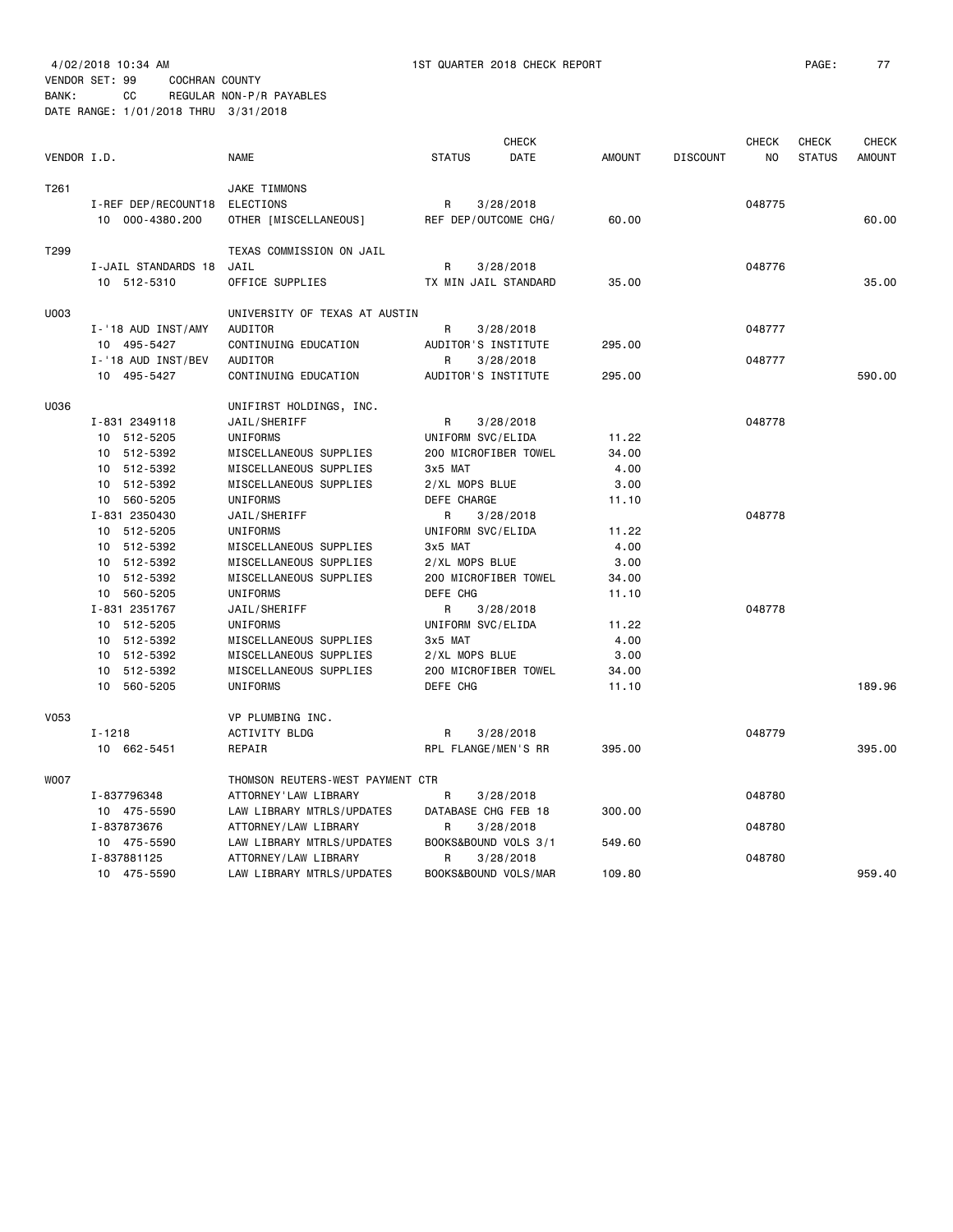4/02/2018 10:34 AM 1ST QUARTER 2018 CHECK REPORT PAGE: 78 VENDOR SET: 99 COCHRAN COUNTY BANK: CC REGULAR NON-P/R PAYABLES

|             |                     |                                    |                        | <b>CHECK</b> |               |                 | <b>CHECK</b> | <b>CHECK</b>  | <b>CHECK</b>  |
|-------------|---------------------|------------------------------------|------------------------|--------------|---------------|-----------------|--------------|---------------|---------------|
| VENDOR I.D. |                     | <b>NAME</b>                        | <b>STATUS</b>          | DATE         | <b>AMOUNT</b> | <b>DISCOUNT</b> | NO           | <b>STATUS</b> | <b>AMOUNT</b> |
| WO10        |                     | WEST TEXAS GAS<br>INC              |                        |              |               |                 |              |               |               |
|             |                     | I-0200036002501 3/18 PARK/SHOWBARN | R                      | 3/28/2018    |               |                 | 048781       |               |               |
|             | 660-5440<br>10      | UTILITIES & IRRIGATION             | 22.6MCF 1/29-3/1       |              | 58.53         |                 |              |               |               |
|             | 660-5440<br>10      | UTILITIES & IRRIGATION             | COST OF GAS (3.0290)   |              | 68.45         |                 |              |               |               |
|             | 660-5440<br>10      | UTILITIES & IRRIGATION             | <b>CUSTOMER CHARGE</b> |              | 13.70         |                 |              |               |               |
|             | 10 660-5440         | UTILITIES & IRRIGATION             | GRIP CHARGE            |              | 8.59          |                 |              |               |               |
|             | I-020036001501 3/18 | PARK/SHOP                          | R                      | 3/28/2018    |               |                 | 048781       |               |               |
|             | 660-5440<br>10      | UTILITIES & IRRIGATION             | GAS SVC 1/29-3/1       |              | 10.00         |                 |              |               |               |
|             | 10 660-5440         | UTILITIES & IRRIGATION             | GRIP CHARGE            |              | 3.23          |                 |              |               |               |
|             | I-020049022001 3/18 | PREC 3                             | R                      | 3/28/2018    |               |                 | 048781       |               |               |
|             | 15 623-5440         | UTILITIES                          | GAS SVC 1/29-3/1       |              | 13.70         |                 |              |               |               |
|             | 15 623-5440         | UTILITIES                          | GRIP CHARGE            |              | 8.59          |                 |              |               | 184.79        |
| W055        |                     | WINDSTREAM COMMUNICATIONS SW       |                        |              |               |                 |              |               |               |
|             | I-266-5181 MAR 18   | ELECTIONS                          | R                      | 3/28/2018    |               |                 | 048782       |               |               |
|             | 10 490-5420         | TELECOMMUNICATIONS                 | SERVICES               |              | 35.58         |                 |              |               |               |
|             | 10 490-5420         | TELECOMMUNICATIONS                 | <b>FEES</b>            |              | 20.89         |                 |              |               |               |
|             | 10 490-5420         | TELECOMMUNICATIONS                 | LONG DISTANCE SVC      |              | 6.22          |                 |              |               | 62.69         |
| W164        |                     | WARREN CAT                         |                        |              |               |                 |              |               |               |
|             | I-PS020347821       | PREC <sub>2</sub>                  | R                      | 3/28/2018    |               |                 | 048783       |               |               |
|             | 15 622-5451         | REPAIRS                            | <b>BOLTS&amp;NUTS</b>  |              | 140.92        |                 |              |               |               |
|             | 15 622-5451         | REPAIRS                            | 8/TIPS                 |              | 298.80        |                 |              |               |               |
|             | 15 622-5451         | REPAIRS                            | 8/RETAINER AS          |              | 67.92         |                 |              |               |               |
|             | 15 622-5451         | REPAIRS                            | $8/PIN-G E T$          |              | 26.24         |                 |              |               |               |
|             | 15 622-5451         | REPAIRS                            | 6/ADAPTERS             |              | 621.90        |                 |              |               |               |
|             | 15 622-5451         | REPAIRS                            | ADAPTER RH             |              | 129.51        |                 |              |               |               |
|             | 15 622-5451         | REPAIRS                            | ADAPTER                |              | 129.51        |                 |              |               |               |
|             | I-PS020347901       | PREC 2                             | R                      | 3/28/2018    |               |                 | 048783       |               |               |
|             | 15 622-5451         | REPAIRS                            | 5GL/OIL 30W T/DT       |              | 81.01         |                 |              |               |               |
|             | 15 622-5451         | REPAIRS                            | 5GL/OIL HYDRO 10       |              | 78.41         |                 |              |               |               |
|             | I-W0020124158       | PREC <sub>2</sub>                  | R                      | 3/28/2018    |               |                 | 048783       |               |               |
|             | 15 622-5451         | REPAIRS                            | CLEAN/INSP CAT#3000    |              | 483.39        |                 |              |               |               |
|             | 15 622-5451         | REPAIRS                            | TRBLSHOOT HYDR LEAK    |              | 408.00        |                 |              |               |               |
|             | 622-5451<br>15      | REPAIRS                            | RPR HYDR LEAK          |              | 1,525.20      |                 |              |               |               |
|             | 15 622-5451         | REPAIRS                            | <b>PARTS</b>           |              | 548.00        |                 |              |               |               |
|             | 15 622-5451         | REPAIRS                            | SUPPLY CHG             |              | 20.00         |                 |              |               |               |
|             | 15 622-5451         | REPAIRS                            | TRNSP TO LBK           |              | 450.00        |                 |              |               |               |
|             | 622-5451<br>15      | REPAIRS                            | TRNSP FROM LBK         |              | 450.00        |                 |              |               |               |
|             | 15 622-5451         | REPAIRS                            | TRAVEL TIME TO/FR PR   |              | 127.50        |                 |              |               |               |
|             | 622-5451<br>15      | REPAIRS                            | MILEAGE/75MI           |              | 221.25        |                 |              |               |               |
|             | 622-5451<br>15      | REPAIRS                            | RPR MOLD BOARD RAIL    |              | 156.21        |                 |              |               |               |
|             | 15 622-5451         | REPAIRS                            | NUTS/BOLTS/BITS        |              | 218.10        |                 |              |               |               |
|             | 15 622-5451         | REPAIRS                            | INSP WIPER BLADE       |              | 100.86        |                 |              |               | 6,282.73      |
|             |                     |                                    |                        |              |               |                 |              |               |               |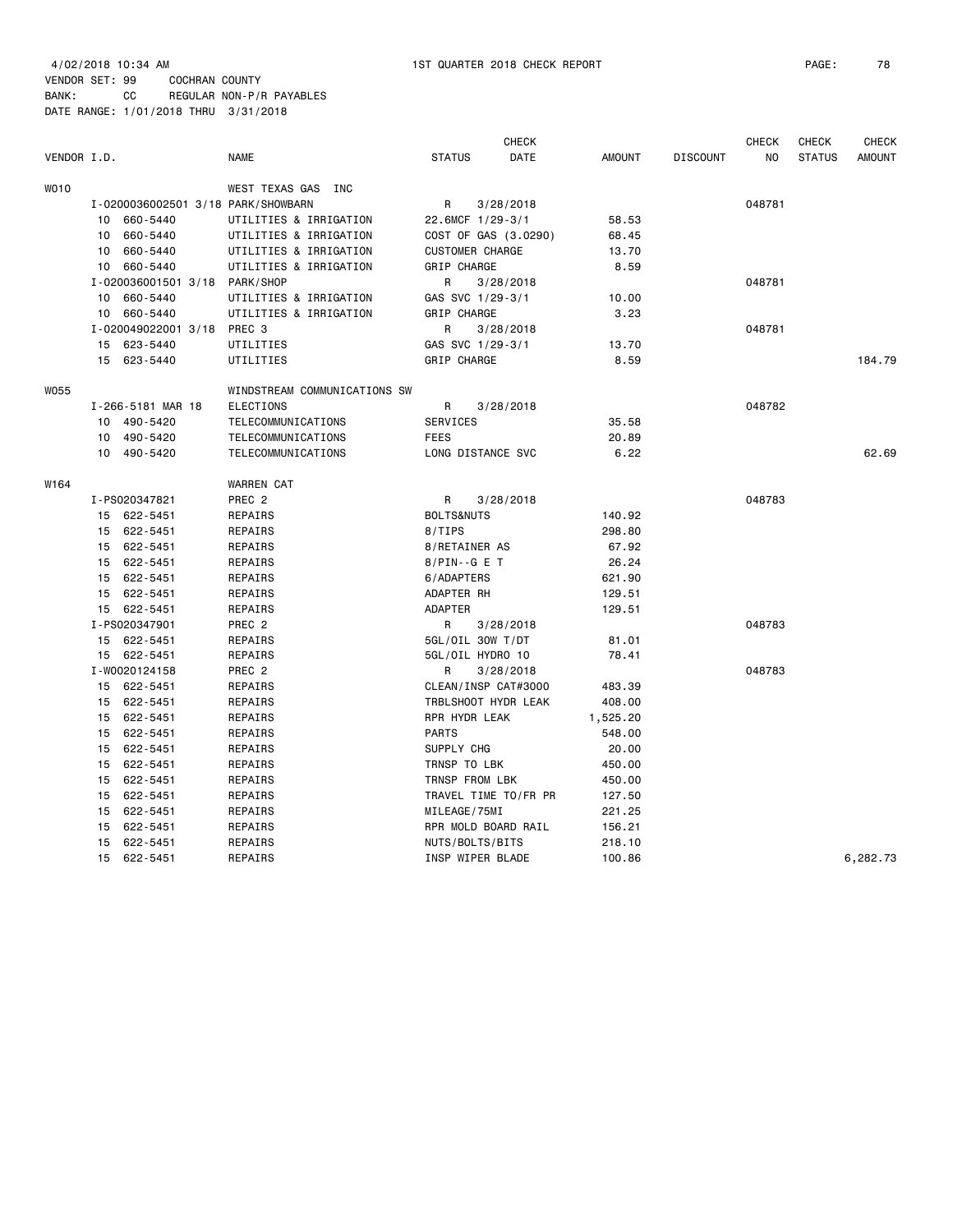4/02/2018 10:34 AM 1ST QUARTER 2018 CHECK REPORT PAGE: 79 VENDOR SET: 99 COCHRAN COUNTY BANK: CC REGULAR NON-P/R PAYABLES DATE RANGE: 1/01/2018 THRU 3/31/2018

| VENDOR I.D. |            |                             | <b>NAME</b>             | <b>STATUS</b>     | <b>CHECK</b><br>DATE | <b>AMOUNT</b> | <b>DISCOUNT</b> | <b>CHECK</b><br>NO. | <b>CHECK</b><br><b>STATUS</b> | <b>CHECK</b><br><b>AMOUNT</b> |
|-------------|------------|-----------------------------|-------------------------|-------------------|----------------------|---------------|-----------------|---------------------|-------------------------------|-------------------------------|
| W235        |            |                             | VANDY NELSON dba        |                   |                      |               |                 |                     |                               |                               |
|             | $I - 2651$ |                             | CRTHSE/ACT BLDG/LIBRARY | R.                | 3/28/2018            |               |                 | 048784              |                               |                               |
|             | 10         | 510-5332                    | CUSTODIAL SUPPLIES      | <b>SPRAY BUGS</b> |                      | 70.00         |                 |                     |                               |                               |
|             | 10         | 662-5332                    | CUSTODIAL SUPPLIES      | <b>SPRAY BUGS</b> |                      | 45.00         |                 |                     |                               |                               |
|             |            | 10 650-5332                 | CUSTODIAL SUPPLIES      | <b>SPRAY BUGS</b> |                      | 35.00         |                 |                     |                               | 150.00                        |
| X001        |            |                             | <b>XCEL ENERGY</b>      |                   |                      |               |                 |                     |                               |                               |
|             |            | I-54-1829977-7 MAR18 PREC 2 |                         | R                 | 3/28/2018            |               |                 | 048785              |                               |                               |
|             |            | 15 622-5440                 | UTILITIES               |                   | 158KWH 2/13-3/14/18  | 24.81         |                 |                     |                               |                               |
|             |            | 15 622-5440                 | UTILITIES               |                   | AREA LIGHT 2/13-3/13 | 15.72         |                 |                     |                               | 40.53                         |
|             |            |                             |                         |                   |                      |               |                 |                     |                               |                               |
|             |            |                             |                         |                   |                      |               |                 |                     |                               |                               |

| * * TOTALS * *  |                     | N <sub>O</sub> |                               | INVOICE AMOUNT |      | <b>DISCOUNTS</b> | CHECK AMOUNT |
|-----------------|---------------------|----------------|-------------------------------|----------------|------|------------------|--------------|
| REGULAR CHECKS: |                     | 381            |                               | 539,624.94     |      | 0.00             | 539,624.94   |
|                 | HAND CHECKS:        |                | 0                             |                | 0.00 | 0.00             | 0.00         |
|                 | DRAFTS:             |                | 0                             |                | 0.00 | 0.00             | 0.00         |
|                 | EFT:                |                | 0                             |                | 0.00 | 0.00             | 0.00         |
|                 | NON CHECKS:         |                |                               |                | 0.00 | 0.00             | 0.00         |
|                 | <b>VOID CHECKS:</b> |                | O VOID DEBITS<br>VOID CREDITS | 0.00<br>0.00   | 0.00 | 0.00             |              |
|                 |                     |                |                               |                |      |                  |              |

#### TOTAL ERRORS: 0

| ACCOUN <sup>®</sup><br>G/L            | <b>NAME</b>       | וחנונו                |
|---------------------------------------|-------------------|-----------------------|
|                                       |                   |                       |
| $\overline{10}$ 000 $\overline{1001}$ | ALCOV AUANAE FUND | $F^{\wedge}$ $\wedge$ |

| 10 | $000 - 1024$    | <b>CLERK CHANGE FUND</b>    | 50.00     |
|----|-----------------|-----------------------------|-----------|
| 10 | 000-2206.002    | COLLECTION AGENCY FEES      | 965.46    |
| 10 | 000-2206.003    | Omni Collection Fee         | 24,00     |
| 10 | $000 - 2500.10$ | RESERVE FOR W/C, UNEMPLYMNT | 11,886.00 |
| 10 | 000-4340.900    | JUVENILE PROBATION FEES     | 629.00    |
| 10 | 000-4349.909    | JP TECHNOLOGY FUND          | 500.00    |
| 10 | 000-4370.101    | RENT-ACTIVITY BUILDING      | 600.00    |
| 10 | 000-4380.200    | OTHER [MISCELLANEOUS]       | 610.00    |
| 10 | 400-5204        | WORKERS' COMPENSATION       | 47.85     |
| 10 | 403-5204        | WORKERS' COMPENSATION       | 72.55     |
| 10 | 403-5206        | UNEMPLOYMENT                | 7.44      |
| 10 | 403-5310        | OFFICE SUPPLIES             | 5,125.92  |
| 10 | 403-5311        | POSTAL EXPENSES             | 1,000.00  |
| 10 | 403-5411        | MAINTENANCE CONTRACTS       | 1,613.39  |
| 10 | 403-5416        | FILMING & INDEXING          | 5,602.67  |
| 10 | 403-5420        | TELECOMMUNICATIONS          | 547.29    |
| 10 | 403-5427        | CONTINUING EDUCATION        | 731.43    |
| 10 | 405-5330        | FUEL AND OIL                | 143.81    |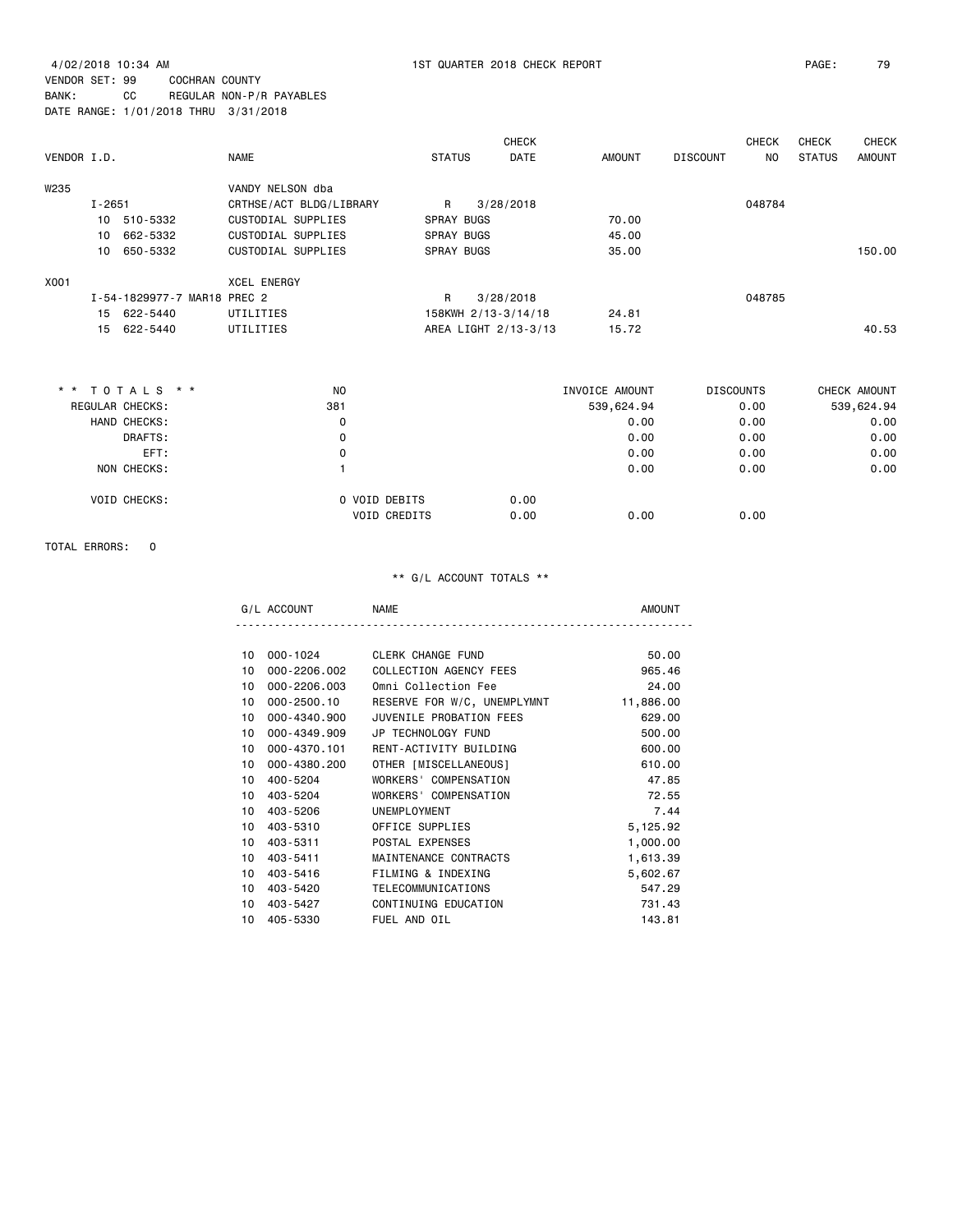|    | G/L ACCOUNT | <b>NAME</b>                    | <b>AMOUNT</b> |
|----|-------------|--------------------------------|---------------|
|    |             |                                |               |
| 10 | 409-5300    | COUNTY-WIDE SUPPLIES           | 445.09        |
| 10 | 409-5311    | POSTAL EXPENSES                | 737.91        |
| 10 | 409-5406    | APPRAISAL DISTRICT             | 25,888.97     |
| 10 | 409-5411    | MAINTENANCE CONTRACTS          | 1,932.00      |
| 10 | 409-5420    | TELECOMMUNICATIONS             | 1,280.66      |
| 10 | 409-5427    | CONTINUING EDUCATION           | 421.33        |
| 10 | 409-5440    | UTILITIES                      | 325.43        |
| 10 | 409-5451    | REPAIRS                        | 92.25         |
| 10 | 409-5470    | DONATION-SOIL & WATER CONSER.  | 3,000.00      |
| 10 | 409-5480    | <b>BONDS &amp; NOTARY FEES</b> | 460.00        |
| 10 | 409-5481    | DUES AND REGISTRATION          | 40.00         |
| 10 | 409-5497    | LIABILITY INSURANCE            | 4,781.00      |
| 10 | 426-5310    | OFFICE SUPPLIES                | 163.95        |
| 10 | 426-5400    | ATTORNEY AD LITEM              | 1,000.00      |
| 10 | 435-5204    | WORKERS' COMPENSATION          | 13.44         |
| 10 | 435-5206    | <b>UNEMPLOYMENT</b>            | 1.80          |
| 10 | 435-5310    | OFFICE SUPPLIES                | 102.00        |
| 10 | 435-5400    | ATTORNEY AD LITEM              | 3,525.00      |
| 10 | 435-5420    | TELECOMMUNICATIONS             | 516.57        |
| 10 | 435-5491    | <b>GRAND JURY</b>              | 775.00        |
| 10 | 435-5497    | LIABILITY INSURANCE            | 1,000.00      |
| 10 | 435-5499    | <b>MISCELLANEOUS</b>           | 50.04         |
| 10 | 455-5204    | WORKERS' COMPENSATION          | 31.62         |
| 10 | 455-5206    | UNEMPLOYMENT                   | 0.04          |
| 10 | 455-5310    | OFFICE SUPPLIES                | 46.76         |
| 10 | 455-5311    | POSTAL EXPENSES                | 49.00         |
| 10 | 455-5405    | <b>AUTOPSY</b>                 | 242.50        |
| 10 | 455-5420    | TELECOMMUNICATIONS             | 155.76        |
| 10 | 455-5480    | <b>BONDS &amp; NOTARY FEES</b> | 50.00         |
| 10 | 455-5481    | DUES AND REGISTRATION          | 60.00         |
| 10 | 455-5499    | MISCELLANEOUS                  | 40.00         |
| 10 | 475-5204    | WORKERS' COMPENSATION          | 11.11         |
| 10 | 475-5206    | UNEMPLOYMENT                   | 5.09          |
| 10 | 475-5420    | TELECOMMUNICATIONS             | 588.28        |
| 10 | 475-5480    | <b>BONDS &amp; NOTARY FEES</b> | 50.00         |
| 10 | 475-5590    | LAW LIBRARY MTRLS/UPDATES      | 3,138.20      |
| 10 | 476-5204    | WORKERS' COMPENSATION          | 1.09          |
| 10 | 476-5206    | UNEMPLOYMENT                   | 0.78          |
| 10 | 476-5497    | PROFESSIONAL LIABILITY INS.    | 500.00        |
| 10 | 490-5102    | ELECTION SALARIES              | 380.00        |
| 10 | 490-5204    | WORKERS' COMPENSATION          | 10.75         |
| 10 | 490-5206    | UNEMPLOYMENT                   | 1.96          |
| 10 | 490-5310    | OFFICE SUPPLIES                | 433.47        |
| 10 | 490-5335    | ELECTION SUPPLIES              | 58.64         |
| 10 | 490-5411    | MAINTENANCE CONTRACTS          | 510.00        |
| 10 | 490-5420    | TELECOMMUNICATIONS             | 270.57        |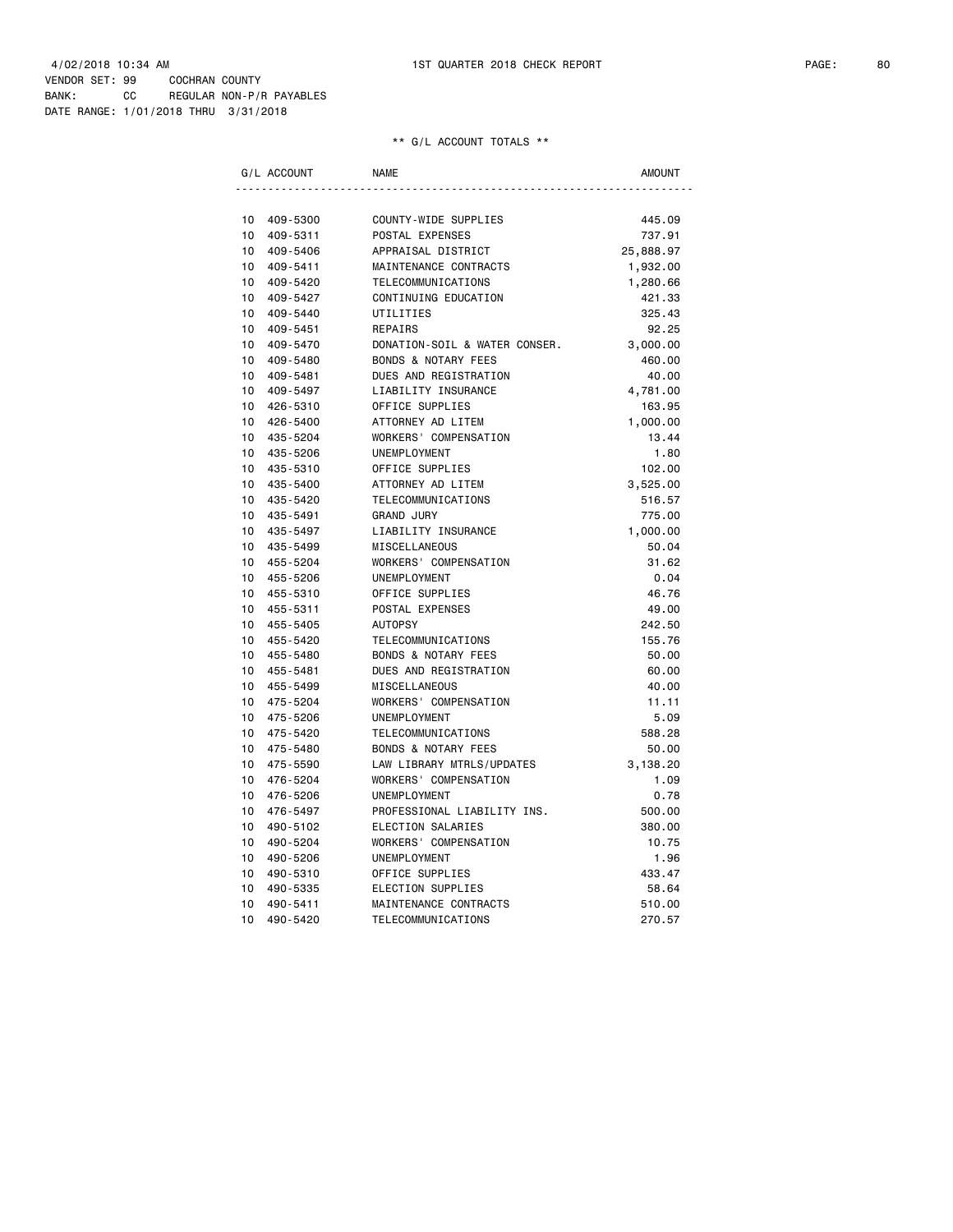| G/L ACCOUNT    | <b>NAME</b>                    | <b>AMOUNT</b> |
|----------------|--------------------------------|---------------|
|                |                                |               |
| 10<br>490-5425 | TRAVEL-IN COUNTY (DOCUMENTED)  | 33.68         |
| 10<br>490-5480 | <b>BONDS &amp; NOTARY FEES</b> | 50.00         |
| 10<br>495-5204 | WORKERS' COMPENSATION          | 58.74         |
| 10<br>495-5206 | UNEMPLOYMENT                   | 10.79         |
| 10<br>495-5310 | OFFICE SUPPLIES                | 170.81        |
| 10<br>495-5420 | TELECOMMUNICATIONS             | 533.15        |
| 10<br>495-5427 | CONTINUING EDUCATION           | 590.00        |
| 10<br>495-5481 | DUES AND REGISTRATION          | 220.00        |
| 10<br>497-5204 | WORKERS' COMPENSATION          | 34.95         |
| 10<br>497-5206 | UNEMPLOYMENT                   | 0.13          |
| 10<br>497-5310 | OFFICE SUPPLIES                | 876.61        |
| 10<br>497-5311 | POSTAL EXPENSES                | 1,176.43      |
| 10<br>497-5420 | TELECOMMUNICATIONS             | 148.90        |
| 10<br>497-5427 | CONTINUING EDUCATION           | 405.00        |
| 10<br>497-5480 | <b>BONDS &amp; NOTARY FEES</b> | 250.00        |
| 10<br>497-5481 | DUES AND REGISTRATION          | 150.00        |
| 10<br>499-5204 | WORKERS' COMPENSATION          | 87.28         |
| 10<br>499-5206 | UNEMPLOYMENT                   | 10.19         |
| 10<br>499-5310 | OFFICE SUPPLIES                | 1,518.47      |
| 10<br>499-5411 | MAINTENANCE CONTRACTS          | 7,910.36      |
| 10<br>499-5420 | TELECOMMUNICATIONS             | 947.63        |
| 10<br>499-5427 | CONTINUING EDUCATION           | 276.35        |
| 10<br>499-5480 | <b>BONDS &amp; NOTARY FEES</b> | 650.00        |
| 10<br>499-5481 | DUES AND REGISTRATION          | 85.00         |
| 10<br>510-5204 | WORKERS' COMPENSATION          | 231.79        |
| 10<br>510-5206 | UNEMPLOYMENT                   | 4.35          |
| 10<br>510-5332 | CUSTODIAL SUPPLIES             | 991.87        |
| 10<br>510-5411 | MAINTENANCE CONTRACTS          | 4,640.52      |
| 10<br>510-5440 | UTILITIES                      | 7,201.55      |
| 10<br>510-5451 | REPAIR                         | 6,688.21      |
| 10<br>512-5204 | WORKERS' COMPENSATION          | 362.96        |
| 10<br>512-5205 | <b>UNIFORMS</b>                | 153.06        |
| 10<br>512-5206 | UNEMPLOYMENT                   | 12.12         |
| 10<br>512-5310 | OFFICE SUPPLIES                | 1,042.60      |
| 10<br>512-5333 | FOOD-PRISONERS                 | 2,403.36      |
| 10<br>512-5391 | MEDICAL CARE-PRISONERS         | 428.84        |
| 10<br>512-5392 | MISCELLANEOUS SUPPLIES         | 1,322.01      |
| 10<br>512-5451 | REPAIR                         | 923.99        |
| 10<br>512-5499 | MISCELLANEOUS                  | 5,252.29      |
| 10<br>516-5204 | WORKERS' COMPENSATION          | 298.94        |
| 10<br>516-5206 | UNEMPLOYMENT                   | 5.36          |
| 10<br>516-5330 | FUEL & OIL                     | 102.99        |
| 10<br>516-5332 | CUSTODIAL SUPPLIES             | 40.13         |
| 10<br>516-5440 | UTILITIES                      | 77.43         |
| 10<br>516-5451 | REPAIR                         | 5.21          |
| 10<br>516-5471 | CARE OF WHFC CEMETERY          | 3,000.00      |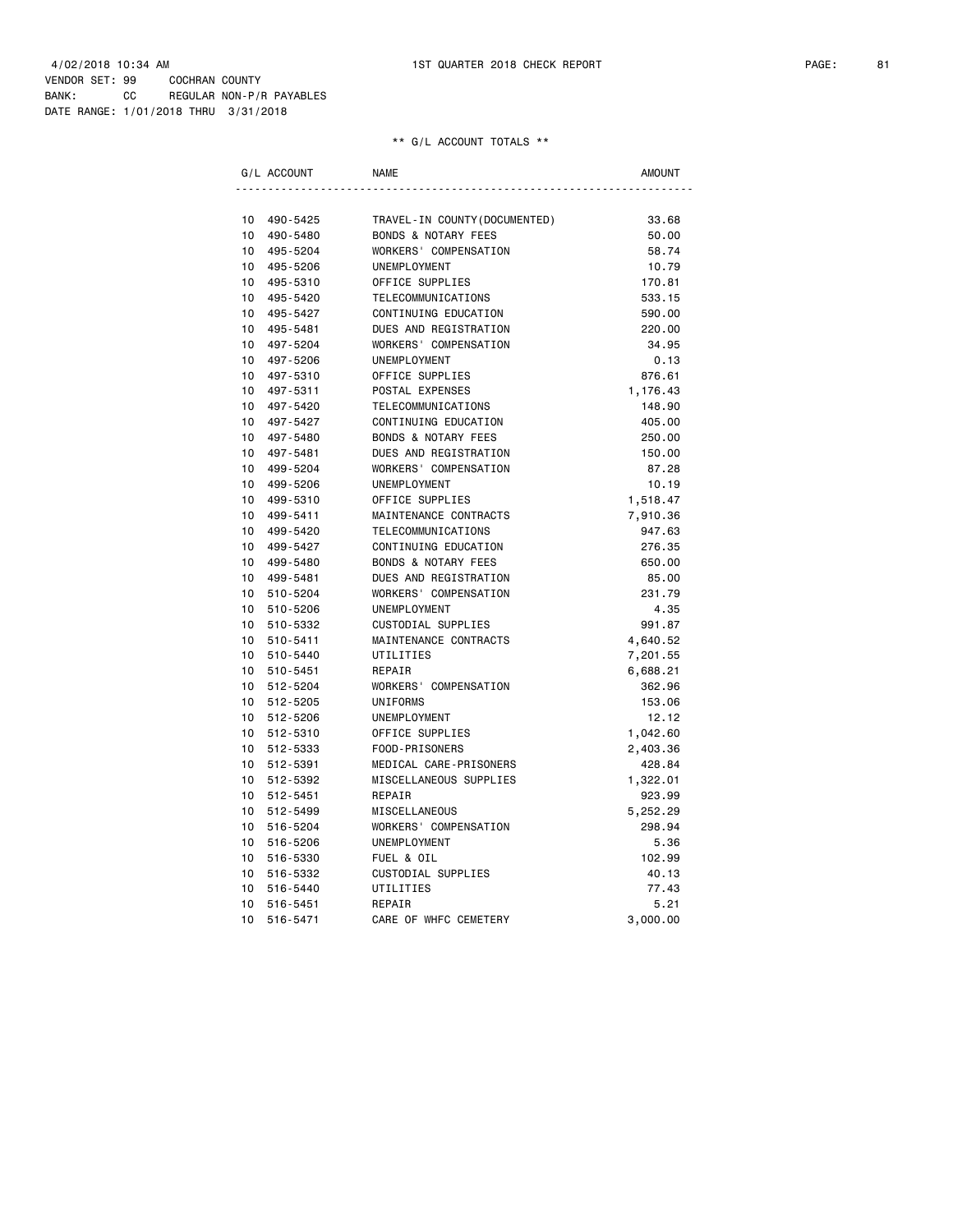|    | G/L ACCOUNT | <b>NAME</b>                    | AMOUNT    |
|----|-------------|--------------------------------|-----------|
|    |             |                                |           |
| 10 | 516-5486    | CONTRACT LABOR-OPEN CLOSE      | 900.00    |
| 10 | 550-5204    | WORKERS' COMPENSATION          | 148.47    |
| 10 | 550-5310    | OFFICE SUPPLIES                | 581.91    |
| 10 | 550-5330    | FUEL & OIL                     | 302.23    |
| 10 | 550-5334    | OTHER SUPPLIES                 | 471.60    |
| 10 | 550-5420    | TELECOMMUNICATIONS             | 86.03     |
| 10 | 550-5451    | REPAIR                         | 161.21    |
| 10 | 550-5480    | <b>BONDS &amp; NOTARY FEES</b> | 50.00     |
| 10 | 560-5204    | WORKERS' COMPENSATION          | 1,599.84  |
| 10 | 560-5205    | <b>UNIFORMS</b>                | 144.30    |
| 10 | 560-5206    | UNEMPLOYMENT                   | 47.85     |
| 10 | 560-5310    | OFFICE SUPPLIES                | 2,718.49  |
| 10 | 560-5311    | POSTAL EXPENSES                | 6.70      |
| 10 | 560-5330    | FUEL AND OIL                   | 6,489.30  |
| 10 | 560-5334    | OTHER SUPPLIES                 | 928.62    |
| 10 | 560-5411    | MAINTENANCE CONTRACTS          | 3,368.00  |
| 10 | 560-5420    | TELECOMMUNICATIONS             | 855.36    |
| 10 | 560-5427    | CONTINUING EDUCATION           | 1,577.85  |
| 10 | 560-5451    | MACHINERY-NON-OFFICE REPAIR    | 567.61    |
| 10 | 560-5452    | OFFICE EQUIPMENT REPAIR        | 165.00    |
| 10 | 560-5454    | TIRES                          | 2,226.52  |
| 10 | 560-5497    | OFFICERS' LIABILITY INSURANCE  | 5,652.00  |
| 10 | 560-5499    | MISCELLANEOUS                  | 11.12     |
| 10 | 560-5571    | CAPITAL OUTLAY                 | 11,218.95 |
| 10 | 570-5420    | TELECOMMUNICATIONS             | 183.57    |
| 10 | 571-5472    | LOCAL SUPPORT-JUV BOARD        | 20,110.22 |
| 10 | 580-5404    | MEDICAL-E.M.S. SUBSIDIES       | 6,250.00  |
| 10 | 580-5414    | FIRE PROTECTION CONTRACTS      | 4,200.00  |
| 10 | 580-5440    | UTILITIES [TOWER]              | 231.65    |
| 10 | 580-5499    | MISCELLANEOUS                  | 120.00    |
| 10 | 640-5409    | <b>FUNERALS</b>                | 1,500.00  |
| 10 | 640-5440    | UTILITIES                      | 625.89    |
| 10 | 650-5204    | WORKERS' COMPENSATION          | 39.49     |
| 10 | 650-5206    | UNEMPLOYMENT                   | 4.74      |
| 10 | 650-5310    | OFFICE SUPPLIES                | 348.34    |
| 10 | 650-5332    | <b>CUSTODIAL SUPPLIES</b>      | 105.00    |
| 10 | 650-5411    | MAINTENANCE CONTRACTS          | 259.70    |
| 10 | 650-5420    | TELECOMMUNICATIONS             | 497.76    |
| 10 | 650-5440    | UTILITIES                      | 1,137.30  |
| 10 | 650-5499    | MISCELLANEOUS                  | 110.36    |
| 10 | 650-5590    | <b>BOOKS</b>                   | 1,217.68  |
| 10 | 652-5204    | WORKERS' COMPENSATION          | 13.69     |
| 10 | 652-5311    | POSTAL EXPENSES                | 20.00     |
| 10 | 652-5332    | CUSTODIAL SUPPLIES             | 10.79     |
| 10 | 652-5420    | TELECOMMUNICATIONS             | 421.69    |
| 10 | 652-5440    | UTILITIES                      | 449.71    |
|    |             |                                |           |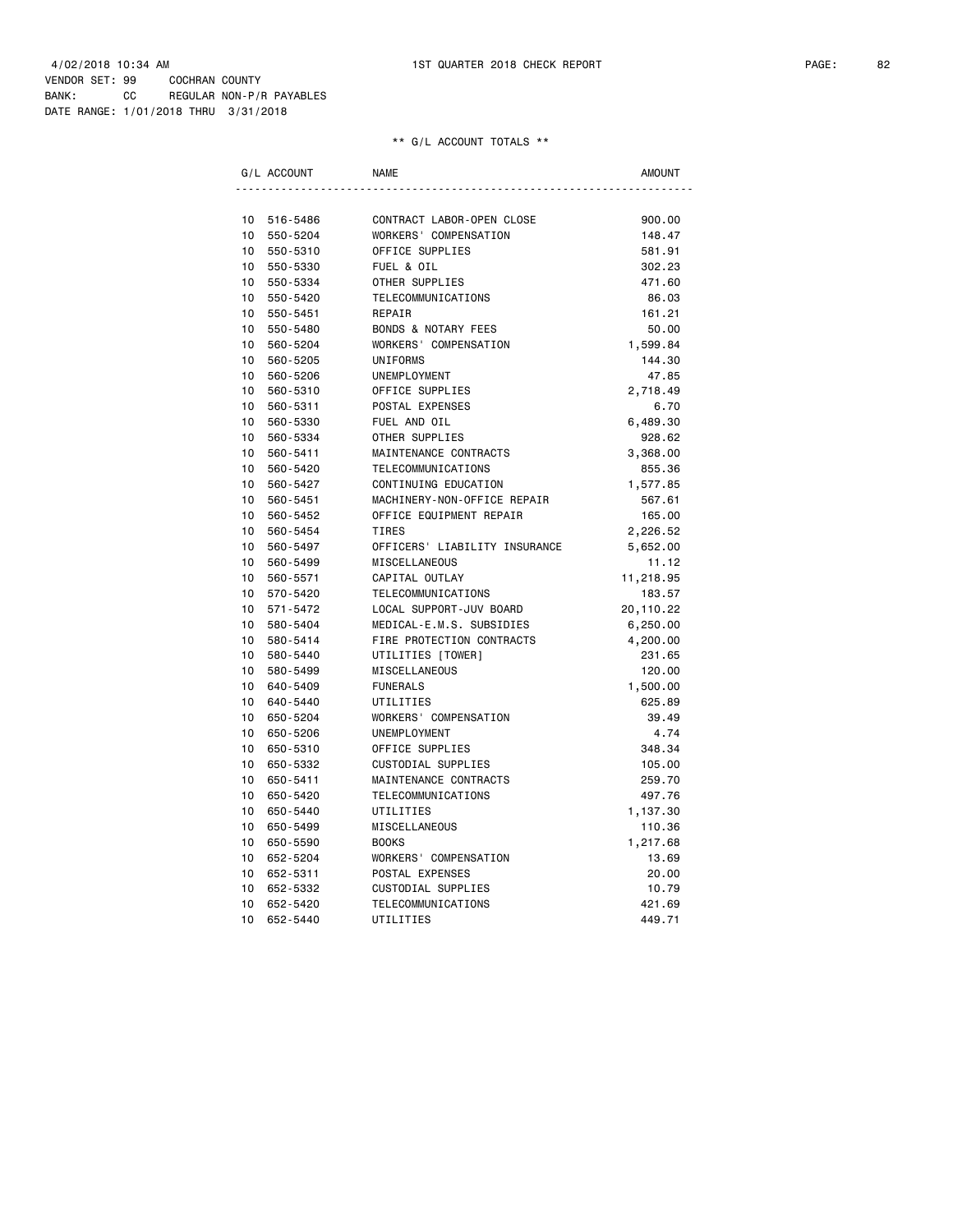| G/L ACCOUNT                                                | <b>NAME</b>                                         | <b>AMOUNT</b>            |
|------------------------------------------------------------|-----------------------------------------------------|--------------------------|
|                                                            |                                                     |                          |
| 10<br>660-5204                                             | WORKERS' COMPENSATION                               | 194.70                   |
| 10<br>660-5206                                             | <b>UNEMPLOYMENT</b>                                 | 4.97                     |
| 10<br>660-5330                                             | FUEL AND OIL                                        | 266.67                   |
| 10<br>660-5332                                             | CUSTODIAL SUPPLIES                                  | 45.36                    |
| 10 <sup>1</sup><br>660-5440                                | UTILITIES & IRRIGATION                              | 1,693.67                 |
| 10 <sup>1</sup><br>660-5451                                | REPAIR                                              | 204.36                   |
| 10<br>662-5204                                             | WORKERS' COMPENSATION                               | 258.41                   |
| 10 <sup>1</sup><br>662-5206                                | UNEMPLOYMENT                                        | 5.36                     |
| 10 <sup>1</sup><br>662-5332                                | CUSTODIAL SUPPLIES                                  | 548.73                   |
| 10 <sup>1</sup><br>662-5440                                | UTILITIES                                           | 5,409.80                 |
| 10 <sup>1</sup><br>662-5451                                | REPAIR                                              | 1,510.51                 |
| 10<br>663-5418                                             | SENIOR CITIZENS CONTRACT                            | 18,750.00                |
| 10 <sup>1</sup><br>665-5204                                | WORKERS' COMPENSATION                               | 27.74                    |
| 10 <sup>1</sup><br>665-5206                                | UNEMPLOYMENT                                        | 6.62                     |
| 10<br>665-5310                                             | OFFICE SUPPLIES                                     | 45.00                    |
| 10 <sup>1</sup><br>665-5330<br>10 <sup>1</sup>             | FUEL AND OIL                                        | 711.90                   |
| 665-5334<br>10 <sup>1</sup>                                | OTHER SUPPLIES                                      | 102.49                   |
| 665-5411                                                   | MAINTENANCE CONTRACTS                               | 110.43                   |
| 10 <sup>1</sup><br>665-5420<br>10 <sup>1</sup><br>665-5427 | TELECOMMUNICATIONS<br>CO AGENT-TRAVEL-OUT OF COUNTY | 629.26                   |
| 10<br>665-5451                                             | REPAIRS                                             | 560.88                   |
| 10<br>700-5700                                             | TRANSFERS TO OTHER FUNDS                            | 51.48                    |
|                                                            | *** FUND TOTAL ***                                  | 119,474.45<br>363,478.25 |
|                                                            |                                                     |                          |
| 15                                                         | 000-4380.200<br>OTHER [MISCELLANEOUS]               | 75.00                    |
| 15<br>610-5204                                             | WORKERS' COMPENSATION                               | 169.23                   |
| 15<br>610-5310                                             | OFFICE SUPPLIES                                     | 21.11                    |
| 15 610-5420                                                | TELECOMMUNICATIONS                                  | 399.08                   |
| 15<br>610-5427                                             | COMM-CONTINUING EDUCATION                           | 200.00                   |
| 15<br>610-5428                                             | CO. JUDGE-CONTINUING EDUCATION                      | 161.55                   |
| 15<br>610-5430                                             | <b>LEGAL NOTICES</b>                                | 207.90                   |
| 15<br>610-5481                                             | DUES AND REGISTRATION                               | 1,790.00                 |
| 15<br>610-5499                                             | MISCELLANEOUS                                       | 492.00                   |
| 15<br>621-5204                                             | WORKERS' COMPENSATION                               | 530.22                   |
| 15<br>621-5206                                             | UNEMPLOYMENT                                        | 10.43                    |
| 15<br>621-5330                                             | FUEL & OIL                                          | 1,487.78                 |
| 15<br>621-5356                                             | ROAD MATERIALS & SUPPLIES                           | 666.72                   |
| 15<br>621-5440                                             | UTILITIES                                           | 766.39                   |
| 15<br>621-5451                                             | REPAIRS                                             | 1,096.44                 |
| 15<br>621-5454                                             | <b>TIRES</b>                                        | 140.00                   |
| 15<br>622-5204                                             | WORKERS' COMPENSATION                               | 522.01                   |
| 15<br>622-5206                                             | <b>UNEMPLOYMENT</b>                                 | 10.29                    |
| 15<br>622-5330                                             | FUEL AND OIL                                        | 1,756.65                 |
| 15<br>622-5356                                             | ROAD MATERIALS & SUPPLIES                           | 298.32                   |
| 15<br>622-5440                                             | UTILITIES                                           | 445.86                   |
| 15<br>622-5451                                             | REPAIRS                                             | 10,495.07                |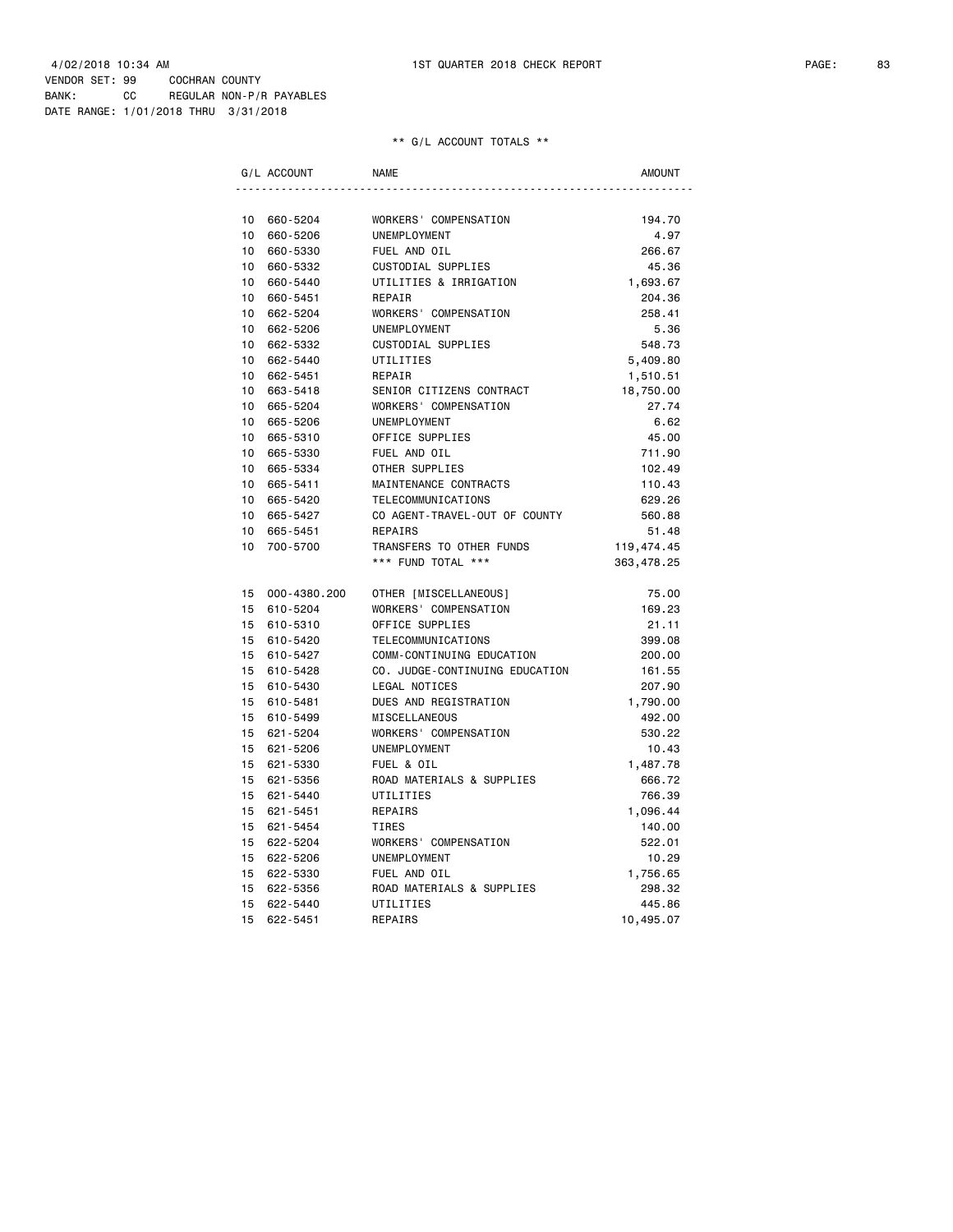|    | G/L ACCOUNT     | <b>NAME</b>                    | AMOUNT     |
|----|-----------------|--------------------------------|------------|
|    |                 |                                |            |
|    | 15 622-5454     | TIRES                          | 165.00     |
|    | 15 623-5204     | WORKERS' COMPENSATION          | 549.28     |
|    | 15 623-5206     | UNEMPLOYMENT                   | 10.80      |
|    | 15 623-5330     | FUEL AND OIL                   | 3,841.53   |
|    | 15 623-5356     | ROAD MATERIALS & SUPPLIES      | 489.53     |
|    | 15 623-5440     | UTILITIES                      | 397.67     |
|    | 15 623-5451     | REPAIRS                        | 456.95     |
|    | 15 623-5571     | CAPITAL OUTLAY                 | 107,356.25 |
|    | 15 624-5204     | WORKERS' COMPENSATION          | 553.10     |
|    | 15 624-5206     | UNEMPLOYMENT                   | 10.88      |
|    | 15 624-5330     | FUEL AND OIL                   | 2,075.51   |
|    | 15 624-5356     | ROAD MATERIALS & SUPPLIES      | 221.88     |
|    | 15 624-5420     | TELECOMMUNICATIONS             | 134.55     |
|    | 15 624-5440     | UTILITIES                      | 392.00     |
|    | 15 624-5451     | REPAIRS                        | 418.60     |
|    | 15 624-5454     | TIRES                          | 172.00     |
|    |                 | *** FUND TOTAL ***             | 138,987.58 |
|    |                 |                                |            |
|    | 17 573-5204     | WORKERS' COMPENSATION          | 79.76      |
|    | 17 573-5206     | UNEMPLOYMENT INSURANCE         | 5.08       |
|    | 17 573-5413     | Detention Services             | 1,225.00   |
|    | 17 573-5413.001 | Inter-Cnty Contr TELECOUNSEL'G | 1,083.48   |
|    | 17 573-5427     | TRAVEL & TRAINING              | 627.74     |
|    | 17 573-5464     | VEHICLE LEASE                  | 2,499.00   |
|    | 17 573-5499     | OPERATING EXPENSES             | 736.05     |
|    |                 | *** FUND TOTAL ***             | 6,256.11   |
|    |                 |                                |            |
|    | 20 000-4333.300 | LATERAL ROAD FUND DISTRIBUTION | 19,745.69  |
|    |                 | *** FUND TOTAL ***             | 19,745.69  |
|    |                 |                                |            |
|    | 22 403-5499     | CNTY CLERK R.M. & P LGC118.05  | 1,073.28   |
|    |                 | *** FUND TOTAL ***             | 1,073.28   |
|    |                 |                                |            |
|    | 24 510-5499     | COURTHOUSE SECURITY CCP102.0   | 859.00     |
|    |                 | *** FUND TOTAL ***             | 859.00     |
|    |                 |                                |            |
|    | 30 518-5204     | WORKERS' COMPENSATION          | 83.44      |
|    | 30 518-5330     | FUEL & OIL                     | 50.79      |
|    | 30 518-5440     | UTILITIES                      | 147.77     |
| 30 | 518-5451        | REPAIR                         | 495.72     |
| 30 | 518-5454        | TIRES                          | 117.59     |
|    |                 | *** FUND TOTAL ***             | 895.31     |
|    |                 |                                |            |
| 31 | 652-5311        | POSTAL EXPENSES                | 62.00      |
|    |                 | *** FUND TOTAL ***             | 62.00      |
|    |                 |                                |            |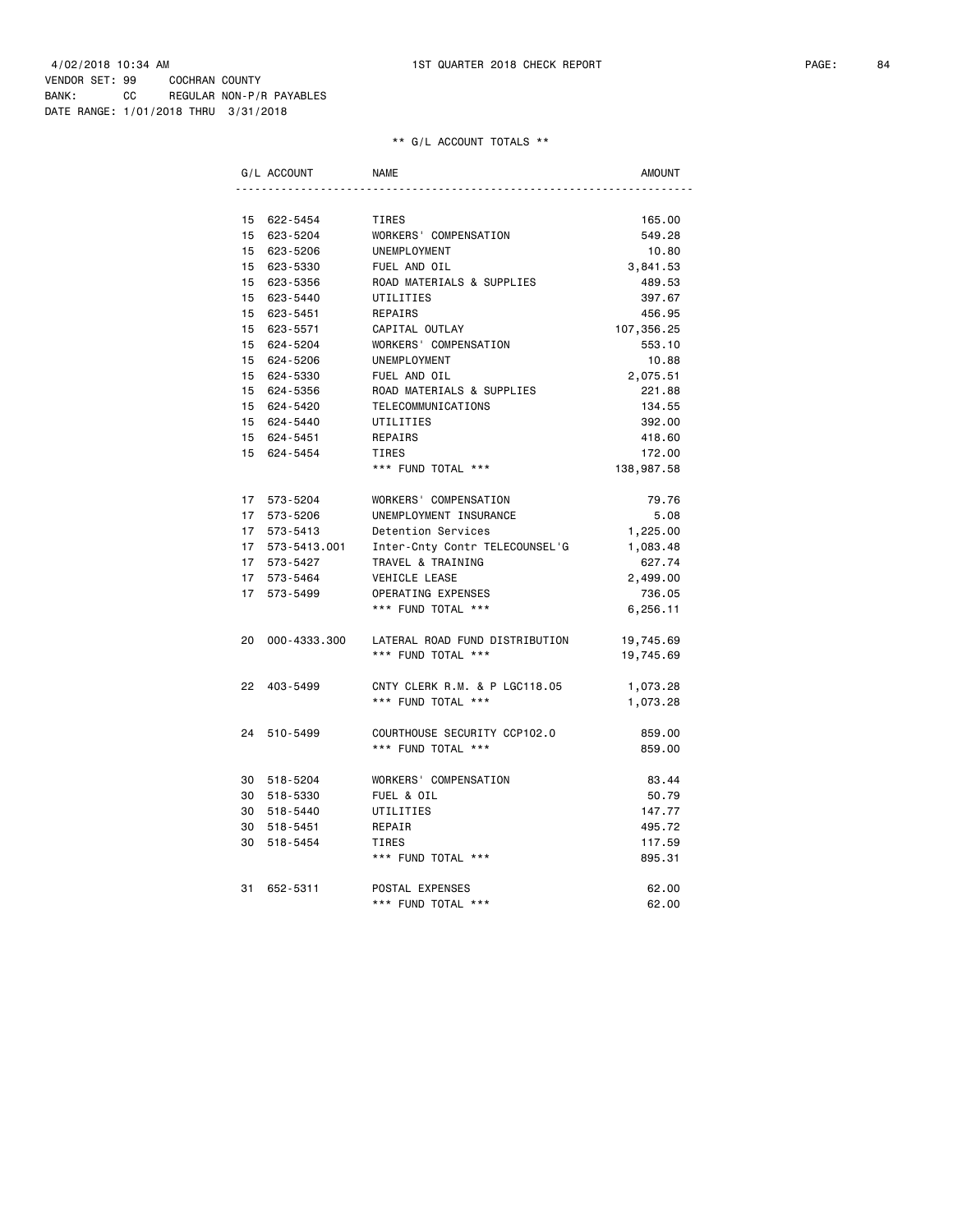|                         | G/L ACCOUNT        | NAME                                 | AMOUNT         |                  |              |
|-------------------------|--------------------|--------------------------------------|----------------|------------------|--------------|
|                         |                    |                                      |                |                  |              |
|                         | 000 - 2342<br>90   | Arrest Fees - State Officers         | 21.72          |                  |              |
|                         | 000-2342.001<br>90 | Omni FTA                             | 140.00         |                  |              |
|                         | 000-2347<br>90     | Juvenile Probation Diversion         | 51.86          |                  |              |
|                         | 000-2347.001<br>90 | Truancy Prvtn & Diver. 102.015 88.89 |                |                  |              |
|                         | $000 - 2355$<br>90 | MVF CCP 102.002                      | 4.21           |                  |              |
|                         | 000-2358.001<br>90 | State CCC Date 010104 Forward        | 3,303.66       |                  |              |
|                         | 000-2361<br>90     | 50% of Time Payment to State         | 132.54         |                  |              |
|                         | 000-2363.001<br>90 | Divorce & Family Gov't 133.151       | 90.00          |                  |              |
|                         | 000-2363.002<br>90 | Other Than Divorce/Family 10B        | 240.00         |                  |              |
|                         | 000-2363.003<br>90 | Indigent Defense Fee                 | 182.19         |                  |              |
|                         | 000-2363.004<br>90 | Co Filing Fee Ind Lgl Serv.          | 153.99         |                  |              |
|                         | 000-2363.005<br>90 | ELE. FILING FEE DIS CLK              | 270.00         |                  |              |
|                         | 000-2363.006<br>90 | ELE FILING FEE COUNTY CLERK          | 120.00         |                  |              |
|                         | 000-2363.007<br>90 | ELE FILING FEE JP                    | 30.00          |                  |              |
|                         | 000-2365<br>90     | 50% of Seat Belt (545.412&13) 187.50 |                |                  |              |
|                         | 000-2367<br>90     | STF-Sub 95% C(Trans CD542.40         | 1,261.39       |                  |              |
|                         | 000-2368<br>90     | BB Bond Fee (Gov CD 41.258)          | 360.00         |                  |              |
|                         | 000-2369<br>90     | EMS Trauma Sec49.02 SB1131           | 49.80          |                  |              |
|                         | 000-2372<br>90     | Birth Cert. Gov118.015               | 50.40          |                  |              |
|                         | 000-2373<br>90     | Marriage License Gov 118.011 30.00   |                |                  |              |
|                         | 000-2376<br>90     | Co. CrtCriminal Judicial Fund        | 160.00         |                  |              |
|                         | 000-2376.001<br>90 | CRIM ELECTRONIC EFF DIS CLK          | 3.36           |                  |              |
|                         | 000-2376.002<br>90 | CRIMINAL ELECTRONIC EFF CO.          | 68.56          |                  |              |
|                         | 000-2378<br>90     | JRF Jury Reimb Fee CCP102.0045       | 301.63         |                  |              |
|                         | 000-2379<br>90     | Judicial Support Fee/L133.105        | 844.88         |                  |              |
|                         | 000-2379.001<br>90 | Drug Court Fee CCP102.0178           | 11.14          |                  |              |
|                         | 000-2379.002<br>90 | 7th Crt of Appeal Gov't22.2081       | 40.00          |                  |              |
|                         | 000-2380.001<br>90 | CJCPT PERSONAL TRAINGSEC51.971       | 70.00          |                  |              |
|                         |                    | *** FUND TOTAL ***                   | 8,267.72       |                  |              |
|                         | NO                 |                                      | INVOICE AMOUNT | <b>DISCOUNTS</b> | CHECK AMOUNT |
| VENDOR SET: 99 BANK: CC | 382<br>TOTALS:     |                                      | 539,624.94     | 0.00             | 539,624.94   |

BANK: CC TOTALS: 382 382 539,624.94 0.00 539,624.94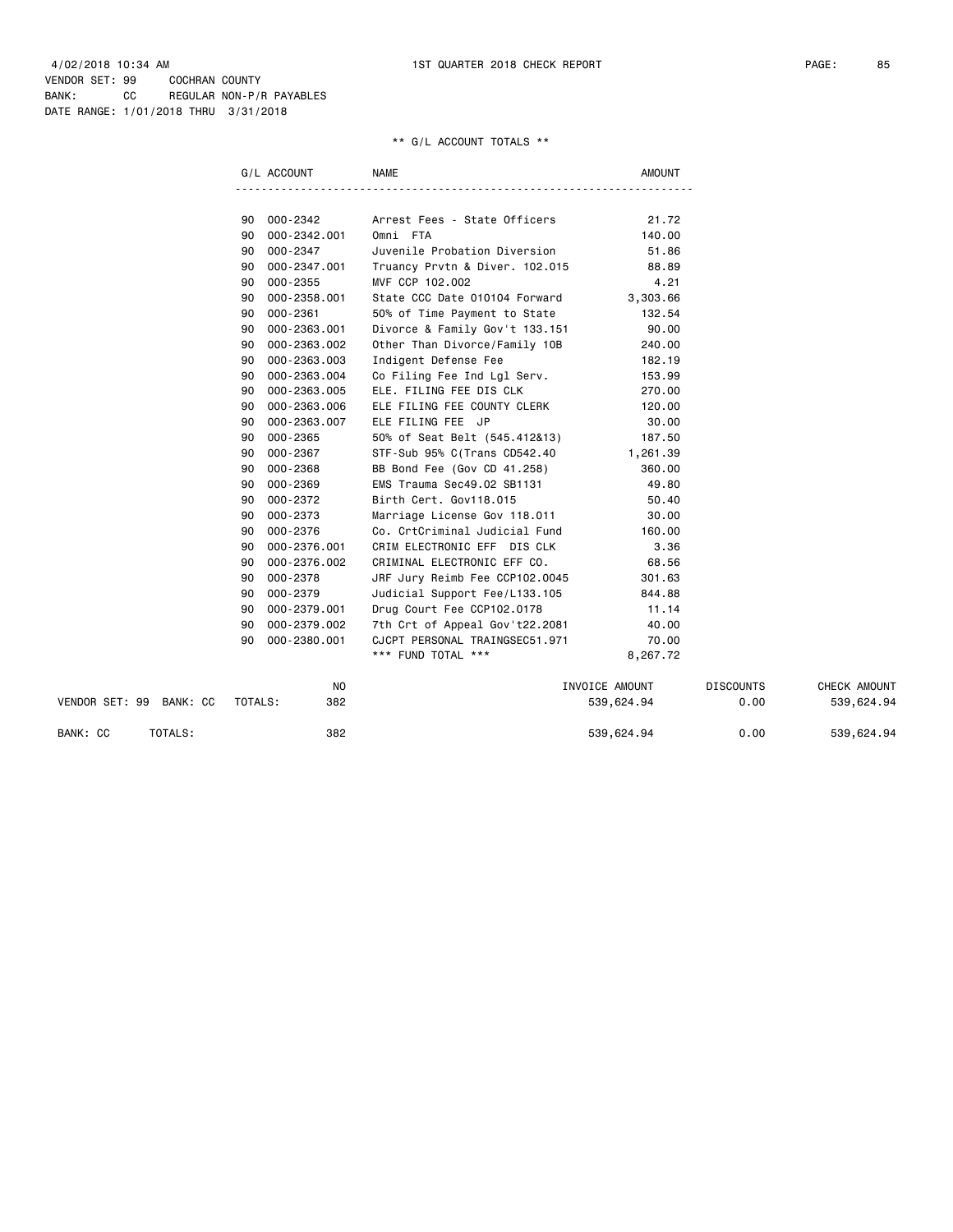4/02/2018 10:34 AM 1ST QUARTER 2018 CHECK REPORT PAGE: 86 VENDOR SET: 99 COCHRAN COUNTY BANK: PR PAYROLL PAYABLES

|             |    |                   |                                |               | <b>CHECK</b>         |               |                 | <b>CHECK</b> | <b>CHECK</b>  | <b>CHECK</b>  |
|-------------|----|-------------------|--------------------------------|---------------|----------------------|---------------|-----------------|--------------|---------------|---------------|
| VENDOR I.D. |    |                   | <b>NAME</b>                    | <b>STATUS</b> | DATE                 | <b>AMOUNT</b> | <b>DISCOUNT</b> | NO           | <b>STATUS</b> | <b>AMOUNT</b> |
| A067        |    |                   | AMERICAN FAMILY LIFE ASSURANCE |               |                      |               |                 |              |               |               |
|             |    | I-08 201801250638 | MONTHLY PREMIUM                | R             | 1/31/2018            |               |                 | 048415       |               |               |
|             | 10 | 000-2500.4        | INSURANCE PAYABLE              |               | MONTHLY PREMIUM      | 449.69        |                 |              |               |               |
|             |    | 15 000-2500.4     | INSURANCE PAYABLE              |               | MONTHLY PREMIUM      | 335.39        |                 |              |               |               |
|             |    | I-08A201801250638 | MONTHLY PREMIUM                | R             | 1/31/2018            |               |                 | 048415       |               |               |
|             |    | 10 000-2500.4     | INSURANCE PAYABLE              |               | MONTHLY PREMIUM      | 200.46        |                 |              |               | 985.54        |
| C091        |    |                   | COMPBENEFITS                   |               |                      |               |                 |              |               |               |
|             |    | I-17A201801250638 | VISION MONTHLY PREMIUM         | R             | 1/31/2018            |               |                 | 048416       |               |               |
|             |    | 10 000-2500.4     | INSURANCE PAYABLE              |               | VISION MONTHLY PREMI | 38.14         |                 |              |               | 38.14         |
| C253        |    |                   | COCHRAN COUNTY MONEY MKT       |               |                      |               |                 |              |               |               |
|             |    | I-01 201801250638 | RETIREMENT CONTRIBUTIONS       | R             | 1/31/2018            |               |                 | 048417       |               |               |
|             | 10 | $000 - 2500.3$    | <b>TCDRS PAYABLE</b>           |               | RETIREMENT CONTRIBUT | 8,494.00      |                 |              |               |               |
|             | 10 | 400-5203          | RETIREMENT                     |               | RETIREMENT CONTRIBUT | 730.41        |                 |              |               |               |
|             | 10 | 403-5203          | RETIREMENT                     |               | RETIREMENT CONTRIBUT | 1,173.78      |                 |              |               |               |
|             | 10 | 435-5203          | RETIREMENT                     |               | RETIREMENT CONTRIBUT | 220.51        |                 |              |               |               |
|             | 10 | 455-5203          | RETIREMENT                     |               | RETIREMENT CONTRIBUT | 510.72        |                 |              |               |               |
|             | 10 | 475-5203          | RETIREMENT                     |               | RETIREMENT CONTRIBUT | 1,345.57      |                 |              |               |               |
|             | 10 | 476-5203          | RETIREMENT                     |               | RETIREMENT CONTRIBUT | 132.34        |                 |              |               |               |
|             | 10 | 490-5203.001      | RETIREMENT                     |               | RETIREMENT CONTRIBUT | 121.77        |                 |              |               |               |
|             | 10 | 495-5203          | RETIREMENT                     |               | RETIREMENT CONTRIBUT | 935.73        |                 |              |               |               |
|             | 10 | 497-5203          | RETIREMENT                     |               | RETIREMENT CONTRIBUT | 546.05        |                 |              |               |               |
|             | 10 | 499-5203          | RETIREMENT                     |               | RETIREMENT CONTRIBUT | 1,393.00      |                 |              |               |               |
|             | 10 | 510-5203          | RETIREMENT                     |               | RETIREMENT CONTRIBUT | 377.00        |                 |              |               |               |
|             | 10 | 512-5203          | RETIREMENT                     |               | RETIREMENT CONTRIBUT | 997.88        |                 |              |               |               |
|             | 10 | 516-5203          | RETIREMENT                     |               | RETIREMENT CONTRIBUT | 463.01        |                 |              |               |               |
|             | 10 | 550-5203          | RETIREMENT                     |               | RETIREMENT CONTRIBUT | 408.34        |                 |              |               |               |
|             | 10 | 560-5203          | RETIREMENT                     |               | RETIREMENT CONTRIBUT | 4,804.96      |                 |              |               |               |
|             | 10 | 650-5203          | RETIREMENT                     |               | RETIREMENT CONTRIBUT | 422.39        |                 |              |               |               |
|             | 10 | 652-5203          | RETIREMENT                     |               | RETIREMENT CONTRIBUT | 22.27         |                 |              |               |               |
|             | 10 | 660-5203          | RETIREMENT                     |               | RETIREMENT CONTRIBUT | 306.81        |                 |              |               |               |
|             | 10 | 662-5203          | RETIREMENT                     |               | RETIREMENT CONTRIBUT | 420.39        |                 |              |               |               |
|             | 10 | 665-5203          | RETIREMENT                     |               | RETIREMENT CONTRIBUT | 441.68        |                 |              |               |               |
|             | 15 | $000 - 2500.3$    | <b>TCDRS PAYABLE</b>           |               | RETIREMENT CONTRIBUT | 3,190.95      |                 |              |               |               |
|             | 15 | 610-5203          | RETIREMENT                     |               | RETIREMENT CONTRIBUT | 2,238.42      |                 |              |               |               |
|             | 15 | 621-5203          | RETIREMENT                     |               | RETIREMENT CONTRIBUT | 908.97        |                 |              |               |               |
|             | 15 | 622-5203          | RETIREMENT                     |               | RETIREMENT CONTRIBUT | 888.33        |                 |              |               |               |
|             | 15 | 623-5203          | RETIREMENT                     |               | RETIREMENT CONTRIBUT | 946.70        |                 |              |               |               |
|             | 15 | 624-5203          | RETIREMENT                     |               | RETIREMENT CONTRIBUT | 943.64        |                 |              |               |               |
|             | 17 | $000 - 2500.3$    | <b>TCDRS PAYABLE</b>           |               | RETIREMENT CONTRIBUT | 242.04        |                 |              |               |               |
|             | 17 | 573-5203          | RETIREMENT                     |               | RETIREMENT CONTRIBUT | 449.50        |                 |              |               |               |
|             | 30 | $000 - 2500.3$    | <b>TCDRS</b>                   |               | RETIREMENT CONTRIBUT | 70.81         |                 |              |               |               |
|             | 30 | 518-5203          | RETIREMENT                     |               | RETIREMENT CONTRIBUT | 131.47        |                 |              |               | 34,279.44     |
|             |    |                   |                                |               |                      |               |                 |              |               |               |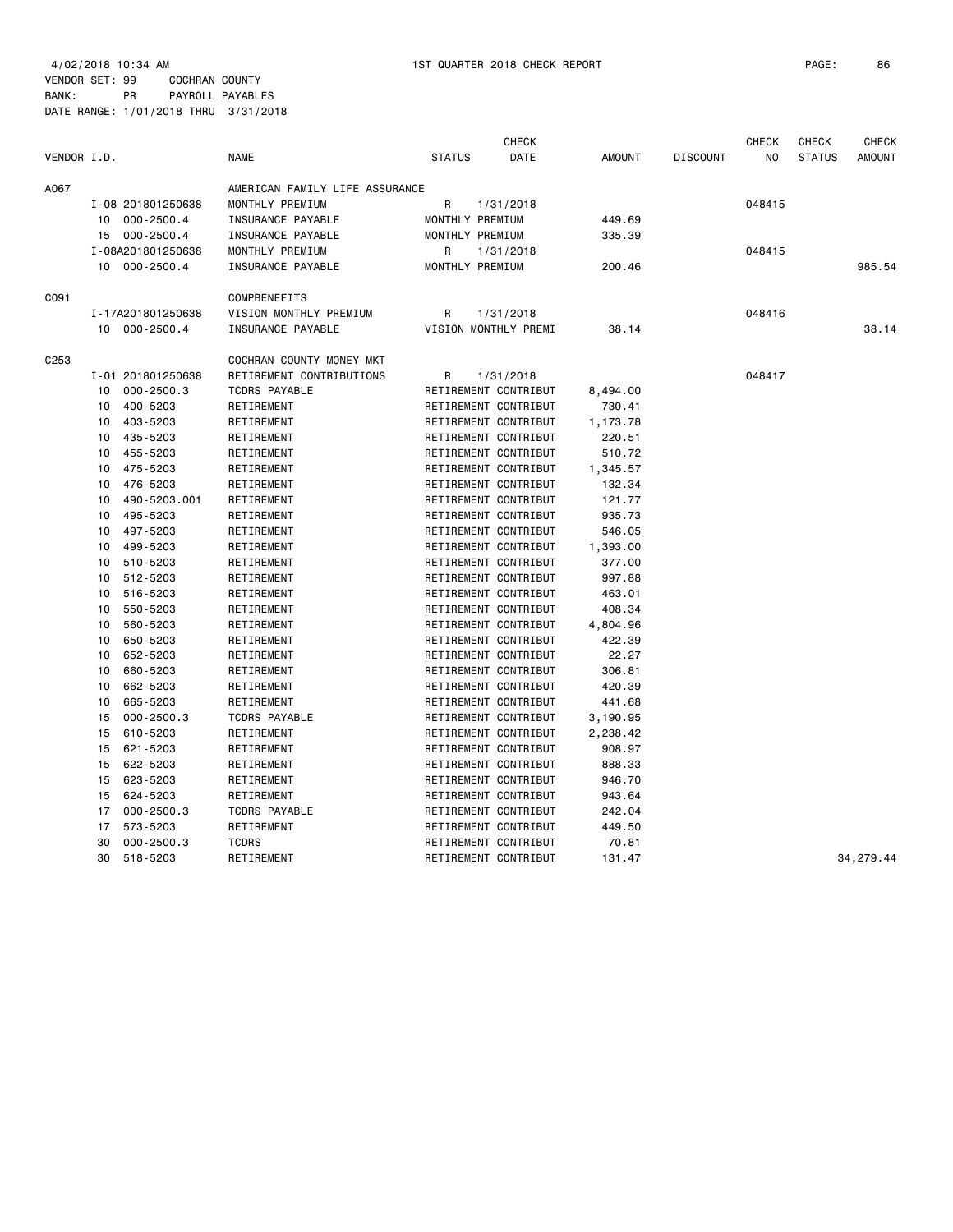4/02/2018 10:34 AM 1ST QUARTER 2018 CHECK REPORT PAGE: 87

VENDOR SET: 99 COCHRAN COUNTY BANK: PR PAYROLL PAYABLES

| VENDOR I.D. |                      | <b>NAME</b>                    | <b>STATUS</b>       | <b>CHECK</b><br>DATE | <b>AMOUNT</b> | <b>DISCOUNT</b> | <b>CHECK</b><br>NO | <b>CHECK</b><br><b>STATUS</b> | <b>CHECK</b><br><b>AMOUNT</b> |
|-------------|----------------------|--------------------------------|---------------------|----------------------|---------------|-----------------|--------------------|-------------------------------|-------------------------------|
| C300        |                      | COCHRAN COUNTY SCHOOLS FEDERAL |                     |                      |               |                 |                    |                               |                               |
|             | I-18A201801250638    | MONTHLY PREMUIM                | R                   | 1/31/2018            |               |                 | 048418             |                               |                               |
|             | 10<br>$000 - 2500.4$ | INSURANCE PAYABLE              | MONTHLY PREMUIM     |                      | 7,591.22      |                 |                    |                               |                               |
|             | $000 - 2500.4$<br>15 | INSURANCE PAYABLE              | MONTHLY PREMUIM     |                      | 3,052.13      |                 |                    |                               |                               |
|             | $000 - 2500.4$<br>30 | <b>AFLAC</b>                   | MONTHLY PREMUIM     |                      | 78.39         |                 |                    |                               | 10,721.74                     |
|             |                      |                                |                     |                      |               |                 |                    |                               |                               |
| <b>NO17</b> |                      | NATIONAL FARM LIFE             |                     |                      |               |                 |                    |                               |                               |
|             | I-05 201801250638    | NFL PREMIUM                    | R                   | 1/31/2018            |               |                 | 048419             |                               |                               |
|             | 000-2500.4<br>10     | INSURANCE PAYABLE              | NFL PREMIUM         |                      | 40.90         |                 |                    |                               |                               |
|             | I-05A201801250638    | AFTER TAX PREM                 | R                   | 1/31/2018            |               |                 | 048419             |                               |                               |
|             | $000 - 2500.4$<br>10 | INSURANCE PAYABLE              | AFTER TAX PREM      |                      | 114.21        |                 |                    |                               |                               |
|             | 000-2500.4<br>15     | INSURANCE PAYABLE              | AFTER TAX PREM      |                      | 127.67        |                 |                    |                               | 282.78                        |
| <b>N060</b> |                      | NATIONWIDE RETIREMENT SOL      |                     |                      |               |                 |                    |                               |                               |
|             | I-04 201801250638    | DEFERRED COMP WITHHELD         | R                   | 1/31/2018            |               |                 | 048420             |                               |                               |
|             | 000-2500.7<br>10     | PEBSCO DEF COMP PAYABLE        |                     | DEFERRED COMP WITHHE | 2,050.00      |                 |                    |                               |                               |
|             | 000-2500.7<br>15     | PEBSCO DEF COMP PAYABLE        |                     | DEFERRED COMP WITHHE | 25.00         |                 |                    |                               | 2,075.00                      |
|             |                      |                                |                     |                      |               |                 |                    |                               |                               |
| <b>N081</b> |                      | NATIONAL FAMILY CARE LIFE INSU |                     |                      |               |                 |                    |                               |                               |
|             | I-21 201801250638    | NATIONAL FAMILY CARE           | R                   | 1/31/2018            |               |                 | 048421             |                               |                               |
|             | $000 - 2500.4$<br>10 | INSURANCE PAYABLE              |                     | NATIONAL FAMILY CARE | 59.00         |                 |                    |                               | 59.00                         |
| 0029        |                      | OFFICE OF THE ATTORNEY GE      |                     |                      |               |                 |                    |                               |                               |
|             | I-09 201801250638    | CAUSE# 2002517527 &2003521159  | R                   | 1/31/2018            |               |                 | 048422             |                               |                               |
|             | 10<br>000-2500.8     | CHILD SUPPORT PAYABLE          |                     | CAUSE# 2002517527 &2 | 1,362.00      |                 |                    |                               | 1,362.00                      |
|             |                      |                                |                     |                      |               |                 |                    |                               |                               |
| 0029        |                      | OFFICE OF THE ATTORNEY GE      |                     |                      |               |                 |                    |                               |                               |
|             | I-CDH201801250638    | CAUSE#233-534019-13            | R                   | 1/31/2018            |               |                 | 048423             |                               |                               |
|             | 10 000-2500.8        | CHILD SUPPORT PAYABLE          | CAUSE#233-534019-13 |                      | 570.00        |                 |                    |                               | 570.00                        |
| P187        |                      | COCHRAN COUNTY PAYROLL TA      |                     |                      |               |                 |                    |                               |                               |
|             | I-T1 201801250638    | FEDERAL INCOME TAX W/H         | R                   | 1/31/2018            |               |                 | 048424             |                               |                               |
|             | 10<br>$000 - 2500.1$ | WITHHOLDING TAX PAYABLE        |                     | FEDERAL INCOME TAX W | 9,398.98      |                 |                    |                               |                               |
|             | $000 - 2500.1$<br>15 | WITHHOLDING TAX PAYABLE        |                     | FEDERAL INCOME TAX W | 3,557.22      |                 |                    |                               |                               |
|             | $000 - 2500.1$<br>17 | WITHHOLDING TAX PAYABLE        |                     | FEDERAL INCOME TAX W | 245.44        |                 |                    |                               |                               |
|             | $000 - 2500.1$<br>30 | FEDERAL WITHOLDING             |                     | FEDERAL INCOME TAX W | 113.93        |                 |                    |                               |                               |
|             | I-T3 201801250638    | FICA TAX                       | R                   | 1/31/2018            |               |                 | 048424             |                               |                               |
|             | $000 - 2500.2$<br>10 | FICA PAYABLE                   | FICA TAX            |                      | 7,388.19      |                 |                    |                               |                               |
|             | 400-5201<br>10       | SOCIAL SECURITY                | FICA TAX            |                      | 348.35        |                 |                    |                               |                               |
|             | 403-5201<br>10       | SOCIAL SECURITY                | FICA TAX            |                      | 488.50        |                 |                    |                               |                               |
|             | 10<br>435-5201       | SOCIAL SECURITY                | FICA TAX            |                      | 105.17        |                 |                    |                               |                               |
|             | 455-5201<br>10       | SOCIAL SECURITY                | FICA TAX            |                      | 243.58        |                 |                    |                               |                               |
|             | 475-5201<br>10       | SOCIAL SECURITY                | FICA TAX            |                      | 641.73        |                 |                    |                               |                               |
|             | 10<br>476-5201       | SOCIAL SECURITY                | FICA TAX            |                      | 63.12         |                 |                    |                               |                               |
|             | 490-5201.001<br>10   | SOCIAL SECURITY FICA           | FICA TAX            |                      | 58.08         |                 |                    |                               |                               |
|             | 10<br>495-5201       | SOCIAL SECURITY                | FICA TAX            |                      | 408.38        |                 |                    |                               |                               |
|             | 497-5201<br>10       | SOCIAL SECURITY                | <b>FICA TAX</b>     |                      | 260.43        |                 |                    |                               |                               |
|             | 10<br>499-5201       | SOCIAL SECURITY                | FICA TAX            |                      | 657.59        |                 |                    |                               |                               |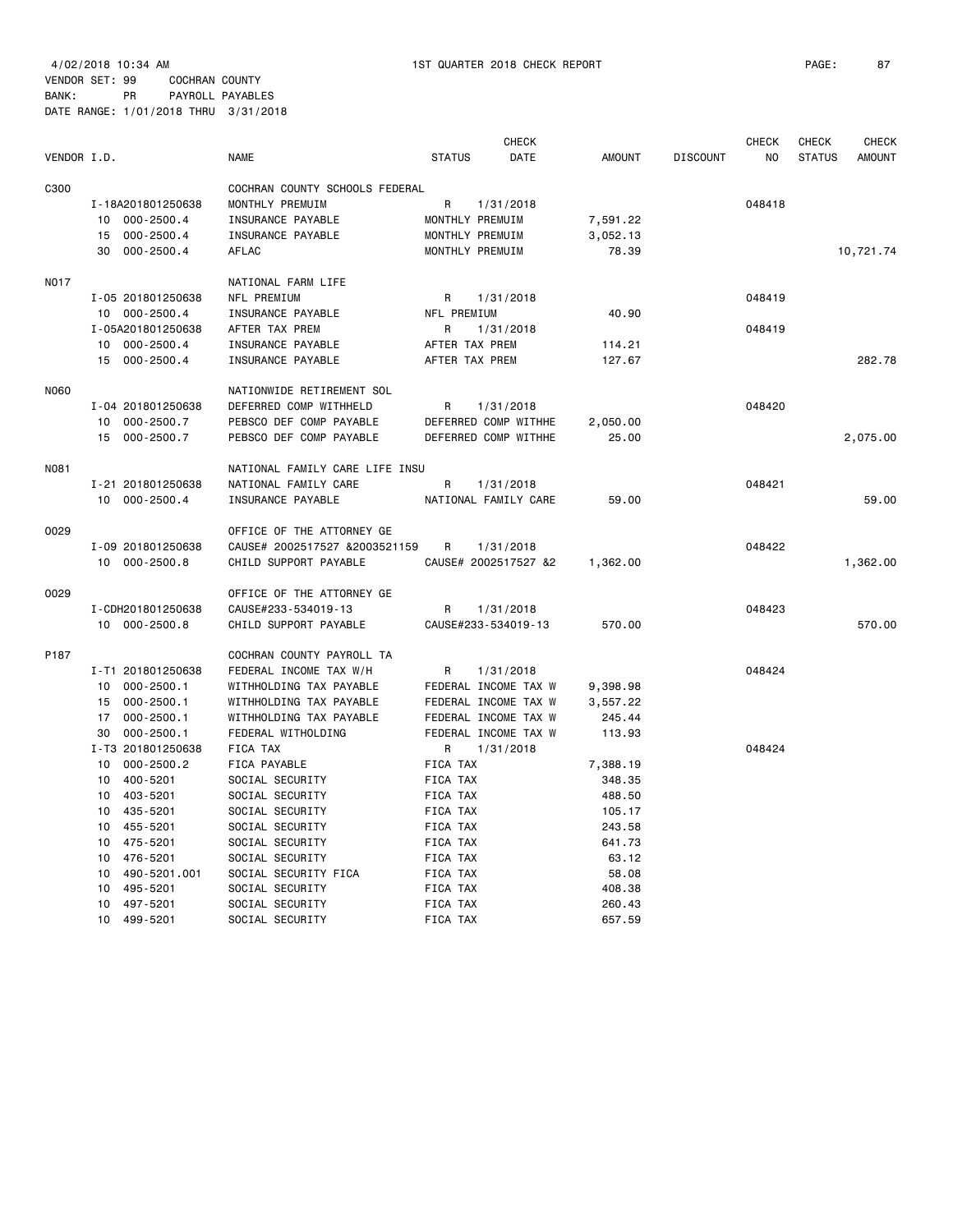4/02/2018 10:34 AM 1ST QUARTER 2018 CHECK REPORT PAGE: 88 VENDOR SET: 99 COCHRAN COUNTY

BANK: PR PAYROLL PAYABLES DATE RANGE: 1/01/2018 THRU 3/31/2018

|             |    |                   |                            |                 |              | <b>CHECK</b> |               |                 | <b>CHECK</b> | <b>CHECK</b>  | <b>CHECK</b>  |
|-------------|----|-------------------|----------------------------|-----------------|--------------|--------------|---------------|-----------------|--------------|---------------|---------------|
| VENDOR I.D. |    |                   | <b>NAME</b>                | <b>STATUS</b>   |              | DATE         | <b>AMOUNT</b> | <b>DISCOUNT</b> | NO           | <b>STATUS</b> | <b>AMOUNT</b> |
| P187        |    |                   | COCHRAN COUNTY PAYROLLCONT |                 |              |              |               |                 |              |               |               |
|             |    | I-T3 201801250638 | FICA TAX                   | R               |              | 1/31/2018    |               |                 | 048424       |               |               |
|             | 10 | 510-5201          | SOCIAL SECURITY            | <b>FICA TAX</b> |              |              | 179.80        |                 |              |               |               |
|             | 10 | 512-5201          | SOCIAL SECURITY            | <b>FICA TAX</b> |              |              | 468.87        |                 |              |               |               |
|             | 10 | 516-5201          | SOCIAL SECURITY            | <b>FICA TAX</b> |              |              | 223.61        |                 |              |               |               |
|             | 10 | 550-5201          | SOCIAL SECURITY            | FICA TAX        |              |              | 194.75        |                 |              |               |               |
|             | 10 | 560-5201          | SOCIAL SECURITY            | <b>FICA TAX</b> |              |              | 2,213.27      |                 |              |               |               |
|             | 10 | 650-5201          | SOCIAL SECURITY            | <b>FICA TAX</b> |              |              | 201.45        |                 |              |               |               |
|             | 10 | 652-5201          | SOCIAL SECURITY            | FICA TAX        |              |              | 10.62         |                 |              |               |               |
|             | 10 | 660-5201          | SOCIAL SECURITY            | FICA TAX        |              |              | 148.14        |                 |              |               |               |
|             | 10 | 662-5201          | SOCIAL SECURITY            | FICA TAX        |              |              | 200.49        |                 |              |               |               |
|             | 10 | 665-5201          | SOCIAL SECURITY            | FICA TAX        |              |              | 272.26        |                 |              |               |               |
|             | 15 | $000 - 2500.2$    | FICA PAYABLE               | FICA TAX        |              |              | 2,805.48      |                 |              |               |               |
|             | 15 | 610-5201          | SOCIAL SECURITY            | FICA TAX        |              |              | 1,067.56      |                 |              |               |               |
|             | 15 | 621-5201          | SOCIAL SECURITY            | FICA TAX        |              |              | 433.51        |                 |              |               |               |
|             | 15 | 622-5201          | SOCIAL SECURITY            | FICA TAX        |              |              | 420.11        |                 |              |               |               |
|             | 15 | 623-5201          | SOCIAL SECURITY            | FICA TAX        |              |              | 448.68        |                 |              |               |               |
|             | 15 | 624-5201          | SOCIAL SECURITY            | FICA TAX        |              |              | 435.62        |                 |              |               |               |
|             | 17 | $000 - 2500.2$    | FICA PAYABLE               | <b>FICA TAX</b> |              |              | 217.91        |                 |              |               |               |
|             | 17 | 573-5201          | SOCIAL SECURITY            | FICA TAX        |              |              | 217.91        |                 |              |               |               |
|             | 30 | $000 - 2500.2$    | <b>FICA</b>                | FICA TAX        |              |              | 63.49         |                 |              |               |               |
|             | 30 | 518-5201          | SOCIAL SECURITY            | FICA TAX        |              |              | 63.49         |                 |              |               |               |
|             |    | I-T4 201801250638 | MEDICARE TAX               | R               |              | 1/31/2018    |               |                 | 048424       |               |               |
|             | 10 | $000 - 2500.2$    | FICA PAYABLE               |                 | MEDICARE TAX |              | 1,727.89      |                 |              |               |               |
|             | 10 | 400-5201          | SOCIAL SECURITY            |                 | MEDICARE TAX |              | 81.48         |                 |              |               |               |
|             | 10 | 403-5201          | SOCIAL SECURITY            |                 | MEDICARE TAX |              | 114.24        |                 |              |               |               |
|             | 10 | 435-5201          | SOCIAL SECURITY            |                 | MEDICARE TAX |              | 24.59         |                 |              |               |               |
|             | 10 | 455-5201          | SOCIAL SECURITY            |                 | MEDICARE TAX |              | 56.96         |                 |              |               |               |
|             | 10 | 475-5201          | SOCIAL SECURITY            |                 | MEDICARE TAX |              | 150.08        |                 |              |               |               |
|             | 10 | 476-5201          | SOCIAL SECURITY            |                 | MEDICARE TAX |              | 14.76         |                 |              |               |               |
|             | 10 | 490-5201.001      | SOCIAL SECURITY FICA       |                 | MEDICARE TAX |              | 13.58         |                 |              |               |               |
|             | 10 | 495-5201          | SOCIAL SECURITY            |                 | MEDICARE TAX |              | 95.51         |                 |              |               |               |
|             | 10 | 497-5201          | SOCIAL SECURITY            |                 | MEDICARE TAX |              | 60.91         |                 |              |               |               |
|             | 10 | 499-5201          | SOCIAL SECURITY            |                 | MEDICARE TAX |              | 153.80        |                 |              |               |               |
|             | 10 | 510-5201          | SOCIAL SECURITY            |                 | MEDICARE TAX |              | 42.05         |                 |              |               |               |
|             | 10 | 512-5201          | SOCIAL SECURITY            |                 | MEDICARE TAX |              | 109.66        |                 |              |               |               |
|             | 10 | 516-5201          | SOCIAL SECURITY            |                 | MEDICARE TAX |              | 52.30         |                 |              |               |               |
|             | 10 | 550-5201          | SOCIAL SECURITY            |                 | MEDICARE TAX |              | 45.55         |                 |              |               |               |
|             | 10 | 560-5201          | SOCIAL SECURITY            |                 | MEDICARE TAX |              | 517.63        |                 |              |               |               |
|             | 10 | 650-5201          | SOCIAL SECURITY            |                 | MEDICARE TAX |              | 47.11         |                 |              |               |               |
|             | 10 | 652-5201          | SOCIAL SECURITY            |                 | MEDICARE TAX |              | 2.48          |                 |              |               |               |
|             | 10 | 660-5201          | SOCIAL SECURITY            |                 | MEDICARE TAX |              | 34.65         |                 |              |               |               |
|             | 10 | 662-5201          | SOCIAL SECURITY            |                 | MEDICARE TAX |              | 46.90         |                 |              |               |               |
|             | 10 | 665-5201          | SOCIAL SECURITY            |                 | MEDICARE TAX |              | 63.67         |                 |              |               |               |
|             | 15 | $000 - 2500.2$    | FICA PAYABLE               |                 | MEDICARE TAX |              | 656.14        |                 |              |               |               |
|             | 15 | 610-5201          | SOCIAL SECURITY            |                 | MEDICARE TAX |              | 249.67        |                 |              |               |               |
|             | 15 | 621-5201          | SOCIAL SECURITY            |                 | MEDICARE TAX |              | 101.39        |                 |              |               |               |
|             | 15 | 622-5201          | SOCIAL SECURITY            |                 | MEDICARE TAX |              | 98.26         |                 |              |               |               |
|             |    |                   |                            |                 |              |              |               |                 |              |               |               |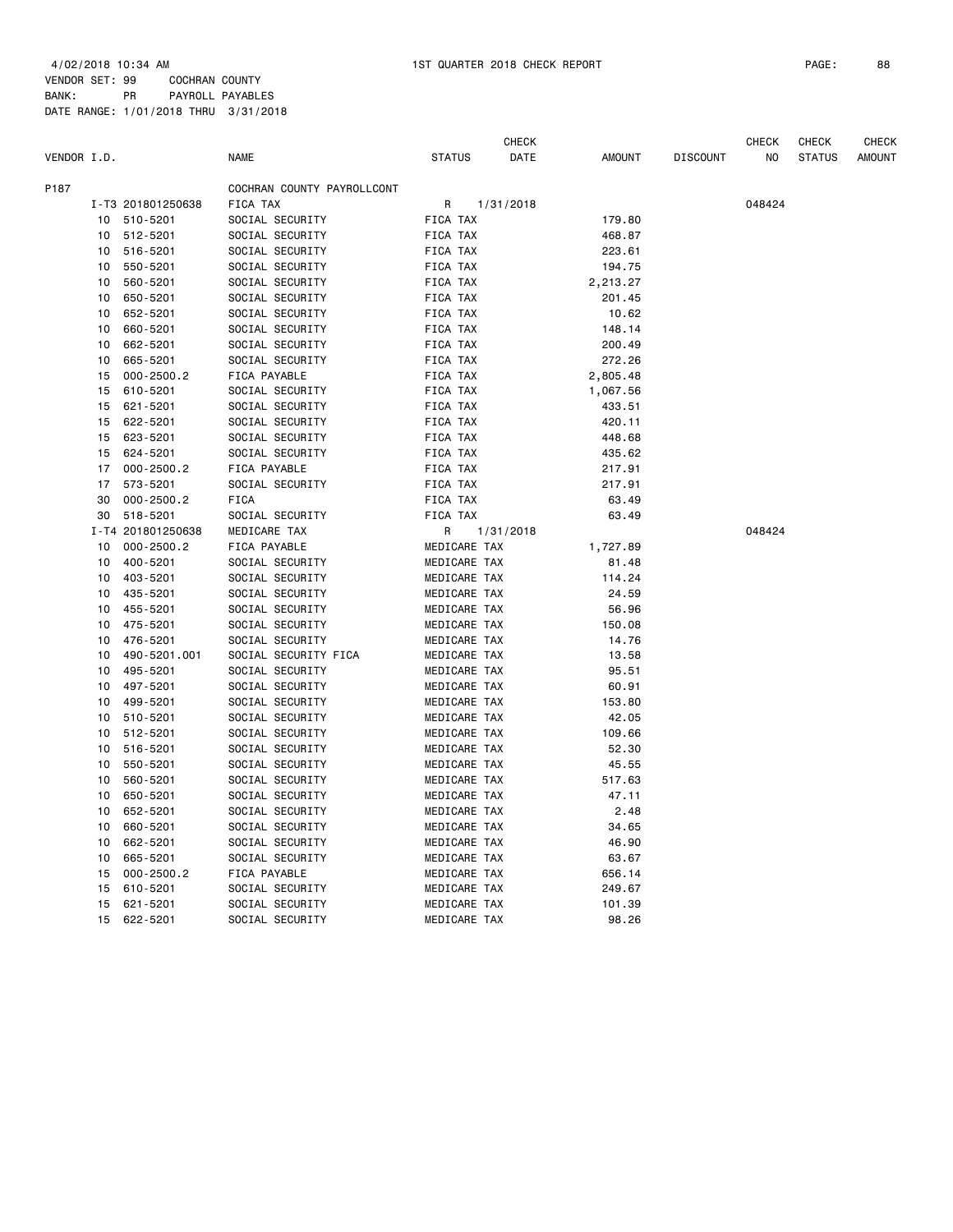VENDOR SET: 99 COCHRAN COUNTY BANK: PR PAYROLL PAYABLES DATE RANGE: 1/01/2018 THRU 3/31/2018

|             |    |                   |                            |                          | <b>CHECK</b>         |               |                 | CHECK  | <b>CHECK</b>  | <b>CHECK</b>  |
|-------------|----|-------------------|----------------------------|--------------------------|----------------------|---------------|-----------------|--------|---------------|---------------|
| VENDOR I.D. |    |                   | <b>NAME</b>                | <b>STATUS</b>            | DATE                 | <b>AMOUNT</b> | <b>DISCOUNT</b> | NO     | <b>STATUS</b> | <b>AMOUNT</b> |
| P187        |    |                   | COCHRAN COUNTY PAYROLLCONT |                          |                      |               |                 |        |               |               |
|             |    | I-T4 201801250638 | MEDICARE TAX               | R                        | 1/31/2018            |               |                 | 048424 |               |               |
|             | 15 | 623-5201          | SOCIAL SECURITY            | MEDICARE TAX             |                      | 104.94        |                 |        |               |               |
|             | 15 | 624-5201          | SOCIAL SECURITY            | MEDICARE TAX             |                      | 101.87        |                 |        |               |               |
|             | 17 | $000 - 2500.2$    | FICA PAYABLE               | MEDICARE TAX             |                      | 50.96         |                 |        |               |               |
|             | 17 | 573-5201          | SOCIAL SECURITY            | MEDICARE TAX             |                      | 50.96         |                 |        |               |               |
|             | 30 | $000 - 2500.2$    | <b>FICA</b>                | MEDICARE TAX             |                      | 14.85         |                 |        |               |               |
|             | 30 | 518-5201          | SOCIAL SECURITY            | MEDICARE TAX             |                      | 14.84         |                 |        |               | 39, 165.39    |
| T218        |    |                   | TEXAS ASS'N OF COUNTIES    |                          |                      |               |                 |        |               |               |
|             |    | I-11 201801250638 | <b>EMPLOYEE PREMIUMS</b>   | R                        | 1/31/2018            |               |                 | 048425 |               |               |
|             | 10 | 400-5202          | GROUP INSURANCE            | EMPLOYEE PREMIUMS        |                      | 723.93        |                 |        |               |               |
|             | 10 | 403-5202          | GROUP INSURANCE            | EMPLOYEE PREMIUMS        |                      | 1,678.84      |                 |        |               |               |
|             | 10 | 455-5202          | GROUP INSURANCE            | <b>EMPLOYEE PREMIUMS</b> |                      | 839.42        |                 |        |               |               |
|             | 10 | 475-5202          | GROUP INSURANCE            | EMPLOYEE PREMIUMS        |                      | 1,678.84      |                 |        |               |               |
|             | 10 | 495-5202          | GROUP INSURANCE            | EMPLOYEE PREMIUMS        |                      | 1,678.84      |                 |        |               |               |
|             | 10 | 497-5202          | GROUP INSURANCE            | EMPLOYEE PREMIUMS        |                      | 839.42        |                 |        |               |               |
|             | 10 | 499-5202          | GROUP INSURANCE            | EMPLOYEE PREMIUMS        |                      | 2,518.26      |                 |        |               |               |
|             | 10 | 510-5202          | GROUP INSURANCE            | EMPLOYEE PREMIUMS        |                      | 839.42        |                 |        |               |               |
|             | 10 | 512-5202          | GROUP INSURANCE            | EMPLOYEE PREMIUMS        |                      | 2,518.26      |                 |        |               |               |
|             | 10 | 516-5202          | GROUP INSURANCE [50%]      | EMPLOYEE PREMIUMS        |                      | 861.48        |                 |        |               |               |
|             | 10 | 550-5202          | GROUP INSURANCE            | EMPLOYEE PREMIUMS        |                      | 839.42        |                 |        |               |               |
|             | 10 | 560-5202          | GROUP INSURANCE            | EMPLOYEE PREMIUMS        |                      | 8,394.20      |                 |        |               |               |
|             | 10 | 650-5202          | GROUP INSURANCE            | EMPLOYEE PREMIUMS        |                      | 879.63        |                 |        |               |               |
|             | 10 | 652-5202          | GROUP INSURANCE            | EMPLOYEE PREMIUMS        |                      | 40.21         |                 |        |               |               |
|             | 10 | 660-5202          | GROUP INSURANCE [35%]      | EMPLOYEE PREMIUMS        |                      | 572.16        |                 |        |               |               |
|             | 10 | 662-5202          | GROUP INSURANCE            | <b>EMPLOYEE PREMIUMS</b> |                      | 759.00        |                 |        |               |               |
|             | 10 | 665-5202          | GROUP INSURANCE            | EMPLOYEE PREMIUMS        |                      | 839.42        |                 |        |               |               |
|             | 15 | 610-5202          | GROUP INSURANCE            | EMPLOYEE PREMIUMS        |                      | 3,473.17      |                 |        |               |               |
|             | 15 | 621-5202          | GROUP INSURANCE            | EMPLOYEE PREMIUMS        |                      | 1,678.84      |                 |        |               |               |
|             | 15 | 622-5202          | GROUP INSURANCE            | EMPLOYEE PREMIUMS        |                      | 1,678.84      |                 |        |               |               |
|             | 15 | 623-5202          | GROUP INSURANCE            | EMPLOYEE PREMIUMS        |                      | 1,678.84      |                 |        |               |               |
|             | 15 | 624-5202          | GROUP INSURANCE            | EMPLOYEE PREMIUMS        |                      | 1,678.84      |                 |        |               |               |
|             | 17 | 573-5202          | GROUP HEALTH INSURANCE     | EMPLOYEE PREMIUMS        |                      | 839.42        |                 |        |               |               |
|             | 30 | 518-5202          | GROUP INSURANCE [15%]      | <b>EMPLOYEE PREMIUMS</b> |                      | 245.20        |                 |        |               |               |
|             |    | I-12 201801250638 | GROUP LIFE INSURANCE       | R                        | 1/31/2018            |               |                 | 048425 |               |               |
|             | 10 | 400-5202          | GROUP INSURANCE            |                          | GROUP LIFE INSURANCE | 2.50          |                 |        |               |               |
|             | 10 | 403-5202          | GROUP INSURANCE            |                          | GROUP LIFE INSURANCE | 5.78          |                 |        |               |               |
|             | 10 | 455-5202          | GROUP INSURANCE            |                          | GROUP LIFE INSURANCE | 2.89          |                 |        |               |               |
|             | 10 | 475-5202          | GROUP INSURANCE            |                          | GROUP LIFE INSURANCE | 5.78          |                 |        |               |               |
|             | 10 | 495-5202          | GROUP INSURANCE            |                          | GROUP LIFE INSURANCE | 5.78          |                 |        |               |               |
|             | 10 | 497-5202          | GROUP INSURANCE            |                          | GROUP LIFE INSURANCE | 2.89          |                 |        |               |               |
|             | 10 | 499-5202          | GROUP INSURANCE            |                          | GROUP LIFE INSURANCE | 8.67          |                 |        |               |               |
|             | 10 | 510-5202          | GROUP INSURANCE            |                          | GROUP LIFE INSURANCE | 2.89          |                 |        |               |               |
|             | 10 | 512-5202          | GROUP INSURANCE            |                          | GROUP LIFE INSURANCE | 8.67          |                 |        |               |               |
|             | 10 | 516-5202          | GROUP INSURANCE [50%]      |                          | GROUP LIFE INSURANCE | 2.97          |                 |        |               |               |
|             | 10 | 550-5202          | GROUP INSURANCE            |                          | GROUP LIFE INSURANCE | 2.89          |                 |        |               |               |
|             | 10 | 560-5202          | GROUP INSURANCE            |                          | GROUP LIFE INSURANCE | 28.94         |                 |        |               |               |
|             |    |                   |                            |                          |                      |               |                 |        |               |               |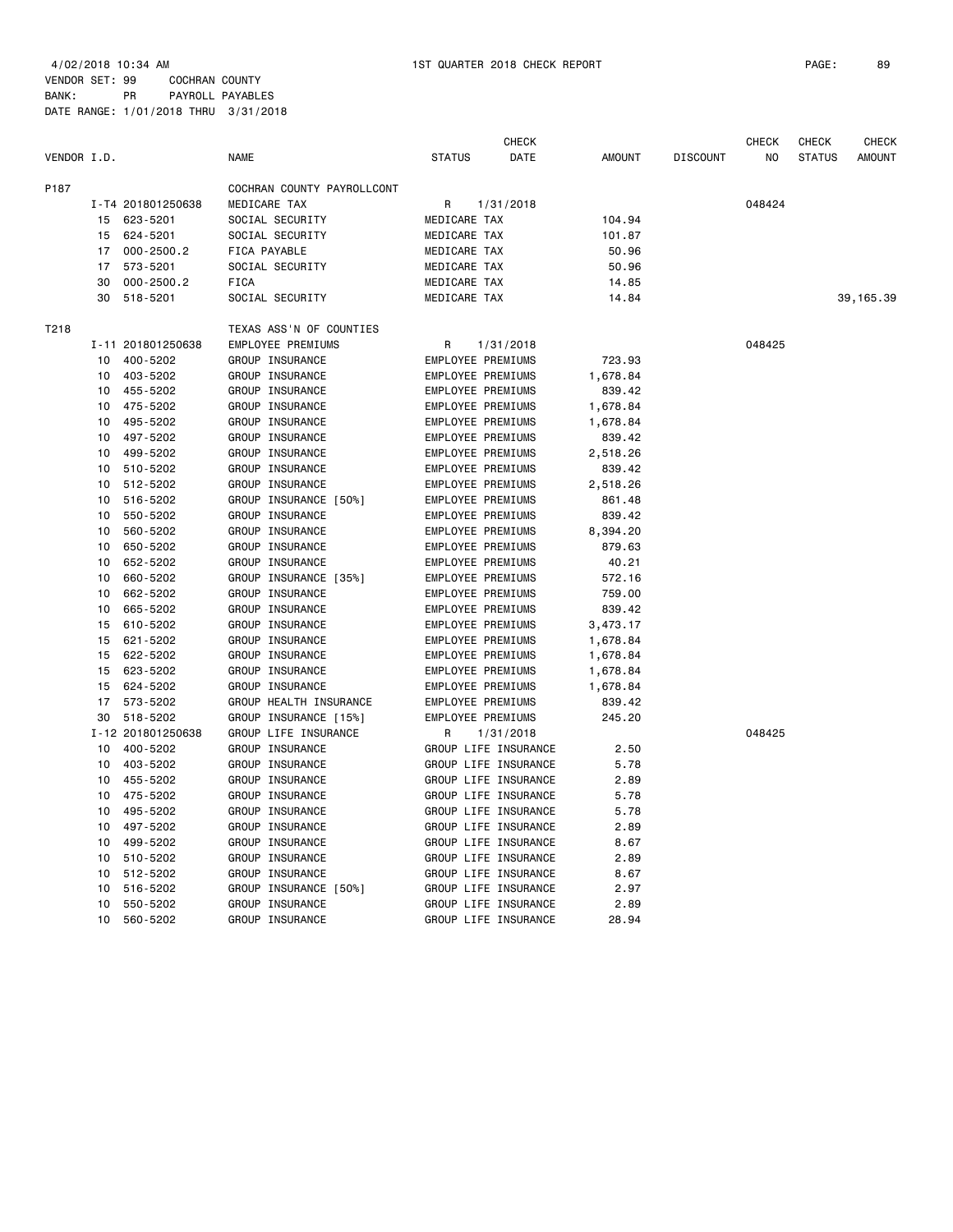4/02/2018 10:34 AM 1ST QUARTER 2018 CHECK REPORT PAGE: 90 VENDOR SET: 99 COCHRAN COUNTY BANK: PR PAYROLL PAYABLES

|                  |                      |                                |                      | <b>CHECK</b> |               |                 | <b>CHECK</b> | <b>CHECK</b>  | <b>CHECK</b>  |
|------------------|----------------------|--------------------------------|----------------------|--------------|---------------|-----------------|--------------|---------------|---------------|
| VENDOR I.D.      |                      | <b>NAME</b>                    | <b>STATUS</b>        | DATE         | <b>AMOUNT</b> | <b>DISCOUNT</b> | NO.          | <b>STATUS</b> | <b>AMOUNT</b> |
| T218             |                      | TEXAS ASS'N OF COUNTIECONT     |                      |              |               |                 |              |               |               |
|                  | I-12 201801250638    | GROUP LIFE INSURANCE           | R                    | 1/31/2018    |               |                 | 048425       |               |               |
|                  | 650-5202<br>10       | GROUP INSURANCE                | GROUP LIFE INSURANCE |              | 3.03          |                 |              |               |               |
|                  | 652-5202<br>10       | GROUP INSURANCE                | GROUP LIFE INSURANCE |              | 0.14          |                 |              |               |               |
|                  | 10<br>660-5202       | GROUP INSURANCE [35%]          | GROUP LIFE INSURANCE |              | 1.97          |                 |              |               |               |
|                  | 662-5202<br>10       | GROUP INSURANCE                | GROUP LIFE INSURANCE |              | 2.61          |                 |              |               |               |
|                  | 665-5202<br>10       | GROUP INSURANCE                | GROUP LIFE INSURANCE |              | 2.89          |                 |              |               |               |
|                  | 610-5202<br>15       | GROUP INSURANCE                | GROUP LIFE INSURANCE |              | 11.95         |                 |              |               |               |
|                  | 621-5202<br>15       | GROUP INSURANCE                | GROUP LIFE INSURANCE |              | 5.78          |                 |              |               |               |
|                  | 15<br>622-5202       | GROUP INSURANCE                | GROUP LIFE INSURANCE |              | 5.78          |                 |              |               |               |
|                  | 623-5202<br>15       | GROUP INSURANCE                | GROUP LIFE INSURANCE |              | 5.78          |                 |              |               |               |
|                  | 15<br>624-5202       | GROUP INSURANCE                | GROUP LIFE INSURANCE |              | 4.77          |                 |              |               |               |
|                  | 573-5202<br>17       | GROUP HEALTH INSURANCE         | GROUP LIFE INSURANCE |              | 2.89          |                 |              |               |               |
|                  | 518-5202<br>30       | GROUP INSURANCE [15%]          | GROUP LIFE INSURANCE |              | 0.84          |                 |              |               |               |
|                  | I-15 201801250638    | DEPENDENT HEALTH PREM WITHHELD | R                    | 1/31/2018    |               |                 | 048425       |               |               |
|                  | 10<br>$000 - 2500.4$ | INSURANCE PAYABLE              | DEPENDENT HEALTH PRE |              | 2,756.76      |                 |              |               | 40,659.74     |
| C <sub>253</sub> |                      | COCHRAN COUNTY MONEY MKT       |                      |              |               |                 |              |               |               |
|                  | I-201801250639       | NON-DEPT SUPP DEATH            | R                    | 1/31/2018    |               |                 | 048426       |               |               |
|                  | 10 409-5207          | SUPPLEMENTAL DEATH BENEFITS    | NON-DEPT SUPP DEATH  |              | 1,456.88      |                 |              |               | 1,456.88      |
| A067             |                      | AMERICAN FAMILY LIFE ASSURANCE |                      |              |               |                 |              |               |               |
|                  | I-08 201802220640    | MONTHLY PREMIUM                | R                    | 2/28/2018    |               |                 | 048557       |               |               |
|                  | $000 - 2500.4$<br>10 | INSURANCE PAYABLE              | MONTHLY PREMIUM      |              | 449.69        |                 |              |               |               |
|                  | $000 - 2500.4$<br>15 | INSURANCE PAYABLE              | MONTHLY PREMIUM      |              | 335.39        |                 |              |               |               |
|                  | I-08A201802220640    | MONTHLY PREMIUM                | R                    | 2/28/2018    |               |                 | 048557       |               |               |
|                  | 10 000-2500.4        | INSURANCE PAYABLE              | MONTHLY PREMIUM      |              | 200.46        |                 |              |               | 985.54        |
| C091             |                      | COMPBENEFITS                   |                      |              |               |                 |              |               |               |
|                  | I-17A201802220640    | VISION MONTHLY PREMIUM         | R                    | 2/28/2018    |               |                 | 048558       |               |               |
|                  | 10 000-2500.4        | INSURANCE PAYABLE              | VISION MONTHLY PREMI |              | 38.14         |                 |              |               | 38.14         |
| C <sub>253</sub> |                      | COCHRAN COUNTY MONEY MKT       |                      |              |               |                 |              |               |               |
|                  | I-01 201802220640    | RETIREMENT CONTRIBUTIONS       | R                    | 2/28/2018    |               |                 | 048559       |               |               |
|                  | $000 - 2500.3$<br>10 | <b>TCDRS PAYABLE</b>           | RETIREMENT CONTRIBUT |              | 8,567.97      |                 |              |               |               |
|                  | 400-5203<br>10       | RETIREMENT                     | RETIREMENT CONTRIBUT |              | 730.41        |                 |              |               |               |
|                  | 403-5203<br>10       | RETIREMENT                     | RETIREMENT CONTRIBUT |              | 1,113.52      |                 |              |               |               |
|                  | 435-5203<br>10       | RETIREMENT                     | RETIREMENT CONTRIBUT |              | 220.51        |                 |              |               |               |
|                  | 455-5203<br>10       | RETIREMENT                     | RETIREMENT CONTRIBUT |              | 500.64        |                 |              |               |               |
|                  | 475-5203<br>10       | RETIREMENT                     | RETIREMENT CONTRIBUT |              | 1,349.97      |                 |              |               |               |
|                  | 476-5203<br>10       | RETIREMENT                     | RETIREMENT CONTRIBUT |              | 132.34        |                 |              |               |               |
|                  | 10<br>490-5203.001   | RETIREMENT                     | RETIREMENT CONTRIBUT |              | 121.77        |                 |              |               |               |
|                  | 495-5203<br>10       | RETIREMENT                     | RETIREMENT CONTRIBUT |              | 935.73        |                 |              |               |               |
|                  | 497-5203<br>10       | RETIREMENT                     | RETIREMENT CONTRIBUT |              | 546.05        |                 |              |               |               |
|                  | 10<br>499-5203       | RETIREMENT                     | RETIREMENT CONTRIBUT |              | 1,390.58      |                 |              |               |               |
|                  | 510-5203<br>10       | RETIREMENT                     | RETIREMENT CONTRIBUT |              | 377.00        |                 |              |               |               |
|                  | 512-5203<br>10       | RETIREMENT                     | RETIREMENT CONTRIBUT |              | 1,108.65      |                 |              |               |               |
|                  | 516-5203<br>10       | RETIREMENT                     | RETIREMENT CONTRIBUT |              | 463.01        |                 |              |               |               |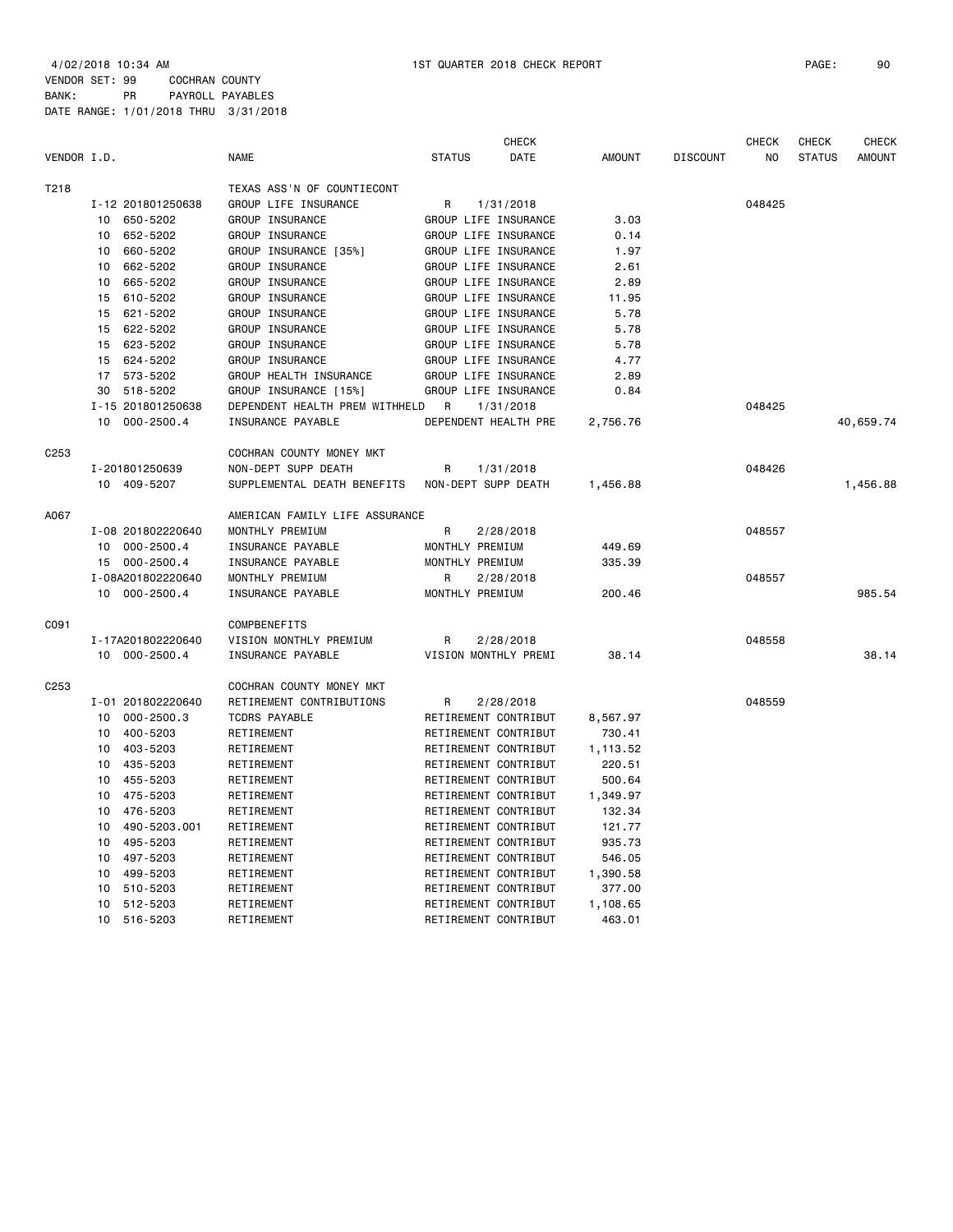4/02/2018 10:34 AM 1ST QUARTER 2018 CHECK REPORT PAGE: 91 VENDOR SET: 99 COCHRAN COUNTY BANK: PR PAYROLL PAYABLES

|                  | DATE RANGE: 1/01/2018 THRU 3/31/2018 |                            |                      |                      |          |                 |                                |               |                               |
|------------------|--------------------------------------|----------------------------|----------------------|----------------------|----------|-----------------|--------------------------------|---------------|-------------------------------|
| VENDOR I.D.      |                                      | <b>NAME</b>                | <b>STATUS</b>        | <b>CHECK</b><br>DATE |          | <b>DISCOUNT</b> | <b>CHECK</b><br>N <sub>0</sub> | <b>CHECK</b>  | <b>CHECK</b><br><b>AMOUNT</b> |
|                  |                                      |                            |                      |                      | AMOUNT   |                 |                                | <b>STATUS</b> |                               |
| C <sub>253</sub> |                                      | COCHRAN COUNTY MONEY MCONT |                      |                      |          |                 |                                |               |                               |
|                  | I-01 201802220640                    | RETIREMENT CONTRIBUTIONS   | R                    | 2/28/2018            |          |                 | 048559                         |               |                               |
| 10 <sup>1</sup>  | 550-5203                             | RETIREMENT                 | RETIREMENT CONTRIBUT |                      | 408.34   |                 |                                |               |                               |
| 10               | 560-5203                             | RETIREMENT                 | RETIREMENT CONTRIBUT |                      | 4,892.31 |                 |                                |               |                               |
| 10               | 650-5203                             | RETIREMENT                 | RETIREMENT CONTRIBUT |                      | 430.00   |                 |                                |               |                               |
| 10               | 652-5203                             | RETIREMENT                 | RETIREMENT CONTRIBUT |                      | 22.27    |                 |                                |               |                               |
| 10               | 660-5203                             | RETIREMENT                 | RETIREMENT CONTRIBUT |                      | 306.81   |                 |                                |               |                               |
| 10               | 662-5203                             | RETIREMENT                 | RETIREMENT CONTRIBUT |                      | 420.39   |                 |                                |               |                               |
| 10               | 665-5203                             | RETIREMENT                 | RETIREMENT CONTRIBUT |                      | 441.68   |                 |                                |               |                               |
| 15               | $000 - 2500.3$                       | <b>TCDRS PAYABLE</b>       | RETIREMENT CONTRIBUT |                      | 3,198.33 |                 |                                |               |                               |
| 15               | 610-5203                             | RETIREMENT                 | RETIREMENT CONTRIBUT |                      | 2,238.42 |                 |                                |               |                               |
| 15               | 621-5203                             | RETIREMENT                 | RETIREMENT CONTRIBUT |                      | 908.97   |                 |                                |               |                               |
| 15               | 622-5203                             | RETIREMENT                 | RETIREMENT CONTRIBUT |                      | 902.03   |                 |                                |               |                               |
| 15               | 623-5203                             | RETIREMENT                 | RETIREMENT CONTRIBUT |                      | 946.70   |                 |                                |               |                               |
| 15               | 624-5203                             | RETIREMENT                 | RETIREMENT CONTRIBUT |                      | 943.64   |                 |                                |               |                               |
| 17               | $000 - 2500.3$                       | <b>TCDRS PAYABLE</b>       | RETIREMENT CONTRIBUT |                      | 245.19   |                 |                                |               |                               |
| 17               | 573-5203                             | RETIREMENT                 | RETIREMENT CONTRIBUT |                      | 455.36   |                 |                                |               |                               |
| 30               | $000 - 2500.3$                       | <b>TCDRS</b>               | RETIREMENT CONTRIBUT |                      | 70.81    |                 |                                |               |                               |
| 30               | 518-5203                             | RETIREMENT                 | RETIREMENT CONTRIBUT |                      | 131.47   |                 |                                |               | 34,520.87                     |

| C300        |                      | COCHRAN COUNTY SCHOOLS FEDERAL |                      |          |        |           |
|-------------|----------------------|--------------------------------|----------------------|----------|--------|-----------|
|             | I-18A201802220640    | MONTHLY PREMUIM                | R<br>2/28/2018       |          | 048560 |           |
|             | 000-2500.4<br>10     | INSURANCE PAYABLE              | MONTHLY PREMUIM      | 8,638.94 |        |           |
|             | $000 - 2500.4$<br>15 | INSURANCE PAYABLE              | MONTHLY PREMUIM      | 2.968.13 |        |           |
|             | 30<br>$000 - 2500.4$ | <b>AFLAC</b>                   | MONTHLY PREMUIM      | 78.39    |        | 11,685.46 |
| <b>N017</b> |                      | NATIONAL FARM LIFE             |                      |          |        |           |
|             | I-05 201802220640    | <b>NFL PREMIUM</b>             | 2/28/2018<br>R       |          | 048561 |           |
|             | 10 000-2500.4        | INSURANCE PAYABLE              | NFL PREMIUM          | 40.90    |        |           |
|             | I-05A201802220640    | AFTER TAX PREM                 | R<br>2/28/2018       |          | 048561 |           |
|             | 000-2500.4<br>10     | INSURANCE PAYABLE              | AFTER TAX PREM       | 114.21   |        |           |
|             | $000 - 2500.4$<br>15 | INSURANCE PAYABLE              | AFTER TAX PREM       | 127.67   |        | 282.78    |
| N060        |                      | NATIONWIDE RETIREMENT SOL      |                      |          |        |           |
|             | I-04 201802220640    | DEFERRED COMP WITHHELD         | 2/28/2018<br>R       |          | 048562 |           |
|             | $000 - 2500.7$<br>10 | PEBSCO DEF COMP PAYABLE        | DEFERRED COMP WITHHE | 2,050.00 |        |           |
|             | 000-2500.7<br>15     | PEBSCO DEF COMP PAYABLE        | DEFERRED COMP WITHHE | 25,00    |        | 2,075.00  |
| N081        |                      | NATIONAL FAMILY CARE LIFE INSU |                      |          |        |           |
|             | I-21 201802220640    | NATIONAL FAMILY CARE           | 2/28/2018<br>R       |          | 048563 |           |
|             | 000-2500.4<br>10     | INSURANCE PAYABLE              | NATIONAL FAMILY CARE | 59.00    |        | 59.00     |
| 0029        |                      | OFFICE OF THE ATTORNEY GE      |                      |          |        |           |
|             | I-09 201802220640    | CAUSE# 2002517527 &2003521159  | 2/28/2018<br>R       |          | 048564 |           |
|             | 10 000-2500.8        | CHILD SUPPORT PAYABLE          | CAUSE# 2002517527 &2 | 1,362.00 |        | 1,362.00  |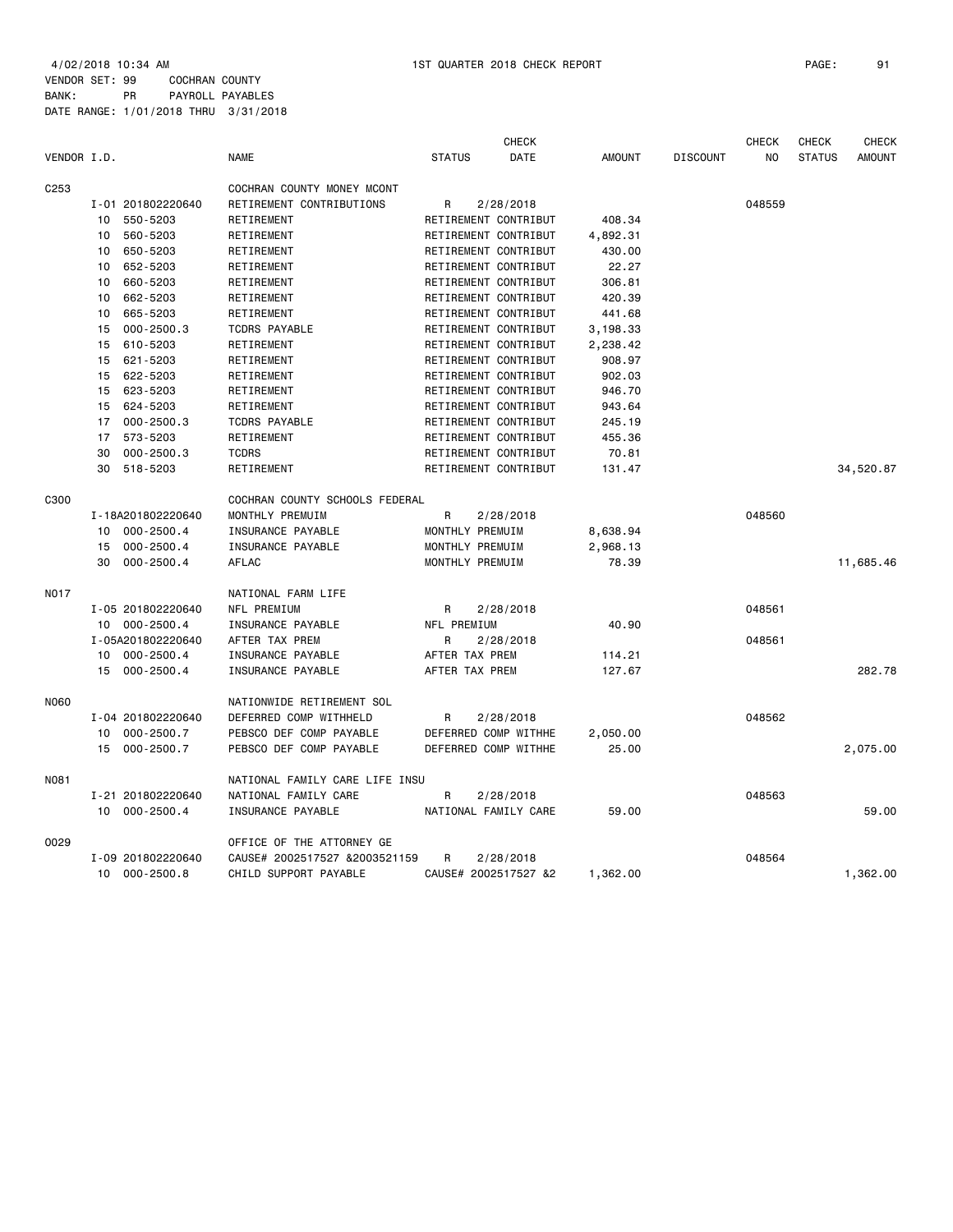4/02/2018 10:34 AM 1ST QUARTER 2018 CHECK REPORT PAGE: 92 VENDOR SET: 99 COCHRAN COUNTY BANK: PR PAYROLL PAYABLES

|             |    |                   |                           |                     | <b>CHECK</b>         |          |                 | <b>CHECK</b> | CHECK         | CHECK         |
|-------------|----|-------------------|---------------------------|---------------------|----------------------|----------|-----------------|--------------|---------------|---------------|
| VENDOR I.D. |    |                   | <b>NAME</b>               | <b>STATUS</b>       | DATE                 | AMOUNT   | <b>DISCOUNT</b> | NO           | <b>STATUS</b> | <b>AMOUNT</b> |
| 0029        |    |                   | OFFICE OF THE ATTORNEY GE |                     |                      |          |                 |              |               |               |
|             |    | I-CDH201802220640 | CAUSE#233-534019-13       | R                   | 2/28/2018            |          |                 | 048565       |               |               |
|             |    | 10 000-2500.8     | CHILD SUPPORT PAYABLE     | CAUSE#233-534019-13 |                      | 570.00   |                 |              |               | 570.00        |
| P187        |    |                   | COCHRAN COUNTY PAYROLL TA |                     |                      |          |                 |              |               |               |
|             |    | I-T1 201802220640 | FEDERAL INCOME TAX W/H    | R                   | 2/28/2018            |          |                 | 048566       |               |               |
|             | 10 | $000 - 2500.1$    | WITHHOLDING TAX PAYABLE   |                     | FEDERAL INCOME TAX W | 9,840.16 |                 |              |               |               |
|             | 15 | $000 - 2500.1$    | WITHHOLDING TAX PAYABLE   |                     | FEDERAL INCOME TAX W | 3,568.98 |                 |              |               |               |
|             |    | 17 000-2500.1     | WITHHOLDING TAX PAYABLE   |                     | FEDERAL INCOME TAX W | 249.03   |                 |              |               |               |
|             | 30 | $000 - 2500.1$    | FEDERAL WITHOLDING        |                     | FEDERAL INCOME TAX W | 114.74   |                 |              |               |               |
|             |    | I-T3 201802220640 | FICA TAX                  | R                   | 2/28/2018            |          |                 | 048566       |               |               |
|             | 10 | 000-2500.2        | FICA PAYABLE              | <b>FICA TAX</b>     |                      | 7,472.79 |                 |              |               |               |
|             | 10 | 400-5201          | SOCIAL SECURITY           | FICA TAX            |                      | 348.35   |                 |              |               |               |
|             | 10 | 403-5201          | SOCIAL SECURITY           | FICA TAX            |                      | 459.76   |                 |              |               |               |
|             | 10 | 435-5201          | SOCIAL SECURITY           | FICA TAX            |                      | 105.17   |                 |              |               |               |
|             | 10 | 455-5201          | SOCIAL SECURITY           | FICA TAX            |                      | 238.77   |                 |              |               |               |
|             | 10 | 475-5201          | SOCIAL SECURITY           | FICA TAX            |                      | 643.83   |                 |              |               |               |
|             | 10 | 476-5201          | SOCIAL SECURITY           | FICA TAX            |                      | 63.12    |                 |              |               |               |
|             | 10 | 490-5201.001      | SOCIAL SECURITY FICA      | FICA TAX            |                      | 58.08    |                 |              |               |               |
|             | 10 | 495-5201          | SOCIAL SECURITY           | FICA TAX            |                      | 408.38   |                 |              |               |               |
|             | 10 | 497-5201          | SOCIAL SECURITY           | FICA TAX            |                      | 276.05   |                 |              |               |               |
|             | 10 | 499-5201          | SOCIAL SECURITY           | FICA TAX            |                      | 656.43   |                 |              |               |               |
|             | 10 | 510-5201          | SOCIAL SECURITY           | FICA TAX            |                      | 179.80   |                 |              |               |               |
|             | 10 | 512-5201          | SOCIAL SECURITY           | FICA TAX            |                      | 521.71   |                 |              |               |               |
|             | 10 | 516-5201          | SOCIAL SECURITY           | <b>FICA TAX</b>     |                      | 225.02   |                 |              |               |               |
|             | 10 | 550-5201          | SOCIAL SECURITY           | FICA TAX            |                      | 194.75   |                 |              |               |               |
|             | 10 | 560-5201          | SOCIAL SECURITY           | <b>FICA TAX</b>     |                      | 2,254.92 |                 |              |               |               |
|             | 10 | 650-5201          | SOCIAL SECURITY           | FICA TAX            |                      | 205.07   |                 |              |               |               |
|             | 10 | 652-5201          | SOCIAL SECURITY           | FICA TAX            |                      | 10.62    |                 |              |               |               |
|             | 10 | 660-5201          | SOCIAL SECURITY           | FICA TAX            |                      | 149.11   |                 |              |               |               |
|             | 10 | 662-5201          | SOCIAL SECURITY           | FICA TAX            |                      | 200.49   |                 |              |               |               |
|             | 10 | 665-5201          | SOCIAL SECURITY           | FICA TAX            |                      | 273.37   |                 |              |               |               |
|             | 15 | $000 - 2500.2$    | FICA PAYABLE              | FICA TAX            |                      | 2,812.02 |                 |              |               |               |
|             | 15 | 610-5201          | SOCIAL SECURITY           | FICA TAX            |                      | 1,067.56 |                 |              |               |               |
|             | 15 | 621-5201          | SOCIAL SECURITY           | FICA TAX            |                      | 433.51   |                 |              |               |               |
|             | 15 | 622-5201          | SOCIAL SECURITY           | FICA TAX            |                      | 426.65   |                 |              |               |               |
|             | 15 | 623-5201          | SOCIAL SECURITY           | FICA TAX            |                      | 448.68   |                 |              |               |               |
|             | 15 | 624-5201          | SOCIAL SECURITY           | FICA TAX            |                      | 435.62   |                 |              |               |               |
|             | 17 | $000 - 2500.2$    | FICA PAYABLE              | FICA TAX            |                      | 219.96   |                 |              |               |               |
|             | 17 | 573-5201          | SOCIAL SECURITY           | FICA TAX            |                      | 219.96   |                 |              |               |               |
|             | 30 | $000 - 2500.2$    | <b>FICA</b>               | FICA TAX            |                      | 63.91    |                 |              |               |               |
|             | 30 | 518-5201          | SOCIAL SECURITY           | <b>FICA TAX</b>     |                      | 63.90    |                 |              |               |               |
|             |    | I-T4 201802220640 | MEDICARE TAX              |                     |                      |          |                 | 048566       |               |               |
|             | 10 | $000 - 2500.2$    | FICA PAYABLE              | R<br>MEDICARE TAX   | 2/28/2018            | 1,747.64 |                 |              |               |               |
|             | 10 | 400-5201          | SOCIAL SECURITY           | MEDICARE TAX        |                      | 81.48    |                 |              |               |               |
|             | 10 | 403-5201          | SOCIAL SECURITY           | MEDICARE TAX        |                      | 107.52   |                 |              |               |               |
|             |    |                   |                           |                     |                      |          |                 |              |               |               |
|             | 10 | 435-5201          | SOCIAL SECURITY           | MEDICARE TAX        |                      | 24.59    |                 |              |               |               |
|             | 10 | 455-5201          | SOCIAL SECURITY           | MEDICARE TAX        |                      | 55.84    |                 |              |               |               |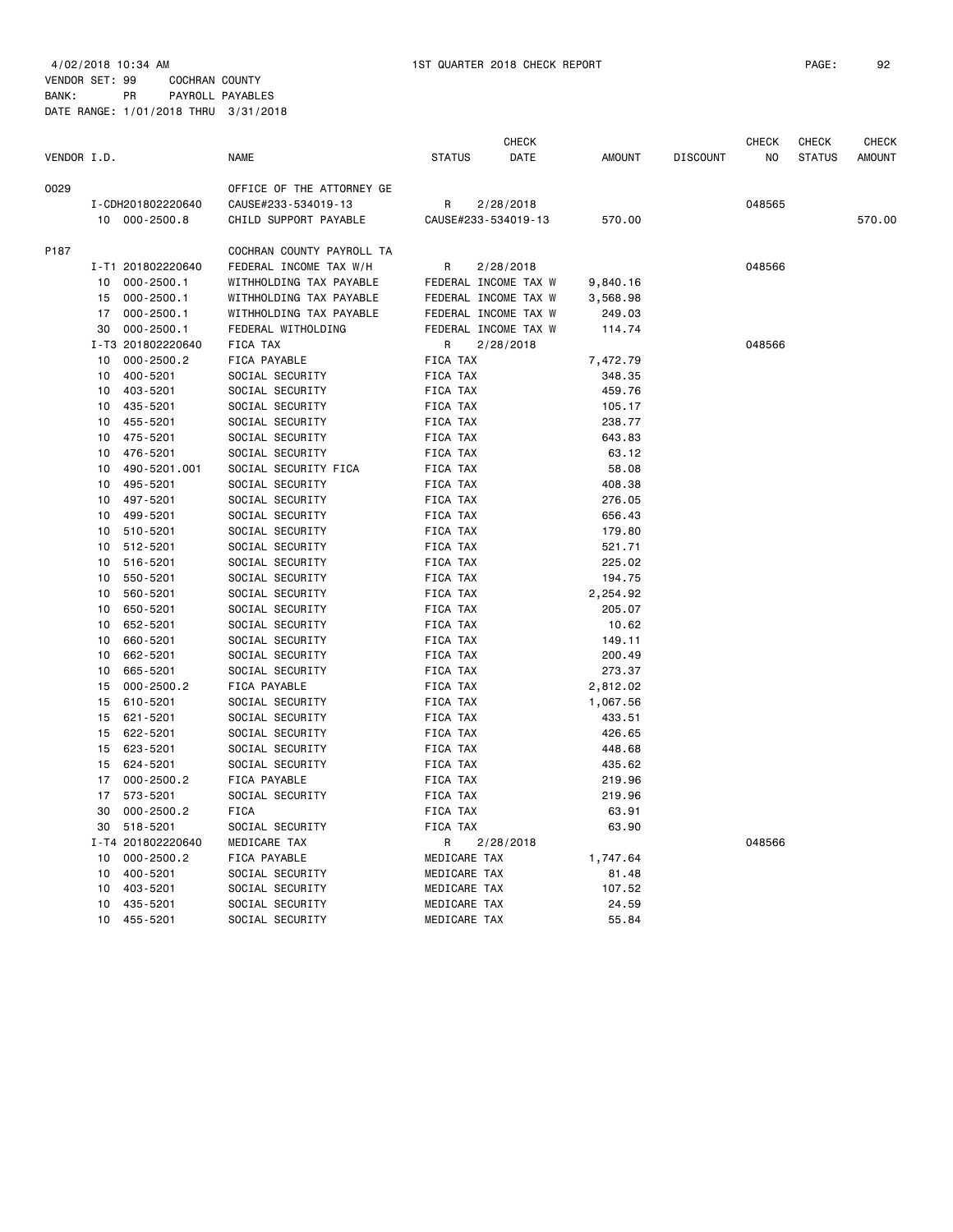4/02/2018 10:34 AM 1ST QUARTER 2018 CHECK REPORT PAGE: 93 VENDOR SET: 99 COCHRAN COUNTY

BANK: PR PAYROLL PAYABLES DATE RANGE: 1/01/2018 THRU 3/31/2018

|             |    |                   |                            |                          | <b>CHECK</b> |               |                 | <b>CHECK</b> | <b>CHECK</b>  | <b>CHECK</b>  |
|-------------|----|-------------------|----------------------------|--------------------------|--------------|---------------|-----------------|--------------|---------------|---------------|
| VENDOR I.D. |    |                   | <b>NAME</b>                | <b>STATUS</b>            | DATE         | <b>AMOUNT</b> | <b>DISCOUNT</b> | NO           | <b>STATUS</b> | <b>AMOUNT</b> |
| P187        |    |                   | COCHRAN COUNTY PAYROLLCONT |                          |              |               |                 |              |               |               |
|             |    | I-T4 201802220640 | MEDICARE TAX               | R                        | 2/28/2018    |               |                 | 048566       |               |               |
|             | 10 | 475-5201          | SOCIAL SECURITY            | MEDICARE TAX             |              | 150.57        |                 |              |               |               |
|             | 10 | 476-5201          | SOCIAL SECURITY            | MEDICARE TAX             |              | 14.76         |                 |              |               |               |
|             | 10 | 490-5201.001      | SOCIAL SECURITY FICA       | MEDICARE TAX             |              | 13.58         |                 |              |               |               |
|             | 10 | 495-5201          | SOCIAL SECURITY            | MEDICARE TAX             |              | 95.51         |                 |              |               |               |
|             | 10 | 497-5201          | SOCIAL SECURITY            | MEDICARE TAX             |              | 64.56         |                 |              |               |               |
|             | 10 | 499-5201          | SOCIAL SECURITY            | MEDICARE TAX             |              | 153.52        |                 |              |               |               |
|             | 10 | 510-5201          | SOCIAL SECURITY            | MEDICARE TAX             |              | 42.05         |                 |              |               |               |
|             | 10 | 512-5201          | SOCIAL SECURITY            | MEDICARE TAX             |              | 122.01        |                 |              |               |               |
|             | 10 | 516-5201          | SOCIAL SECURITY            | MEDICARE TAX             |              | 52.63         |                 |              |               |               |
|             | 10 | 550-5201          | SOCIAL SECURITY            | MEDICARE TAX             |              | 45.55         |                 |              |               |               |
|             | 10 | 560-5201          | SOCIAL SECURITY            | MEDICARE TAX             |              | 527.36        |                 |              |               |               |
|             | 10 | 650-5201          | SOCIAL SECURITY            | MEDICARE TAX             |              | 47.95         |                 |              |               |               |
|             | 10 | 652-5201          | SOCIAL SECURITY            | MEDICARE TAX             |              | 2.48          |                 |              |               |               |
|             | 10 | 660-5201          | SOCIAL SECURITY            | MEDICARE TAX             |              | 34.87         |                 |              |               |               |
|             | 10 | 662-5201          | SOCIAL SECURITY            | MEDICARE TAX             |              | 46.90         |                 |              |               |               |
|             | 10 | 665-5201          | SOCIAL SECURITY            | MEDICARE TAX             |              | 63.93         |                 |              |               |               |
|             | 15 | $000 - 2500.2$    | FICA PAYABLE               | MEDICARE TAX             |              | 657.66        |                 |              |               |               |
|             | 15 | 610-5201          | SOCIAL SECURITY            | MEDICARE TAX             |              | 249.67        |                 |              |               |               |
|             | 15 | 621-5201          | SOCIAL SECURITY            | MEDICARE TAX             |              | 101.39        |                 |              |               |               |
|             | 15 | 622-5201          | SOCIAL SECURITY            | MEDICARE TAX             |              | 99.78         |                 |              |               |               |
|             | 15 | 623-5201          | SOCIAL SECURITY            | MEDICARE TAX             |              | 104.94        |                 |              |               |               |
|             | 15 | 624-5201          | SOCIAL SECURITY            | MEDICARE TAX             |              | 101.87        |                 |              |               |               |
|             | 17 | $000 - 2500.2$    | FICA PAYABLE               | MEDICARE TAX             |              | 51.44         |                 |              |               |               |
|             | 17 | 573-5201          | SOCIAL SECURITY            | MEDICARE TAX             |              | 51.44         |                 |              |               |               |
|             | 30 | $000 - 2500.2$    | <b>FICA</b>                | MEDICARE TAX             |              | 14.95         |                 |              |               |               |
|             | 30 | 518-5201          | SOCIAL SECURITY            | MEDICARE TAX             |              | 14.94         |                 |              |               | 39,853.65     |
| T218        |    |                   | TEXAS ASS'N OF COUNTIES    |                          |              |               |                 |              |               |               |
|             |    | I-11 201802220640 | EMPLOYEE PREMIUMS          | R                        | 2/28/2018    |               |                 | 048567       |               |               |
|             | 10 | 400-5202          | GROUP INSURANCE            | EMPLOYEE PREMIUMS        |              | 723.93        |                 |              |               |               |
|             | 10 | 403-5202          | GROUP INSURANCE            | <b>EMPLOYEE PREMIUMS</b> |              | 1,678.84      |                 |              |               |               |
|             | 10 | 455-5202          | GROUP INSURANCE            | EMPLOYEE PREMIUMS        |              | 839.42        |                 |              |               |               |
|             | 10 | 475-5202          | GROUP INSURANCE            | <b>EMPLOYEE PREMIUMS</b> |              | 1,678.84      |                 |              |               |               |
|             | 10 | 495-5202          | GROUP INSURANCE            | EMPLOYEE PREMIUMS        |              | 1,678.84      |                 |              |               |               |
|             | 10 | 497-5202          | GROUP INSURANCE            | EMPLOYEE PREMIUMS        |              | 839.42        |                 |              |               |               |
|             | 10 | 499-5202          | GROUP INSURANCE            | EMPLOYEE PREMIUMS        |              | 2,518.26      |                 |              |               |               |
|             | 10 | 510-5202          | GROUP INSURANCE            | <b>EMPLOYEE PREMIUMS</b> |              | 839.42        |                 |              |               |               |
|             | 10 | 512-5202          | GROUP INSURANCE            | EMPLOYEE PREMIUMS        |              | 2,518.26      |                 |              |               |               |
|             | 10 | 516-5202          | GROUP INSURANCE [50%]      | EMPLOYEE PREMIUMS        |              | 861.48        |                 |              |               |               |
|             | 10 | 550-5202          | GROUP INSURANCE            | EMPLOYEE PREMIUMS        |              | 839.42        |                 |              |               |               |
|             | 10 | 560-5202          | GROUP INSURANCE            | EMPLOYEE PREMIUMS        |              | 8,394.20      |                 |              |               |               |
|             | 10 | 650-5202          | GROUP INSURANCE            | EMPLOYEE PREMIUMS        |              | 879.63        |                 |              |               |               |
|             | 10 | 652-5202          | GROUP INSURANCE            | EMPLOYEE PREMIUMS        |              | 40.21         |                 |              |               |               |
|             | 10 | 660-5202          | GROUP INSURANCE [35%]      | EMPLOYEE PREMIUMS        |              | 572.16        |                 |              |               |               |
|             | 10 | 662-5202          | GROUP INSURANCE            | EMPLOYEE PREMIUMS        |              | 759.00        |                 |              |               |               |
|             | 10 | 665-5202          | GROUP INSURANCE            | <b>EMPLOYEE PREMIUMS</b> |              | 839.42        |                 |              |               |               |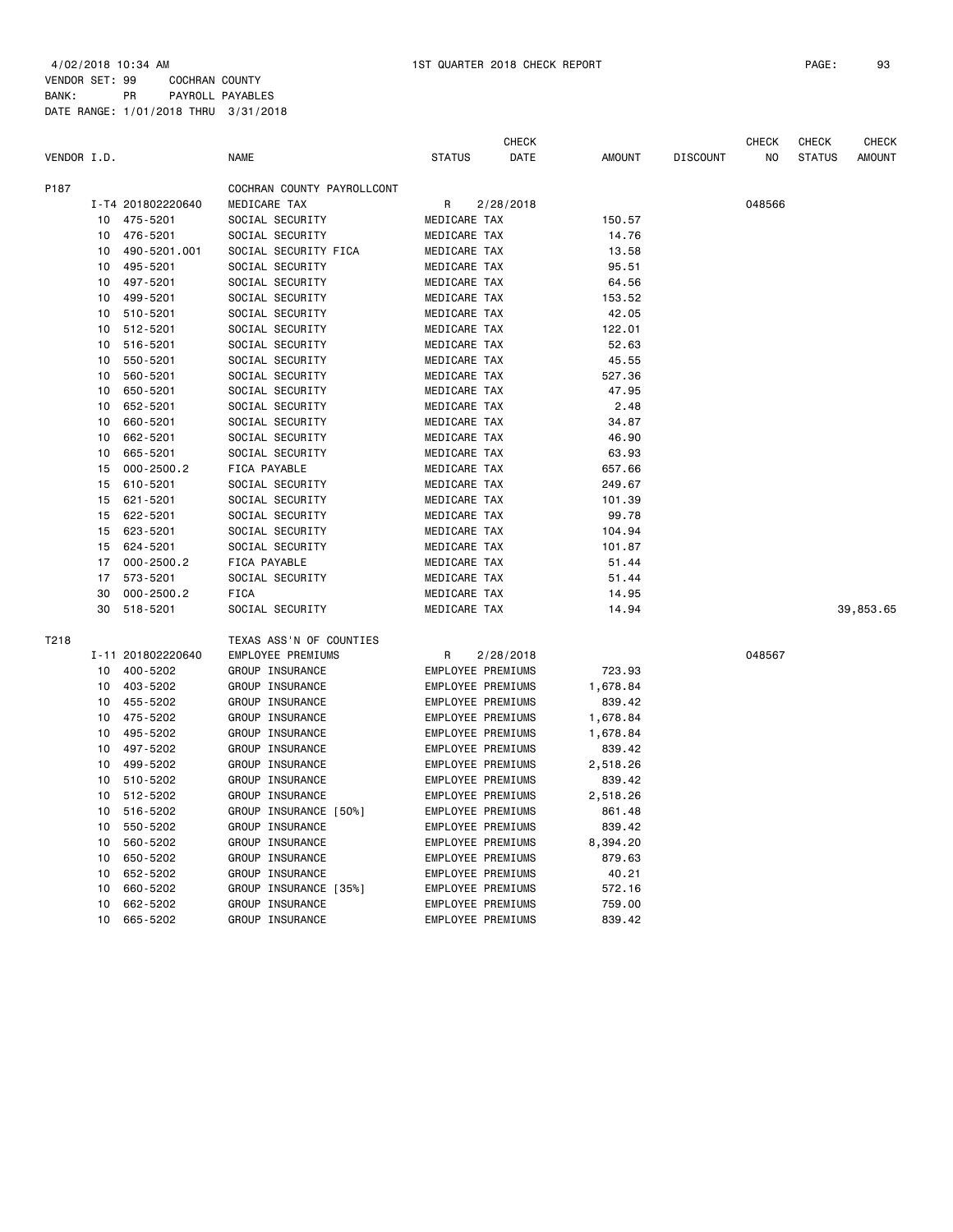BANK: PR PAYROLL PAYABLES DATE RANGE: 1/01/2018 THRU 3/31/2018

|                  |                      |                                | <b>CHECK</b>          |               |                 | <b>CHECK</b> | <b>CHECK</b>  | <b>CHECK</b>  |
|------------------|----------------------|--------------------------------|-----------------------|---------------|-----------------|--------------|---------------|---------------|
| VENDOR I.D.      |                      | <b>NAME</b>                    | <b>STATUS</b><br>DATE | <b>AMOUNT</b> | <b>DISCOUNT</b> | <b>NO</b>    | <b>STATUS</b> | <b>AMOUNT</b> |
| T218             |                      | TEXAS ASS'N OF COUNTIECONT     |                       |               |                 |              |               |               |
|                  | I-11 201802220640    | EMPLOYEE PREMIUMS              | R<br>2/28/2018        |               |                 | 048567       |               |               |
|                  | 610-5202<br>15       | GROUP INSURANCE                | EMPLOYEE PREMIUMS     | 3,473.17      |                 |              |               |               |
|                  | 621-5202<br>15       | GROUP INSURANCE                | EMPLOYEE PREMIUMS     | 1,678.84      |                 |              |               |               |
|                  | 622-5202<br>15       | GROUP INSURANCE                | EMPLOYEE PREMIUMS     | 1,678.84      |                 |              |               |               |
|                  | 623-5202<br>15       | GROUP INSURANCE                | EMPLOYEE PREMIUMS     | 1,678.84      |                 |              |               |               |
|                  | 624-5202<br>15       | GROUP INSURANCE                | EMPLOYEE PREMIUMS     | 1,678.84      |                 |              |               |               |
|                  | 573-5202<br>17       | GROUP HEALTH INSURANCE         | EMPLOYEE PREMIUMS     | 839.42        |                 |              |               |               |
|                  | 518-5202<br>30       | GROUP INSURANCE [15%]          | EMPLOYEE PREMIUMS     | 245.20        |                 |              |               |               |
|                  | I-12 201802220640    | GROUP LIFE INSURANCE           | R<br>2/28/2018        |               |                 | 048567       |               |               |
|                  | 10<br>400-5202       | GROUP INSURANCE                | GROUP LIFE INSURANCE  | 2.50          |                 |              |               |               |
|                  | 403-5202<br>10       | GROUP INSURANCE                | GROUP LIFE INSURANCE  | 5.78          |                 |              |               |               |
|                  | 455-5202<br>10       | GROUP INSURANCE                | GROUP LIFE INSURANCE  | 2.89          |                 |              |               |               |
|                  | 475-5202<br>10       | GROUP INSURANCE                | GROUP LIFE INSURANCE  | 5.78          |                 |              |               |               |
|                  | 495-5202<br>10       | GROUP INSURANCE                | GROUP LIFE INSURANCE  | 5.78          |                 |              |               |               |
|                  | 10<br>497-5202       | GROUP INSURANCE                | GROUP LIFE INSURANCE  | 2.89          |                 |              |               |               |
|                  | 499-5202<br>10       | GROUP INSURANCE                | GROUP LIFE INSURANCE  | 8.67          |                 |              |               |               |
|                  | 10<br>510-5202       | GROUP INSURANCE                | GROUP LIFE INSURANCE  | 2.89          |                 |              |               |               |
|                  | 512-5202<br>10       | GROUP INSURANCE                | GROUP LIFE INSURANCE  | 8.67          |                 |              |               |               |
|                  | 516-5202<br>10       | GROUP INSURANCE [50%]          | GROUP LIFE INSURANCE  | 2.97          |                 |              |               |               |
|                  | 550-5202<br>10       | GROUP INSURANCE                | GROUP LIFE INSURANCE  | 2.89          |                 |              |               |               |
|                  | 10<br>560-5202       | GROUP INSURANCE                | GROUP LIFE INSURANCE  | 28.94         |                 |              |               |               |
|                  | 650-5202<br>10       | GROUP INSURANCE                | GROUP LIFE INSURANCE  | 3.03          |                 |              |               |               |
|                  | 652-5202<br>10       | GROUP INSURANCE                | GROUP LIFE INSURANCE  | 0.14          |                 |              |               |               |
|                  | 660-5202<br>10       | GROUP INSURANCE [35%]          | GROUP LIFE INSURANCE  | 1.97          |                 |              |               |               |
|                  | 662-5202<br>10       | GROUP INSURANCE                | GROUP LIFE INSURANCE  | 2.61          |                 |              |               |               |
|                  | 665-5202<br>10       | GROUP INSURANCE                | GROUP LIFE INSURANCE  | 2.89          |                 |              |               |               |
|                  | 610-5202<br>15       | GROUP INSURANCE                | GROUP LIFE INSURANCE  | 11.95         |                 |              |               |               |
|                  | 621-5202<br>15       | GROUP INSURANCE                | GROUP LIFE INSURANCE  | 5.78          |                 |              |               |               |
|                  | 622-5202<br>15       | GROUP INSURANCE                | GROUP LIFE INSURANCE  | 5.78          |                 |              |               |               |
|                  | 623-5202<br>15       | GROUP INSURANCE                | GROUP LIFE INSURANCE  | 5.78          |                 |              |               |               |
|                  | 624-5202<br>15       | GROUP INSURANCE                | GROUP LIFE INSURANCE  | 4.77          |                 |              |               |               |
|                  | 573-5202<br>17       | GROUP HEALTH INSURANCE         | GROUP LIFE INSURANCE  | 2.89          |                 |              |               |               |
|                  | 518-5202<br>30       | GROUP INSURANCE [15%]          | GROUP LIFE INSURANCE  | 0.84          |                 |              |               |               |
|                  | I-15 201802220640    | DEPENDENT HEALTH PREM WITHHELD | R<br>2/28/2018        |               |                 | 048567       |               |               |
|                  | $000 - 2500.4$<br>10 | INSURANCE PAYABLE              | DEPENDENT HEALTH PRE  | 2,756.76      |                 |              |               | 40,659.74     |
|                  |                      |                                |                       |               |                 |              |               |               |
| C <sub>253</sub> |                      | COCHRAN COUNTY MONEY MKT       |                       |               |                 |              |               |               |
|                  | I-201802220641       | NON-DEPT SUPP DEATH            | 2/28/2018<br>R        |               |                 | 048568       |               |               |
|                  | 10<br>409-5207       | SUPPLEMENTAL DEATH BENEFITS    | NON-DEPT SUPP DEATH   | 1,467.14      |                 |              |               | 1,467.14      |
| A067             |                      | AMERICAN FAMILY LIFE ASSURANCE |                       |               |                 |              |               |               |
|                  | I-08 201803210642    | MONTHLY PREMIUM                | R<br>3/30/2018        |               |                 | 048711       |               |               |
|                  | $000 - 2500.4$<br>10 | INSURANCE PAYABLE              | MONTHLY PREMIUM       | 449.69        |                 |              |               |               |
|                  | $000 - 2500.4$<br>15 | INSURANCE PAYABLE              | MONTHLY PREMIUM       | 335.39        |                 |              |               |               |
|                  | I-08A201803210642    | MONTHLY PREMIUM                | R<br>3/30/2018        |               |                 | 048711       |               |               |
|                  | $000 - 2500.4$<br>10 | INSURANCE PAYABLE              | MONTHLY PREMIUM       | 200.46        |                 |              |               | 985.54        |
|                  |                      |                                |                       |               |                 |              |               |               |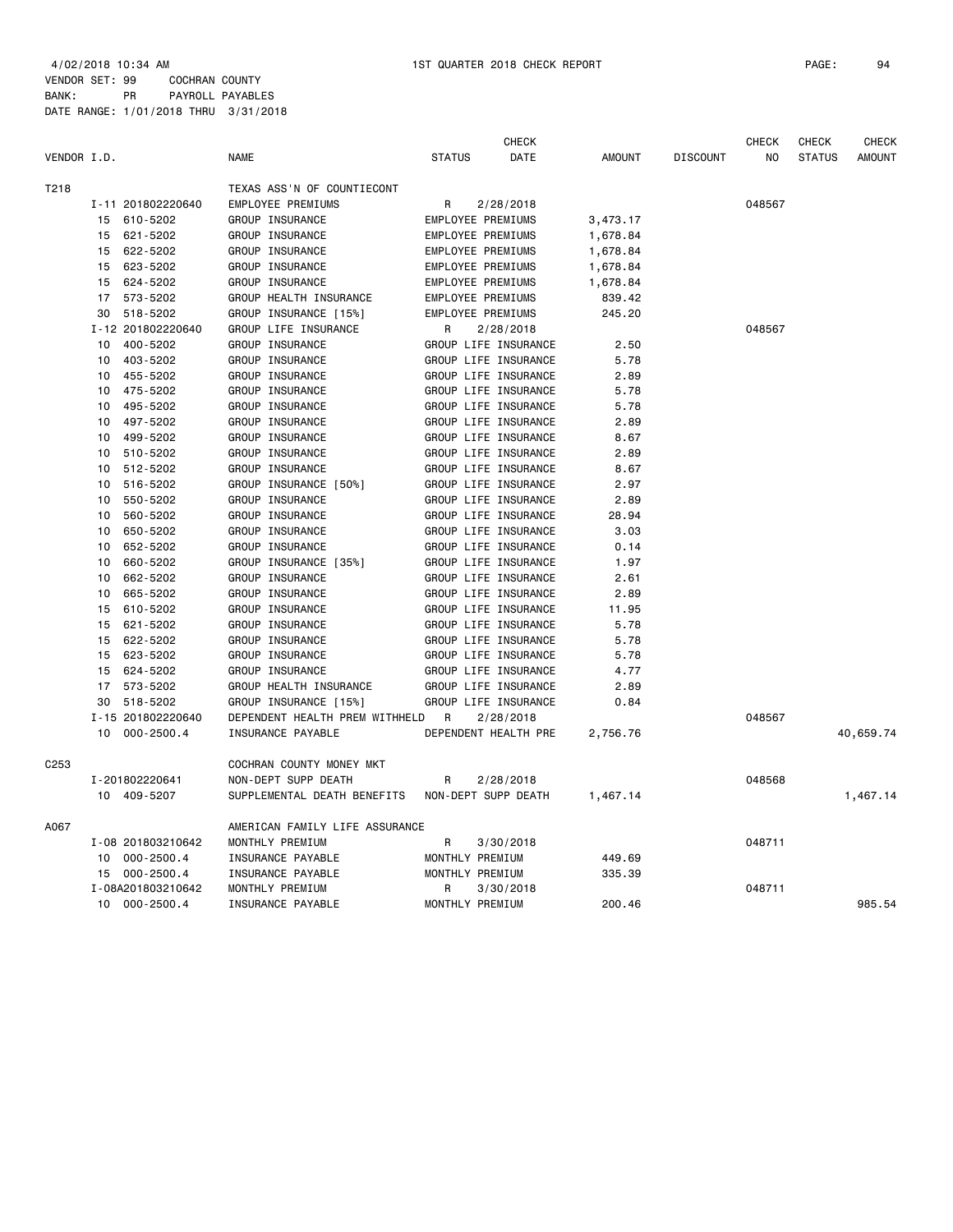4/02/2018 10:34 AM 1ST QUARTER 2018 CHECK REPORT PAGE: 95 VENDOR SET: 99 COCHRAN COUNTY BANK: PR PAYROLL PAYABLES DATE RANGE: 1/01/2018 THRU 3/31/2018

|                  |                      |                                |                      | <b>CHECK</b> |               |                 | <b>CHECK</b> | <b>CHECK</b>  | <b>CHECK</b>  |
|------------------|----------------------|--------------------------------|----------------------|--------------|---------------|-----------------|--------------|---------------|---------------|
| VENDOR I.D.      |                      | <b>NAME</b>                    | <b>STATUS</b>        | DATE         | <b>AMOUNT</b> | <b>DISCOUNT</b> | NO           | <b>STATUS</b> | <b>AMOUNT</b> |
| C091             |                      | COMPBENEFITS                   |                      |              |               |                 |              |               |               |
|                  | I-17A201803210642    | VISION MONTHLY PREMIUM         | R                    | 3/30/2018    |               |                 | 048712       |               |               |
|                  | 10 000-2500.4        | INSURANCE PAYABLE              | VISION MONTHLY PREMI |              | 38.14         |                 |              |               | 38.14         |
| C <sub>253</sub> |                      | COCHRAN COUNTY MONEY MKT       |                      |              |               |                 |              |               |               |
|                  | I-01 201803210642    | RETIREMENT CONTRIBUTIONS       | R                    | 3/30/2018    |               |                 | 048713       |               |               |
|                  | $000 - 2500.3$<br>10 | <b>TCDRS PAYABLE</b>           | RETIREMENT CONTRIBUT |              | 8,364.11      |                 |              |               |               |
|                  | 400-5203<br>10       | RETIREMENT                     | RETIREMENT CONTRIBUT |              | 730.64        |                 |              |               |               |
|                  | 10<br>403-5203       | RETIREMENT                     | RETIREMENT CONTRIBUT |              | 1,183.40      |                 |              |               |               |
|                  | 435-5203<br>10       | RETIREMENT                     | RETIREMENT CONTRIBUT |              | 220.51        |                 |              |               |               |
|                  | 455-5203<br>10       | RETIREMENT                     | RETIREMENT CONTRIBUT |              | 500.64        |                 |              |               |               |
|                  | 475-5203<br>10       | RETIREMENT                     | RETIREMENT CONTRIBUT |              | 1,358.27      |                 |              |               |               |
|                  | 476-5203<br>10       | RETIREMENT                     | RETIREMENT CONTRIBUT |              | 132.34        |                 |              |               |               |
|                  | 490-5203<br>10       | RETIREMENT                     | RETIREMENT CONTRIBUT |              | 2.60          |                 |              |               |               |
|                  | 490-5203.001<br>10   | RETIREMENT                     | RETIREMENT CONTRIBUT |              | 267.16        |                 |              |               |               |
|                  | 495-5203<br>10       | RETIREMENT                     | RETIREMENT CONTRIBUT |              | 935.92        |                 |              |               |               |
|                  | 497-5203<br>10       | RETIREMENT                     | RETIREMENT CONTRIBUT |              | 546.50        |                 |              |               |               |
|                  | 499-5203<br>10       | RETIREMENT                     | RETIREMENT CONTRIBUT |              | 1,388.27      |                 |              |               |               |
|                  | 510-5203<br>10       | RETIREMENT                     | RETIREMENT CONTRIBUT |              | 377.00        |                 |              |               |               |
|                  | 10<br>512-5203       | RETIREMENT                     | RETIREMENT CONTRIBUT |              | 1,056.07      |                 |              |               |               |
|                  | 516-5203<br>10       | RETIREMENT                     | RETIREMENT CONTRIBUT |              | 463.06        |                 |              |               |               |
|                  | 550-5203<br>10       | RETIREMENT                     | RETIREMENT CONTRIBUT |              | 408.34        |                 |              |               |               |
|                  | 560-5203<br>10       | RETIREMENT                     | RETIREMENT CONTRIBUT |              | 4,324.40      |                 |              |               |               |
|                  | 650-5203<br>10       | RETIREMENT                     | RETIREMENT CONTRIBUT |              | 446.96        |                 |              |               |               |
|                  | 652-5203<br>10       | RETIREMENT                     | RETIREMENT CONTRIBUT |              | 22.27         |                 |              |               |               |
|                  | 660-5203<br>10       | RETIREMENT                     | RETIREMENT CONTRIBUT |              | 306.84        |                 |              |               |               |
|                  | 662-5203<br>10       | RETIREMENT                     | RETIREMENT CONTRIBUT |              | 420.46        |                 |              |               |               |
|                  | 665-5203<br>10       | RETIREMENT                     | RETIREMENT CONTRIBUT |              | 441.70        |                 |              |               |               |
|                  | $000 - 2500.3$<br>15 | <b>TCDRS PAYABLE</b>           | RETIREMENT CONTRIBUT |              | 3,200.52      |                 |              |               |               |
|                  | 610-5203<br>15       | RETIREMENT                     | RETIREMENT CONTRIBUT |              | 2,238.93      |                 |              |               |               |
|                  | 621-5203<br>15       | RETIREMENT                     | RETIREMENT CONTRIBUT |              | 909.00        |                 |              |               |               |
|                  | 622-5203<br>15       | RETIREMENT                     | RETIREMENT CONTRIBUT |              | 905.02        |                 |              |               |               |
|                  | 623-5203<br>15       | RETIREMENT                     | RETIREMENT CONTRIBUT |              | 946.78        |                 |              |               |               |
|                  | 624-5203<br>15       | RETIREMENT                     | RETIREMENT CONTRIBUT |              | 944.12        |                 |              |               |               |
|                  | $000 - 2500.3$<br>17 | <b>TCDRS PAYABLE</b>           | RETIREMENT CONTRIBUT |              | 242.77        |                 |              |               |               |
|                  | 17<br>573-5203       | RETIREMENT                     | RETIREMENT CONTRIBUT |              | 450.85        |                 |              |               |               |
|                  | 30<br>$000 - 2500.3$ | <b>TCDRS</b>                   | RETIREMENT CONTRIBUT |              | 70.81         |                 |              |               |               |
|                  | 30<br>518-5203       | RETIREMENT                     | RETIREMENT CONTRIBUT |              | 131.51        |                 |              |               | 33,937.77     |
| C300             |                      | COCHRAN COUNTY SCHOOLS FEDERAL |                      |              |               |                 |              |               |               |
|                  | I-18A201803210642    | MONTHLY PREMUIM                | R                    | 3/30/2018    |               |                 | 048714       |               |               |
|                  | $000 - 2500.4$<br>10 | INSURANCE PAYABLE              | MONTHLY PREMUIM      |              | 8,643.08      |                 |              |               |               |
|                  | $000 - 2500.4$<br>15 | INSURANCE PAYABLE              | MONTHLY PREMUIM      |              | 2,968.13      |                 |              |               |               |
|                  | $000 - 2500.4$<br>30 | <b>AFLAC</b>                   | MONTHLY PREMUIM      |              | 78.39         |                 |              |               | 11,689.60     |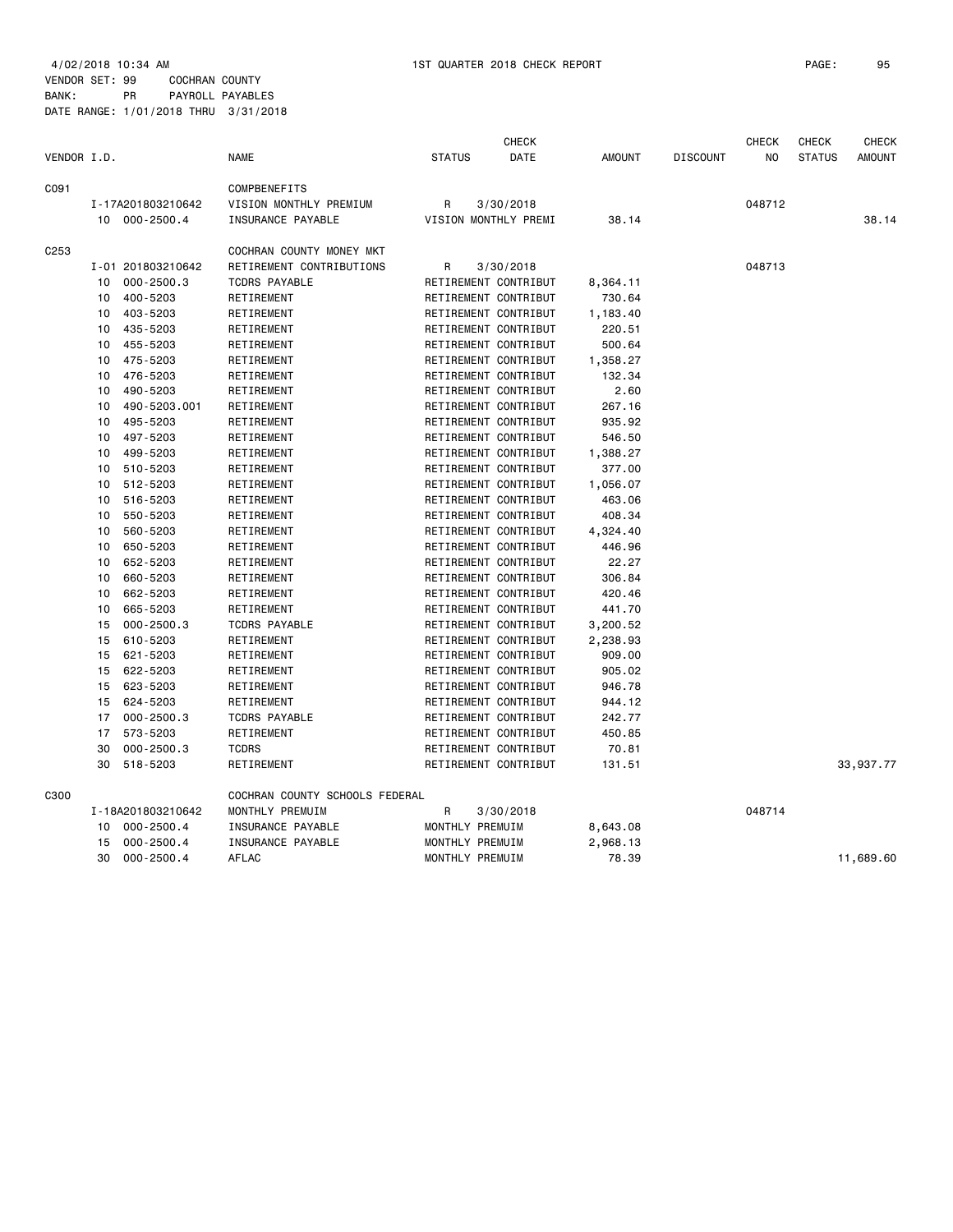4/02/2018 10:34 AM 1ST QUARTER 2018 CHECK REPORT PAGE: 96 VENDOR SET: 99 COCHRAN COUNTY

BANK: PR PAYROLL PAYABLES DATE RANGE: 1/01/2018 THRU 3/31/2018

|             |                      |                                |                     | <b>CHECK</b>         |               |                 | <b>CHECK</b>   | <b>CHECK</b>  | <b>CHECK</b>  |
|-------------|----------------------|--------------------------------|---------------------|----------------------|---------------|-----------------|----------------|---------------|---------------|
| VENDOR I.D. |                      | <b>NAME</b>                    | <b>STATUS</b>       | DATE                 | <b>AMOUNT</b> | <b>DISCOUNT</b> | N <sub>O</sub> | <b>STATUS</b> | <b>AMOUNT</b> |
| <b>N017</b> |                      | NATIONAL FARM LIFE             |                     |                      |               |                 |                |               |               |
|             | I-05 201803210642    | NFL PREMIUM                    | R                   | 3/30/2018            |               |                 | 048715         |               |               |
|             | 10 000-2500.4        | INSURANCE PAYABLE              | NFL PREMIUM         |                      | 40.90         |                 |                |               |               |
|             | I-05A201803210642    | AFTER TAX PREM                 | $\mathsf{R}$        | 3/30/2018            |               |                 | 048715         |               |               |
|             | 000-2500.4<br>10     | INSURANCE PAYABLE              | AFTER TAX PREM      |                      | 114.21        |                 |                |               |               |
|             | 15 000-2500.4        | INSURANCE PAYABLE              | AFTER TAX PREM      |                      | 127.67        |                 |                |               | 282.78        |
| N060        |                      | NATIONWIDE RETIREMENT SOL      |                     |                      |               |                 |                |               |               |
|             | I-04 201803210642    | DEFERRED COMP WITHHELD         | R                   | 3/30/2018            |               |                 | 048716         |               |               |
|             | 10 000-2500.7        | PEBSCO DEF COMP PAYABLE        |                     | DEFERRED COMP WITHHE | 2,050.00      |                 |                |               |               |
|             | 15<br>000-2500.7     | PEBSCO DEF COMP PAYABLE        |                     | DEFERRED COMP WITHHE | 25.00         |                 |                |               | 2,075.00      |
| N081        |                      | NATIONAL FAMILY CARE LIFE INSU |                     |                      |               |                 |                |               |               |
|             | I-21 201803210642    | NATIONAL FAMILY CARE           | R                   | 3/30/2018            |               |                 | 048717         |               |               |
|             | 10 000-2500.4        | INSURANCE PAYABLE              |                     | NATIONAL FAMILY CARE | 59.00         |                 |                |               | 59.00         |
| 0029        |                      | OFFICE OF THE ATTORNEY GE      |                     |                      |               |                 |                |               |               |
|             | I-09 201803210642    | CAUSE# 2002517527 &2003521159  | R                   | 3/30/2018            |               |                 | 048718         |               |               |
|             | 10 000-2500.8        | CHILD SUPPORT PAYABLE          |                     | CAUSE# 2002517527 &2 | 1,362.00      |                 |                |               | 1,362.00      |
| 0029        |                      | OFFICE OF THE ATTORNEY GE      |                     |                      |               |                 |                |               |               |
|             | I-CDH201803210642    | CAUSE#233-534019-13            | R                   | 3/30/2018            |               |                 | 048719         |               |               |
|             | 10 000-2500.8        | CHILD SUPPORT PAYABLE          | CAUSE#233-534019-13 |                      | 570.00        |                 |                |               | 570.00        |
| P187        |                      | COCHRAN COUNTY PAYROLL TA      |                     |                      |               |                 |                |               |               |
|             | I-T1 201803210642    | FEDERAL INCOME TAX W/H         | R                   | 3/30/2018            |               |                 | 048720         |               |               |
|             | 10<br>000-2500.1     | WITHHOLDING TAX PAYABLE        |                     | FEDERAL INCOME TAX W | 9,265.29      |                 |                |               |               |
|             | $000 - 2500.1$<br>15 | WITHHOLDING TAX PAYABLE        |                     | FEDERAL INCOME TAX W | 3,571.46      |                 |                |               |               |
|             | $000 - 2500.1$<br>17 | WITHHOLDING TAX PAYABLE        |                     | FEDERAL INCOME TAX W | 244.75        |                 |                |               |               |
|             | $000 - 2500.1$<br>30 | FEDERAL WITHOLDING             |                     | FEDERAL INCOME TAX W | 113.94        |                 |                |               |               |
|             | I-T3 201803210642    | FICA TAX                       | R                   | 3/30/2018            |               |                 | 048720         |               |               |
|             | $000 - 2500.2$<br>10 | FICA PAYABLE                   | FICA TAX            |                      | 7,272.40      |                 |                |               |               |
|             | 400-5201<br>10       | SOCIAL SECURITY                | FICA TAX            |                      | 348.46        |                 |                |               |               |
|             | 10<br>403-5201       | SOCIAL SECURITY                | FICA TAX            |                      | 493.09        |                 |                |               |               |
|             | 10<br>435-5201       | SOCIAL SECURITY                | FICA TAX            |                      | 105.17        |                 |                |               |               |
|             | 10<br>455-5201       | SOCIAL SECURITY                | FICA TAX            |                      | 238.77        |                 |                |               |               |
|             | 10<br>475-5201       | SOCIAL SECURITY                | FICA TAX            |                      | 647.80        |                 |                |               |               |
|             | 10<br>476-5201       | SOCIAL SECURITY                | FICA TAX            |                      | 63.12         |                 |                |               |               |
|             | 10<br>490-5201       | SOCIAL SECURITY                | FICA TAX            |                      | 1.24          |                 |                |               |               |
|             | 490-5201.001<br>10   | SOCIAL SECURITY FICA           | FICA TAX            |                      | 127.42        |                 |                |               |               |
|             | 10<br>495-5201       | SOCIAL SECURITY                | FICA TAX            |                      | 408.47        |                 |                |               |               |
|             | 497-5201<br>10       | SOCIAL SECURITY                | FICA TAX            |                      | 260.64        |                 |                |               |               |
|             | 10<br>499-5201       | SOCIAL SECURITY                | FICA TAX            |                      | 655.33        |                 |                |               |               |
|             | 510-5201<br>10       | SOCIAL SECURITY                | FICA TAX            |                      | 179.80        |                 |                |               |               |
|             | 10<br>512-5201       | SOCIAL SECURITY                | FICA TAX            |                      | 496.63        |                 |                |               |               |
|             | 516-5201<br>10       | SOCIAL SECURITY                | FICA TAX            |                      | 223.62        |                 |                |               |               |
|             | 550-5201<br>10       | SOCIAL SECURITY                | FICA TAX            |                      | 194.75        |                 |                |               |               |
|             | 10<br>560-5201       | SOCIAL SECURITY                | FICA TAX            |                      | 1,984.08      |                 |                |               |               |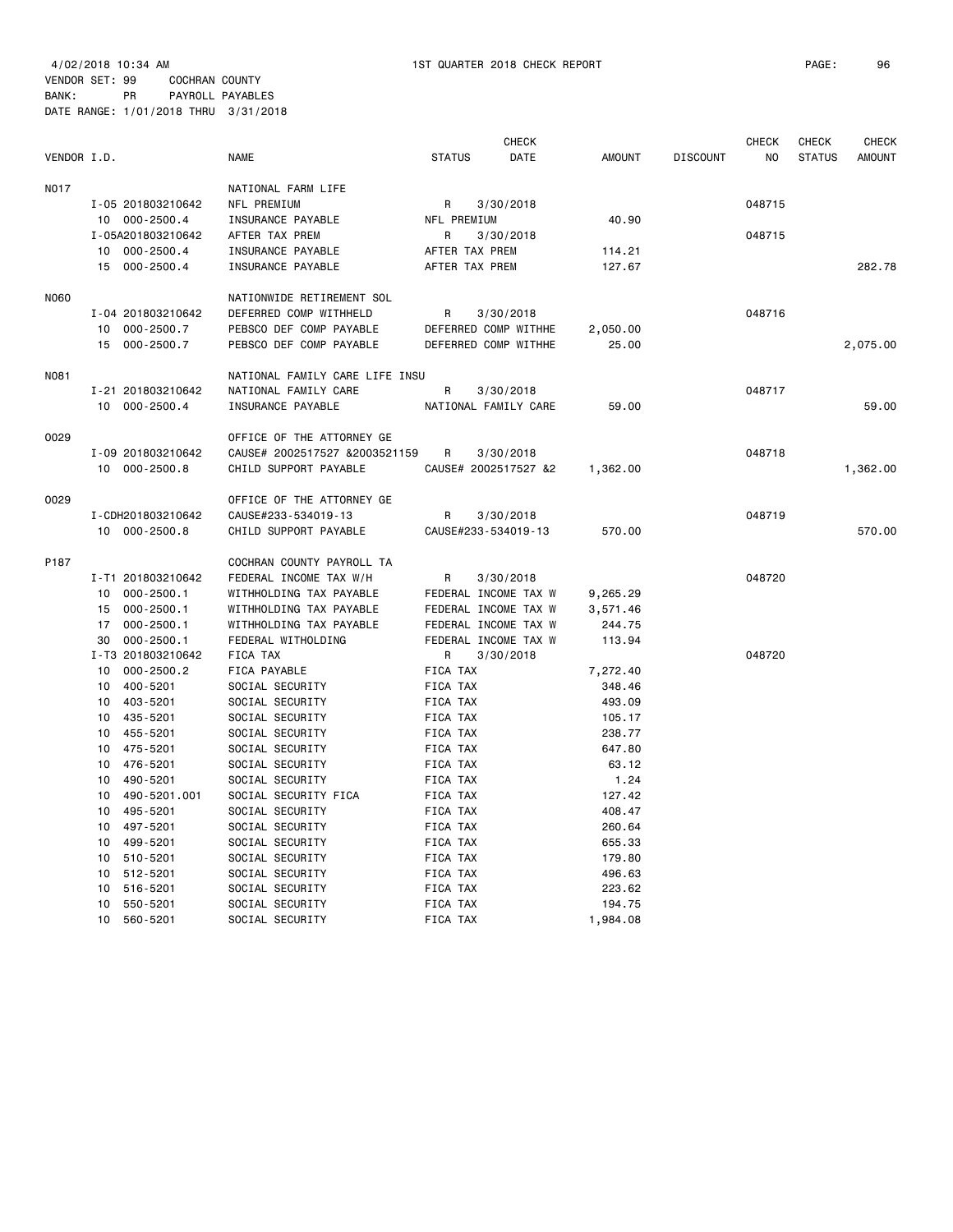4/02/2018 10:34 AM 1ST QUARTER 2018 CHECK REPORT PAGE: 97 VENDOR SET: 99 COCHRAN COUNTY

BANK: PR PAYROLL PAYABLES DATE RANGE: 1/01/2018 THRU 3/31/2018

|             |    |                   |                            |                 | <b>CHECK</b> |               |                 | <b>CHECK</b> | <b>CHECK</b>  | <b>CHECK</b>  |
|-------------|----|-------------------|----------------------------|-----------------|--------------|---------------|-----------------|--------------|---------------|---------------|
| VENDOR I.D. |    |                   | <b>NAME</b>                | <b>STATUS</b>   | <b>DATE</b>  | <b>AMOUNT</b> | <b>DISCOUNT</b> | NO.          | <b>STATUS</b> | <b>AMOUNT</b> |
| P187        |    |                   | COCHRAN COUNTY PAYROLLCONT |                 |              |               |                 |              |               |               |
|             |    | I-T3 201803210642 | FICA TAX                   | R               | 3/30/2018    |               |                 | 048720       |               |               |
|             | 10 | 650-5201          | SOCIAL SECURITY            | <b>FICA TAX</b> |              | 213.17        |                 |              |               |               |
|             | 10 | 652-5201          | SOCIAL SECURITY            | FICA TAX        |              | 10.62         |                 |              |               |               |
|             | 10 | 660-5201          | SOCIAL SECURITY            | FICA TAX        |              | 148.18        |                 |              |               |               |
|             | 10 | 662-5201          | SOCIAL SECURITY            | FICA TAX        |              | 200.53        |                 |              |               |               |
|             | 10 | 665-5201          | SOCIAL SECURITY            | <b>FICA TAX</b> |              | 271.52        |                 |              |               |               |
|             | 15 | $000 - 2500.2$    | FICA PAYABLE               | FICA TAX        |              | 2,813.97      |                 |              |               |               |
|             | 15 | 610-5201          | SOCIAL SECURITY            | <b>FICA TAX</b> |              | 1,067.81      |                 |              |               |               |
|             | 15 | 621-5201          | SOCIAL SECURITY            | FICA TAX        |              | 433.52        |                 |              |               |               |
|             | 15 | 622-5201          | SOCIAL SECURITY            | FICA TAX        |              | 428.07        |                 |              |               |               |
|             | 15 | 623-5201          | SOCIAL SECURITY            | FICA TAX        |              | 448.72        |                 |              |               |               |
|             | 15 | 624-5201          | SOCIAL SECURITY            | FICA TAX        |              | 435.85        |                 |              |               |               |
|             | 17 | $000 - 2500.2$    | FICA PAYABLE               | FICA TAX        |              | 217.63        |                 |              |               |               |
|             | 17 | 573-5201          | SOCIAL SECURITY            | FICA TAX        |              | 217.63        |                 |              |               |               |
|             | 30 | $000 - 2500.2$    | <b>FICA</b>                | <b>FICA TAX</b> |              | 63.51         |                 |              |               |               |
|             | 30 | 518-5201          | SOCIAL SECURITY            | <b>FICA TAX</b> |              | 63.50         |                 |              |               |               |
|             |    | I-T4 201803210642 | MEDICARE TAX               | R               | 3/30/2018    |               |                 | 048720       |               |               |
|             | 10 | $000 - 2500.2$    | FICA PAYABLE               | MEDICARE TAX    |              | 1,700.80      |                 |              |               |               |
|             | 10 | 400-5201          | SOCIAL SECURITY            | MEDICARE TAX    |              | 81.49         |                 |              |               |               |
|             | 10 | 403-5201          | SOCIAL SECURITY            | MEDICARE TAX    |              | 115.32        |                 |              |               |               |
|             | 10 | 435-5201          | SOCIAL SECURITY            | MEDICARE TAX    |              | 24.59         |                 |              |               |               |
|             | 10 | 455-5201          | SOCIAL SECURITY            | MEDICARE TAX    |              | 55.84         |                 |              |               |               |
|             | 10 | 475-5201          | SOCIAL SECURITY            | MEDICARE TAX    |              | 151.50        |                 |              |               |               |
|             | 10 | 476-5201          | SOCIAL SECURITY            | MEDICARE TAX    |              | 14.76         |                 |              |               |               |
|             | 10 | 490-5201          | SOCIAL SECURITY            | MEDICARE TAX    |              | 0.29          |                 |              |               |               |
|             | 10 | 490-5201.001      | SOCIAL SECURITY FICA       | MEDICARE TAX    |              | 29.80         |                 |              |               |               |
|             | 10 | 495-5201          | SOCIAL SECURITY            | MEDICARE TAX    |              | 95.53         |                 |              |               |               |
|             | 10 | 497-5201          | SOCIAL SECURITY            | MEDICARE TAX    |              | 60.96         |                 |              |               |               |
|             | 10 | 499-5201          | SOCIAL SECURITY            | MEDICARE TAX    |              | 153.26        |                 |              |               |               |
|             | 10 | 510-5201          | SOCIAL SECURITY            | MEDICARE TAX    |              | 42.05         |                 |              |               |               |
|             | 10 | 512-5201          | SOCIAL SECURITY            | MEDICARE TAX    |              | 116.14        |                 |              |               |               |
|             | 10 | 516-5201          | SOCIAL SECURITY            | MEDICARE TAX    |              | 52.29         |                 |              |               |               |
|             | 10 | 550-5201          | SOCIAL SECURITY            | MEDICARE TAX    |              | 45.55         |                 |              |               |               |
|             | 10 | 560-5201          | SOCIAL SECURITY            | MEDICARE TAX    |              | 464.03        |                 |              |               |               |
|             | 10 | 650-5201          | SOCIAL SECURITY            | MEDICARE TAX    |              | 49.85         |                 |              |               |               |
|             | 10 | 652-5201          | SOCIAL SECURITY            | MEDICARE TAX    |              | 2.48          |                 |              |               |               |
|             | 10 | 660-5201          | SOCIAL SECURITY            | MEDICARE TAX    |              | 34.65         |                 |              |               |               |
|             | 10 | 662-5201          | SOCIAL SECURITY            | MEDICARE TAX    |              | 46.91         |                 |              |               |               |
|             | 10 | 665-5201          | SOCIAL SECURITY            | MEDICARE TAX    |              | 63.50         |                 |              |               |               |
|             | 15 | $000 - 2500.2$    | FICA PAYABLE               | MEDICARE TAX    |              | 658.11        |                 |              |               |               |
|             | 15 | 610-5201          | SOCIAL SECURITY            | MEDICARE TAX    |              | 249.73        |                 |              |               |               |
|             | 15 | 621-5201          | SOCIAL SECURITY            | MEDICARE TAX    |              | 101.39        |                 |              |               |               |
|             | 15 | 622-5201          | SOCIAL SECURITY            | MEDICARE TAX    |              | 100.12        |                 |              |               |               |
|             | 15 | 623-5201          | SOCIAL SECURITY            | MEDICARE TAX    |              | 104.94        |                 |              |               |               |
|             | 15 | 624-5201          | SOCIAL SECURITY            | MEDICARE TAX    |              | 101.93        |                 |              |               |               |
|             | 17 | $000 - 2500.2$    | FICA PAYABLE               | MEDICARE TAX    |              | 50.90         |                 |              |               |               |
|             | 17 | 573-5201          | SOCIAL SECURITY            | MEDICARE TAX    |              | 50.90         |                 |              |               |               |
|             |    |                   |                            |                 |              |               |                 |              |               |               |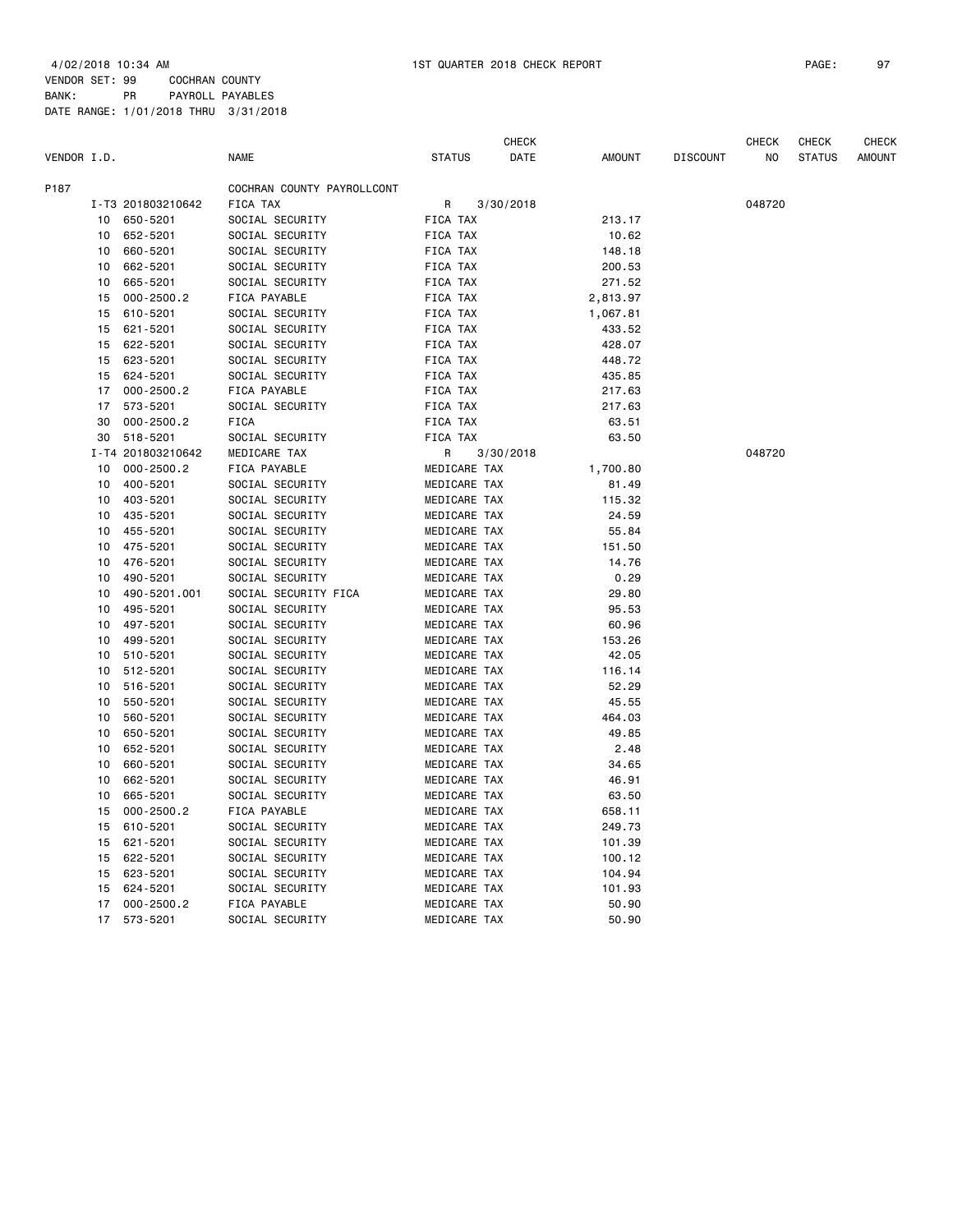#### VENDOR SET: 99 COCHRAN COUNTY BANK: PR PAYROLL PAYABLES DATE RANGE: 1/01/2018 THRU 3/31/2018

|             |    |                   |                            |                          | <b>CHECK</b>         |               |                 | CHECK  | CHECK         | CHECK         |
|-------------|----|-------------------|----------------------------|--------------------------|----------------------|---------------|-----------------|--------|---------------|---------------|
| VENDOR I.D. |    |                   | <b>NAME</b>                | <b>STATUS</b>            | DATE                 | <b>AMOUNT</b> | <b>DISCOUNT</b> | NO     | <b>STATUS</b> | <b>AMOUNT</b> |
| P187        |    |                   | COCHRAN COUNTY PAYROLLCONT |                          |                      |               |                 |        |               |               |
|             |    | I-T4 201803210642 | MEDICARE TAX               | R                        | 3/30/2018            |               |                 | 048720 |               |               |
|             | 30 | $000 - 2500.2$    | <b>FICA</b>                | MEDICARE TAX             |                      | 14.85         |                 |        |               |               |
|             | 30 | 518-5201          | SOCIAL SECURITY            | MEDICARE TAX             |                      | 14.86         |                 |        |               | 38,779.78     |
| T218        |    |                   | TEXAS ASS'N OF COUNTIES    |                          |                      |               |                 |        |               |               |
|             |    | I-11 201803210642 | EMPLOYEE PREMIUMS          | R                        | 3/30/2018            |               |                 | 048721 |               |               |
|             | 10 | 400-5202          | GROUP INSURANCE            | EMPLOYEE PREMIUMS        |                      | 723.93        |                 |        |               |               |
|             | 10 | 403-5202          | GROUP INSURANCE            | EMPLOYEE PREMIUMS        |                      | 1,678.84      |                 |        |               |               |
|             | 10 | 455-5202          | GROUP INSURANCE            | EMPLOYEE PREMIUMS        |                      | 839.42        |                 |        |               |               |
|             | 10 | 475-5202          | GROUP INSURANCE            | EMPLOYEE PREMIUMS        |                      | 1,678.84      |                 |        |               |               |
|             | 10 | 495-5202          | GROUP INSURANCE            | EMPLOYEE PREMIUMS        |                      | 1,678.84      |                 |        |               |               |
|             | 10 | 497-5202          | GROUP INSURANCE            | EMPLOYEE PREMIUMS        |                      | 839.42        |                 |        |               |               |
|             | 10 | 499-5202          | GROUP INSURANCE            | EMPLOYEE PREMIUMS        |                      | 2,518.26      |                 |        |               |               |
|             | 10 | 510-5202          | GROUP INSURANCE            | EMPLOYEE PREMIUMS        |                      | 839.42        |                 |        |               |               |
|             | 10 | 512-5202          | GROUP INSURANCE            | EMPLOYEE PREMIUMS        |                      | 2,518.26      |                 |        |               |               |
|             | 10 | 516-5202          | GROUP INSURANCE [50%]      | EMPLOYEE PREMIUMS        |                      | 861.48        |                 |        |               |               |
|             | 10 | 550-5202          | GROUP INSURANCE            | EMPLOYEE PREMIUMS        |                      | 839.42        |                 |        |               |               |
|             | 10 | 560-5202          | GROUP INSURANCE            | EMPLOYEE PREMIUMS        |                      | 8,394.20      |                 |        |               |               |
|             | 10 | 650-5202          | GROUP INSURANCE            | EMPLOYEE PREMIUMS        |                      | 879.63        |                 |        |               |               |
|             | 10 | 652-5202          | GROUP INSURANCE            | EMPLOYEE PREMIUMS        |                      | 40.21         |                 |        |               |               |
|             | 10 | 660-5202          | GROUP INSURANCE [35%]      | EMPLOYEE PREMIUMS        |                      | 572.16        |                 |        |               |               |
|             | 10 | 662-5202          | GROUP INSURANCE            | EMPLOYEE PREMIUMS        |                      | 759.00        |                 |        |               |               |
|             | 10 | 665-5202          | GROUP INSURANCE            | EMPLOYEE PREMIUMS        |                      | 839.42        |                 |        |               |               |
|             | 15 | 610-5202          | GROUP INSURANCE            | EMPLOYEE PREMIUMS        |                      | 3,473.17      |                 |        |               |               |
|             | 15 | 621-5202          | GROUP INSURANCE            | EMPLOYEE PREMIUMS        |                      | 1,678.84      |                 |        |               |               |
|             | 15 | 622-5202          | GROUP INSURANCE            | EMPLOYEE PREMIUMS        |                      | 1,678.84      |                 |        |               |               |
|             | 15 | 623-5202          | GROUP INSURANCE            | EMPLOYEE PREMIUMS        |                      | 1,678.84      |                 |        |               |               |
|             | 15 | 624-5202          | GROUP INSURANCE            | EMPLOYEE PREMIUMS        |                      | 1,678.84      |                 |        |               |               |
|             | 17 | 573-5202          | GROUP HEALTH INSURANCE     | <b>EMPLOYEE PREMIUMS</b> |                      | 839.42        |                 |        |               |               |
|             |    | 30 518-5202       | GROUP INSURANCE [15%]      | EMPLOYEE PREMIUMS        |                      | 245.20        |                 |        |               |               |
|             |    | I-12 201803210642 | GROUP LIFE INSURANCE       | R.                       | 3/30/2018            |               |                 | 048721 |               |               |
|             | 10 | 400-5202          | GROUP INSURANCE            |                          | GROUP LIFE INSURANCE | 2.50          |                 |        |               |               |
|             | 10 | 403-5202          | GROUP INSURANCE            |                          | GROUP LIFE INSURANCE | 5.78          |                 |        |               |               |
|             | 10 | 455-5202          | GROUP INSURANCE            |                          | GROUP LIFE INSURANCE | 2.89          |                 |        |               |               |
|             | 10 | 475-5202          | GROUP INSURANCE            |                          | GROUP LIFE INSURANCE | 5.78          |                 |        |               |               |
|             | 10 | 495-5202          | GROUP INSURANCE            |                          | GROUP LIFE INSURANCE | 5.78          |                 |        |               |               |
|             | 10 | 497-5202          | GROUP INSURANCE            |                          | GROUP LIFE INSURANCE | 2.89          |                 |        |               |               |
|             | 10 | 499-5202          | GROUP INSURANCE            |                          | GROUP LIFE INSURANCE | 8.67          |                 |        |               |               |
|             | 10 | 510-5202          | GROUP INSURANCE            |                          | GROUP LIFE INSURANCE | 2.89          |                 |        |               |               |
|             | 10 | 512-5202          | GROUP INSURANCE            |                          | GROUP LIFE INSURANCE | 8.67          |                 |        |               |               |
|             | 10 | 516-5202          | GROUP INSURANCE [50%]      |                          | GROUP LIFE INSURANCE | 2.97          |                 |        |               |               |
|             | 10 | 550-5202          | GROUP INSURANCE            |                          | GROUP LIFE INSURANCE | 2.89          |                 |        |               |               |
|             | 10 | 560-5202          | GROUP INSURANCE            |                          | GROUP LIFE INSURANCE | 28.94         |                 |        |               |               |
|             | 10 | 650-5202          | GROUP INSURANCE            |                          | GROUP LIFE INSURANCE | 3.03          |                 |        |               |               |
|             | 10 | 652-5202          | GROUP INSURANCE            |                          | GROUP LIFE INSURANCE | 0.14          |                 |        |               |               |
|             | 10 | 660-5202          | GROUP INSURANCE [35%]      |                          | GROUP LIFE INSURANCE | 1.97          |                 |        |               |               |
|             | 10 | 662-5202          | GROUP INSURANCE            |                          | GROUP LIFE INSURANCE | 2.61          |                 |        |               |               |
|             |    |                   |                            |                          |                      |               |                 |        |               |               |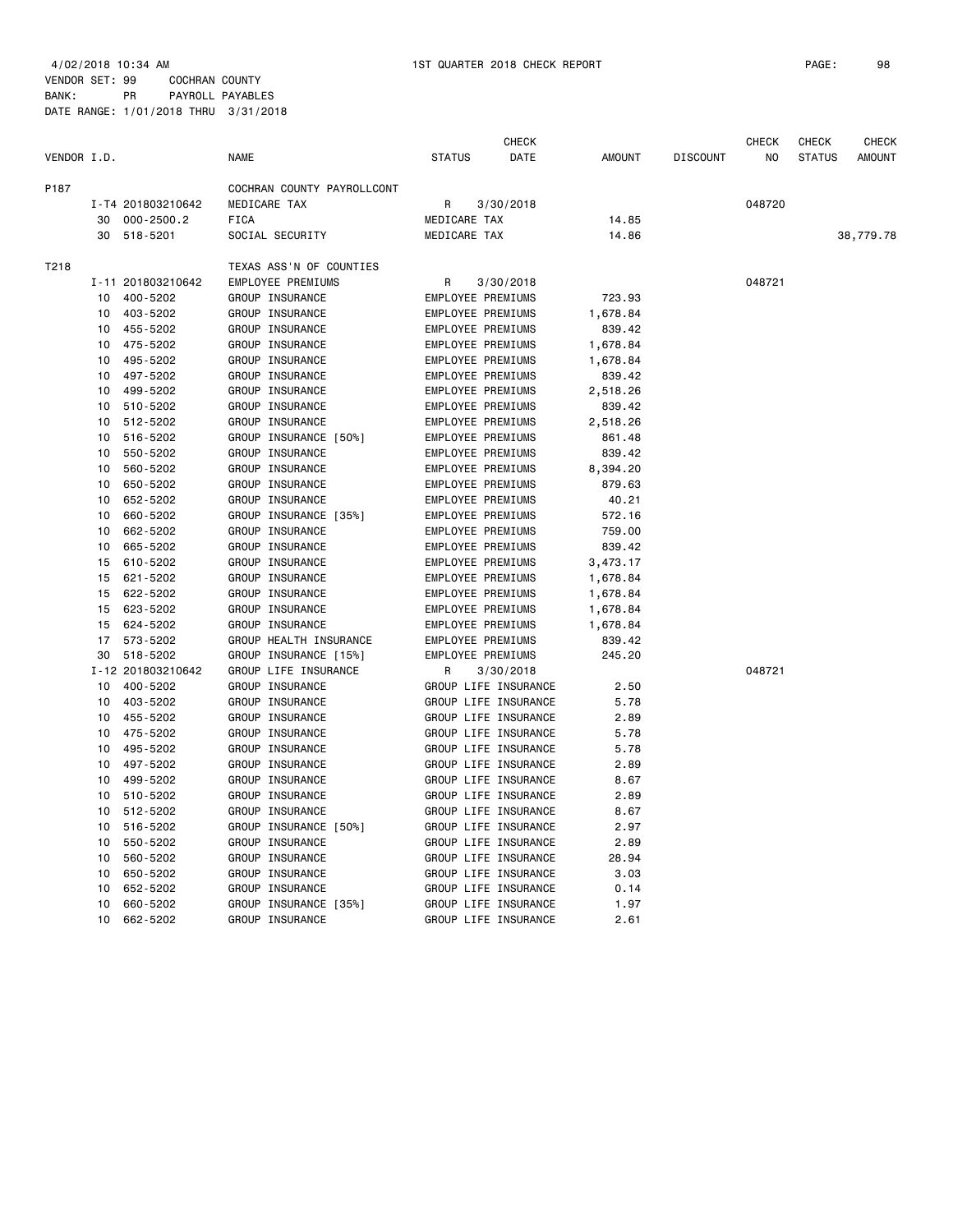4/02/2018 10:34 AM 1ST QUARTER 2018 CHECK REPORT PAGE: 99 VENDOR SET: 99 COCHRAN COUNTY

BANK: PR PAYROLL PAYABLES DATE RANGE: 1/01/2018 THRU 3/31/2018

|                  |                   |                                |                     | <b>CHECK</b>         |                |                 | <b>CHECK</b>     | <b>CHECK</b>  | <b>CHECK</b>  |
|------------------|-------------------|--------------------------------|---------------------|----------------------|----------------|-----------------|------------------|---------------|---------------|
| VENDOR I.D.      |                   | <b>NAME</b>                    | <b>STATUS</b>       | <b>DATE</b>          | <b>AMOUNT</b>  | <b>DISCOUNT</b> | NO.              | <b>STATUS</b> | <b>AMOUNT</b> |
| T218             |                   | TEXAS ASS'N OF COUNTIECONT     |                     |                      |                |                 |                  |               |               |
|                  | I-12 201803210642 | GROUP LIFE INSURANCE           | R                   | 3/30/2018            |                |                 | 048721           |               |               |
|                  | 10 665-5202       | GROUP INSURANCE                |                     | GROUP LIFE INSURANCE | 2.89           |                 |                  |               |               |
|                  | 610-5202<br>15    | GROUP INSURANCE                |                     | GROUP LIFE INSURANCE | 11.95          |                 |                  |               |               |
|                  | 621-5202<br>15    | GROUP INSURANCE                |                     | GROUP LIFE INSURANCE | 5.78           |                 |                  |               |               |
|                  | 622-5202<br>15    | GROUP INSURANCE                |                     | GROUP LIFE INSURANCE | 5.78           |                 |                  |               |               |
|                  | 623-5202<br>15    | GROUP INSURANCE                |                     | GROUP LIFE INSURANCE | 5.78           |                 |                  |               |               |
|                  | 624-5202<br>15    | GROUP INSURANCE                |                     | GROUP LIFE INSURANCE | 4.77           |                 |                  |               |               |
|                  | 17<br>573-5202    | GROUP HEALTH INSURANCE         |                     | GROUP LIFE INSURANCE | 2.89           |                 |                  |               |               |
|                  | 518-5202<br>30    | GROUP INSURANCE [15%]          |                     | GROUP LIFE INSURANCE | 0.84           |                 |                  |               |               |
|                  | I-15 201803210642 | DEPENDENT HEALTH PREM WITHHELD | R                   | 3/30/2018            |                |                 | 048721           |               |               |
|                  | 10 000-2500.4     | INSURANCE PAYABLE              |                     | DEPENDENT HEALTH PRE | 2,756.76       |                 |                  |               | 40,659.74     |
| C <sub>253</sub> |                   | COCHRAN COUNTY MONEY MKT       |                     |                      |                |                 |                  |               |               |
|                  | I-201803210643    | NON-DEPT SUPP DEATH            | R                   | 3/30/2018            |                |                 | 048722           |               |               |
|                  | 10 409-5207       | SUPPLEMENTAL DEATH BENEFITS    | NON-DEPT SUPP DEATH |                      | 1,442.35       |                 |                  |               | 1,442.35      |
|                  |                   |                                |                     |                      |                |                 |                  |               |               |
|                  | * * TOTALS * *    | NO.                            |                     |                      | INVOICE AMOUNT |                 | <b>DISCOUNTS</b> |               | CHECK AMOUNT  |
|                  | REGULAR CHECKS:   | 36                             |                     |                      | 397,096.67     |                 | 0.00             |               | 397,096.67    |

| REGULAR UNEURS:     | ుం            | 397,090.07 |      | v.vv | ,090.07 ו-39 |
|---------------------|---------------|------------|------|------|--------------|
| HAND CHECKS:        | 0             |            | 0.00 | 0.00 | 0.00         |
| DRAFTS:             | 0             |            | 0.00 | 0.00 | 0.00         |
| EFT:                | 0             |            | 0.00 | 0.00 | 0.00         |
| NON CHECKS:         |               |            | 0.00 | 0.00 | 0.00         |
| <b>VOID CHECKS:</b> | O VOID DEBITS | 0.00       |      |      |              |
|                     | VOID CREDITS  | 0.00       | 0.00 | 0.00 |              |
|                     |               |            |      |      |              |

TOTAL ERRORS: 0

|    | G/L ACCOUNT    | <b>NAME</b>             | <b>AMOUNT</b> |
|----|----------------|-------------------------|---------------|
|    |                |                         |               |
| 10 | $000 - 2500.1$ | WITHHOLDING TAX PAYABLE | 28,504.43     |
| 10 | $000 - 2500.2$ | FICA PAYABLE            | 27,309.71     |
| 10 | $000 - 2500.3$ | TCDRS PAYABLE           | 25,426.08     |
| 10 | $000 - 2500.4$ | INSURANCE PAYABLE       | 35,850.72     |
| 10 | $000 - 2500.7$ | PEBSCO DEF COMP PAYABLE | 6,150.00      |
| 10 | $000 - 2500.8$ | CHILD SUPPORT PAYABLE   | 5,796.00      |
| 10 | 400-5201       | SOCIAL SECURITY         | 1,289.61      |
| 10 | 400-5202       | GROUP INSURANCE         | 2,179.29      |
| 10 | 400-5203       | RETIREMENT              | 2,191.46      |
| 10 | 403-5201       | SOCIAL SECURITY         | 1,778.43      |
| 10 | 403-5202       | GROUP INSURANCE         | 5,053.86      |
| 10 | 403-5203       | RETIREMENT              | 3,470.70      |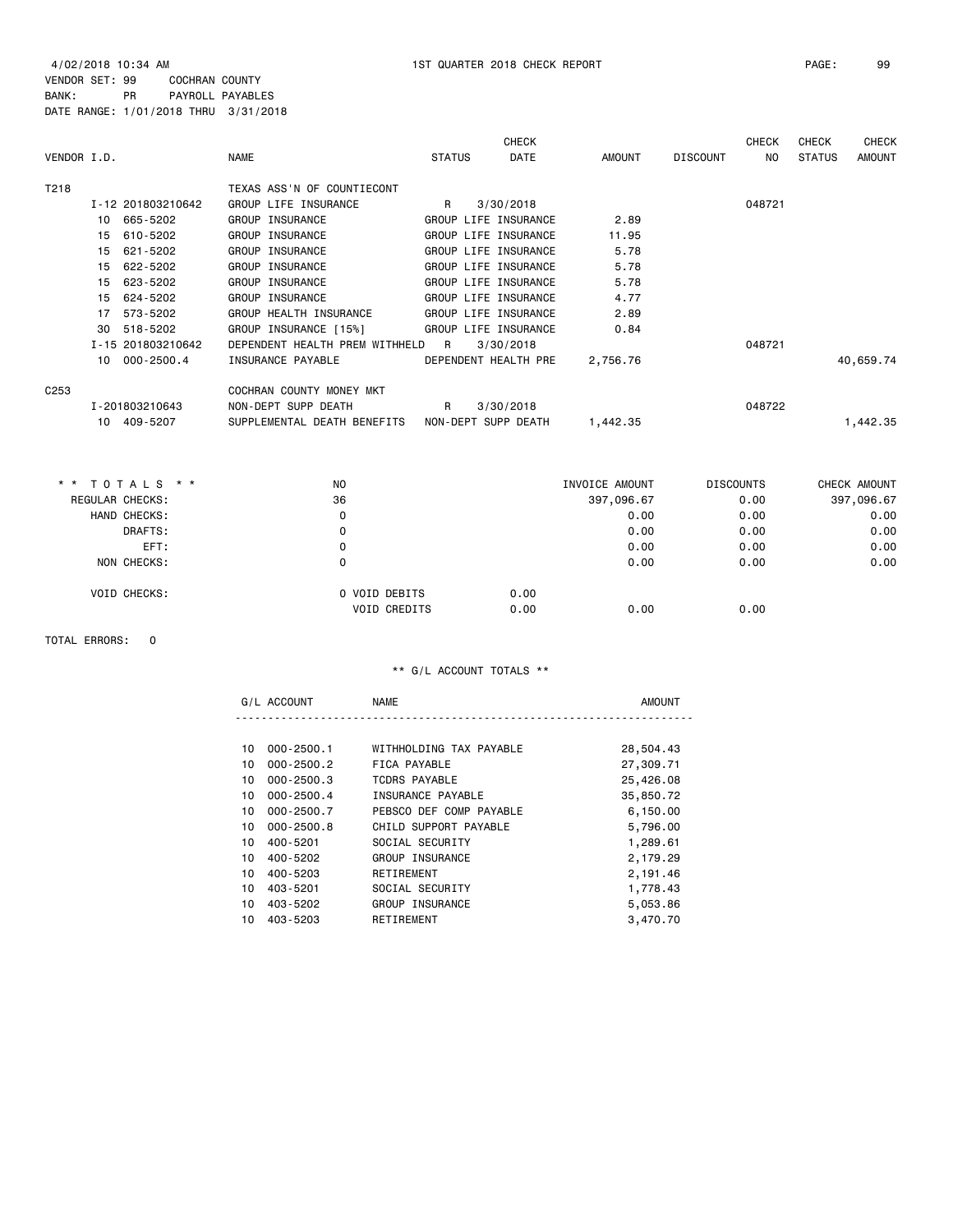|    | G/L ACCOUNT  | <b>NAME</b>                 | AMOUNT    |
|----|--------------|-----------------------------|-----------|
|    |              |                             |           |
| 10 | 409-5207     | SUPPLEMENTAL DEATH BENEFITS | 4,366.37  |
| 10 | 435-5201     | SOCIAL SECURITY             | 389.28    |
| 10 | 435-5203     | RETIREMENT                  | 661.53    |
| 10 | 455-5201     | SOCIAL SECURITY             | 889.76    |
| 10 | 455-5202     | GROUP INSURANCE             | 2,526.93  |
| 10 | 455-5203     | RETIREMENT                  | 1,512.00  |
| 10 | 475-5201     | SOCIAL SECURITY             | 2,385.51  |
| 10 | 475-5202     | GROUP INSURANCE             | 5,053.86  |
| 10 | 475-5203     | RETIREMENT                  | 4,053.81  |
| 10 | 476-5201     | SOCIAL SECURITY             | 233.64    |
| 10 | 476-5203     | RETIREMENT                  | 397.02    |
| 10 | 490-5201     | SOCIAL SECURITY             | 1.53      |
| 10 | 490-5201.001 | SOCIAL SECURITY FICA        | 300.54    |
| 10 | 490-5203     | RETIREMENT                  | 2.60      |
| 10 | 490-5203.001 | RETIREMENT                  | 510.70    |
| 10 | 495-5201     | SOCIAL SECURITY             | 1,511.78  |
| 10 | 495-5202     | GROUP INSURANCE             | 5,053.86  |
| 10 | 495-5203     | RETIREMENT                  | 2,807.38  |
| 10 | 497-5201     | SOCIAL SECURITY             | 983.55    |
| 10 | 497-5202     | GROUP INSURANCE             | 2,526.93  |
| 10 | 497-5203     | RETIREMENT                  | 1,638.60  |
| 10 | 499-5201     | SOCIAL SECURITY             | 2,429.93  |
| 10 | 499-5202     | GROUP INSURANCE             | 7,580.79  |
| 10 | 499-5203     | RETIREMENT                  | 4, 171.85 |
| 10 | 510-5201     | SOCIAL SECURITY             | 665.55    |
| 10 | 510-5202     | GROUP INSURANCE             | 2,526.93  |
| 10 | 510-5203     | RETIREMENT                  | 1,131.00  |
| 10 | 512-5201     | SOCIAL SECURITY             | 1,835.02  |
| 10 | 512-5202     | GROUP INSURANCE             | 7,580.79  |
| 10 | 512-5203     | RETIREMENT                  | 3,162.60  |
| 10 | 516-5201     | SOCIAL SECURITY             | 829.47    |
| 10 | 516-5202     | GROUP INSURANCE [50%]       | 2,593.35  |
| 10 | 516-5203     | RETIREMENT                  | 1,389.08  |
| 10 | 550-5201     | SOCIAL SECURITY             | 720.90    |
| 10 | 550-5202     | GROUP INSURANCE             | 2,526.93  |
| 10 | 550-5203     | RETIREMENT                  | 1,225.02  |
| 10 | 560-5201     | SOCIAL SECURITY             | 7,961.29  |
| 10 | 560-5202     | GROUP INSURANCE             | 25,269.42 |
| 10 | 560-5203     | RETIREMENT                  | 14,021.67 |
| 10 | 650-5201     | SOCIAL SECURITY             | 764.60    |
| 10 | 650-5202     | GROUP INSURANCE             | 2,647.98  |
| 10 | 650-5203     | RETIREMENT                  | 1,299.35  |
| 10 | 652-5201     | SOCIAL SECURITY             | 39.30     |
| 10 | 652-5202     | GROUP INSURANCE             | 121.05    |
| 10 | 652-5203     | RETIREMENT                  | 66.81     |
| 10 | 660-5201     | SOCIAL SECURITY             | 549.60    |